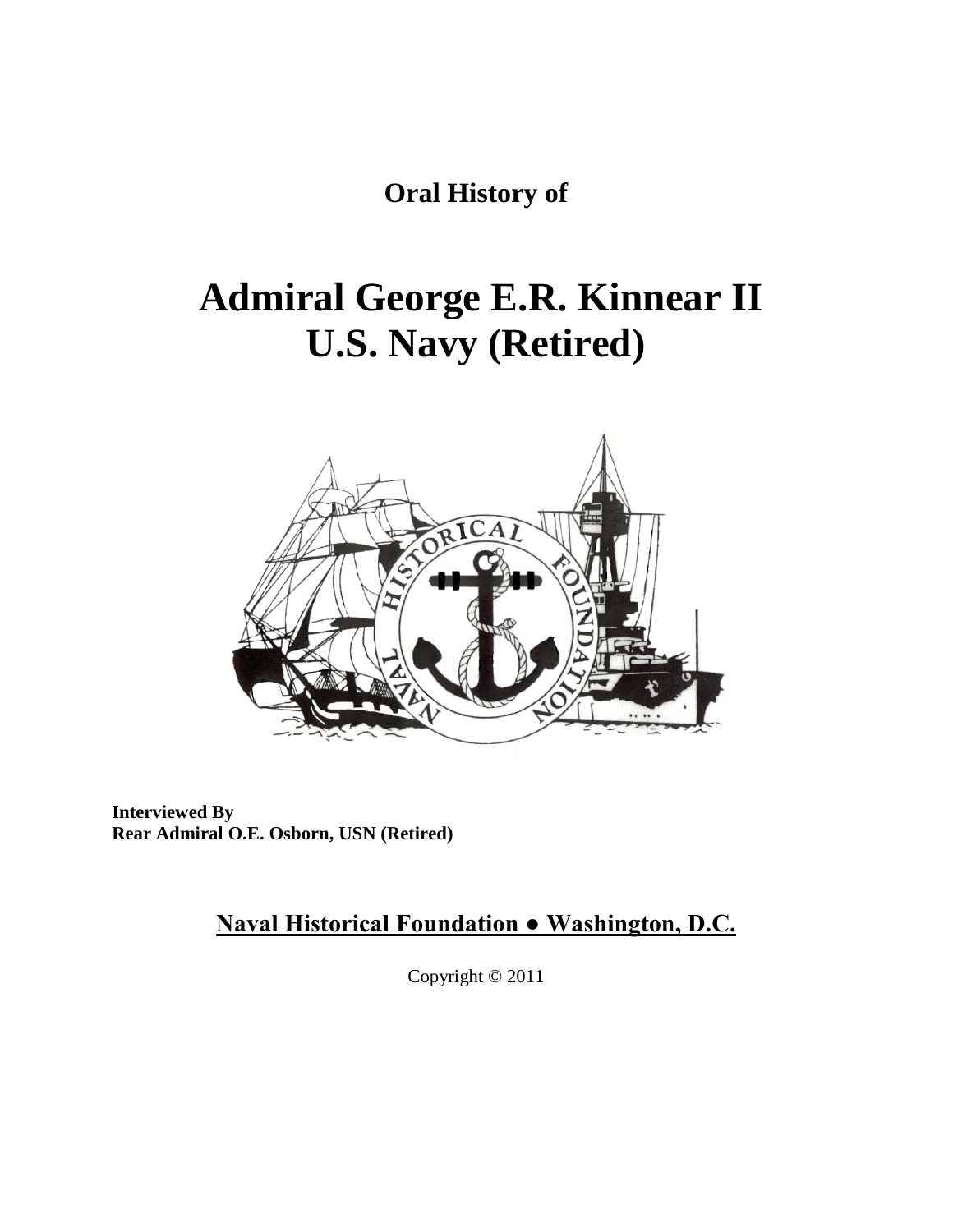### **ADM George E. R. Kinnear II, USN (Ret.) Oral History**

Interviews for this oral history were conducted on September 17, October 1 & 2, 2009, at York Maine. The interviewer is O. E. Osborn.

### **ABSTRACT**

The history of Admiral Kinnear is filled with examples of drive and perseverance, which carried the Admiral from an enlisted recruit to four-star rank. His aviation experiences, including two wars, are mixed with a fascinating array of anecdotes involving academia, congressmen, senators and presidents.

Admiral "Gus" Kinnear was born January 12, 1928 in Mounds, Oklahoma. His grade school and high school years came during hard times in the rural community of Brooksville, Florida. His father had been gassed while serving in combat as an Army officer during World War I. Despite his infirmity, he established himself as a highly respected community leader, farmer and sheriff while rearing two boys and two girls. The admiral's mother was a pianist and painter, although much of her time and energy was channeled to household and farm work during the difficult times. He credits his parents with instilling the values and characteristics that allowed him to move ahead in the face of adversity. His older brother, who attained the enlisted rank of Sergeant Major in the Marine Corps during a career of 33 years, was a frequent and valuable confidential sounding board for the Admiral during their service years. Gus left high school before graduation in 1945 to join the Navy as a Seaman  $2<sup>nd</sup>$  Class. He was later able to enroll in the Navy V-5 pilot training program. As a talented football player, he proceeded through flight training at a measured pace and played on several service teams in the training command. He earned his wings in September 1948, and completed his first tour at sea flying the F4U-4 and F4U-5 Corsair in VF-173. He was not selected for a regular Navy commission, and Navy budgetary cutbacks in 1950 forced him to leave active duty in March of that year and continue his aviation career as a Naval Reservist flying the Corsair in VF-742 at NAS Jacksonville. He continued his college education at Florida State University, and was drilling with VF-742 in June of 1950 when the Korean War started. Although he made the varsity football team at FSU, he immediately volunteered for recall to active duty. Recalled in October and assigned to a newly forming squadron,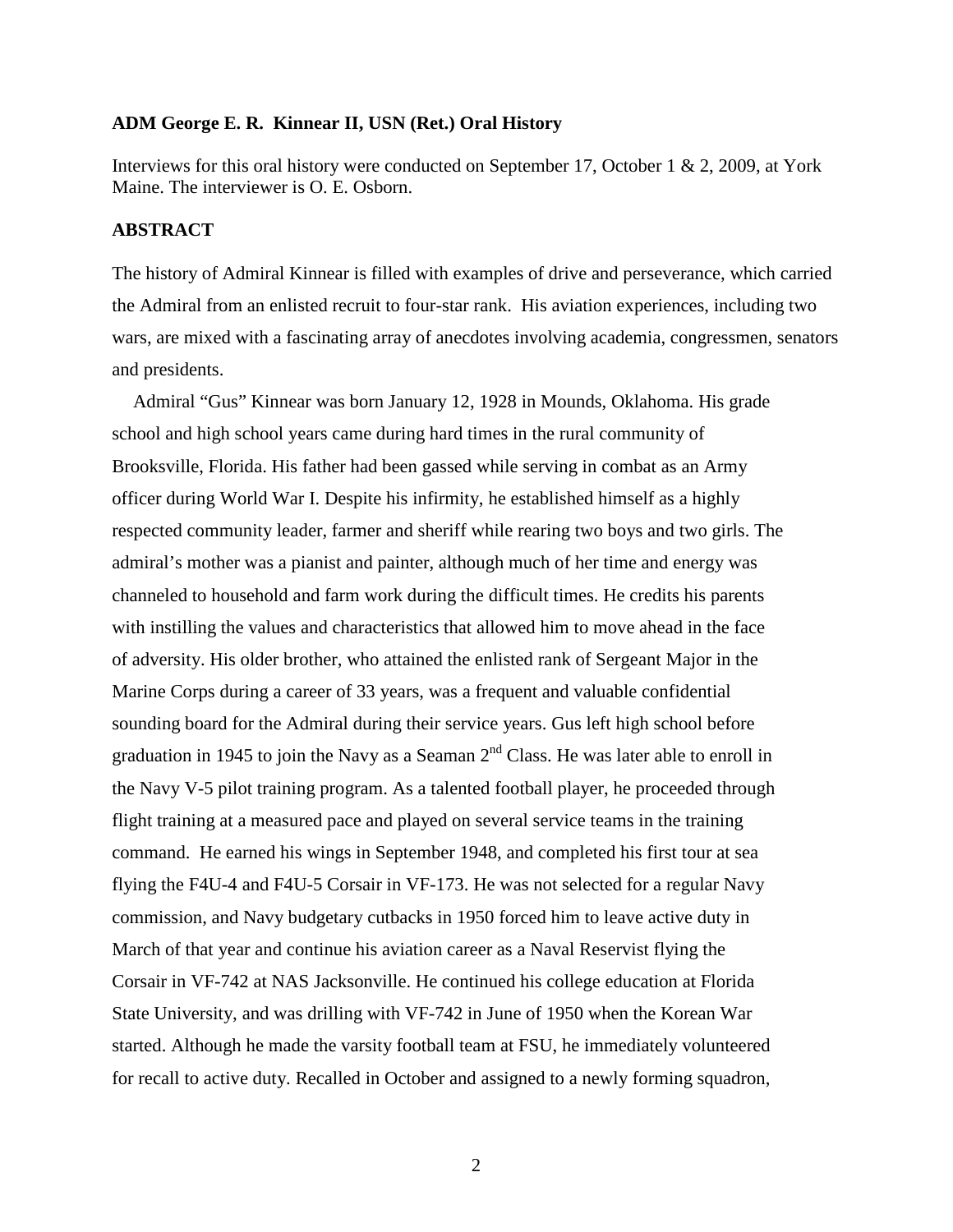VA-45, he completed two Mediterranean cruises and a combat deployment aboard the *USS Lake Champlain* off Korea flying the AD-4B. During that tour of duty, and on the last day of the Korean War, his aircraft was damaged, but he managed to nurse the crippled plane to an emergency field in South Korea. He then took the unusual step of volunteering for Washington duty as a junior officer in the Bureau of Aeronautics, where he gained experience in navigating the DC bureaucracy, which paid dividends throughout his subsequent career. While in that assignment and attending night school at George Washington University, he received his regular Navy commission in 1955. With that, he was able to attend GWU as a full-time student, and earned both his Bachelor's and Master's degrees. He then completed a year-long academic course at the Navy Postgraduate School, after which he was ordered to the *USS Antietam*. There, he volunteered for a ship's company assignment as First Lieutenant and left the ship having fully qualified in Communications, Engineering and Operations, as well as Command Duty Officer, Officer of the Deck and Landing Signal Officer, a most unusual feat. He credits the crewmen of that ship with helping him become a well-rounded naval officer. He was then ordered to the Naval War College. While there, he and a fellow student wrote a lengthy study that led to the development of a postgraduate degree program for NWC students. Short tours in two A4 squadrons led to command of VA-106 and a Mediterranean cruise aboard the *USS Shangri-La.* While there, he was identified as a future "think tank" candidate and found himself ordered to Stanford University where he earned a doctorate focused on Department of Defense procurement policy. In 1967 he deployed as the Air Wing Commander of the Navy's first all-jet air wing aboard *USS Ranger.* There were seven different aircraft in the air wing, and he flew them all, including combat missions in the A-4, A-6, A-7 and F-4. It was the first deployment of the A-7, and he led the first major strike on Hanoi flying an A-7. His next challenge was in Washington as the Director of Navy Program Planning for Tactical Aviation and Aircraft Carriers, where he was a key player in the F-18 and Harpoon missile procurement programs. His Stanford PhD came into heavy play in the next job as Assistant Comptroller and Director for Cost Review and Reporting in the Navy Department. He then went back to sea as commanding officer of the *USS Spiegel Grove* LSD-32*.* He was the CO at Miramar NAS when the F-14 was being incorporated into the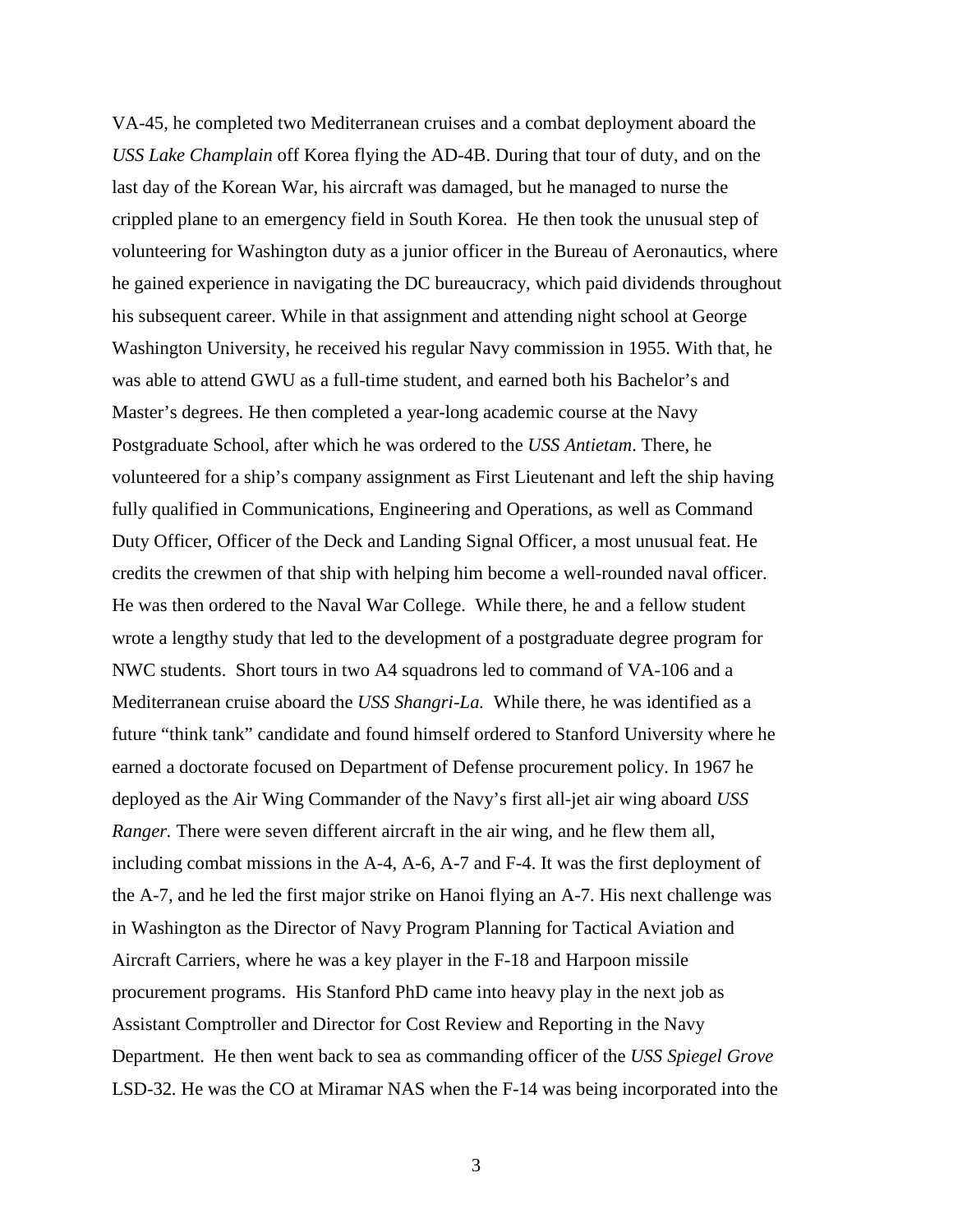Pacific Fleet. Leaving Miramar after having corrected a number of questionable management issues, he was selected for flag rank in June 1972 and assumed the position of Assistant Chief of Naval Personnel. There, he was the architect of a new personnel management structure and implemented significant changes to Navy personnel cost accounting processes. In June 1974, he became the first carrier group commander without previous command of an aircraft carrier. His flag flew from *USS Kitty Hawk* where he implemented Outlaw Hawk; the first carrier-based digital command and control system. He then served as Chief of Legislative Affairs from 1975 to 1978. His entire oral history is laced with attention-getting stories and incidents, but his time dealing with congressional personalities as the Navy's congressional liaison is utterly fascinating. His next tour as Commander Naval Air Force Atlantic Fleet included the period of highest tensions with Puerto Rico over the issue of Vieques Training Range. With his fourth star came a tour as the U. S. Military Representative to NATO in Brussels. Following retirement from the Navy, he engaged in a number of interesting endeavors. Most notable were Senior Vice President, Grumman Aerospace, and as Vice President, then Acting President, of the University of New Hampshire. He also served as Chairman, Board of Directors of The Retired Officers Association. Admiral Kinnear's rise up the ladder of success was marked by persistence in the face of challenge. He always found a way to solve the problem even when others said it couldn't be done. He is one of very few officers to ever attain four-star rank having begun as an E-1 airman.

## **HISTORY**

OEO: It is a pleasure to have the opportunity to do these interviews. Would you please talk about your family background?

ADM KINNEAR: Both of my parents were essentially Scotch-Irish. My mother, Mary Miller-Bancroft, was the daughter of Ora Lenea Miller-Bancroft, who was on the faculty of Northwestern University and a very active evangelist. She was very independent and a woman of strong conviction. My mother was born on Aug. 6, 1898, in St. Joseph, Missouri, and mostly lived in the Chicago area because of the proximity to Northwestern.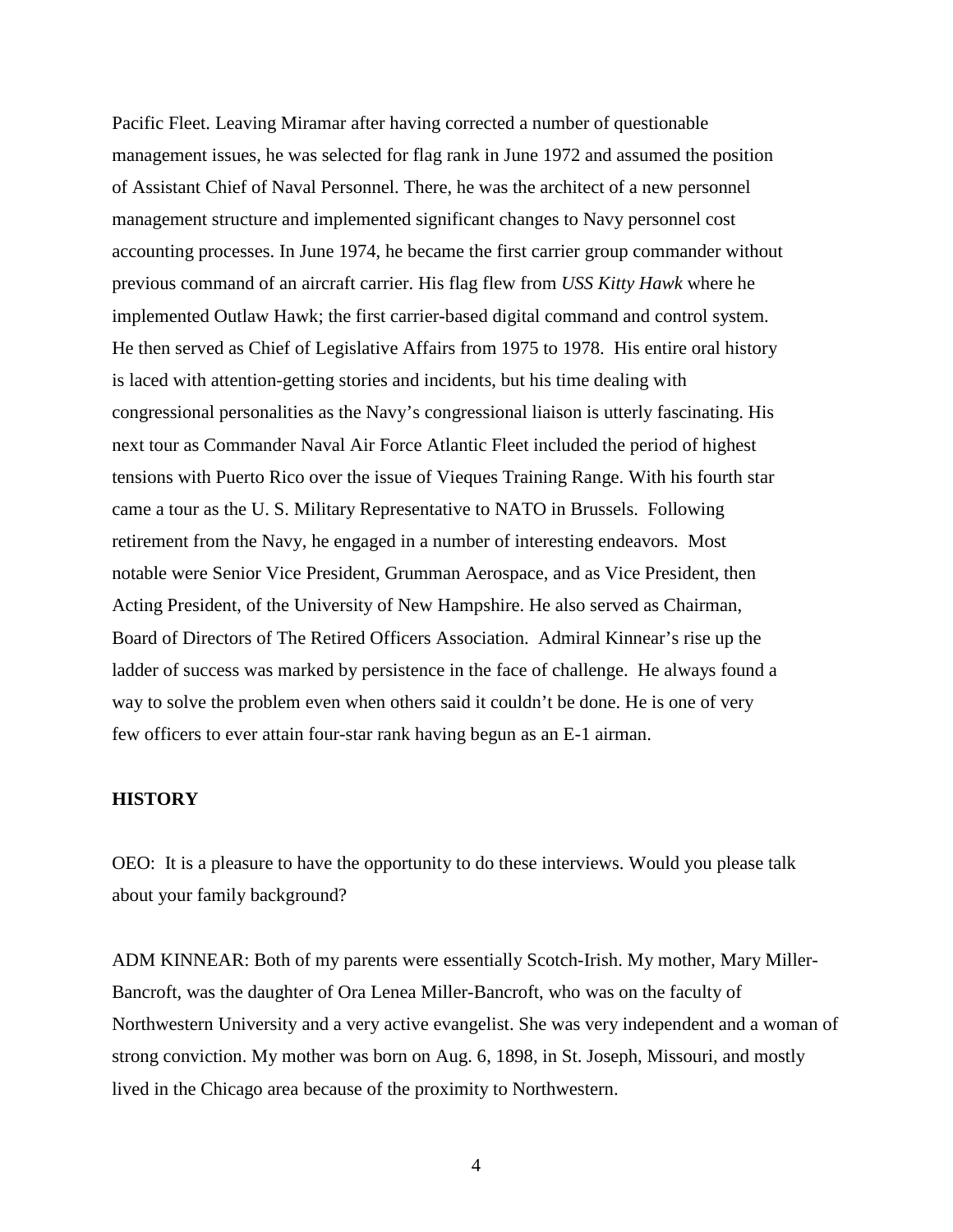She traveled a lot with her mother. She was home-schooled. As a person, she was very thoughtful about others, and was a good pianist. She liked classical music primarily, but had the ability to branch off to other styles and genres whenever she had the urge. She wrote a fair amount of poetry, and was also a sketch artist. After she died, I found a number of her charcoal sketches, which are still in the family in Florida. I was unaware she had that talent at the time. Her life as my mother and as a person who went through the Depression under the circumstances that she did is a real tribute to her, and to her personal stamina.

She met my father, Neil Tilman Kinnear, in Oklahoma. He was born on Jan. 4, 1895, and grew up in Tulsa. They were married on Jan. 20, 1917, when she was only 18.

My father went to Western Military Academy in Norman, Okla. One of his classmates became the last Quartermaster General of the Marine Corps, Lt. Gen. W. P. T. Hill. When I went to Washington for duty in October 1954 – I had volunteered for shore duty in D.C. – I visited with Gen. Hill. He was a wonderful person. The Marine Corps had gone to a more modern, business-like approach and he had stayed in that position, but was no longer called the Quartermaster General. He had become Chief Financial Officer of the Marine Corps and the Chief of Procurement.

My father was commissioned about 1917. I don't know exactly how that worked, but I did come across a person who told me that the Army had a program back then under which the top four people in certain honor ROTC units could be commissioned directly without having to do any further training, which may be how he got commissioned. He went to France with the  $34<sup>th</sup>$ Infantry and was badly gassed; he came home designated a disabled veteran. That had a significant impact on the family. When he got home, the doctors in Oklahoma told him that the condition of his lungs would never improve as long as he stayed there. They told him that if he wanted to improve his health, he should go to either Arizona or Florida, places that had mild winters. My father and his father, George E.R. Kinnear, had been running an oil-well drilling business. At that time, they had drilled about eight dry holes in Oklahoma, as I understand the story. So with that discouragement and the advice he'd received from his doctors, my father decided it was a good time to leave Oklahoma, go to Florida and get close to one of the Veterans hospitals that had been designated as a lung-treatment hospital. There is a VA hospital close to St. Petersburg called Bay Pines, and he moved the family to the little nearby town of Brooksville in 1929.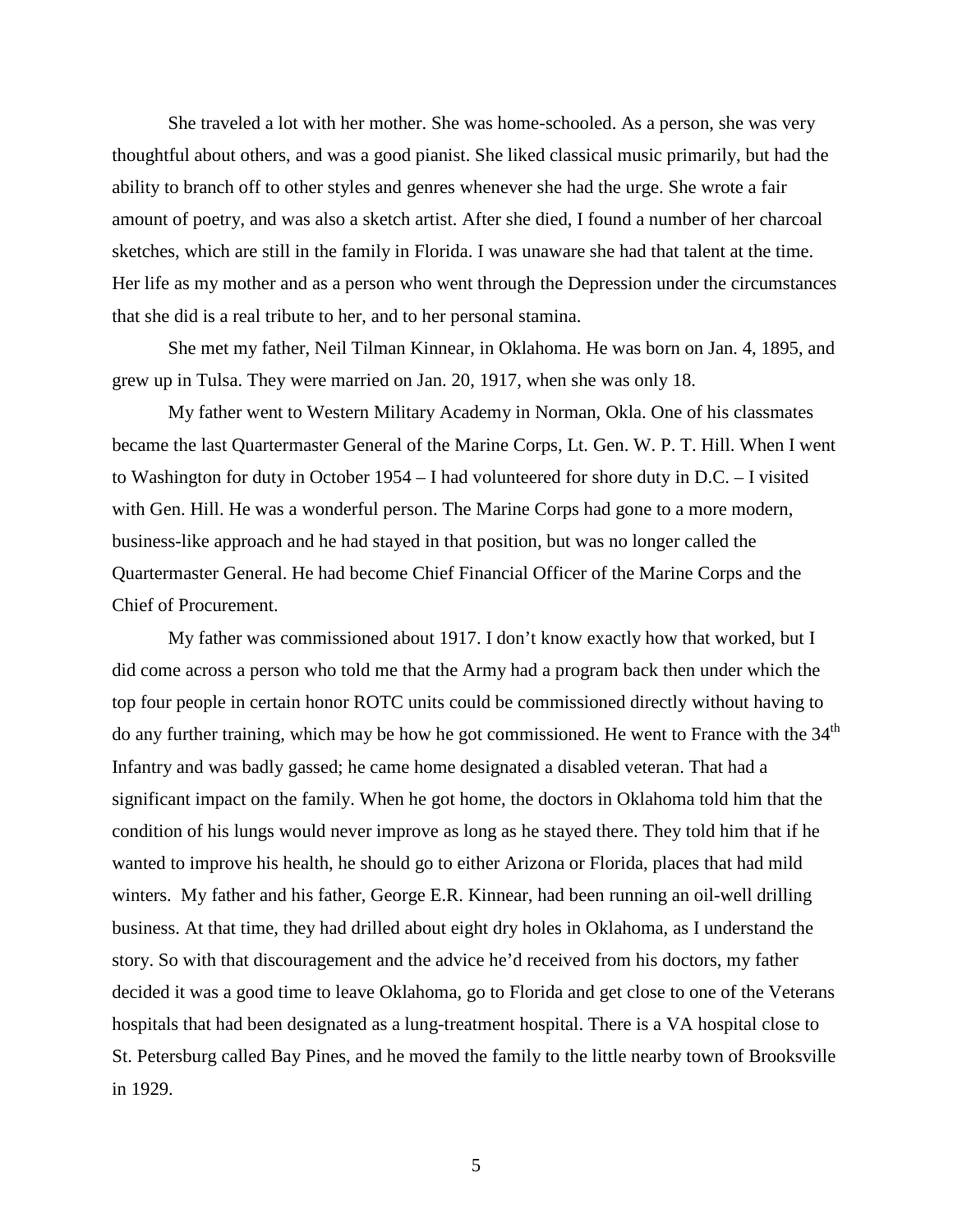I was born on January 12, 1928, on an oil lease just outside of Mounds, Oklahoma, but grew up in Brooksville. I have many pleasant memories of those early years in Brooksville as the youngest of four children. Brooksville not only holds a lot of solid memories for me, but played a very important part in my early development. Both my sister Patricia and my brother Neil became well ensconced in the local social life. They were good athletes and reasonably good students, so a lot of people still remember them. Sister Pat just recently died at 90 years of age; she had been in an assisted living facility there in Brooksville. My niece – Pamela Whitehead, my brother's daughter -- is the only Kinnear still in Brooksville.

We were well accepted there, and my father's skills as a well driller immediately led to many opportunities. He was used to drilling oil wells, not water wells, but he became known as the local engineer for well drilling in Brooksville. As a result, he got to know a lot of people in a hurry.

He and my grandfather developed an interest in the citrus business. Land in and around Brooksville was being offered at attractive prices through a company called Natal Hay Agriculture, a "Build your house here and have your own farm" kind of development operation. They bought into that substantially in 1932. Looking back now, it appears that Natal Hay was in the business of selling groves to out-of-town settlers. The Kinnears purchased about 100 acres of groves and farmland and went about raising citrus fruit there in what has been called "the tangerine capital of the world."

OEO: How would you characterize your parents and their influence on you as you were under their wing?

ADM KINNEAR: Well, I honestly can't remember a night that my father didn't wake up the whole family with his coughing because of his lung condition from the WWI gassing. That is still very much in my memory of what life was like then. Times were hard. My mother was not prepared to run a household of four children and a husband with such difficulties, but even if "she didn't know how to boil water" when she married my father, she learned quickly and managed it all very well. She learned to boil clothes in a "boiler" over an open fire in our backyard on laundry day, and do a lot of other things. She became a checkout clerk in a local grocery store, for example, and also worked in the local post office.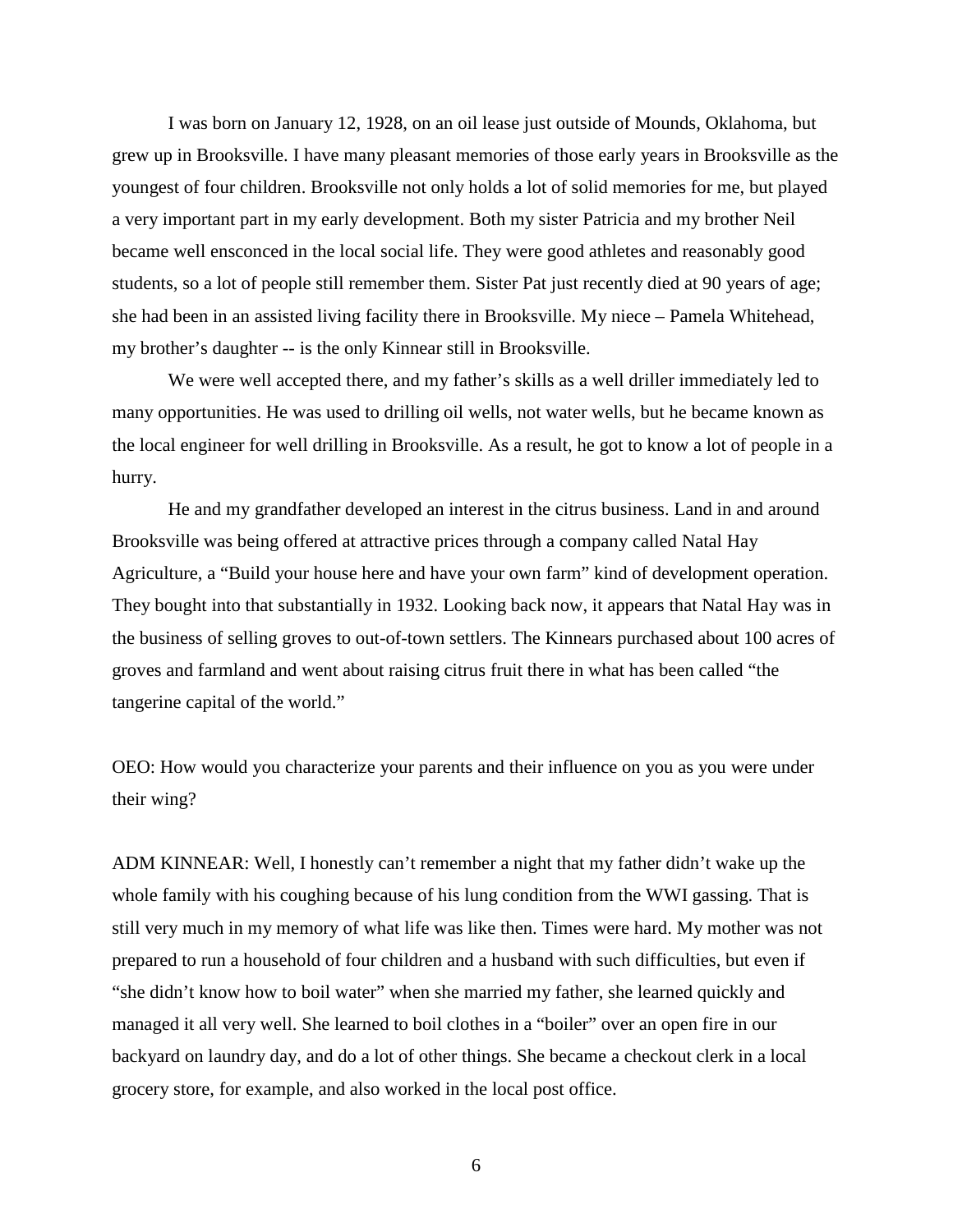Cash flow became a real problem for us at one point. My father had a small pension and had gone to work doing a number of different things around town that required an engineering background of some sort, but he had not really established himself. His Army experience and good presence and that sort of thing hadn't really been generally noticed yet. One Saturday night he broke up a fight on the main street of Brooksville, and did it in such a way that it impressed several key local people. He was invited to become a deputy sheriff as a paying job, which he quickly accepted. He had been there less than a year when the Governor displaced the sheriff. They needed to do an investigation about some of his activities and the governor did not want him acting as the sheriff during the investigation, so my father was appointed the acting sheriff of Hernando County. That established him as a person of competence and importance in the town. He also became the manager of the Brooksville "CCC" camp, and did well. Some of his trainees corresponded with him for years.

He became good friends with a man by the name of Ed McKenzie, who was a young lawyer then, and who later became not only the County Judge, but also the Coroner for Hernando County, and another man by the name of Dewey Johnson, who was later elected to the Florida Legislature and became the Speaker of the House.

Those were the kinds of people with whom he associated. Hernando County was a dry county then. Whether or not you could sell liquor by the drink or by the bottle in a particular county was a matter that was determined by vote, and if you voted the county dry, you had to get your booze in the next county over or from a bootlegger. The humorous saying was: "The reason Hernando County was dry was because the Baptists and the bootleggers were in cahoots." During the time my father was the acting sheriff, he and his cohorts noted that there were a number of illegal liquor stills that were pretty well known, but nobody was doing anything about them. He, Ed McKenzie and Dewey Johnson, plus a few of the people who were concerned about the overall events in Hernando County, decided to take out the stills. That sounded like a great idea at the time, but it created havoc in a number of ways when they went out and destroyed four or five of the most prominent stills. It stressed a lot of personal friendships, and it had a serious economic impact on several of the still owners.

OEO: What characteristics of your father made the biggest impression on you as you look back at them now?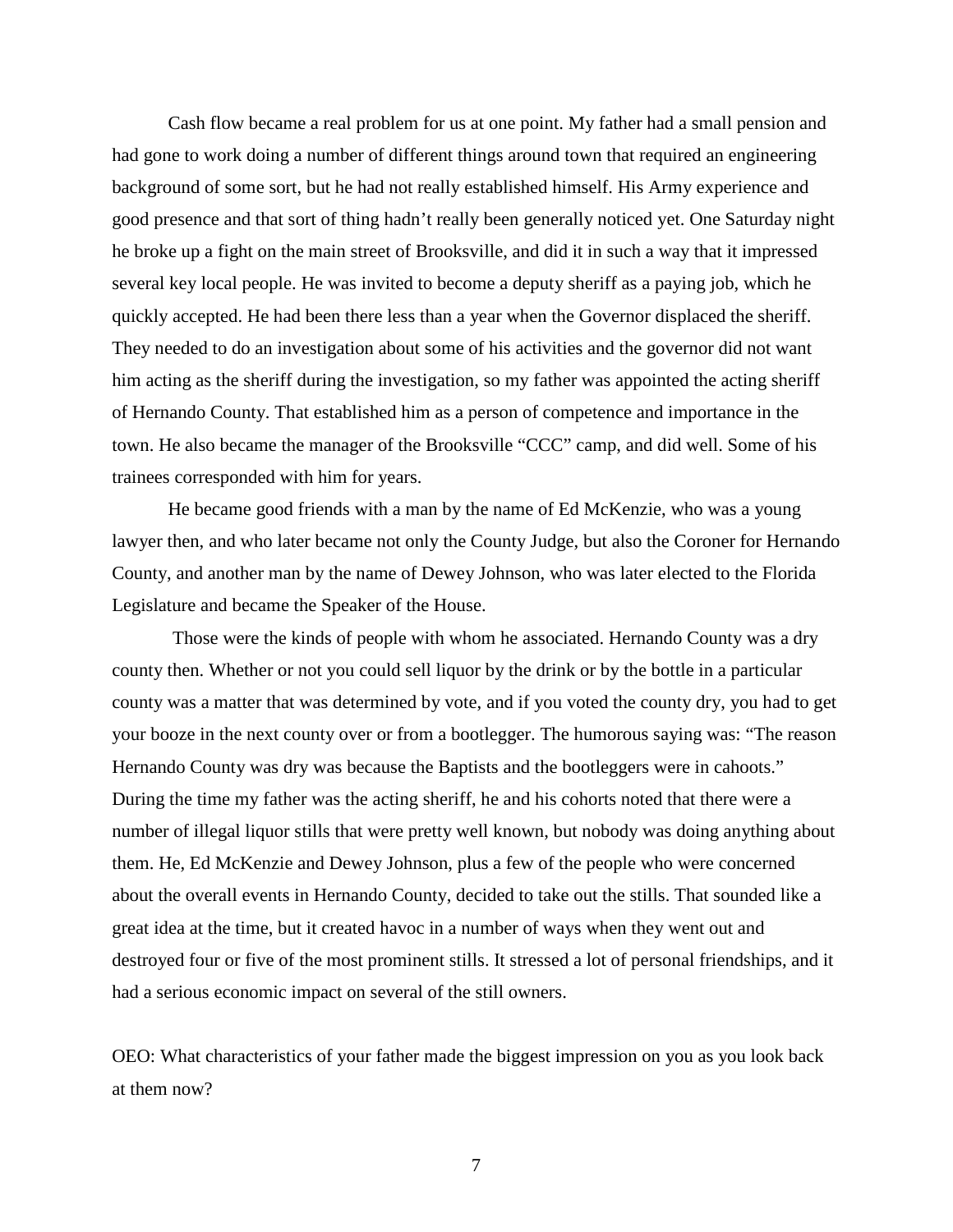ADM KINNEAR: His honesty and his persistence. He was always fighting his health problems. He was an inveterate smoker, and that created a mixed emotion for me. I didn't understand, listening to him cough at night, why he would smoke. That was a mystery that I never reconciled, although at that time the strong tie between smoking and lung problems was not common knowledge. If he ever took anything on he usually finished it for better or worse, and usually it was for the better when he really stuck with something. That was noteworthy among his friends also because they described him saying, "He just didn't know when to let go whenever he got hold of one." I think his persistence under adverse circumstances certainly had a life-long influence on my thinking about how to do things, how to get them done.

OEO: More about your mother; what were the main influences that she brought to you?

ADM KINNEAR: My mother was also a great influence, having absolutely no early training, but adapting so well to the circumstances in which she found herself. Cash flow became a real problem. The last of the money from the Oklahoma holdings went into citrus groves in Hernando County. If I recall correctly, that county had two of the hardest freezes on record in 1932 and 1934. My father and grandfather thought they were going to have a citrus crop that would provide the money to get through the winters of both of those years, but they ended up losing all the fruit and most of the trees. In later years, my brother and I spent a great deal of time digging up the few surviving trees and replanting them in a small grove surrounding our house.

When the economy hit bottom, they ended up with more than a hundred acres of land in what were known in those days as the "sand hills." My father then went to the county farm agent and said, "We've got this good land here in town and around our house, but I don't know anything about farming." The agent said, "Well, really nothing to it," and walked him through a year's cycle – "What I'd plant," etc. I heard part of this conversation – "Irish potatoes, corn, and green beans; string beans." My father happened to have a tractor left from the orange grove equipment, and he started farming. He put in corn, green beans and Irish potatoes, and come the end of the next growing season, we had more corn than we knew what to do with, and we had more potatoes than we knew what to do with, and the string beans came in beyond our expectations.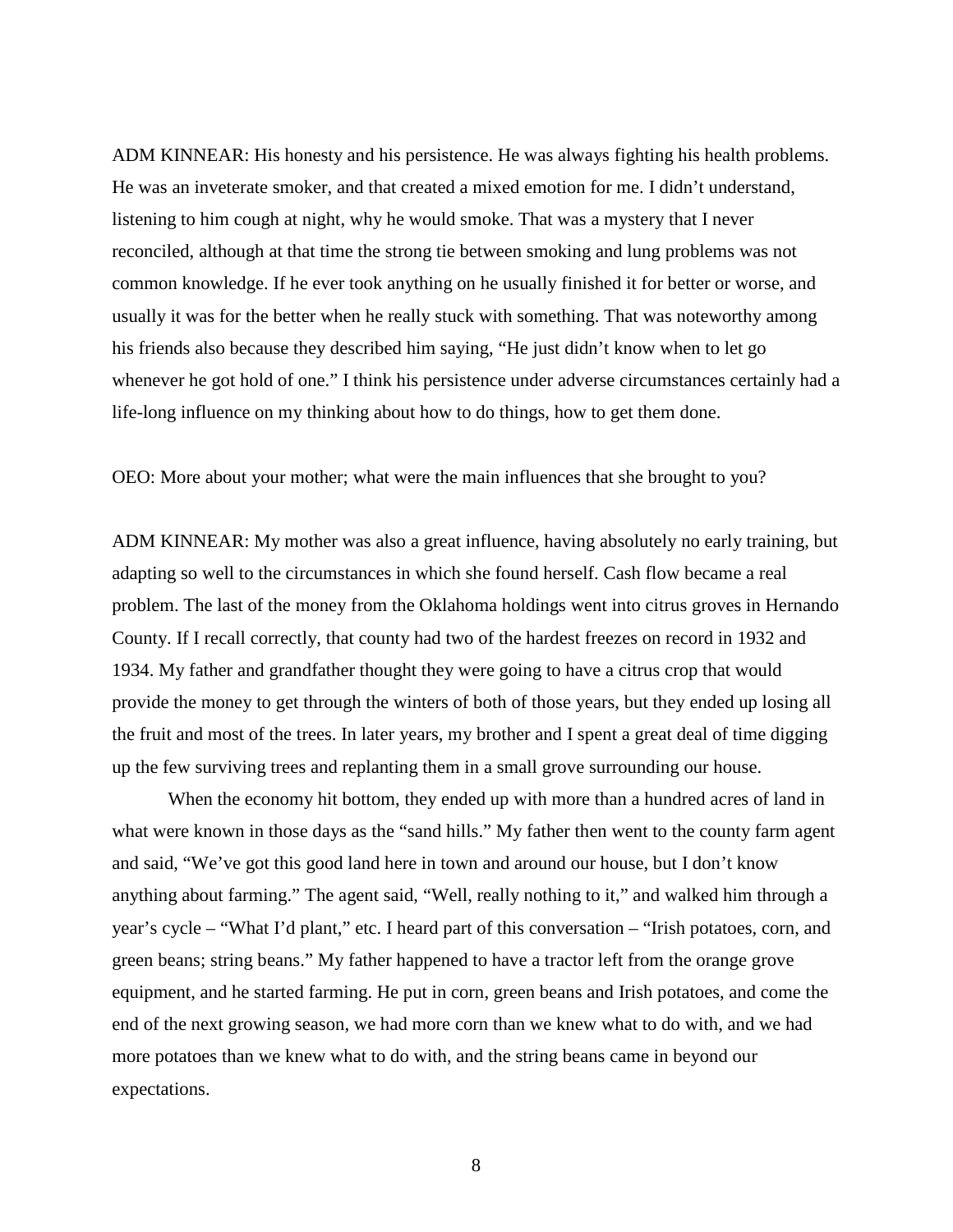My mother went to the "home demonstration agent" and learned how to can fruits and vegetables. She put up a large number of two-quart Ball jars of small Irish potatoes and green string beans, and then more jars of just plain string beans. When we moved out of that house some 10 years later we still had beans and potatoes from that superb crop that their combined ability and hard work brought forth. I have a very distinct memory of looking at all those twoquart jars and wondering, "How long are we going to be eating these beans?" I can't answer that question because we still had some when I joined the Navy!

My mother was a gentle person. We didn't have a piano early on. When things eased off a little bit, we got her a piano, and I remember well her playing and singing. She loved to entertain. She was good enough that she was invited to social events to play and to sing even though she didn't have a lot of experience as an entertainer. The important thing there was that she wasn't afraid to learn new things – and how to do things differently. My father not only didn't mind, he had similar traits. He, too, had a lot to learn about house maintenance, car maintenance and farming.

I never knew my grandmother, my father's mother. I recall seeing her in her casket, which had glass sides, at her funeral. She had on a purple and lavender flowered dress, and she was lying on a light-colored material. I was only 2 at the time, but I remember it clearly. I know absolutely nothing about my mother's father.

OEO: Talk about your grade school years. How did you do in school and what did you do for recreation back in those days?

ADM KINNEAR: I'm sure if you looked at all my report cards you'd see that I had good years and bad years. They let me start first grade when my friends were starting, even though I was only five years old. The rule said you had to be six at the beginning of school. My father, being in the sheriff's office and a strong school supporter, helped me get special attention, and the school finally said, "If your family really wants it, and you really want to do it to stay with your friends, we'll let you start school when you're five." So I was always the youngest in my class by virtue of that. I had great teachers. My first teacher, Mrs. Floyd, was a wonderful person and her husband was our family dentist. I felt very comfortable with her and I have always had a warm feeling about schoolteachers, I think, because of the way she handled things.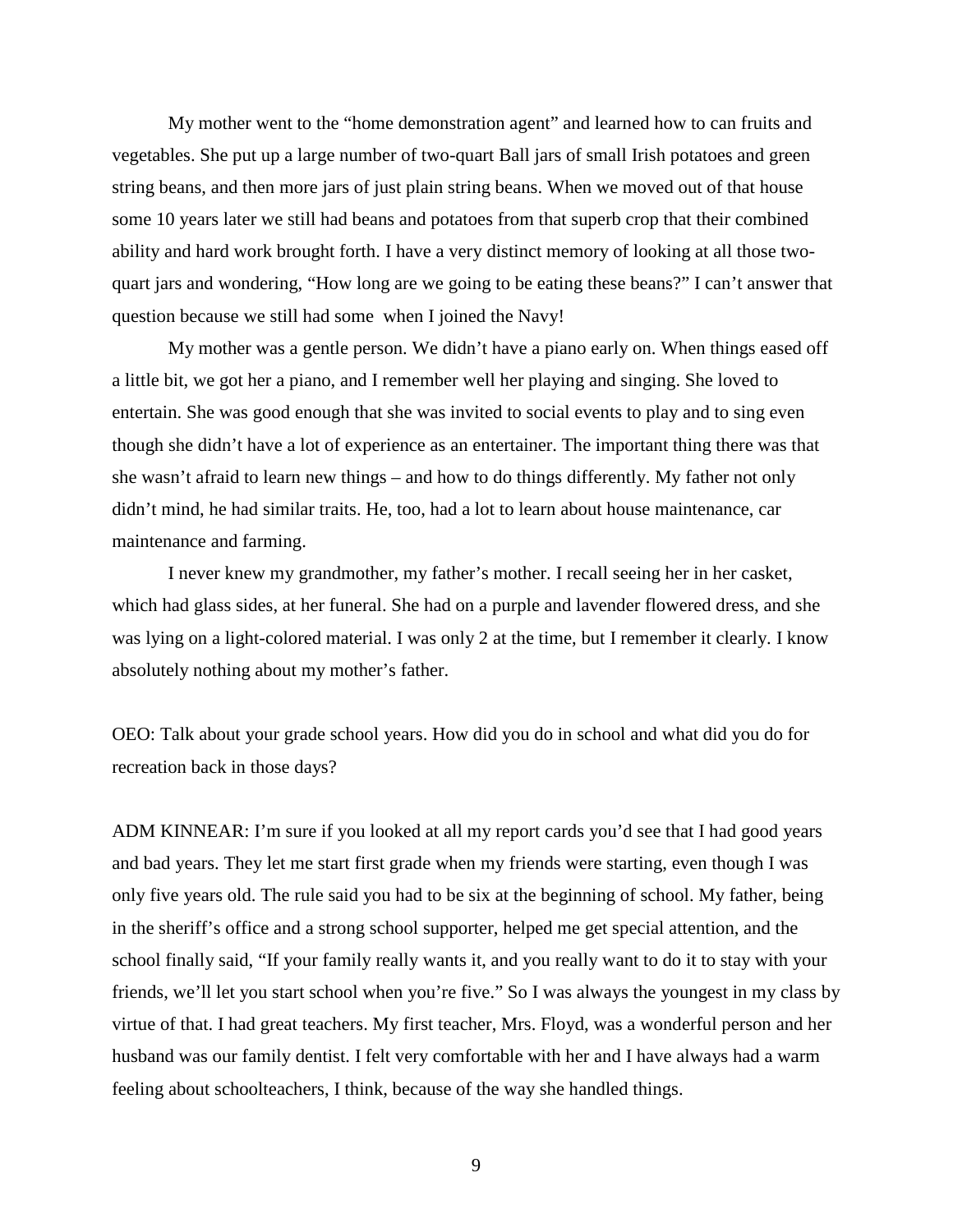There were others who weren't quite as memorable, but I think she got me off to a reasonable start in school. If I got interested in doing something I usually overdid it. Somewhere in the  $4<sup>th</sup>$  or  $5<sup>th</sup>$  grade, the teacher said she really thought it would be great if we could get the school to build us a sand table so that we could re-create whatever we were studying at the time; making the buildings and furniture, etc., as we studied geography and history. I told our school janitor, a gentleman by the name of Lewis, that we needed a sand table and he said, "I haven't got time to build you a sand table, but I'll show you how and help you." So we built a sand table and the teacher was ecstatic about having this so that we could re-create all of the scenes that we were studying. That started a lot of things. I had several other teachers that wanted similar things done, so I found myself being the duty fix-it or build-it guy, not only for my own teacher, but also for others. I had a couple of interesting experiences that way. I learned about water seeking its own level by building a demonstration of water connected over long distances to vessels of different shapes and sizes. You could look across the room and see that all the water was at the same level. It worked great up until the time one of the hoses broke and ended up wetting down the plaster ceiling of the room below us. That ended that demonstration.

On the other hand, I enjoyed softball and basketball and, eventually, football. I was the water boy for the varsity team in the  $8<sup>th</sup>$  grade. In the  $9<sup>th</sup>$  grade, they let me dress out on one occasion. I made the team in the  $10<sup>th</sup>$  grade and was the co-captain of the team with Charles Ramsey my senior year. Every once in a while somebody will find an old newspaper clipping about our football team and send it to me. The little town of Inverness was our archrival, along with Dade City and New Port Richey. Tarpon Springs, home of the Greek-emigrant sponge community, was probably our toughest opponent. One of the two better restaurants in Brooksville was run by two Greek families, one of which, the Mailis family, had come up to Brooksville from Tarpon Springs. They had children my age; and they were really important in town because they not only had the restaurant, but they ran the pool hall and beer joint for the younger adults, right in the middle of town.

OEO: You were pretty much involved in varsity sports during your time in grade school and high school?

ADM KINNEAR: Primarily in high school. We didn't have organized sports below that. It was always just one room against the other, one grade against the other or something like that, and it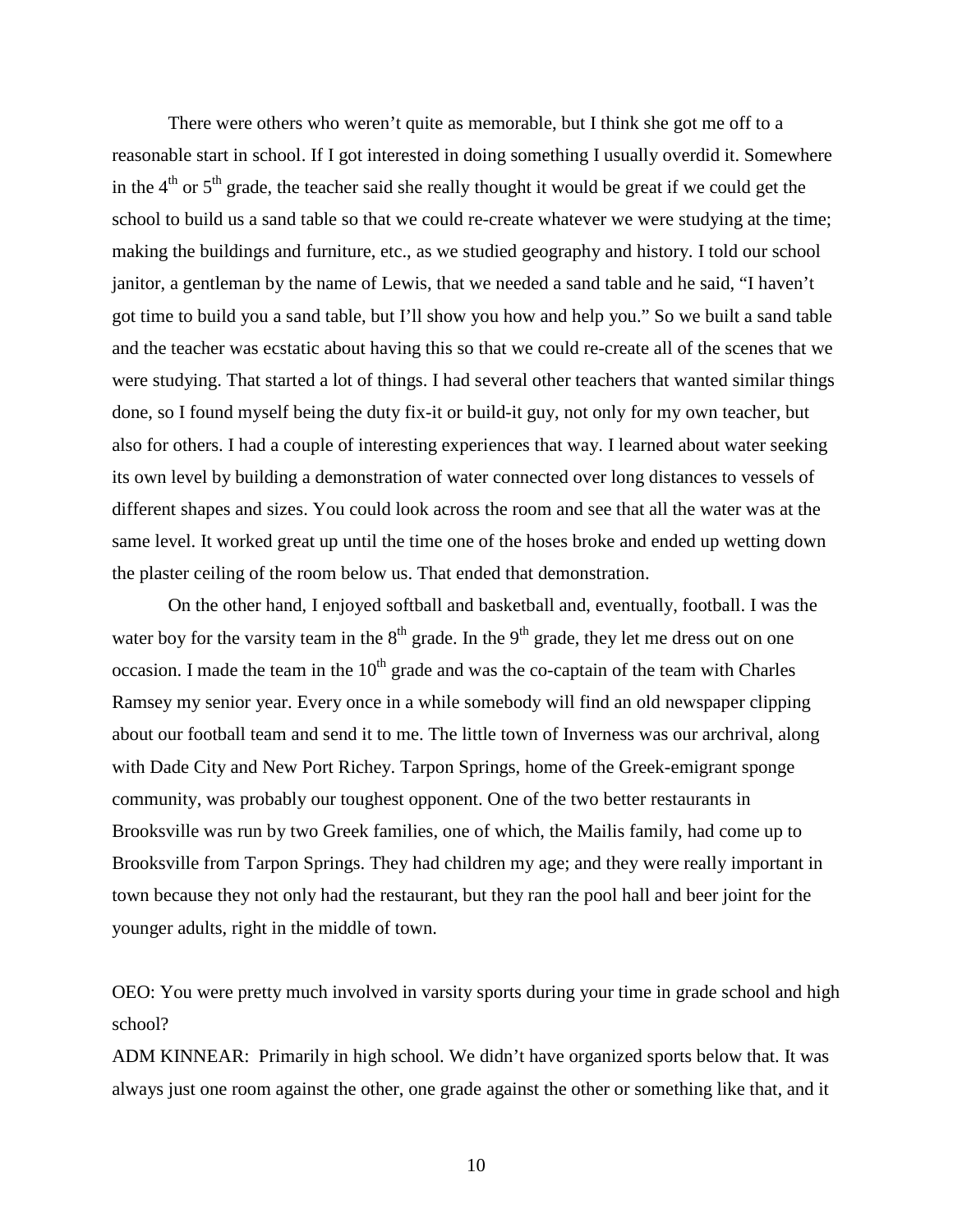seemed natural enough. We could always get a game going. I played basketball, baseball and football, and lettered in all of them, baseball being my weakest suit. I ended up playing catcher because no one else would do it.

OEO: Back to the war years; 1941 to 45. As a teenager, were you following what was happening in the war? Did you spend any time thinking about what was happening in the war?

ADM KINNEAR: Yes. My father, who came home from WWI a disabled veteran after being badly gassed, never quit trying to get called back to active duty, and he would talk to me about the war and, of course, he understood it in a way I didn't understand it at all. My brother Neil, in the Marine Corps, was very much in the thick of it. My brother-in-law, Johnny Franklin Crum, my sister's husband, was also in the Marines, Marine aviation. So I had a couple of influences there. Carrier aviation was my dream all along.

When I was 12 years old I found a body in the woods. It was a playmate neighbor of mine who had fallen out of a tree. Everybody thought he'd run away from home, but he had fallen out of a tree and broken his back, and it killed him. I was called to testify at a coroner's inquest. The judge, Ed McKenzie, who had become a good friend of my father's, was also the coroner, and he presided at the inquest. In trying to put me at ease, he said, "What do you want to do when you grow up?"

I said, "I want to fly airplanes off of carriers – aircraft carriers."

"When I was a kid," he said, "everybody wanted to be a railroad engineer or…," and he named a couple other things. "Where did you ever get the idea that you wanted to fly airplanes off of aircraft carriers?"

"I don't know," I said, "but that's what I want to do."

There were a couple of naval aviators around the Brooksville area, but I don't think I was even aware of them at the time. Years later, Ed McKenzie introduced me at Kiwanis convention. I was his keynote speaker, a flag officer by then, and he said, "This is the only person I've ever known who, when he was 12 years old, knew exactly what he wanted to do…and then did it."

OEO: What were you doing when you heard about Pearl Harbor?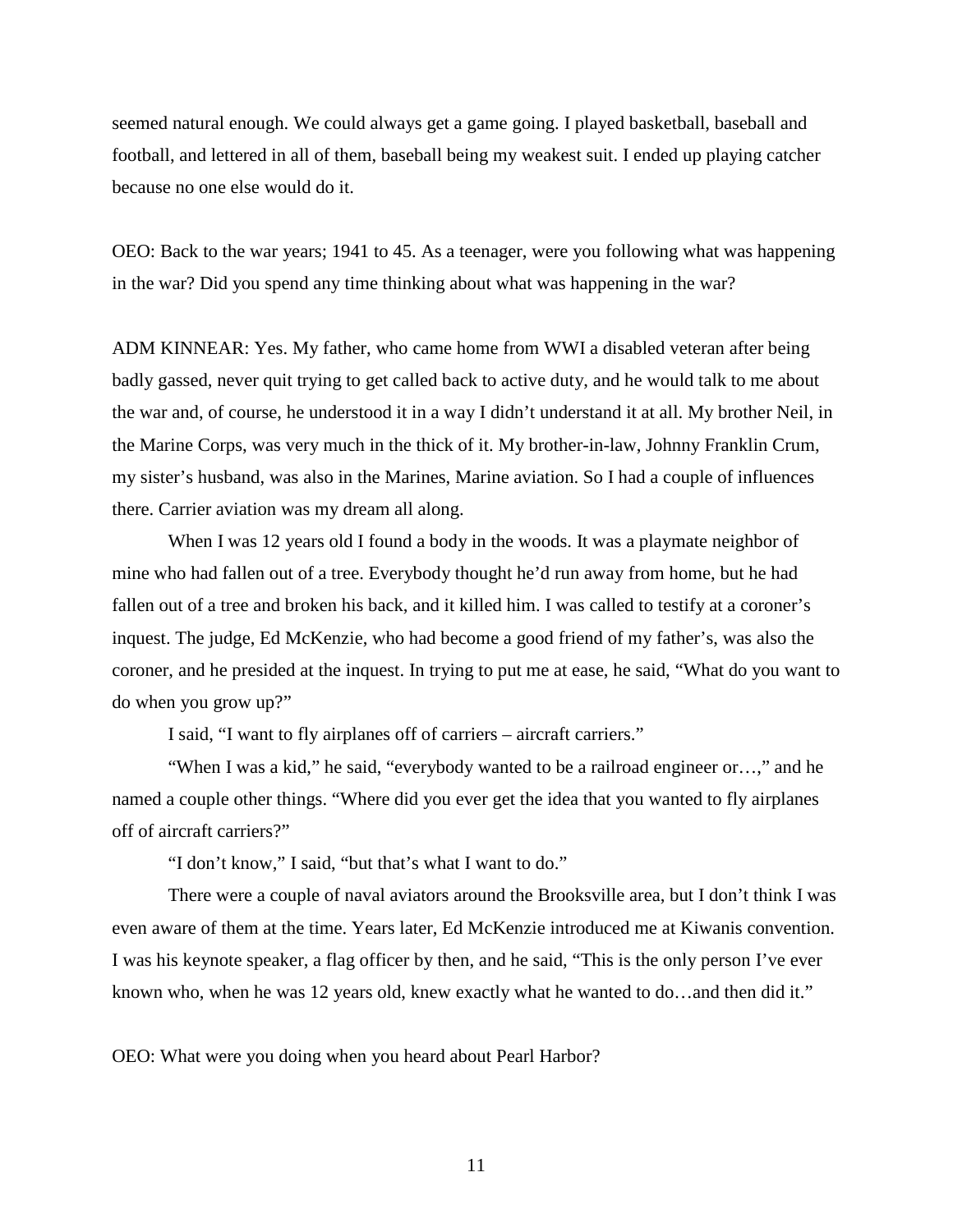ADM KINNEAR: My father and I were running a Texaco service station in Brooksville on U.S. 41. It was a Sunday and things were very quiet. Gasoline was 22 cents a gallon, and we weren't selling very much of it, but we had to keep the station open just as a service to customers, and it was the only source of income we had at that time. I was running the station by myself because he had said, "It's so quiet, I'm going to go home. I'll be back in about an hour and a half." When he came back, he asked how things were going.

"Well," I said, "we didn't sell much gas, but there's sure some bad news on the radio." "What is it?"

"The Japanese have attacked Pearl Harbor." I didn't even know where Pearl Harbor was…it didn't mean a thing to me.

"Are you sure?"

"There's nothing else on the radio," I told him. "Any station you turn to, that's all they're talking about." We walked inside and he turned up the radio and that was that.

OEO: What was your reaction to that?

ADM KINNEAR: I wondered where my brother was. He was in the Marines at that time and that was the first thing I thought about. And then Dad tried to explain it to me; to put it all in context for me, what war really meant, and it took me a while to grasp it.

OEO: When WWII started, you were in high school but you quit just short of receiving a diploma. What happened?

ADM KINNEAR: My quitting high school was somewhat connected with my father's death in an accident in May of 1944. At that time during World War II, labor was very scarce, and Hernando County didn't have any more money than the rest of the counties down there, and they couldn't find enough people to hire for road-maintenance crews. My father had gone from being a sheriff to running a CCC camp for the County. He then was hired by the county as the engineer for the state road system. There were three adults on the crew and one of them quit, so my father had the responsibility, and the money, but he didn't have the people to do the maintenance on the county road system. Come summertime, after I'd become the captain of the football team, he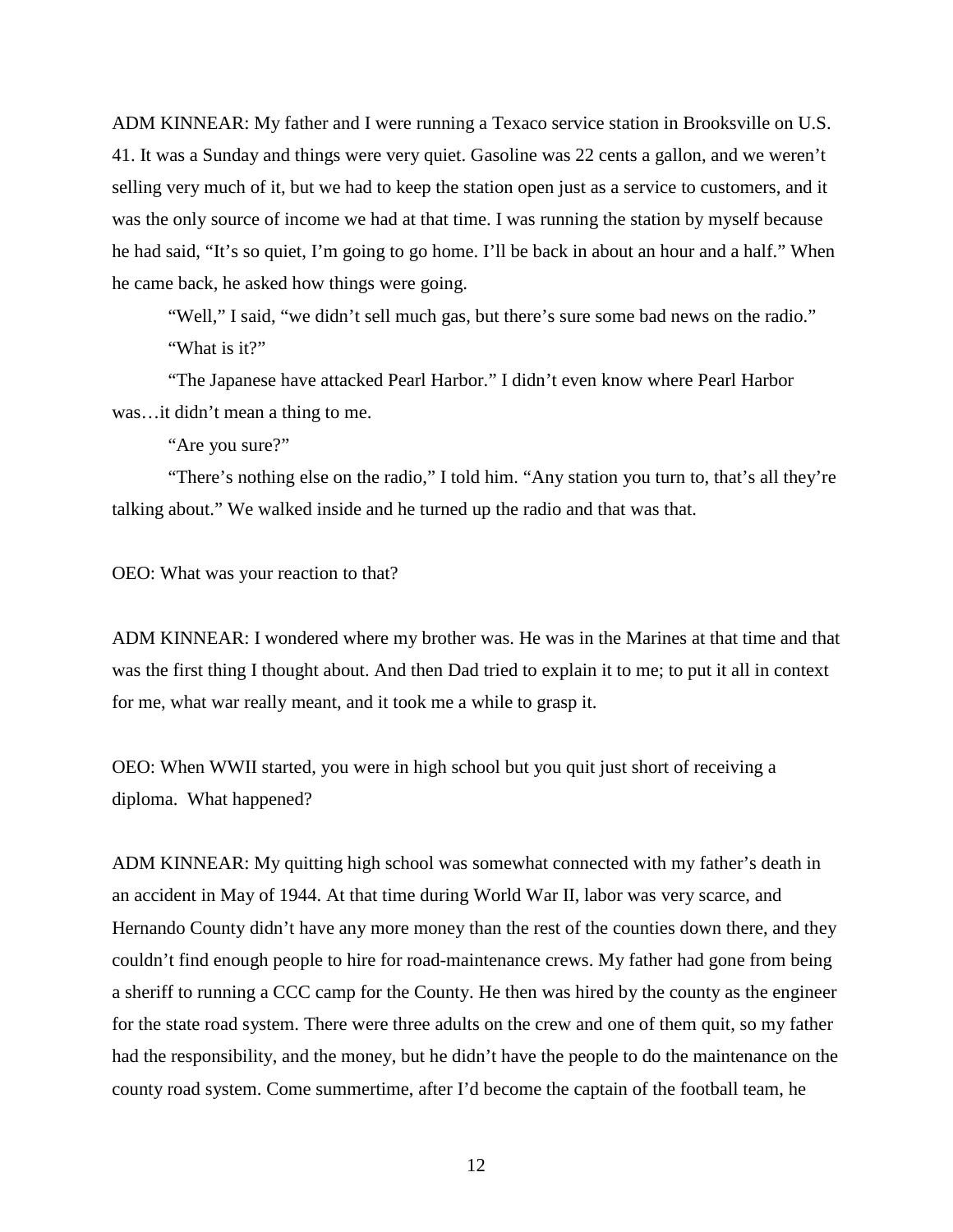asked, "How many of your football team buddies would like to really work hard this summer and be in great shape come this fall?"

"I don't know. Why?"

"Well, I've got money, I've got work to do, but I don't have any people. I thought that if you brought some of those football players out here I could do them some good and also get some work done."

So I took about six of the more likely ones out there – Gene Manuel, Jerry Peters, Earl Meadows and Rusty Henderson, among them. The State Road Department was delighted with what he was doing and they endorsed it as a good program. Thus, anyone on the football team that I had any sway with, and that had any size and work potential, ended up working for the State Road Department.

I had gotten my driver's license when I was 14, thanks to the efforts of my next-to-eldest sister, Peggy. The truck driver for the road crew was one of the people who had found a better job somewhere, so there was no driver. My father, being ingenious, called his boss and said, "I've got a son here who's mechanically inclined, has had his driver's license since he was 14. He's 16 now. He worked on a Pepsi Cola truck last summer and was a part-time driver. Can I hire him as a truck driver?" The ruling came back: "Yes, you can hire him as a truck driver. But he's your responsibility, not ours."

So I became the truck driver and the maintenance mechanic. I got an extra day's pay because every Saturday I had to wash the truck, lubricate it, rotate the tires and do whatever needed to be done to follow the maintenance plan.

One day in late May, the regular guy who ran the tractor/mower where we were working on U.S. 41 north of Brooksville didn't show up, so my father climbed on the mowing machine. He was out mowing well off the highway when a passing semi-truck lost all steering control, veered off the road and hit him and the tractor. My father was fatally injured driving a piece of State Road Department equipment while I was delivering some workers to a nearby site.

Another truck headed north on US 41 stopped, and realizing that my father was in bad shape, they got him off the tractor and into the truck, and took him to Inverness, the next town up the road.

Brooksville, being a small town, had one ambulance. Dean Garnett was the ambulance owner and driver as well as the undertaker…same vehicle, it was also his hearse. The first thing I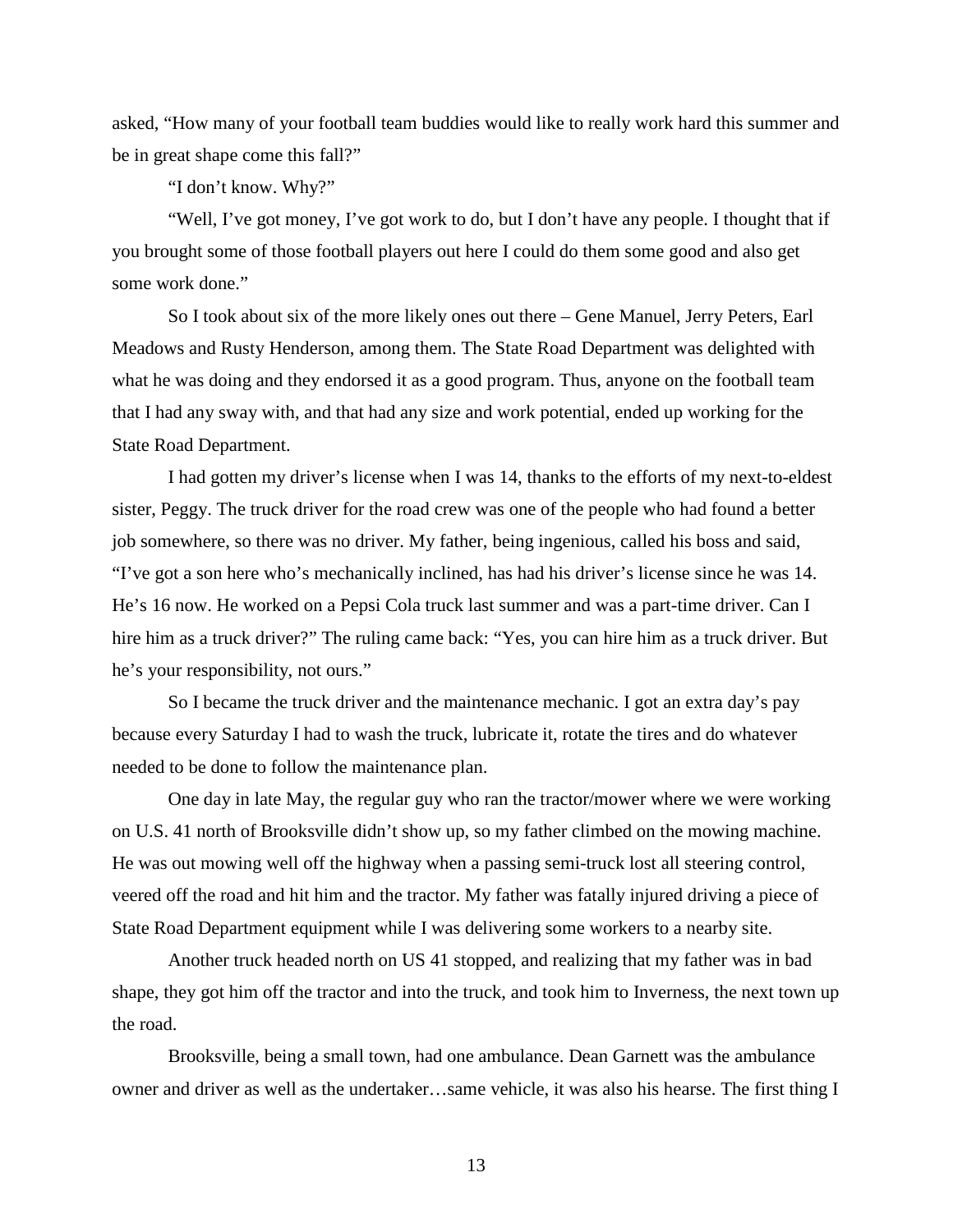did when I got there and saw what had happened was to call Dean Garnett, knowing he had the only appropriate vehicle. And I said, "My father's been in an accident. They put him on a truck headed north on US 41. I'd like for you to come by here and pick me up or I'll meet you up there, whichever, and we've got to go find him, wherever they've taken him." Dean came out and took me to Inverness. We went up there and my father was on one of these chicken-wire stretchers, right on the sidewalk in the hot sun, a Florida afternoon, and everybody was standing around looking at him.

"How's my father?" I asked.

Someone said, "There's the doctor – ask him."

The doctor said, "The first thing I've got to know is who's going to pay for this." As you might suspect, I've never forgotten that…or the doctor.

I told him, "I'm his son. You'll get paid. Now what needs to be done with him?"

He said, "He needs to get to a hospital and he needs to be in the care of a doctor. He's really hurt. He's probably not going to make it."

We got him in the ambulance and the doctor left. We took him from Inverness back down to Brooksville. At that time, there was a nice new hospital, a WPA project, in Brooksville, and we had probably the best doctor in those parts, a Dr. Harvard, who later became the head of the Florida Medical Association.

We got him down to the Brooksville hospital, got him into Dr. Harvard's care there, into the operating room. My mother was there, and I talked to Dr. Harvard, got him aside, and I asked, "What's going to happen now, Doc?"

"Well," he said, "I don't know and I don't know when I'll know, but he's in serious condition."

I told him to "do what you can and I'll be back to take care of him."

So I went back out and got the truck. That was one of the first times that I really thought, you know, "you're responsible and you've got to do something…now." So I drove out and picked up the crew, and got them all back where their cars were. By the time I got back to the hospital my father was dead. So even though he died, I went ahead and did what needed to be done as far as getting the crew home and that sort of thing.

When I called the State Road Department Regional Engineer that we worked for, I said, "You know we've had an accident here."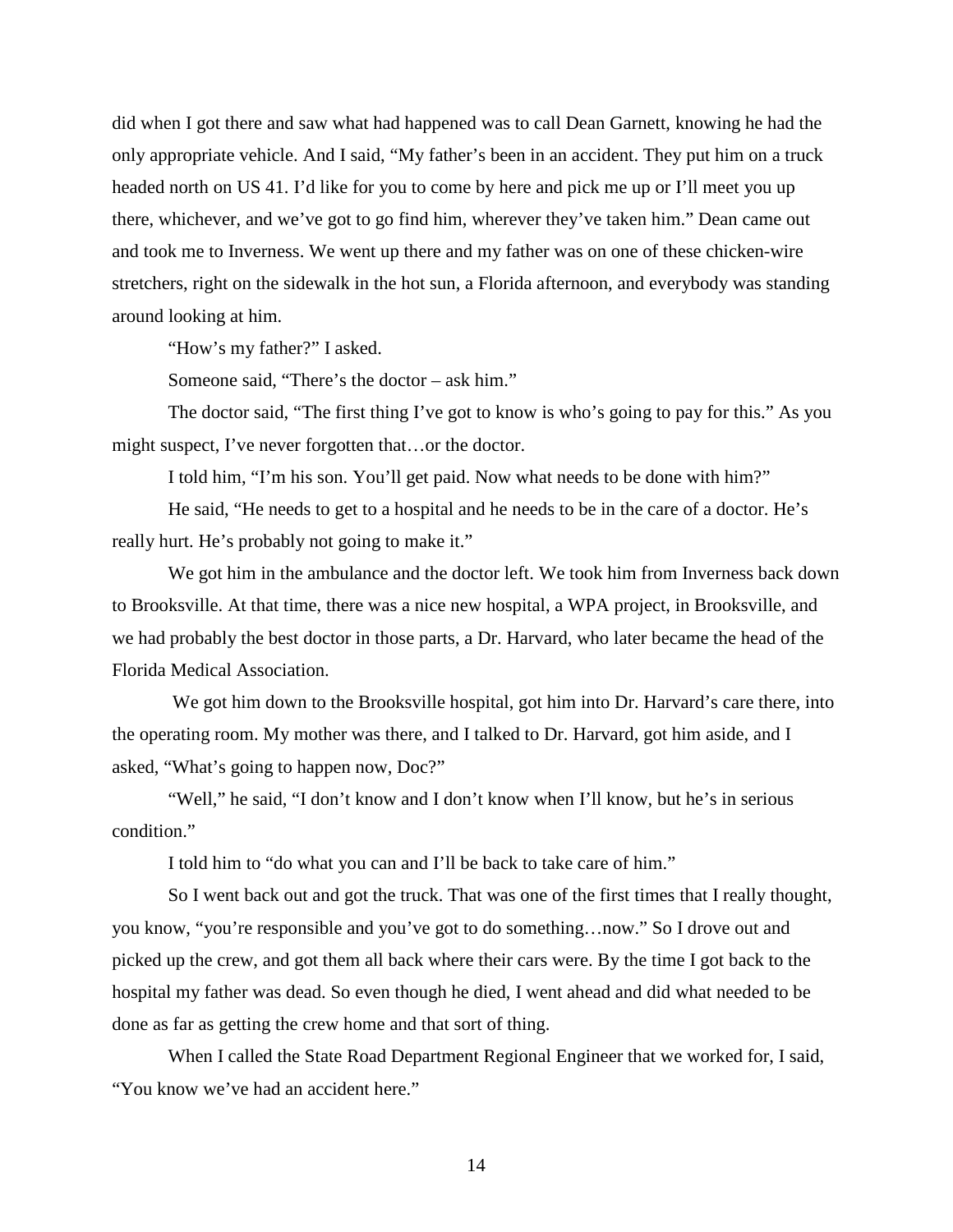"Yes, I'm aware of that."

I said, "Well my father just died, but I got the crew home and everything's in good shape. What do you want to do about tomorrow?"

He said, "You're asking me what I want you to do about tomorrow?"

I said, "Yes, there's still work to be done and people depending on their jobs."

"Do you think you can get them together and get them back out to finish the work?"

"Yes, we can pick up where we left off today. We've still got a couple days of work to do out there."

So I found myself running the crew until they found someone with previous experience in road maintenance. They appointed him as the foreman, and we were off and running.

OEO: You left high school in what year?

ADM KINNEAR: I left high school in 1945; the same year I joined the Navy. I really had not fully completed high school. Around that time, a friend who was in the Army Air Corps, Dick McGee, practically re-invented me …at least that is how it felt. He took me up in what the Navy calls an SNJ a couple of times, and he really encouraged me to go into flight training. This was in 1946, when I was 17, after I enlisted. We had to drive down to McDill Field in Tampa, and it had to coincide with the dates on which he was attending drills.

Obtaining formal graduation credit was a long story, a story that totally changed my Navy future. I enlisted into a special aircrew-training program, and the attraction of that was that you came in as a Seaman Second Class instead of an Apprentice Seamen if you qualified for it, and you were guaranteed an "A" School (specialty training). They had a special boot camp at Naval Aviation Training Center Memphis for these future aircrewmen in which we studied aviation kinds of things rather than ship kinds of things, although we had to learn semaphore, flashing light and all that sort of stuff during boot camp. After I finished boot camp I was sent to Norman, Oklahoma, for Aviation Machinist Mate School. When I enlisted, Aviation Machinist Mate School was the prime school that everybody wanted. If you didn't do that, you were going to be trained as a gunner and become an aircrew member. Aviation Radioman, Aviation Machinist Mate, and Aviation Electrician were the three schools you could go to. I wanted to be an aviation machinist mate. But by the time I got out of boot camp, they said, "There are no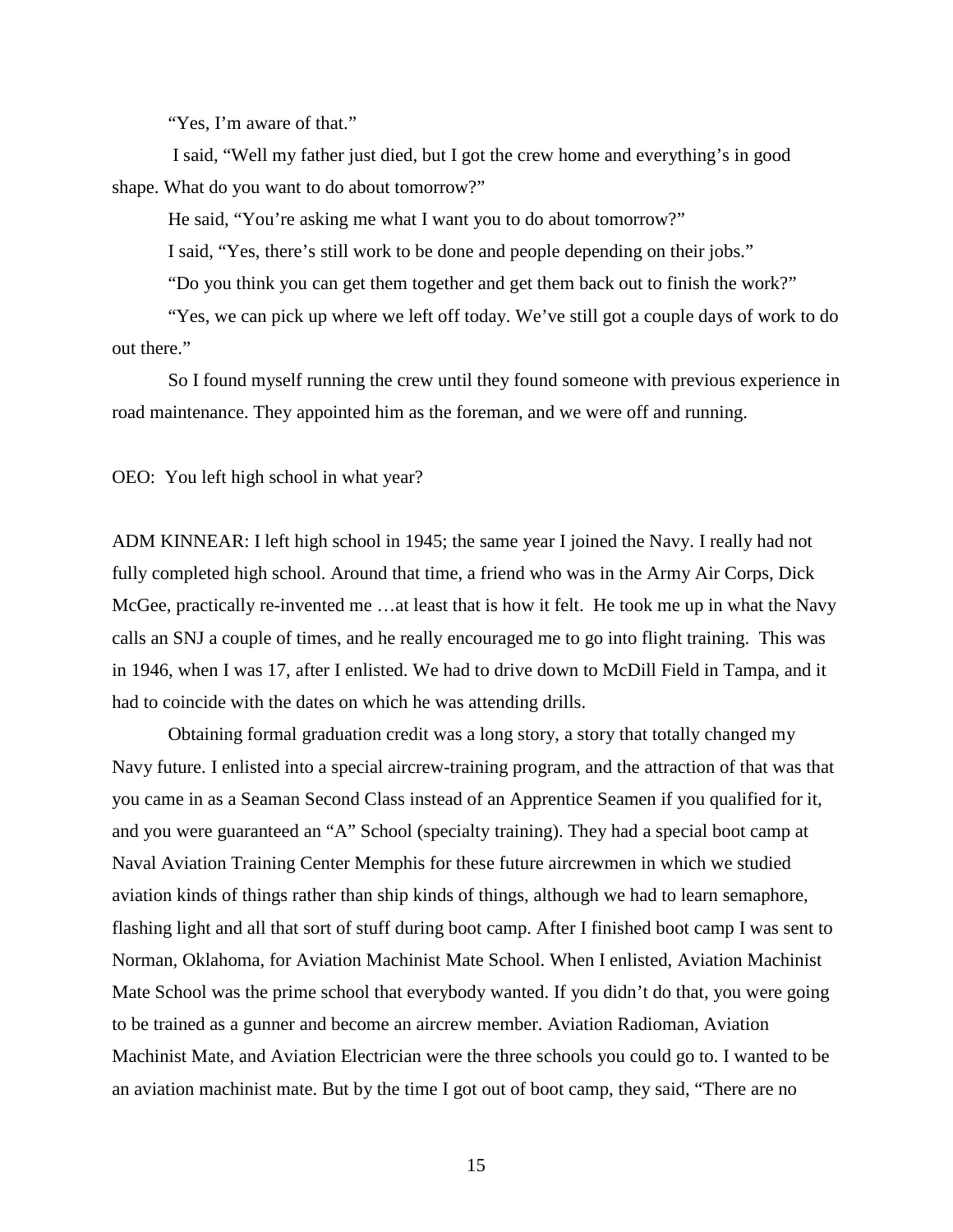slots. You're going to be an aviation radioman. There is simply no slot for you." I was called down to the office – this was in Memphis – for my graduation interview by a yeoman, his name as I recall was Rahn.

He took a look at my record and said, "You're from Brooksville?"

"Yes, Brooksville."

"Do you know a carpenter by the name of Thompson?"

I said, "Yes, matter of fact; he's working on our house right now. We had a problem with a window, and I talked to my mom last night and Mr. Thompson's supposed to be there today."

"Why," he said, "That's my uncle."

So thanks to Brooksville, I immediately had somebody who had an interest in me beyond the fact that I was just another sailor.

He said, "I see here that you requested Aviation Machinist Mate School, but you're going to Radio simply because there isn't any room for you, and there's already a waiting list for the Aviation Machinist Mate School."

"That's right."

He asked, "Do you still want to be an aviation machinist mate?"

"Yes, sir!"

He said, "I think we can do that."

After completing recruit training, I soon found myself in Norman, Oklahoma, in Aviation Machinist Mate School. One evening I helped an important-looking man bring some boxes from his car into the office there. He was wearing a topcoat, so I had no idea of his rank -- and it turned out he was a Chief Petty Officer.

After making a couple trips with him, getting his gear out of the car into the office, he said, "Who are you and what are you doing?"

"I'm Kinnear; I'm going to Aviation Machinist Mate School."

He said, "Well, what's your real long-term ambition?"

"To fly airplanes off of carriers!"

He said, "Well, you've got a ways to go, but there's nothing wrong with that aspiration." About a week later he came back to me and said, "A funny thing has happened. The Navy had decided to terminate flight training because we're getting to the point where we know the war is going to end, but they suddenly decided they couldn't just cut off the aviation pipeline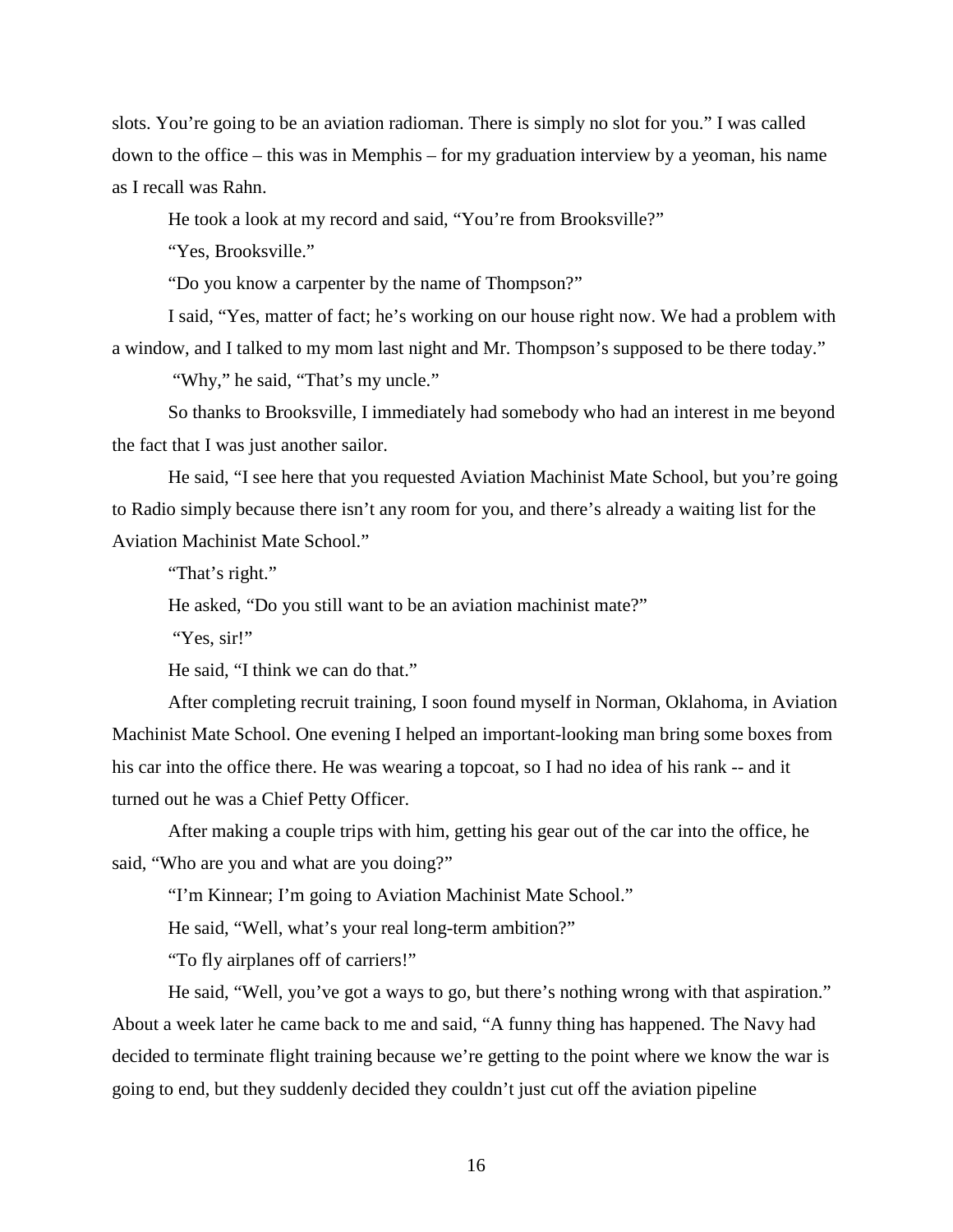altogether. They have to taper down, so they're going to open flight training again on a smaller scale." I didn't know where he was going with this.

He said, "Your long-term ambition is to fly off aircraft carriers," and you're qualified to apply for flight training."

"Qualified in what way?"

He said, "Well, your test scores and your class standing." He took me down to the administrative office and had me take more tests.

After that he came back and said, "Hey, not only can we put you in for flight training, you're eligible for the Naval Academy and the Coast Guard Academy. Do you have any interest in that?"

I said, "Yes, that sounds like it might be worth a try, too."

I got called down to the administrative office about a week later and the Chief said, "All those things we were talking about may be all for naught."

"What do you mean?"

He said, "We can't find any record of your high school diploma."

I said, "I don't have one."

"This is really a problem," he said, "because without a high school diploma you can't apply for the Naval Academy, you can't apply for the Coast Guard Academy and you can't apply for flight school."

I hadn't realized it at the time, but I had quit high school at a very inopportune time. I had completed all the required courses and the only thing I needed to graduate was a couple of electives. I wasn't smart enough to figure this out at the time. So I called the Chief Petty Officer back, the man who I had helped and who, in turn, was trying to help me.

He asked me if I knew who at my high school might be able to help. I told him that the man who was the Principal at that time was Homer L. Jones. Brooksville Hernando High School was a small school, and the Principal handled everything. He asked if I knew Principal Jones, and I told him that I did. Now this was World War II and phone service was terrible. You could wait a whole day to get a call through. But they came up with the phone number at Brooksville High and called him. We were all amazed when he answered the phone.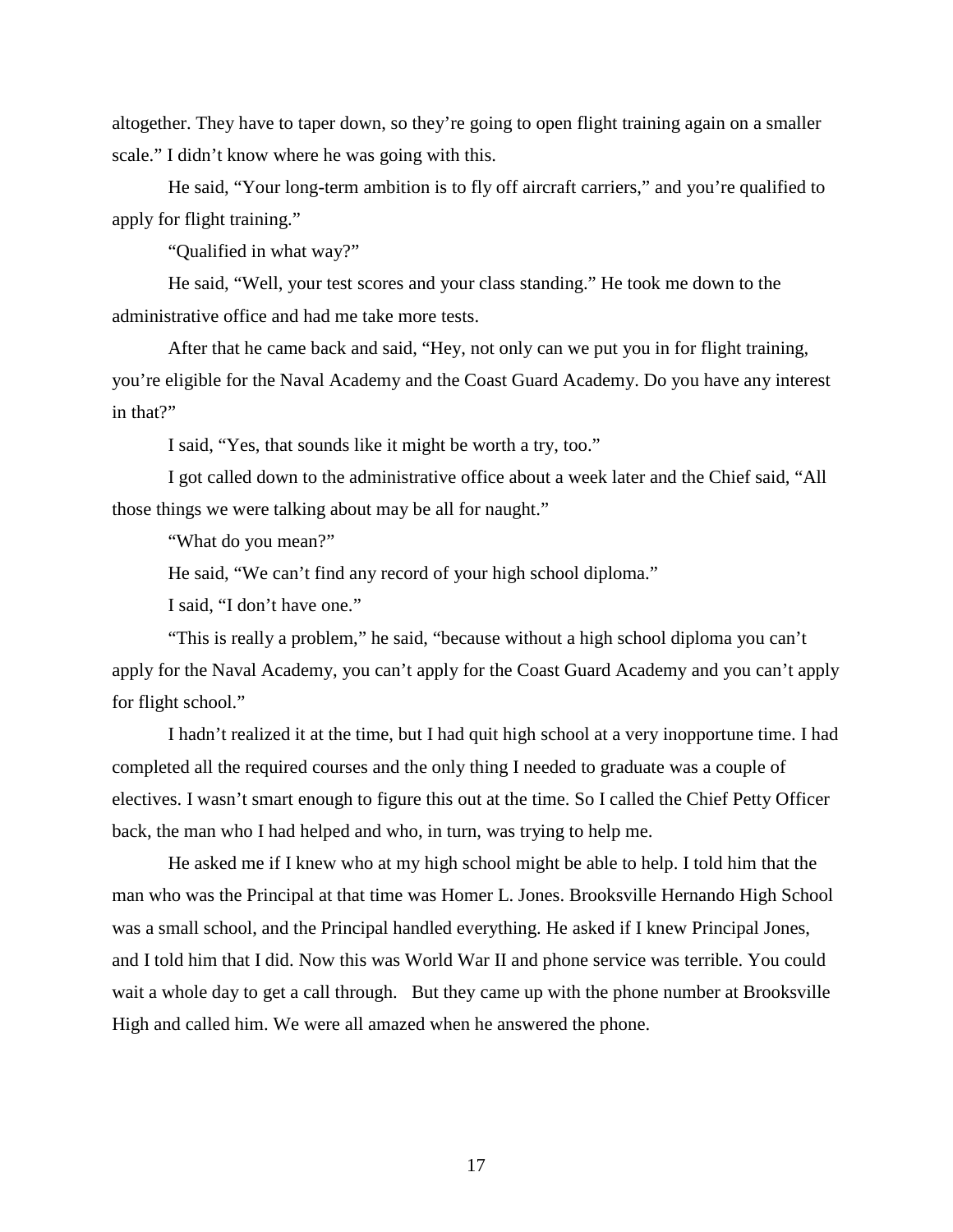The Chief got to the point immediately. "We've got one of your former students here that has some opportunities, but he doesn't have a diploma, and he can't apply for any of them without it."

Mr. Jones thought about that for a while. A short background story is pertinent here. Turns out I hadn't done very well in Algebra I, so I took Algebra II and did a little better there. A Naval Reserve officer we knew in Brooksville had advised me that mathematics was important, so I had taken Algebra. I hadn't set the world on fire, but I did better in Algebra II than I did in Algebra I. So I went to Homer L. Jones back then and told him I thought I needed the follow-on course, whatever comes next after Algebra II.

He said, "Well, you can either take plane Geometry or Trigonometry. I'd recommend Trigonometry, but you'll have to know geometry, as well." But Trig wasn't being offered because the mathematics teacher had been drafted the previous summer.

So I asked, "How can we get a Trig course taught here?"

He said, "I'll tell you what: If you can find five other people who want to take Trigonometry, I'll teach the class myself." So I recruited five other students – mostly girls and one guy who later also went into the Navy, and we had a six-person Trig class. Homer L. Jones taught it. So when we called Mr. Jones for help, he was quickly up to speed. There wasn't anything that I could tell him that he didn't already know.

He reflected on the situation for a while and said, "George, what have you really done since you've been in the Navy?"

"Well, I've finished boot camp and I'm in Aviation Machinist Mate School."

"How are you doing in Aviation Machinist Mate School?"

"Well, there's a man here that can tell you more about that than I can, but I haven't found anything I can't do, and my test scores are good."

So he said, "Let me talk to the guy that has to help you at that end." He and the Chief chatted a little bit about what boot camp was and what "A" School covered.

Then he came back and said, "Well, I think you know I will do my best to help. Maybe, there's an easy answer to this."

"What's that?" I asked.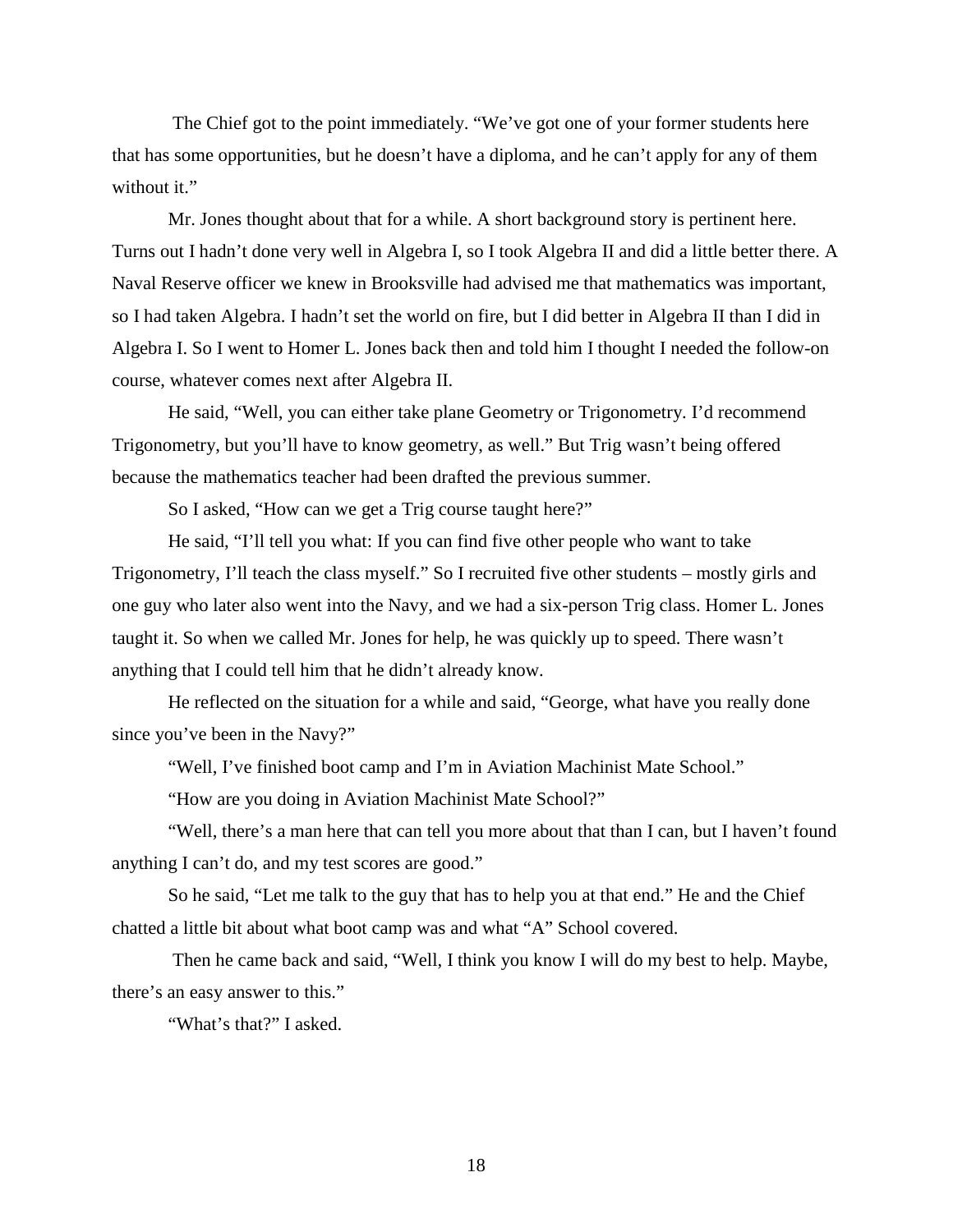"Well, you finished all your required courses before you quit and enlisted. You only needed two hours of electives. It sounds to me like your boot camp and your "A" School there have provided you two hours of electives."

The Chief asked the crucial question, "Where does that leave us?"

Mr. Jones said, "It means that he can graduate with his class. I'll send you a letter attesting to that."

That still left us with a small problem because they wanted something right now! The Chief said, "A letter isn't going to do it. Can you send a telegram?"

"Yes -- who do I send it to?"

"Send it to the Chief of Naval Personnel."

Now this was during World War II, and the probability of anybody getting a telegram through to the Chief of Naval Personnel was pretty remote, but the Lord was with us and the next day they came back and said, "BUPERS says you're qualified."

OEO: Was your father's death the primary reason why you quit school before graduation?

ADM KINNEAR: I had talked to him about the war and my brother's involvement and the fact that he, my father, kept trying to get back in the Army in spite of his disability. We knew there was no way they were going to bring a disabled vet back on active duty, or at least that's how it turned out. But I felt it was time for me to get involved, and I talked to my dad about enlisting.

OEO: You got your high school diploma through hook and crook. Please go from there to commissioning. What was the route?

ADM KINNEAR: I became an aviation cadet. I went into what they call the V-5 program. From Aviation Machinist Mate School in Norman, Oklahoma, I was accepted into the V-5 program and sent to Missouri Valley, a fine little college in Marshall, Missouri. It was different. It was a Presbyterian school primarily, but everybody was welcome. We had an assorted student body, but the important thing was that there were 300 girls, 100 sailors and eight civilian males! That was my first college semester. The war ended while I was at Missouri Valley and they sent us to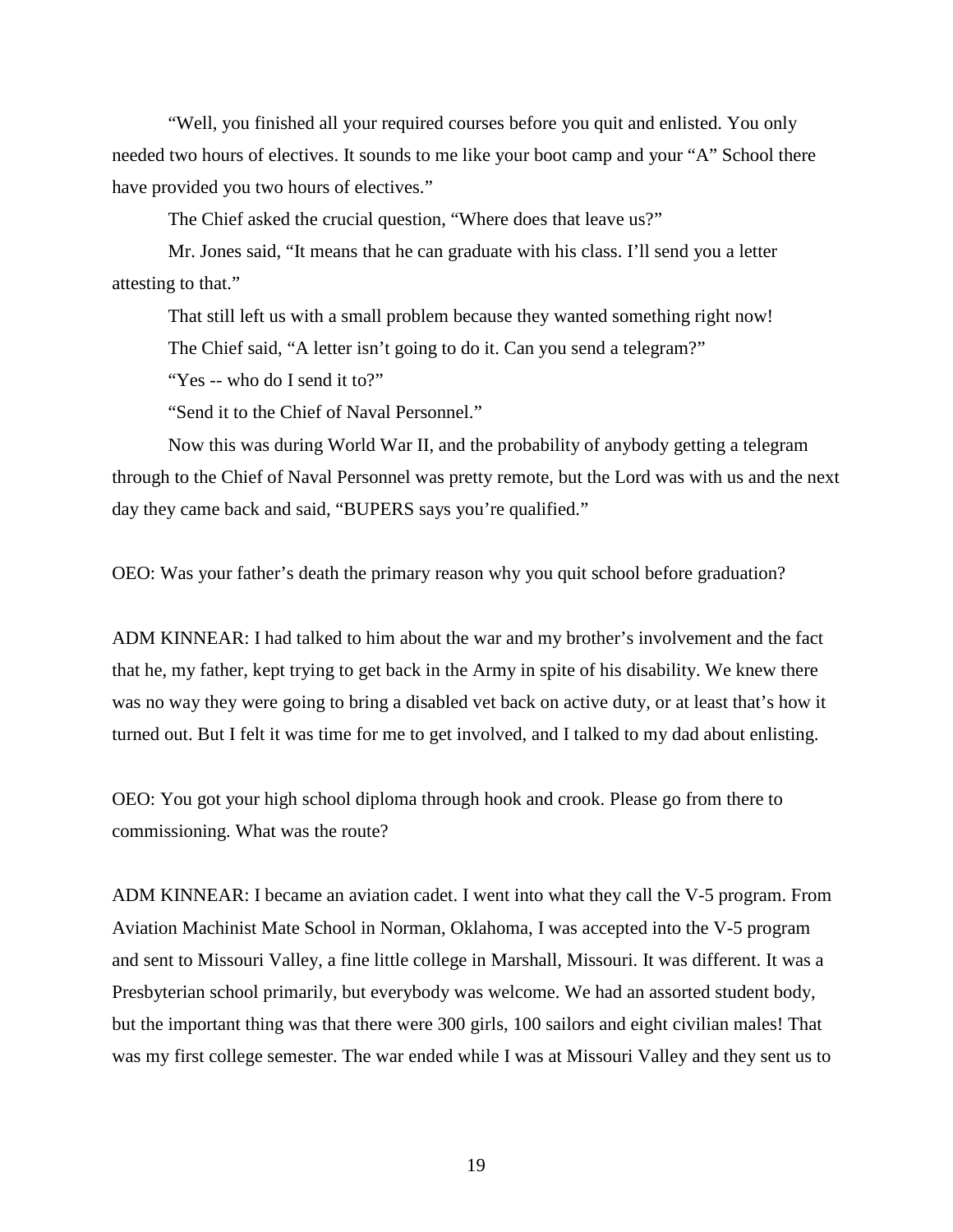Miami University in Ohio because there was an NROTC unit there. They collapsed all the small V-5 programs and sent all the students to schools that had Navy ROTC.

OEO: You graduated from there?

ADM KINNEAR: No, it took me a long time to get out of college. I went to Miami University for two semesters. The football coach was Sid Gillman, one of the greatest college and professional coaches ever. Later on, he was coach of the San Diego Chargers when I was CO of NAS Miramar. We got together once and had a good time.

Back to Miami University, I didn't make the traveling squad. It was October. We were well into the football season when I left Marshall, Missouri, and ended up there at Miami. Coach did let me come out and be part of the Hamburger Squad, mimicking the team they would play in the next game. I had some interesting experiences at Miami University. I was ready to go to flight training when BUPERS called and said that they had erred, and that "You need two more credits in English before you can go to flight training." What they were trying to do, obviously, was to phase down the number of people going into flight training, and they had to slow the pipeline down. Their way of slowing me down was to send me back to school for two courses in English. They said, "If you don't want to stay at Miami University we'll send you anywhere they've got a NROTC unit." They were being very nice to me at that time. They asked, "Where would you really like to go?"

I said, "I'd really like to go to the University of Florida."

"The Navy doesn't have an ROTC unit at Florida."

"Does that mean it's out?" I asked.

"Unless you can think of some other way of getting paid and some of the other things." So at 18 years of age and an apprentice seaman, talking to a Lieutenant Commander, I said, "What if you had me assigned to something at the Naval District headquarters in Jacksonville and I went to school over in Gainesville?"

He thought about that for a while and asked, "Where would you live?"

"I'll live in Gainesville."

The detailer said, "I guess it's worth a phone call."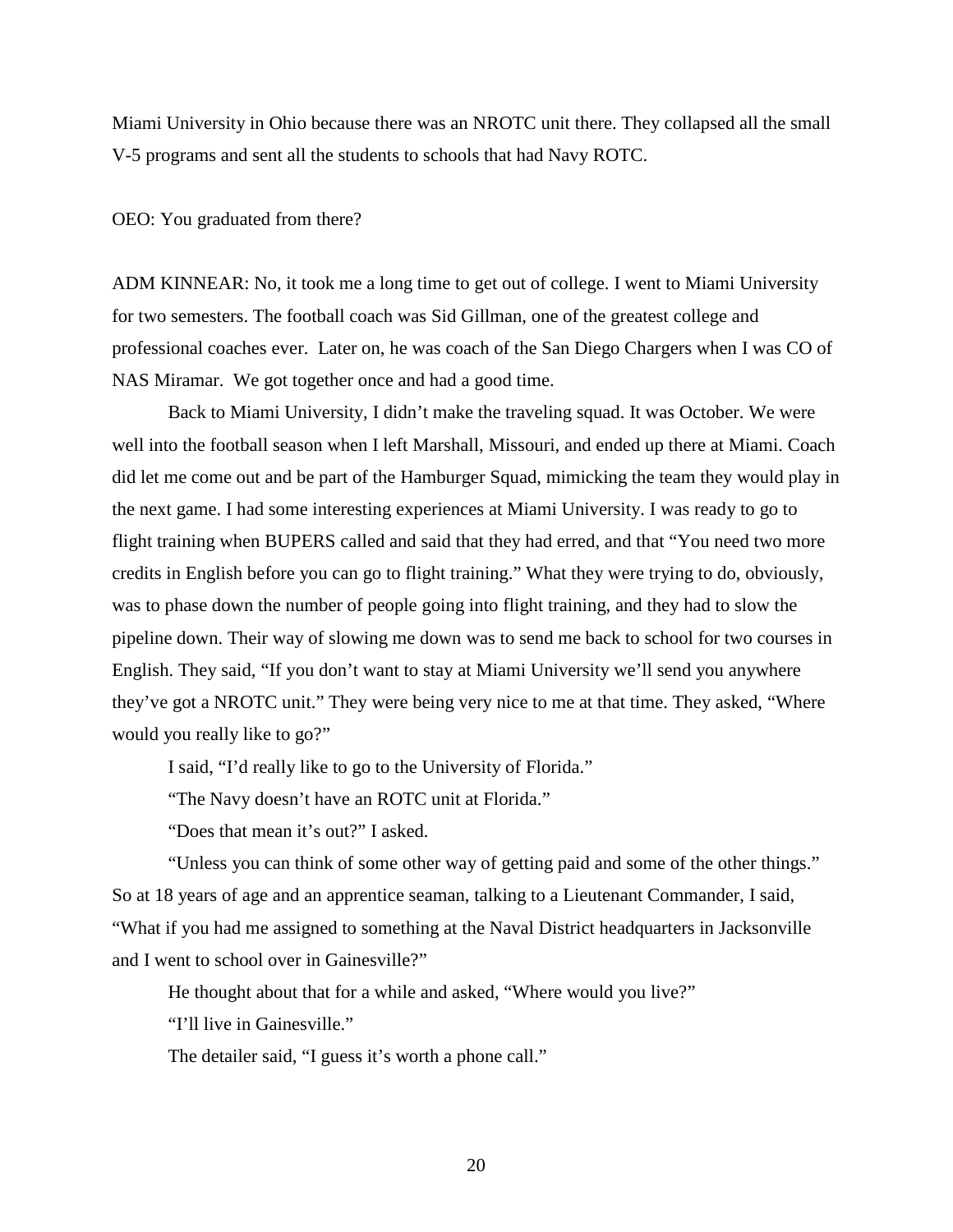He called back and said; "The Naval District says we can assign you to them. They'll take care of your pay and health records and you can go to school at the University of Florida." So that's what I did. The question of where to live remained, however, and I didn't have the vaguest idea. I had never had to think about that before, because the Navy always took care of that.

While I was back at Missouri Valley there was a person in Brooksville by the name of Alfred McKeithen who was a real heavyweight in Florida banking and the citrus industry, as well as deep in politics. Alfred McKeithen was a doer and a politician, and I had delivered handbills for him during an election campaign for Senator Claude Pepper. In 1936, for 50 cents I delivered 500 handbills, and I got to know Mr. McKeithen a little bit as a result. For some reason, he took a liking to me. I didn't understand the importance of that at the time, but when I got ready to go to the University of Florida the name McKeithen was golden. I didn't realize that, either. But earlier, while I was at Missouri Valley College, there were these eight civilian boys there, three of whom were members of the Sigma Nu fraternity. I got a call from the Dean of Music, Dean Fichthorn, who was the advisor to the Sigma Nus.

"How would you like to become a fraternity man," he asked.

I said, "What's a fraternity?"

He explained it to me and said, "There are only two active fraternities here, and one of them is Sigma Nu. We have reason to believe that you'd make a good Sigma Nu and we're inviting you to become a member."

I called my mother and told her I'd been invited to be a Sigma Nu, and that it's a fraternity.

"Oh, that sounds interesting and exciting. Are you going to do it?"

"I don't know. It costs money."

She said, "Let me know if I can help you…some but not much."

It turned out it didn't cost me anything. The mystery to me was why, of the hundred sailors there, I had been invited to become a Sigma Nu. It turned out, and it took me 20 years to find this out, that Alfred McKeithen had decided to bet on me and he was a heavy in the Sigma Nu world. He made arrangements for me to become a Sigma Nu at Missouri Valley and I didn't know a thing about it. It also cost me nothing.

The smallness of the world really becomes apparent now. When I got ready to go back to the University of Florida in 1945, the place was flooded with ex-GIs going to school on the GI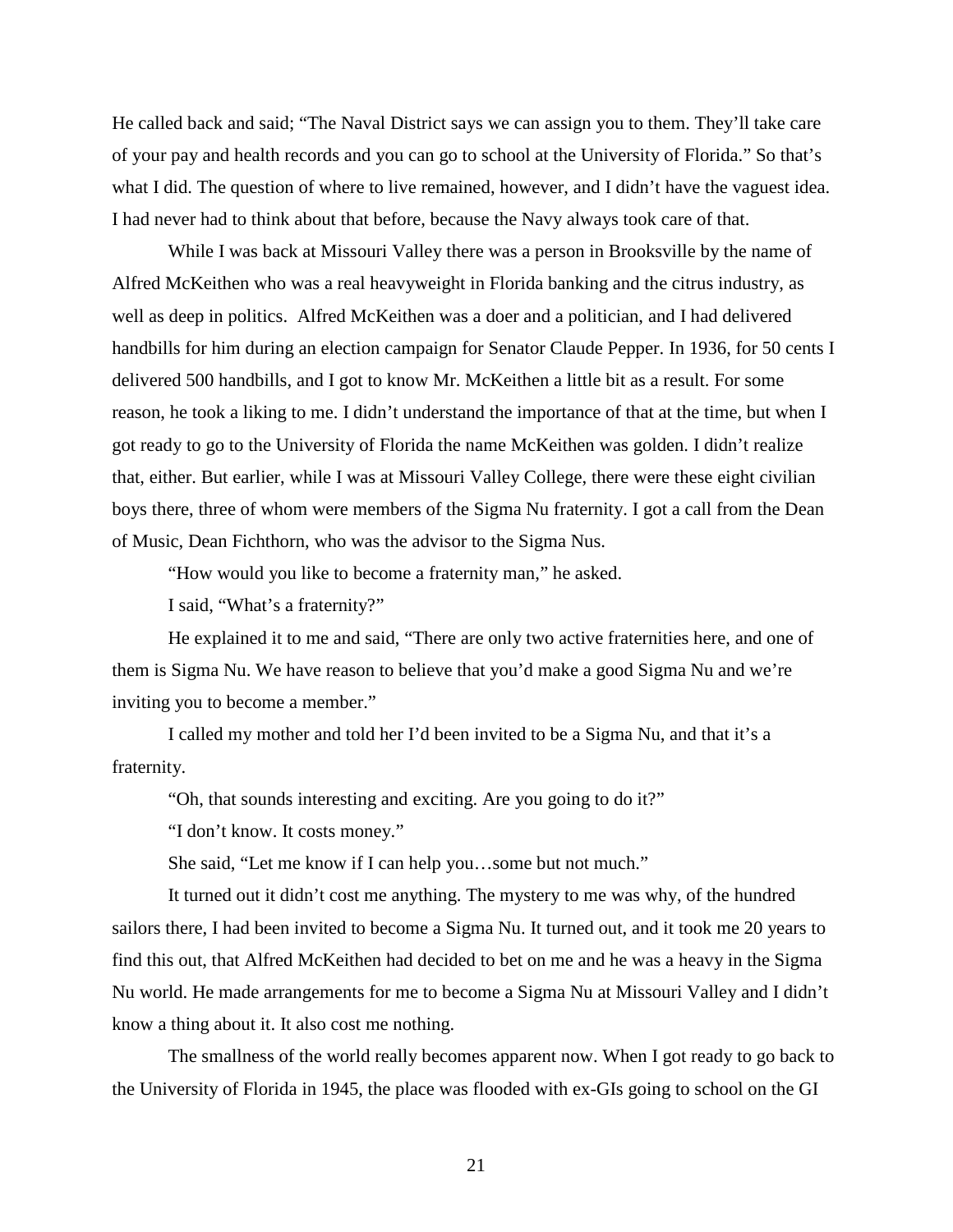Bill. You couldn't find a bedroom in Gainesville anywhere. I was grumping about that and Alfred McKeithen's name came up again and I was told: "You know, Alfred's sister's motherin-law is a house-mother for the Sigma Nus at the University of Florida. Call Mother Mason and tell her who you are and what your problem is."

So I did, and she said, "It just happens that I've had a cancellation. If you're only going to be here for the summer term…. I can't do it for the fall term, but I've got a place for the summer term." So I did my summer term at the University of Florida to get those extra two credits in English so I could go to flight training. It was not until I got there and everything was greased by the fact that Mother Mason made it happen, that I discovered that the only English courses being offered at summer school were one in Shakespeare and one in Contemporary English Literature, and they were both graduate courses. So, I went to see both the professors and said, "I've got a problem. I need two more credits in English before I can go to flight training." One of the professors was a Naval Reserve officer, a Lieutenant Commander – he read the problem immediately. The other professor was a wonderful person who taught and lived Shakespeare. He loved to do things like come in with his yardstick as his sword, leap up on the desk and say something from that day's reading to help everybody remember. I told them both about my situation. The Lieutenant Commander professor was flabbergasted that I'd gotten myself into that situation, and even more that the Navy had helped me get into that situation. The other "prof" thought it was funny as hell. He said, "Oh, don't worry about it. We'll work something out."

The thing that saved me, though, was that smallness of the world again. My elder sister, Pat, had a high school classmate by the name of Louise Patterson, whose brother Earl was a high school classmate of mine, and she was in that Contemporary English class as a graduate student. She became my tutor, not only in English Literature, but also in Shakespeare, and I found myself getting pretty decent grades in both courses after earlier worrying about how I could possibly complete them. I'd like to tell you that I quote Shakespeare extensively and that sort of thing, but I can't.

I did get through the summer and went from there to NAS Dallas, Texas, to something called Selective Flight Training where you had to fly and solo the two-winged Stearman before you could continue in the flight training program.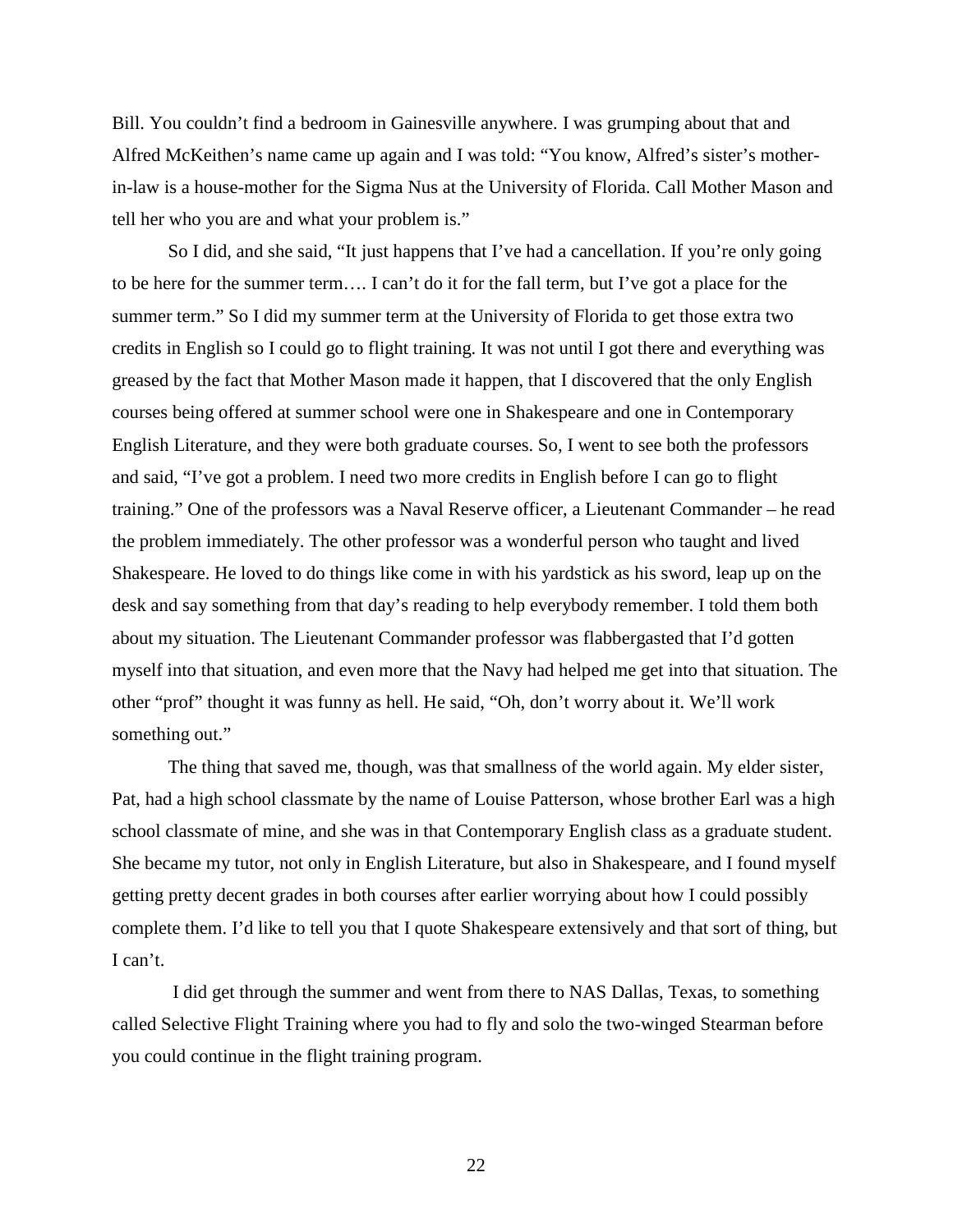I had a wonderful instructor in the Stearman biplane two-seater, which was known as the "Yellow Peril," for its bright yellow paint job He was a sheepherder from Wyoming by the name of Hale. He had used the Stearman as his primary vehicle for running his sheep ranch. He was a wonderful person and a fine aviator and instructor. After my fourth flight he said, "You can solo anytime you want to. If you want to keep flying for a while we'll do a few more hops, but I can't keep you beyond ten." I went ahead and soloed.

OEO: One person you mentioned in your notes was Admiral Nimitz. How does Admiral Nimitz fit in here?

ADM KINNEAR: I had soloed early and was kept at NAS Dallas on the football team. One of the Four Horsemen from Notre Dame was a Commander and the athletic director for the NAS. He was able to influence BUPERS as far as certain people being ordered to NAS Dallas for "selective flight training," and other people being allowed to stay at NAS Dallas. After solo, I was supposed to go to Pre-Flight School in Ottumwa, Iowa. Instead, I found myself assigned to doing rib-stitching on N2S aircraft because of my previous training as an aviation machinist mate. Eventually, I was pulled out of that and made into a junior watch officer in the Operations Department filing clearances and so on. It was a great learning experience for me. In addition to playing football, every time the two coaches, who were both naval aviators, decided to go somewhere, they made a habit of taking me with them. As a result, I came out of that N2S training with about 40 hours of SNB multi-engine time, a lot of it instrument and night flying. Later, that caused a lot of head scratching when people went into my logbook and wondered how I was able to do that when I was a cadet. It was because the two football coaches wanted to teach me to fly, and they did. From September until December, I was a junior Operations Duty Officer, watch stander, and football player. I was eventually made the Assistant Operations Officer, and sort of became the "George" of the Operations Department.

This was in 1946, and Admiral Nimitz came to Dallas to be inducted into the Texas Hall of Fame. He was from Fredericksburg, Texas, which is a German colony. He was everybody's Texas hero at the time, and the event was at the Baker Hotel in Dallas. We, the Operations Department people, were assigned to do the official photography. I originally went as the bag carrier for the photographer, but I ended up with my own camera and the bag. Admiral Nimitz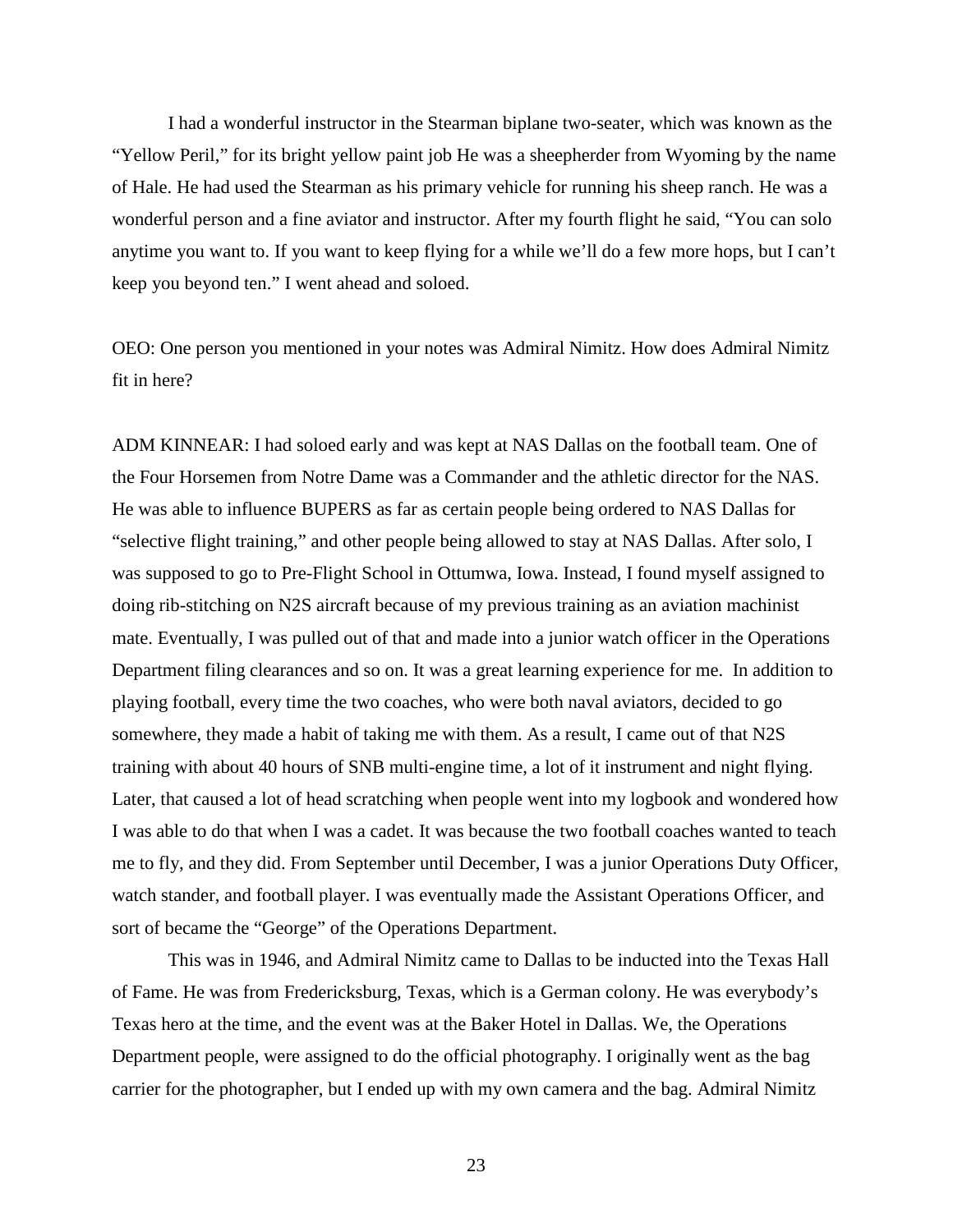was the guest of honor and the speaker at this event. I took a few pictures of him and went back to trying to hustle Dianne Dealy, whose father was the publisher of the Dallas Morning News. I was in khakis with an olive drab flight jacket with no shoulder boards, but had "aviation cadet" anchors on my collar. After I took his picture several more times and we were standing there, he came over and asked, "Are you in the Navy?"

"Yes Sir, I'm in the Navy."

He asked, "What are you?"

"I'm an aviation cadet."

"An aviation cadet? What are you doing with the cameras?"

I said, "Taking pictures. My job is to carry the bag and lights for the real photographer."

He got a kick out of that, and said, "Do you think you can get him to take a picture of us together?"

"Yes Sir," I said. "I'm sure I can!"

He said, "I suppose you'll want a signature to go along with that picture? Do you have anything to write on?"

The only thing I had was a laundry chit, which somebody later stole from me. He later sent me a grand autographed picture.

OEO: You hadn't even started flight training at this point except for soloing.

ADM KINNEAR: Yes, take a look at my logbook. At that time, I didn't even know what a logbook was! That Dallas assignment was really a good experience, both flying and football. CDR Barry Holten, the old Notre Dame guy, our coach, had all of these friends who were involved in football, and the coach at Oklahoma, Bud Wilkinson, was a particularly good friend of his. Holten's idea of building this football team was great, except he couldn't hold onto the players long enough. In the case of the cadets, he could take care of that. In the case of the officers – the Naval Academy people -- they had to keep them moving, but we had a decent football team.

The coach knew all of the heavies – all the Athletic Directors of the Southwest Conference schools. As a result, his idea of a good season was to have us play the red-shirt teams at Texas A&M, Oklahoma, TCU and the like. He quickly learned that we were not of that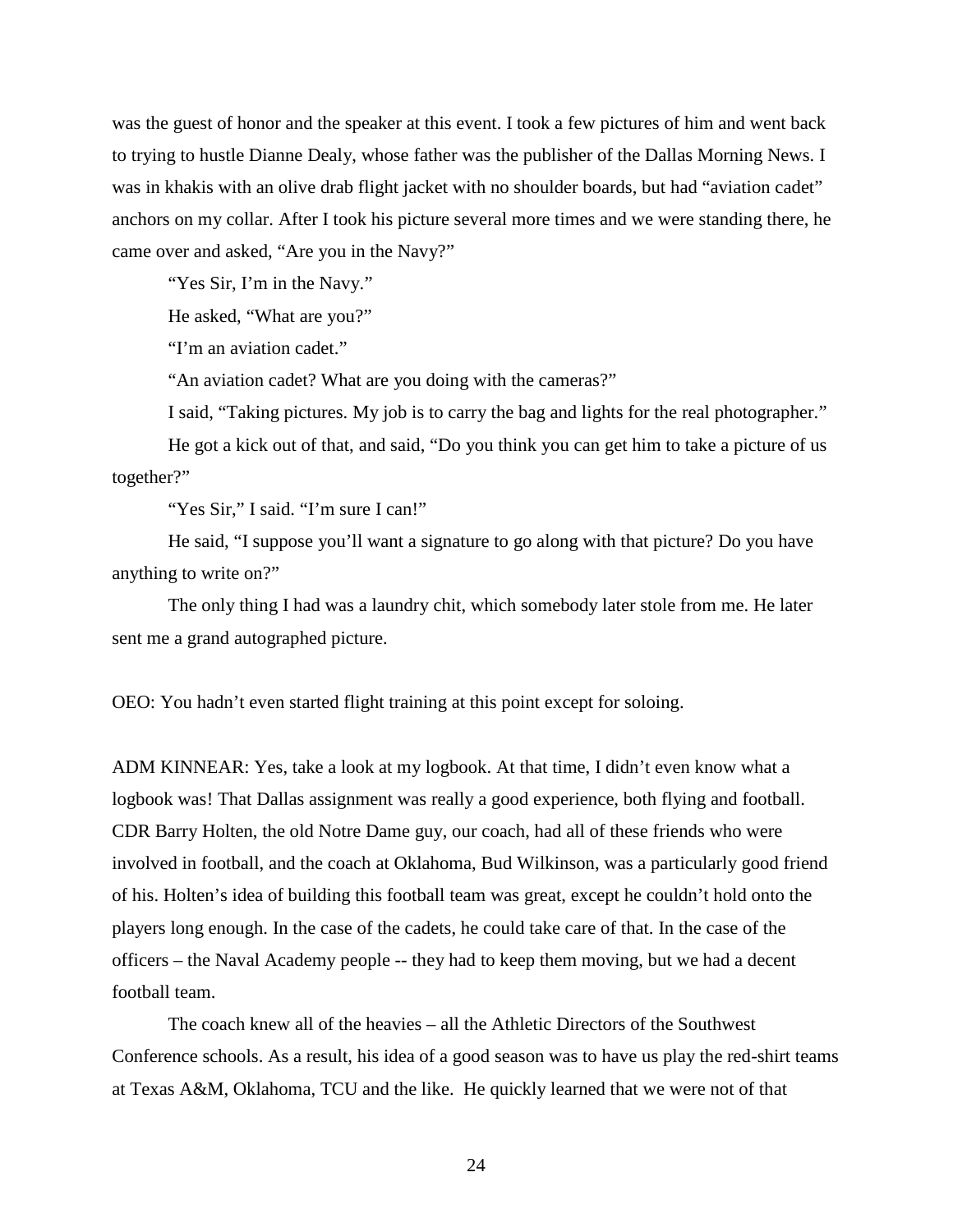caliber. We played Oklahoma – and at that time Oklahoma had a 55-person red-shirt squad that included at least four All-Americans. We went up to play the red shirts and they beat us 55 to 10. It wasn't necessarily fun, even though they did everything they could to hold down the score. I played fullback on offense and linebacker on defense, and after trying to bring down their running backs, I was really beat up. But we struggled through that season and ended up playing in a charity bowl game. I think that's where I got to play against Doak Walker. At any rate, the length of my stay at Dallas was not determined by my flight training.

I went from Dallas to NAS Ottumwa, Iowa, for Pre-Flight School. The school had been at Iowa State and they had moved it over to NAS Ottumwa. It was probably typical Pre-Flight, but it was interesting. We boarded a train in Dallas, and it took two days to get to Ottumwa. There were a couple dozen of us in the travel group, and some of the guys were fooling around. The young ensign they sent out to pick us up wasn't having much luck controlling them. I gave him a hand as far as rounding up the people and getting them in the bus. When we got out to the NAS the ensign said that I'd been very helpful in rounding people up and getting them there. The Marine Sergeant with him came to me and asked, "Did you go to military school?"

"No, Sir."

"Where did you get the idea how to handle these people?"

"I've got a brother that's a Sergeant in the Marine Corps," I said. "That may have helped some."

The Sergeant said, "Oh, really." And the next thing I knew I was invited down to the Marine Administrative Office, and the Gunny Sergeant said, "How would you like to be the Cadet Regimental Commander while you're here?"

I said, "I don't know. What do I have to do?"

The Gunny said, "Okay. Let's hear you give a few commands."

I did.

We talked for a while, and then he said, "Okay, I'm going to recommend you for Midshipman Regimental Commander."

I said, "If it's all right with you, it's all right with me."

The best part of that was, instead of sleeping in the dormitory part of the barracks, I had a staff suite. I had my own bedroom and my own head. That room became the poker headquarters for the barracks. The Marines must have been aware of it, but it was never mentioned.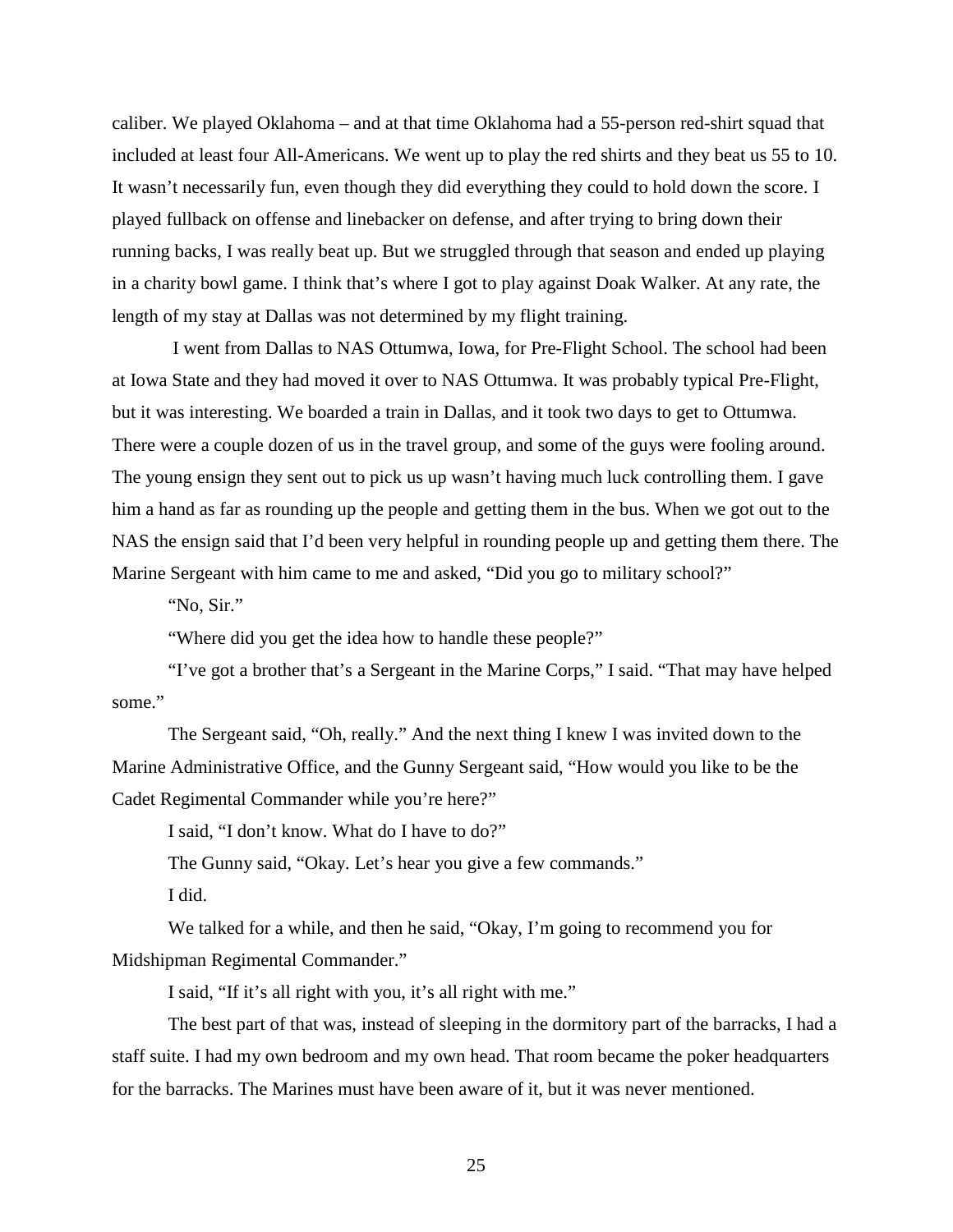My Pre-Flight started in December 1946, and I advanced from being an aviation cadet to an aviation midshipman. The Aviation Midshipman Program was supposed to supplant the Aviation Cadet Program, which it never did. They never did kill the Aviation Cadet Program. The Aviation Midshipman Program only lasted about two years. Some rather distinguished people, like Neil Armstrong and Jim Lovell, started as aviation midshipmen.

OEO: Were you paid more as a midshipman?

ADM KINNEAR: As a matter of fact that was a real problem. The aviation midshipmen, when they got their wings, didn't get commissioned. You had to serve your two years out first. As a result, we had a lot of aviation midshipmen flying combat and flying off carriers and you got \$78 a month plus \$39 flight pay. That wasn't enough to pay a mess bill! I was not one of them, fortunately, but that was true then. I forget exactly how they resolved that, but I guess they transferred some money around so that there was a direct payment to the wardroom, although they still had to pay their additional share. At \$78 a month plus \$39 flight pay, you can see why that would be a bit of a stretch.

OEO: From pre-flight in Ottumwa you went to NAS Corpus Christi to start flight training. What did you fly?

ADM KINNEAR: The SNJ, a single engine trainer built by North American. The N2S program was still going, but they were closing it down at that time.

OEO: Your logbook shows a lot of SNJ time.

ADM KINNEAR: Yes, we all went through instruments, flying, gunnery and got six carrier landings in the SNJ. Later, when I finished F4U training and got my wings, they retained me in the squadron because I was playing football for NAS JAX, and I was designated as an instructor. I did most of the inverted-spin checkouts for new students. The SNJ was the instrument-training airplane and it also was the inverted-spin training airplane.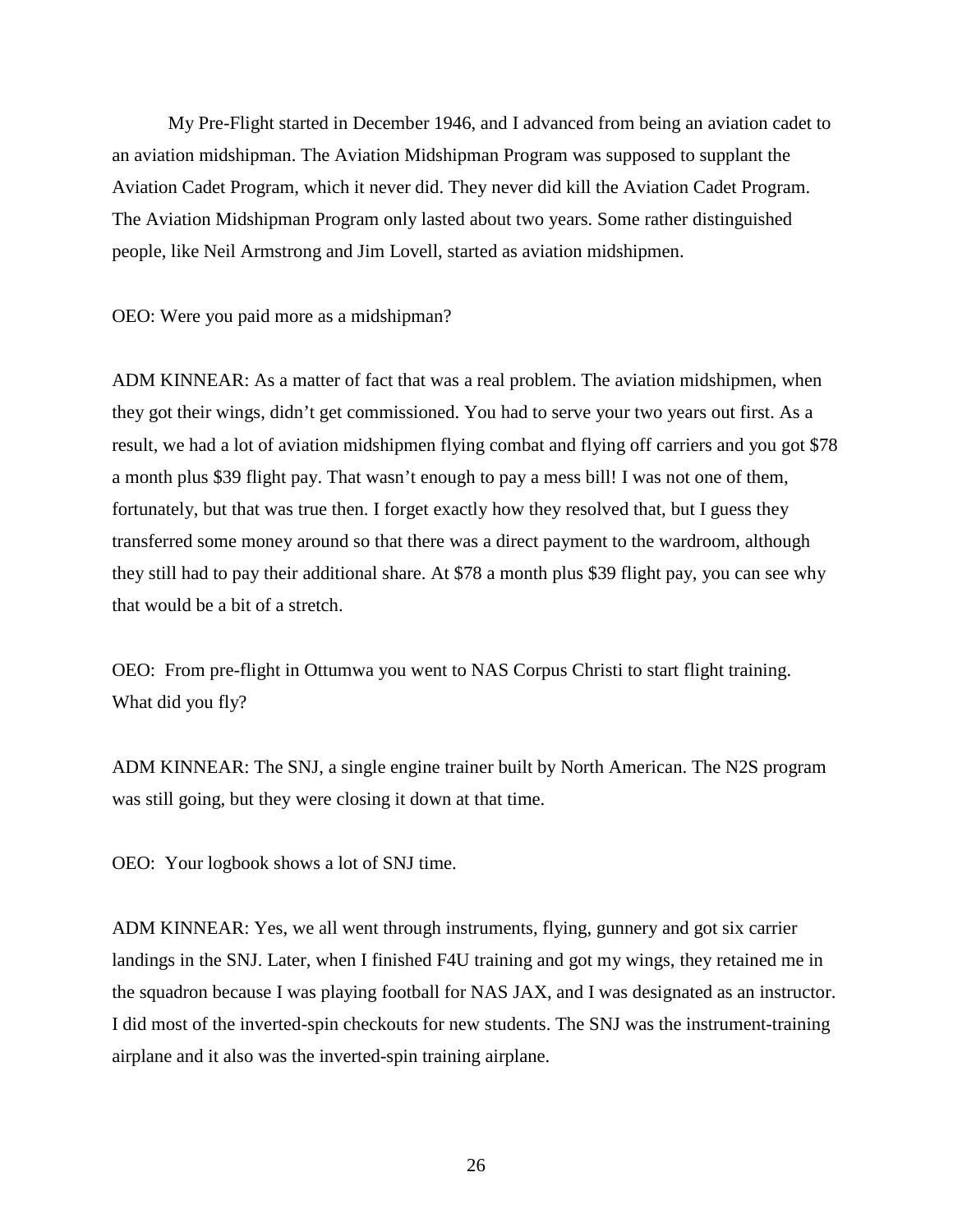OEO: Your logbook says that you flew in SNJs all the way up to May of '48, and your first F4U flight was on the  $26<sup>th</sup>$  of May of '48. What training did you get in the F4U (Corsair built by Chance Vought)?

ADM KINNEAR: I got a full bag of everything including carrier landings. At that time, the squadrons had an SNJ assigned to them for instrument training. It seemed like I was an instrument trainer forever. I carrier-qualified aboard the *USS Wright* (CVL-49) in the Corsair on August 25, 1948, and got my wings on September 11.

OEO: Do you remember your first F4U trap?

ADM KINNEAR: Do I ever! The *USS Wright* was a CVL, and even the SNJ looks big on that deck. The wingspan on the F4U was long and the deck on the *USS Wright* wasn't much wider than about 50 feet.

OEO: We need to talk about flight training. Dig back to the things you can think of that made an impression on you, what you remember, about flight training.

ADM KINNEAR: Instrument training. I had a particularly strong instructor who told me "You are an intuitive aviator, but you've got to learn to be smooth". He taught me more about flying than just the instruments.

OEO: Did you have any incidents? Did you smack up any airplanes or get any downs (down checks)?

ADM KINNEAR: I got a down for taxiing…too many turns in my taxi. There had been an accident where a guy was not S-turning for visibility purposes and they had made a big point about being sure to get lots of S-turns. I found out that the reason I got the down is because the instructor's best friend had just been released from active duty and he had not expected it, and he – my instructor – was upset. In fact, he told me months later that that was unfortunate. But that's the only down I ever got and it was for my S-turns while taxiing.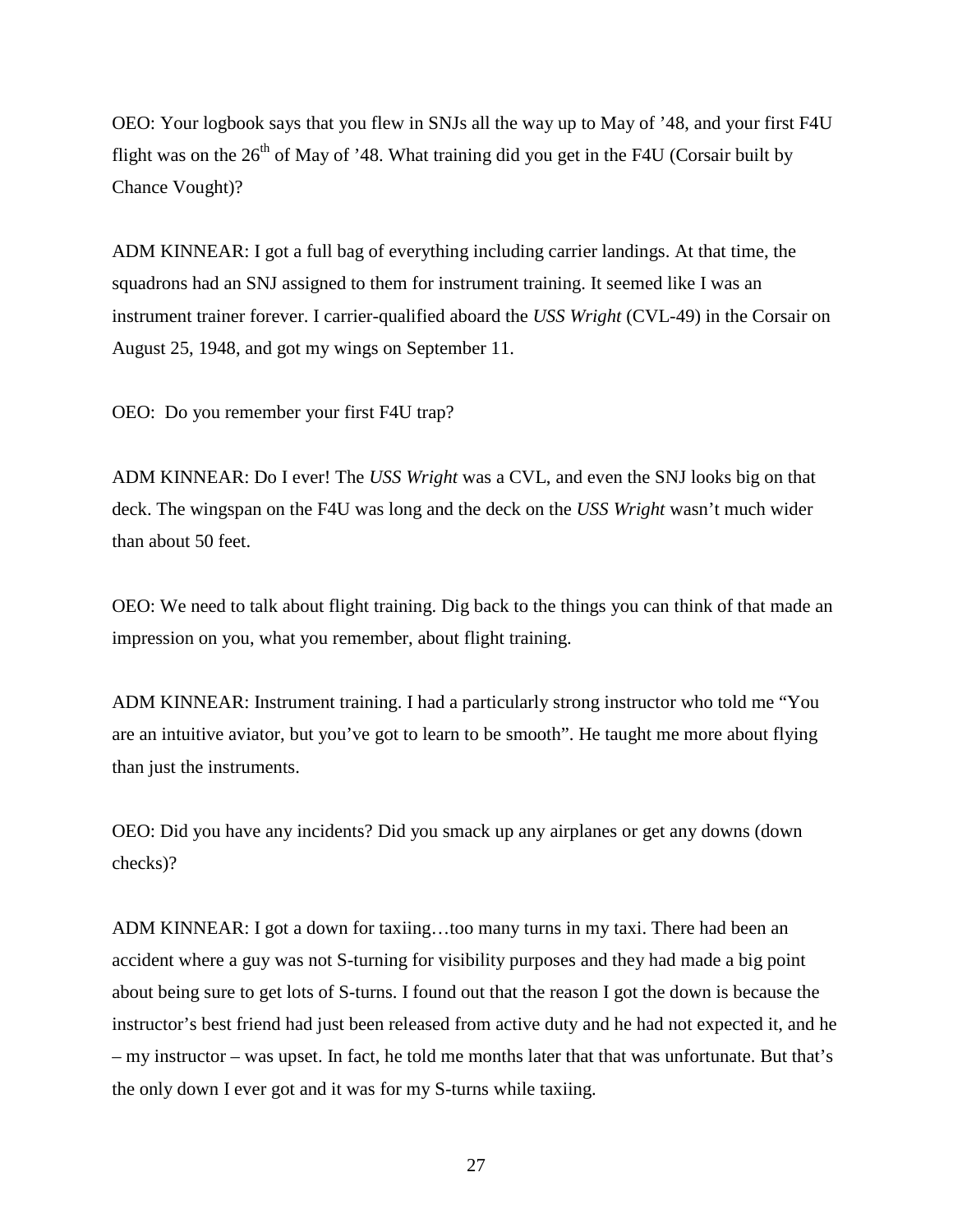OEO: Your instructor on that flight gave you a down because he was in a bad mood?

ADM KINNEAR: Yes. I went back out almost immediately, that same day, and flew an uneventful re-fly.

OEO: Were there a lot of accidents in flight training when you were going through?

ADM KINNEAR: Not really. Probably the most interesting one was a good friend of ours who forgot to fasten his seat belt, did a loop and fell out of the airplane. His parachute worked great.

OEO: He probably got a down for that one! Was all of your flight training at Corpus?

ADM KINNEAR: It was all the SNJ flight training…I did a lot of instrument training in the SNJ after that, but usually when you finished the SNJ, you went into the F4U. That theoretically took you beyond the SNJ training. The SNJ keeps showing up because, as I said, it was the instrument-training airplane. Each squadron had that SNJ that they used for instrument training. I spent a lot of time in the training pipeline. I was at Cabaniss Field in Corpus from August to October of '47, Saufley Field in Pensacola from October to December of '47, and continued to fly SNJs in the Pensacola area until April of '48. I got my first flight in the Corsair on May 26, at Jacksonville. They kept me as an instructor in the F4U squadron because I was playing football. I got to do all the things that nobody else wanted to do, like inverted-spin training and a lot of instrument training in the SNJ.

OEO: How long were you doing that instructor thing?

ADM KINNEAR: I finished in September, and went through the football season. We played in the Lilly Bowl, the first Lilly Bowl, in December of 1948. I had some kind of a layoff in January of '49 while I was waiting for a squadron to come down from NAS Quonset Point, Rhode Island, to Jacksonville. My first flight in the F4U-5 was in February of '49, so that was in VF-173. They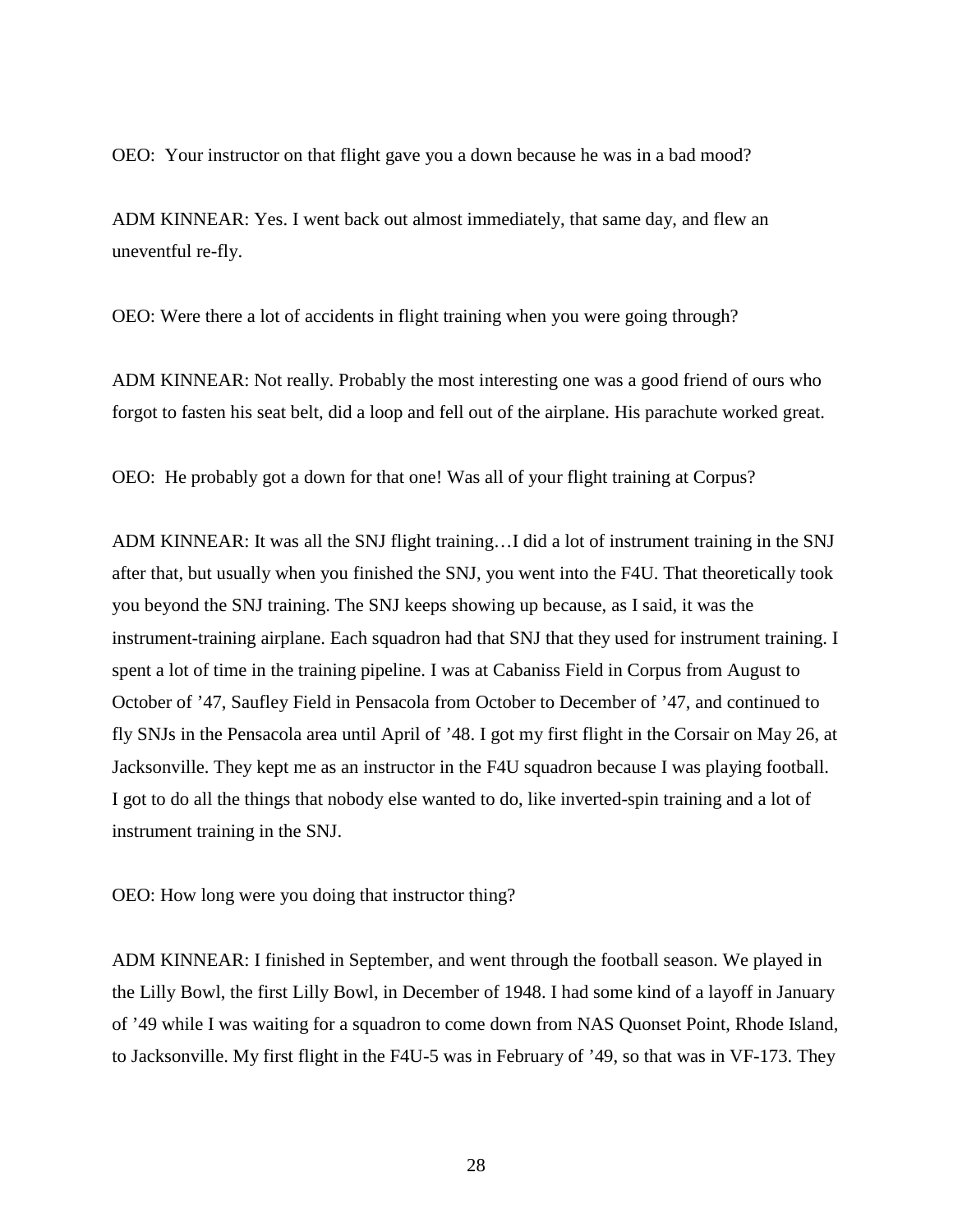were closing Quonset out as an operational base and moving everything down to Jacksonville, and the F4U-5 was a new airplane at that time.

OEO: Somewhere along in here you got commissioned.

ADM KINNEAR: Even that is odd – nothing ever happened easily. I had two appointments to Midshipman. The way the law read, you got commissioned two years after you signed your contract. Somehow I had two contracts, with different dates, and they couldn't figure out how that had happened. I wrote BUPERS saying I was supposed to have been appointed a Midshipman in December of 1946, and that I had done everything on time. My two years were up in December of '48. I wrote that letter to BUPERS saying that if they delay my commission until after the first of the year, I would end up running with year group '49 instead of '48. So my being considered for promotion and everything else would have been a year later than it should have been. It was finally resolved via a phone call to BUPERS on Dec. 30, 1948, in which I was assured that my commission date would be the earlier rather than the later date. I got married that day, too  $-$  it was a busy day.

OEO: You mentioned a while ago that you ran into one very notable naval aviator a little later on.

ADM KINNEAR: Yes, I did, and I ran into him when I was in the Pre-Flight School Aviation Midshipman Regiment. I was the regimental commander and also either the heavyweight or the light heavyweight wrestling person for the Pre-Flight School team. The best, and best-known, wrestler was Jesse L. Brown, who had wrestled at Ohio State and was one of the few people that had previous wrestling training. Jesse never lost a match. He and I both had long tough matches as teammates. After one of his matches, I commented to him, "Jesse, I've never seen you work so hard and come so close to getting pinned as you did today."

He said, "You're right."

"Well, what's the problem?"

"I'm hungry."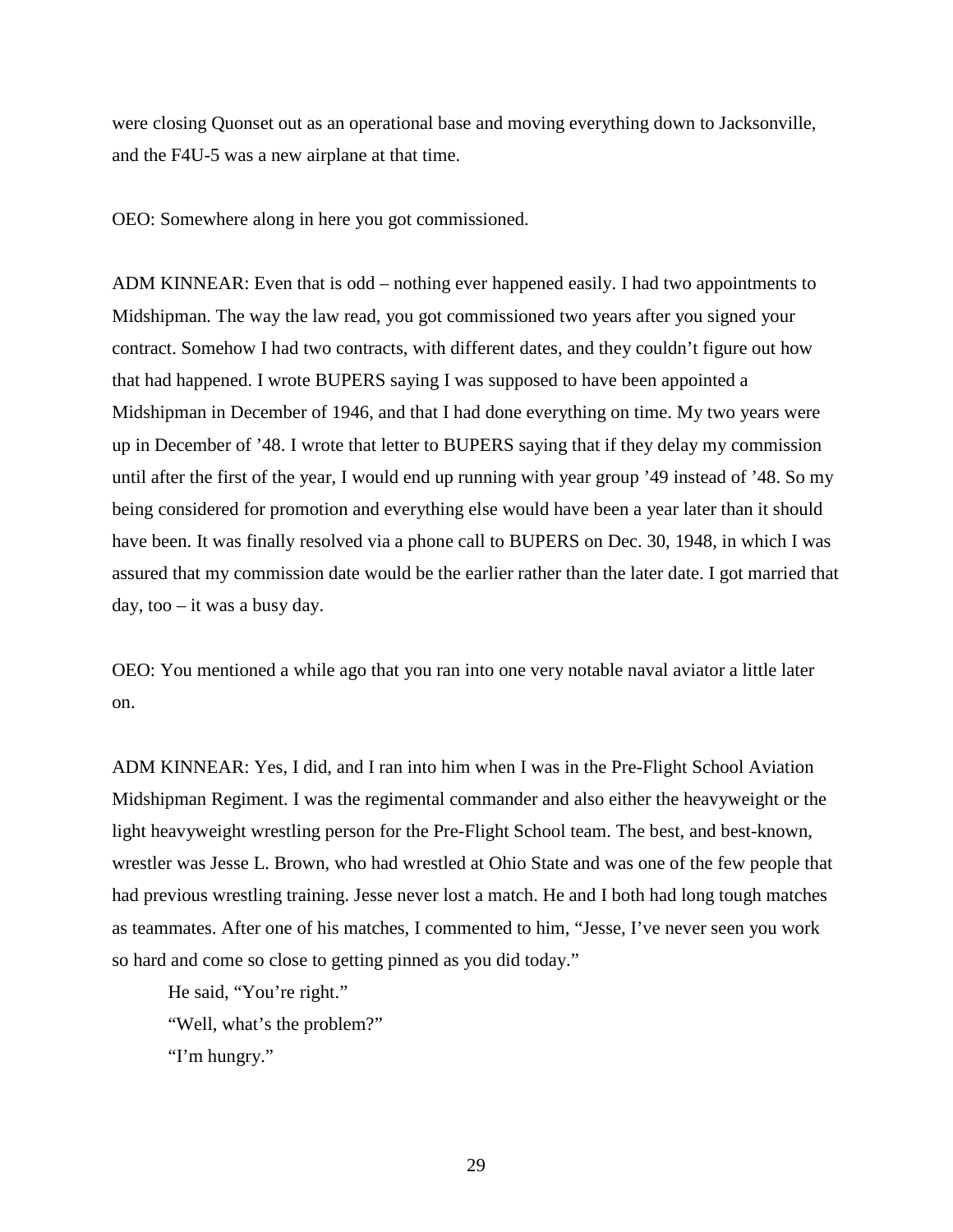"But you're eating better now than you probably have ever in your life. What do you mean you're hungry?"

"Well," he said, "follow me through the chow line."

At that time the Navy not only had some interesting personnel policies, but actually had a differentiation in the ratings that black and Filipino sailors could serve in. There was a U.S. treaty with the Philippines, which I was unaware of at the time, that allowed a certain number of their people to enlist in the U.S. military. The treaty didn't provide for it, but they had to go along with whatever the rules of the individual services were. As a result, in the Navy, the decision had been generally made to keep blacks and Filipinos in the food services rather than in the technical ratings. Thus, there was a further division that was self-generated, I think, that the Filipinos would be on the serving end of the food service in the Navy. They would actually do the tending of the tables, the setting up, the serving, and the blacks would be the cooks. In that Pre-Flight school we had a black Chief Petty Officer who was responsible for the blacks and primarily the cooking side of food service for the regiment. Likewise, there was a Filipino Chief who was in charge of the service side of it – running the pure service side of it, that didn't focus on food preparation. Jesse Brown, who was black, came to me and said he was hungry and that mystified me because I thought he had told me earlier that compared to his childhood, which was in the south, he was probably eating pretty well, all things considered. He suggested I follow him through the chow line. So I did, and watched as he ended up with gravy on his ice cream and that sort of thing. By the time we came out the end of the line he had a pretty unpalatable-looking tray (we were served in metal trays at that time).

My brother Neil, as I mentioned earlier, was a sergeant in the Marine Corps, and I called him and asked him how to handle the situation.

I said, "I've got something here I don't know what to do with. We've got sailors mistreating sailors in the same Navy," and I explained the problem.

He said, "One thing you'll find out about problem solving is to always try to work it out at the lowest possible level. In this case, you don't want to go to the Marine officers that you as the regimental commander report to. You want to go to somebody that's in the business that can fix the problem rather than legislate it or something else."

"What are you telling me?"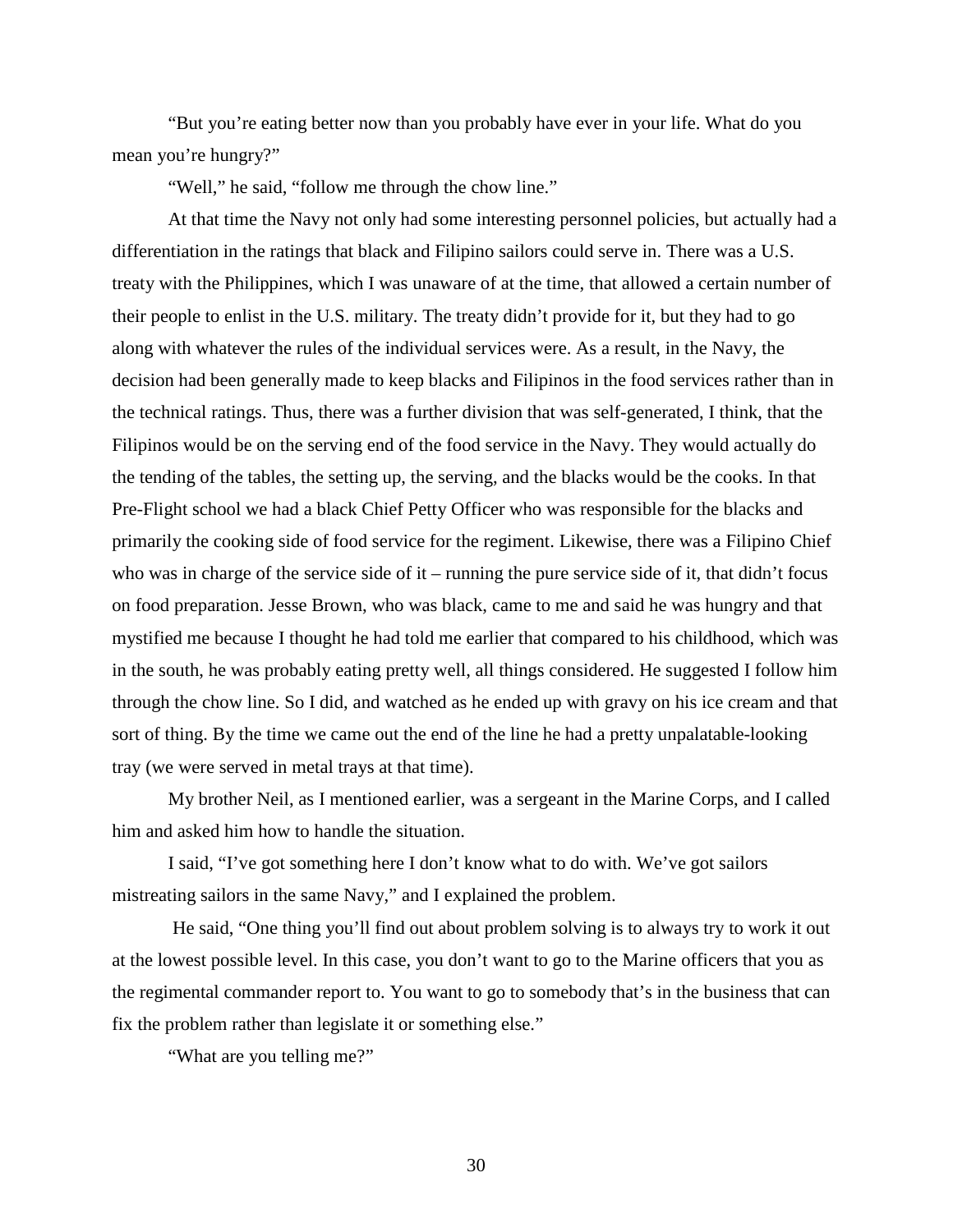"Go into the organization at the lowest possible level. In this case go in at the enlisted level. Go to the people who control the enlisted people - the Chief Petty Officers. Find the Chief Petty Officers who are responsible and tell them what the problem is, and they'll fix it."

So, first of all, I had to find out who they were and then had to convince them that there was a problem. I found out that those two galley Chiefs worked well together most of the time, but they did have their differences. So I explained to them what I had witnessed by following Jesse Brown through the chow line and their answer was, "That's just the way it is." Even at age 18, I occasionally had a good idea, and one of them was what I told them: "You don't understand. The whole future of the Filipinos and the whole future of the blacks in our Navy depend on how well these people like Jesse Brown do or don't do. You're a big part of the solution. But instead of being part of the solution, you're being part of the problem. I want some help. I can't do it. But I need your interest and I need your willingness to take a little heat yourself."

They started to come around. "What is it you want?"

"I want him treated like anybody else and I want anybody on either side of that steam table to feel that they're on an equal basis with the person on the other side, and right now that isn't happening. I don't know how, but I'm sure you can fix it. My Marine sergeant brother tells me you can fix it. Now let's fix it!"

At the next meeting we had, they explained to me why they couldn't do anything about it, and I said, "That's not what we're here to talk about. We're talking about how we get things changed." I'm not sure exactly what eventually precipitated it, but Jesse came and told me, "I don't know what you did, but I'm eating like everybody else now." Both the Chiefs apparently had listened and done something about the problem and the attitude in the whole mess hall changed discernibly, albeit slowly.

OEO: Was Jesse a midshipman at that time?

ADM KINNEAR: Yes, we were in the same place in the training program.

OEO: Okay. Can you go on, for the record, and tell what you know about Jessie Brown from there on?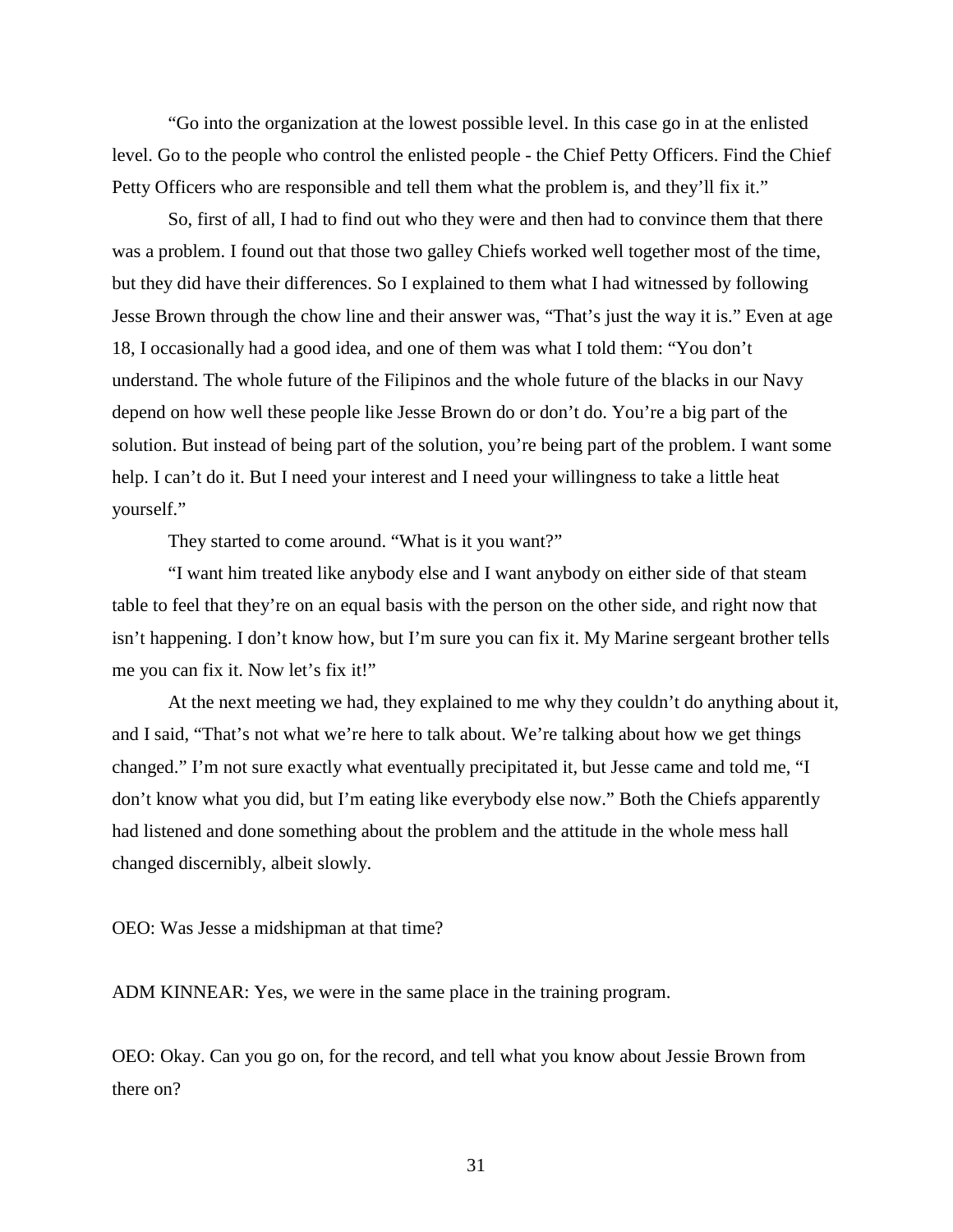ADM KINNEAR: Well, it's something that you'll get into later anyway. Jesse was shot down over North Korea by the Chinese during the Korean War. His section leader was LTJG Tom Hudner and Tom discovered, as did everybody in Air Wing 3, that Jesse Brown not only was a good person, but he was also a good aviator. When Jesse got shot down, Tom Hudner, flying with him, didn't hesitate to try to save him. They were both in F4U-4 Corsairs. When Jesse crash-landed, he got on his radio and told Hudner that his legs were pinned and he couldn't get out of the plane. Then he reported that his aircraft was starting to burn, and his situation changed significantly. He transmitted the message, "I've got a fire here and I can't get out. She's starting to burn and I still can't get my legs out." So Tom Hudner crashed-landed alongside Jesse and went over and tried to put the fire out -- first, at least as he remembers it, with snow. Unable to do that, he tried again to pull Jesse out of the airplane, but was still unable to do that. And Jessie was eventually killed in the fire. Tom Hudner was extracted by one of the early helo pickups under combat circumstances. That in itself was a major accomplishment – getting Hudner out of there.

OEO: Would you hazard a guess of how many blacks there were in naval aviation at that time?

ADM KINNEAR: Less than a dozen, and I believe he was the only pilot.

OEO: Why do you suppose that Jessie Brown made the cut to get into aviation; did he sell himself?

ADM KINNEAR: Yes, through his personality and his perseverance. He didn't take no for an answer if he could find a way around a problem, and he obviously worked his way around many of those situations.

OEO: Were you in a deployed air group over there when that happened; when Jesse Brown was shot down? It wasn't your carrier?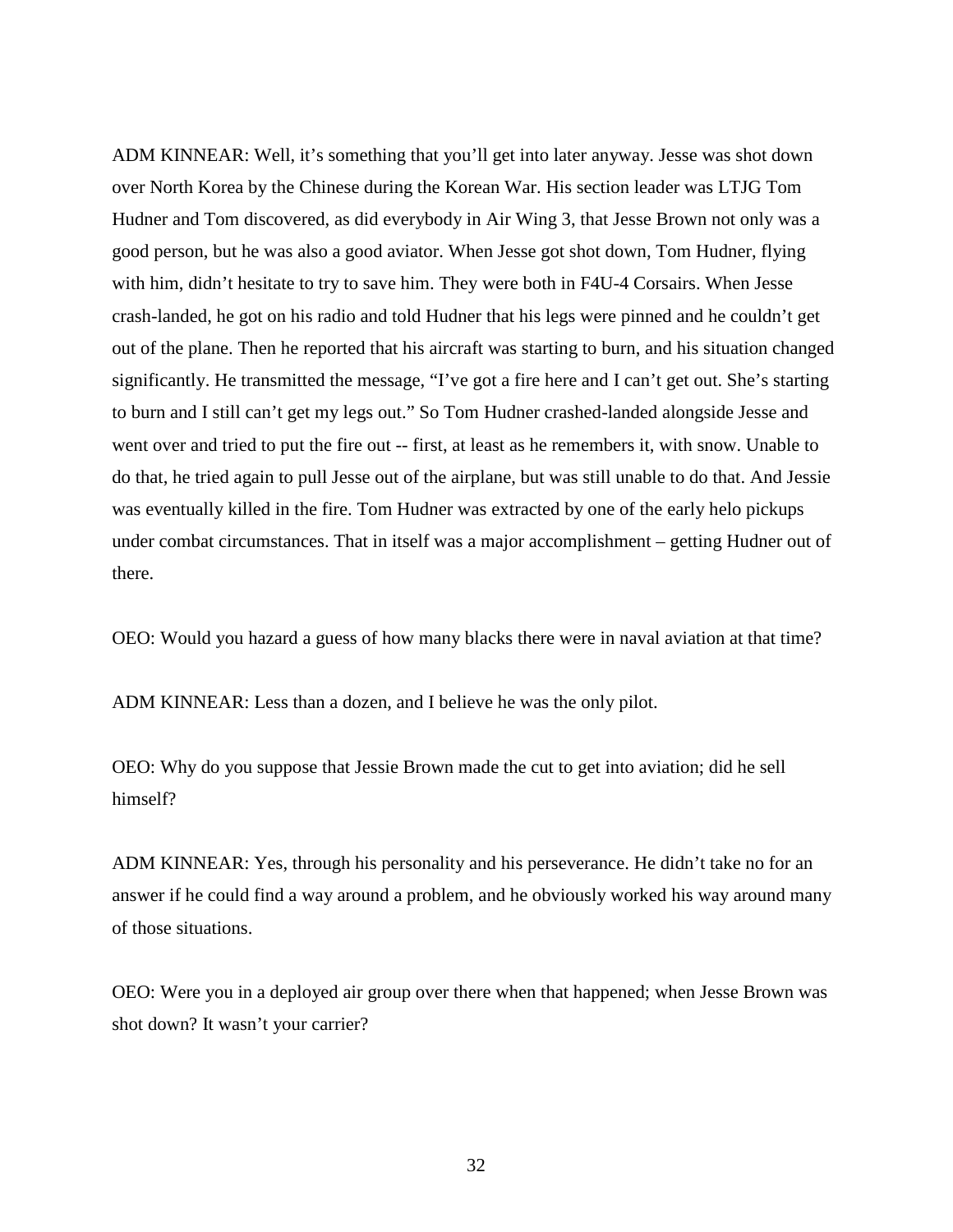ADM KINNEAR: No, it wasn't my carrier. He was off the *USS Leyte* and I didn't get over there until later on the *USS Lake Champlain*.

OEO: You were commissioned an ensign in December of 1948 and, at that time, you were in ATU-1 flying the Corsair and the SNJ, correct?

ADM KINNEAR: Correct. Well, by that time I had become an assistant instructor.

OEO: Talk about the Corsair. How old an airplane was it at that time?

ADM KINNEAR: It had been in service for several years. It was developed in the late 30's timeframe and was flying by 1940. Interestingly enough, it was the first airplane that I ever saw that I really wanted to fly. They were doing FCLP (Field Carrier Landing Practice) in F4Us at Herlong Field between NAS Jacksonville and Cecil Field. It is still there, I believe, as a private airport. But in 1945, I saw this great plane, the F4U. When the flaps are down and the wheels are down; it's a different looking airplane. It doesn't relate to the smooth swift looking machine that you have when the flaps and gear are up. Even so, I watched those airplanes at Herlong coming around doing FCLP, and it really turned me on.

OEO: What kind of an airplane was it in terms of performance and safety and so forth?

ADM KINNEAR: It had a bad reputation aerodynamically because they had the wing designed in such a way that it stalled early and didn't give much warning. They later redesigned the wing so that it gave you some warning. It was still a tough airplane in many ways. If you jammed a lot of power on it when you were down at low speed it had a tendency to do a torque roll, and most of the time that's really bad news. You're low, you're slow and you don't have much time or much airspace to maneuver in, so it developed a reputation early on as being an ensign killer. They engineered out most of those problems, but it was an airplane that required continuous attention when you were flying. It wasn't an airplane that you could let get ahead of you. The Marines loved it and it served its purpose well. They used a lot of them. Guadalcanal was where it started making its reputation as a Zero killer. It also was deployed on a number of carriers and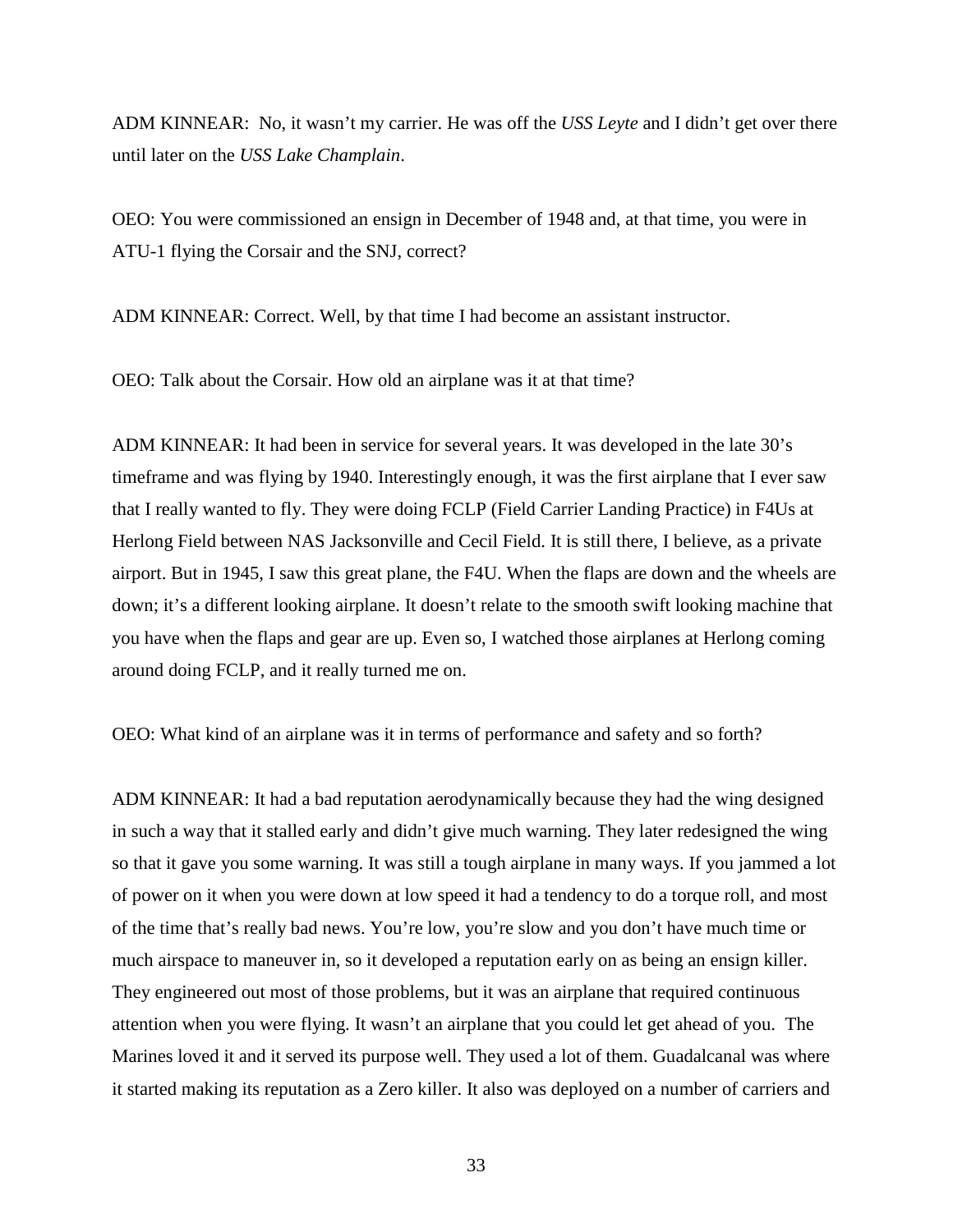the Marines, once again, even on carrier use, seemed to prefer the F4U to the F6F, which was the other airplane we had at the time. The Corsair was a lot of fun to fly, yes. Good visibility. It's about 12 feet from the pilot out to the nose of the propeller so you've got a lot of airplane out in front of you there that you're conscious of as far as visual presentation.

OEO: You were an instructor there in ATU-1. What did that entail?

ADM KINNEAR: The main thing it did was to keep me there so that I could play football for NAS Jacksonville. That was the reason I stayed after I'd finished my training in ATU-1. It also gave them the benefit of having an extra pilot around to do things like inverted-spin flights. Everybody who went into the Corsair at that time had to demonstrate that they knew how to recover from an inverted spin, and the aircraft designated for that was the SNJ, of which we had several assigned to ATU-1. Most pilots did not enjoy doing inverted-spin demonstrations. I, being an aviation midshipman, and flying whenever and whatever I could, thought that was great. I got to fly a lot of inverted-spin checkouts. Occasionally, somebody would ask a question or what-if, and I'd go out and spin an F4U inverted. But all the instruction that we gave the trainees was done in the SNJ.

OEO: So somebody walks in the door that doesn't have many hours under their belt and you're going to check them out in a Corsair. What process do you use to get them where you think you're comfortable with letting them go up alone?

ADM KINNEAR: I never had that opportunity or that responsibility. They always had very experienced instructors to walk the students through that part. They only used the best instructors; there were certain instructors that had real talent as far as being able to make those presentations in a meaningful way. After a while, you could tell by watching the students which instructor had done the instructing before the students started flying.

OEO: From ATU-1 you went to your first squadron, VF-173. What were they flying?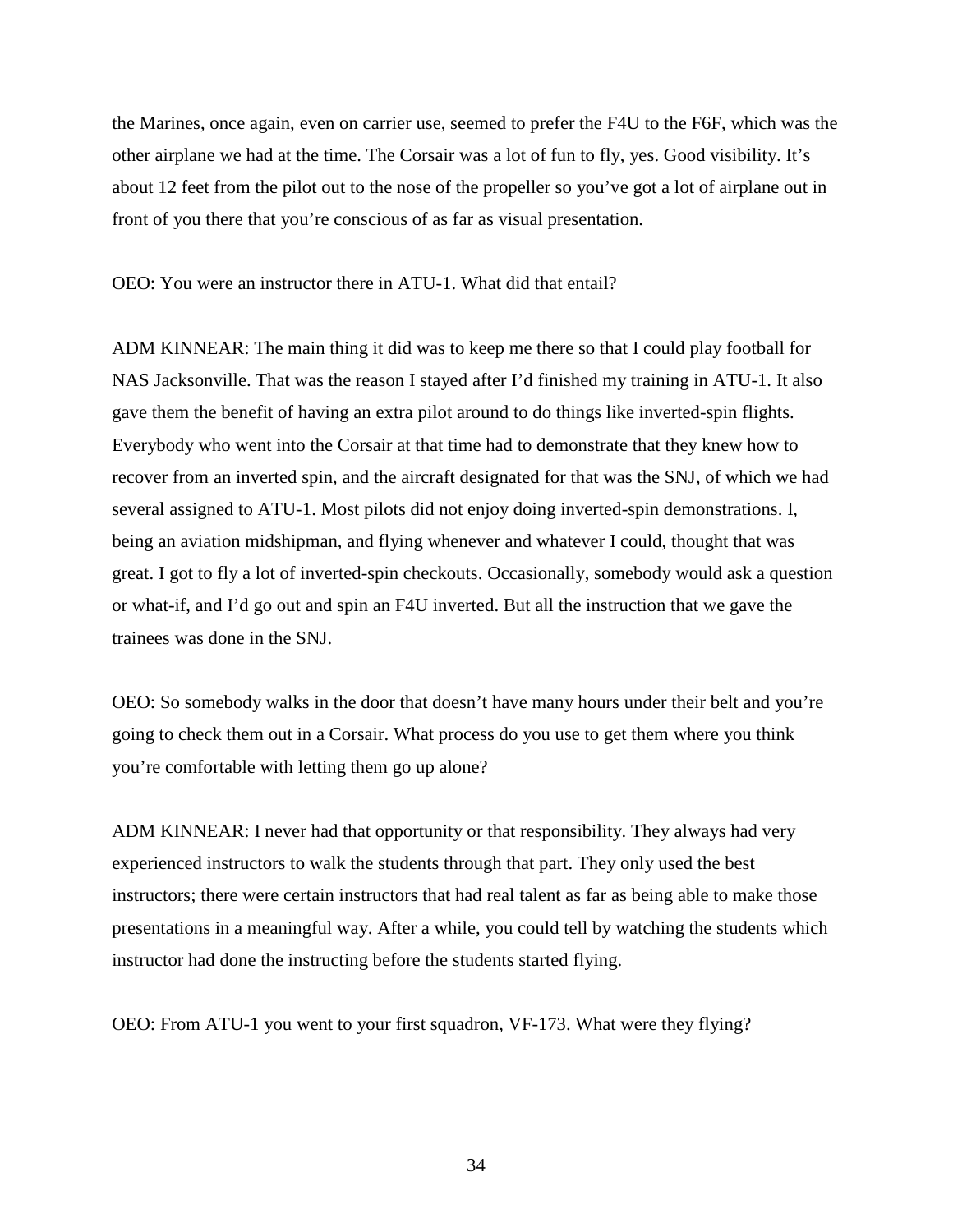ADM KINNEAR: They had F4U-4s at the time I was ordered in. They were in Quonset Point, Rhode Island, but they were in the process of moving the whole air wing from Quonset down to Cecil Field, Florida. They kept me in Jacksonville until the squadron came down from Quonset Point. It was a brand new airplane for the squadron so, in addition to the move from New England down to Jacksonville, it was a change of aircraft. The new aircraft was the F4U-5, which had a different engine supercharger than the F4U-4, the first hydromatic supercharger. When needed, the supercharger would kick in automatically to give you the manifold pressure you had selected, up to 65 inches of manifold pressure. The F4U-5 could draw 65 inches of manifold pressure at 2,800 rpm at 30,000 feet, and that was enough to get you into Mach trouble if you were at altitude. It was a hot airplane! I'll put it this way. Several times I jumped TV-2s, the first jets that the Navy had, caught them napping at 33,000 feet, and went screaming by them with a propeller-driven aircraft.

OEO: You did have a little fun in your many, many years of naval aviation.

#### ADM KINNEAR: Daily.

OEO: Yes. What did they have you doing in that squadron?

ADM KINNEAR: While I was there, we spent a lot of time intercepting B-36s. The Air Force had that new airplane, the B-36.The theory was being kicked around and sold to the Congress that if you have a B-36 that could deliver a bomb anywhere in the world from the United States, aircraft carriers were obsolete. So, we spent a lot of time demonstrating that those obsolete aircraft carrier airplanes could actually shoot down a B-36. It was not a convincing argument, however. I was in an F4U-5 and intercepted a B-36 over Jacksonville, Florida, one time. I made my run, and it took me till I was over Atlanta, to get back up in position to make the second run. There just wasn't that much margin between the F4U and the B-36 as far as altitude and airspeeds. In fact, the air controller, after I made the first run, said, "Go ahead and make the second run." Getting into position to make the second run was a bit of a trick, which none of us had any experience with, and finally the pilot that was running this operation said, "What in the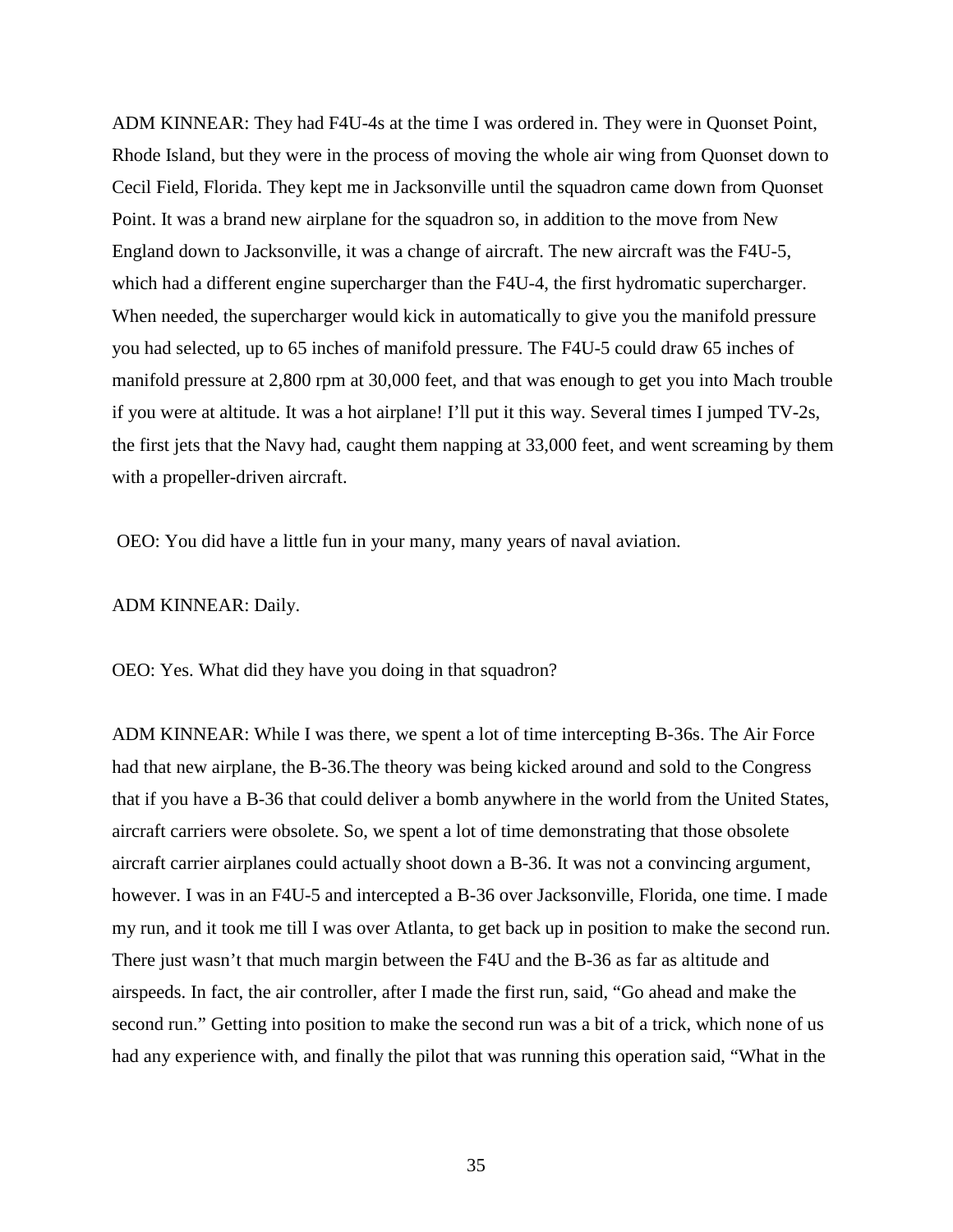hell are you doing? Why haven't you made your second run?" I had to tell him, "I'm still trying to get in position."

The Air Force was cooperating with all this because they were very anxious to demonstrate how well the B-36 could survive against these propeller-driven airplanes.

OEO: I expect their test results on paper were pretty convincing from their standpoint that this was not a real contest.

ADM KINNEAR: I don't know what the thinking was, but the arguments are well documented and the tempers ran high. The admirals' revolt finally capped it off.

OEO: What was the Admirals' revolt?

ADM KINNEAR: Primarily it was the fight for the budget dollar between the military services, the Navy, of course, giving much importance to aircraft carriers and the Air Force giving much importance to SAC and the airplanes that required. That eventually led to the birth of the B-47 and so on.

OEO: Did you have a ground job in VF-173? How about division officer responsibilities?

ADM KINNEAR: I was the Airframes Officer responsible for the oxygen system and parachutes and the safety equipment that went aloft with the pilots. I was also the Aviation Material Officer; the storekeeper for the squadron, so I had two division jobs as a new ensign.

OEO: Were there any real highlights that stick with you from that first squadron?

ADM KINNEAR: Oh, yes. I had a Skipper, whose name I won't use, who had just finished Post Graduate School in electronics, and he told me his oxygen mask mike was broken and he wanted it fixed. So I took a look at it. There were three leads that came out of the wire bundle – and at that time we wore cloth helmets that had a short radio cord that plugged into the aircraft – and there was a coupling device there where you connected those. So I went to the Chief and said,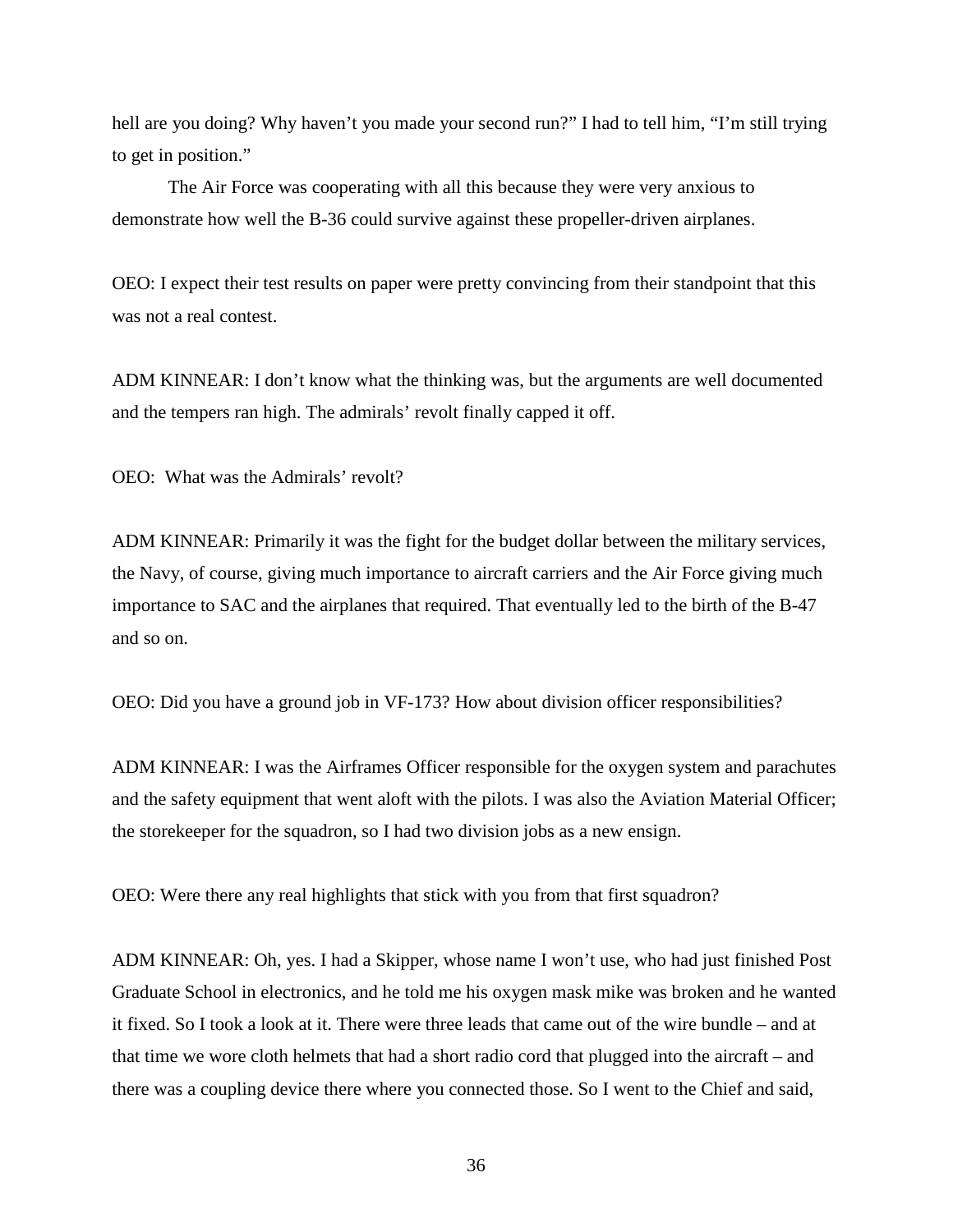"The Skipper says this doesn't work." I'm not sure who made the discovery, but at any rate somebody uttered the words, "No damn wonder." Of the three leads, one was positive, one was negative, and the other one was just pure support, and it was the shortest of the three. It was nylon cord designed to do nothing more than take the pressure off the electronics wires. But somehow that had been turned around so that the support cord was connected to one of the electronic outlets. We fixed the wiring and the oxygen mike worked just great. I went back to the Skipper and presented him with his oxygen mask.

He asked, "What did you find wrong?"

"Somebody had connected the wires wrong and had the support cord connected to one of the electronics leads."

He glared at me and said, "Kinnear, I have a master's degree in electronics. I installed that myself and that is not what happened."

So I got my first great big lesson in VF-173: When to keep talking and when to keep your mouth shut. Happily enough, I kept my mouth shut.

OEO: That is a pretty good lead-in to my next question. What leadership lessons did you take away from that squadron?

ADM KINNEAR: The squadron skipper "disappeared." He was a wife-beater -- and I had the squadron duty when I got a call from the hospital saying, "Mrs. Blank has just been admitted to the hospital with facial wounds and considerable bruising."

"Well that's not good. What happened?' And the whole story came out. That was the first time I ever had to take on responsibility for making a decision about what should happen next in a real-life situation like that.

They called back and said, "We don't want to turn her loose to go home to him, so we don't know exactly what to do." After giving it some very careful thought, I called the air wing flight surgeon, Lt. Pete Seigel, and explained what happened.

He just said, "Okay, leave the rest to me." He called the Officer of the Day who went with him to take the Skipper to the "secure" hospital ward. We never saw him again.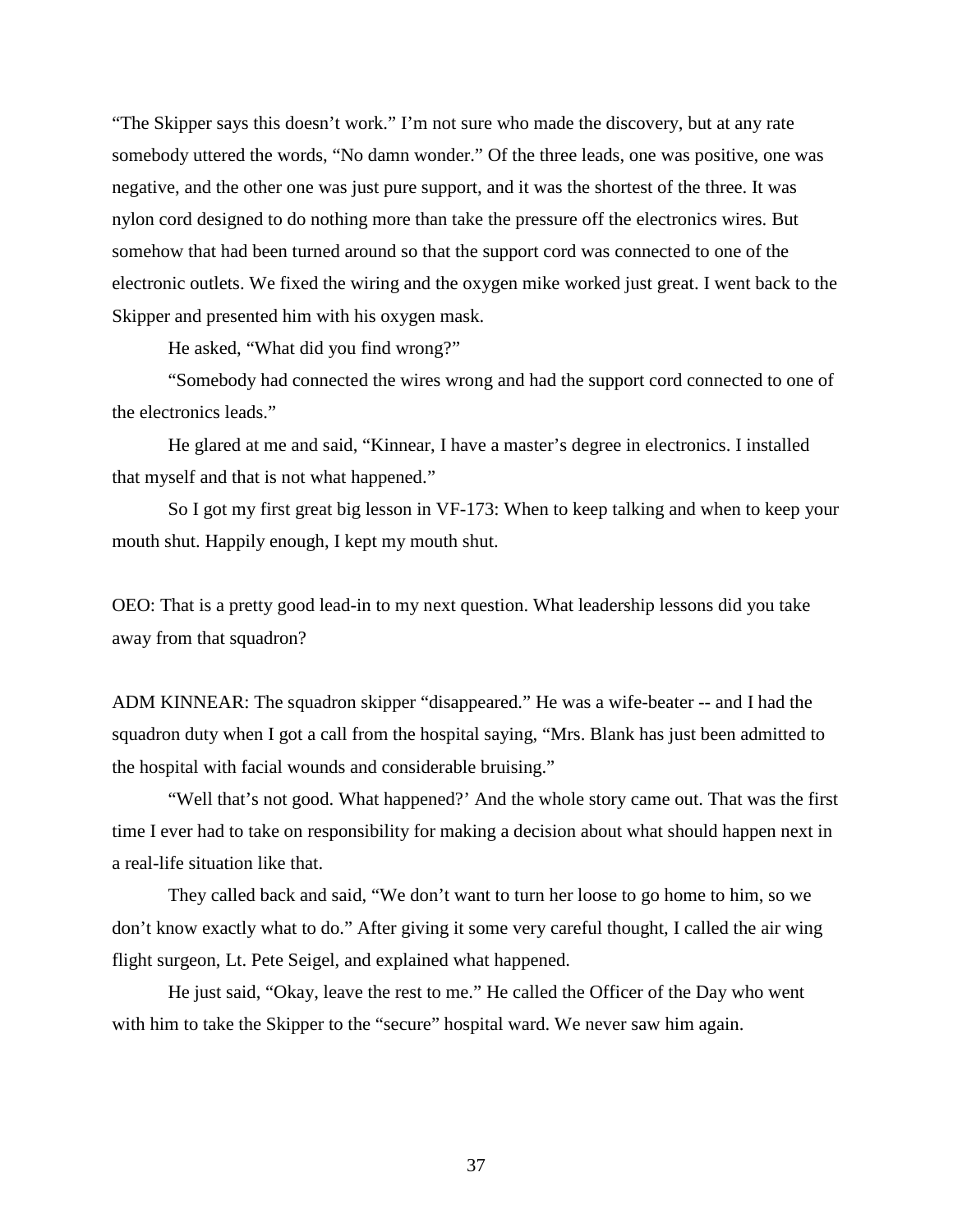OEO: That's what you call negative leadership on his part and positive on your part. Was there any kind of standardization in that squadron or did everybody go out and fly the airplanes the way they felt like it?

ADM KINNEAR: There were procedures, but the lack of standardization was rampant at that time. Somebody finally came to the conclusion that we ought to have standardized operating procedures that would cover the entire fleet, and not just each individual squadron. The squadrons had different ways of starting airplanes, for example, and that made the need for standardization apparent. I remember starting the F4U-5. It had an updraft carburetor, which didn't start like the F4U-4, and you had to use slightly different techniques. That was the first time that they had really made an effort to standardize simple things like starting the engine. There was a handbook that told you how to do it, but like all written word there is bound to be somebody that interprets it in a different way. They started writing things that were directive, informative and made sense, and people were able to follow that standardization. It became a very important issue with the advent of jet aircraft in particular. That was the beginning of NATOPS (Naval Air Tactical Operating Procedures).

OEO: Back in that time there were an awful lot of, among other things, a lot of wheels-up landings. Did you have a written checklist in the cockpit?

ADM KINNEAR: On the instrument panel, yes. As one Chief Petty Officer told me, "One of the things that we use occasionally in responding to gripes on airplanes; "When all else fails, charge it off as a loose connection between the throttle and the stick." NATOPS, of course, was the eventual official response to the need for standardization, not only standardization in procedures, but also standardization in people's thinking. Angled deck and the optical landing system were the other two key things. You have to realize I go back to straight-deck carriers!

OEO: Your next squadron was VF-742. There is a little history in here that you're going to have to fill in.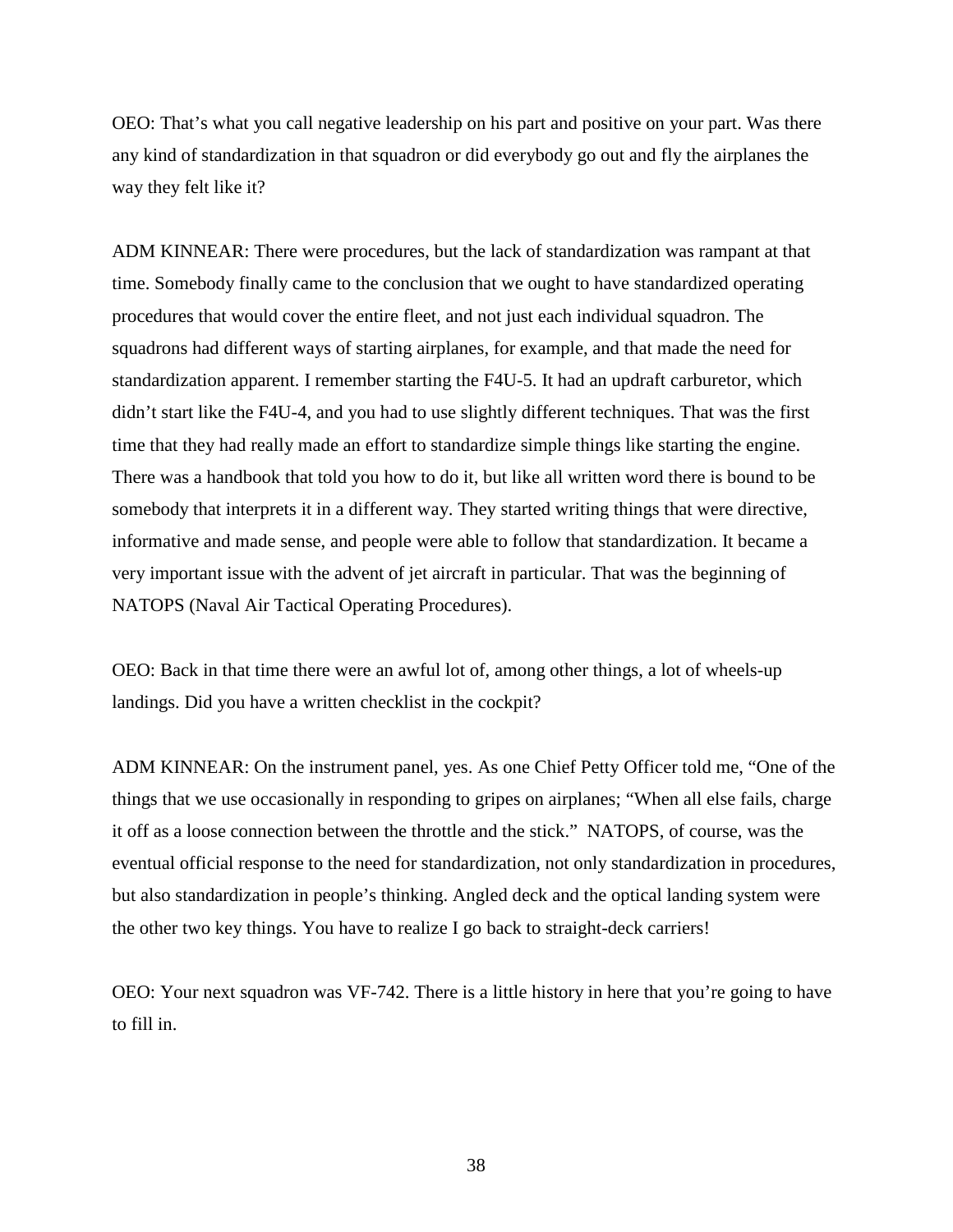ADM KINNEAR: That was a Reserve F4U squadron. I was out of the Navy playing football at Florida State. Secretary of Defense Louis Johnson and President Truman decided that they would balance the whole U.S. budget by grossly reducing defense expenditures. The Navy was programmed to go from 14 carriers down to six, the air wings going with them. As luck would have it, that was the month that the Korean War started. There were three air wings that had been disbanded at Jacksonville, and a lot of those pilots never got demobilized. The war started while they were still in the separation center. Somebody at BUPERS was thoughtful enough to pick up the phone and say, "Quit discharging people, we're going to start recalling them." That's reminiscent of what you're hearing right now about defense funding: "We can't afford that much for defense."

You have to realize also that Truman and Johnson, in trying to balance the budget that way, one of the things they did was pull our troops out of Korea. We still had more than 30,000 troops in South Korea. At one time right after WWII, we had 60,000-70,000 troops there. And they started pulling them out to save money. The Russians and the North Koreans unfortunately misinterpreted that. They didn't understand that we were simply trying to save money. They took it as a sign that we were abdicating. Truman was later found to have realized that by pulling those troops out of South Korea, "I started the Korean War." You also have to remember that Truman is the one that, when he got us into the Korean War, did it in such a way that it was the United Nations' war, not just the U.S. alone. The Soviet Union never dreamed that when they missed that Security Council meeting at which they could have said "nyet." But they weren't there, and the United Nations approved it without them. It would have only taken one vote, a veto, because the vote was taken by the Security Council, not the UN General Assembly.

OEO: You weren't out very long, were you?

ADM KINNEAR: No, only a few months. You probably think I dream up these things, but I went over to fly with VF-742, my reserve squadron at NAS Jacksonville, and the last thing I did before I left Tallahassee was tell my detailer that I wanted to come back on active duty. Being a Reserve ensign, I said, "I want to come back on active duty, but I want to get as much out of my time here at FSU as I can. I'm just finishing the summer session. Will you call me back before the end of the fall semester?" He looked at it and said, "I've got so many people to call back that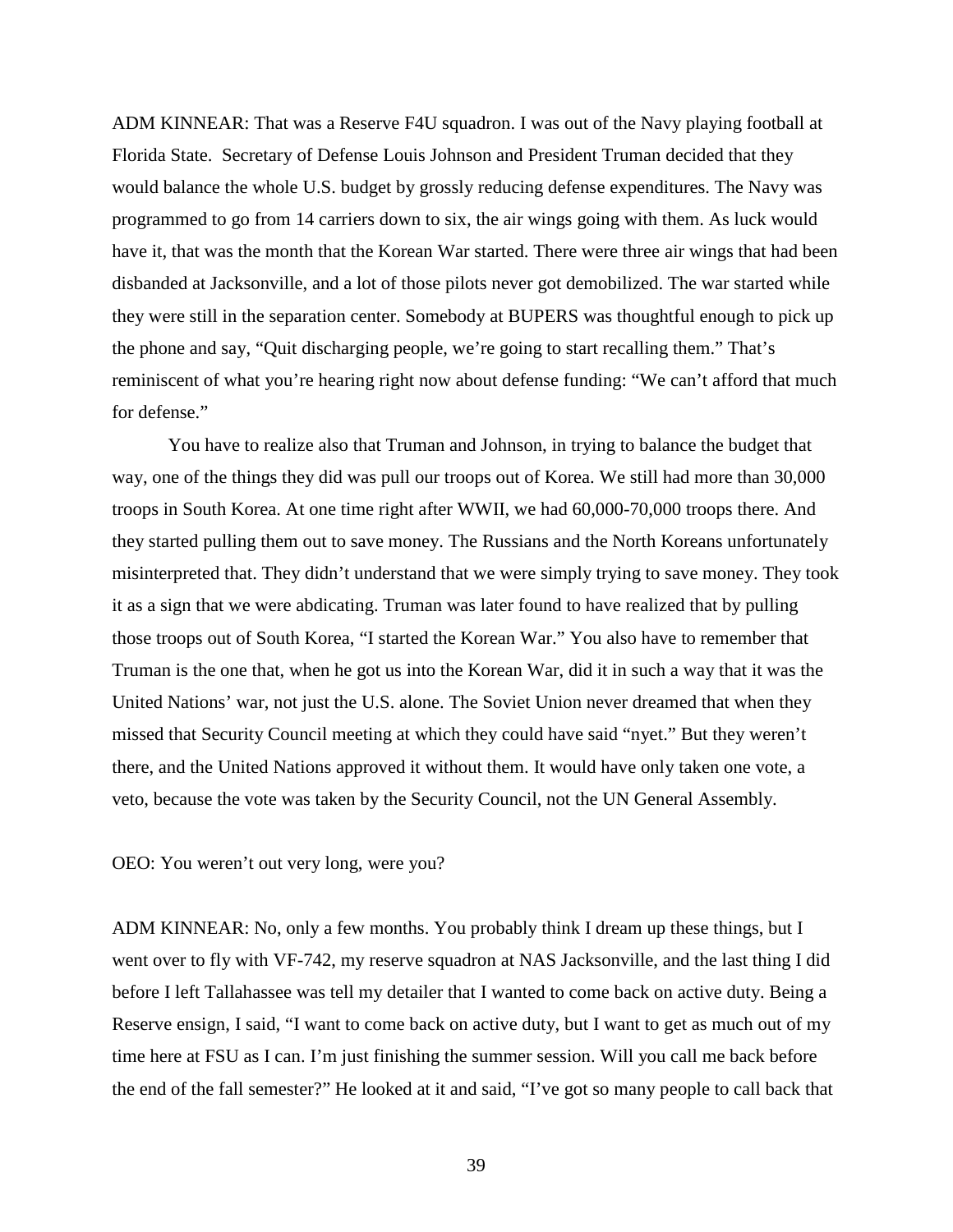I don't need you, and I probably won't get to you before October, so go ahead and enroll for the first semester and I'll make your orders read for when you want to come back, but it'll be after the end of the first semester." I thought that was okay, it sounded like a reasonable approach. I needed to keep the Reserve income coming in because I was going to school with a wife, and a child, and on the GI Bill, and working two jobs. Having that Reserve pay coming in helped solve a lot of problems. I went over and flew with VF-742.

I had an opportunity for a scholarship to University of Florida. A coach named Bob Woodruff was down there. He had just brought a backfield coach down from West Point. I went over to the University of Florida for spring training and I found out that the Army  $2<sup>nd</sup>$  lieutenant that had been coaching at West Point was pleased to find that he had a real live Navy ensign working for him. I became the "Move-the-blocking-dummy" guy, stayed around afterwards to help clean up, and did that kind of thing for the team.

At FSU, the head of the physical education department was a guy who had set up the Navy V-5 physical education program. I wanted to be a physical education student. Bud Kennedy, the basketball coach, was a Naval Reservist. The swimming coach was a Navy Reservist. The track coach was a Naval Reservist, and a Naval aviator. They all talked to me and said, "Don't go to the University of Florida. You're going to be just another one of the gang down there. Come over here and you'll be in a good environment. We can help you in a lot of ways." So at the 11<sup>th</sup> hour I decided I didn't want to play ball at the University of Florida. I shifted to Florida State, and had just found out I had made the varsity team the weekend the war started. One of the things that helped convince me was that with all those Navy people I was probably going to get some help with living accommodations. University of Florida had offered me a corner of a converted barracks, a two-bedroom apartment. I went up to FSU and they said, "We don't have anything like that, but we've got some people here." They had no football alumni. It had been a girls' school up until about four years before that. They said, "We don't have a Boosters group or anything like that, but we've got people here in town who want a winning football team. We have Cy Adeeb, who is in real estate, and we've got Rainey Cawthorn, who runs the Goodyear dealership, a big store here, and they all are anxious to help us recruit. They're going to help you, but they just don't know how yet." So I went down to see Cy Adeeb. He read my credentials and everything and said, "Okay, we'd like to have you come to Florida State. What can I do to help you?"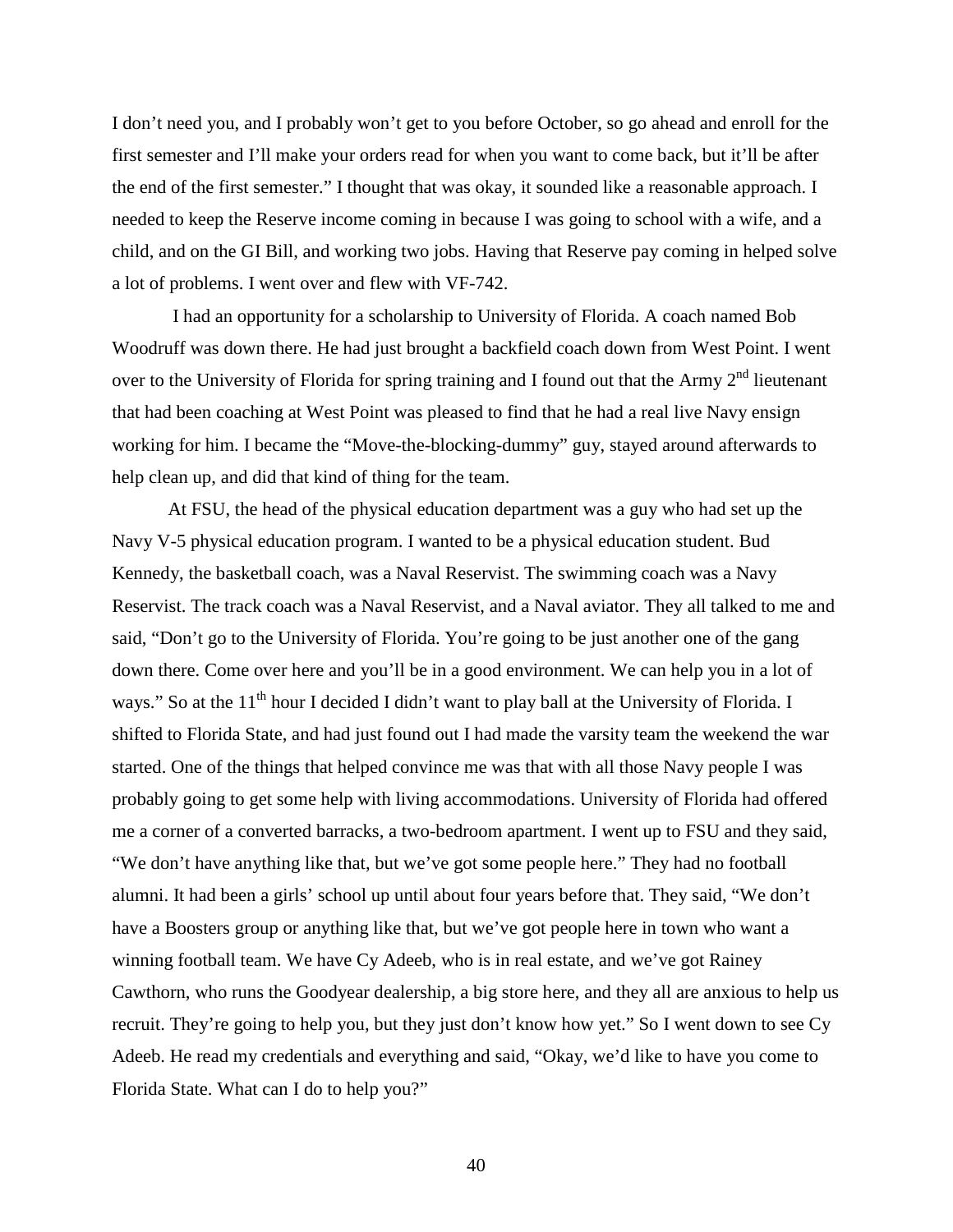I said, "I need a place to live. I've got a wife and a child and no money." He said, "I'll tell you what, I'll sell you a house at a price you can afford. How much can you make in the way of monthly payments?"

"Probably not more than \$80 a month."

"Oh, that's reasonable. How much can you put down?"

I said, "I don't have any money at all."

"You've got to have some money to put down."

I said, "I don't have any money."

He said, "You don't have any?"

I said, "All I have is \$50 my mother sent me to buy a baby bed."

He said, "You just bought a house for \$50. Write me a check."

I got a two-bedroom house for \$50, and a very interested real estate man there that was willing to help me, and he did. So I ended up going to Florida State and getting a house, which I later rented out, then sold, to the swimming coach when I returned to active duty. I only had the house for a few months, but was able to sell it for a very modest profit.

There had once been an Air Force base right in the middle of Tallahassee, and they had made it part of the campus, keeping the auditorium and everything as is. They left the runways in place, and it was used as a civilian airport for a while. The most important thing it did was give the University a building plat right in the middle of Tallahassee. They built these houses that were ideally located; a five-minute bus ride from the main campus. Being able to walk and ride a bicycle everywhere I went as an economy measure was very fortuitous.

OEO: How far along were you in your baccalaureate degree qualification at this point?

ADM KINNEAR: I had two years completed when I left summer school at University of Florida. I had gone to summer school, so I probably had picked up about six more credit hours. I had at least two semesters of work to get a degree, and that was the reason that I volunteered to go to Washington. I had talked to the people at George Washington, and they told me I could complete my degree there going to night school. At any rate, I was in the reserve squadron about three months – not enough time to get to know them all very well. However, I did get to know some of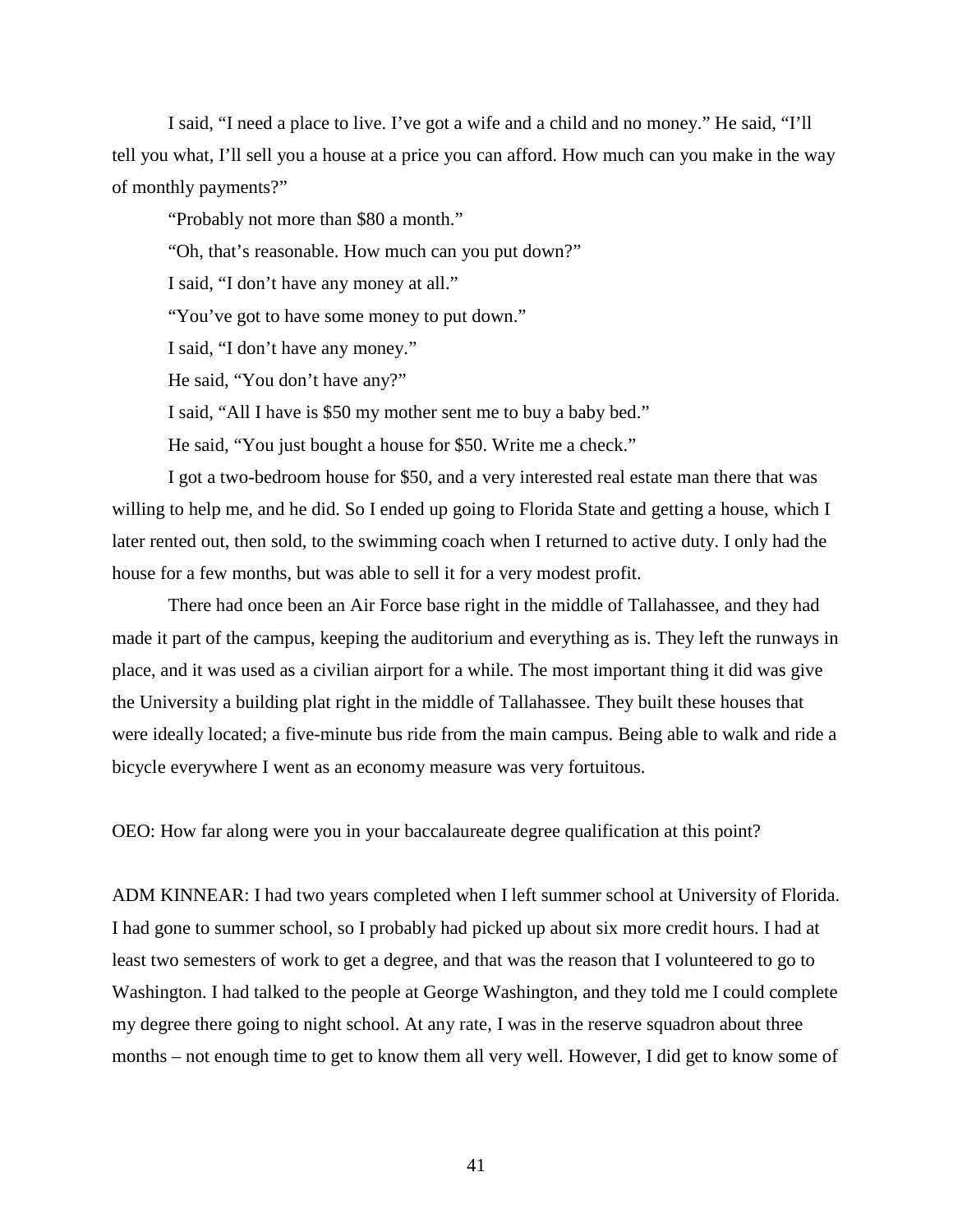the people in the training business, and the fact that I had become the expert on inverted spins meant that I could lecture anybody who was going to fly that airplane.

I was recalled in October of 1950 when the Korean War started. They sent me to VA-45 immediately upon being called up, and I was in that squadron until January 1954. I was moved to FASRON 6 IFTU in February, That's when I transitioned from props to jets. I climbed into the back seat of a TV2, which was a Lockheed jet trainer, and flew under the hood in the back seat for the month of February. I flew 22 flights, completed training and became qualified as an instrument pilot and an instrument instructor in jet aircraft. I stayed with them as an instructor in both the SNB-5 and the TV2, so I was one of three pilots instructing in both props and jets. Beginning in April of '54 I started flying other jets, including the F9F6 Cougar, and also flew the F2H2 Banshee. The F9F6 was the first swept wing airplane I flew, and that was a significant transition. I just climbed in one day, got it started and flew it. Things weren't as rigid then, and NATOPS wasn't taking effect as quickly as originally hoped.

OEO: I suppose some of the people in that outfit were probably World War II veterans?

ADM KINNEAR: Most of them. I was an oddity because they weren't training anybody directly for those reserve squadrons. When they did all the cutbacks that I was talking about, the Harry Truman cutbacks in 1950, they started getting lots of opportunity because people were being forced out of the Navy. The Reserves didn't have to worry about doing any recruiting because people were coming to them.

OEO: Those that had served in World War II, did they ever talk about it much? Did you get any war stories?

ADM KINNEAR: Certain of the instructors, I think, who had been selected on the basis that they communicated well, would talk and we'd get invited to Happy Hour or there would be a table at Happy Hour and these people would come join us. The beer talk was great. A lot of humorous stories as well as some cliffhanger kind of stuff.

OEO: Then you were off to VA-45, right?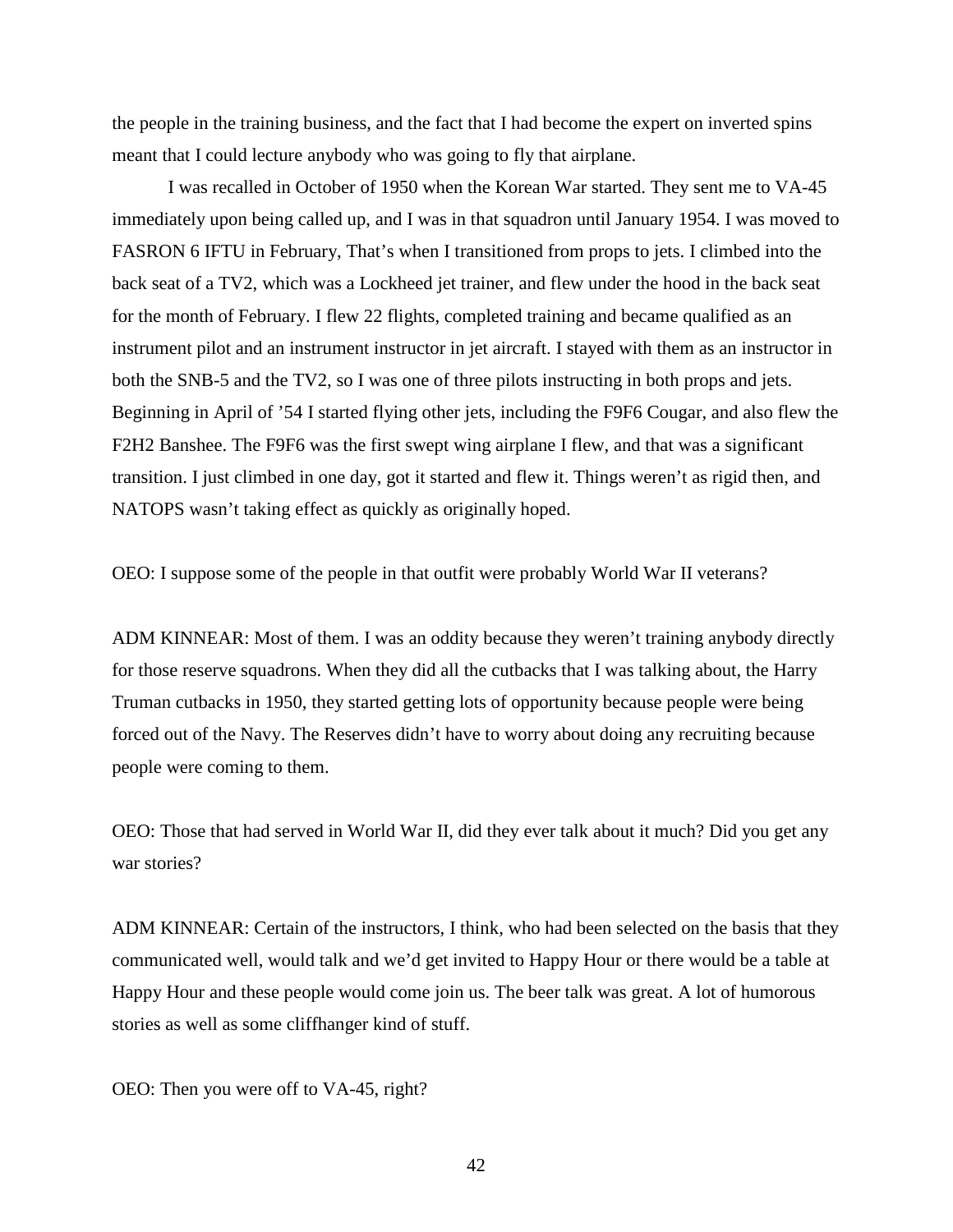ADM KINNEAR: Air Wing 4 was one of the air wings that had been disestablished, and they were trying to re-establish it. On 1 September they started gathering stray pilots from different calls, and I was one of them. They said that there was no VA-45 yet, but they were going to commission it in Jacksonville. They told me to check in and they'd tell me where to go. Going back just a little -- after I came back from a weekend at NAS Jacksonville with 742, I went to check my mailbox. I had a mailbox in what had been the post office for the Air Force base, and also had my own personal mailbox for university mail. I didn't think anybody knew about my university mailbox. But another guy told me that his orders had been miss-sent, and asked me if I had checked my mailbox, so I went there and, lo and behold, there was a manila envelope in there, covered with dust. It contained orders for me to return to active duty, to proceed to NAS Jacksonville, where I had just spent the weekend, and report to COMFAIRJAX (Commander Fleet Air Jacksonville)…the previous Monday! I wasn't expecting orders, since I had talked to my detailer and was told to go ahead and register for another semester because I wouldn't be needed until later. So I called him immediately and said, "Commander, I don't want to sound impudent or anything, but I don't know what's going on here."

"What do you mean?" he asked.

"Well, I just came back from my weekend tour in Jacksonville, went by my university mailbox and found out that I'm over the hill."

"What do you mean?"

"I have a set of orders here that recall me to active duty and to report to Jacksonville last Monday. I was just over there, but had no idea because you told me I wouldn't get recalled until after the end of the first semester."

He thought about that for a while and said, "How long have you been on inactive duty?" I told him.

"When's the last time you landed on a carrier?"

And I told him that.

"Sorry," he said, "There's a separate list for people who have been on inactive duty for less than six months and who have made recent carrier landings, and you are on it. You got recalled involuntarily. You were an automatic recall."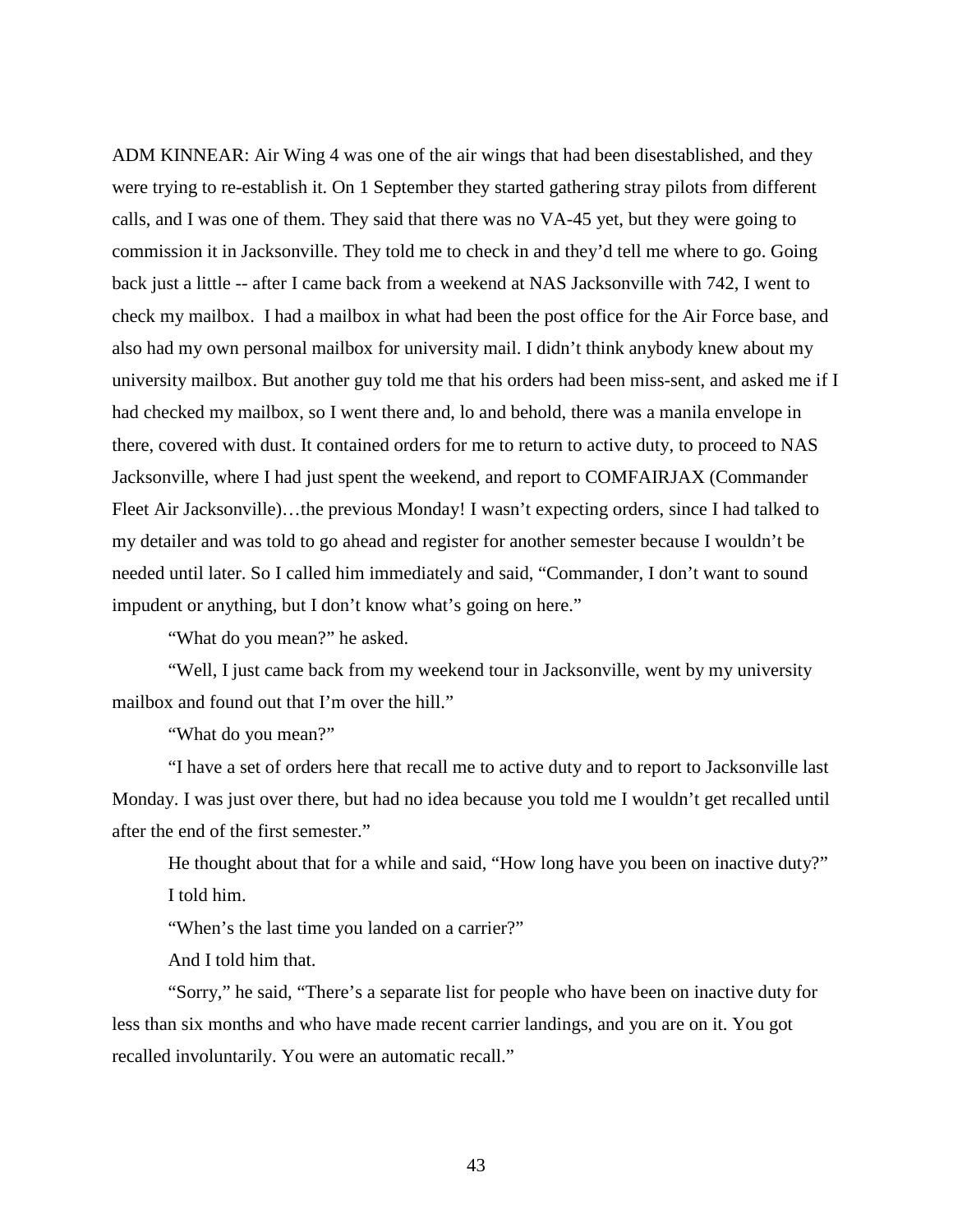So I asked, "What do I do in a case like this when I've got a set of orders that shows me over the hill?"

"Don't worry about it," he said. "I'll take the blame for that one. Just go back over to Jacksonville and report in."

So I did. The actual orders that I reported in on were the ones that made me AWOL, but it turned out to be a non-problem. I had to make arrangements for housing at Jacksonville, but the move was easy. I could fit family and all belongings into the car!

OEO: You were in VA-45 for quite a long time. You must have gotten pretty well entrenched in that particular outfit.

ADM KINNEAR: I did, and I became a valuable asset to them. I was the only guy they had who had flown airplanes above 30,000 feet, thanks to my VF time. None of the other people who were going into the attack world had ever been above 15,000 feet. So I became the high-altitude expert for the AD (Douglas Skyraider), which had a lot of performance at high altitude. I did a good job for them and became an LSO, and other things, trying to improve my lot with the assurance that, "Do well with the fleet and we'll take care of you as far as getting your education." As you'll see later, they made good on that. They actually ordered me back to George Washington to complete my undergraduate degree. We started with AD-1s. The first permanently assigned aircraft for the squadron were AD-2s, and then we went from AD-2s to AD-4s.

OEO: What were the differences between those two aircraft?

ADM KINNEAR: Primarily the electronics. Also, the AD-4Bs that we got; the 132 series, were the first airplanes the Navy bought that had factory-installed nuclear weapons wiring. If you look at my logbook, you'll see that we suddenly shifted to the 132 series. This was when we were going to Korea, and we were the first to get the 132 series. We recovered our last airplane just before we got to Bermuda on our way to the Sea of Japan.

OEO: When was that deployment?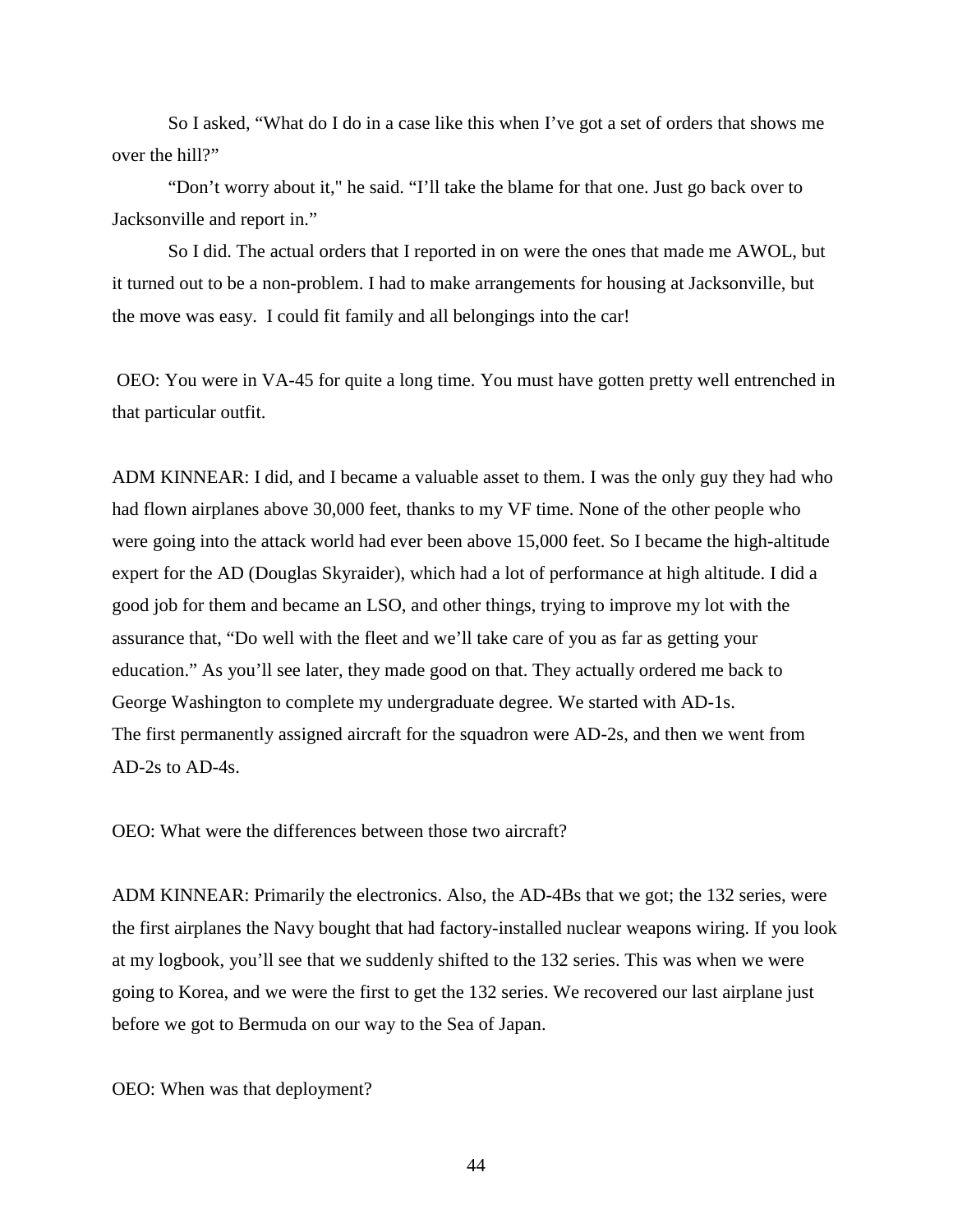ADM KINNEAR: June 12 to July 27 of 1953 (Eisenhower had promised to end the war within six months of his inauguration.) We left port on April 26, entered the combat zone on June 12, and began air operations on June 13. We stopped combat flying at 1100 hours on July 27. I was still in the air at that moment, flying a damaged aircraft. I had to make an emergency landing at K-18, a military airfield in South Korea, get the plane repaired and fly back to the ship before it got too far away in the Sea of Japan. It had been planned as a six-month deployment. The *Lake Champlain* was, relatively speaking, a new carrier, although a straight deck, and it was the first one that had been fully modified to support nuclear weapons. She had the big catapults, a new fuel system, and some other pluses. Those big catapults were known as the H-8s.

Back to Korea. On our transit out, we stopped in Manila. I was the only guy who got ashore off the whole damned ship. We came into port on the heels of a typhoon. They were putting a boat into the water and I decided that I didn't want to wait until they got the ladder rigged, so I rode the boat down, but the weather was so bad that they never got the ladder rigged. So I was the only person from the air wing who got ashore in Manila that day.

OEO: How did you get back aboard?

ADM KINNEAR: I waited until they started liberty for everybody else and then rode one of those boats back.

OEO: What was the makeup of the *Lake Champlain* air wing, other than ADs?

ADM KINNEAR: An F3D Skynight squadron, two F2H Banshee squadrons, one AD squadron, two Corsair squadrons, and some oddball detachments. VC-4 had a detachment and VC-62 had a four-plane photo detachment.

OEO: Did you have some helicopters?

ADM KINNEAR: Yes, a rescue helicopter assigned to the ship. Guy Borderlon, the only Navy ace in the Korean War, flew his F4U from several different ships, including *Lake Champlain*.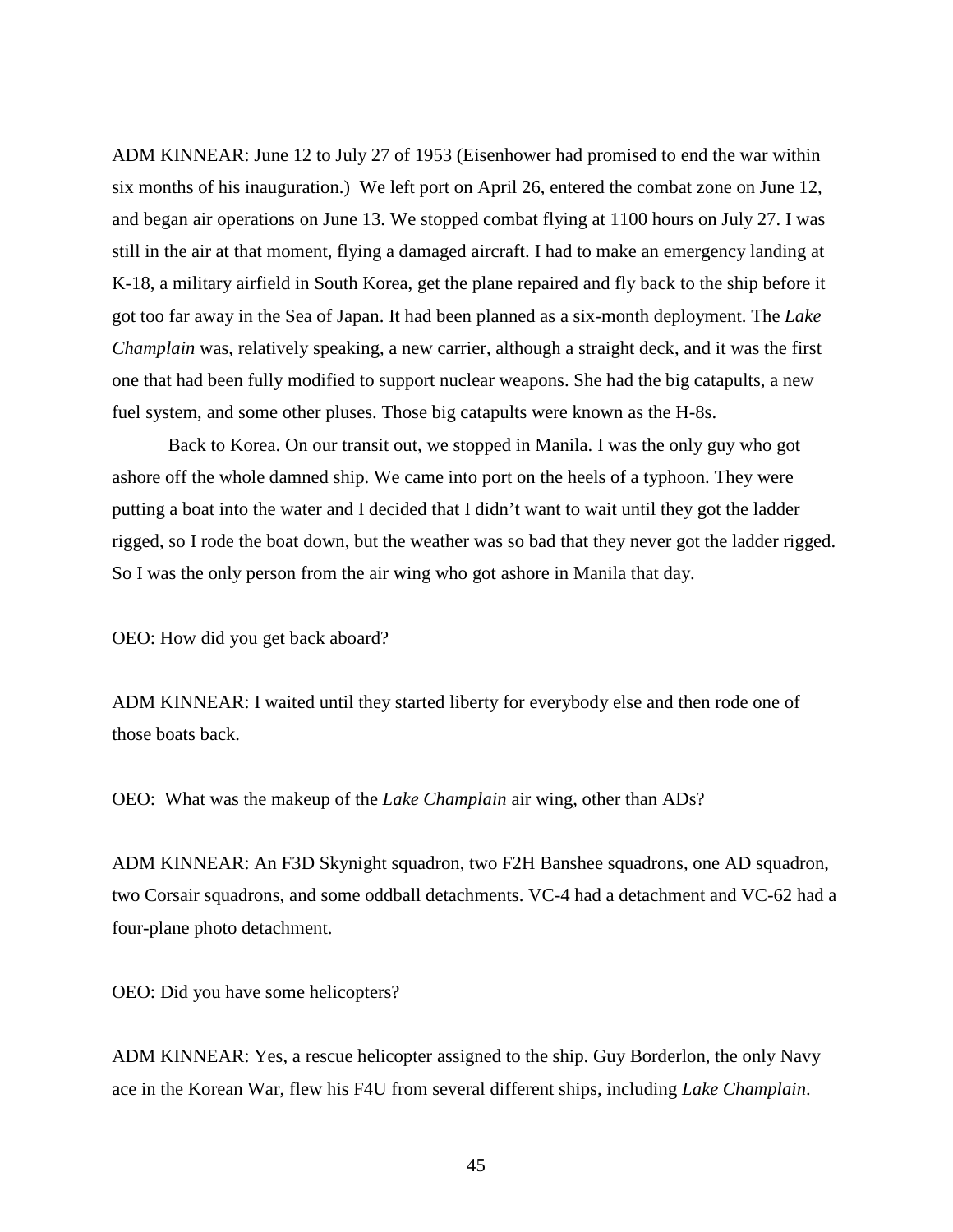The F3D wasn't very popular at that time because of low power. The four-plane F3D detachment was moved off the ship after we lost one and another was shot down. They were out chasing MiGs and they got one, but then the MiG that was protecting the first MiG got them.

One of the main issues with the F3Ds was *Lake Champlain*'s wooden deck. The jet exhaust kept setting the flight deck afire, so the F3Ds weren't very welcome. They did better operating off the field. The Marines were operating F3Ds off a field north of Seoul, so there was some mutual support there.

Bill Houser commanded VF-44, which was part of Air Wing 4. Ken Knoizen was bigger than me by an inch and probably 20 pounds. Bill Houser was one of the real salts on that cruise. When we crossed the equator, he was giving the Pollywogs a real bad time. So Ken and I decided, "What the hell. There's nothing else going on," so we took the skipper of VF-44 and tied him up, lashed him into a saltwater shower and turned the shower on. Then we were captured by the "bad guys" and we kept telling them, "Hey, we've got a Squadron CO in the shower down there, we need to go let him go," and they just scoffed, "Yea, yea, sure, sure." Poor Bill Houser spent about 45 minutes in the saltwater shower. And Ken Knoizen and I were left to suffer the repercussions

OEO: What kind of missions were you flying off *Lake Champlain*?

ADM KINNEAR: Road RECCE (reconnaissance) and pre-assigned targets – railway tunnels, railroads, switchyards. Some of the most exciting ones were when they told you to close a tunnel and you found yourself making a bombing run into the side of a mountain.

OEO: What size bombs were you carrying mostly?

ADM KINNEAR: The 500-pounder was the favorite bomb. If you were really serious about going after something, you carried four 2,000-pound bombs. The number of bombs you could carry was more of a limitation of the catapults than the airplane or the bombs. *Lake Champlain* had new hydraulic H-8 catapults, and as a result Bill Houser's squadron was sent over to *Boxer* and we took VF-111 aboard. VF-111 had F9F-5s, which had a bigger engine, more thrust and a heavier maximum gross weight. It was very advantageous to have them where they could have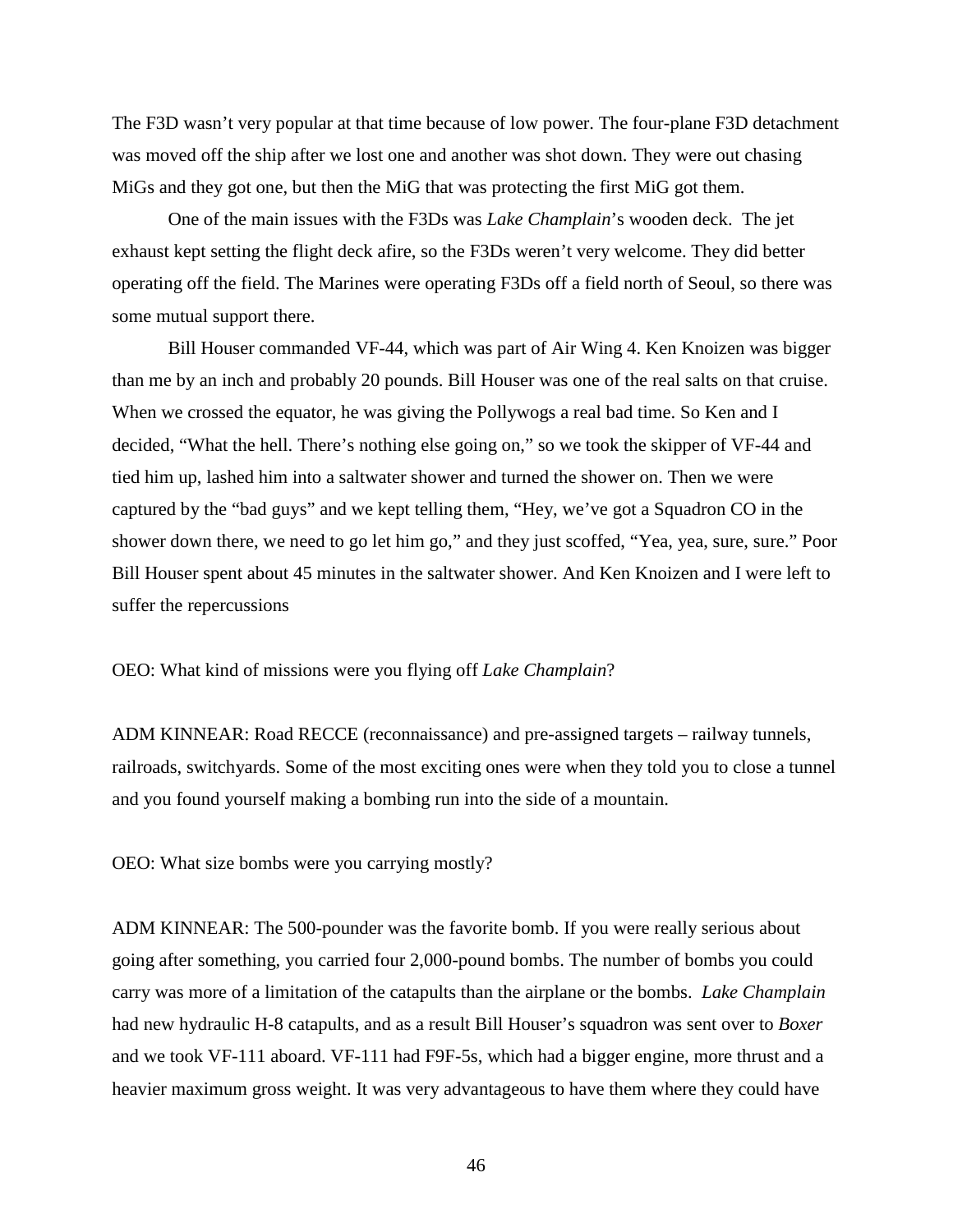H-8 catapults. Boxer had H-4 catapults so, as a result, many of the advantages of the F9F-5 weren't being realized. We swapped the Corsair squadron, VF-44, for VF-111 so that they could fly their F9F-5s to the maximum loads. The F9F didn't burn up the wooden decks. The only plane that gave us that problem was the F-3 because it was a squat, low-to-the-deck airplane, low profile.

OEO: Where was your ship operating area?

ADM KINNEAR: The Sea of Japan off Wonsan. We tried to operate to the east of Wonsan Harbor and south slightly from that.

OEO: Did you have combat losses in your air wing?

ADM KINNEAR: Yes, we lost an F3D night fighter from VC-4. There were three people in that airplane when it went down, and the co-pilot was killed. They shot down a MiG, but another MiG that was escorting the first MiG shot them down. VA-45 also lost Don Brewer. He was from Bartow, Florida, and was the youngest pilot in VA-45. He joined the Navy, got into flight training and got his wings, I believe, when he was 18. He was newly married, first baby on the way. We had a close-air support mission next to a reservoir just north of Seoul. It was right at the end of the war, and the Chinese and North Koreans were doing everything they could to push as far south as possible before combat stopped. There was very heavy fighting underway on the ground. Close-air support was the only real advantage that our side had. The enemy had the numbers and they had the geography. Ensign Brewer went in on a close-air support mission. The target was easily seen, so they stayed at altitude above the range of small arms fire, about 10,000 feet, until they actually made their dive. Brewer dove in over the target, acknowledged to the forward air controller that he had the target and knew what his aim point was. As he rolled in, his plane was hit in the belly and he immediately started losing his fuel. Instead of turning south to try to get back out to open water, however, he continued ahead and completed his bombing run – and with good hits. When he finished his bombing run and finally turned south, he was out of fuel. He came up on that big reservoir north of Seoul, and lined up to land on the water. However, the Air Force forward air controller came up and said, "Don't land in the water! Don't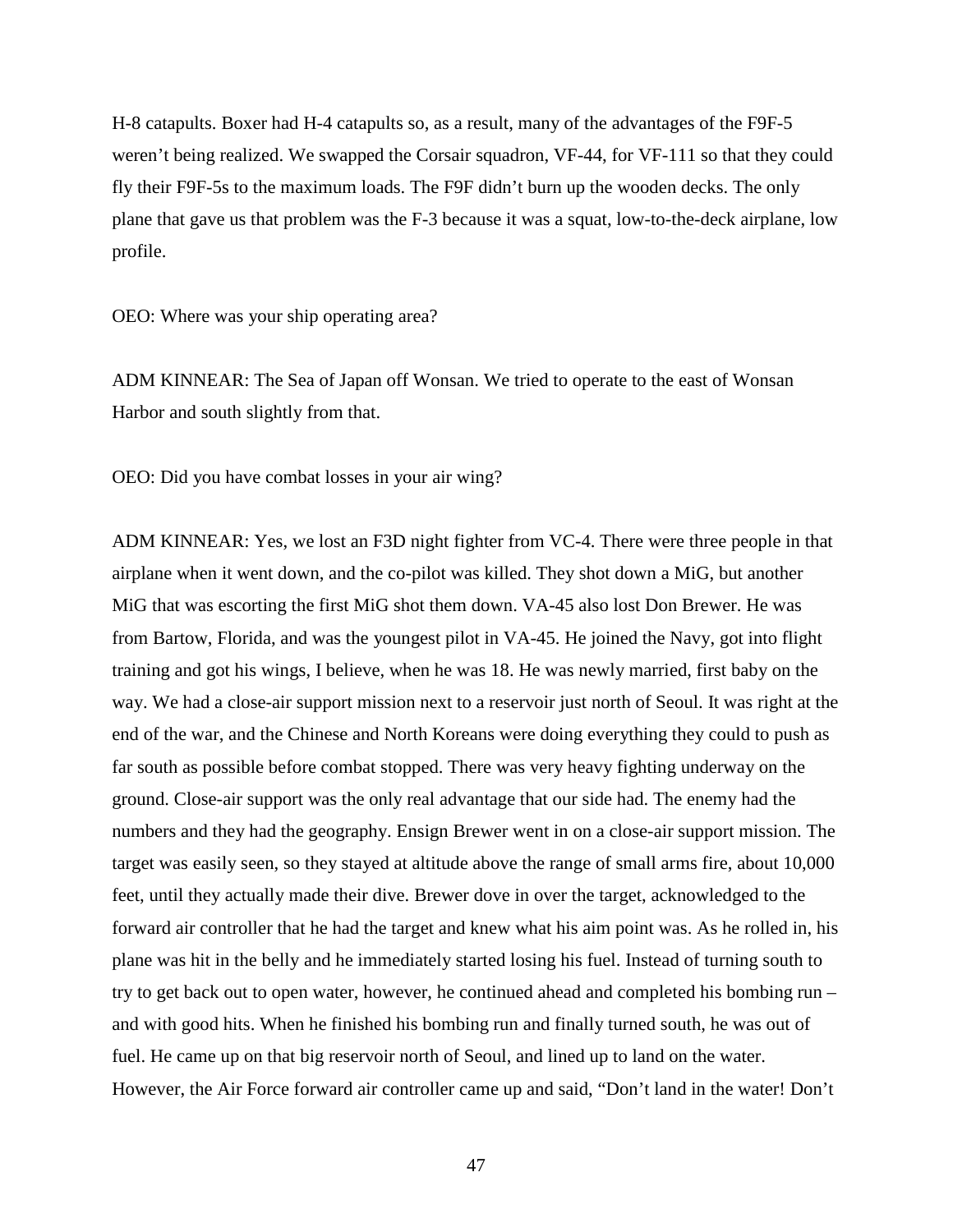land in the water!" So Brewer made a turn and tried to get lined up to jump out, but by then it was too late. When he bailed out, his parachute didn't open in time, and he hit a tree, killing him. A long story goes along with that incident – "Why did you tell him not to land in the water?" and so on, but the point is that even after he was hit, he still coolly completed his bombing run with good results, and then was killed by having to jump out of his airplane too late. His wife gave birth that day, a son, magnifying the impact of the tragedy.

I was the senior member of the Awards Board at the time, and we decided that Don should get something that reflected his bravery. Instead of recommending him for an Air Medal, which would have been pretty standard – we decided that we would upgrade our recommendation and try for a DFC (Distinguished Flying Cross). The longer the Board stayed in session, the more the IQs went up. We ended up forwarding a recommendation for a DFC that was very, very well written. When it got to the Task Force and Fleet level, the people that reviewed it at all levels agreed: "This is too good; we need something higher." Don Brewer was awarded the Navy Cross, one of only two given to aviators during the Korean War, I believe. Don is buried at the National Cemetery in Pensacola. Those two, I believe, were the only air wing casualties we had.

OEO: Did you personally do any close air support work on that deployment?

ADM KINNEAR: Yes. In fact, my first five flights were off the *Princeton*, which had the same kind of airplanes, and everything else was like the *Lake Champlain.* They wanted to get the flight leaders some combat experience before they let them lead any combat strikes. They took five of us who were designated flight leaders and sent us over to *Princeton* to fly with them for ten days.

OEO: Was *Princeton* a straight deck carrier?

ADM KINNEAR: A straight deck, yes. There were no angled decks in those days. *Antietam* was the first angled deck, and I was later a member of ship's company on *Antietam*. She was built in 1945, I think, originally as a straight deck and later modified. They scabbed on the deck angle on the *Antietam* and as a result the painted centerline wasn't really the centerline. That was about 1956.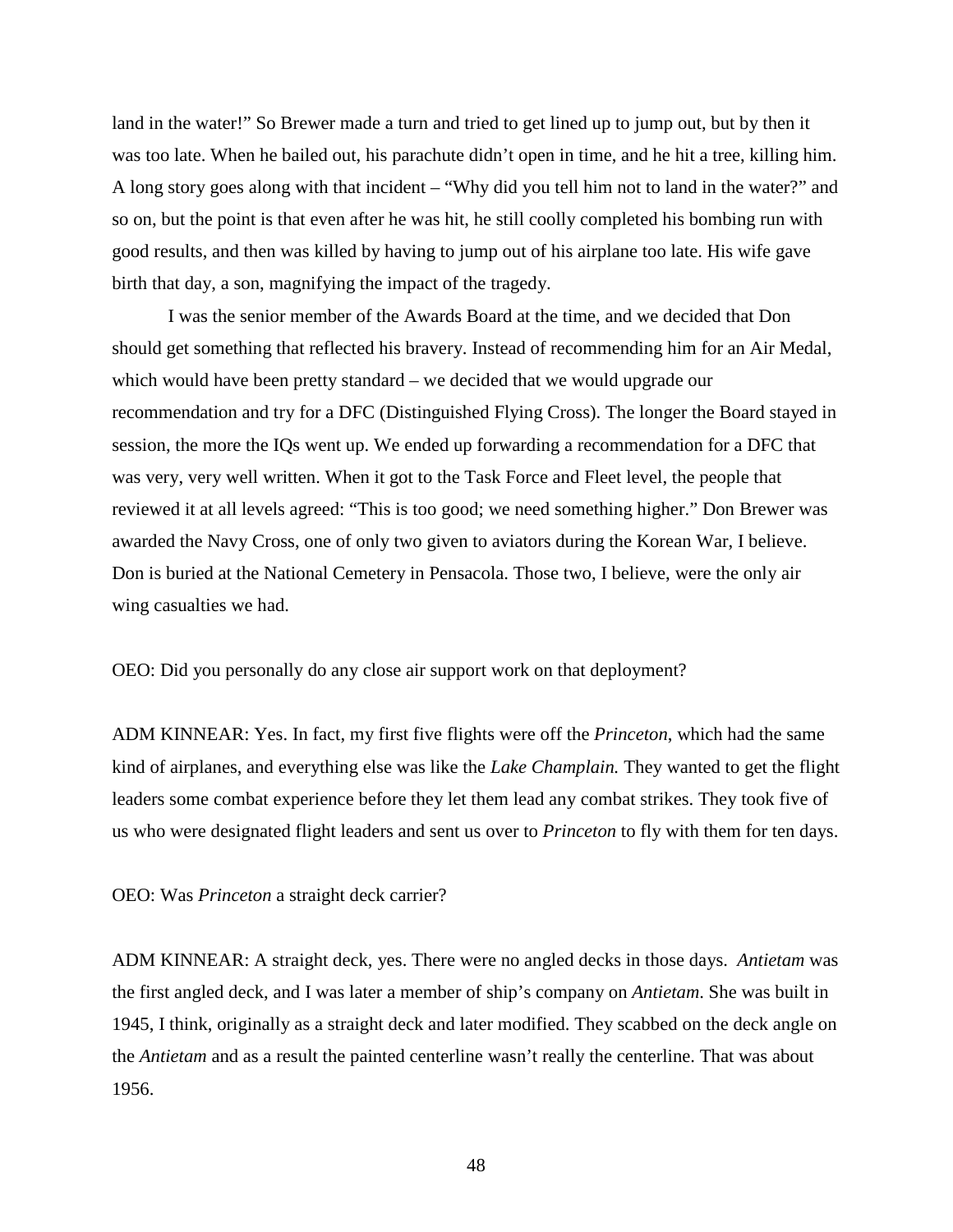OEO: Did you come off station and go into port anytime during that war cruise?

ADM KINNEAR: Yes. We were in Yokosuka, Japan, from June 29 to July 11, for ship and catapult repairs, and liberty. When the war ended, we went to Yokosuka, and later sailed to Hong Kong from September  $28<sup>th</sup>$  to the  $30<sup>th</sup>$ , and were there until Oct. 7. We swapped back VF-111 for our VF-44 off the *Boxer* in Sasebo, Japan, on 10-11 October.

Hong Kong was like going to a different world. The wife of the Colonel who ran Haneda Air Force Base at Tokyo was the daughter of one of the Dolly Sisters, who were famous in the entertainment world. She was in Hong Kong hosting a group of wives of the Air Force pilots who had joined Japan Air Lines to fly their Boeing aircraft. They just happened to be there when we were. The mother, the actress, was the queen of the group, and they were taking Hong Kong by storm, causing a lot of excitement – they were a good-looking group of women. A U.S. Congressman, O.A. Fisher, happened to be there, as well. He was a heavy on the Defense Appropriations Committee and was getting a lot of press there in Hong Kong. I had met him earlier, and we had discovered that his daughter and my wife Dusty knew each other – they had gone to school together at Stephens College in Missouri.

I was with some pilots and their wives in our hotel in Hong Kong when Congressman Fisher came in, recognized me and immediately joined our group, This is particularly memorable because, having started this gathering, I was holding the tab for the group, and I could see nothing but dollar signs as these people kept ordering exotic drinks and socializing. At one point, I got my roommate, Ken Knoizen, and several of the other pilots aside, and said, "Hey gang, I need at least a hundred bucks from each of you." A few had it, but several did not, and I was getting worried. When the bill came, I took it. The waiter, probably anticipating a record tip, was grinning like a jackass eating cactus. Just then, Congressman Fisher piped up and said, "Gus, give me that piece of paper. That's mine!"

"Mr. Congressman," I said, "this is kind of expensive." He said, "You don't understand. I'm on the Appropriations Committee. When I show up on business overseas, the people from the Embassy immediately give me a satchel full of whatever the local currency is. I've got a satchel full of these Hong Kong dollars, and you've got to help me spend them." As you can imagine, I was very relieved and grateful. That is possibly why I then made a mistake any LTJG might make. I said, "Mr. Congressman, why don't you come out and visit the carrier? Some of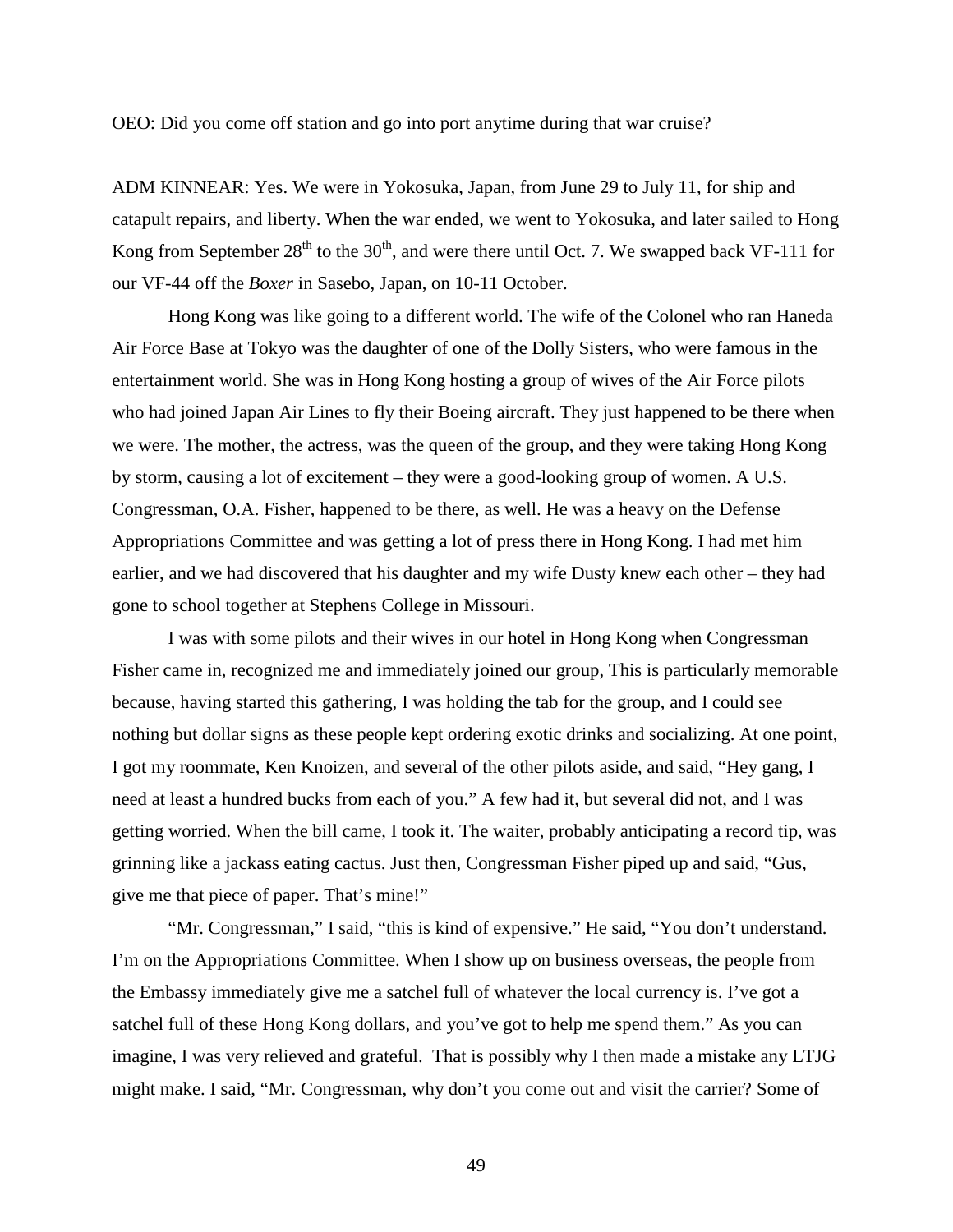these ladies are going to come join us for dinner and maybe you could join us, too." It wasn't until later that I realized what a panic would be caused by me coming back on board and casually telling the Officer of the Deck, "Oh, by the way, there's a Congressman by the name of Fisher coming out for dinner." As soon as I told the Officer of the Deck, of course, he called the bridge and informed them. They got the Captain, and the Captain got hold of me and said, "You did what? What in the hell are you doing?" I said, "Sorry Captain. I didn't realize that inviting the Dolly Sister to dinner would result in a major event – things just sort of happened." We all ended up having a very pleasant dinner on the ship, and the Congressman insisted that we all go back ashore and help him spend his satchel full of Hong Kong dollars.

OEO: You mentioned an emergency earlier; that you had an emergency.

ADM KINNEAR: The last day of the war we were on a road RECCE and we knew that there was a high probability that if you saw anybody out in a rice paddy with a white sachet or any white garb on, they weren't North Koreans; they were Chinese. The intelligence people had told us to feel free to shoot them. We made a couple of runs around the points of interest and were surprised to draw a fair amount of small arms fire and some heavier stuff with tracer in it, so we decided to stick around to try to find out what they were so proud of. That's when I suddenly realized that I had a serious control problem with my airplane. I could get the nose up and down, but I couldn't control the ailerons. If you're at high speed and dodging AAA, not having your ailerons can be a real problem. I ended up having to divert into King 18, one of the emergency airfields in South Korea designated for such emergencies. Our VA-45 pilots wore scarves in those days, fluorescent – one side red and the other side green, and we had a set of signals we could use to communicate with pilots in the air if you were shot down. I took my scarf off and wrapped it around the control stick and around the supercharger handle. I made a Spanish windlass with my survival knife, and I literally bent the stick trying to get that wing to come up with that stuck aileron. It was a close one – I ended up flying south from Wonsan Harbor down to King 18 with this arrangement, flying somewhat sideways. It attracted a lot of attention from the different airplanes and the different people who were controlling aircraft on the way down. I ended up landing the airplane with nothing except the elevator trim tab, the rudder, the throttle and a lot of good luck. The field was pretty rustic, dirt with an asphalt cover. The plane plopped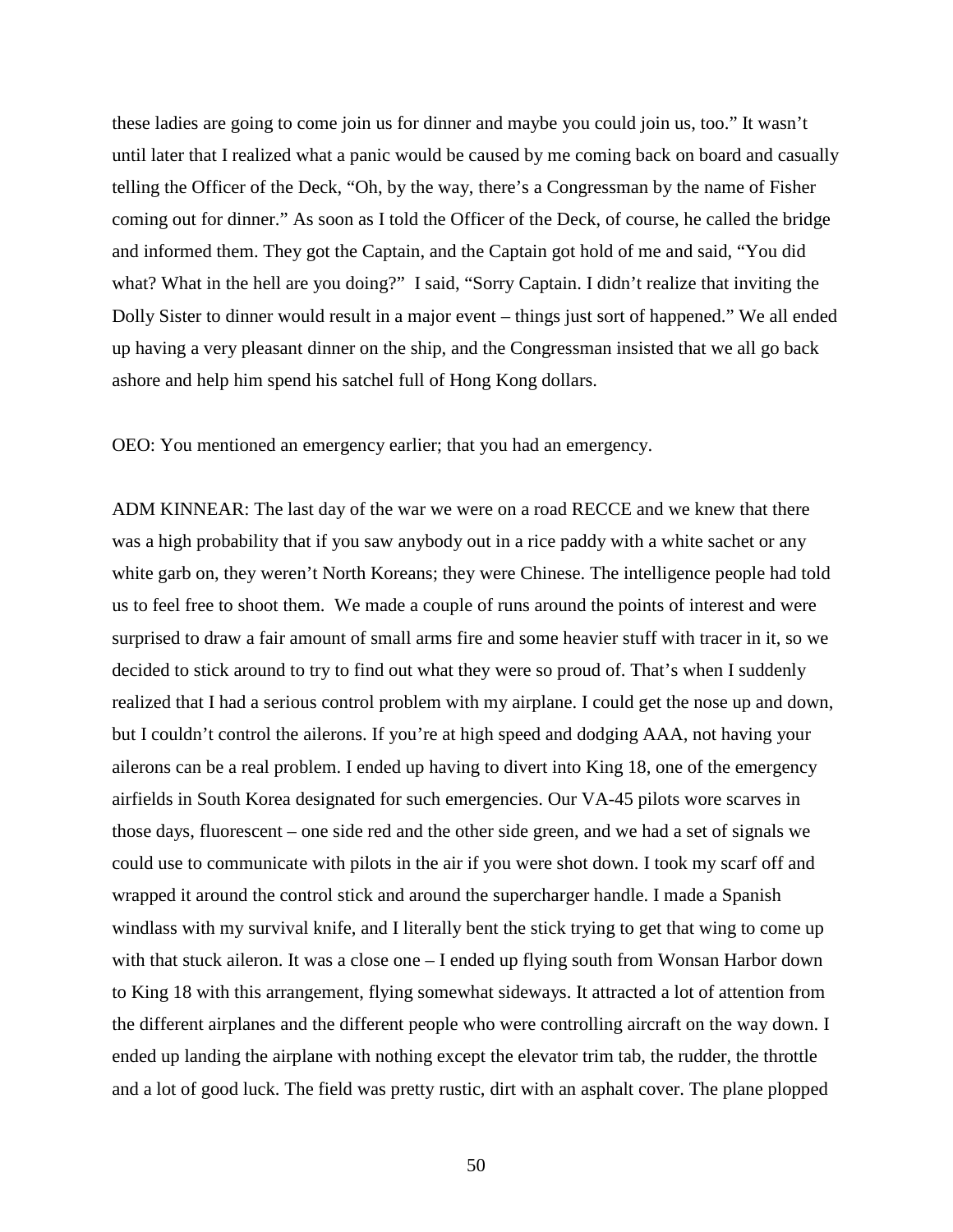onto the runway in one piece with the stick and this Spanish windlass still engaged. That caused a bit of excitement, and I was awarded an Air Medal for saving the aircraft. That was the day the war ended, at 11 o'clock in the morning.

## OEO: Anything else you can think of on that cruise, the *Lake Champlain* cruise?

ADM KINNEAR: I do have one story that took place later in that VA-45 tour when we made a port call at Gaeta, Italy. We were riding in a horse-drawn cab and the driver was sporting a green derby. The VA-45 insignia is a blackbird with a cigar in his beak, wearing boxing gloves and a green derby. I took a fancy to the driver's derby. Everybody's IQ was up around 300 about that time, so I bought the derby from the cab driver for about \$5. At that time we were still wearing cloth flying helmets, not crash helmets, and I painted the derby squadron green and sewed it onto my cloth helmet. Then I got a pair of boxing gloves and a big cigar. When I flew back to the ship, I wore the whole get-up (although I had to cut the inside of the boxing gloves out so I could fly the airplane). James Michener, the author, happened to be on board gathering information for a book he was writing called *The Bridges at Toko-Ri*. He saw me land aboard and taxi up the deck with the cigar, the boxing gloves and the green derby. As soon as I shut down the engine, I was told that the Captain wanted to see me on the bridge. I thought, what have I done this time? I proceeded to the bridge, and the Captain told me that there was a visitor there who would like to meet me. That's how I met James Michener. We came down to the ready room and he spent a couple of hours chatting with me and the pilots from VA-45 and VC-33. At one point, referring to the green derby, gloves and cigar, he asked, "Do you do this all the time?" I said, "No, I'm just trying to start a new tradition." The Captain, who had joined the group, tried to remain stony-faced, but he had a twinkle in his eye. I told him, "Whenever the squadron is leaving or getting ready to deploy, or after the deployment and they're leaving the ship, the last hop I'll wear this when I fly ashore or fly back out to the ship." Mr. Michener was absolutely intrigued with that – to the point that he incorporated a green top hat into that book. You may recall the green top hat that Mickey Rooney wore in his role as helo pilot Mike Fortney in the film version. I wrote Mr. Michener some years later and asked him about it, and he wrote back telling me that the character was based on a combination of me and a young marine who was his personal guide while he was on the carrier.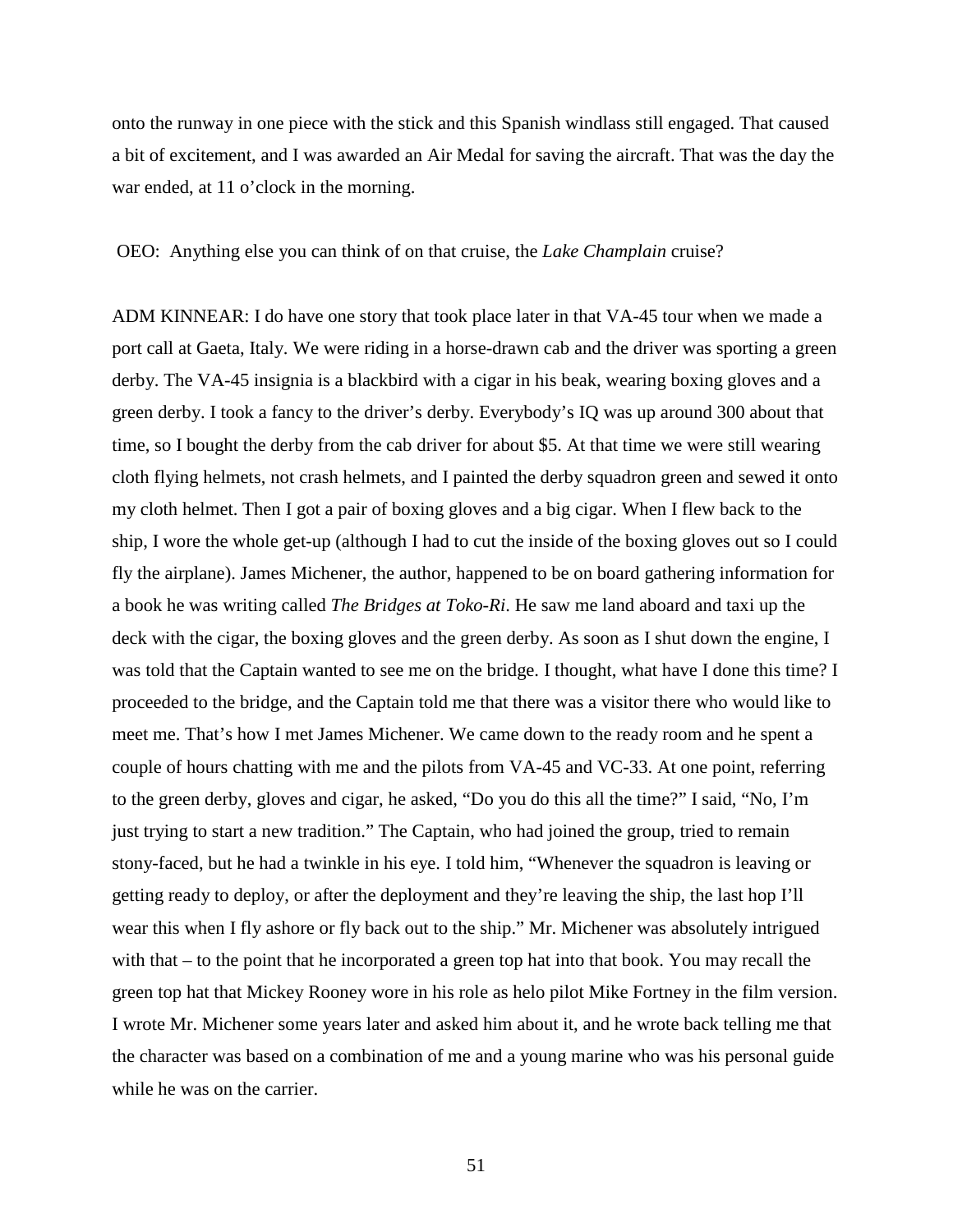The most interesting story regarding my brother Neil took place when I had the job of Line Officer in VA-45, and was responsible for all the enlisted "plane captains" who watched over our AD Skyraiders. The plane captain on my aircraft, a young man by the name of Burke, always seemed to be very nervous around me and I kept trying to put him at ease. I always liked to be very close to my plane captains, and hoped they were very close to me. But it just wasn't happening with Burke. Finally I asked, "Burke, what is the matter with you?" He said, "Well, if you want to know the truth, I came here from the retraining command and there was a sergeant at the retraining command by the name of Kinnear. We used to call him 'Porky'" (my brother was rather hefty, although not fat, and Porky Pig was very much an icon in the younger generation). Burke continued, "Every time I talk to you I'm reminded of that sergeant and it makes me uneasy." So I asked, "Well, did he do anything bad to you?" He said, "It was like living with my father. He was my conscience and much of my brain the whole time I was there." I said, "Well, you came to us out of the retraining command, and you got sent back through an aviation electrician refresher course, so you must have done pretty well while you were there. They don't waste that kind of money on people who don't have potential." He said, "I do want to be a good sailor. I worked hard and I'm going to do a good job here."

It turned out that he was one of the better plane captains we had. I became very interested in him, and at one point asked him directly, "What the Sam Hill is a guy like you doing…how did you end up in the retraining command?"

"That is a long story," he said, "and it's one that hasn't ended yet. I was picked up as a drunk and accused of robbery in Brooklyn, New York, when our ship was in the yard there. I was convicted of robbery and drunkenness and a few other things and was sent to the retraining command."

"Well, tell me the rest of it. Were you drunk? Did you rob anybody?"

"I'd had a few beers," he conceded, "but I didn't rob anybody." He went on to say that someone should do something about the shore patrol officer who was permanently assigned there to run the patrol in that part of New York. "He's had all kinds of people arrested and convicted of robbery, and I'm convinced many of them didn't do it."

His story struck my interest, so I did a little research and found out that, indeed, this shore patrol officer did have a colorful history. There had been a remarkable number of young sailors who had been convicted of robberies – robberies that had actually occurred. Given that, I gave it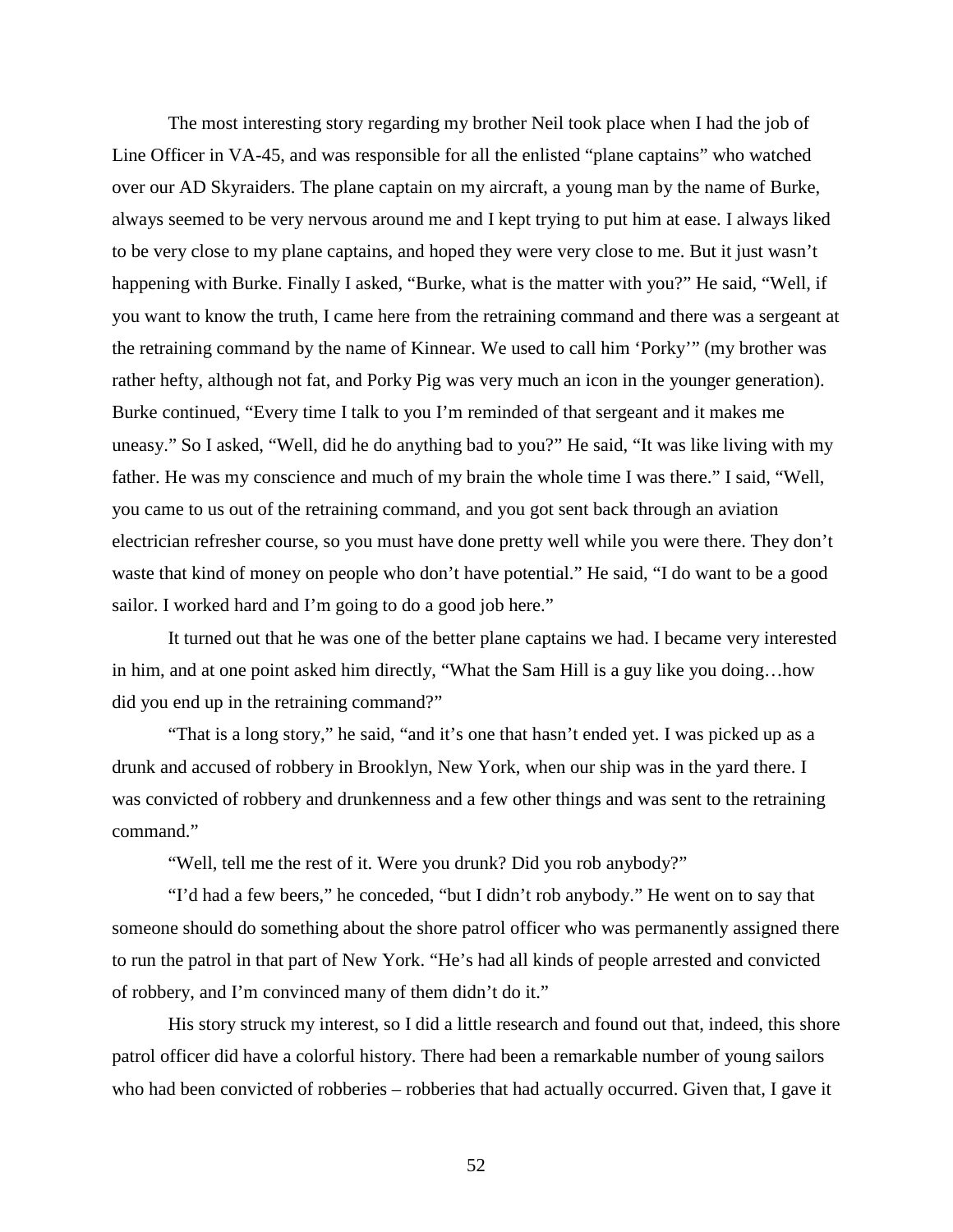to the Legal Officer of the squadron who in turn forwarded it to the right people in New York, and they nailed the guy. He had a real system of arranging the robberies. He would get the benefits of the robbery and then send somebody else to jail for it.

As a result, Burke's record was expunged, and he turned out to be a very productive young sailor. I haven't heard from him in years now, but had a strong influence on his life and career. Incidentally, my brother Neil was a part of that story – it was one of those "Hey, how do you handle this?" kind of things – and he gave me good advice as well as some help. Neil was a valuable person to turn to and a source of very useful advice.

OEO: You next found yourself in a FASRON. What did that all mean?

ADM KINNEAR: I got myself in a situation when I got ahead of many of my contemporaries in flight time and it reduced the possible billets that were career enhancing. I loved to fly, and took every opportunity I could to get as much flight time and as many carrier landings as possible. And opportunities arose. When the weather was bad and nobody else wanted to fly, for example, I'd take it. Or we might be coming back after dark and have to make a night landing, and I'd say, "That's fine…I'll take it." You do have some control over the number of flights you take, particularly when there is a downside on a particular mission. A lot of those are boring as hell, and not particularly exciting, so there are opportunities to volunteer for those. Flying a tanker, for example, is not considered to be a real interesting flight. But it's damned important sometimes. It's a vital part of getting your planes and your pilots back from a mission, so I wanted to know the process thoroughly. As you can see from my logbook, I flew a lot of tanker hops when I was a LCDR. Once a flight hog, always a flight hog!

So I found myself in a situation there where I had more flying hours and more carrier landings than many of my contemporaries. And I had more flying hours and carrier-arrested landings than many of the people who were senior to me in rank. I got to do some special things, had a lot of good luck and a lot of good people working on my behalf, but got ahead of my career schedule as a result.

The penalty for getting ahead of your contemporaries is that you are "out of synch" with the system, and I had that happen in a curious way. I had not yet been a jet pilot, and I transitioned to TV-2s by being assigned to an instructor billet in FASRON-6, an IFTU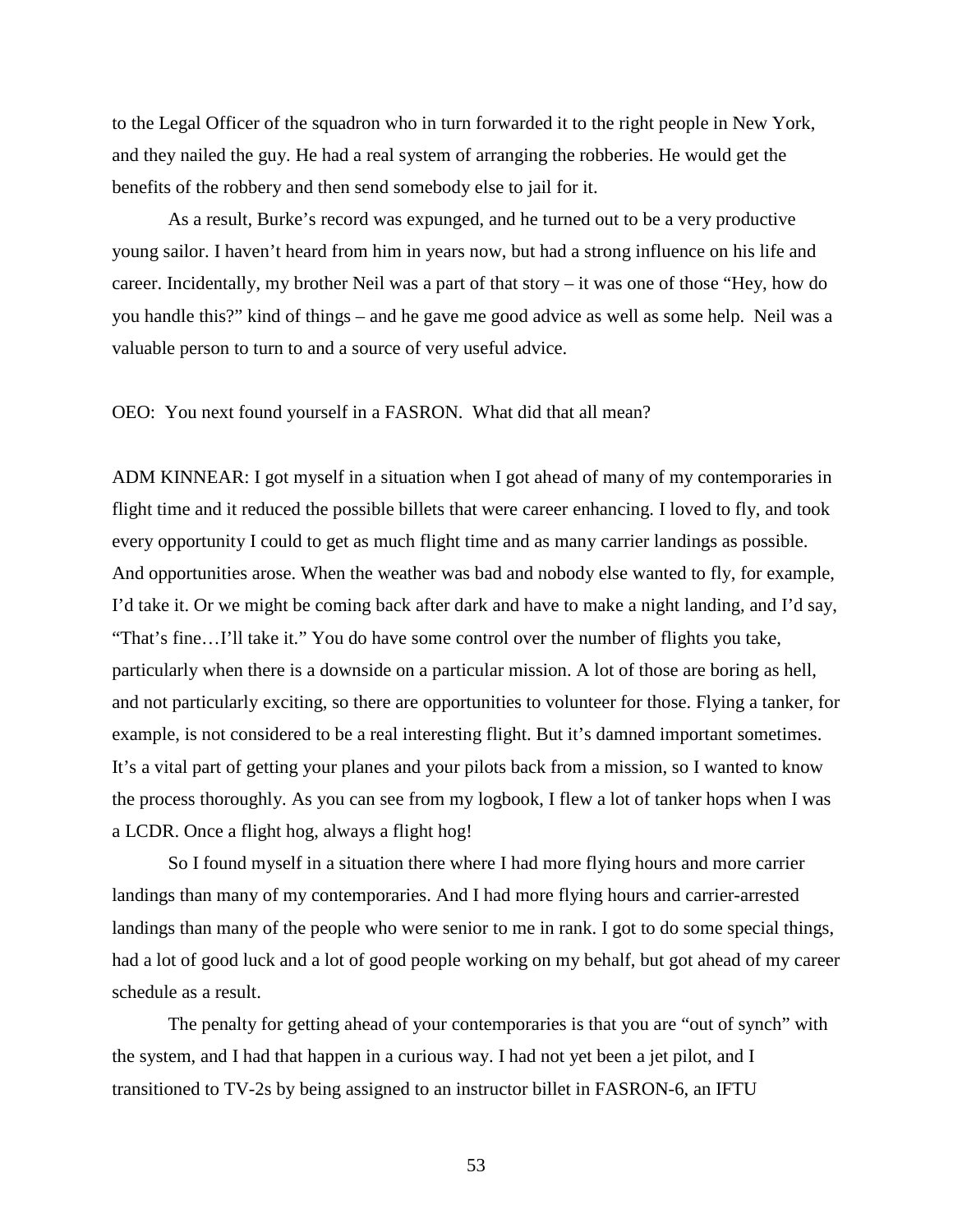(instrument flight training unit). When our Korean War deployment was completed, VA-45 moved to NAS Jacksonville. Our CO, LCDR Richard H. Mills, was relieved and assigned as CO of FASRON-6. Before he left VA-45, he asked me if I would like to be an instructor in the IFTU. I had a "green" instrument card, as did he, which was the top instrument credential for Navy pilots, and it enabled us to sign our own clearances and determine our own weather minimums for our destinations, military and civilian. LCDR Mills wasn't a jet pilot either, but the IFTU had both prop and jet aircraft. We trained pilots in the SNB-5, a twin-engine Beechcraft utility aircraft that was an executive aircraft in the private sector and a utility transport in the Navy. I flew it with Skipper Mills many times, and in some really rotten weather. He always let me make the landings when the weather was at minimums.

We both ended up later in Washington, and flew at NAS ANACOSTIA in the District of Columbia. We found ourselves flying together for our eight hours per month proficiency flights.

I flew 265 hours of jet instrument time in the rear seat as the instructor pilot, which served as my transition to being jet-qualified. I flew a flight on March 2, 1954, in the front cockpit, made three landings and had my first jet student the next day.

FASRON-6 performed maintenance on all the tailhook aircraft assigned to NAS JAX, which included the F2H-2 and the F9F-6. I got a call one day from the Operations Officer, LCDR Anderson, and he asked me if I had any F9F-6 or F2H time. I didn't, and so informed him. He said, "We're repairing both of those aircraft, but we don't have a 'maintenance' test pilot for the flight testing. We always fly the aircraft we repair." I thought about that overnight and called him the next day and suggested that I could read up on both aircraft, take the handbook test and, with somebody to coach me through the preflight of the aircraft and starting the engine, I would be ready to fly. He surprised me by asking, "When?"

The F9F-6 was the first swept-wing aircraft the Navy had in its mix of planes, and of course I had not had a chance to talk at any length to any of the pilots who were flying them. He got one of the F9F-6 pilots on the phone and we chatted about the flight characteristics and differences of swept-wing aircraft. "No big deal," he said. "You won't know the difference if you keep your speed up and don't make any steep turns when you're dirty" (wheels and flaps down). "If all else fails," he reassured me, "it has a good ejection seat."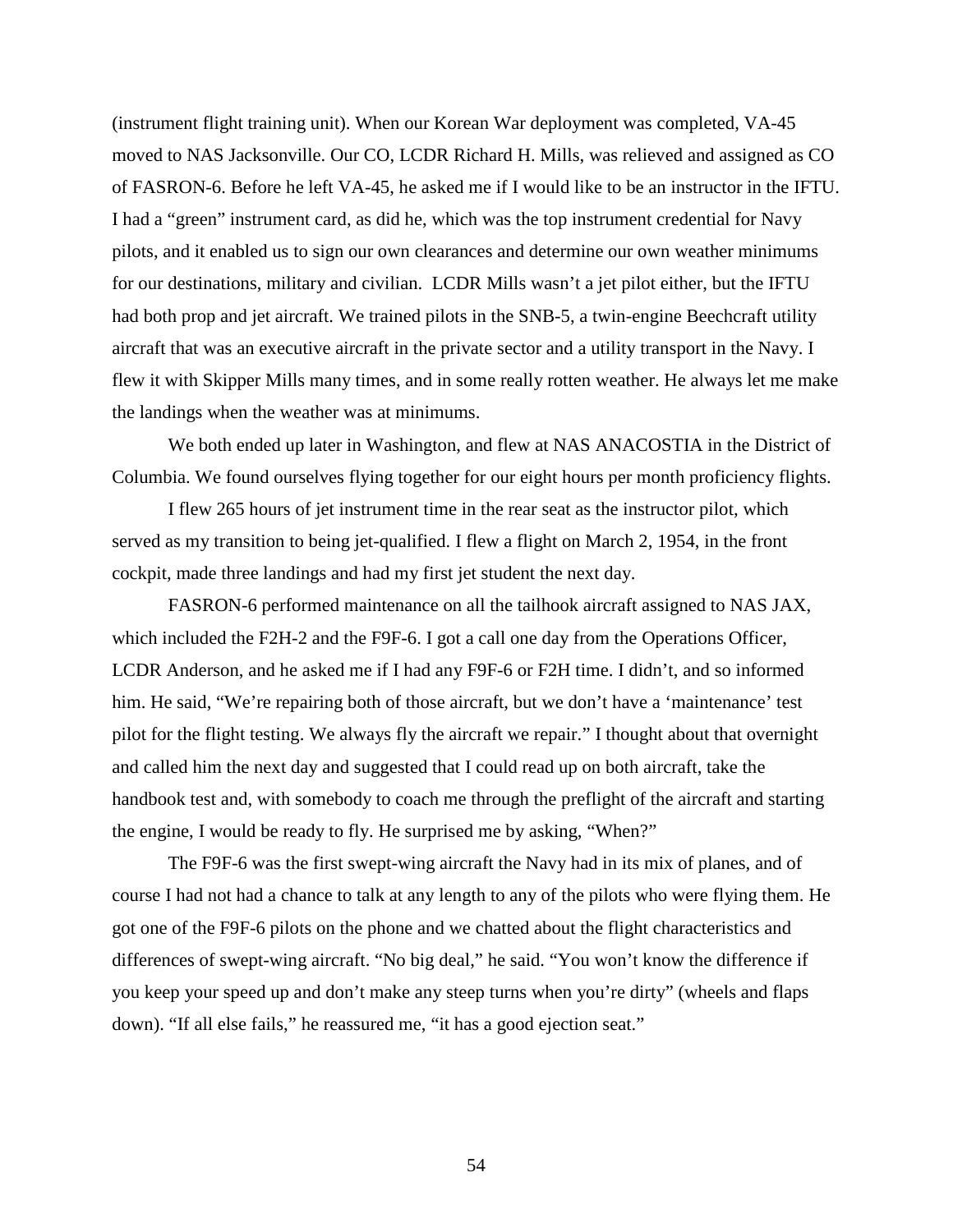OEO: They finally caught up with you and sent you to Washington. Was that your doing or did you just let the system work?

ADM KINNEAR: It was my doing. I volunteered to go to D.C. After my much-extended fouryear stay in VA-45, for which the personnel people were very apologetic, they asked me what I would like to do on my shore duty…if I had a real choice. They realized that since I had lots of flying time, trying to sell me on the idea of building up my hours as an instructor in the training command wasn't going to be attractive. When asked what I wanted to do, I said, "I'd like to go somewhere that I can go to night school and work on my degree." He said, "The most opportunities you'll find for that will be in Washington, but its expensive living there and I've never had a LTJG who liked the idea of going to Washington." I said, "You've got one now. Send me to Washington." So, I was ordered off to Washington and ended up in the Bureau of Aeronautics in something called Legislative Correlation. As you've probably concluded by now, my life has never been uncomplicated. Realizing that life's complications are mostly selfcreated, I refer to it as being "opportunity-filled." There was a shortage of LTJGs with fleet experience in the D.C. area. I didn't realize it at the time, but one of my responsibilities turned out to be the duty LTJG aviator representing the Chief of Naval Operations at funerals at Arlington National Cemetery. Aviators represented the highest casualty rate during peacetime, and the rules required the participation of a person of the same specialty and of equal or higher rank.

I had been inadvertently ordered into a billet that required an officer with legal training, of which I was unaware. My boss was Julian Dell, who was a reserve Supply Corps officer and a practicing lawyer, and who had been on the War Production Board during WWII. He was very astute, a wonderful, courtly gentleman. His son, Donald, was later to become the Captain of the U.S. Davis Cup team after playing four years at Yale. I had spent my first month there learning what "Legislative Correlation" was, and I worked hard at it. After six months on the job, I decided to check in with my boss and ask how I was doing. I also wanted him to know how important it was for me to be able to go to night school at GWU to complete my degree. (As a midshipman, I had a contractual agreement with the Navy that I would be sent to college to complete a degree following my first tour of sea duty.) I hadn't been selected for a Regular Navy commission under that program, so completing college and getting a degree as a recalled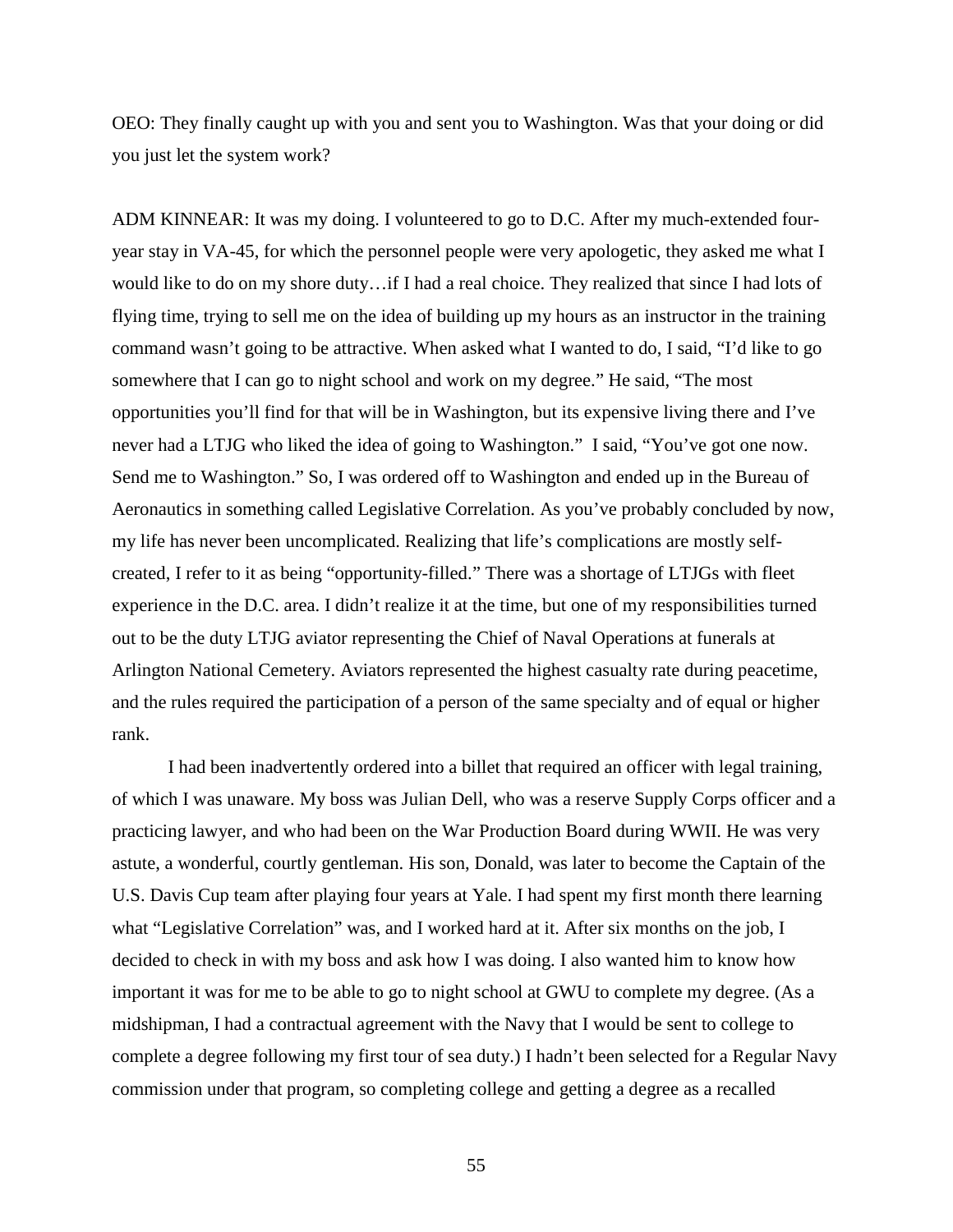reservist was my challenge. One of the toughest periods in my memory was going to night school five nights a week, trying to make the Dean's List and get my degree, all while working full time at BUAER (Bureau of Aeronautics).

So I asked Mr. Dell: "I know how it looks from my side, but how does it look from your side?" He said, "I've been tracking you a lot closer than you realize, and you're probably the only LTJG around here that the admirals know who you are. I was really concerned about you for the first six weeks, maybe the first two months, but then you started getting things done and you got contracts moving that had been stuck for months. You solved a lot of problems and everybody knows who you are. I gave you some advice when you first got here," he continued, "and you've followed it carefully." What he had told me was – for every office that I was expected to get correspondence or a contract through – "find out who the real secretary is, the one who runs the office, learn her name and how she likes to be called, and her birthday, and never forget them." That advice had helped me establish myself; if you wanted something moved through somebody's office, including the Chief's office, I could help. "Call Kinnear, because he'll get the secretary to take it in to the boss." That was probably the best advice I ever got, because I really didn't know what I was doing, or what I was supposed to be doing, for the first six months. Anyway, I thanked him, but added, "But I have to tell you it was the most miserable first six weeks of any job I've ever imagined, and I was totally lost." Then he said, "I knew you were struggling, and I could never figure out where you went to law school. I know you're going to GW at night, and I think I know what you're doing there. But where did you go to law school?" My response, "I'm not sure I know what you mean by law school." He said, "Are you a lawyer, or not?" I said, "No, I'm not." He said, "What are you doing up at GW?"

"I'm trying to finish my undergraduate degree."

"My God," he said. "I thought you were up there working on a master's in taxation or something like that. You aren't a lawyer? You're supposed to be a lawyer or to have attended law school to be in the job you're in. BUPERS sent you over here knowing you were not a lawyer?" I said, "I don't know, Boss, but I'm not a lawyer and nobody's ever asked me if I was." He then showed me my job description, which confirmed that my job did call for a lawyer. So I said, "Well, that probably explains why the first six weeks were so hard."

He finally ended up saying, "You know what happened, don't you? You dropped your IBM card…." (This was back when Personnel used IBM cards.) "You dropped your IBM card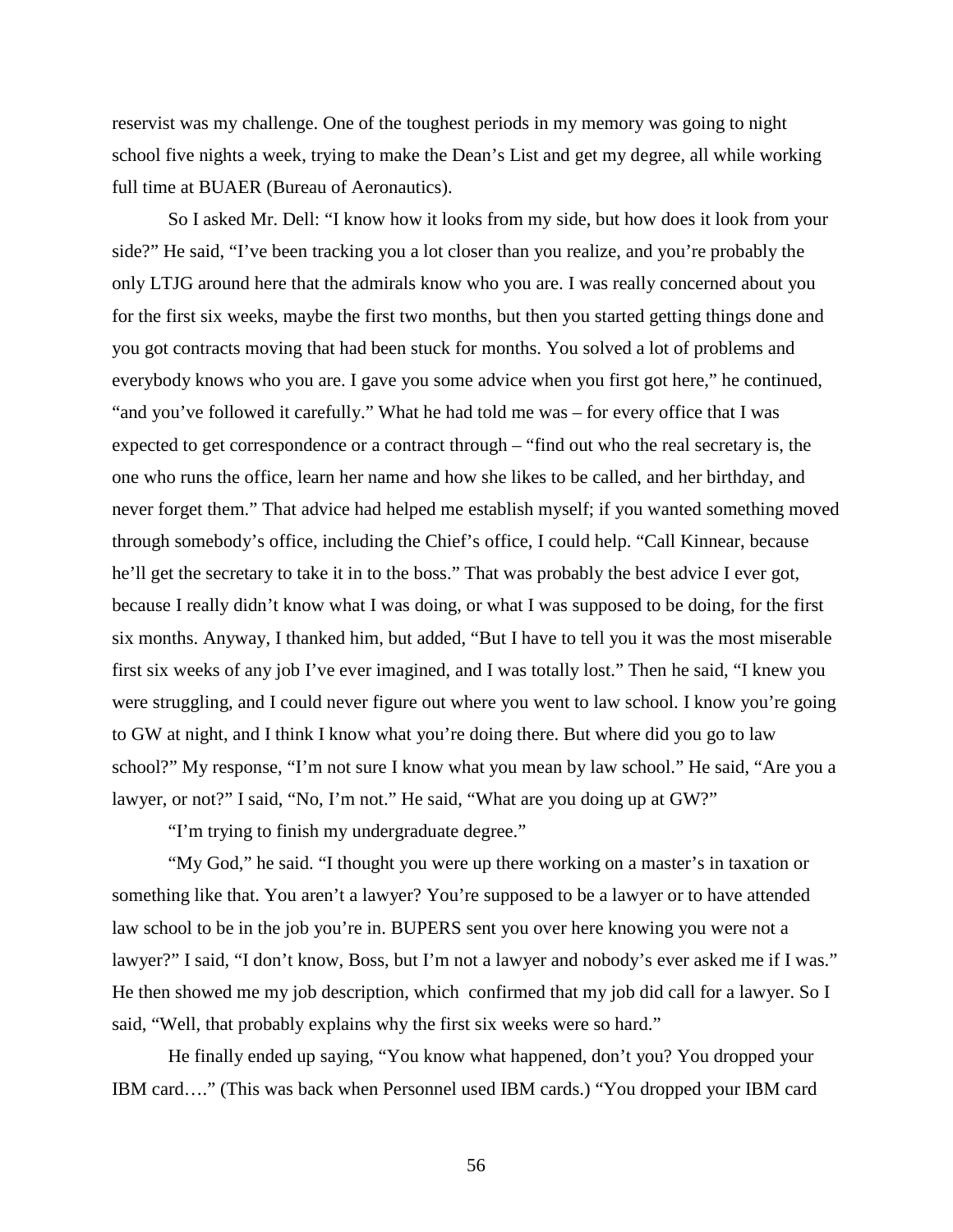and somebody stepped on it with a golf shoe and it got punched out in the wrong place." So I had spent six months tracking all the legislation that had anything to do with the production capability of electronics and airplanes, and did it religiously, but without knowing a damned thing about the legal side of Navy procurement. I did know what was going on as far as legislative traffic in the Congress and how to keep the contracts and paperwork moving.

OEO: Unknowingly, that was your baptism for a job a long way down the line as Chief of Legislative Affairs.

ADM KINNEAR: Yes, that's what my detailer said later: "Boy, have you got prep for this."

OEO: Did you walk away from there feeling like it was a good experience for you?

ADM KINNEAR: Oh, definitely, because I learned our procurement system. I learned an awful lot about moving paperwork, particularly legal paperwork, through the Bureau of Aeronautics. And, I ended up being the liaison for the Bureau of Aeronautics as a LTJG with several of the committees in Congress. It was easier for them to call me than it was to call the front office. Without realizing it, I got an excellent introduction to networking. I met some grand people there, Julian Dell being probably the strongest influence. We had several other very strong people there. One of them, Harry Lane, had run the southeastern division of Pontiac. He was my indoctrination to the accounting side of management -- the importance of knowing the numbers.

OEO: It strikes me as a year and a half totally unique for a junior naval aviator.

ADM KINNEAR: I also was given the collateral duty of reviewing the technology that we had acquired from the Germans. This was 1954, and they were still uncovering stuff at this time and getting the first translations of German technical documents, some of them with respect to rockets, and others in electronics. The space program technology was absolutely fascinating, and I had some great tutors. The job included responsibility of recommending to Julian Dell which projects we should spend money on. I learned to appreciate how important it was to some people in the organization that I have a good understanding of what they wanted to do as far as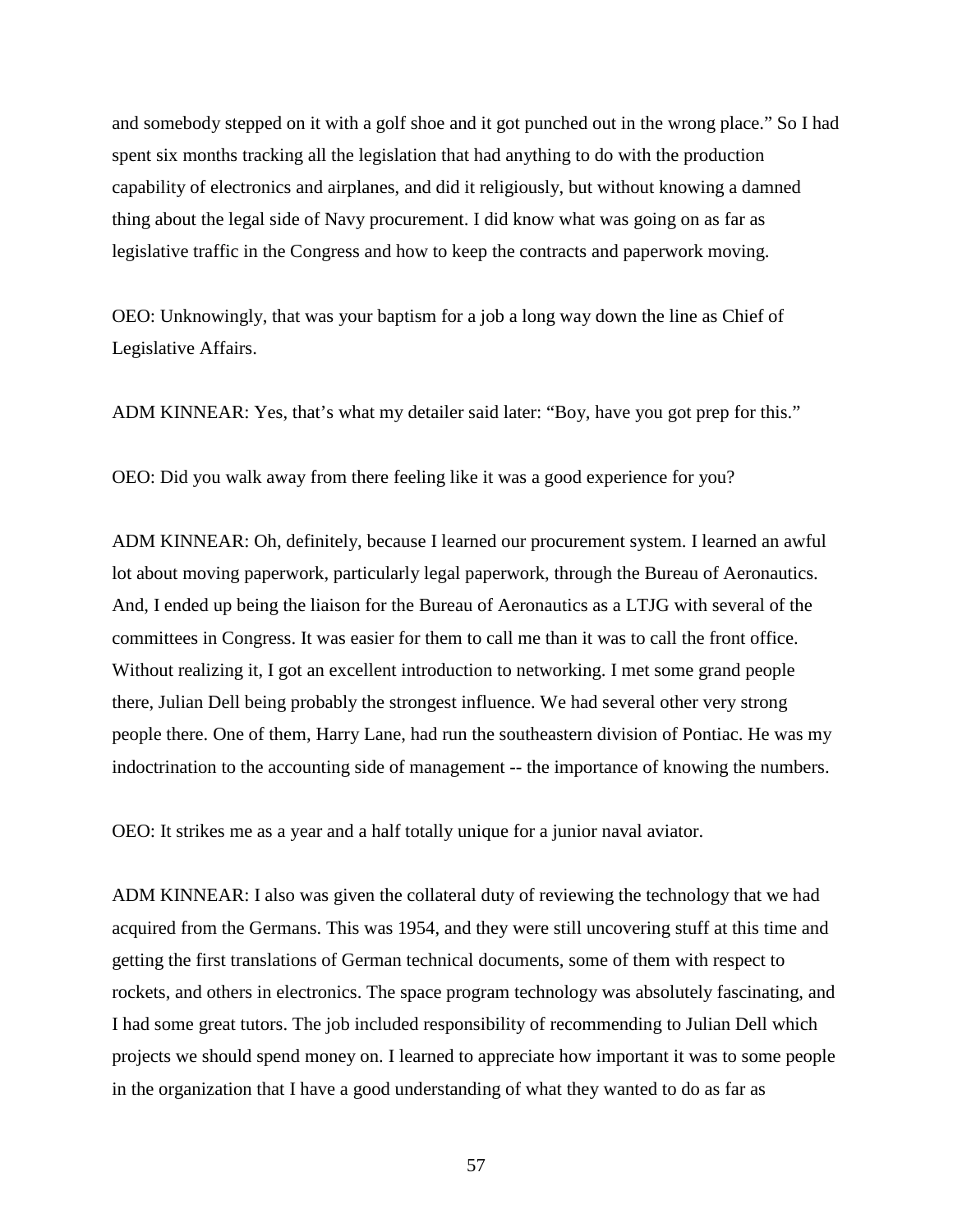continuing research, or starting research on some of those projects. Believe it or not, the Navy had a number of engineers in Germany still digging through their technology, particularly with respect to jet engines and jet airplanes. That technology was far ahead of us in many ways.

OEO: What kind of an education load were you carrying while you were in that job?

ADM KINNEAR: I tried to carry two courses, which meant I went to school five nights a week. We had four children at the time, and my wife was also running a kindergarten. I remember going to Bethesda to be there when our third son, Kim, was born and having to immediately leave to go take a final. We lived in Vienna, Virginia. I had a squadron mate from VA-45, Arl Curry, who was also a recalled Navy reservist and who then was a builder out in Sterling, Virginia. He told me that the best little town to live in around there was a place called Vienna. On his recommendation, we built a house there – he was the contractor – and it turned out to be a good home and a wonderful experience.

There are a lot of cross-ties from that because my Vienna banker ended up being the first president of the Navy Federal Credit Union. RADM (later VADM) Vince Lascara (Supply Corps) was trying to glue the Navy Federal Credit Union together and he said, "I need a lieutenant who can speak forcibly and correctly as I try to recruit more people, because the Navy Federal Credit Union will not survive in its current form. We have to reshape it and make it a modern machine. To do that, we've got to get the banking industry experience in there. Do you know someone in the banking business that would like to come in?" I told him I might have a candidate. Sure enough, my banker in Vienna, at Vienna Trust, became interested, and Lascara persuaded him to come in as the first president of what is now the Navy Federal Credit Union.

OEO: You were an unofficial behind-the-scenes guy in this Navy Federal Credit Union picture?

ADM KINNEAR: I wasn't so far behind the scenes. Because of the fact that I was relatively junior, I could speak to a broader range of people, so I got put in the business of recruiting people to work there as well as people to join Navy Federal as members. I put a lot of effort into Navy Federal, both then and in later years. We were growing at that time and we were struggling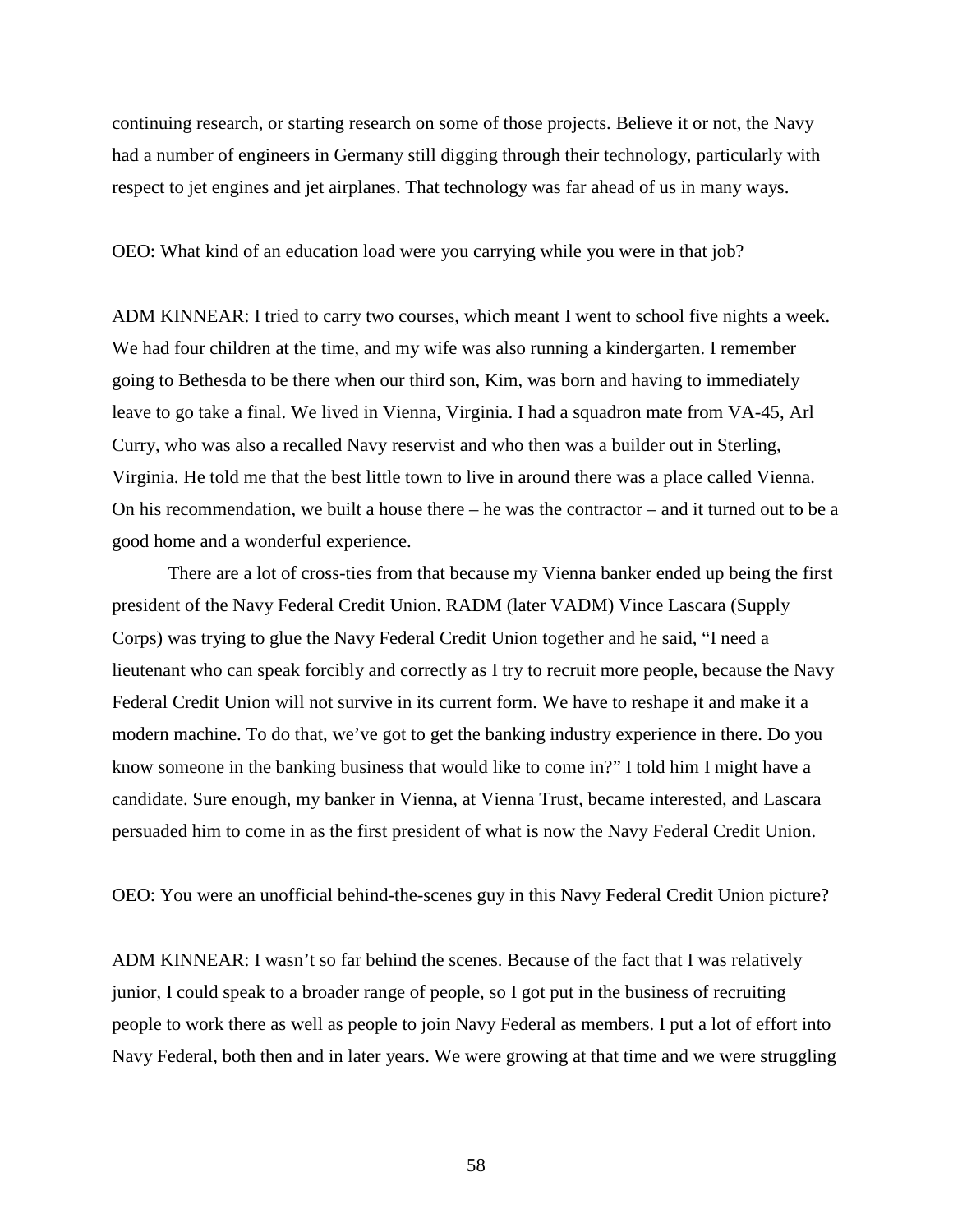to keep pace with what is now the Pentagon Credit Union, which is still the archrival of Navy Federal.

That was a good learning experience. ADM Lascara, who later became a supply three star, was not only a good friend and a good naval officer, he was bright and a good person to coach you along. He gave me a lot of help even after we left the credit union and got into other kinds of things. He was a great person to work with, and I stayed on the board for years.

## OEO: Are you still affiliated with Navy Federal officially or unofficially?

ADM KINNEAR: I have all my accounts and one of my credit cards with them. Cutler Dawson is running it now. I used to play tennis with his younger brother, a black shoe, but Cutler, also a very good tennis player, was a good man for the job. I nod my head yes anytime anybody asks me anything about him, because I think very highly of him as a naval officer as well as a person. I had absolutely nothing to do, however, with him acceding to the position he is in now.

OEO: When you finished your BUAER job in January of '56, you still had about one year of education to get your bachelor's degree?

ADM KINNEAR: Yes. This is probably a good time to go through the litany of my background as an aviation midshipman. One of the advantages of being an aviation midshipman was that you got two years of college, went to flight training and then you went to the fleet for three years. After your first fleet tour you went back to college. That was the contract that attracted people, and I had signed up for it. I had a regular Navy commission at one time, but when they started the Truman cutbacks of 1950, the aviation midshipmen who got their wings late in the year, almost without exception, were not picked up for regular Navy. Those who had been flying with the fleet and had at least six months in their operational squadrons did pretty well. Almost none of the people with less than six months got selected, and I was in that group. My CAG in VA-45, CDR John R. Sweeney, who later became the Director of Aviation for New Hampshire, was ordered back to BUPERS from the CAG job. We had an interesting connection while he was wing commander, which carried over in my favor later. John Sweeney, a Naval Academy graduate, was a bit absent-minded. He was a heavy smoker, but never carried cigarettes, so most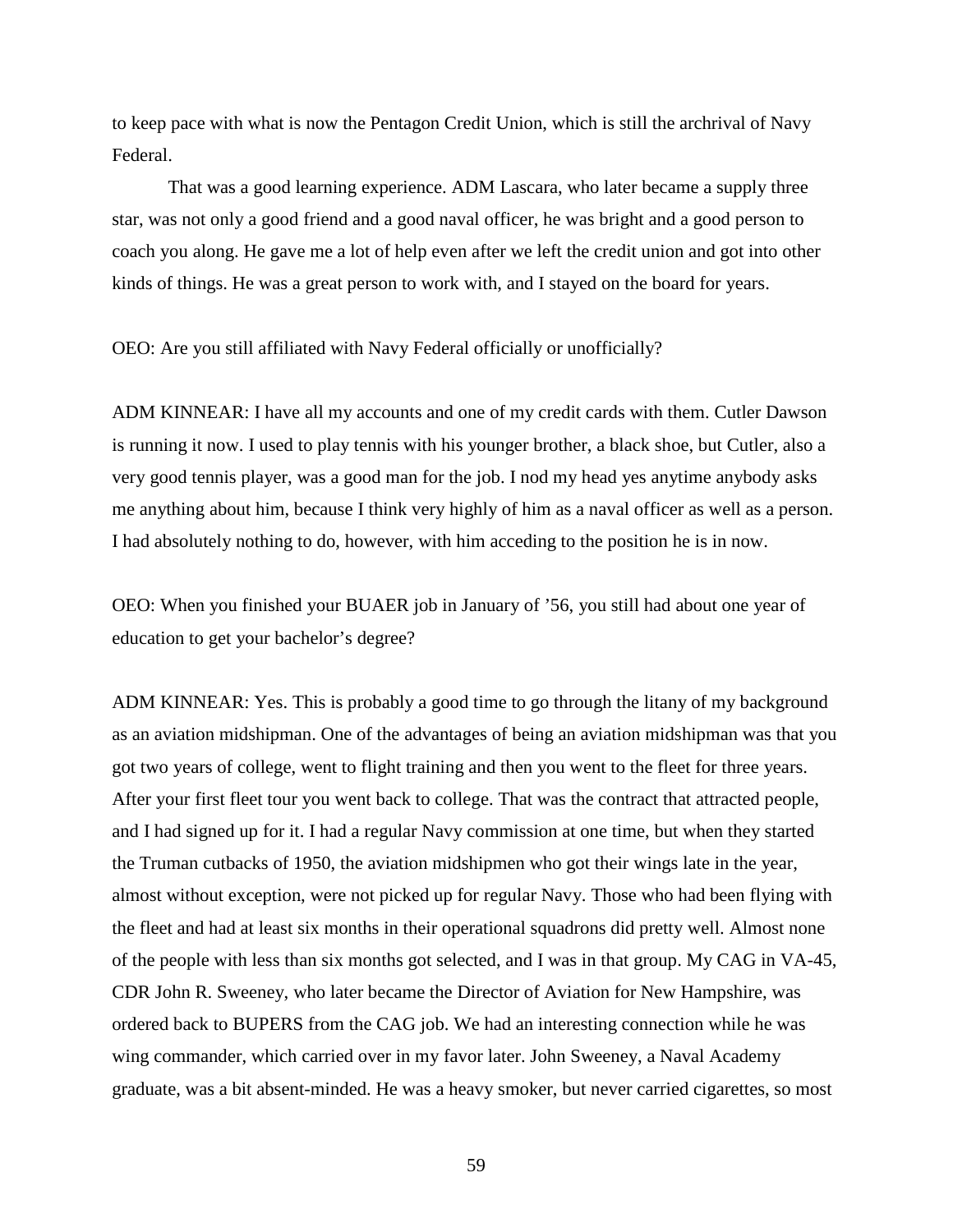conversations started, "Hey, Gus, do you have a cigarette?" which I didn't. He suggested that I apply to Test Pilot School at Patuxent River. I was nominated for it by CDR Sweeney, but I was a reservist at the time, and they came back and said, "Interesting record." and so on. "If you make regular Navy, call us." By the time I made regular Navy, I was no longer interested in going to Patuxent River.

CDR Sweeney was a nice man and a pretty good bureaucrat, but John had a relatively short memory span. As a result, our squadron skipper, LCDR R. H. Mills, took me aside one day and said, "I'm going to assign you as the CAG's wingman. If the CAG is on our flight schedule, you're on the flight schedule. Don't ask me why. Don't ask me what you're supposed to do. Just be the CAG's wingman and take good care of him." I did that. Every time John Sweeney had a combat flight, I was with him. One day we were flying a road RECCE, looking for targets of opportunity, and CAG gave me the high sign. I was flying on his wing nice and tight, and I looked out for whatever he was trying to indicate, but I didn't see anything out there that seemed of particular interest. He rocked his wings, which in those days meant you were getting ready to attack, and I thought, "What the hell is he going to attack?" Finally I realized that he had his eye on a big dam down there, but our charts had a nice big red circle around it. That was the dam that supplied electricity to Seoul, although it is miles north of the demarcation line. The North and South Koreans had a working agreement that the lights stayed on in Seoul as long as that dam was there. It meant we couldn't touch that dam. But John Sweeney wanted to take it out. So I pulled up in front of him and finally got his attention. He kept pointing at the dam, and I kept waving no, no. We finally went on our way and found some well-defended trucks and dropped our bombs, and then flew back to the carrier. As we climbed out of our planes, he said, "You know, I've never seen it like that before. The sun was just right. You could really see that thing. We've got to take that dam out." I said, "Hey Boss, take a good look at your chart. What do you see? Do you see that dam?" He said, "Yes, but you can't see it very well; there's a big red circle around it." I said, "Now you're catching on. Our first briefings before we went into this part of North Korea emphasized that that dam is not to be touched under any circumstances. If you had dropped a bomb on that dam, we'd both be headed back to the states for further training. I'd have been back in the states as a permanent ensign!" John Sweeney never forgot that. At the end of the cruise, he said, "You know you've been very important to me on this cruise. Is there anything I can do for you?" I said, "You're going to BUPERS. Please find out how I make regular Navy. I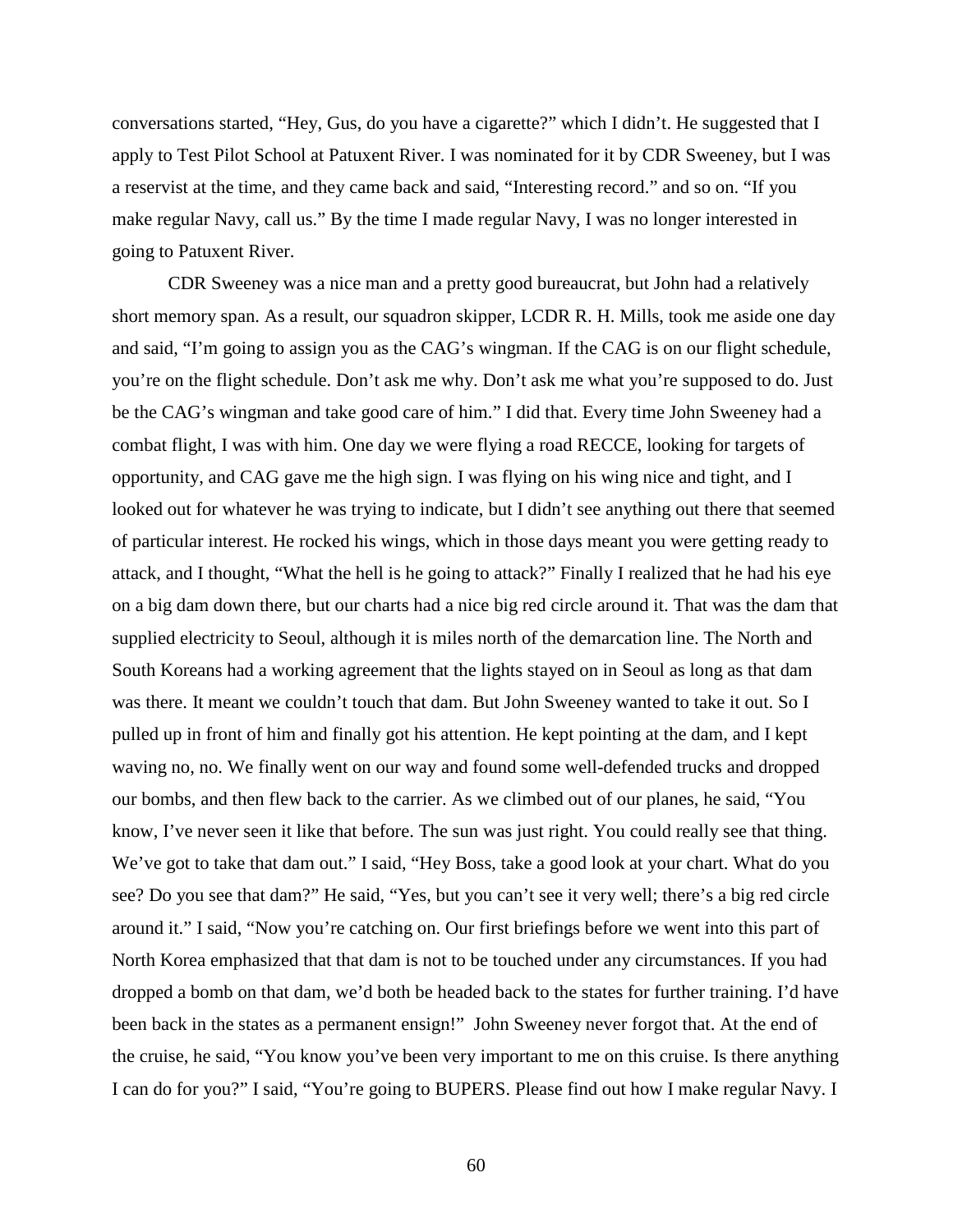want a regular commission. I had one and they took it away from me, and I want it back." He wanted to know why that happened. "It beats me," I said, "but you're going to BUPERS, they'll have all the answers there."

He called me later and said, "Hey, that's an interesting group of people, these midshipmen who didn't make regular Navy. Nobody's been paying any attention to them. We need somebody to worry about their career management." I asked, "how about you managing *my* career on this? I want a regular Navy commission." He said he would need a little time. About six months after he arrived in BUPERS, I received a notice that people of my category were eligible to apply for regular Navy. I applied and was selected, and there's no question in my mind that John Sweeney kept his promise. As a former aviation midshipman, I didn't have a class standing, and I worried about that for a while. But I found out later that your fitness report jacket supersedes everything in the final analysis.

OEO: Now to George Washington University for some more formal education.

ADM KINNEAR: At that time, George Washington University (GWU) did not have a Navy ROTC unit. What they did have was Professor John Latimer, who was the head of the classics department, and who was also a Naval Reserve Captain. In that capacity, he did his Reserve duty by essentially being the de facto Professor of Naval Science for GWU. He did everything that a CO would do for the Navy, plus a lot of other things. In turn, the Navy gave him credit for his Reserve drills. John Latimer turned out to be a very good advisor. He was well wired and respected by the faculty. He was more than just a figurehead in the classics; he was well regarded in the whole world of collegiate classics teachers. He was well known on several different platforms that were quite apart from the Navy or, for that matter, from GWU. He commended me to the Selection Board for Regular Navy, and he decided to help me and got me ordered in there to complete the degree that I had started at night school. He didn't realize how many credit hours I had accumulated going to night school, however, and he got the Navy to write me a set of orders giving me three semesters to complete my undergraduate degree. I only needed one, so the question became what could I do with those extra two semesters. On my next trip to his office, I asked him, "Would you put in a good word with the Dean, a guy by the name of Grover Angel, who runs a part of the University College?"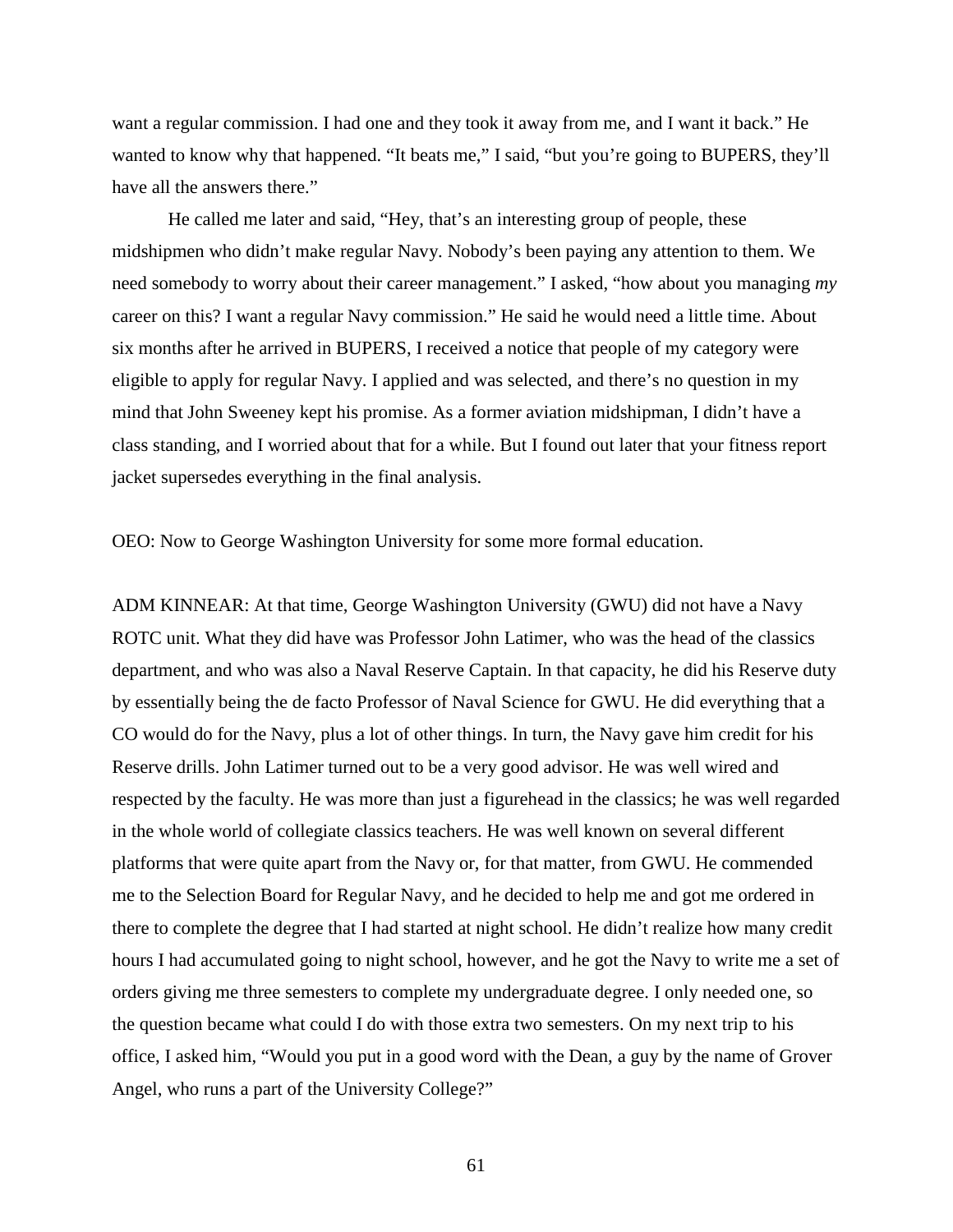"What is it you want?" he asked. "I want to be admitted to the University College program as a degree candidate, but I don't fit any of the categories they've got. If you can get Dean Angel to do what I'm going to propose, I can get a Master's at the same time I'm getting my undergraduate degree." After I explained it to him, he said, "Yes, you'll need another three months for this to make any sense to anybody besides you and me. I see what you're trying to do, but you're going to have to work your butt off, too. Do you understand that?"

He got me ordered in there for what would normally have been the tour to finish my degree. Because of his conversation with Grover Angel, and the fact that they gave me some leeway, come graduation day I had met all the requirements for a Master's degree except one semester of Spanish, and I still had one semester to go. Latimer asked me, "What are you going to do now?" I said, "With your and Dean Angel's help, I'm going to stay and get my Master's six weeks after I get my undergraduate degree." That's how it worked out. If it hadn't been for John Latimer's help, it never would have happened.

Stepping back a little, during that time I worked in BUAER, I did a lot of work with other government agencies, including the General Accounting Office, and I developed a couple of good friends there. When I had asked John Latimer at GWU to get me that set of orders to send me back to complete my college degree, BUPERS had a money problem. "You're using as a lever the fact that the Aviation Midshipman Program would have given you two more years of college or the three semesters that you want, but your record shows that you didn't make regular Navy under the Aviation Midshipman law. The funds for that schooling are set up in response to that Aviation Midshipman law, and can't be used to cover you now. If you can find some way to get it funded or you agree to pay your own tuition, you may be able to work something that way, but legally there's no way we can send you back to get your degree." That was an interesting problem to have. Remembering my two friends in the General Accounting Office, I wrote the Controller General of the United States a letter saying, "I've got a difficult situation here, but I think the solution is pretty obvious as well as legal and clear." I made the argument that although I made regular Navy under a different law, it was clearly the intent of Congress that I be educated at taxpayer expense, and I'd like a dispensation from the Controller General to use the funds that were set up under the Midshipman Law to pay my current tuition at GWU." Not too surprisingly, the Controller General came back and said, "That was indeed the intent of the Congress, and we are going move that money accordingly." That was probably one of John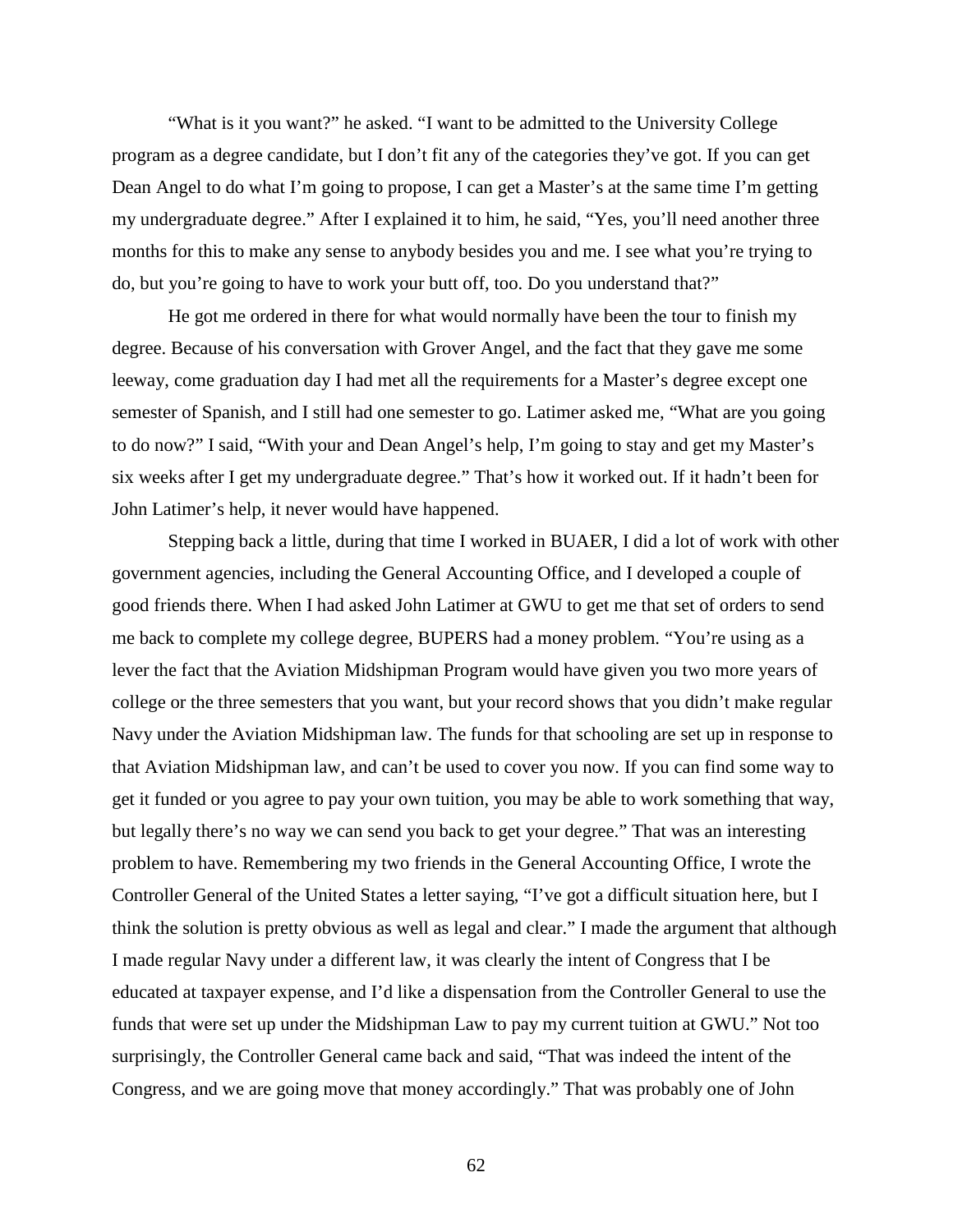Latimer's favorite stories. He got a chuckle that somebody finally got one by the General Accounting Office.

OEO: Back to George Washington University – when you walked out, you had a Master's degree?

ADM KINNEAR: Yes, after I stayed for the summer term. I was afraid I might have to pay the penalty on the other end because I had to delay my reporting in Monterey by a week, but it turned out not to make any difference. I went to Post Graduate School with no leave in between, but a week behind my contemporaries

OEO: How were you able to sell the system on going to PG School when you had all this education?

ADM KINNEAR: Interestingly enough, I didn't try and I didn't particularly want to go to PG School, but my detailer said, "You don't understand it like I do and you'll be missing the bet if you don't go and get yourself on a par with all of your contemporaries, because that year is going to be different from what they used to call 'Line School.'" That was a course that used to be at the Naval Academy, and it was moved to the PG School in Monterey. It was intended to bring middle-grade and junior officers up to speed on a broad range of subjects, to achieve standardization in the knowledge level of people coming out of there, regardless of their area of specialization. It was a real opportunity for aviation officers to become familiar with the submarine and surface warfare communities. It was an introduction to a lot of technology, including nuclear weapons. So it wasn't wasted. You get more out of the course than you might expect because it takes you beyond your individual background. It's not the old Line School that you're thinking about. It was an upgraded general course. It was really a replacement for Line School, a technology update and a broadening experience. We had mostly line officers, but all communities were in the mix. It was a technology update and the first exposure for a lot of people to nuclear kinds of things, both weapons and power. They conferred a meaningful graduation certificate. The most useful thing I got was the exposure to international law. They had a real good course in international law.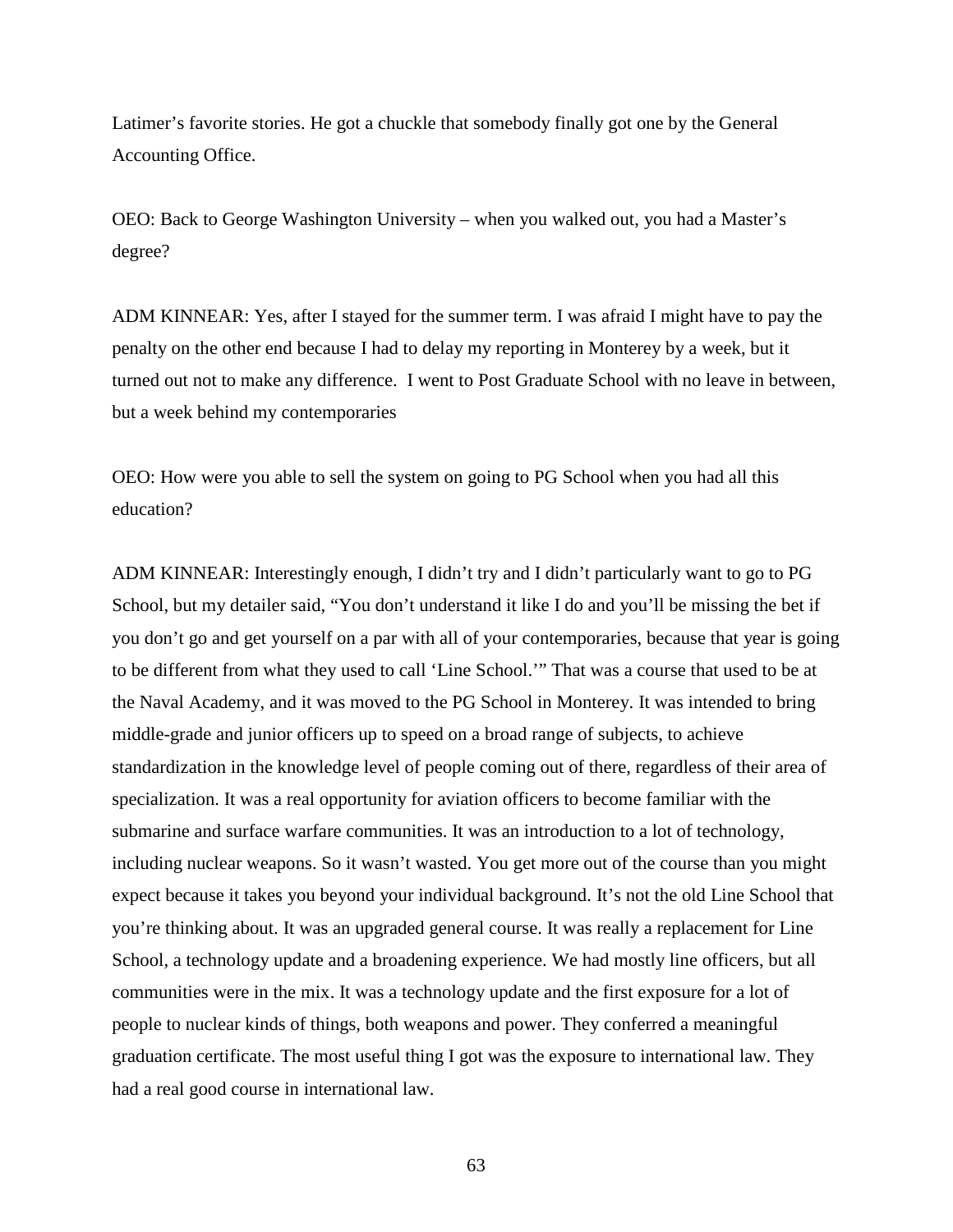I contracted the mumps near the end of the course and was disappointed in my performance on the final exam. CDR Downes, a JAG officer, was teaching the course. The question that got me on my final exam was whether legislation that attempted to dictate family size would be an issue in international law. Of course, I immediately thought of the Catholic impact -- the Catholic beliefs about family. I picked the wrong side of that one as far as the JAG officer professor was concerned. It was a subjective grade and his arguments were as good as mine.

The interesting thing about having the mumps at PG School was that my next-door neighbor was the flight surgeon as well as my doctor. He and his wife became Mormon missionaries, a doctor and nurse team dedicated to American Indian reservations. It was their son who had the mumps, and they asked me to baby-sit the boy without telling me about it. I stayed with him that evening and ten days later I was in the Monterey dispensary with the mumps. The doctor came into my room and said, "You probably want to shoot me." I said, "Yes, the thought occurred to me on several occasions." He said, "I didn't realize that it would result in this." A nurse wisely told him he was needed immediately in the ER.

OEO: It looks like we're ready to talk about your USS *Antietam* tour from July of '58 until July of '60. What comes to your mind about carrier duty on *Antietam*?

ADM KINNEAR: I was offered the opportunity to go to NAS Pensacola as an instructor, and there were some administrative jobs that were open, but from a career standpoint the detailer thought I would probably do best if I went to sea as ship's company. So I volunteered for ship's company and was assigned to USS *Antietam*. She was the training carrier, which was a factor in my decision. The carrier was home-ported in Mayport at that time, but they were going to move to Pensacola. It would be the first big carrier ever to operate out of Pensacola, which meant the harbor required considerable dredging. Politics being what they were at the time, a fine gent by the name of Bob Sikes, representing Escambia and Santa Rosa counties, was on the House Armed Services Committee, so getting the money for the dredging turned out not to be a problem. *Antietam* was ordered to continue to operate out of Mayport until such time as the Coast Guard certified that the Pensacola channel had been dredged to the proper depths. I found myself living on the ship operating out of Mayport because I had moved my family to the town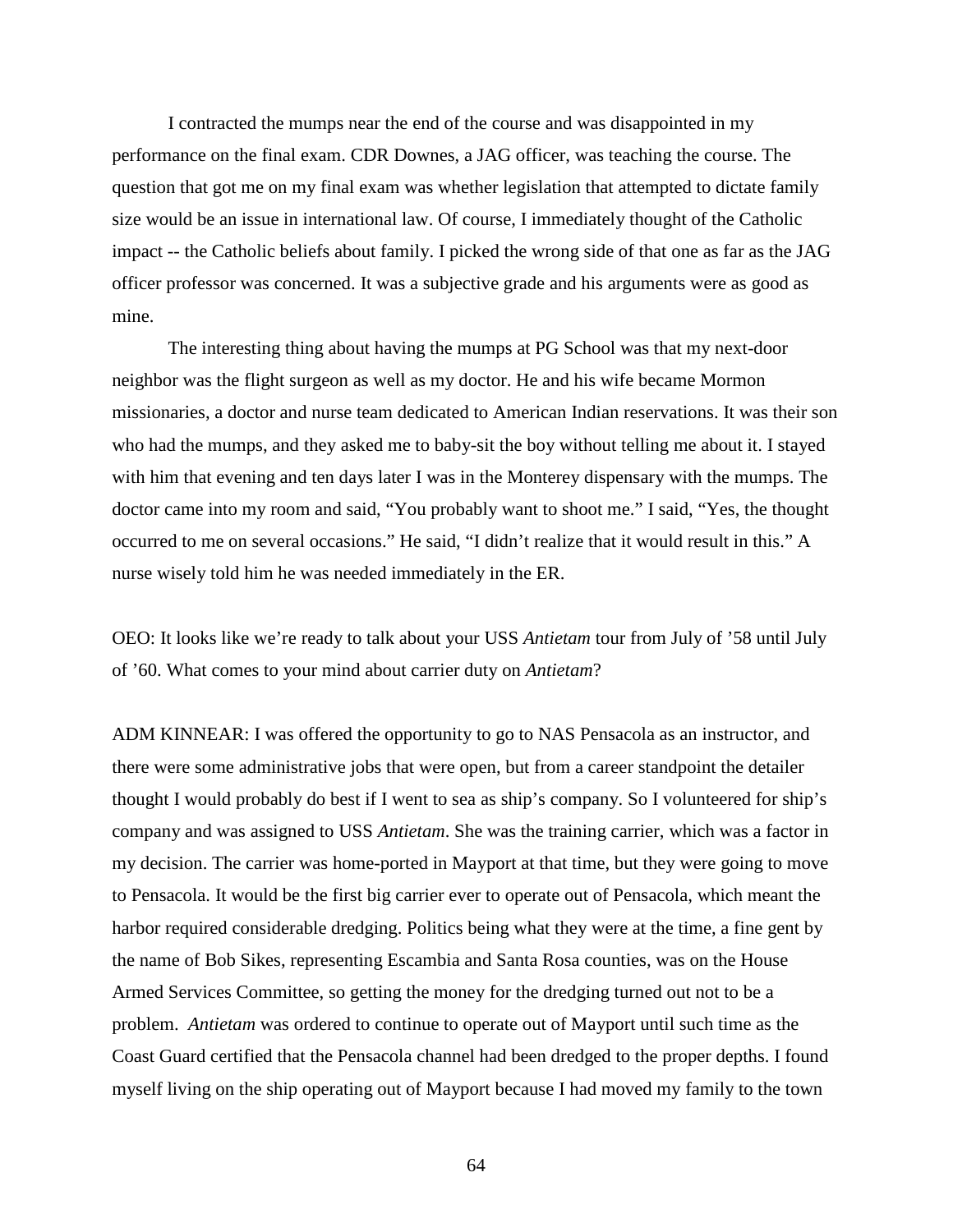of Gulf Breeze near Pensacola. Gulf Breeze was ideally located. The Air Boss happened to live in Gulf Breeze. The ship would, on occasion, send a boat over to the Fort Pickens State Park to pick us up and take us directly out to the ship, which saved us a long drive. Anyway, I reported aboard *Antietam* and they said, "What part of the air department would you like to be in?" I said, "None of it, I want to be a Black Shoe (surface officer)." So they made me the  $1<sup>st</sup>$  Lieutenant of *Antietam*. I wanted to get an OOD (Officer of the Deck) qualification, and because all the seamanship functions came under the  $1<sup>st</sup>$  Lieutenant, it seemed like an ideal place to continue to expand my knowledge of the non-flying side of the Navy. The thing that made that job pleasant and doable for me was a Chief Warrant Officer by the name of Cain. He was a sailor's sailor, a chief petty officer's chief petty officer and a captain's pride and joy. Taking that job turned out to be a wise decision. The boatswain mates all got a big kick out of having an aviator boss and teaching me how to tie knots and all the wonders of "ground tackle," as they referred to it; the anchoring system for the ship. It was a real eye opener and probably the richest education experience I had in the Navy because of the kinds of things I learned and the amount of effort that my instructors were putting in to be sure that I got smart.

There was only one serious incident during that two-year tour. I got qualified as an OOD as quickly as possible and that turned out to be a pretty reasonable thing to do. This particular day, I was the Junior Officer of the Deck when *Antietam* went into the Pensacola port for the first time. We found out that the Coast Guard had an interesting way of determining depths of channels after they'd been dredged. When you put the dredge down, you create a cone as you suck all the sand up so there is this series of spots along the dredge-line that are deep where the dredge-head was actually resting on the bottom, so you had a series of cones, or hollows. The Coast Guard averaged all of those ups and downs so that the average depth was correct. As we went in, we were knocking the edge off of these craters all the way in and got a tremendous amount of sand into the ship's saltwater system, which was an important part of the engineering plant. As a result, it took a while to get the engineering plant straightened out and get the sand out of the various places where it had entered the saltwater side of the ship's cooling system. The Coast Guard let us know in no uncertain terms that they weren't going to change anything. There weren't any other ships scraping bottom going in there. We were the only one. With the tide and a hurricane that went through, we ended up with a pretty decent channel. We had in excess of a 90-degree turn to make as we came inside the island barrier that protected Pensacola Bay, and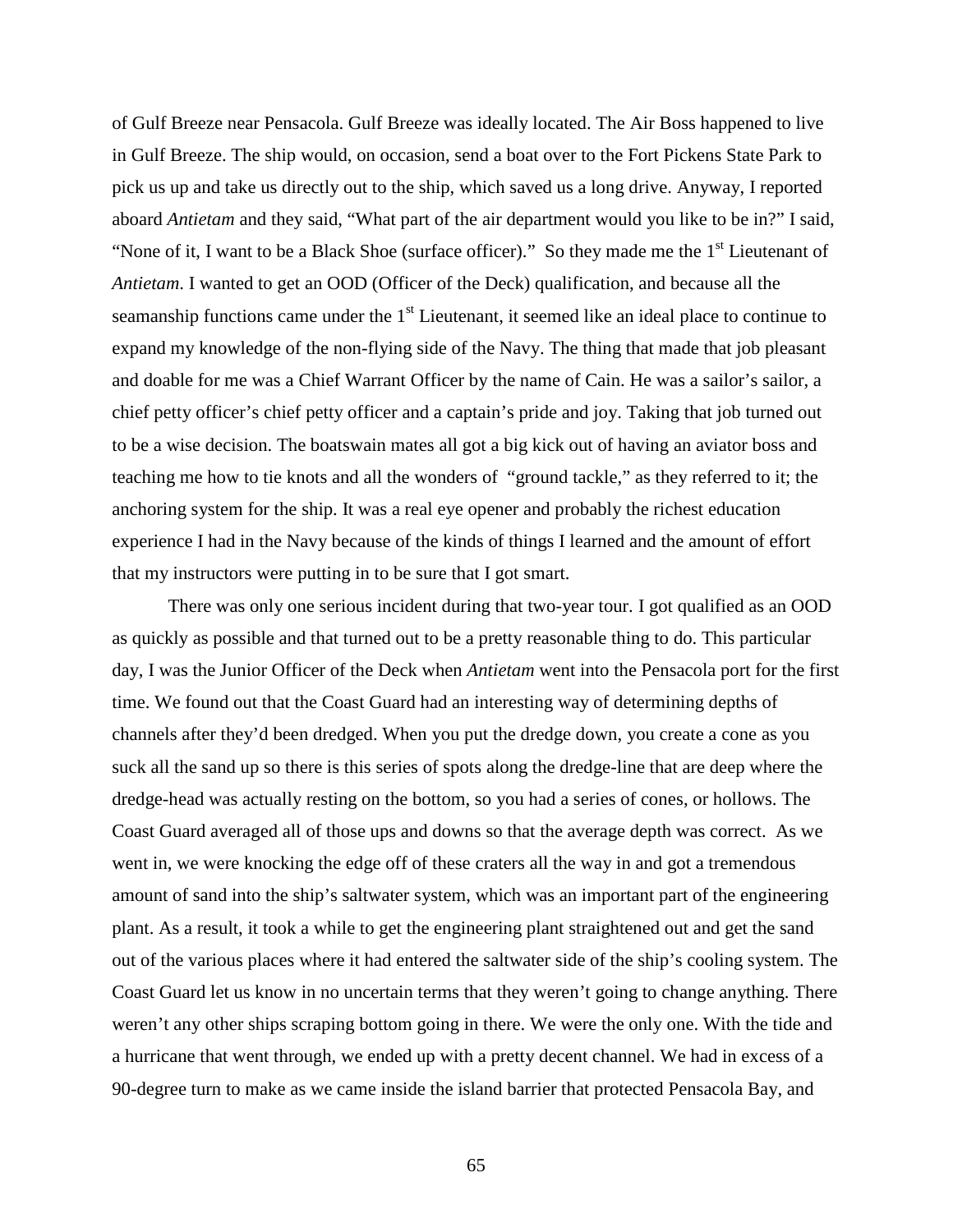that was always interesting. That turn never was made the same way twice. It was always dependent entirely on the tide and wind and it took a lot of attention to consistently bring that ship in and out without getting outside of that line of craters that the Coast Guard referred to as a channel being something in excess of the draft of the ship.

OEO: That was pretty good ship-handling experience, which probably paid off for you later on.

ADM KINNEAR: In the amphibious Navy, I was very comfortable with an LST. But you're right, because I didn't run into anything that I hadn't already had an opportunity to do with a carrier. As a training carrier, we did a lot of different kind of evolutions with *Antietam*. We trained so many reservists that came on active duty for two weeks, and I met some wonderful people through that pipeline. The most memorable experiences I have are the ones I mentioned earlier, plus the fact that the assistant air operations officer was a guy by the name of Gene Merrill. He was an F-4 driver and had the distinction of taking Roger Mudd of CBS News out on his first F-4 flight. Gene was just a really good aviator. He also was a very, very good LSO (Landing Signal Officer). The ship had not had a great deal of experience as a training carrier and one of the things that Gene and the Captain had noted was that the LSOs for the training squadron spent an awful lot of time just riding the ship when there were no air operations. The squadrons would put the LSOs on the ship before we got underway. Then if that particular squadron, whoever had priority that day, finished qualifying all of their pilots, they always had a pool of other student pilots standing by to come out onto the ship. The carrier had been in the yard for a while in Norfolk at one point, and we had a real backlog of student pilots wanting to get at least two or three carrier landings. Some people never got their six landings simply because of deck time. But Gene Merrill came aboard, noted these LSOs spending tremendous amounts of time reading comic books in ready rooms – and the other things that LSOs are want to do when they aren't otherwise employed. He commented on what a terrible waste of time it was. His solution was a pretty good one. I had spent some time on the LSO platform in VA-45 with F-2Hs and some SPADs. Switching over to T-28s, which primarily was what we were bringing aboard at that time, was no big deal. So Gene Merrill said, "We're going to change the way we do business. You and I are going to become qualified LSOs for all the aircraft making carrier landings on our deck. The training command is going to certify us as instructor-level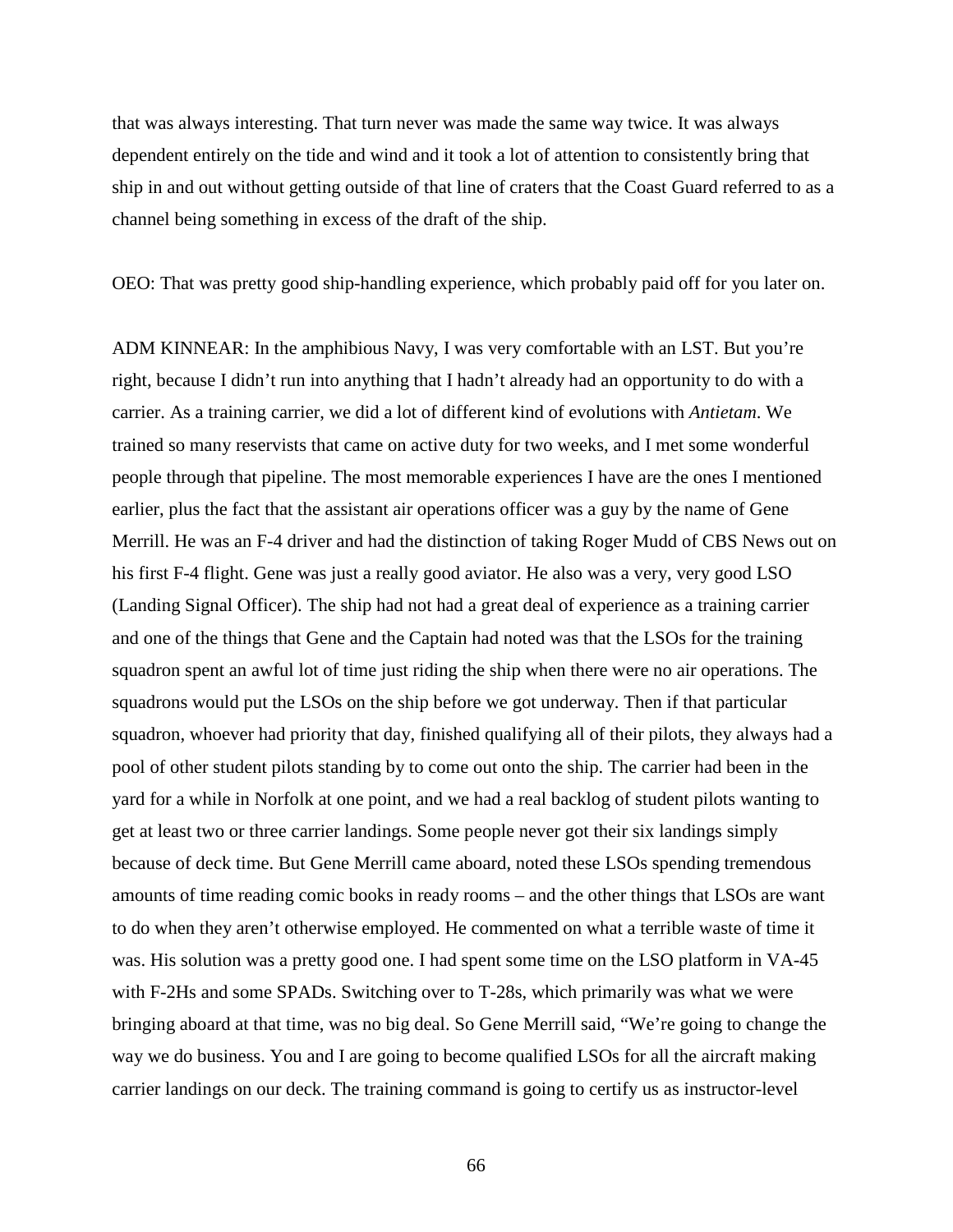LSOs, and we're going to let the Training Squadron LSOs fly out to the ship; they'll be the first airplane out, and bring their students with them. We'll trap the LSO and take his airplane to the hanger deck, get the LSO up on the platform, and then he'll work his own students. We won't work the students other than on touch-and-go landings." That was the first big change. It created a great efficiency, and we had some very grateful LSOs. It also created some opportunities for Gene Merrill and me because we said, "We can't waive an airplane that we haven't landed aboard the carrier ourselves. Therefore, we need to get some arrested landings." I was the C1-A logistics support aircraft pilot for the ship, so between the landings I made in the C1-A (Trader/"COD") and those I made in the T-28, I ended up with over a hundred carrier landings while I was assigned to *Antietam*. Interestingly, if you look at my logbook, you'll see that the only T-28 time I have was in the landing pattern doing FCLPs ashore or arrested landings on the ship. I have as many carrier landings in the T-28 as I have hours in the airplane. It looks strange in the logbook. Merrill was the other pilot qualified in the ship's C-1A. I became the senior C-1A pilot and ran the training program for other ship's company pilots, so I got a substantial number of landings in the C-1A. Before the C1-A, we had an S-2 (ASW aircraft) that had been juryrigged for carrying passengers, and that airplane shows up in my logbook fairly often. Being the senior pilot and determining who else was qualified to fly the airplanes on and off the ship gave me an edge on the scheduling side of things. That's the way we operated. I can honestly say that Gene Merrill was one of the best people and one of the best aviators that I ever worked with. Unfortunately, he died in an automobile accident before he had a chance to finish his career.

OEO: You made the most of that tour in many ways.

ADM KINNEAR: Yes, that was a packed tour. I qualified as the Communications Watch Officer, Air Operations Officer, and Engineering Officer of the Watch. That last one was the longest and toughest, but everyone pitched in and helped. Had it not been for the enthusiasm of the rest of the ship's company officers to get me qualified as an engineer, it would not have happened.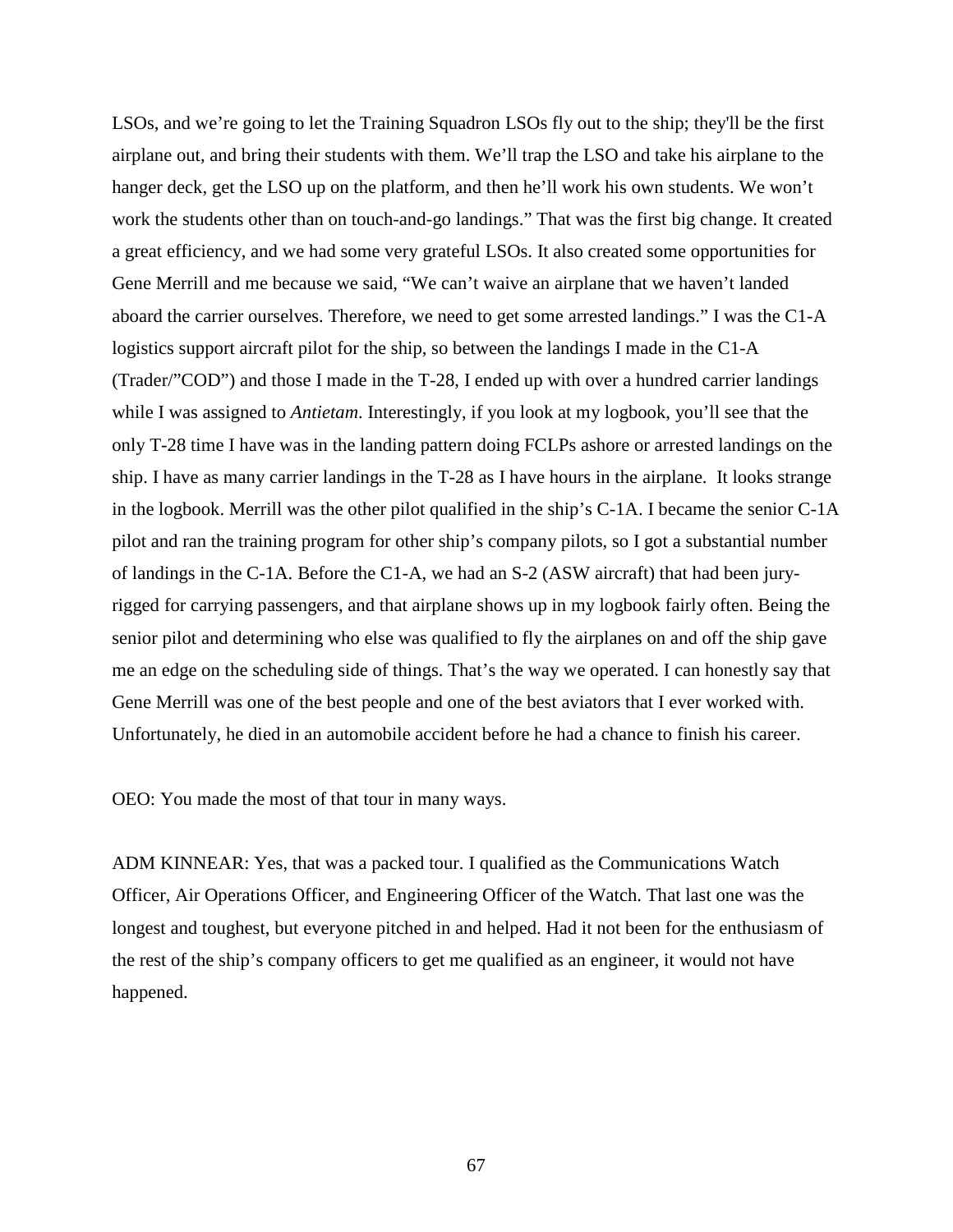OEO: I'm sure you observed some exciting things with all of those fledgling naval aviators coming out there and trying to find their way onto the deck. What was the accident environment at that time?

ADM KINNEAR: While I was there, we quit using paddles and went to an optical landing system altogether. It was a mirror, not the system that we have now, and the mirror was on the right-hand side of the deck rather than the traditional left-hand side. It made a tremendous difference in safety when they went to the mirror. We had a few accidents, but it wasn't noticeably different from the fleet accident rate. I'd say that the transition was handled by the training command and by the ship in a very professional way, and things worked. A few interesting things came out of that because there were not a lot of people around with mirror landing experience. We only had two accidents that I can recall. They had a lot of near misses.

A humorous LSO story: One day I got a call from the Captain on the bridge. He said, "We've got one of the new T2Js (jet trainers) out here that wants to come aboard. Do we have a T2J LSO?" Being the Assistant Air Operations Officer, I said, "We're at flight quarters right now and I'm not sure what it is you want to do, Captain. But, yes, I guess we have a T2J LSO."

"Tell them to get their rear end back to the LSO platform," the Captain said. "I'm going to turn the ship into the wind and we're going to bring this airplane aboard." So I got on the radio with the pilot, a guy by the name of Ted Fellowes. Ted was one of those perpetual climbers, a tennis player, and he always seemed to be working an angle of some kind. I had known Fellowes for a long time and had waved him before. He was the personal aide to VADM Goldthwaite, Chief of Naval Air Training. When the Captain said, "It's Ted Fellowes and he wants to come aboard," I wasn't particularly concerned until he added: "And Admiral Goldthwaite is in the back seat." So I ziggied back to the LSO platform and brought the T2 aboard. Then came the order: "LSO to the bridge!" I hustled up there. The Captain looked at me and said, "You know Admiral Goldthwaite?"

"Yes Sir, I've met him before. But he won't know me."

"He's going to be here in just a minute," he said. "I'll introduce you."

Sure enough, here comes Ted Fellowes and Admiral Goldthwaite, and he introduced me to the Admiral. Then he turned to Goldthwaite and said, "And this is the LSO that just brought you aboard." The Admiral looked me over and asked, "How do you like waving the T2J?" I said,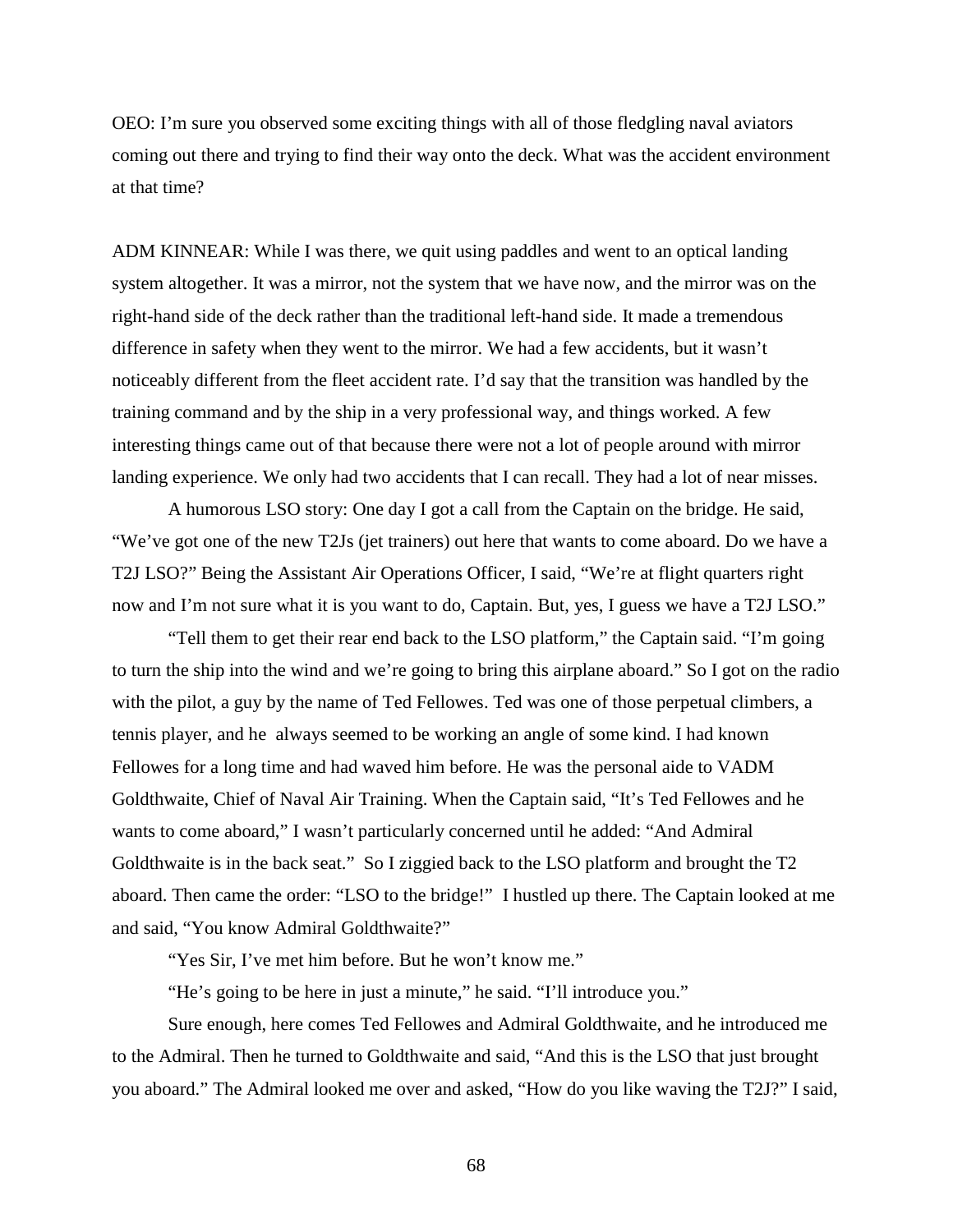"Well Admiral, to be absolutely honest with you, that was the first one I ever saw." Ted Fellowes was standing there, and tried to stop this conversation as quickly as possible. I don't know what Captain Turner had told the Admiral, but he was a little bit taken aback by the fact that this was our initial opportunity to wave a T2J aboard.

OEO: At that point in your Navy life and the degree to which you worked to learn that end of the business – this is kind of an omnibus question – what leadership lessons did you take away from your *Antietam* tour?

ADM KINNEAR: I think probably Captain Turner's ability to make decisions based on limited information, but having a sense about where things were going, and taking early action. Whenever he sensed something needed to be done, he usually went ahead and did it, particularly if it dealt with personnel. He would do it in a nice way, but also in a timely way. I became a victim of some of his decision-making when he called me to the bridge one day and asked, "What do you know about communications?" I said, "I had a three-hour course in communications at Monterey for a semester, and that's about all I know about it."

"Are you comfortable with communications?"

"I don't know, Captain. I haven't had that kind of experience."

"Well good," he said. I'm going to correct a deficiency in your experience. You're going to become the communications officer. I'm firing the one we have. We've had some classified material compromised and I'm firing him." That turned out to be an interesting thing because some of the equipment that was on *Antietam* had come to us from the Russians. It was U.S. equipment that had been loaned to them under a lend-lease arrangement, and we had it back. It was clear that the Soviets had used that equipment. And, we discovered some classified material that had gone to them in a locked drawer in the equipment. They apparently didn't discover it, but U.S. classified material had gone to the Soviet Union. The results of the investigation about that and some other untimely events caused the Captain to lose confidence in his communications officer, so he made me the communications officer, qualifications not withstanding. I kept that job until I left the ship.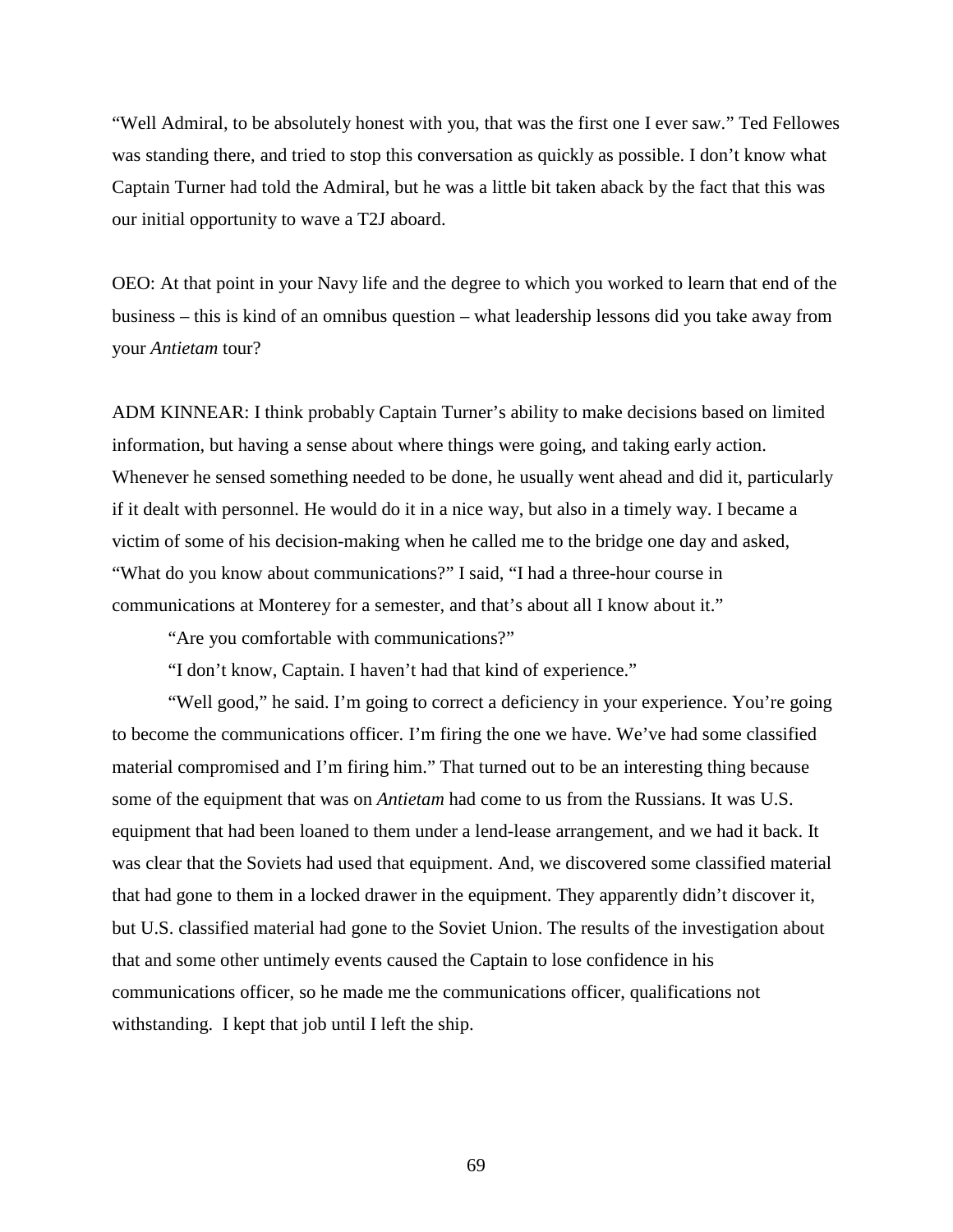OEO: You had many different kinds of people teaching you how to be a naval officer and it sounds like a good share of them were enlisted personnel. We often hear about chief petty officers teaching us how to be officers and so forth. Do you want to comment about what you learned from the enlisted ranks?

ADM KINNEAR: Oh, indeed. As  $1<sup>st</sup>$  Lieutenant, I had never had any experience with the "ground tackle," as they called it -- the anchoring system and the other ways of securing ships to piers and docks. The first class boatswain mates were sort of my primary teachers as far as knots and how to operate gear and the like. The man that orchestrated all of those was Chief Warrant Officer Cain. He not only was a great sailor, but he was an exceptional example of leadership. He got things done and did it in a pleasant way. It was important for him that the people that were doing the work realized the importance of their work, and his primary role was making sure that they did it the right way.

At that time, *Antietam* was supporting the Advanced Training Command over at Corpus Christi. When they had a body of students ready for CARQUAL (carrier landing qualification), we would sail over to the Corpus Christi area. Offshore oil drilling was just starting at that time, so we had a lot of help with our navigation because of the way they lit up those oil rigs. At night you can thread your way through those oil fields off the coast of Texas. That was the one adventure that I really remember from being the  $1<sup>st</sup>$  Lieutenant. We got there after dark, which was not in keeping with our ordinary operating procedures, but with these lighted towers we felt pretty comfortable sliding in there a little bit after sunset. As we approached the anchorage we slowed to less than five knots and crept in, taking great care to maintain our position using these offshore lighted towers as our reference points, which made it easy as far as having something with which to position us. As we slid in this particular time, everybody was standing by to let go the anchor. They "walk" the anchor down to the waterline – they don't just let it go from the hawse – they walk it down and suspend it with a pelican hook. The pelican hook, which fits around the anchor chain itself, has a pin in it. When you pull that pin out, the pelican hook can open and it lets go of the chain. We were sliding in and we were to the point that we had let out the anchor down to the waterline, and it was suspended on this pelican hook. It is extremely important to have everybody paying attention because all of the instructions are either coming in on the sound-powered telephone or else they're being given verbally. At the anchoring detail,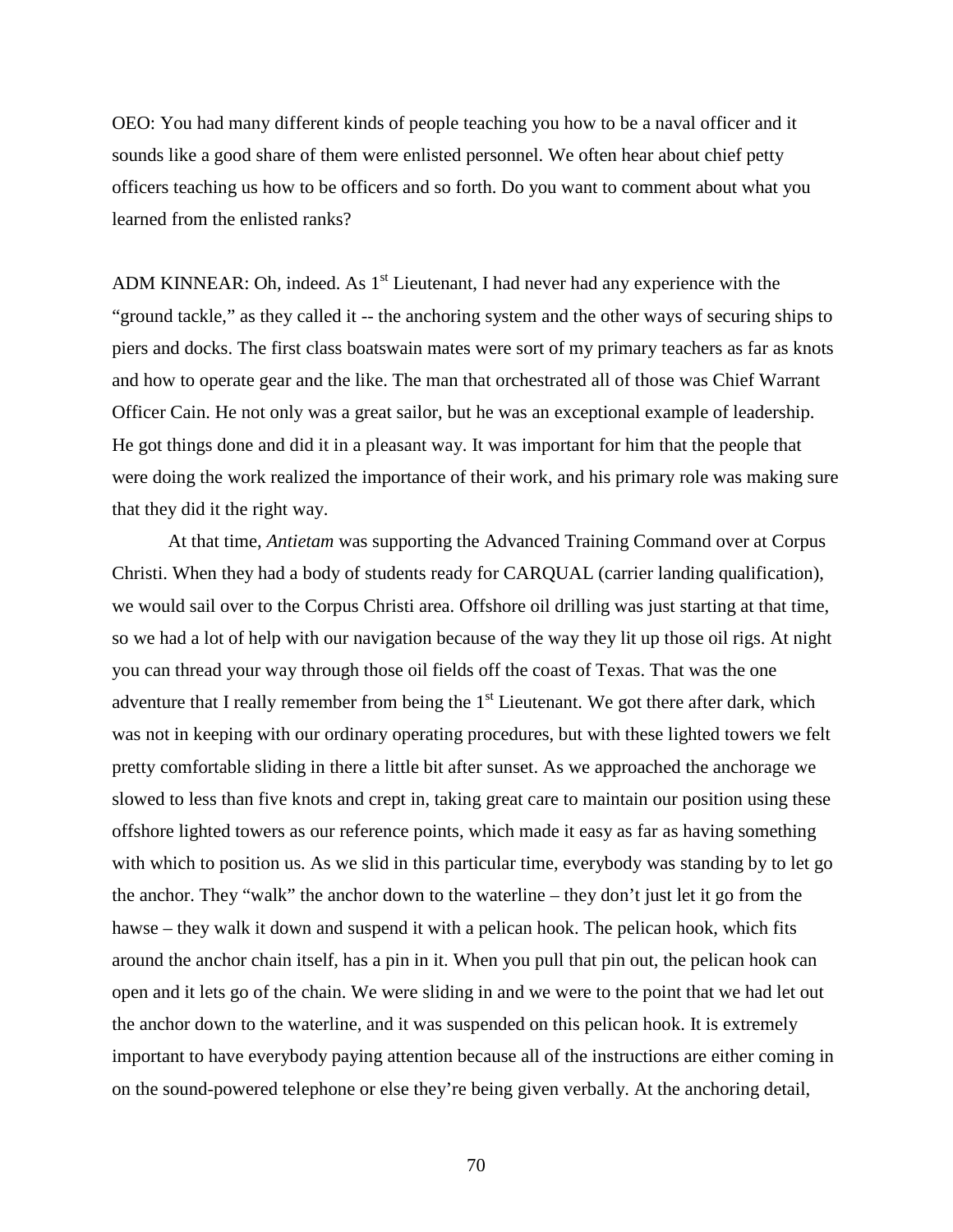everything is absolutely quiet on the focsle deck. We were sliding in using these towers as our reference points, doing less than five knots, and the chief warrant officer came on deck and said, "Okay, we're getting close to the anchorage now, come on, let's go." When the big seaman with the sledge hammer that was used to knock that pin out of the pelican hook heard that "let's go," he thought the chief had said "let go," so he proceeded to swing his sledge hammer and let the anchor go when we were still doing about three or four knots forward. As that anchor dropped and grabbed the bottom, the whole focsle deck was lit up with the sparks from the anchor chain coming out of the chain locker. It literally lit up the deck. I yelled to the "talker" (the guy with the sound-powered phone there), "All back full! All back full! Tell the Captain all back full!" And he did. The Captain ordered all back full, and we didn't lose the anchor. We probably plowed a pretty deep furrow there for a while, but he got the ship backing down before we broke the chain. If he hadn't been timely on that we undoubtedly would have broken the anchor chain. Those anchor chains, like everything else, have their limits. That is one event that I can call up in the middle of the night anytime and with some great feeling. Of course, the inadvertency of "let's go" and "let go" became a lesson. We shared that with everybody as far as informal communications. The incident was serious enough that we had an investigation to document what had actually happened. That document somehow disappeared! Captain Charlie Turner, "Sundown Charlie" as he was known among his WWII contemporaries, was a real prince.

OEO: You then went to the Naval War College in December 1960. That was quite a change of pace from *Antietam*. What are your thoughts about your Naval War College time?

ADM KINNEAR: The fact that I had been allowed to go back to school and complete my undergraduate degree and pick up a Master's at GW, and then they sent me to an additional year on top of that to Newport, it was the last thing I expected when I rolled out of the ship's company. I thought sure as the world I would go to the aviation Navy and renew myself as an aviator. That wasn't to be. I protested to my detailer and he smiled and said, "There'll come a time when you thank me for this. You're going to the War College." So that was that.

I'm not sure what the impetus was, but it was really a great group -- Worth Bagley and Stansfield Turner, Ron Hays and Hal Marr to name a few. Harold Marr was the first Navy pilot to shoot down a MiG with a Sidewinder. We had gone through flight training together. We also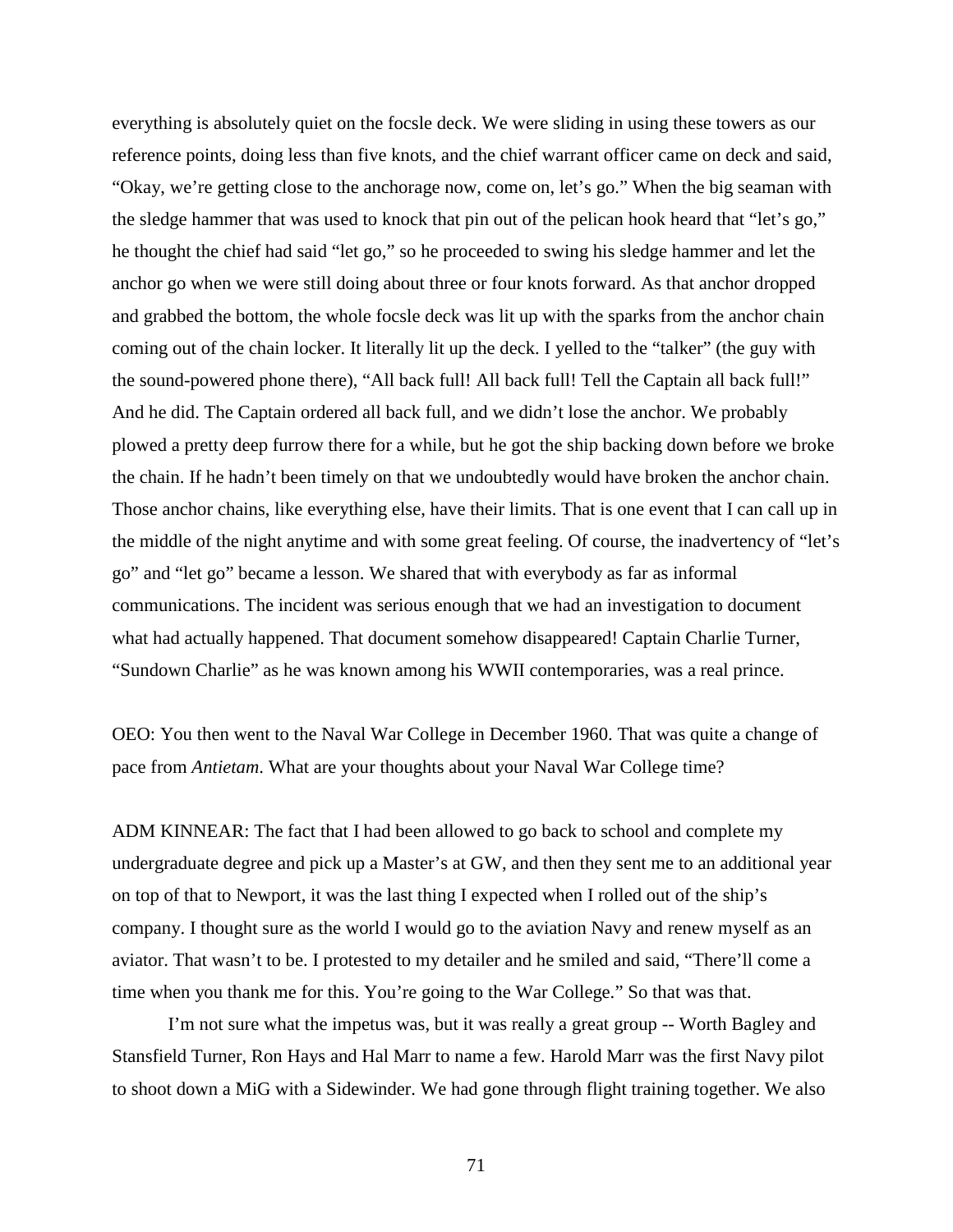had played varsity football for the Navy in a couple places and he married a girl I was once pinned to from my hometown of Brooksville. Some of those people were in the senior course rather than the junior course I was in, but there was a fair amount of cross activity. Probably the most important thing that happened while I was at the War College was that I became aware that we had people in our officer corps with a very wide range of educational background and experience. We had people with only a high school education who had commissions through non-traditional ways. Conversely, we had one Army officer who was a PhD in nuclear physics. We had a wide range of people from high school graduates to nuclear physicists all going through the same curriculum, and that didn't seem to make sense. For some of the lesserqualified people, it was anxiety from the day they checked in until the time that they left, and not all of them left under good circumstances. So Hal Marr and I, in our great wisdom after a few martinis on a Friday evening, decided to do a study of this and we ended up writing an 85-page document that some people titled, *What's Wrong with the War College and How to Fix It* (that was not our title!). It came to the attention of the Vice Admiral "Count" Austin, President of the War College, who was intrigued enough to invite us to his office to explain ourselves. He wanted to know why we would spend our school time writing an 85-page report on things that are primarily wrong with the War College and what could be done to improve it. The student mix was one of the things we addressed, and also the fact that everybody walked out as a graduate of the War College. Some of the people had been bored the whole time that they were there; they had not been fully occupied, while others were scrambling the whole time and absolutely miserable and glad when it was over. One of our suggestions was to initiate a system in which, if a student took additional classes, he could earn a master's degree while completing the War College curriculum. When I was a student at GWU, I learned a good deal about what they could do to create additional education opportunities. George Washington University was very aggressive in meeting the needs of the faculty and staff of the War College. That eventually happened, and many people are still benefiting from the change. Judging by VADM Austin's reception of our recommendations, there was a time there when Hal Mar and I were uncertain whether we had a career in the Navy, and the quicker we could get out of Newport the better! We both got orders to fleet aviation squadrons as operations officers, however, so apparently the detailers either didn't know about our escapade or else the Admiral chose not to hold it against us.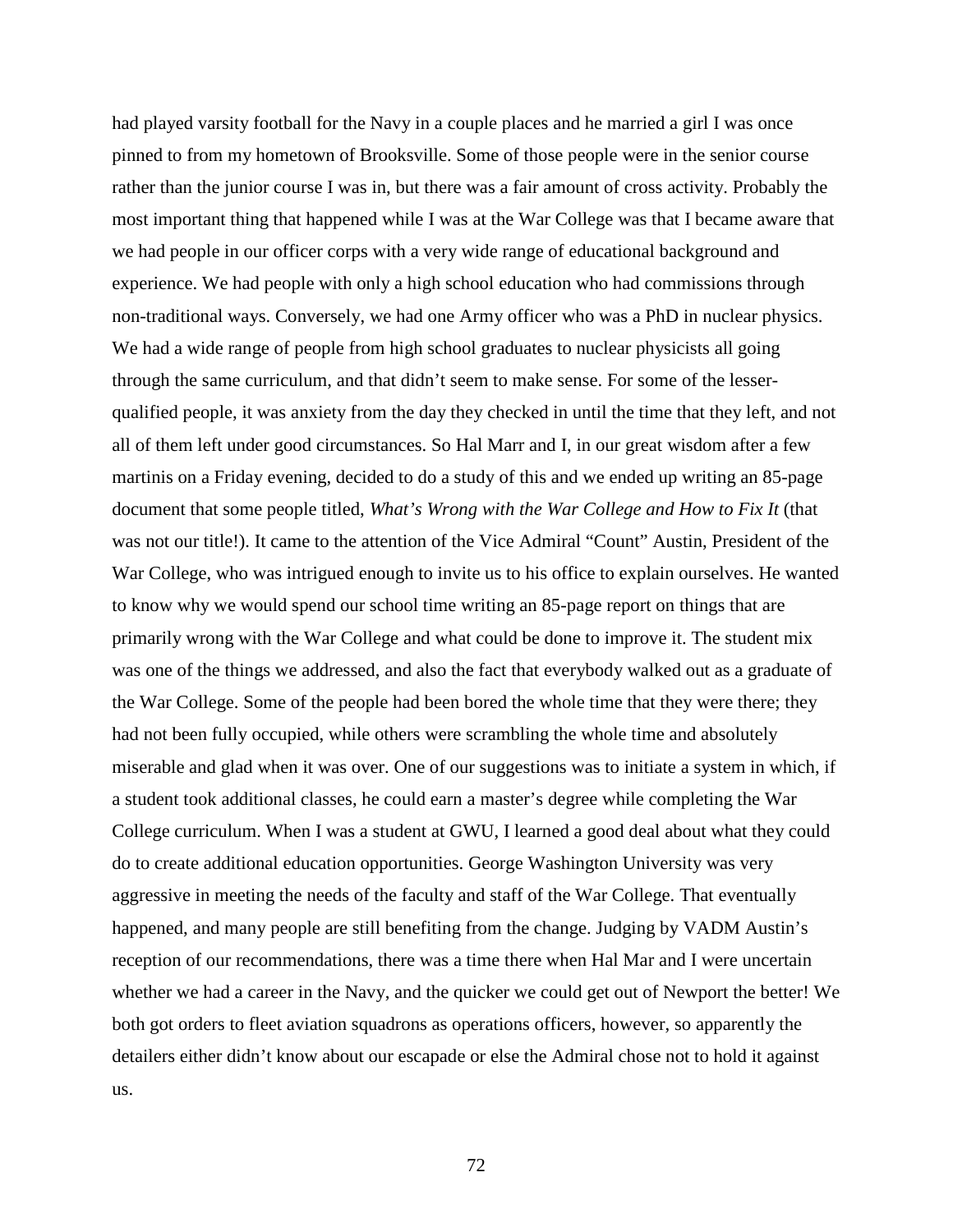OEO: What did the Naval War College do for you?

ADM KINNEAR: It gave me an opportunity to learn a great deal about other parts of the Navy. It also reinforced the idea that whatever you're setting out to do, make sure the plan that you're building for it is doable with the resources that are available. That last thing; I kept running into that, particularly when I got on the financial management side of things, that just an awful lot of people have good ideas, but they aren't able to implement them. They can't follow the planning structure that is necessary to be sure you've got a valid project that is within the resources available to you. Many a great idea has died for lack of funding.

OEO: In July of '61 you found yourself in VA-44. What was the grand plan there?

ADM KINNEAR: I had six kids at that time. In my War College class there was another guy by the name of Gene Cross who had six kids. BUPERS sent a detailer up to Newport saying, "A lot of you people are going to be disappointed because you've asked for the west coast, and you're not going to get it. We simply don't have the money. Anybody with a big family is in particular jeopardy; they're going to get orders to a place we can afford to move them." Yet Gene Cross and I both got orders to the west coast. Gene went to a fighter squadron out there. I called the detailers and said, "Hey, gang, I really don't want to go to the west coast. It's too hard to move my family and it's too expensive out there. I want to go to Jacksonville." Lo and behold, they gave me a change of orders. Instead of going to VA-55 on the west coast, the orders were to VA-46 at Cecil Field, which is exactly where I started my fleet career, as the prospective XO.

First, however, I went to VA-44 at NAS Jacksonville, which was the training squadron for transitioning people to the A-4. I didn't have a whole lot of jet experience and had not had any operational experience at sea in Navy attack. It was a very fruitful learning experience. While there, I met Bob Kelly and developed a great appreciation for him. As an aside, Bob Kelly was the Training Command Student of the Year and the Instrument Student of the Year when he got his wings, and he lived up to his billing. There's sea story that goes along with this concerning a fellow by the name of Bill Barrow, who had become the skipper of VA-12 and turned it into what he considered to be the Navy's premiere weapons squadron. Instead of going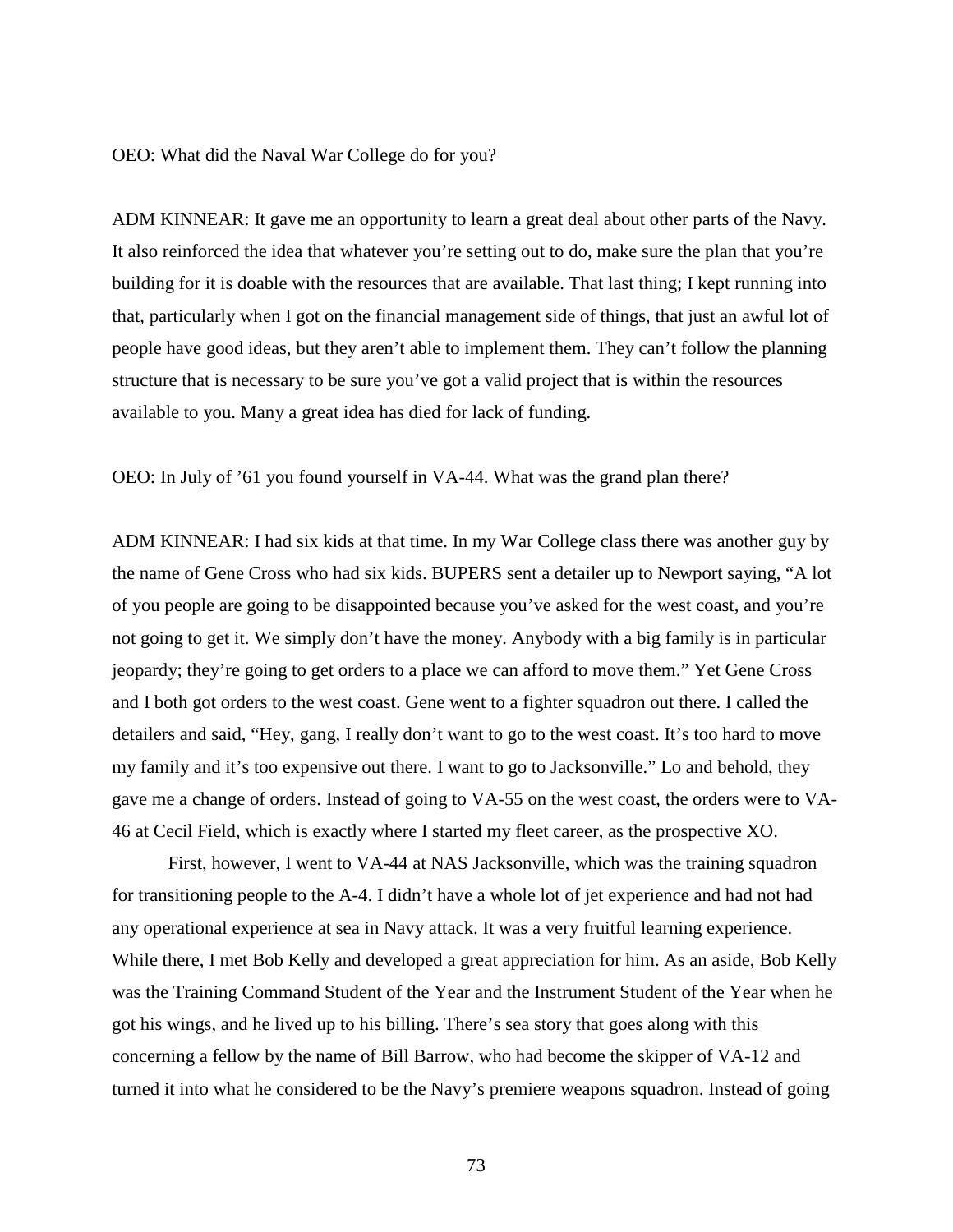to sea they went to weapons meets and had great results. However, the fact that they seldom went to sea had become noted. A curious thing as far as my involvement was that I had already been identified as the prospective Executive Officer of VA-46, and was told what my orders would be. I then got a call from my detailer's boss, who said, "I expect you're pretty excited about going to VA-46. I want to tell you of a situation, and I'm going to ask you to do something. VA-12 just lost its fifth operations officer in less than 18 months. Gordy Engle, a guy that you went through VA-44 with, got killed on his first flight with the squadron yesterday." I asked him what had happened to the other people. It turned out one of them had become physically disqualified, a couple of others had turned in their wings and two got "bagged." So the detailer said, "We really need to get somebody in VA-12, but it won't be the XO's job though. We've got an XO that's been ordered in, a well-qualified guy by the name of Oechlen, and Swede Hansen is the Skipper and he's a real jewel, but we need a number three and we need him now."

I said, "Do I really have a choice in this matter?"

"That's not a fair question," he said. "I want to know if you will take the job."

I said, "Yes, Sir, order me in." So I went to VA-12 feeling somewhat set back because I was further away from being the XO than I expected. I asked the detailer how this would affect my career planning. "You will do about a year as the operations officer, followed by about a year as the XO, and then if you screen, you'll become the Skipper. That's the only commitment I can make to you."

I said, "That sounds like a career plan to me. I'll take it." I went to VA-12, and LTJG Bob Kelly (Admiral USN Retired) also got ordered to VA-12. They had a weapons squadron attitude; flying on and off the carrier was fun and important, but it wasn't as important as being able to put weapons on target. They were really focused on weapons delivery, and were trying to teach the rest of the Navy how to deliver weapons on target. Bear Taylor (RADM later) was the operations officer at the time, and when I relieved Bear he told me about the wonderful weapons capability that these people had.

I said, "Bear, I'll take the next three guys out of the RAG for my flight division, and after about a month we can have a shoot-out with your weapons team. What I knew, that he didn't know, was that Bob Kelly was one of those people. Another one was Bill Zipper, who had about 2,000 hours of T-28 time. He was just a glutton for flying. He was transitioning to jets, and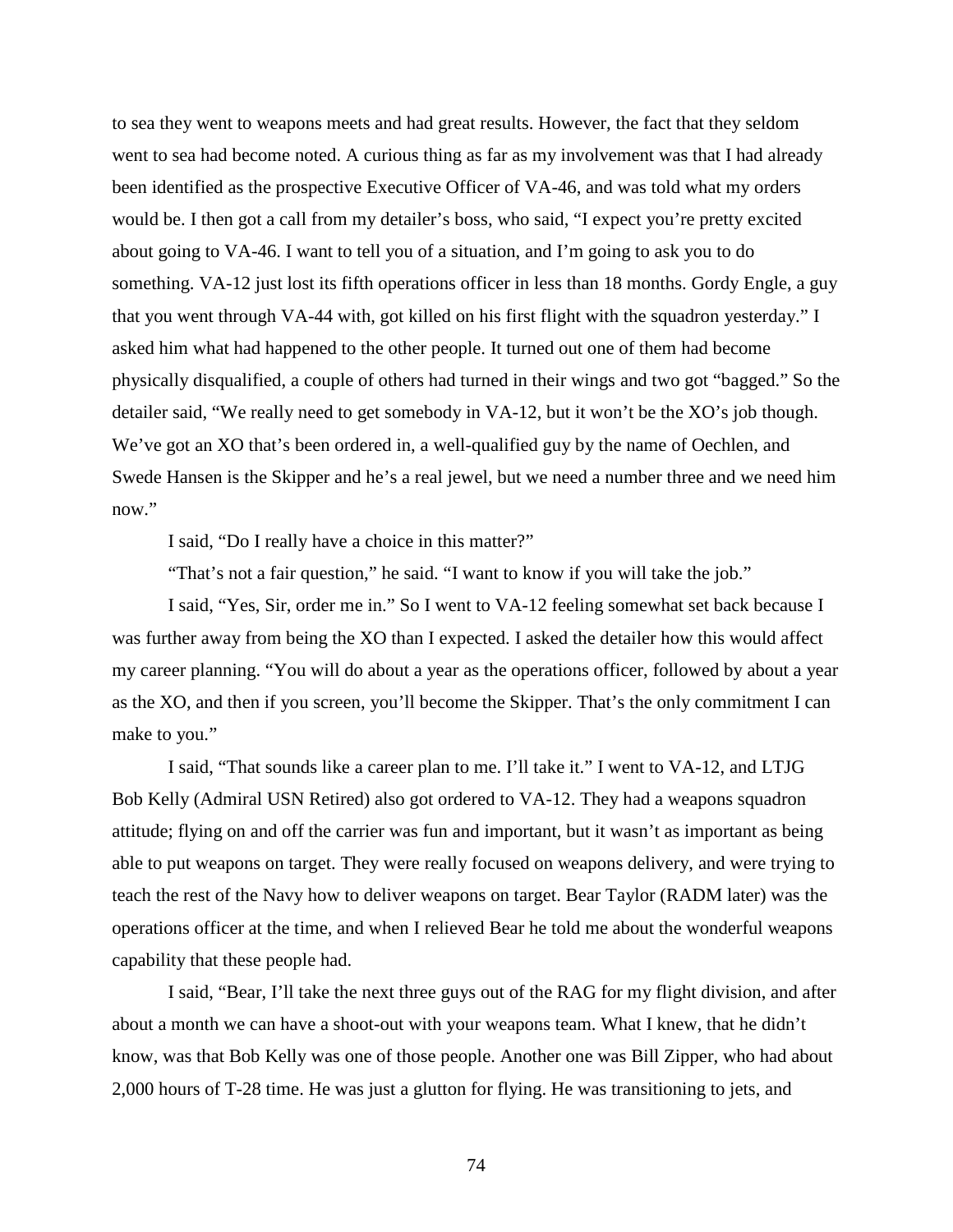everybody I talked to about him said that he was one of the really great aviators we had in the Navy. It turned out that they were right. So, I took the next three people that came out of VA-44 – the other one was Huey Long Pierce – from Louisiana, as you might suspect from the name. So Bob Kelly, Bill Zipper, Huey Long Pierce and I became a weapons team of our own, and of course we did more than hold our own against the so-called weapons team of VA-12. As an aside, the training command used to have something called the Star Flights, a trampoline team that gave demonstrations around the country. Zipper was the one who put it together, and his wife had been one of the members of that team.

OEO: You were introduced to the A-4 in VA-44. The A-4 was the big attack workhorse for many years. Talk about that airplane in terms of its place in naval aviation.

ADM KINNEAR: It probably had the smallest cockpit of any tail-hook airplane ever built, and it probably was one of the most honest airplanes as far as flying, that had ever been built. It had floating slats on the leading edge of the wing, which under certain flight conditions would do funny things. In high G-turns, occasionally one slat would come out before the other and you'd get a lot of rolling torque, but basically it was a very honest airplane, and probably one of the easiest airplanes to bring aboard a ship once you got the hang of it.

I had gotten to know Ed Heinemann, the A-4 designer, through some other projects that we haven't talked about. The A-4 really was his love. He designed a lot of other airplanes, but building the A-4 was special. It was built around something called the Mark VII bomb. That was the primary thing the airplane was built to do: get a nuclear weapon airborne off a carrier. I don't think they paid a helluva lot of attention to its conventional weapons capability, although it did have two guns in it. Considering what it was built for, it became the mainstay of the Navy. In fact, I have a letter in my files from VADM Joe Moorer, Admiral Tom Moorer's younger brother, a great aviator who also later was my next-door neighbor. He wrote it when he was the Assistant Operations Officer on a carrier group staff with which we were going to do business. He commented that, as far as night flying at that time, the A-4 does 60 percent of all the night flying the Navy does, and whether you do it by night landings, whether you do it by night hours or night schedules, it still comes out that excess of 60 percent of the night effort is done by A-4s. It was probably the worst airplane for night flying that was ever built because it was never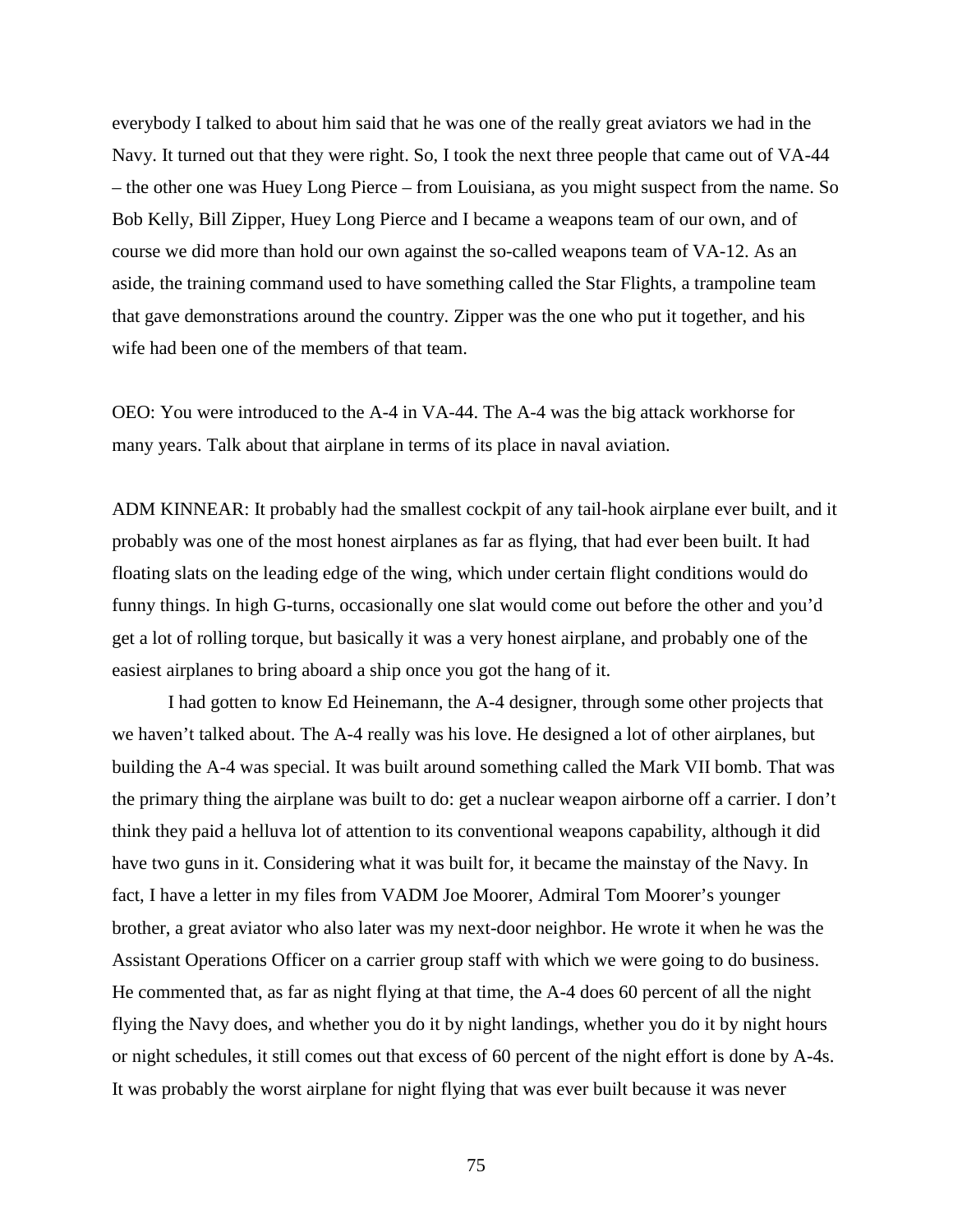intended to be a night flyer. As a result, the instrument lighting was bad. To deliver a nuclear weapon you had to have what they call thunderstorm lights because when you let the weapon go you had to turn those lights on or else you'd lose your vision from the weapon detonation flash. No matter where you were, that flash was going to be big enough that you needed to have those thunderstorm lights on well ahead of time. This airplane was never designed with a full thought process through every mission scenario. It also had a rather spartan ejection system, which I had occasion to use. It worked great. A little rough at the start but….

## OEO: And where was that?

ADM KINNEAR: Off Jacksonville flying from FDR (*USS Franklin D. Roosevelt)*. We were practicing an air show for the Congressional 999<sup>th</sup> Reserve Squadron, of which Senator and Major General Barry Goldwater was the CO. They were coming down to get a carrier weapons demonstration off Mayport. We were having a dress rehearsal using water/sand-filled bombs. CAG (air group commander) CDR George Talley and I were going to do the conventional divebombing demonstration. Those practice bombs had a very thin skin and, depending on which of the documents you looked at, they were both suitable for jet aircraft and not suitable for jet aircraft. At any rate, they later deduced that when I punched the bomb release button, the ejector foot of the A4 actually went through the skin of the bomb and served as a hinge point, causing the bomb to swing up and hit the back end of the plane, severing the fuel and hydraulic lines. That caused two problems. The loss of the hydraulic lines meant that I lost control of everything except the rudder, and the ruptured fuel lines resulted in a pretty good fire back there. So I had virtually no control and I was burning. CAG Tally was right behind me, and said, "Gus, I think you better leave that thing." So I did. As a result, I have permanently rotated L-5 vertebrae. They didn't pay any attention to it for a long time, and finally realized that they should have gone in and rearranged my vertebrae immediately. By the time they got around to recognizing what had happened, however, it had grown into position and they said, "If we operate now there's equal probability we'll do more harm than good." So, I still have a permanently cocked L-5, which every doctor looks at and asks, "How the hell did you do that?"

OEO: How important was Ed Heinemann to naval aviation?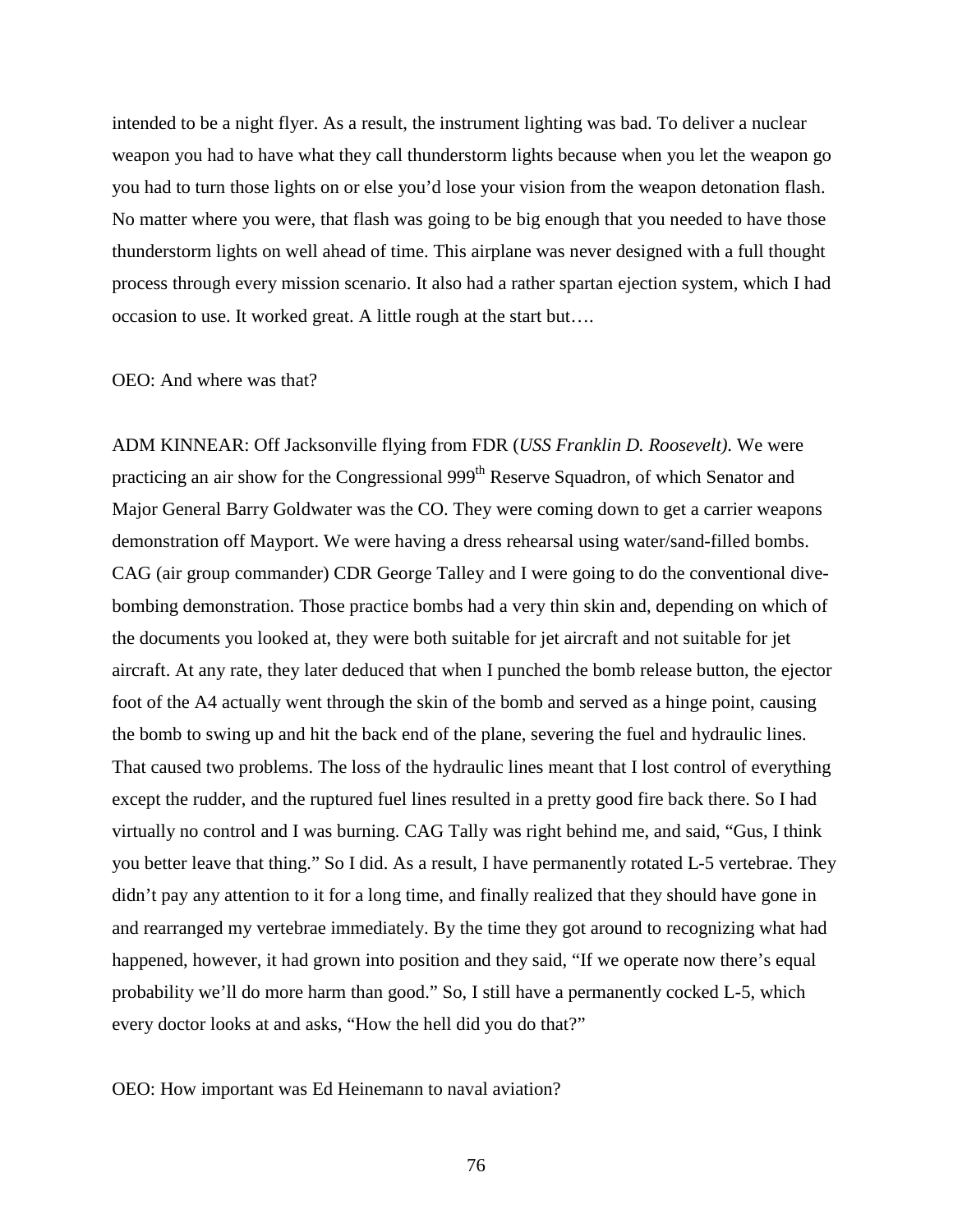ADM KINNEAR: I'd say that Ed Heinemann, with his attitude about airplanes and his ability to design Navy airplanes, was a necessary ingredient for carrier aviation to accomplish what it did during the Korean War…and after. The A-1 SPAD is another one of his airplanes. He was an essential element in the naval aviation saga from the SPAD on, everything from the A-1 on. He was good and he knew it. He was a wonderful person, too. Later on, I had the pleasure of visiting him occasionally in San Diego.

OEO: It is now December of '61 when you get toVA-12 as the Operations Officer. What was your first reaction about the health of the squadron?

ADM KINNEAR: We had a wonderful skipper -- Swede Hanson, who had been a great football player at the Naval Academy. Playing football all the way through flight training, I had met him under other circumstances and respected him greatly in a number of ways. We had an XO by the name of Bob Oechlen, who died a couple years ago. He was a great aviator. We didn't have any problem with pilot talent. They were solid as rocks. Max Malan came in as the next XO and Oechlen became the skipper. It was a good squadron, a lot of talent.

OEO: What kind of a CO were you aiming to be when you stepped into that role?

ADM KINNEAR: I don't know that I really had any particular agenda as far as what I was going to do as a CO. How I became CO of a squadron is kind of a strange story, though. While I was still the operations officer of VA-12, I got a call about 11 o'clock at night from the senior aviation detailer at the Bureau of Naval Personnel saying he wanted to talk to me. He asked how things were going in VA-12. I told him, and he said, "That's very close to what the air wing commander had to say. We've just had a terrible thing happen there in the Jacksonville area and you're probably aware of it. The prospective commanding officer of VA-106 was killed last night in his last carrier qual landing before he was to go to VA-106. I know you knew him." We chatted about different people and finally he said, "How would you feel about leaving VA-12 and becoming the skipper of VA-106?"

"Going from Ops to Skipper? Do you think I can do it?"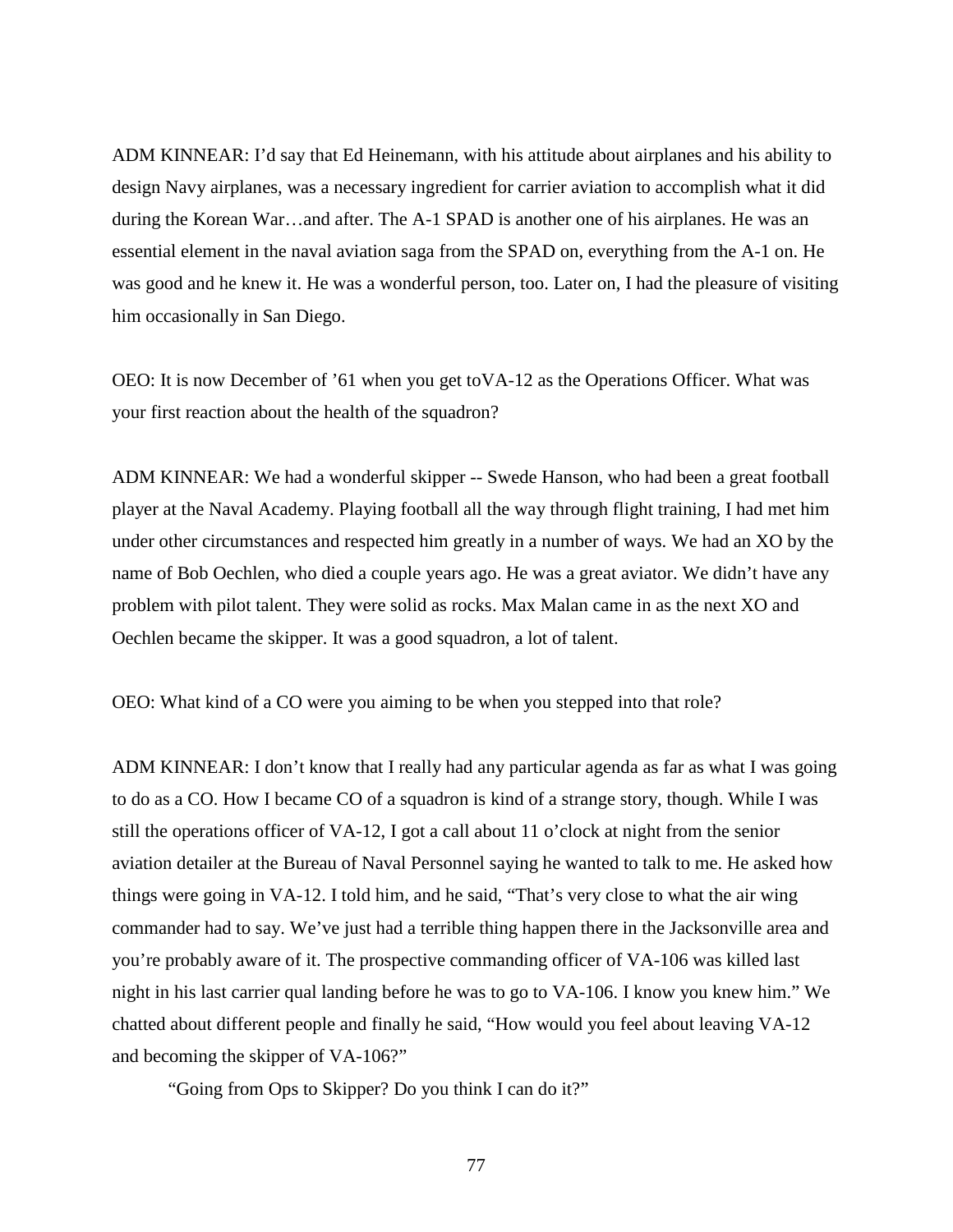"Yes, you can do it," he said. "Stand by because tomorrow you're going to get a set of orders. You're going to VA-106 as the CO."

I haven't been an XO yet," I said. "You don't need the training." I took his word for it. I had never been anybody's XO, had barely been an ops officer, and had never been on a staff. The clincher was that my family would not have to move. I had six kids and a very understanding wife, and that was no small consideration.

OEO: Do you have any memorable events from VA-12 that you haven't mentioned?

ADM KINNEAR: No, other than the ejection from the A-4 when we were warming up for that air show.

OEO: I guess you could say that Barry Goldwater had a hand in causing that accident. What was Barry Goldwater's big picture view of the United States Navy?

ADM KINNEAR: Terribly important. It probably had more urgency than his concern for the Air Force, but he would never say that, and he thought that *Nimitz* class carriers were well worth the money. He had a position that he had to maintain, since he was an Air National Guard two star. To spare him being in a tight position on that Navy issue and having to leap up and say, "Hey, I can't vote with this or I can't support that," it was best for him to not be on the Senate floor at certain times. Later in our discussions, that comment will come into play in a big way.

OEO: Where does Barry Goldwater fit in the hierarchy of important senators in modern history?

ADM KINNEAR: History will help establish that and refocus it, but in my book he was one of the key players. Regardless of who was in the White House, Senator Goldwater was one of the key players as far as keeping the country positioned to be able to respond to anything the Soviet Union did. He understood the problem and he understood the cost.

OEO: You shifted over to VA-106 in August of 1963. Talk about that tour as a CO. This is a key point in your naval career. What did it mean to you and how did it go?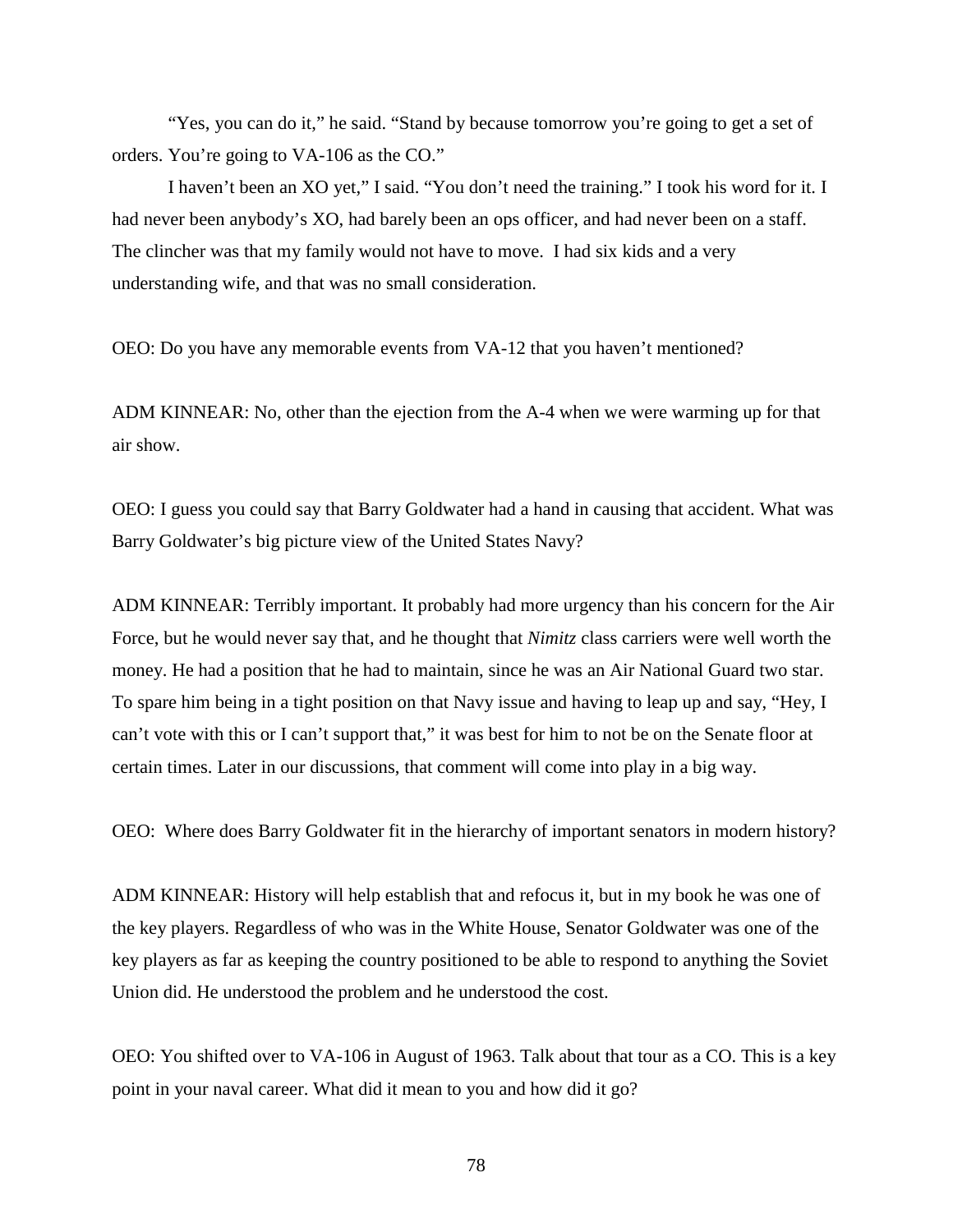ADM KINNEAR: Very quickly, the shortest year of my life. But it was a very important year, and I had a good time. I was notified early on that I'd been screened for air wing commander, but had a problem since I had gotten so far ahead of my contemporaries that I needed to go somewhere to age. I was junior to every squadron skipper in the fleet, so it was going to take a while to get a crop of squadron CO's to whom I was senior. They couldn't send me to an air wing for at least two years. So they asked me to help them figure out what I wanted to do for the next two years. The detailer said, "We thought we'd send you to a carrier, but we see that you're a qualified communications watch officer, engineering officer of the watch, zippity-zip on a carrier. You are command duty officer qualified as well as OOD qualified. There is no real gain in sending you to ship's company." That's when I said, "I've heard that some people are being ordered directly into PhD programs. Would I qualify as a direct input to a Ph.D. program?"

They were somewhat enthused about that and said, "Yes, if you can get into a school – this is going to be on short notice – if you can get a school to accept you." I was the skipper of a squadron deployed to the Mediterranean, at the time, so that wasn't exactly easy, but I prevailed.

OEO: You have a full Med cruise while you were CO. What was the emphasis during the cruise?

ADM KINNEAR: Demonstrating that A-4s did most of the night flying! Seriously, I really did spend a lot of time trying to figure out what you could do with the A-4 at night.

OEO: What were your achievements as CO? You obviously left the squadron better than when you found it. What did you do for that squadron?

ADM KINNEAR: I guess that's when I went on my kick about trying to improve the instruments in the A-4 and to equip it better. It had the world's worst gun sight in it, and pilots would inevitably reach up there and put their hand on that damn gun sight while getting in and out of the cockpit (unless you threatened to break their wrist every time you saw them do it). Keeping the A-4 bore sighted was a vexing proposition, and I worked hard trying to come up with a template that you could use on the flight deck; to have certain anchor points on the airplane and templates so that you could tell whether the pipper of your gun sight was really where it was supposed to be. It drove me and the ordnance gang crazy, because after you got the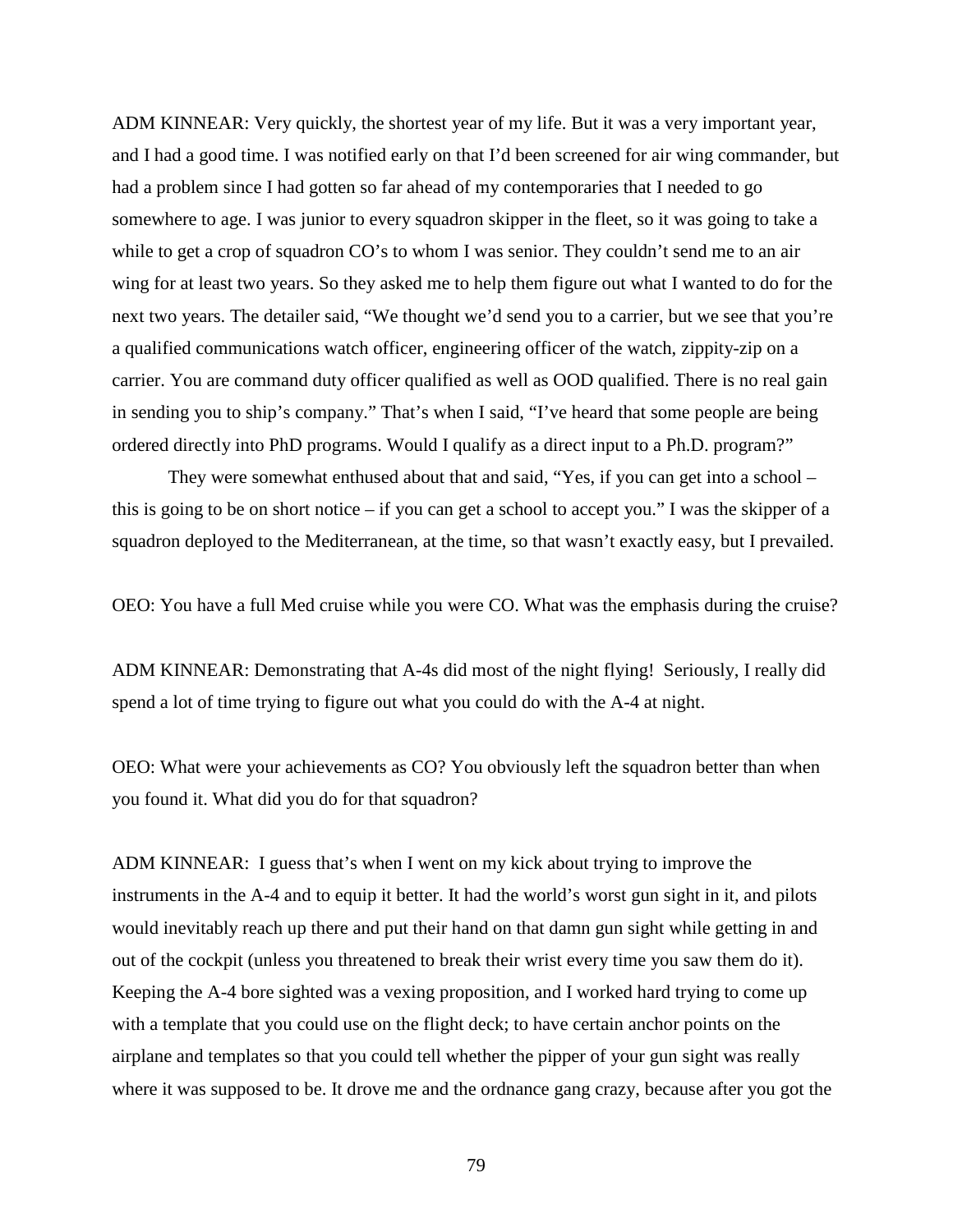bore sighted on the airplane, the next pilot comes along and puts his hand up there on the gun sight to get in or out of the plane and you've got to do it all over again. That was probably one of the most aggravating problems we had. The other thing, as I mentioned, was the extremely poor instrument lighting in the A-4. . The F-4 and F-3 were designed for the night environment, or allweather environment, yet the airplane that was doing the bulk of the flying and keeping the statistics looking good was the A-4, the least threatening airplane to the enemy that we had in the inventory. That became a cause. We did a lot of research and generated a ton of correspondence on that because it really did bug me. I was blessed with a super XO, Ron Hays, and another superstar, Dick Seymour, was my operations officer.

OEO: That brings me to probably the key question about your first time in command. What was your leadership style?

ADM KINNEAR: Being a carrier aviator, I think the thing I emphasized the most is that whatever you do when you're away from the ship is not noticed nearly as much as what you do in the landing pattern and when you come in the ready room and report your activities. We want to be professional, but we want to have fun while we're doing it. Therefore, we're going to be the most squared away squadron in the landing pattern. We're going to have the best landing intervals of any squadron. And, we're going to be able to put weapons on target better than any other A-4 squadron in the Atlantic fleet. "Other than that, we don't have any challenges." Everybody responded. We won the competition by squadrons as far as boarding rates and stuff like that, but it was important to be able to do it yourself before you started asking them to do it.

OEO: Did you try to do everything yourself or were you a delegator?

ADM KINNEAR: Both. Once having demonstrated that I could perform or do something in particular, I went to great lengths to delegate and give other people a chance. I had a lot of very good people. People used to ask how I got such high aircraft availability, and how we got that many hours, and I said, "It's not me; the squadron does it."

When you've got a Ron Hays, a Dick Seymour and other people like that, all you have to worry about is staying ahead of them.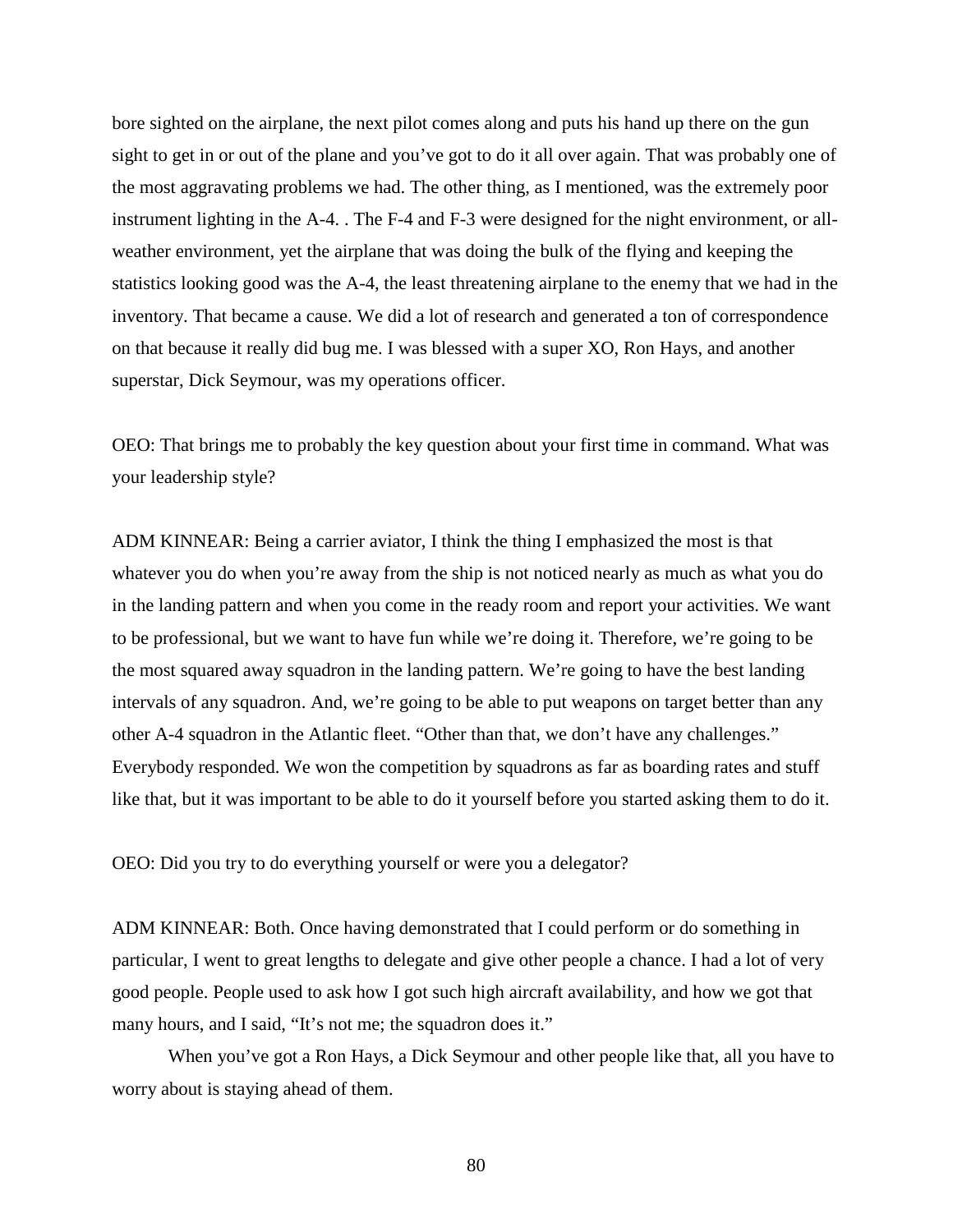I am reminded of an earlier funny story involving Bob Kelly. I was chasing Bob down the Apennine Way, a low-level route that runs down the backbone of Italy. He missed the turn so I tried to call him on the radio and discovered that his radio was out. So I got up ahead of him and took the lead, turned around and started reversing our route and going back. So he could get more training, however, I gave the lead back to him. He knew where he was. He didn't have a radio, but he knew where he was so he took the lead and headed in the appropriate direction to get back out to the carrier. Unfortunately, he flew right over the airport at Pisa! Naturally the Italians came up on Guard channel and said, "Navy airplane just flying over the runway at Pisa, come up on such and such frequency. I did and he said, "You got two airplanes. You fly right over the runway. You didn't call in. You didn't check in with the tower. Do you know what the procedures are?"

"Yes, yes, yes, you're absolutely right." I was stumbling around trying to speak some Italian at the time and I tried to talk to him in Italian. He came back up and said, "Put the other guy back on." I proceeded in my broken English routine with him. He said, "I need your identification." So I gave him my identification, and said, "I really regret violating your airspace. I'm fully aware of how conscientious this particular airport is about maintaining absolute control over all traffic, and I respect you greatly for it. I really am sorry. It doesn't happen very often. But the guy who is leading the flight doesn't have his radio, and I couldn't stop him." Finally, he came back up and asked, "Anything else?" I said, "Arrivederci." The guy came back and said, "Okay." They never reported it!

OEO: Did you get through that tour without any big scratches in the squadron?

ADM KINNEAR: Yes. Everything went well. When I took over the squadron, Ron Hays said, "There's one particular airplane that you want to pay attention to, number 310." That's all he said. I called the maintenance officer and asked, "What's funny about 310?" He said, "Oh, you don't know about 310? It's a hanger queen; 310 is a hanger queen. The man you relieved tried to take off without locking the canopy, and it left the plane about the time he broke ground. We're having problems getting another canopy."

"The guy that I relieved, did he understand that?" I asked. "Oh yes," he said. "He'd go by and look at that airplane every day and just shake his head."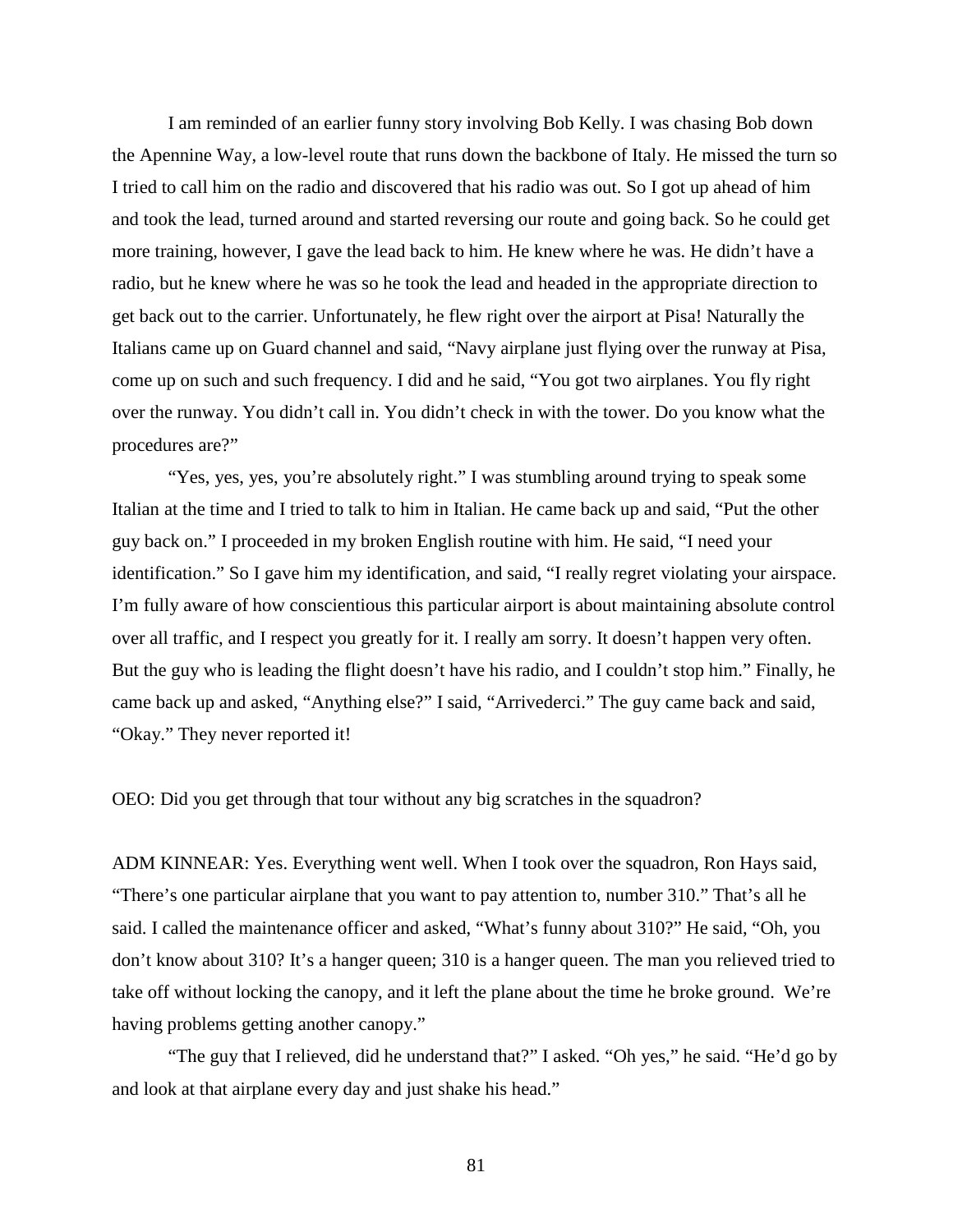The squadron had not had a lot of opportunity to do night flying. I found myself flying tanker missions, not just at night, because one opportunity to directly impact the number of airplanes you recovered was to make sure they had fuel. I volunteered to be a tanker pilot on a number of occasions when we were doing things where aircraft were going to come back with low fuel states. We were doing exercises out of the Mediterranean, hitting airfields in Paris, and that was a stretch. Nobody really liked to be the tanker pilot, particularly when they were going to make decisions about how much fuel to give each airplane and those kinds of things, so I flew some of those tanker hops. When I see people and talk about the squadron, the tanker experiences seem to come up. We had one flight where we had four airplanes coming back and all of them were down to the worry state for a potential flight-deck accident, and it was colorful getting them refueled and back on deck. Everything went great.

OEO: All of your tanking was done by your own aircraft?

ADM KINNEAR: They had some A-3 tankers that were just coming online at that time, but it wasn't enough to cover it. A-6 tankers were not in the picture yet. We had two squadrons of A-4s and they were all equally short-legged; 5,400 pounds internal and that was it. We ordinarily had the two drop tanks when we were operating.

VA-106 was a wonderful year for me. Everything worked. I was selected and screened for air wing commander.

OEO: How did you make your way to Stanford?

ADM KINNEAR: As mentioned earlier, I was junior to most of the squadron XOs and needed to find meaningful employment for a couple of years.

When I told the detailer I was interested in a PhD program, he said, "Oh, I don't think you can do that. I don't think we can help you do that."

"Who makes the decision?"

He said, "I can make the decision, I guess, but I'll have to work it with the people here and see what we can do. But you'll never be able to go to Stanford and get out of there in two years to get your air wing on time. It just can't be done."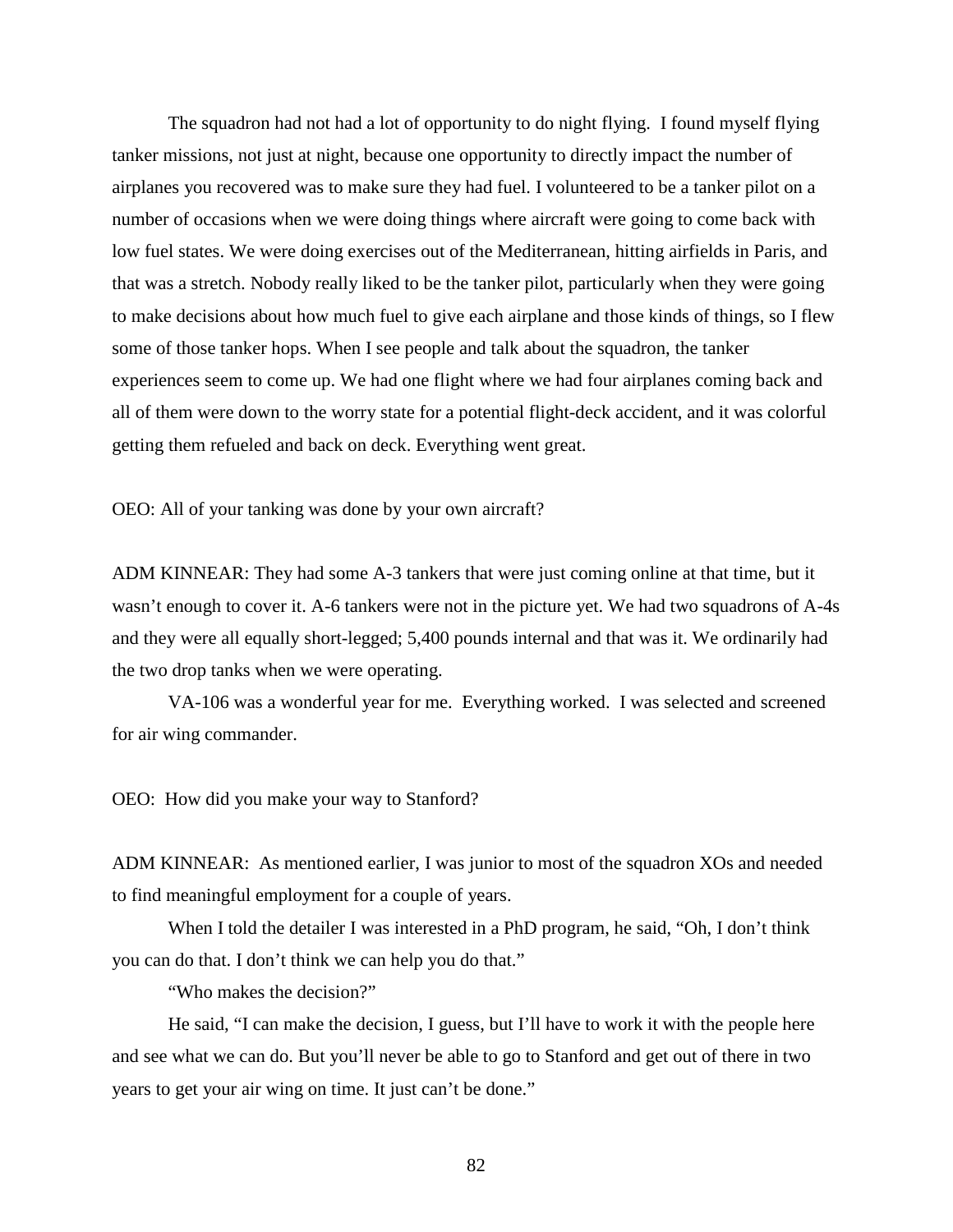I said, "Nobody really knows that – we'll have to see what we can do."

"Have you been accepted?" he asked.

"I haven't even applied."

So there I was floating around the Mediterranean as CO of a squadron, and they said, "Start applying if that's what you want to do." So I applied. My undergraduate degree was in physical science and math, my Master's was in personnel management, but I had always wanted to be an engineer. So I said, "I think I'd like to do something in the engineering area. Does the Navy have any canned programs like that?"

"No, we don't, and besides that we don't think we could sell you that quick. Go ahead and apply for some schools and if you find one that you really want we'll work with you."

I applied at MIT, the University of California and Stanford. My first response was from MIT that said, "We do not solicit applications from military officers." I wrote them back. I took the letter they had sent and edited it and corrected the spelling and mailed it back directly to the president of MIT with a longhand note: "If this is the quality of education I could expect at MIT, I'm glad you turned me down."

I got a nice letter back from him saying "That was not the university, that was some individual staffer who doesn't like the military and he erred, and if you're still interested in coming to MIT, we can make things happen quickly." But I told him that I had a letter back from Stanford saying that they thought they had a program that would satisfy my needs.

That's how I ended up going to Stanford.

I found out later, when I got to Stanford, that they somehow thought I was applying to the business school, and I had been accepted by the business school. One of the Business School professors, a Naval Reserve officer who was writing a book, explained to me what my role would be. "You could do your dissertation on anything you want, but here's the area that I think would be most likely." It was the area of the subject of his book, and it didn't take a genius to figure out that I was going to be chapter seven, eight and nine. So, on the day of registration, I left the business school, went over to the engineering school, and found the Professor of Naval Science. I told him that I wanted to get a graduate degree in engineering and I also wanted to get a Ph.D. in whatever engineering I end up in, and that I only had two years to do it.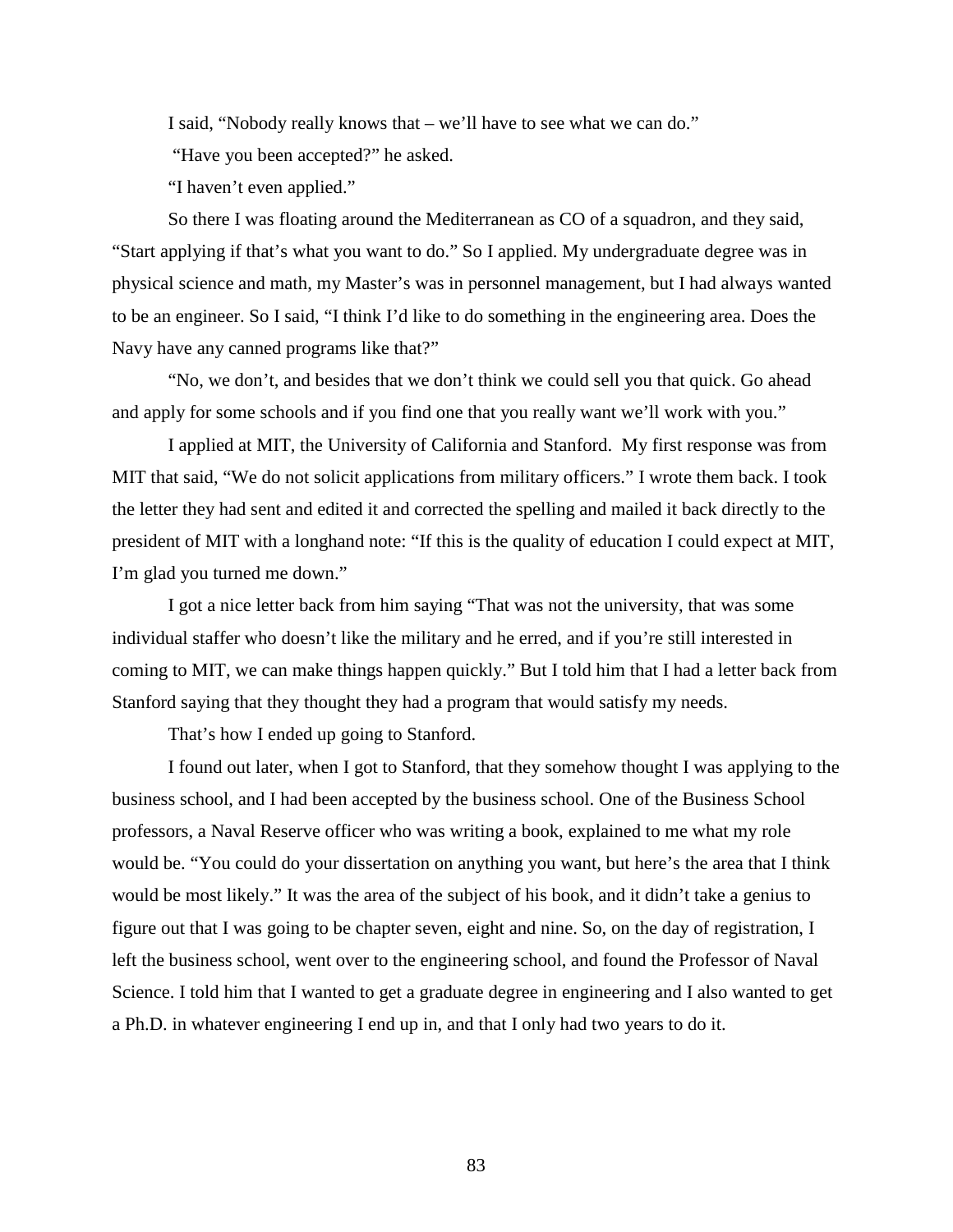He smiled and said, "Well, go down and talk to Grant Ireson. He runs Industrial Engineering. He's a very unconventional guy. He doesn't have a doctorate, but he is the Dean and all the PhDs down there understand that.

"He and another one of the professors there, Eugene Grant, had written a book on statistical quality control. It's the bible – a very well-regarded book. Grant Ireson is well known and highly respected. As far as statistical quality control, there is nobody better. Go down and talk to him. He's a very practical kind of guy and a very nice person."

So I went down and told him that I wanted to get a graduate degree in engineering, and that I wanted to try to get a Ph.D.

"How did you get here?" he asked.

"I got accepted by the business school, but I don't want a Ph.D. in business. I don't even want to think about it."

And so he said, "Well, tell me more about what your long-term plan is."

"My long-term plan is to come out here, work my tail off and get out of here in less than two years and go back and get an air wing. I'm already on the list. I'm just waiting to get senior enough to be senior to the squadron skippers."

Ireson was very, very well informed, and knew the military inside and out. He said my time frame made it improbable, but after a half hour of discussion, he said, "Okay, it sounds like it might be worth a try. Let's see what we can do." And he accepted me into the industrial engineering program as a master's degree candidate. The conversation got sticky at one point, however, when he said, "Now what is your undergraduate degree in engineering?"

I said, "I don't have one."

"Oh, what is your degree in?"

"Physical Science and Math,"

"Ah…that's close enough. I'll let you into the Industrial Engineering School and we'll improve your qualifications," which he did.

The point I wanted to make here is that a number of people told me that I couldn't ever, ever get out of there in two years. I just didn't accept that. It's a small world kind of thing, but a very important ingredient; this key player, Prof. James Douglas, was a civil engineer, and the reason he agreed to be on my doctoral committee was because he had been my advisor at the Naval War College. He was a civil engineer and on the staff down at the War College. He had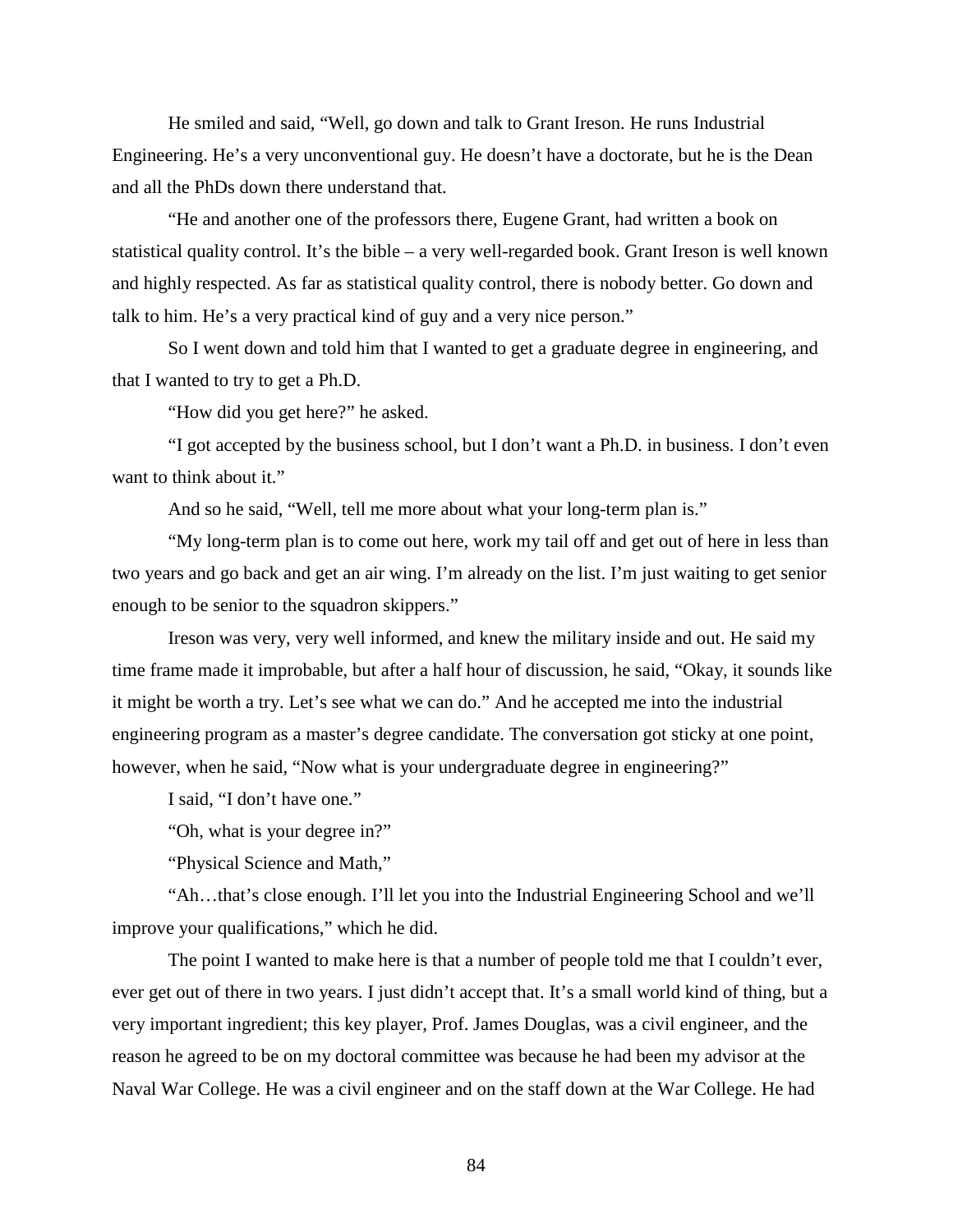retired from that and joined the Civil Engineering faculty at Stanford. Coincidence, perhaps – but I've been blessed with a number of those along the way.

OEO: Not many naval officers get a chance to go to Stanford for the reasons you went.

ADM KINNEAR: No. I was probably the first out of a pot and it was primarily because they didn't know what else to do with me. Nobody really thought I could complete a degree in two years, but it served their purpose of letting me age for two years so I could go to my air wing out of there. The timing was right, except I had to get out of there in two years. They asked me when I would leave Stanford. I said, "I'll leave on my second anniversary there, and that's it." So they wrote me a set of orders to that effect.

Prof. Bob Oakford knew the military well, with a lot of experience as an intelligence operative in several embassies, and he came into play while I was at Stanford. He was one of my mentors there, and he advised me that to affect the purchasing process in the Navy, you had to understand how decisions are made in Congress and the Pentagon. Acknowledging that the main thrust of my research was going to deal with engineering and procurement, he suggested that I needed to have a real appreciation of the political process and the role of Congress as well as the economic considerations that affect the procurement process for weapons systems. Another mentor, Prof. Hebert Marshall, a key player in the Political Science Department, was also an important member of my PhD committee. He had spent considerable time in D.C. as an advisor, and had great interest in the government's role in agriculture. These two people advised me to include economics and political science as my minor study areas. I luckily learned of Professor Aaron Wildoski, who was Chair of the Political Science Department at the University of California at Berkeley, and he offered a special graduate course at Stanford that seemed most appropriate. His book, *The Politics of the Budgeting Process,* essentially became my bible when I later served as Chief of Legislative Affairs. In fact, I made it required reading for all of my staff and all the candidates for staff jobs.

Professor James Douglas, a civil engineer, was my advisor when I was at the War College, when Hal Marr and I did the 85-page, unsolicited, *"What's Wrong with the War College and How to Fix It"* paper. He showed up at Stanford as a full-blown professor in the Civil Engineering Department. I went by to pay my respects to him and he agreed at that time that if I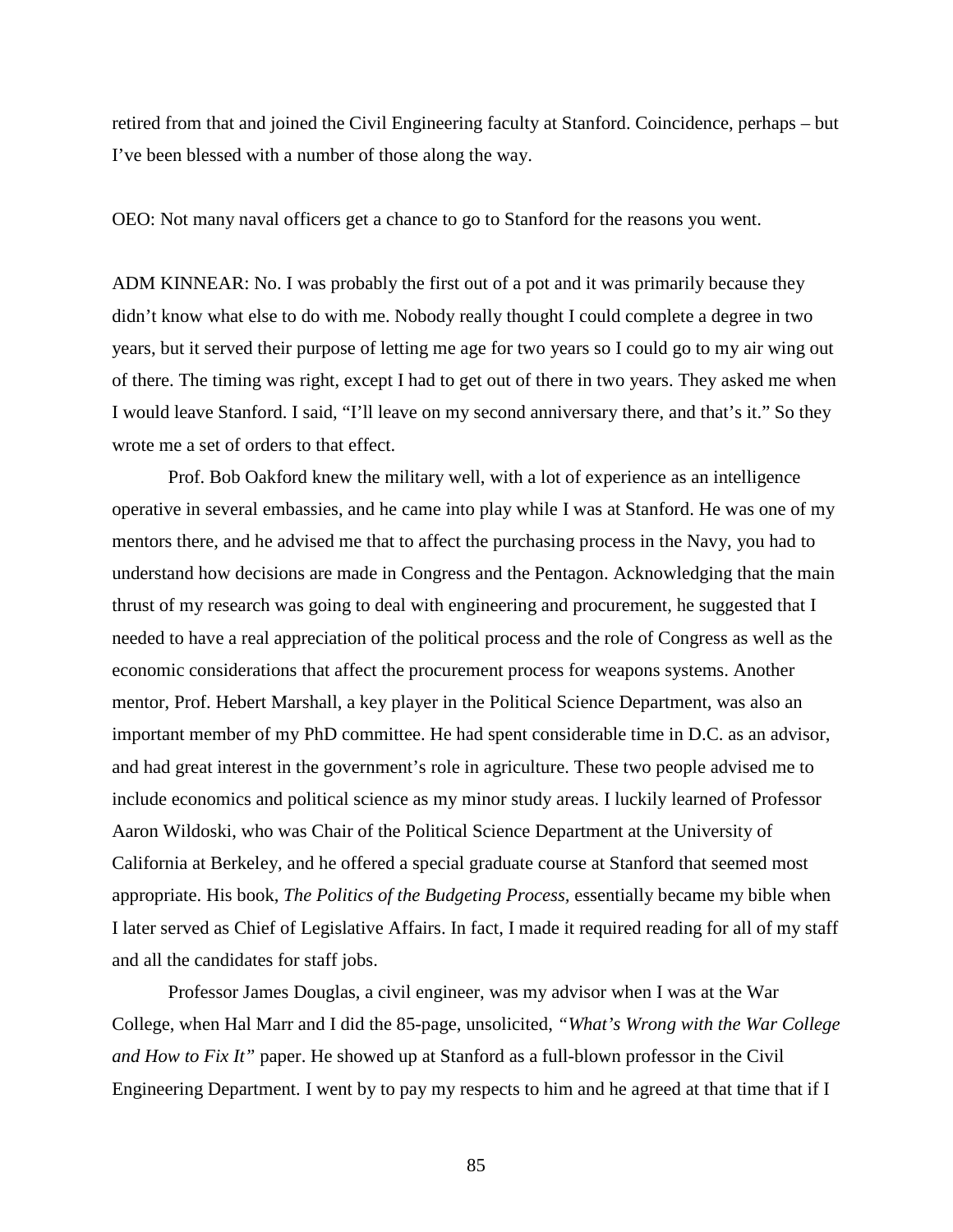became a graduate specialist student he would be willing to be a committee member, and having a faculty member throw in with you like that was a big help, particularly in that environment, where I was a stranger in paradise. If you were to look carefully at my dissertation you would see watermarks on the signature page where the committee signed off on it, and I got him in his own swimming pool on a Saturday night. I had to leave on Monday so he signed off on my dissertation and I lived up to my promise that I would be ready to leave in two years. He was the final step in being able to leave on time.

OEO: Your dissertation was on what?

ADM KINNEAR: The effects of the Department of Defense procurement policy on the structure of the defense industry.

OEO: What were you trying to say in that dissertation?

ADM KINNEAR: That the defense industry modified itself to be sure that they were in a position to get next-generation weapons business. Whether it was shipbuilding or the aircraft industry or electronics, they were constantly re-creating themselves, restructuring, to meet what they saw as future market possibilities. All of this was a result of whatever the existing policies of the Department of Defense were on how they were going to procure their weapon systems. I looked at how the defense industry had evolved and how it seemed to cycle. The cycle is continuing at this time. My proposition on that is still sound; that the defense industry will concentrate and become one big company such as Boeing, for example, that will do everything – build airplanes, operate shipyards, they'll do everything, electronics and so on. They will configure themselves to meet what they see and expect the Department of Defense procurements to be; which are never the same. They'll keep modifying themselves to fit the current circumstances, and that, in large part, is determined by the Congress of the United States. There is a love/hate relationship going on continuously with three players -- the Department of Defense, the defense industry, and Congress.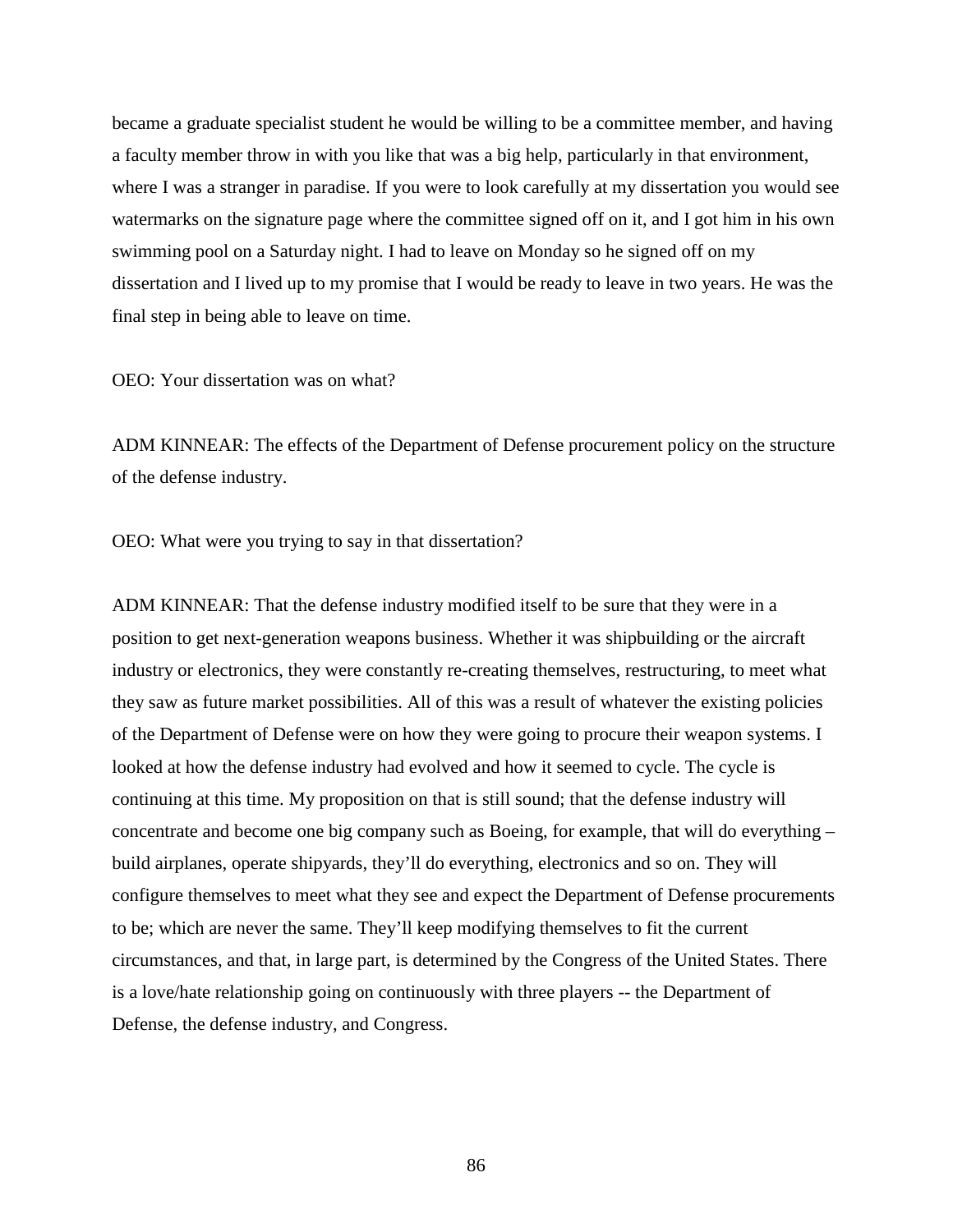OEO: Having done that dissertation and spent that time at Stanford, what did that do for you in the rest of your time in the Navy?

ADM KINNEAR: It's hard to say. My aviation sponsor in the Pentagon was VADM Jerry Miller. He's still around. He had a head-on career collision with ADM Elmo Zumwalt in the CNO sweepstakes. He was reputed to be in line for CNO, along with Zumwalt. If Zumwalt hadn't become the CNO, it probably would have been Jerry Miller. He was treated by most of – this is my personal observation – CNO Zumwalt's staff as a threat rather than an asset, and there was sort of a continuing tension there. I didn't realize it at the time, but Jerry Miller was the person in the aviation community who had bought off on letting me go out of house to Stanford for two years, which he did with malice aforethought.

If you know the history of decision-making in the Department of Defense, McNamara probably was the biggest thing that had happened to procurement policy in a long while. There were other people like McNamara, who had been in an Air Force think tank during World War II, and they all decided that they were going to go the controllership route to taking over the automotive industry. Three of them ended up running major automotive industries, including McNamara, and that was a pretty powerful influence. ADM Miller saw this happening and he picked a few people that he thought that he could put some investment into to go off and learn how to be experts in Defense procurement. He was the person I stayed with, and he was the one who pushed me. My academic advisor was Prof. Jack Borsting, who was the Dean of Faculty down at the Naval Post Graduate School. But the person who got me in the program and kept me there was VADM Jerry Miller. He did it purely as an idea that we needed some aviators who could speak the language, understand the kinds of analysis that McNamara had brought in, and know how to use that as a way of bettering the Navy rather than fighting with them. There were three or four of us, and Miller let me know early on when I was at Stanford: "Don't plan on staying there too long, but work hard while you're there because I'm going to pull you right back into Washington when you get out of there, and you're going to be nose-to-nose with the McNamara boys. They're part of a group that McNamara is going to use to be the defenders of the Department of Defense, and it includes Jim Woolsey and Les Aspin." There were many other noteworthy names in that group that they put together in this think tank that was directly under McNamara. That organization was the Secretary of Defense Systems Analysis Group. When you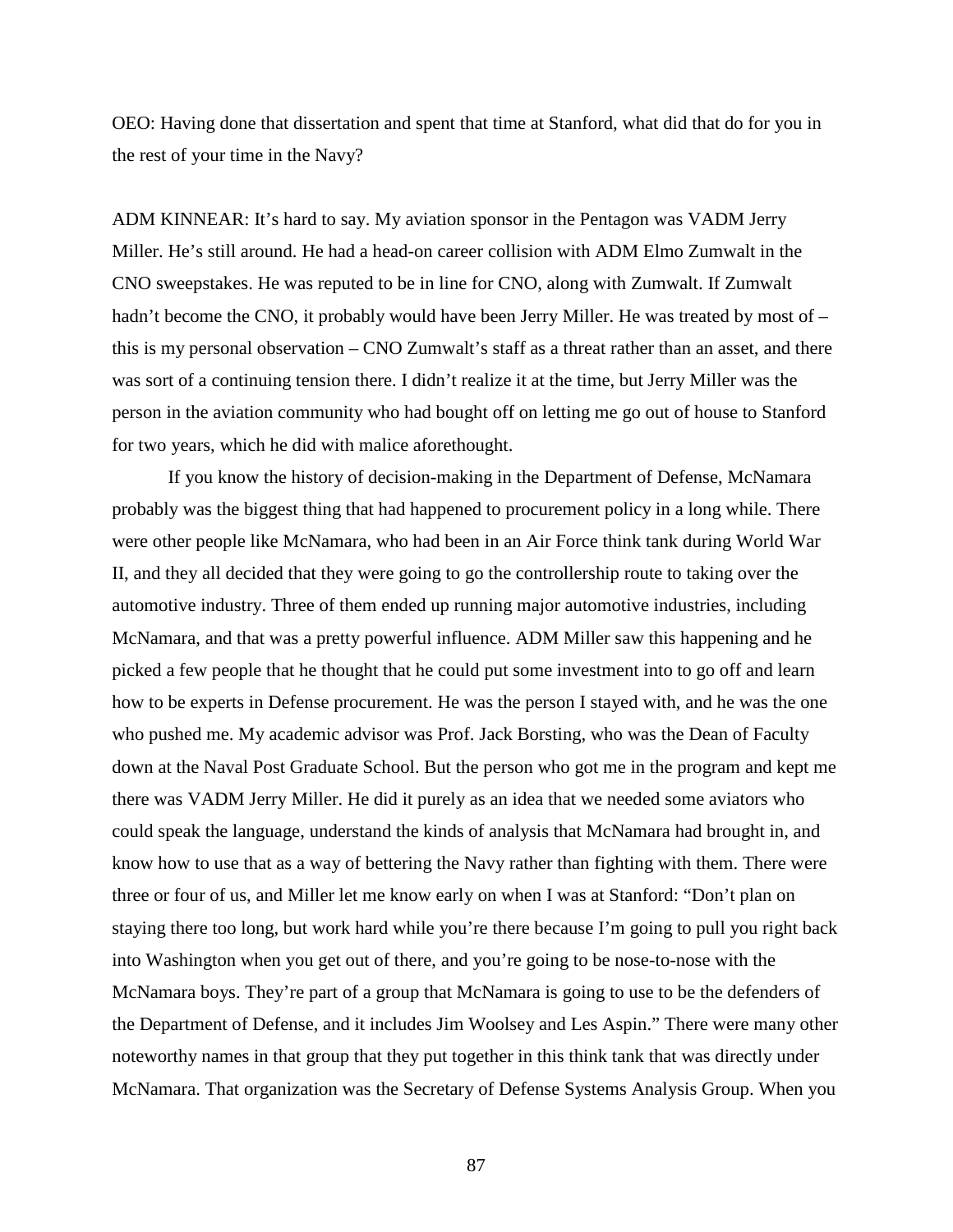see names like Aspin and Woolsey, you get an idea that they were really putting together a powerhouse group. At one time, the Navy had a whole procurement system under a four star admiral. SECNAV John Lehman later abolished it and brought in a few of his own people to take the place of that formal group.

OEO: That two years and your focus there really paid off for you and for the Navy when you went to be the Chief of Legislative Affairs, didn't it? That was probably as good a preparation for that job as anybody could possibly have.

ADM KINNEAR: Yes. And later on, during my first meeting with ADM Dave Bagley after reporting to BUPERS, I complimented him on his ability to dig out the fact that I had a Master's in Personnel Management, and he told me, "You're not here to manage personnel; you're here to unscrew some problems."

Back at Stanford, a nationally known DOD executive showed up to address Business School students and government-sponsored graduate students. At the end of his address he said, "I understand there's a George Kinnear in the audience, I'd like to speak to him." I went up and introduced myself, and he said, "We're looking forward to getting you. You're going to like all your officemates." I asked where. "In the Department of Defense. We have a special group down there; Systems Analysis Group, and you're going to be our newest addition." He told me about Jim Woolsey and Les Aspin and these other bright young people who were or had been in this group. I thanked him profusely for the heads up, but immediately called ADM Jerry Miller and said, "Hey, Boss, you think I'm going to come back and work for OP-05 as a special assistant for Systems Analysis or something, but it's not going to work that way unless you do something."

"Why is that?" he asked. "Well, I've just been notified by one of McNamara's men, who was out here addressing the DOD community at Stanford, that I'm going to a systems analysis group working directly for SECDEF. I'm an old country aviator who's out here getting a lot of powerful education, and I don't know how it is all going to fit." Soon after I got a call from Capt. Paul Peck, a detailer in BUPERS, who asked me," When are you going to finish?" I gave him the date, which was exactly two years after I reported to Stanford. He said, "Okay, you're scheduled to have orders to an air wing." I soon got a set of orders to detach me on that date and immediately went into pre-CAG training. I was ordered to the Replacement Air Wing at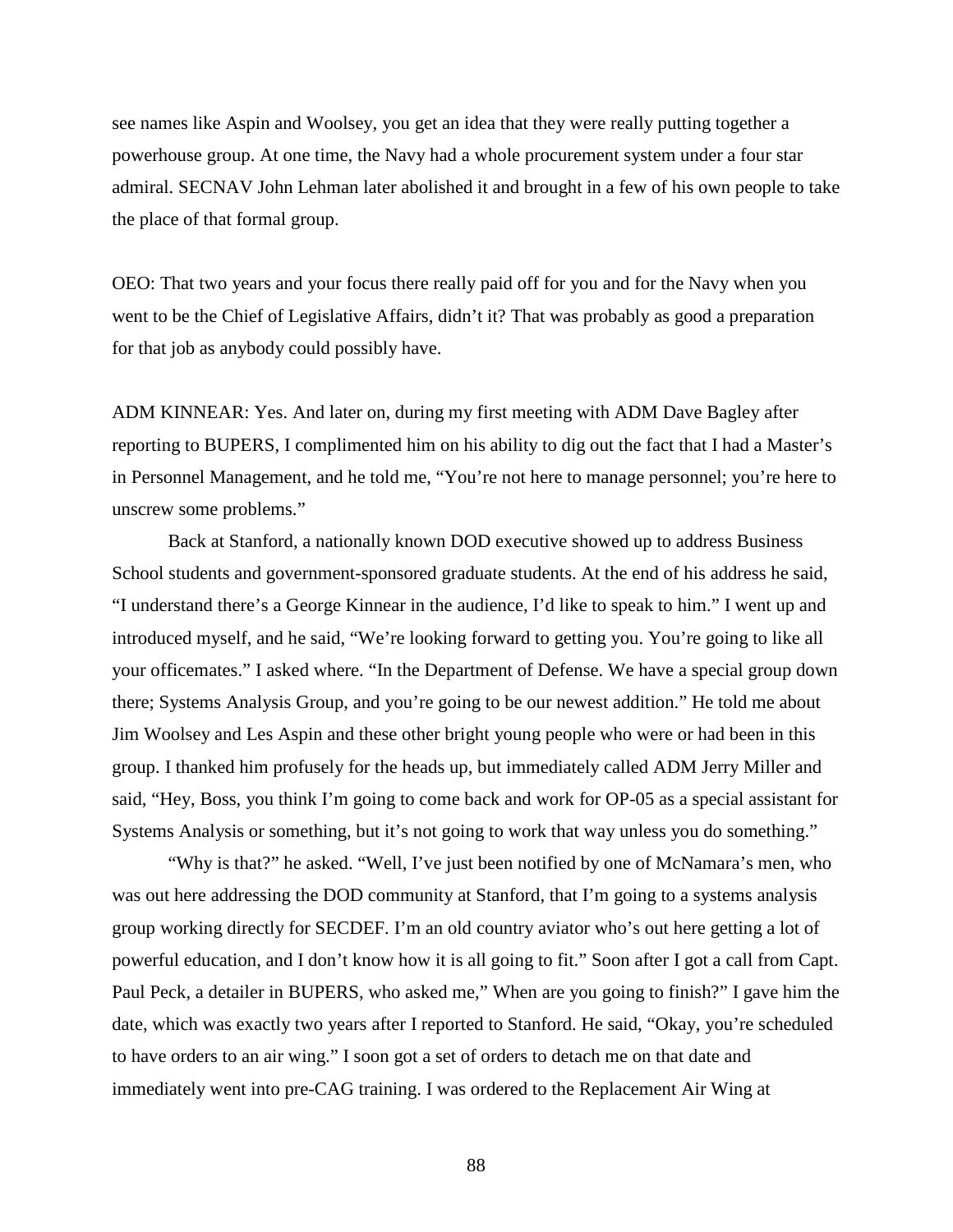Miramar, where I would have the first all-jet air wing because VA-165, a SPAD squadron, was to transition to A-6s.

OEO: You spent about six or seven months in pre-CAG training starting in August 1966. Did you go around and get checked out in a number of airplanes during that time?

ADM KINNEAR: I was already checked out in the A-4. I went to Miramar for the F-4 and then Whidbey Island for the A-3 and A-6. Yes, it was a fairly extensive indoctrination period, including going out to the *Kitty Hawk* in the Gulf of Tonkin in October of '66 and flying with VA-85. Ron Hays, who had been my XO in VA-106, was the skipper of the squadron, and I flew on his wing for my first combat hop of the Vietnam War. The next day Dick Seymour led me on my first A-4 combat hop. He had been my Operations Officer in VA-106. Interestingly, neither of these flights is in my logbook. It should be obvious to you by now that I'm not a very neat logbook keeper. There's a particular milestone among navy aviators of 1,000 carrier landings; I probably exceeded that, but my logbook doesn't show it.

Later, Ron Hays and I were the first two aviators assigned to shore stations as opposed to carriers as our major commands. As a general rule, aviators were rarely given shore stations as their major command. But, at that time, Adm. Zumwalt, the Chief of Naval Operations, told BUPERS detailers that he wanted to establish a precedent that naval aviators who hadn't commanded carriers could be selected for flag. Ron and I were the visible evidence that he was serious about that.

VA-165 was our first SPAD squadron to transition directly from the Skyraider to the A-6. They were setting up a pipeline at VA-128 to transition those people, so I got in on the ground floor of the A-6 at NAS Whidbey Island, near Seattle. I flew out of there day and night without ever realizing how close and big Mount Baker is. I needed to get to know the A-6 well in preparation for going to my air wing. As Wing Commander, I had two kinds of A-3s, plus A-4s, RA-5s, A-6s, A-7s, F-4s and E-2s, and I flew them all. I flew all the bomb-droppers in combat. Staying current with emergency procedures, electronic counter-measures and three tankers was a challenge. I also had to remember different control stick configurations. The thumb switch on one airplane is the bomb release on another. The same switch on yet another was the nose-wheel steering.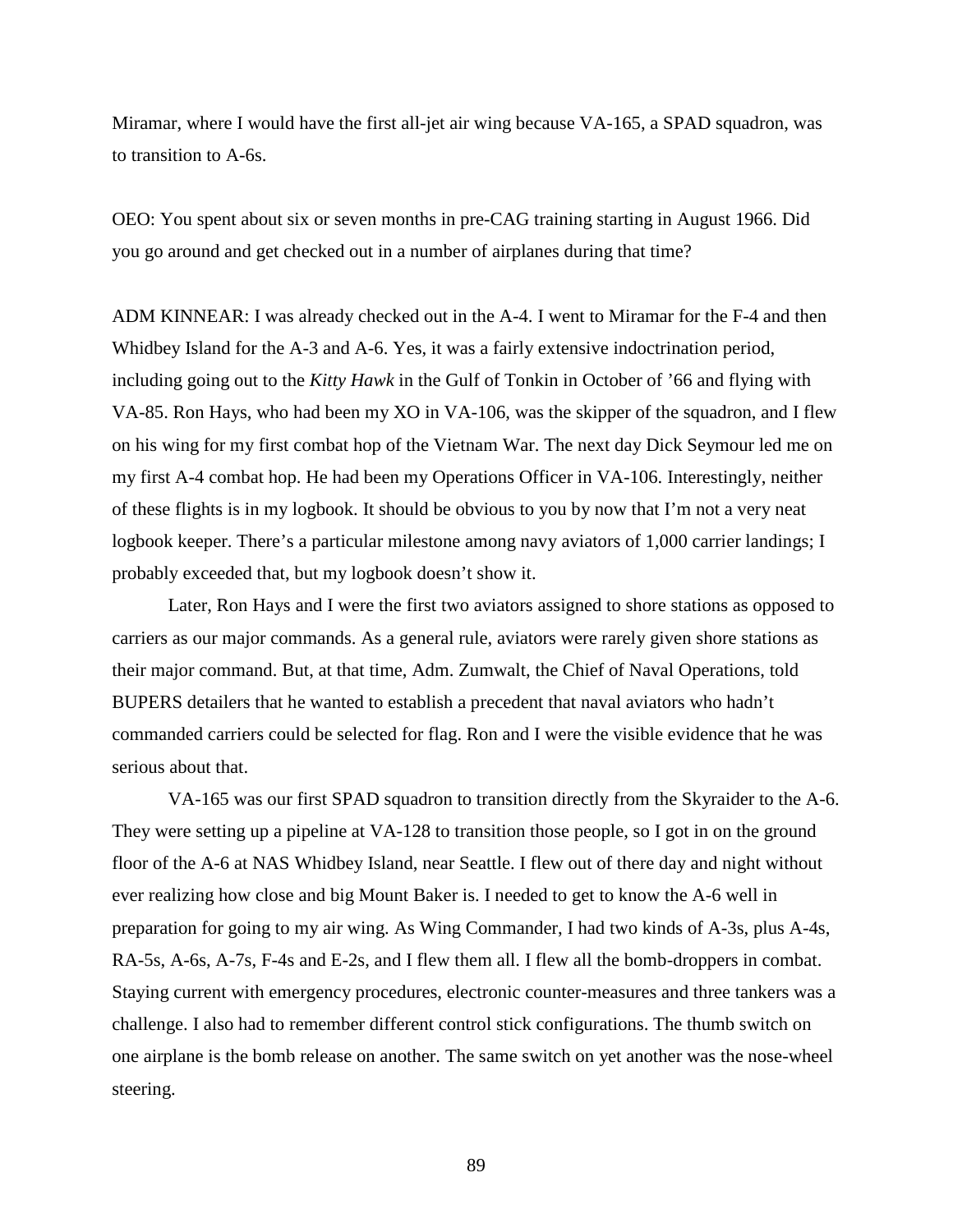ADM KINNEAR: Yes. I taxied one out and never got off the ground. I got a warning light indicating a hydraulic problem. That was my only real chance. We had a shortage of those planes in the transition squadron, and I didn't want to interfere with the opportunities of the new young aviators on their way to the fleet to get in a training flight. There were no F-8s in Air Wing 2; it was the first all-jet wing.

I'll give you another point. I was the first A-6 (Grumman Intruder) pilot to transition at Whidbey Island during my pre-CAG workup. We were going to transition VA-165 from SPADs (AD) to A-6s. Air Wing 2 was to be the first all-jet air wing, and they were setting up an A-6 training capability at VA-128 at Whidbey Island. I became their first trainee. A B/N (bombardier/navigator) and I would get in an A-6 on Friday and come back on a Tuesday. We kept flying for the whole weekend.

At that particular time, later ADM Jim Holloway was the skipper of *Enterprise*. I went to him and explained that I was night-qualed in the A-6 and the F-4, but not in the A-4 even though there was an A-4 squadron in Air Wing Two; VA-22. I told him that I'd like to get some night landings in the A-4. "How many does it take before they consider you qualified?" he asked. I said six. "Okay," he said. "Go get in your airplane. I'll put the ship into the wind and stay there for a half hour." I was the only plane in the pattern, and he let me bag my six landings!

OEO: You went around and did all the qualifications. Was there any formal seminar or classroom time or anything talking about how to be a CAG?

ADM KINNEAR: No. My closest associate at that time was a super gent, Gene Tissot. He was a grand person and a helluva good aviator. We went down and did the RA-5 together at NAS Sanford. He went to the CAG on *Constellation* and I went to the CAG on *Ranger*. Later, back in Washington, Gene and I both got called into ADM Rickover's shop, and were told that he wanted us both to go into the nuclear carrier pipeline." Why are we doing this?" I asked. His proxy said, "We have a couple of nuclear carriers coming down the line and we want to be sure we've got people ready to become the commanding officers." I asked him which carriers he was referring to. "*Eisenhower* will be first," he said, "and *Enterprise* needs a new captain to go into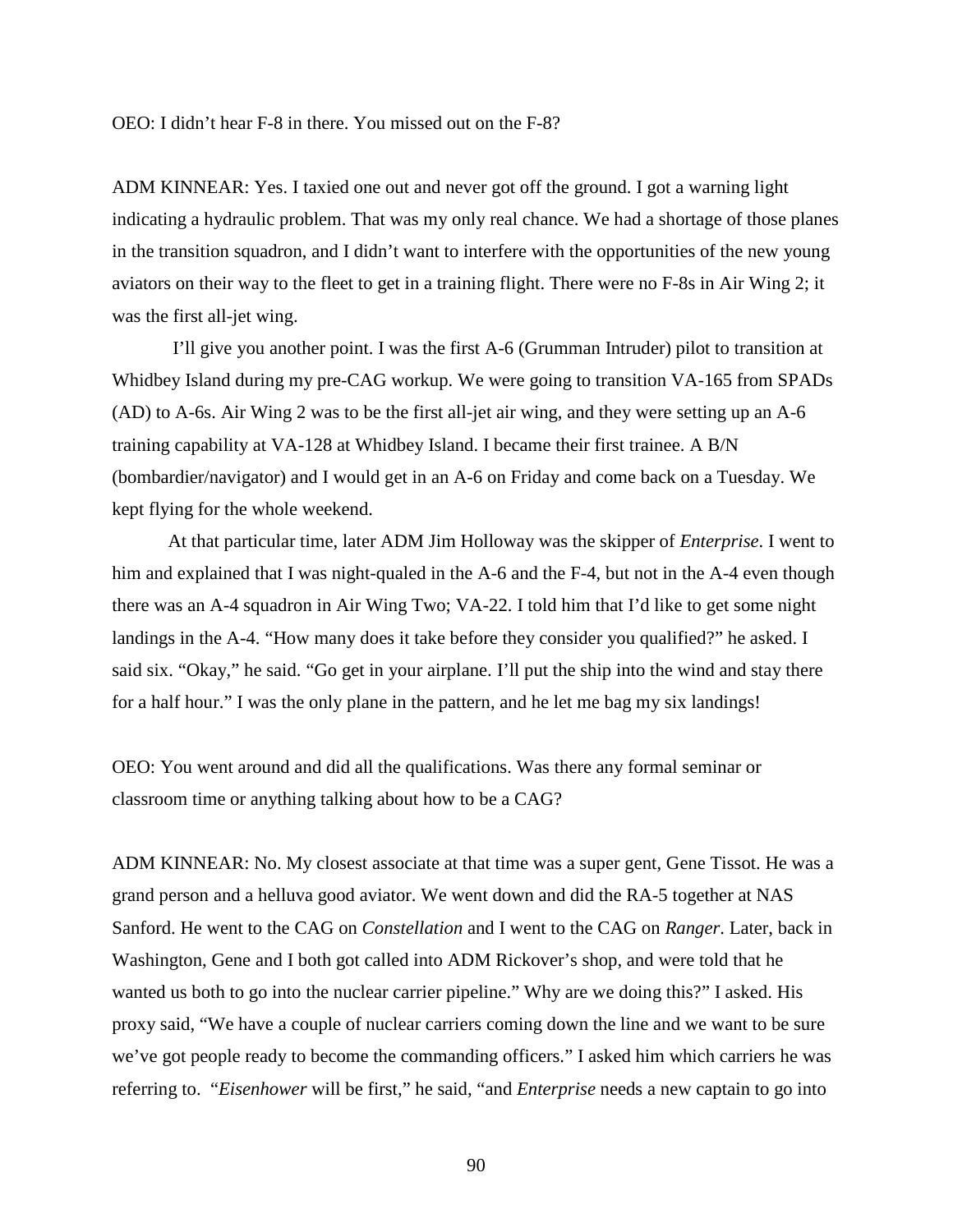training soon." The timeframe didn't make any sense at all for me, so I opted out. Gene went the nuclear carrier route and did a great job as skipper of *Enterprise,* and was selected for flag rank.

OEO: If you don't have any more comments about your workup for CAG, you're off to Air Wing 2 in March of '67 after about 6 months of pre-CAG preparation. Can you kind of freewheel on what comes to your mind about that CAG job?

ADM KINNEAR: It was interesting from a couple different perspectives because it was the first time we were going to transition a SPAD squadron, VA-165, directly into the A-6 Grumman Intruder. The other thing was that we were deploying the A-7 Vought Corsair II for the first time, and it was a combat cruise. There were a couple of wrinkles with that. Not only was it the first deployment of the A-7, the A-7A had the TF30 engine, which had a bad habit of developing compressor stalls on steam catapult shots. To reduce the probability of getting a compressor stall, we installed a system of bleed valves on the compressor section of the engine. As long as there was weight on the wheels of the airplane you could only get about 80 percent power because those bleed values would be open. Then, as soon as you had flying speed (hopefully) off the end of the catapult, those bleed valves would close, immediately giving you 100 percent thrust. You only had about 80 percent thrust as long as there was weight on the wheels. I know that sounds like a real Rube Goldberg solution, and it was, but it was the only way to solve the problem and keep the airplane on schedule for deployment.

The other interesting angle was that the Department of Defense entered the fray. The Secretary of Defense decreed that the Air Force would also buy A-7s. As a result, I got a call from the guy in the Air Force who had been appointed as their coordinator for the A-7 program. He said, "We would like to deploy 50 observers with the *Ranger* when you take the A-7 out so we can prepare ourselves to operate that airplane." In rather short terms, I explained to him that, "carriers deploying right now have people sleeping in Sick Bay, they have people sleeping in passageways, they have people sleeping in ready rooms, and the idea that you want to send 50 observers along is a non-starter. Why do you want to send 50 observers?"

"We're going to have to buy that airplane," he said. "We have to develop an experience base." I laid out an alternative. "On a job-code-by-job-code basis, you can send us 20 of your best enlisted men and they will be integrated with the people in the squadron as regular squadron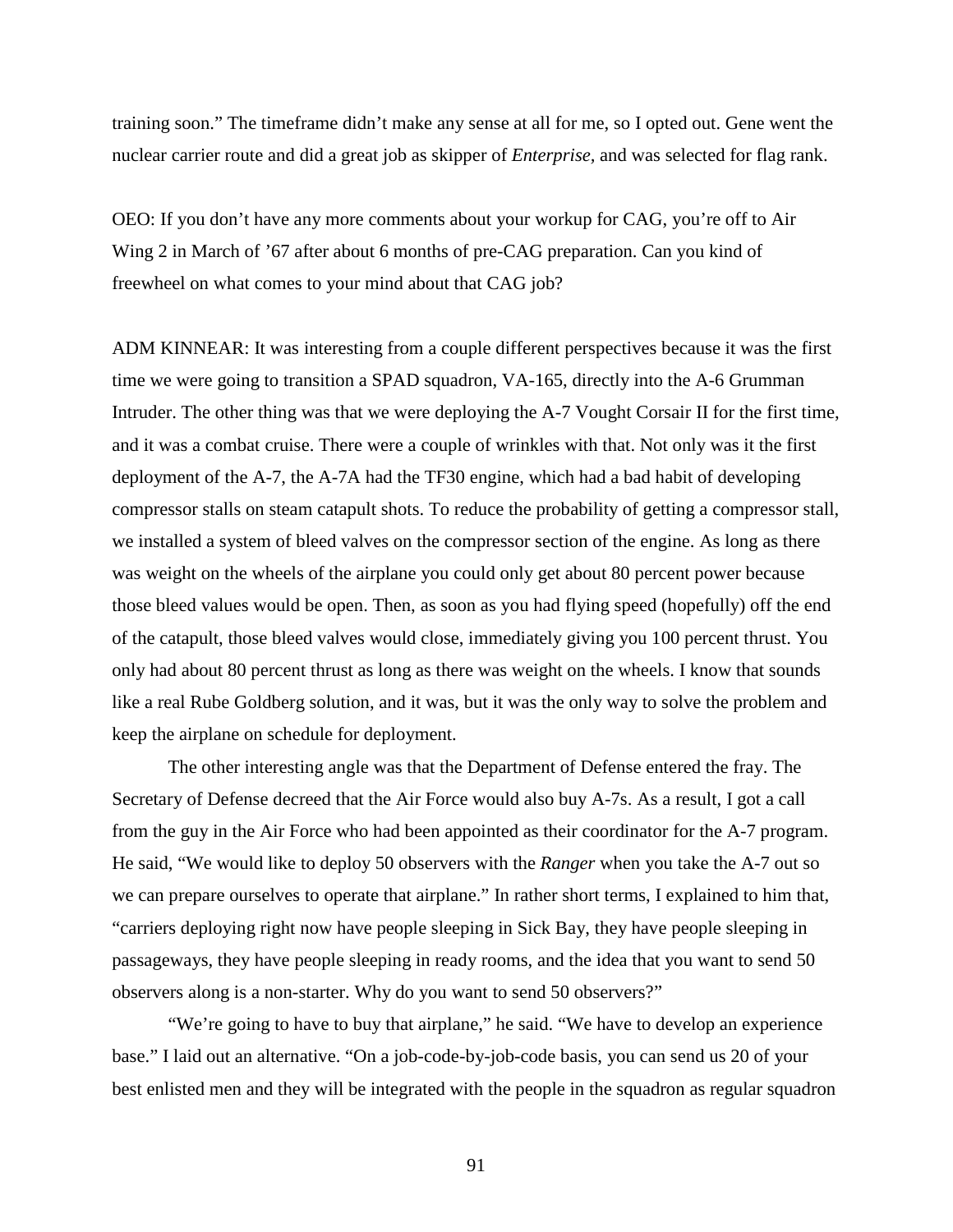members. You can send four officers, one of them a non-flyer, and three pilots. We will integrate them just as we have the enlisted people. I'd like to have one of those pilots be somebody who has already done a tour with the Navy." He came back with Capt. Gordon Williams, who had just finished a combat deployment in F-4s as an exchange pilot with a Navy F-4 squadron. So Gordy Williams was the den daddy for the Air Force A-7 contingent, and everything was uneventful until one of them, on his first night landing, ended up in the water. We had been doing pre-deployment carquals. Our helicopter picked him up out of the 55-degree ocean off California. I went up to the flight deck, and asked him "What happened?"

"I did everything you told me *not* to do," he said. "I mean, I chased the ball and flew into the water!" He said, "You can't blame it on the engine; the airplane was fine. It was me." Two nights later, he did his qual landings and it worked out fine. He, incidentally, was a very good pilot and a real contributor to the overall combat effort. We had lost an airplane that morning because of a complete engine failure at altitude; a young first-tour pilot had ridden it down and punched out at about 1500 feet with a routine ejection. The fact that we had a complete engine failure was noteworthy and caused us a lot of worry, but we kept flying.

OEO: The A-7 was kind of your challenge aircraft in that job?

ADM KINNEAR: The A-7 and transitioning VA-165 to A-6s were two of the things that were unusual and very important. We also had the first electronic countermeasure EA-3 Douglas Skywarriors. I had a detachment of those and it was the first time they'd ever been deployed. We also had a detachment of A-3 tankers, so I had an air wing that had everything. I didn't spend a lot of time flying in the A-3 and did not carrier land it. Having been an LSO on 27 Charlies (Essex Class carriers) that were bringing A-3s aboard, I decided that was not an attractive way for a pilot to make a living.

OEO: What was the thrust of carrier-based flight operations at that time, early 67, as far as the war was concerned?

ADM KINNEAR: We were flying off Yankee Station and going all the way up to the Chinese border when we first got there in December of 1967. Then they gradually started working our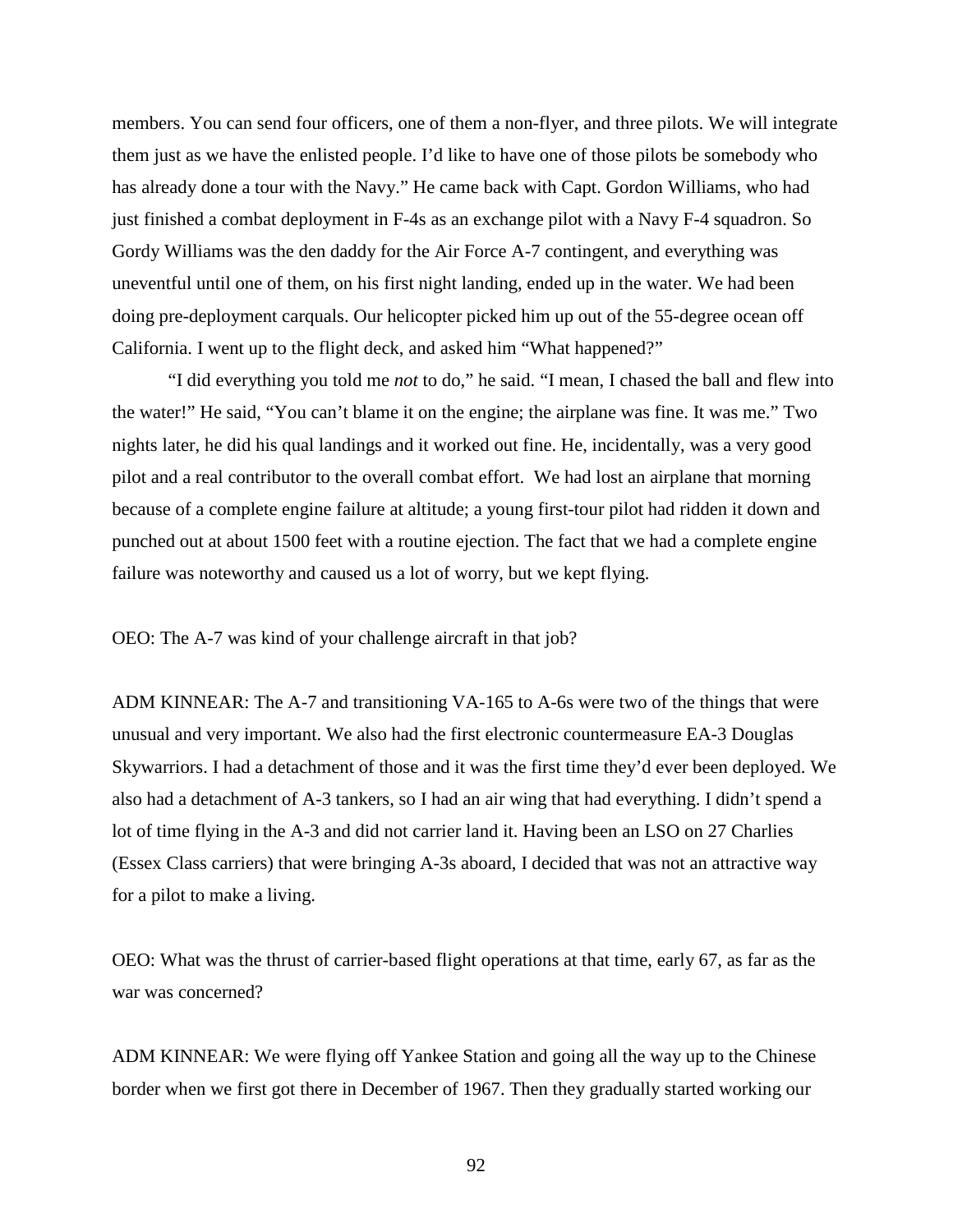target area south. That was one of the things that concerned me, because I led our first major strike into the Hanoi area on Dec. 14. Some of the signals we were getting out of the senior Navy people indicated that the President was going to put a halt to bombing far north in Vietnam. I started rotating all the strike leads into our northern targets because I wanted every XO and CO to lead a strike of some kind. Later, I got to thinking that those particular officers would have the shortest time in the "experience" inventory, so I moved it down a notch and started having squadron operations officers lead strikes, and purposely rotating them. They only got one. But I wanted as many people as possible to lead a strike so that we would have that experience in the inventory in case we went back to a full blown effort. That was a great program. Alexander Graham Bell Grosvenor III was the CO of VF-21. His operations officer was Duke Hernandez, who was a very strong aviator. I designated him as the first Lieutenant Commander to lead a strike into North Vietnam. It was kind of a strange assignment. We were going to take out three different bridges between Hanoi and the seaport, and Duke was to take out two of those bridges. He brought his strike plan in to be reviewed by the Strike Plan Review Group (made up of all the squadron skippers). It was a well-planned, well-defined mission, and he was our first Lieutenant Commander who was going to get the opportunity to do this. Problem was, he promptly got shot down. He was the only strike leader I know of who was shot down twice. I told him, "The taxpayers can't afford you. You're through as a combat aviator." Duke went on to serve with distinction at all levels, made Vice Admiral and commanded the Third Fleet.

OEO: What did you think of the A-7?

ADM KINNEAR: After flying A-4s, I thought it was a giant step for attack aviation. It was a big, comfortable cockpit, well lighted and well suited to night operations as compared to the A-4. That brings up the discussion I had with ADM Weinel, COMCARGRU One and our Strike Force Commander, about having this mix of airplanes. He asked what I was going to fly.

"I've got it figured out this way, Boss," I said. "I have to fly everything that goes over North Vietnam to keep my credibility as well as to gain the overall picture that will allow me to optimize my experience for the entire Navy."

"How do you plan to do that?" I said, "Two of the airplanes are digital airplanes, two are analog airplanes; the A-4 and the F-4 are analog systems, the A-6 and A-7 are digital systems. So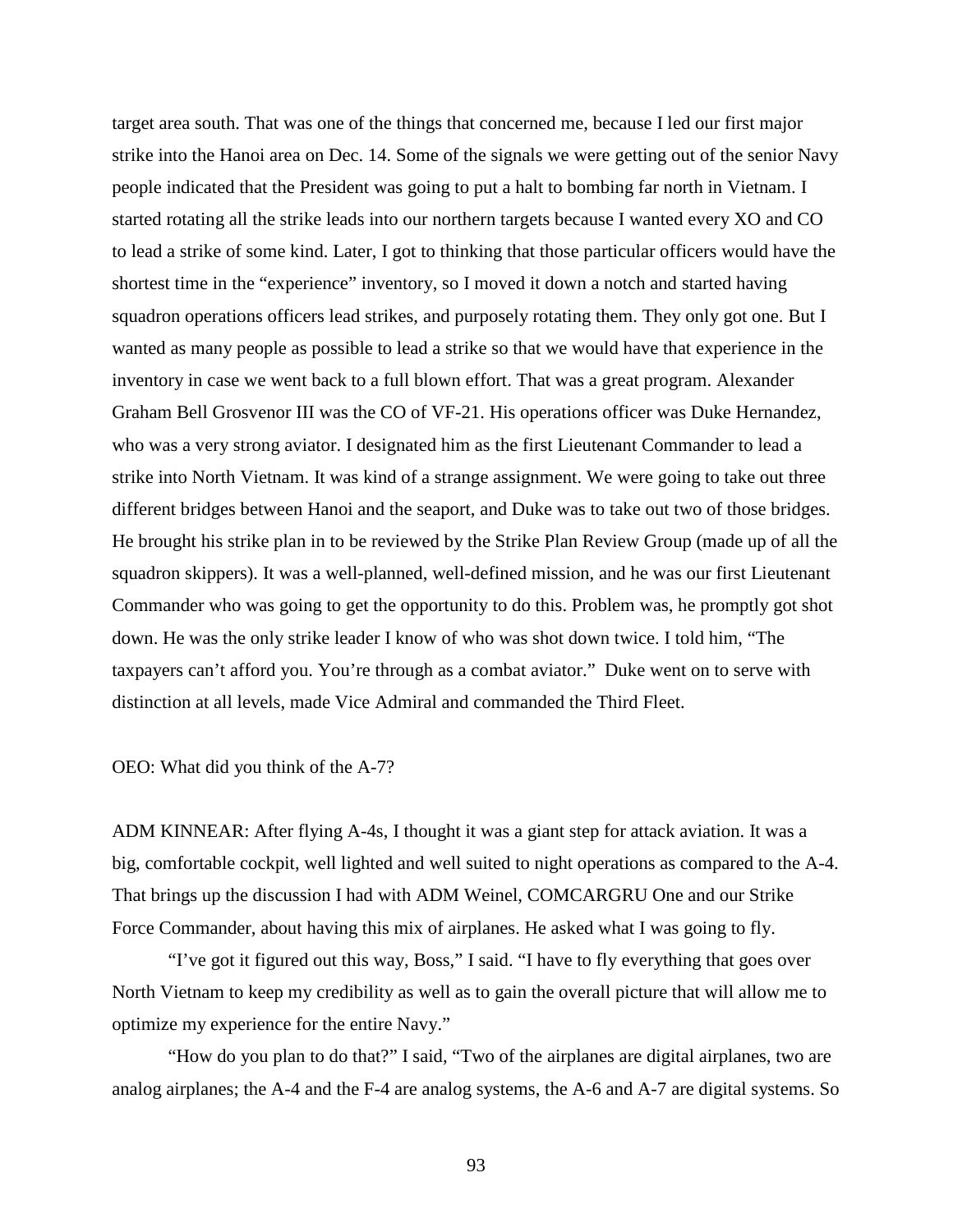each line period I'll fly either the digital airplanes or the analog airplanes, and that will allow me to stay on top of things and also maximize the overall combat experience." He expressed concern about the breadth of emergency procedures I would have to remember. I shared his concern, because I had to keep four different sets of emergency procedure straight. "I hope I remember them all." He said, "Go get them." It turned out all right.

OEO: Did you spend any time in the right seat of the A-3, with no stick?

ADM KINNEAR: Yes. It's something I didn't like well enough to repeat frequently! We had the electronics A-3s, we had the tanker A-3s, and it was important to the air wing that we paid attention to them. Incidentally, I had to ground the skipper of the tanker detachment and send him home. He kept us into the wind too damn much. He couldn't get aboard at night.

OEO: You did a lot of upfront flying as CAG. You were out there in every kind of situation.

ADM KINNEAR: I didn't fly the RA-5 off the ship, but the rest of them I did, and some of my most memorable flights were chasing RA-5s in an F-4, because you had a choice to make. When the RA-5s went on a RECCE mission you had to have somebody behind them to cover their six, and we always sent an escort F-4 along, but that presented a problem. If you tried to keep up with the RA-5 without an external fuel tank, you'd run out of fuel. If you had an external fuel tank, you had a hard time trying to keep up with the RA-5 because of the increased drag. But you needed the fuel to be able to stay with them. Those pilots only had one position on their throttle quadrant in the RA-5, and that was full ahead. The A-5 was really our best way to get RECCE information, and it was a real asset to the Air Wing and the Task Force Commander. The A-7, on that cruise, got a lot of visibility at the upper levels because it was the plane's first deployment and its first operational combat exposure. A fellow by the name of Clyde Welch was due to come aboard as the A-7 squadron skipper. Unfortunately, he was killed in the *Oriskany* fire. BUPERS called and said, "Your new A-7 skipper was killed last night, what do you want to do? We don't have a replacement to name because he was the only A-7 candidate who came out of the screening board." I thought about it a little bit. One of the best A-4 drivers I knew was J. C. Hill. I had a high regard for his aerodynamic and weapons skills. He had been sent down to LTV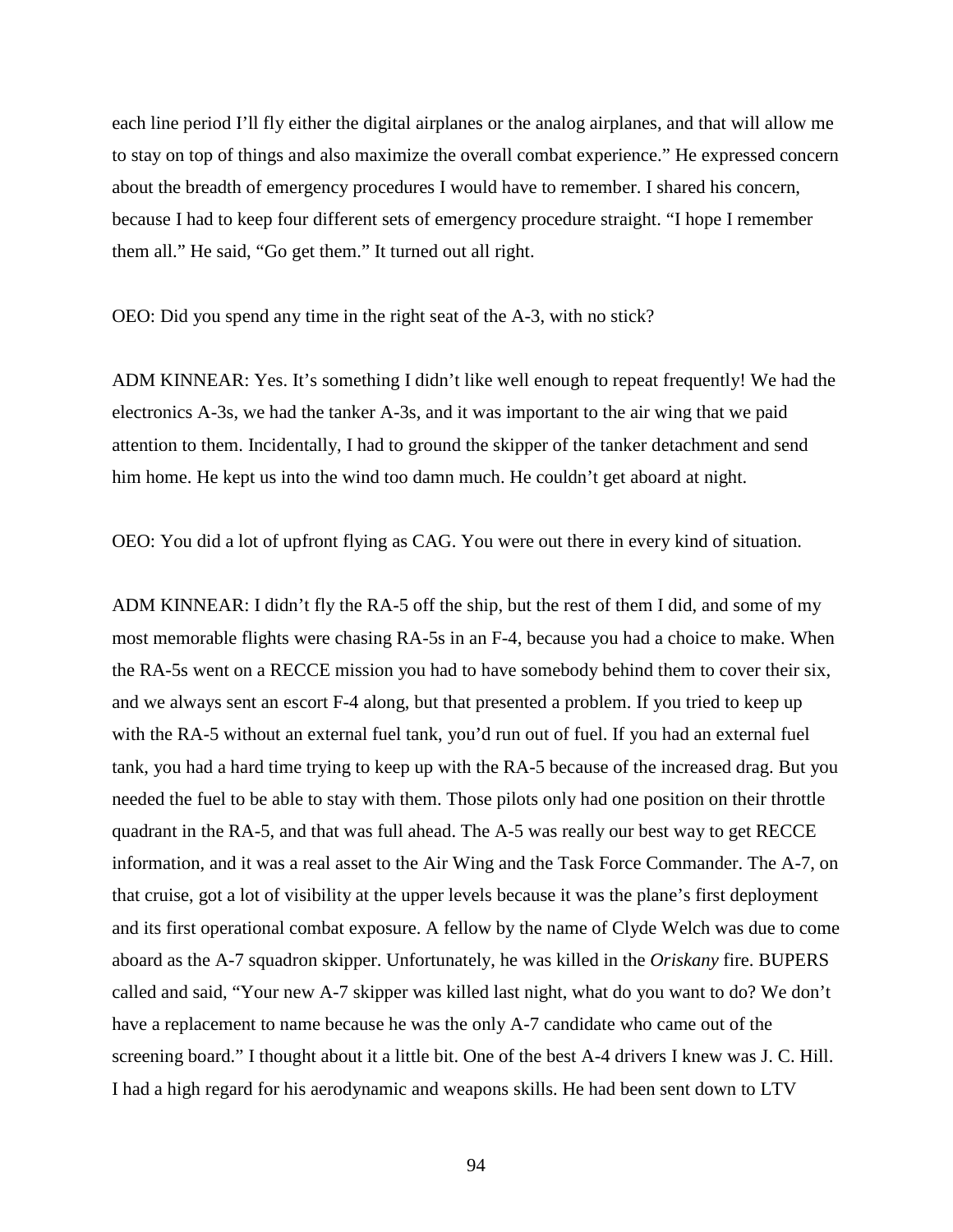(Ling-Temco-Vought, builder of the A-7) as part of the BUAER staff. As a result, he had gone down the production line with the first A-7; he literally was there from 7 in the morning until 7 in the evening, and did nothing except watch that first A-7 being put together. I called BUPERS back and said, "I want a guy by the name of J. C. Hill." He said, "J. C. Hill is not screened as a squadron CO." I said, "Well, get him screened because he's the guy I want," and I told him why. He took a look at Hill's jacket and said, "He's going to screen, don't worry about it. You're getting an A-4 driver who's going to know more about the A-7 than the people who built it." So J. C. Hill came out and became the skipper of the first A-7 squadron, and did a superb job.

OEO: I was talking to a four-star admiral by the name of Leighton Smith the other day – known to you as Snuffy – and when I was asking him what kind of a CAG you were, the first thing he brought up was the business of the Silver Star combat award criteria and how you went about dealing with that. Do you recall that? He was talking in terms of the fact that you were determined that your air group or your carrier had a different way of dealing with who got the Silver Star and who didn't. You went about making sure that it became a fair process, as best you could, but protecting the standards for awarding it.

ADM KINNEAR: What frustrated me was the number of Silver Stars that were being awarded to aviators out there for just doing their job. I got the awards board together and said, "We're going to read very carefully what the criteria are for selection, and we're going to be darned sure that we take the straightest approach and have the right qualifications for what we recommend. I don't want to ever have one come back downstream disapproved. We'll do our work well and we'll get our share." The fact is, the award write-up is tremendously important. Sometimes you can overwork the problem, or over-do the problem. Nonetheless, we were going to limit the number of Silver Stars. You had to really qualify for a Silver Star and I don't think I recommended but two people. I'm not sure either one of them got it. We had some real happenstance there. The one that I remember the most; we had a heads-up from Red Crown, the cruiser that ran the air defense in the Tonkin Gulf, that said, "We've got a single MIG that's headed directly toward the fleet." We launched everything we had on the deck, the ready F-4s. They went out and proceeded to shoot down this MIG, and immediately the squadron skipper sent up a recommendation for a Silver Star for each of the pilots who shot this poor defenseless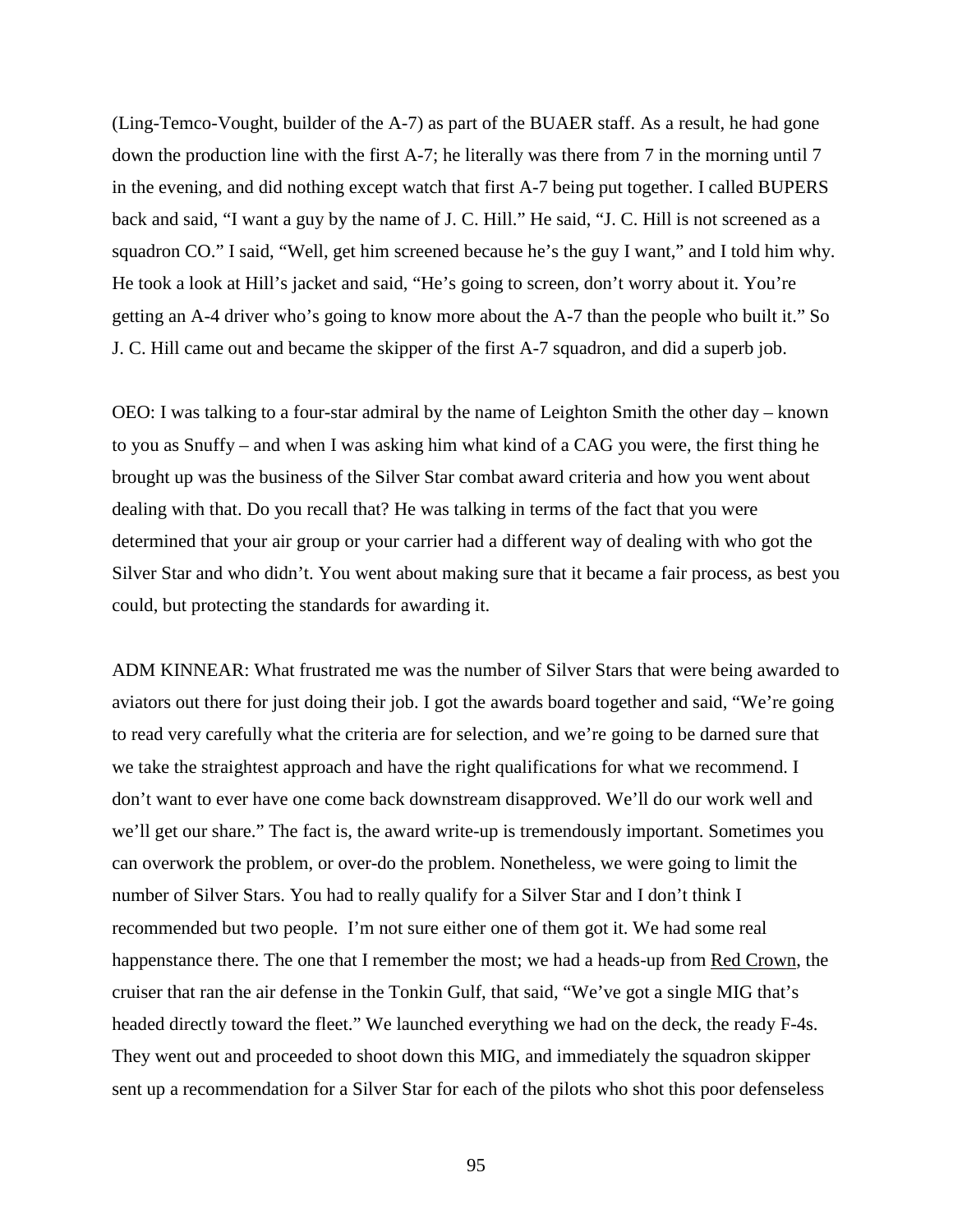MIG down. While I was pondering that, I got a report back: "There's a parachute in the water up here, a square red one." That sounded like it could be Soviet. To shorten the story up quite a bit, it turned out that what these two people shot down wasn't a MIG at all. It was an Air Force drone that had gotten away from the drone controller and the thing, for whatever reason, on its own, went to full power, turned and went overland where they were doing the RECCE work, then flew directly out to the center of the Tonkin Gulf where we were. What they shot down was an Air Force drone. Needless to say, the two Silver Star recommendations were sent back to the squadron CO with a smile!

OEO: Back to my query about you with Admiral Smith. A couple of things Admiral Smith had to say in response to my questions were, "Don't ever tell Gus Kinnear that he can't do something because he's going to get it done." That was the first one. The second was that everybody knew who the CAG was. At that time, Admiral Smith was a lieutenant so he was looking at the picture from a slightly different angle. I guess the best way to summarize his comments was that he was quite pleased and honored to be in your outfit. In closing he related a little story about you when you were in Cubi Point (Philippines), and the next stop for the carrier was Hong Kong at Christmas time. You somehow got his name and designated him as the one to fly to Hong Kong ahead of the ship and set up the Air Group Christmas party. You told him the date and, "Set up a party." Those were all the specifics he got and you were expecting him to put together a party.

ADM KINNEAR: He did a great job, too!

OEO: I feel like we're not giving this CAG thing quite enough time because that's a pretty important job, and it was at a significant time in U.S. history. Can you think of anything that you'd like to add about how the whole process went out there on Yankee Station and how you all felt about what you were doing at the time?

ADM KINNEAR: I got all the aviators up on the foc'sle deck before we went into combat and said, "This is a strange war. It's as much economic as it is military. You've come to the war and you're part of it, and you're going to be flying machines that cost millions of dollars. That's a substantial investment on the part of the taxpayers to provide us these airplanes. We have a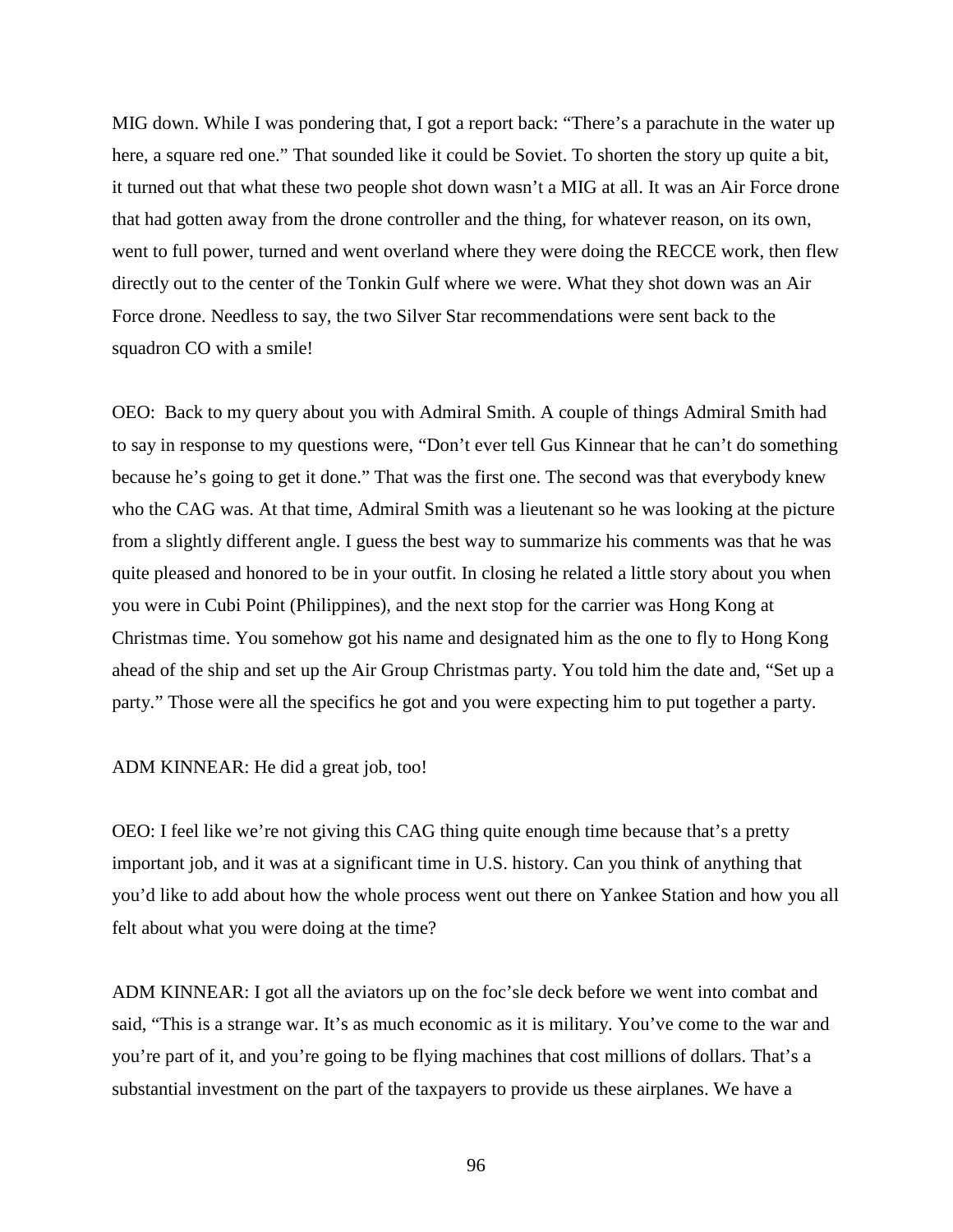responsibility to the taxpayers as well as to our service and our squadron mates to be darned careful how we use these airplanes. If you ever find anybody out here using a five-million-dollar F-4 to chase a 35-dollar oxcart down a road just so they can say they destroyed something, you've got a problem. You don't use your airplanes that way. We don't do that kind of work. We're out here to fight a war and we have a responsibility to take care of our weapons. Before you do anything with your airplane, always ask yourself, 'Does this make sense to take my multi-million dollar airplane to do this particular task?' If you can't say 'yes,' you're probably better off not doing it." That, for some reason, seemed to stick. We had only one or two inadvertencies where the people did really dumb things. I was really proud of the air wing as far as taking care of the taxpayers' airplanes in combat.

The biggest problem we had was that since the A-7 had never been deployed before, nobody had any real night experience in it. There was an automated landing system in the A-7 and we had the radar and all the cards for automated approaches to the ship, but it had never been demonstrated and had never been certified. The system got tested in real time. Three A-7s were caught out when the ship ran into a fog bank while trying to recover them at night. It turned out to be a test of the ingenuity of the three pilots. They could have gone over to DaNang (bingo field on the coast). It would have been easy enough to divert them to DaNang, but we needed the airplanes for the next day's work. Some smart young aviator turned on the automated landing system and proceeded to demonstrate that it worked, and we recovered the three A-7s using the automated landing system in near-zero visibility. That was not a planned event. In retrospect, I questioned why I didn't divert the airplanes, but it just sort of happened. I might note that there was some unhappiness upstream from us that we had certified the landing system the hard way.

OEO: What was the atmosphere in the air group about the importance of the missions? Was there any questioning the cost of doing business out there in terms of lives and money?

ADM KINNEAR: Yes. I gave them that first talk before we had our first combat flight: "Whatever you do with your multi-million dollar airplane, you should think of in terms of the probability of successfully doing what you're about to do. Is it a reasonable proposition? Is it something that a smart aviator should do knowing those airplanes are expensive and scarce?"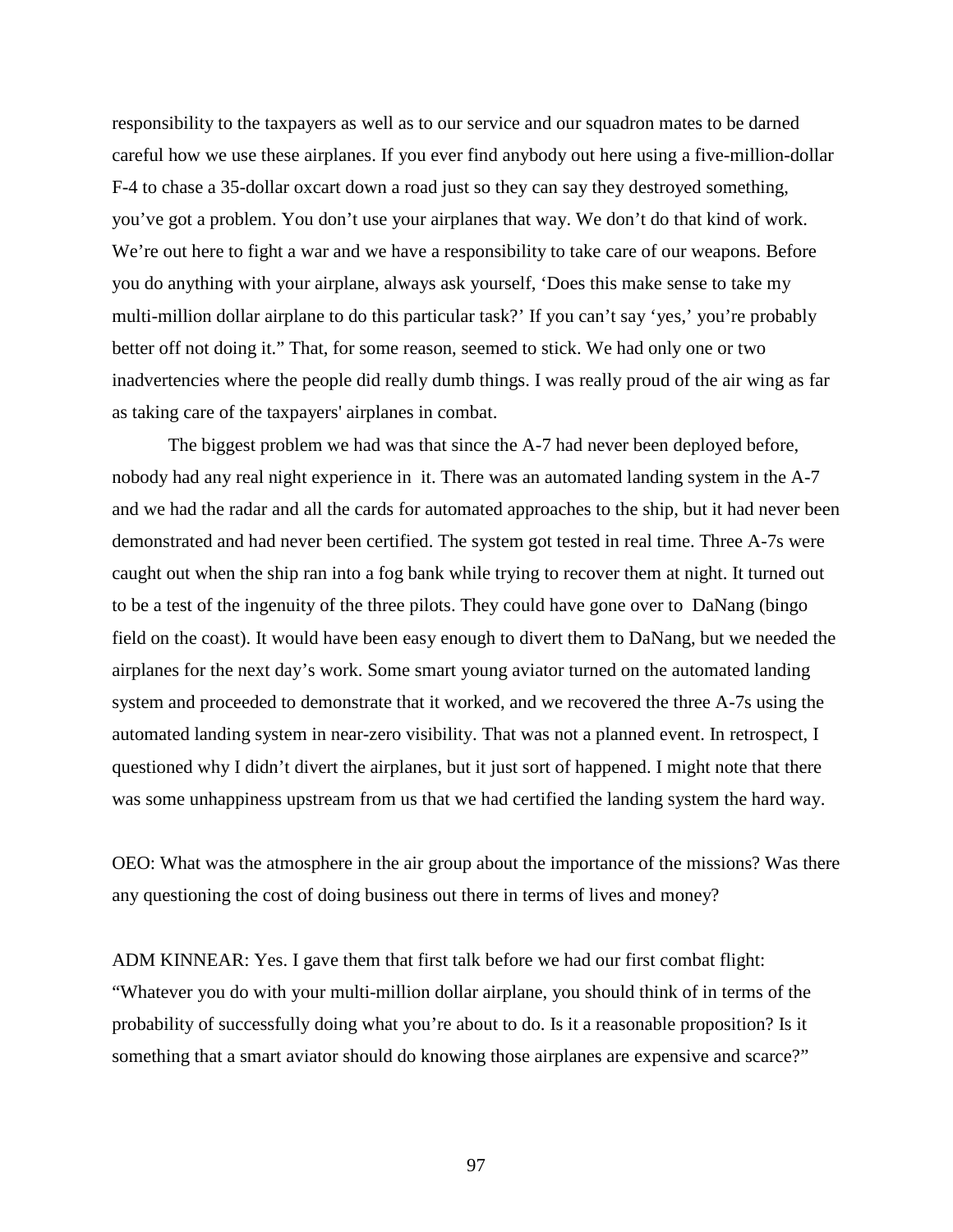We had a particular problem in our air wing, albeit a nice problem to have in some ways. One of them, again, was the first deployment of the A-7. We had to set up our own logistics pool over in the Philippines, so we took four extra A-7s out with us, left them in the Philippines and didn't use them unless there was a good reason. We flew them just enough to be sure that they were going to be available.

Another issue concerned the F-4 electronics suite. Before we went out, VF-21 Skipper, Alexander Graham Bell Grosvenor, had tested several of the electronic packages at Patuxent River Test Center that were available as far as electronic countermeasures dealing with not only air-to-air but with surface-to-air. One system at Pax River tested as being better than the APG-30 that the Navy had selected to put in the F-4. We discovered that there was a young naval aviator up in Northern California who had worked for a company that built a competitive system, the APG-26, I believe. We got an exception to install that anti-missile system in our F-4s. Thus, we found ourselves just before the deployment with two different production lines at NAS Miramar modifying F-4s, taking out the APG-30 and putting in the 26. If we had success with that alternate system, it would become the standard configuration for the F-4. These were all unique birds, and there were no more of them in the pipeline, so we had to modify some extra airplanes and take them with us so that there would be replacement F-4s available in the Philippines. That one officer didn't get to deploy because he was back at Miramar running this program, which, by that time, had demonstrated its usefulness in combat, so it became a standard configuration. They had all kinds of F-4s at Miramar that needed to be modified; the least we could do was leave the person that ran the mod program. He didn't get to go to combat, but he sure as hell did a job out there. Harry Blackburn; I think was his name. All of these things considered together, I think, helped instill the idea that there's a war going on, an important war, and we were going to do our part, but without doing anything foolish. I had amazingly good luck and a minimum of losses.

One combat incident became very visible. There was a classification label called Peak House Event. If anything happened the White House should know about before the general public, it was labeled a Peak House Event, and you reported it that way – Peak House. That took priority over everything else that was going on at the time. There is an island between our operating area out in the Gulf of Tonkin and Hanoi. The island was well defended and had surface-to-air missiles. Occasionally, we would have a flight that would forget that damned island was there and they'd fly over it. We had this happen one day, flew over it, and the enemy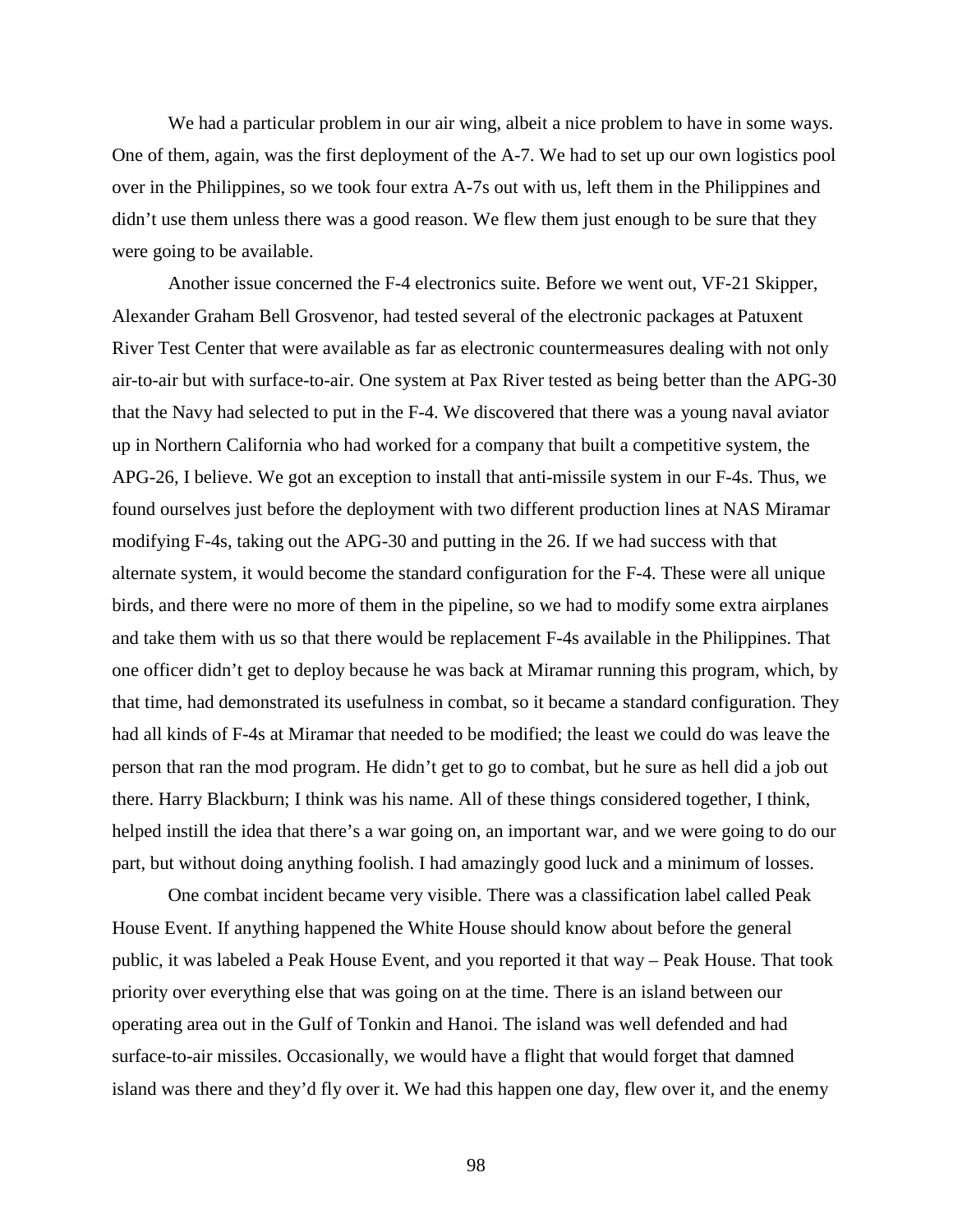put a lot of stuff in the air. They didn't hit anything. A couple of young officers from one of the fighter squadrons decided that they would teach those people a lesson, so they targeted that particular island as a place to jettison their non-expended ordnance. That quickly turned into a Peak House event! There were many interesting conversations with Admiral Weinel, our Task Force Commander. "What the hell do you mean bombing that island? You know that's off limits." I personally didn't know why it was off limits. It didn't make any sense. The island wasn't going anywhere, it wasn't hurting anything, but there wasn't any reason to give them sanctuary, either. Nonetheless, two young aviators had decided to seek retribution and jettison their bombs there. They were priceless in their reasoning.

OEO: The *USS Pueblo* capture took place during your CAG tour. How were you involved?

ADM KINNEAR: The *Enterprise* was on scene when we were ordered up in response to the seizure of *USS Pueblo*. The North Koreans wouldn't talk to us unless and until the "nuclearpowered ship" was moved 200 miles farther south – probably an attempt to curry favor with the Japanese (an interesting page in history that people don't talk about much).

OEO: Can you explain that?

ADM KINNEAR: RADM Spin Eppes had the carrier group, which was assigned Sea of Japan authority, the CTF-77 counterpart for the north end of things. The North Koreans made it clear that they wouldn't talk about "your spy boat that we have captured" unless and until we got the nuclear-powered *Enterprise* at least 150 miles south of where they normally operated, down toward the Straits of Tsushima. COMNAVFORJAPAN got in the argument there, but it was finally agreed. The North Koreans seemed to have no problem with us leaving *USS Ranger* farther north. Admiral Eppes was on the *Enterprise*; I was on the Ranger. That is essentially how I became the senior naval aviator at the talks between the Navy, the South Koreans, the Japanese, and the Air Force, who all had a vested interest in what was being done there. Admiral Eppes was kind enough to send me a message saying, "Use your best instincts and send me a message if you need help." The conference was held at Osan. It was called by CINCPACFLT to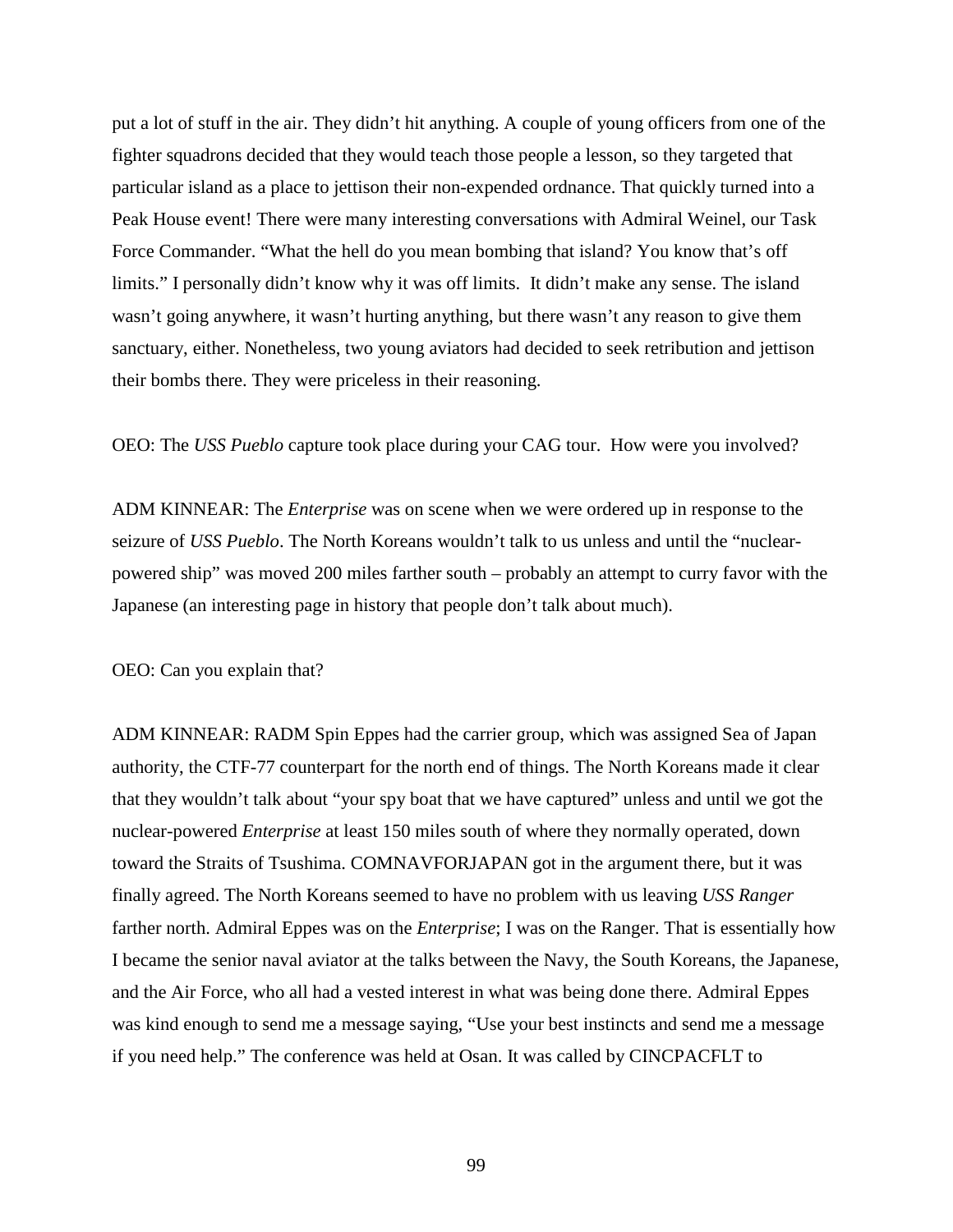coordinate efforts and make recommendations directly to the White House with respect to the captured vessel.

As soon as the North Koreans captured *USS Pueblo,* somebody smartly headed us north. We had peculiar, special-capability aircraft on *Ranger* and we had our own replacement aircraft over in the Philippines. We had RA-5 (Vigilante photo/recon) planes onboard and we needed the deck space they occupied. So I put in a request immediately for SR-71 coverage, and that any Navy responsibilities be subsumed to whoever was controlling the SR-71s. I wanted to off-load all the Vigilantes when we went by the Philippines on our way  $up - to fly$  off all of our RA-5s and replace them with F-4s, the F-4s that we had in reserve, and additional A-7s. I wanted more bomb-droppers than anything else. So we ended up with an expanded air wing as a result of that, but they were all airplanes that were proper for the mission that we were on, and the RA-5s wouldn't help us that much compared to what we could get out of the SR-71s.

OEO: You said earlier that you had some special F-4s and you were one of the select few nuclear qualified pilots.

ADM KINNEAR: Those F-4s had a unique electronics suite that gave them some countermeasures capability. That capability had become available thanks to some activities by the CO of VF-21, along with some old friends at Patuxent River. It provided much better capability for the F-4s than anything that was then deployed. The nice part of it, we not only had special equipment, but specially trained people, as well. The bad thing was that we had to carry our own spare aircraft because nobody else had the F-4s that had been equipped that way. We had four extra F-4s that we parked over in the Philippines.

OEO: Going back to that special conference that was held at Osan -- the purpose of that was to decide what to do about the *Pueblo* and you were representing RADM Spin Eppes, the senior atsea aviator flag officer in that part of the world. What was the discussion at this conference and what was the bottom line that came out of the conference?

ADM KINNEAR: The real discussion was to decide, along with the Air Force, if we went to war with North Korea, what the operating procedures were going to be and who was to take which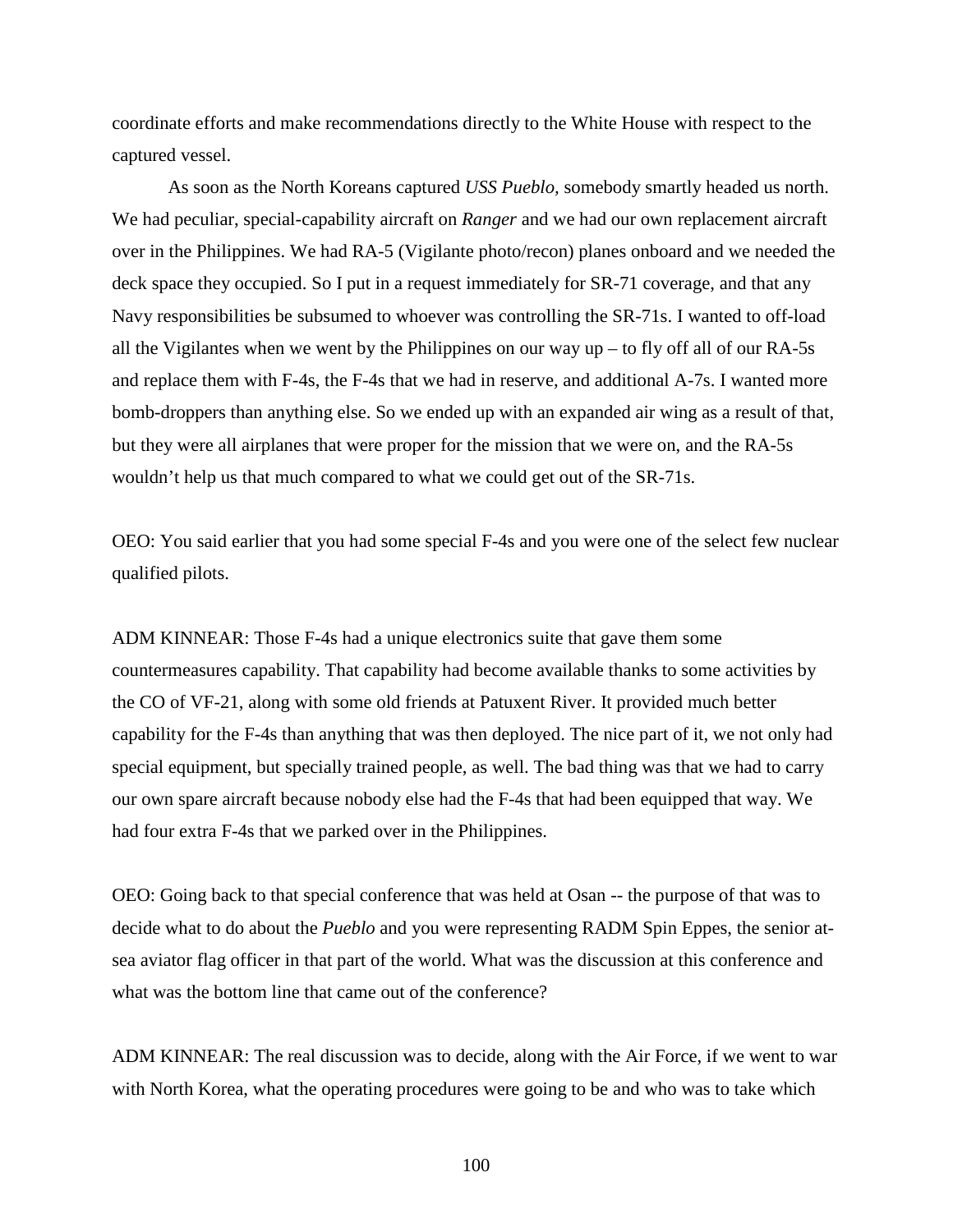targets. It turned out that it was easy, my having been there when the Korean War ended with plans we had in 1953. Change the date and run them, because the targets and the tactics will essentially be the same. I still had the maps that I was using when the Korean War ended. When I went back in the Sea of Japan those many years later, the maps were still appropriate. The primary target was the North Korean Air Force airfield at Pyongyang. It had been a Navy target in 1953, and the Air Force was more than willing for the Navy to take it again. Our intelligence indicated that the North Koreans had redesigned the installation, taking nuclear weapons into account. Everything was underground or sheltered, including their airplanes, so if there were a nearby burst other than a direct hit, the damage would be minimal. Pyongyang was also extremely well defended, and at that time we could count over 200 MiGs that would be involved in air defense. We knew where the airplanes were, knew what their capabilities were and knew we did not have the assets to take them all out before some got off the ground. The difference between having the airplanes and being able to get them airborne before they're destroyed is something else. Their surface-to-air missile count was awesome. It made a low-level attack attractive.

The Air Force had been touting the effectiveness of the KC-135 tanker and, especially, the B-52 bomber. They had been saying, "Anything the Navy can do with their little airplanes off the carriers we can do better with our B-52s, including low-level. So, when we got to the subject of Pyongyang, I said, "When the war ended, Pyongyang was a Navy target. The Navy is not irrational about assigning targets. If the Air Force has all this low-level capability, why don't we let the Air Force have the first crack at Pyongyang Air Field?" At that, the Air Force one-star got up and said, "There's nobody in this room who can commit any of the SAC airplanes to lowlevel, high-level, or anything else, but certainly not to a low-level attack." With that, a Marine Major asked, "Is that an irrevocable position?" The General repeated, "There is nobody in this room who can commit those airplanes, including me." That sort of ended the planning part of it. It was obvious that the Air Force didn't want anything to do with a low-level raid on Pyongyang and that it would remain a Navy target.

OEO: Was there any discussion at that time about taking out the *Pueblo* as a side measure?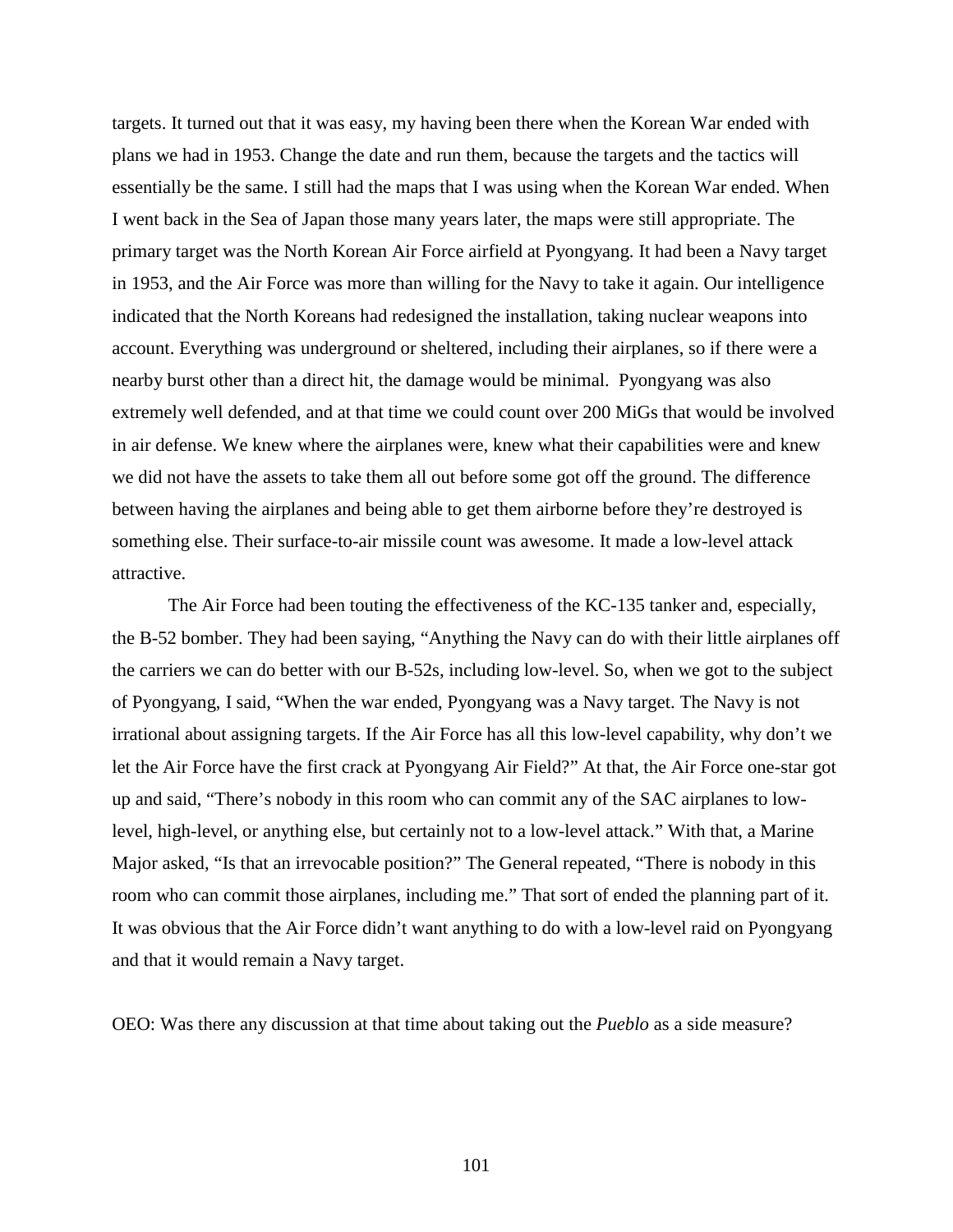ADM KINNEAR: The purpose of convening this planning session was to make recommendations to the White House. "With forces available within 72 to 96 hours executable, what plan would you recommend?" We came to the agreement that we should sink the *Pueblo* in position alongside the pier. The Air Force officer, who was in radio contact with the people to whom we were to relay our recommendation, asked, "Are there any further questions about whether that's your primary purpose, and that you're recommending sinking *Pueblo* in position there? Is there anything else that you need to know?" I said, "Yes, how much collateral damage do you want?" We had intelligence and knew that the *Pueblo* crew was not there, that they were well removed from the ship. When you get a piece of information like that, you ask, "How do you know that?" The senior intelligence briefer said, "This is not subject to question. The crew is well removed from the ship." But that also made germane the question, "How much collateral damage do you want?" because it was in a populated area.

OEO: What, then, was the reason for not "taking out" the *Pueblo*?

ADM KINNEAR: The White House didn't buy it, and they opted to proceed through diplomatic channels.

OEO: Before we go on, you mentioned something about Jim Flatley.

ADM KINNEAR: Jim Flatley was probably one of the best naval officers and one of the best aviators to come down the pike, period. Witness his 29 touch-and-go and 21 full-stop C-130 landings aboard the *USS Forrestal*. He was awarded the Distinguished Flying Cross for that remarkable feat. When I became AIRLANT (Commander Naval Air Force Atlantic Fleet), there was a list of carrier skippers selected for major command, and most of them had been penciled in for a particular carrier. In Jim Flatley's case, he was the leader of the pack as far as the people who had been selected, but he had not been assigned a carrier. The suggestion was that the best carrier we had in the Atlantic Fleet was the *John F. Kennedy*, and it would be appropriate for Jim Flatley to have the *Kennedy.* I certainly agreed with that, but we had another carrier that needed strong leadership and was in terrible condition. Contrary to what the practice had been in the past -- "take your best guy and give him the best ship" -- I wanted to take the best person and give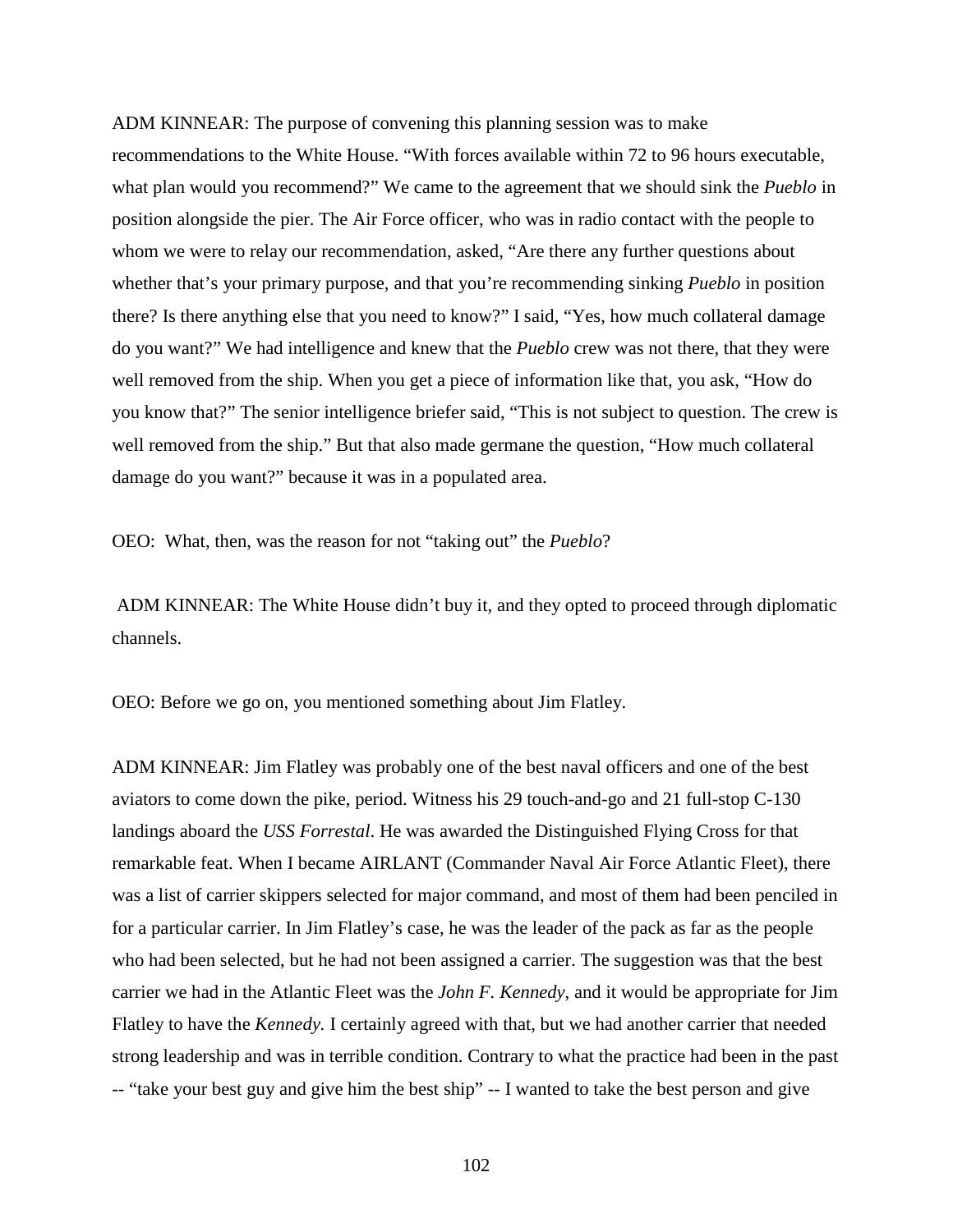him the worst ship and charge him with making that carrier a useful member of the Atlantic Fleet. Jim went from being penciled in for the *Kennedy,* which was, at the time, the "E" winner and the best carrier in the Atlantic Fleet, to going down and taking command of the *Saratoga.*  She was going from Mayport to major overhaul in Philadelphia, and he was going to shepherd the ship through that overhaul, not the most desirable assignment. Needless to say, Jim Flatley did everything he was asked to do. He took that carrier and not only did he get it in and out of overhaul, but he did wonders with the enlistment rates, with everything that you use to measure command performance. There was none better.

OEO: He got quite an illustrious name for good reason.

ADM KINNEAR: Anybody who can land a four-engine turbo-prop airplane without a tailhook on an aircraft carrier as many times as he did is truly remarkable.

OEO: We're going to switch now to your post-CAG job in OPNAV starting in July of '68.

ADM KINNEAR: I was the special assistant to the Director of Navy Program Planning for Tactical Aviation and Aircraft Carriers. I had an interesting counterpart in that office, Kinnaird McKee, Director of Navy Program Planning for Submarines, who later, as a four star, was the Navy's "czar" for submarines.

OEO: What did your nice title really mean?

ADM KINNEAR: Anything to do with tactical aviation or aircraft carriers, it was my responsibility to keep the three-star running that organization well informed in respect to the fiscal side, and the programming side, of those weapon systems.

OEO: It sounds like there might have been a few frustrations in that job.

ADM KINNEAR: A few frustrations, but many rewards. Recently there was a review of the Harpoon missile, which had received high marks, and they were trying to broaden its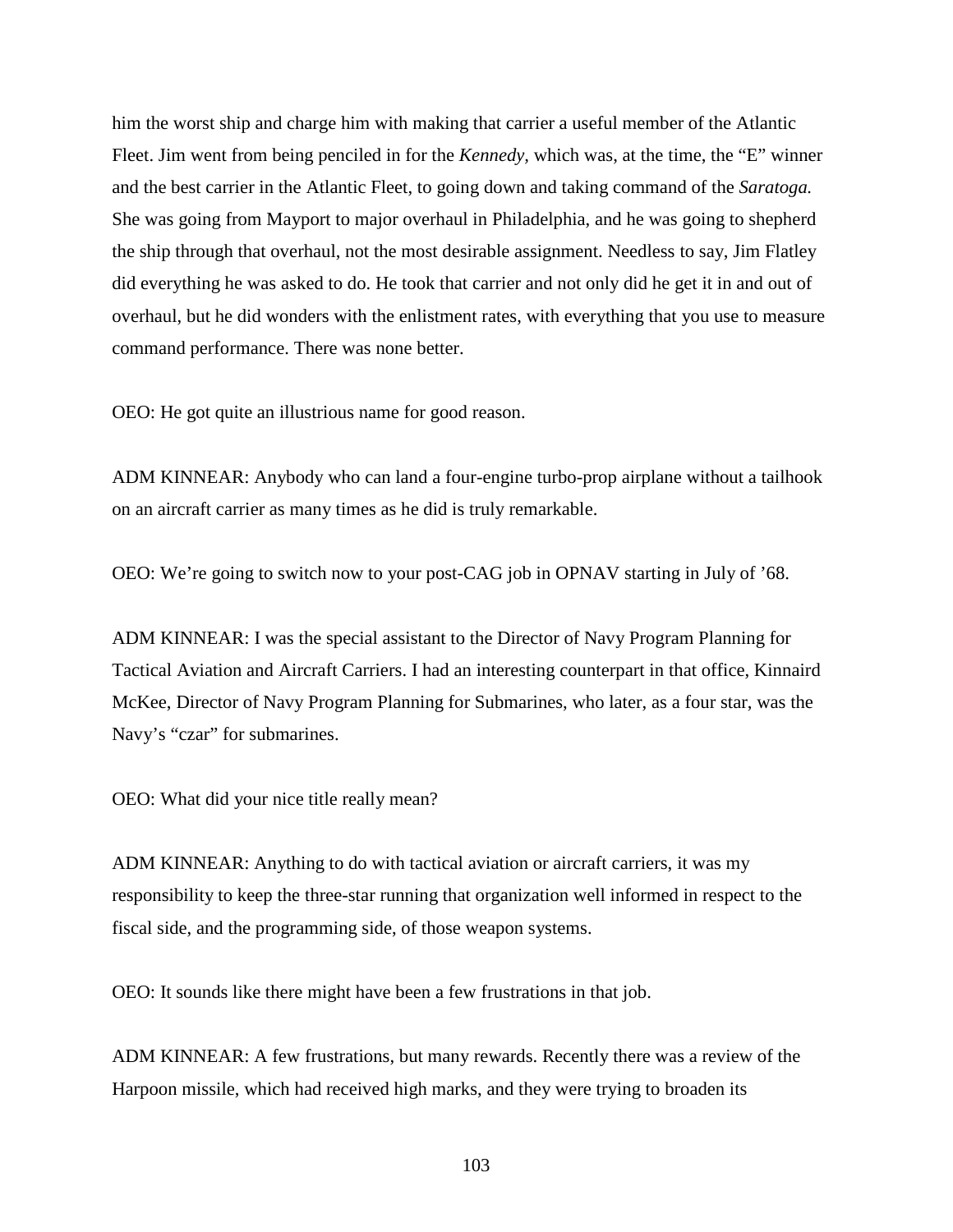deployment. My first memory of a Harpoon missile was a briefing for ADM Tom Moorer, Chief of Naval Operations. It was his first briefing on the Harpoon missile. The Vice Chief, ADM Clarey, who had earlier been in charge of that program at the CNO level, came into the meeting and we reviewed all the merits of the missile, all the potential uses, the costs, and that sort of thing. ADM Moorer, without further ado and without further research, made a decision. He said, "The Navy needs the Harpoon missile. We're going to buy it. The Vice Chief here has assured me that it will fit with everything else and the only thing we have to do is figure out how to develop it and how to pay for it. How to develop it: We have a team already doing that. How to pay for it: We're going to give Gus Kinnear the opportunity to discover where those funds are coming from." My introduction to the Harpoon program was short and certain. We did get the Harpoon and it is, to this day, an important weapon. The procurement and deployment of the Harpoon missile was a matter of immediate concern. You can read that: "Can we afford to buy enough of them to really make a difference?"

OEO: How does one, in that job you had, go about finding the money for a major program like that?

ADM KINNEAR: A very good question. Most of the time you looked at programs that had been cancelled, or that were in trouble, to see whether you could make an argument that we shouldn't put any more money into a program that's not going anywhere. We ought to divert those funds to…, and make your recommendation as to where the funds could be better used. That had an interesting carryover for me because the Assistant Secretary of the Navy for Financial Management at that time was Charles Bowsher, who had headed the Washington office of Arthur Anderson prior to coming to the Navy. So I had a very experienced financial manager as a boss. I learned a lot in that job. Kin McKee, as an officemate, also gave me a tremendous education in nuclear submarines because those were his programs.

OEO: You walked over to another Washington office, to the Office of the Comptroller, in January of '70. What did you do in that job?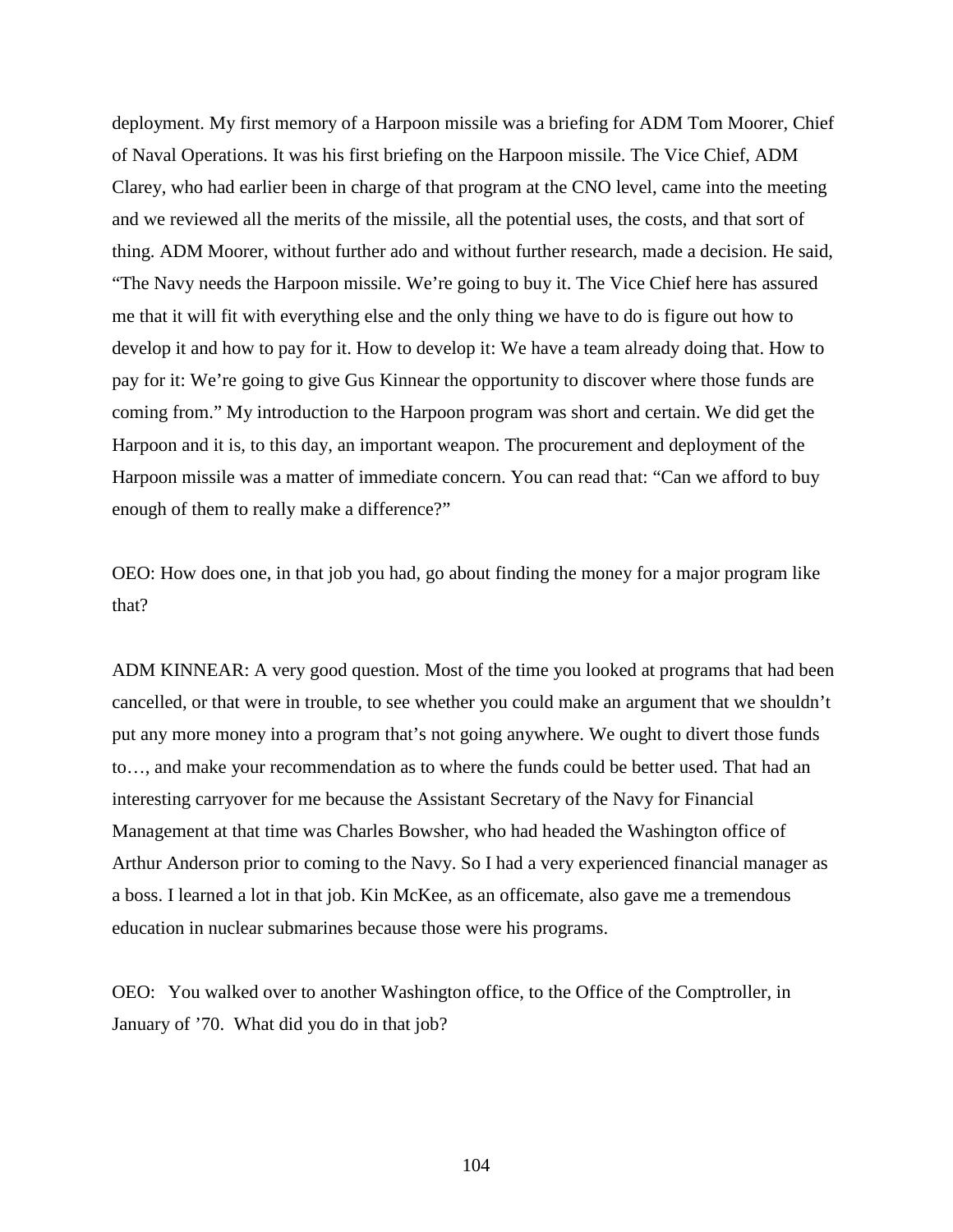ADM KINNEAR: I worked for ADM Eli Reich, a submariner of great renown in World War II. He was about as direct a person as I've ever known. I had two really interesting experiences as a result of him telling me to do things and meaning it very literally. Eli Reich was the Controller of the Navy as well as the Assistant Secretary for Financial Management. He came to me one day and said, "You know so and so (a civilian) down there. I want you to relieve him by this afternoon." I said, "How can I do that? He's a GS-16 and I'm a Captain – only a GS-15 equivalent." He said, "Look, I'm telling you what you need to do; how you do it is your business." I found myself talking to a GS-16 saying, among other things, "Would you mind sharing your office with me?" He said he didn't think that was proper, and he just didn't believe it. I said, "Believe it. And if you don't believe the part about sharing the office, I've already called the Army and asked for special dispensation for a rush order to put a partition right down the middle of your office. You've got twice the space allocated to a rear admiral and you're not an admiral, so I'm going to share that space with you. We're going to create an office for a new rear admiral-level job that will be called the Office of Cost Review and Reporting." That is what gradually happened. Several witnesses from the Navy had testified before Congressional Committees. The program managers and the financial managers had presented cost numbers that were inconsistent. Eli Reich wanted a single person to monitor the high-visibility weapons systems to insure that everyone was using agreed numbers for unit and program costs. He said to me, "Okay, Kinnear, you aviators have screwed things up long enough; you're going to fix this one." We created a new position of Assistant Comptroller and Director for Cost Review and Reporting. I served as the first Director as a Captain, but the billet became a two-star job.

OEO: A little more about what Admiral Reich really, specifically, wanted you to do in that job?

ADM KINNEAR: He wanted to get better control over the way weapons systems and other programs were fed into the budget. The FYDP (Five Year Defense Plan) was McNamara's Department of Defense tool to try to do this on an all-service level. The Navy programs had not been responding too well to it, and he wanted to get tighter control on two things: One, how projects got approved so that you were forced to find a place for them in the funding profile of the Navy; and two, he wanted much better control over the forecast of the expenses. In other words, the FYDP was the Department of Defense way of trying to get a handle on programs. A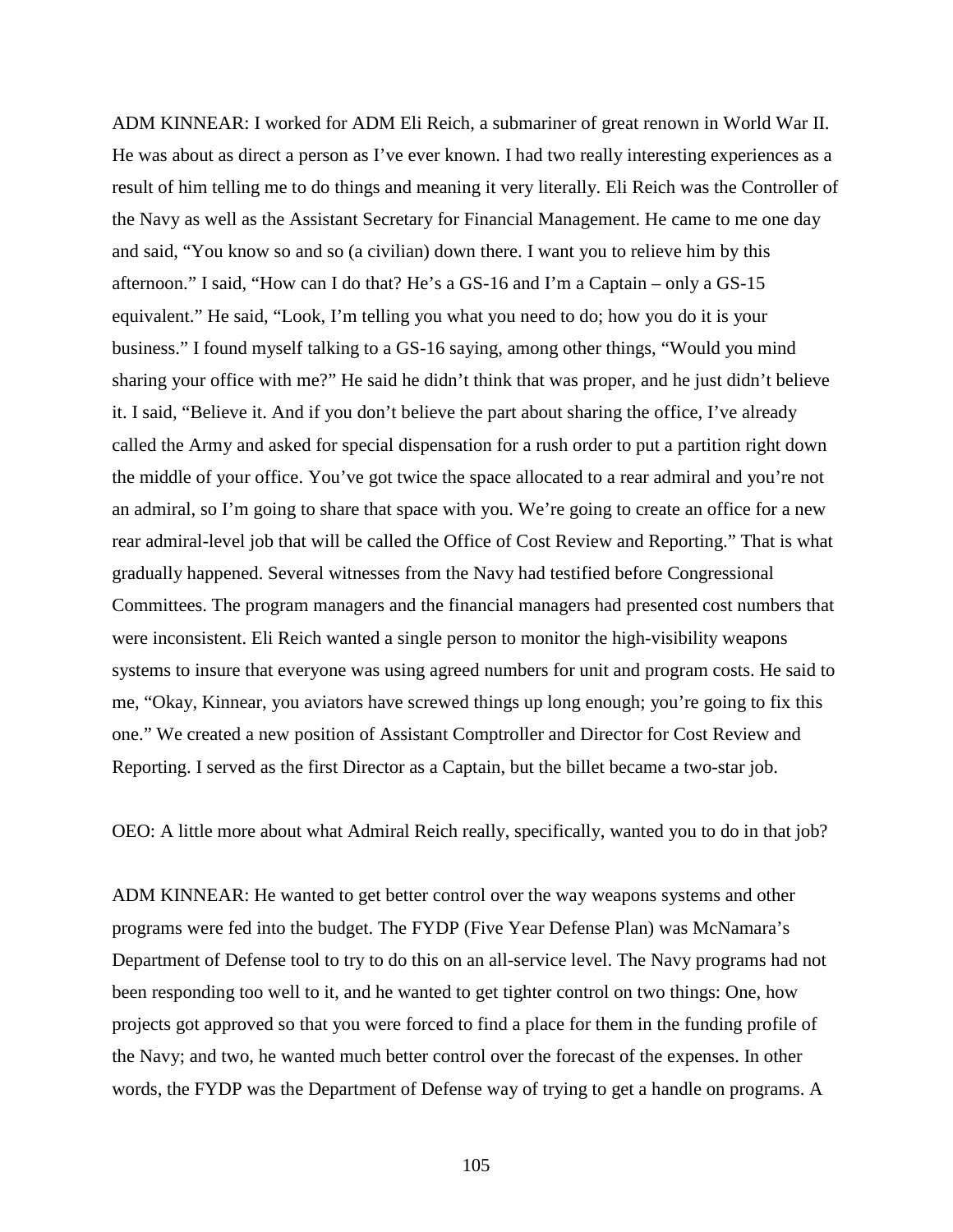couple of things had never been firmly resolved; how you estimated the cost of the delivered product and how you got it folded into the long term planning. The total program cost is a function of how many units you're going to buy, and the rate at which you buy them. Stretching procurement over a longer period of time is one way of making it fit into the envelope, but it also generally increases the cost per unit, which you would like to avoid. He was looking for a system that was functional and yet injected some larger measure of discipline into the organization. That was what everybody was looking for. In reality, the proposed solutions were many and the successes were few.

OEO: Were you able to put a systematic process into place that would continue to march towards those goals on a long-term basis?

ADM KINNEAR: To some extent. The trick for a program manager is to get the total numbers that he wants approved. To do that, he has to be able to establish a meaningful unit cost. The larger the number in the procurement, the more you can drive down the unit cost. You get into a kind of chess game here involving how much you disclose and how much you try to ignore. I'm not aware of any such system, on a service-wide basis, ever being firmly established. It's a matter of gamesmanship and current politics as much as anything.

OEO: Do you remember the major Navy programs on the table at that time?

ADM KINNEAR: Yes. The F-14 was probably one of the more interesting, and it became a must for the Navy. How to buy the airplanes and what the real cost of the program was going to be was uncertain at best. The planning numbers they were using were pretty close, as I recall, and the cost of the airplane was about 15 million dollars each. The Navy, at that time, had some very successful former corporate leaders in the Secretary's office as well as some of the lesser offices in the Secretariat. One of the more interesting and better-known people who got involved in this was a Supply Corps LTJG, Kenneth Lay. He had been the speechwriter and pocket economist for the CEO of Exxon, who went to Washington as the President of the U.S. Chamber of Commerce. Lay came into the Navy in kind of an odd way. He had a Masters degree in economics, and signed up for Navy OCS (Officer Candidate School). He had also been Executive Assistant to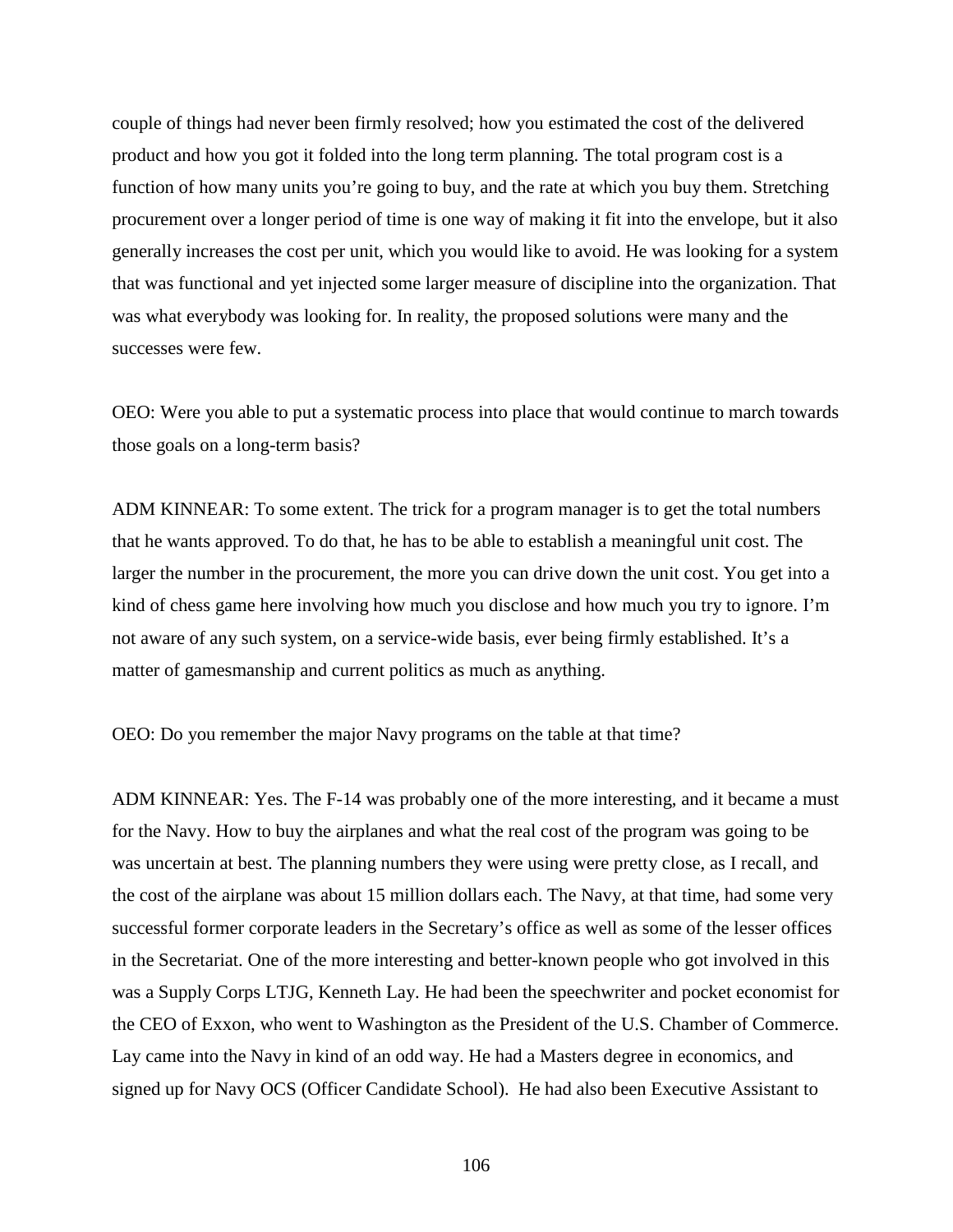Pinckney Walker, the Dean of University of Missouri Business School, so he had some heavy connections. The CEO that Ken had worked for at Exxon was a close associate of the President of Standard Oil of New Jersey, who was now serving as the Under Secretary of the Navy. As a result, when Ken volunteered for OCS, his boss in Houston called the Under Secretary and said, "Hey, this guy Ken Lay, now going through Officer Candidate School…the Secretary of the Navy needs a person like this." With that, he was ordered directly from OCS to the Secretary of the Navy's office. He is the only Supply Corps officer I've ever known who never went to Supply School. He went directly from OCS to the Pentagon. While he was working for the Secretary of the Navy, the F-14 became a big issue. The Assistant Secretary of the Navy for Financial Management was not satisfied that he had good numbers for the F-14. He suspected that the Program Manager had purposely under-priced the F-14 to get the increase in aircraft numbers needed. It was a ploy for budgeting purposes. VADM Reich called this young economist in and said, "How much does the F-14 cost?" Ken gave him the current official answer from the F-14 office, and it was, as I recall, around 14 million dollars a copy. The Secretary asked, "Do you agree with these numbers?" Lay demurred and said, "Well, I'll do a study and find out." He did a study and came back saying that the F-14 was probably going to cost close to 25 million dollars a copy. It was the first time anybody had ever seen anything more than the teens mentioned as a price for the F-14. He went ahead and submitted it that way and it turned out that he was much closer to the real number than anybody in the F-14 organization. That was how he got noticed. He was a hero in the eyes of some people and he was a real detriment in the eyes of others. However, he did come up with numbers that allowed a reasonable F-14 program under management conditions that would not have existed had he not run up the cost flag.

OEO: Your involvement in this was what?

ADM KINNEAR: I was assigned by the Assistant Secretary of Defense to head up a special interagency study group on "Defense Contractor Constructive Delivery." The group had representatives from all the armed services as well as other government agencies such as the General Accounting Office, and that required a person with a PhD who had some procurement experience and understood how Congress worked. With the McNamara program planning, the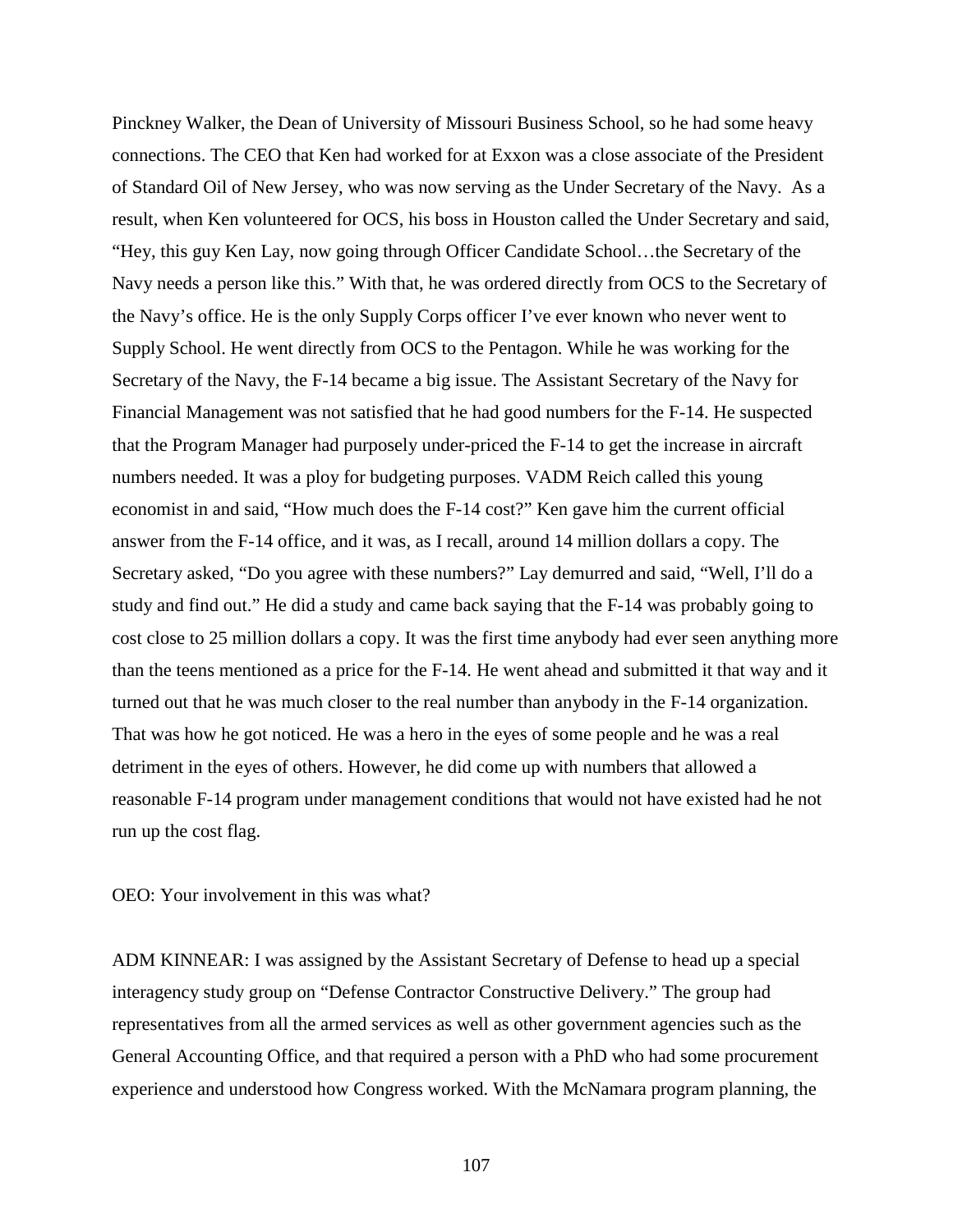FYDP and all that sort of thing, it became apparent that our procurement was not really geared up to buying the expensive airplanes and ships that we had programmed. So this DOD study group was put together, including even Bureau of Census and other people involved in economic reporting. They hired, at the GS-17 or 18 level, a junior professor from the Harvard Business School, to come down and run this thing. The Secretary of the Navy took a hard look at what these people were supposed to be doing and decided that he needed to have a different kind of a study done. They found the extant effort wasn't working and they needed somebody who could speak and write because this would be a widely distributed document. We had five different agencies outside of the Navy involved with it and they needed somebody who had a PhD in an associated area to take this "committee" and run with it. They sent the GS-17 back to Harvard, and the Navy was appointed to take over the effort and complete it within a year, and that's how I got that job. One of the assets they assigned me was Kenneth Lay, who was not a PhD at the time, but I captured his imagination by saying, "If we do this study right, this can be your doctoral dissertation, and VADM Reich and I will officially intercede on your behalf with the University of Houston." All of that ended up happening; it did become his doctoral dissertation and was accepted by the university.

OEO: You were an unknowing springboard for Kenneth Lay. Now, a real change in environment. You went to command of *USS Spiegel Grove* in September of '70. This was your deep draft?

ADM KINNEAR: Yes, that was my deep draft. It was a real battle to execute that set of orders because too many people had too many things they wanted me to do in Washington, and I wanted desperately to get out of Washington and stay in line for a carrier. The necessary next step was the deep draft. We completed the study and I finally pulled the plug and got away with the blessing of the Assistant Secretary of the Navy for Financial Management, who said, "He's done his thing here. Let's get him back to sea." Admiral Reich made it happen.

OEO: *Spiegel Grove* is what kind of a ship?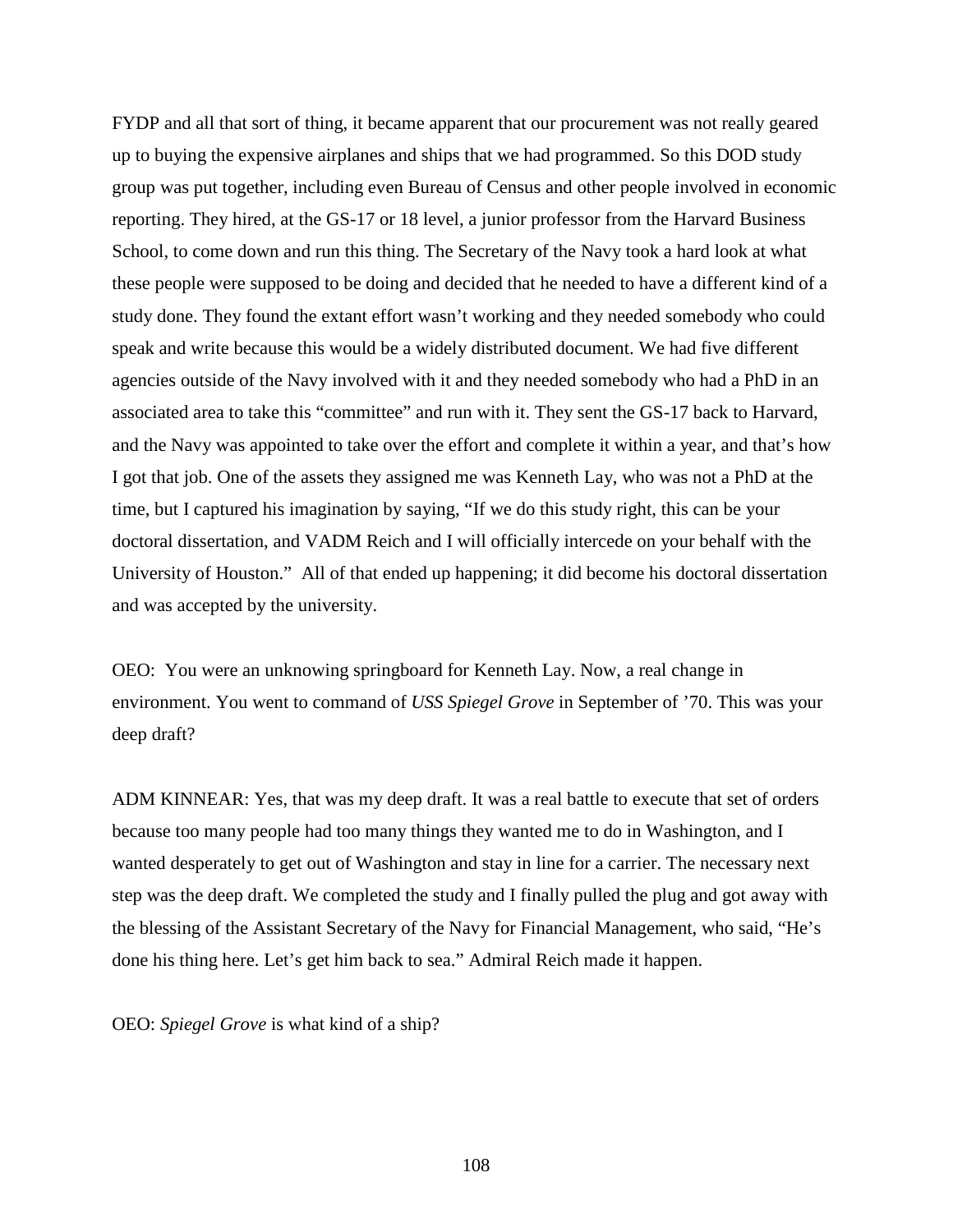ADM KINNEAR: LSD-32. (Landing Ship Dock.) She is now part of an artificial reef off the west coast of Florida. At that time she was a well-used ship. We had some failures, pipe failures and stuff like that, and a lot of equipment that was marginal. The engineering plant was okay, but the actual building of the ship had been somewhat marginal as far as the thickness of the walls of the piping and other metals. At one time, I thought I was going to have to park *Spiegel Grove* on the beach. As an amphibious ship, running her aground didn't bother me because that was part of the operational scenario. If you had an amphibious landing you would be ready to run the bow the ship up on the beach or close to the beach. On this occasion, I had a pipe split between the skin of the ship and the first cutoff valve in the main duct that it was connected to for providing cooling water for the steam generating plant. That pipe just split, that's all there was to it. One end is attached to the skin of the ship and the other to a large cooling water duct. The pipe split and there was absolutely no way of turning the water off. We either had to send a diver under water to put a cap over the outside of the hull, or else we had to do something from the inside. The engine room was flooding and I didn't want the water to get to the boilers. So, we got the ship all rigged to run it up on the beach at Little Creek, Virginia, to keep it from sinking any lower and to keep the water level below the boilers. I had one last scheme. I went down from the bridge and got two of the biggest engineering chief petty officers we had, and we got a long roll of cotton webbing and did a bandage wrap around that pipe. We only got about a half-inch progress down the split pipe with each wrap. We finally got the wrap around the leak that way, and slowed the inflow to the point that we could pump the water out faster than it was coming in. We borrowed some additional pumps from one of the LPDs (Landing Ship Transport Dock) that went by. We were in the channel there at Little Creek, and that's how we kept the ship from sinking any further and not getting any water in the boilers. At the time, my boss, Commander Amphibious Force Atlantic Fleet, was VADM Ebby Bell, a submariner who had been my boss in OPNAV. I got a nice commendation from Admiral Bell for "saving the ship" that I had thought of sinking myself, and it became more of a humorous thing than anything else; a real experience.

OEO: Did you deploy in *Spiegel Grove*?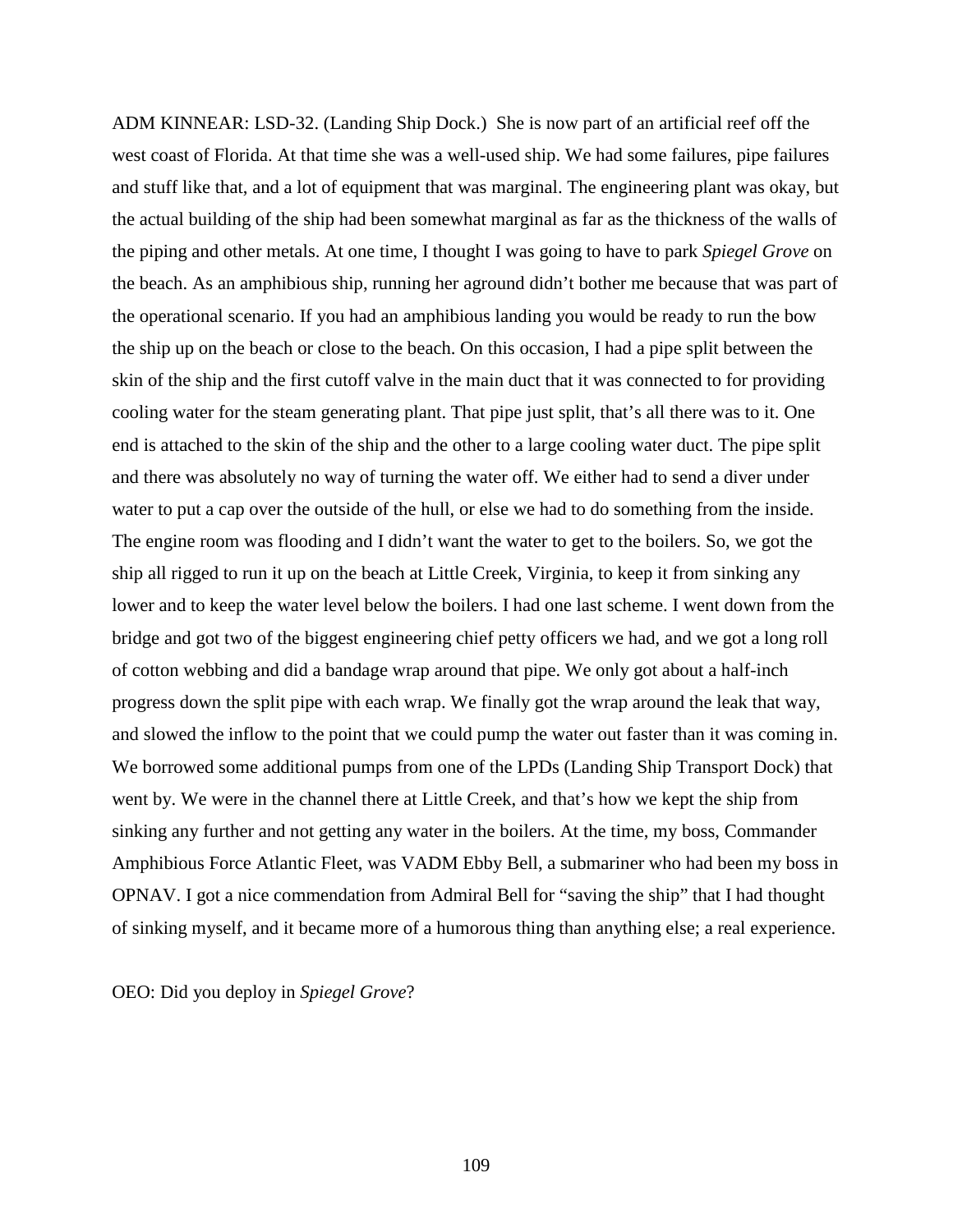ADM KINNEAR: We were the South Atlantic recovery ship for *Apollo 13.* Onslow Beach down in Carolina was our primary practice area. I had *Spiegel Grove* for a remarkably short period of time because I was selected out of there after about four months.

OEO: What kind of a crew did you have in terms of quality?

ADM KINNEAR: On balance, I am impressed with the American sailor. We had a couple of rotten people. One sailor, who was 6'8" tall, was a target for all the bullies. A couple of guys beat up on him and really tried to do him bodily harm. When you didn't have landing craft in the ship's well deck, you could use it as an auditorium. I held Captain's Mast down there in front of the whole crew and put these two bullies up front and proceeded to tell them everything that they'd done wrong, and they were almost ostracized by the rest of the crew. That was the only Captain's Mast I ever had to hold. They all took me seriously after that.

When I first went aboard, I reviewed the finances of the ship and found out that the Welfare Fund, the fund for taking care of the crew and entertainment, was essentially destitute with only about \$500 left in it. My predecessor had used that fund to buy a HAM radio setup. He took a year's worth of money and put in a HAM radio station. Only a few enlisted men that had worked with him knew how to use it. So I called the Bureau of Naval Personnel and said, "I need an advance of next year's welfare fund from BUPERS." Their reply was that they didn't make loans. "Let me tell you," I said, "I need this and I need it desperately. I'll go as high in the chain as necessary to get somebody to advance me some money." They gave me a couple thousand dollars and told me to go away. I took the couple thousand dollars along with the five hundred left in the fund and put it into amplifiers and other equipment needed to support a great little rock band we had on the ship, and it worked. The first time we went alongside the oiler of one of my contemporaries, the band played *Proud Mary*. I might add that the amplifiers were enough that the oiler called up and said, "Can you turn the music down?" Capt. Charlie Ray was the skipper of the oiler.

OEO: Any other memorable events of that short tour as the skipper?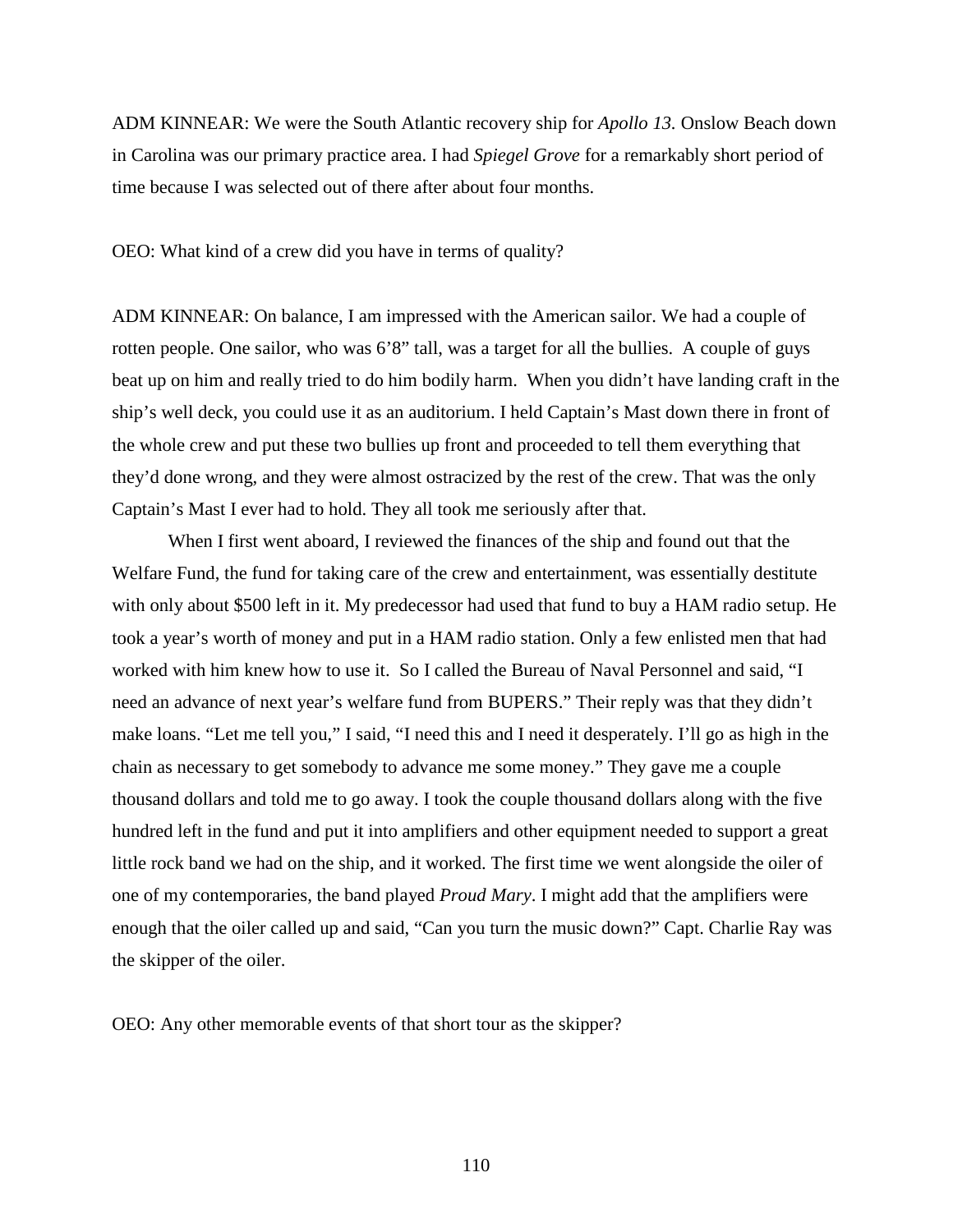ADM KINNEAR: Yes, our only deployment was very interesting. We were the southernmost recovery ship in the Atlantic for Apollo 13, and we loaded on some capsule recovery equipment from NASA. We also picked up a NASA communication system and a NASA engineer and set sail for the South Atlantic down close to Ascension Island. That was *Apollo 13,* the mission that made the "Houston, we've got a problem" emergency transmission. We were talking to NASA continuously and with our NASA engineer, we were well in on what was happening. I asked permission to move to the far western edge of our assigned area, because NASA thought that was where they would have to put the capsule down. I did not mention to them that it would put us a day closer to Rio. They let us move over and told us we were probably going to be the recovery vessel. Then they said, "No, now we're going to be able to get them back into the Pacific, which will be a lot better for everybody." They got them down in the original recovery zone and we were not needed.

Since we just happened to be on the far western edge of the recovery area, I radioed my boss and said, "We're already over here, and if you release us now, we can get into Rio a day early." After a short pause, he said, "Proceed. Your orders are to go to Rio. Carry out your orders," without telling me when to arrive. So we went into Rio and put the ship alongside the pier, my first experience in getting a ship alongside a pier, and everything went fine. The carrier *Enterprise* came in for Carnival while we were in Rio, which turned into real excitement for me. During our five days in Rio, an American cruise ship came in and parked right ahead of us on the pier. Later, another cruise ship parked right behind us. Suddenly I found myself, instead of having lots of maneuvering space, with hardly any. The day before we were supposed to get underway, I got a call from the Ops Boss at the naval mission and he said, "*Enterprise* is coming in and the pilot assigned to get you underway is needed for the *Enterprise*. He's an Englishspeaking pilot and they don't have many of those. Can you get underway without a pilot?" I said, "I don't know; I've never tried it before." Back at Little Creek Navy Amphibious Base, I had trained in a model basin simulator, but I'd never done anything close to it in a ship. Then they called back, "All the tugs are committed. Can you get underway without a tug?" I said, "I never thought about it as a matter of fact. With any luck, and if these two ships stay where they are right now, I think I can get underway without a pilot or a tug." He said, "Fine, if you want to get underway on time, that's the only way you're going to get out of here." I decided to give it a try. So, we took in every mooring line except Number 2, went ahead against it and kicked the stern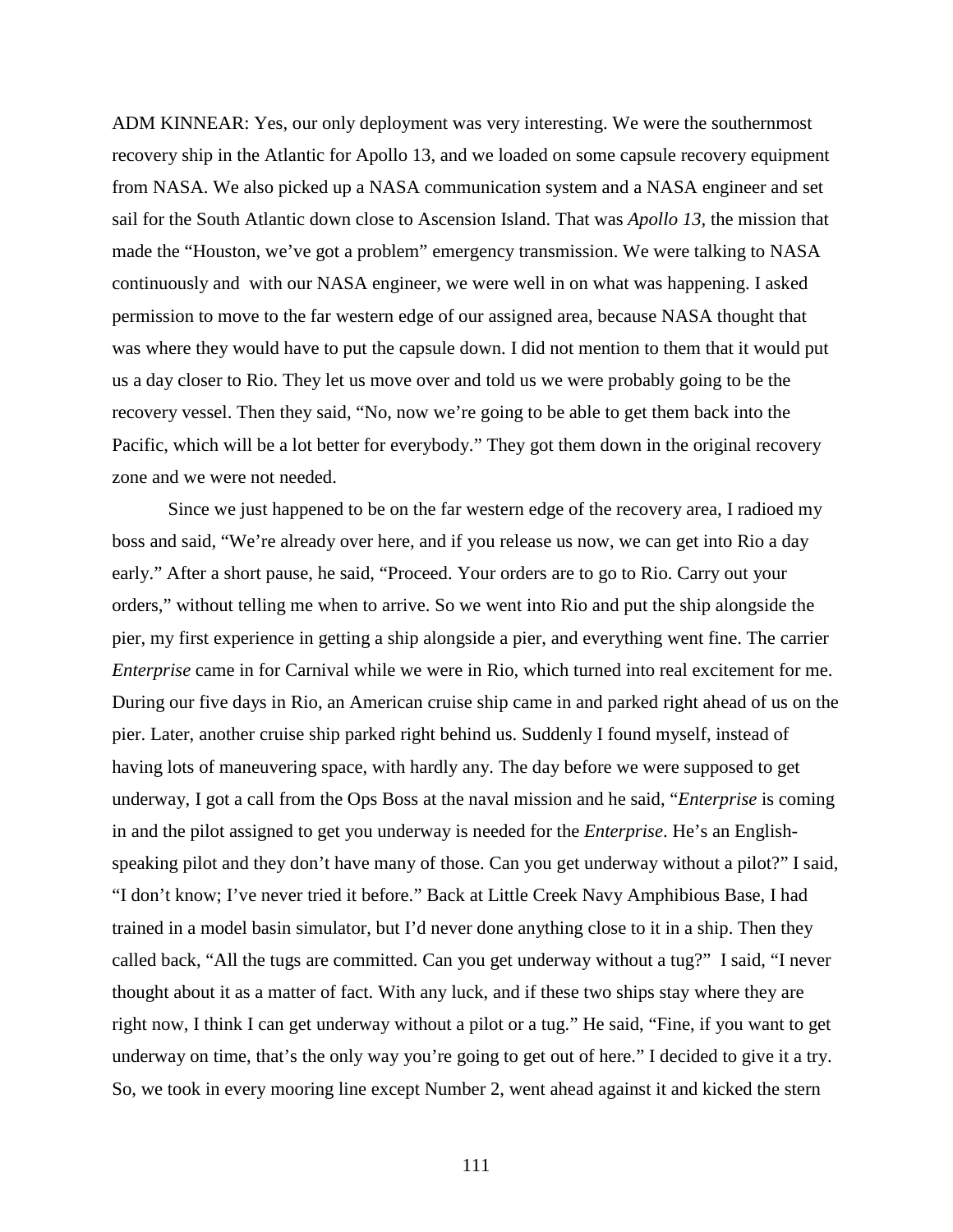out, backed it down and hoped we didn't hit anything. We didn't. And we got underway smartly without a pilot and without a tug.

OEO: That is a great story. Anything to add regarding your *Spiegel Grove* command?

ADM KINNEAR: My tour was shortened, and probably the most important thing that happened was that mission to be the South Atlantic recovery ship. But there was kind of an interesting twist to that. While we were in Rio, two of the chiefs came up and said, "We just got our schedule, Captain. The day we get back to Little Creek we're going to go alongside the tender, and they want to re-brick both boilers. Our time alongside the tender has been extended a couple days, and there is some question about whether they would want us to come back early." I said, "Let me make sure I've got this. They are going to re-brick *both* boilers?" They assured me that was in the original package I agreed to. "Fine," I said. "How does that work out for us timewise?" They thought about that for a while, and it finally came down to the point that I asked, "Well, Chiefs, if I can get PHIBLANT to let us come back on one boiler, can we re-brick the other boiler ourselves on the way?" They went away and thought about it, came back and said, "Yes, we've got all the talent we need aboard and we even have all the materials aboard to do it." With that I said, "Well, I'm going to ask them, if we agree to re-brick a boiler, and they agree to let us come home on one boiler, then we can stay in Rio two more days," The Chief and the Engineer Officer said, "We can do that!" I went back to PHIBLANT and made the proposition to them: "If you approve us steaming on one boiler and re-bricking the other boiler while we're underway, we would like to be extended in Rio for a couple of days." They came back with an "okay" that afternoon. We sailed on one boiler and re-bricked the other boiler on the way home. We made our rendezvous in Norfolk with the tender on time and it was tremendous for morale; the extra day coming in and then two more days to enjoy Carnival in Rio.

OEO: That crew will never forget you.

ADM KINNEAR: That really plays on something that I make much of; the importance of chief petty officers in the total scheme of things, because they are more than just a pay grade, they're an institution.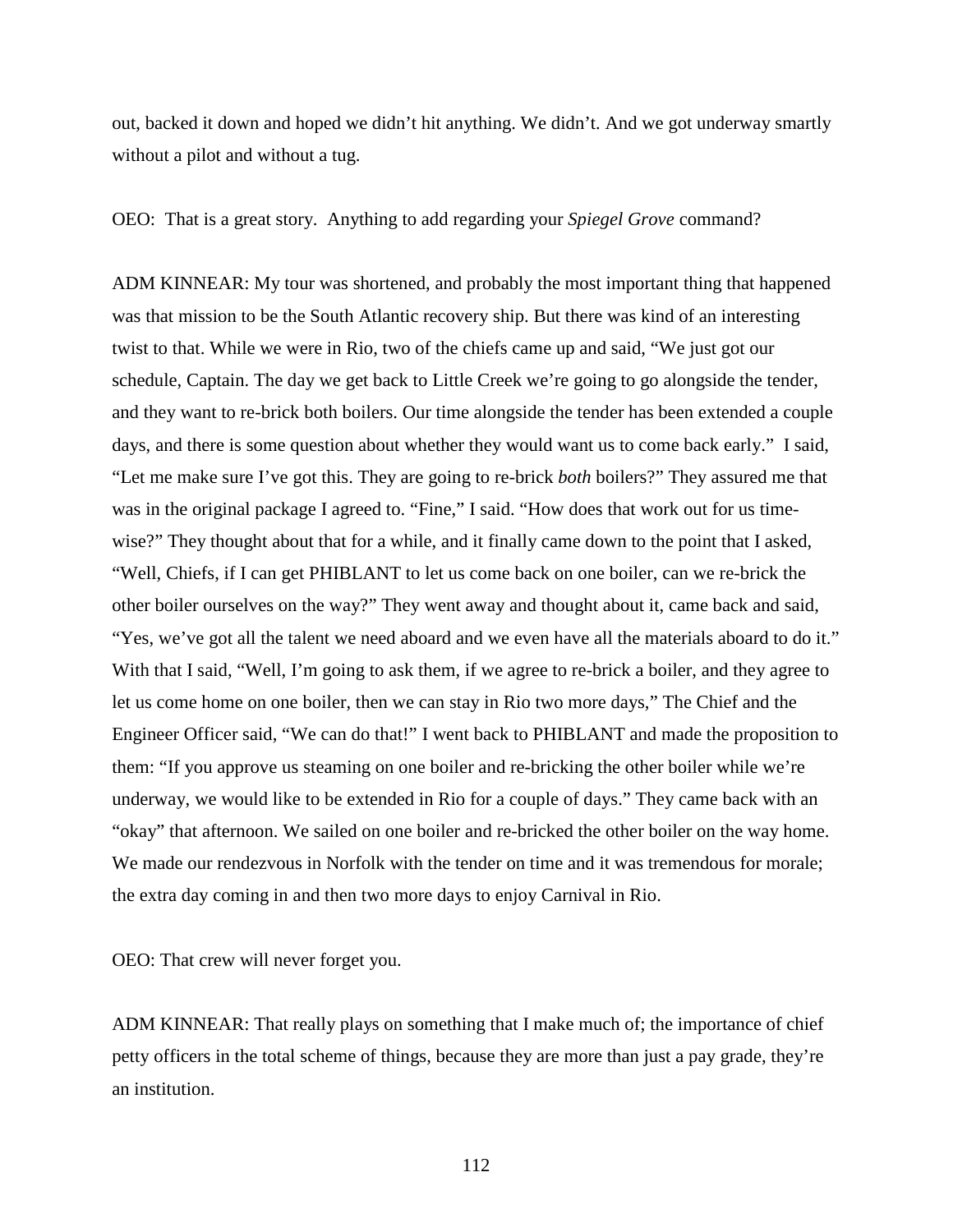## OEO: Anything more you'd like to say on *Spiegel Grove*?

ADM KINNEAR: An interesting related point. The *Oriskany* saw no action during World War II. She was used as a troop shuttle after the war. I was on *Oriskany* when she went on her first aviation deployment and I also was in the air wing assigned on *Oriskany*. Now she is the northern most ship in the offshore reef that they are building off the West Coast of Florida in the Gulf of Mexico. The next ship down the reef line is the *Spiegel Grove*. So, I have a firm interest in the northern anchor of that offshore reef.

OEO: The next stop is Miramar in July of '71 for a year. The normal routine was for a deep draft guy to go to command of a carrier. What happened?

ADM KINNEAR: As I mentioned before, Admiral Elmo Zumwalt (Chief of Naval Operations) decided to make a point out of aviators making flag without having command of an aircraft carrier. When the major command selection board reported out there were two names that were conspicuously missing from the carrier part of it; one of them was Ron Hays and the other one was me. Admiral Zumwalt had personally pulled us off the carrier list and sent us to shore stations to demonstrate his policy point. I was ordered to Miramar and Ron Hays was assigned to Roosevelt Roads down in Puerto Rico. I suppose everybody says "you can't complain whether it hurts your career or not." But I wrote Admiral Zumwalt after that, and the clenching paragraph in there, after making this serious argument about why I should be given an aircraft carrier in lieu of a shore station, I said that I felt like someone who, on their wedding night, found out they had married Christine Jorgensen!

OEO: That must have been a tough pill to swallow.

ADM KINNEAR: ADM Cousins was the Vice Chief of Naval Operations, and he called me and said, "Kinnear, I'm going to save you from yourself again. This letter you've written to Admiral Zumwalt is a pearl of a letter, it really is. The only thing is, if the Admiral gets this, you won't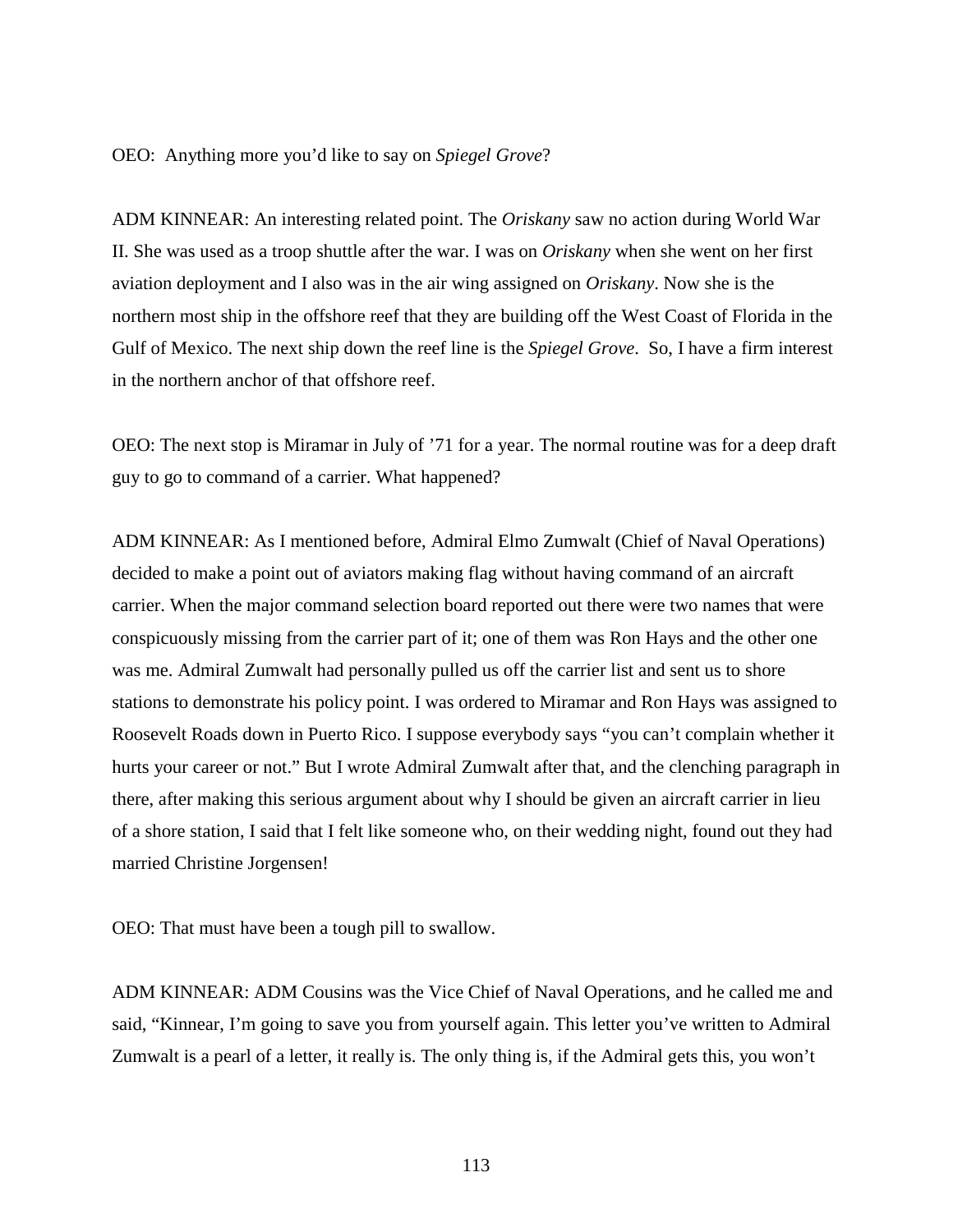have to worry about carriers and you won't have to worry about Miramar. You won't get either one of them." He never sent that letter on up to the CNO.

OEO: You assumed command of Naval Air Station Miramar in San Diego in July 1971. That was a sharp right turn in what you wanted to have happen. What were the highlights?

ADM KINNEAR: My tour at Miramar was interesting. It started well. The relief ceremony was quite an event. Mrs. Marc Mitcher, the wife of the WWII Admiral of Carrier Task Force fame, was part of it, and she was wonderful. Her husband was a real advocate for taking the war – via our carriers – right to the Japanese. The change of command came off well. The reception was a little bawdy, but it was fun.

When I was ready to relieve my predecessor, Capt. Alfred ("Hap") Chandler Jr., he still had some things he wanted to do. He had scheduled a number of events with invited VIPs, so we negotiated a relief date that was later than I wanted and earlier than he wanted. I was living in a BOQ, and that gave me some time to meet people and find out about things I wanted to know. The Administrative Officer, an aviator, Commander Porter, was very proficient in his job and straight as a string. He was a great asset on my management team. Billy Franklin, the XO, who had been skipper of a local F-4 squadron, was bright, very hard working and an absolute jewel. There were various issues with some of the civil servants as well as some of the officers, but we were able to get all that resolved.

The Navy had two fighter aircraft (the F-4 and the F-8) in the Pacific Fleet at the time I was ordered into Miramar. One of the things I was briefed on even before I got there was that Miramar was designated as the introduction point for the F-14 for the Pacific Fleet.

That made sense: We were "Fighter Town USA," with a big sign on the roof of a hangar to that effect. The management problem was that we had two other fighters that we had to keep deploying at the same time; the F-8U Crusader and the F-4H Phantom, which populated all of our Pacific carriers. So, when I went to Miramar, we had these two fighters that we had to keep in business. We had to keep training pilots and enlisted maintenance for both of these airplanes. All the training facilities for both of those aircraft were at Miramar. We had to keep them going, because those two aircraft were going to remain deployed for a long time even after the F-14 became part of the fleet. The F-14 didn't fit all the carriers. That created a problem: keeping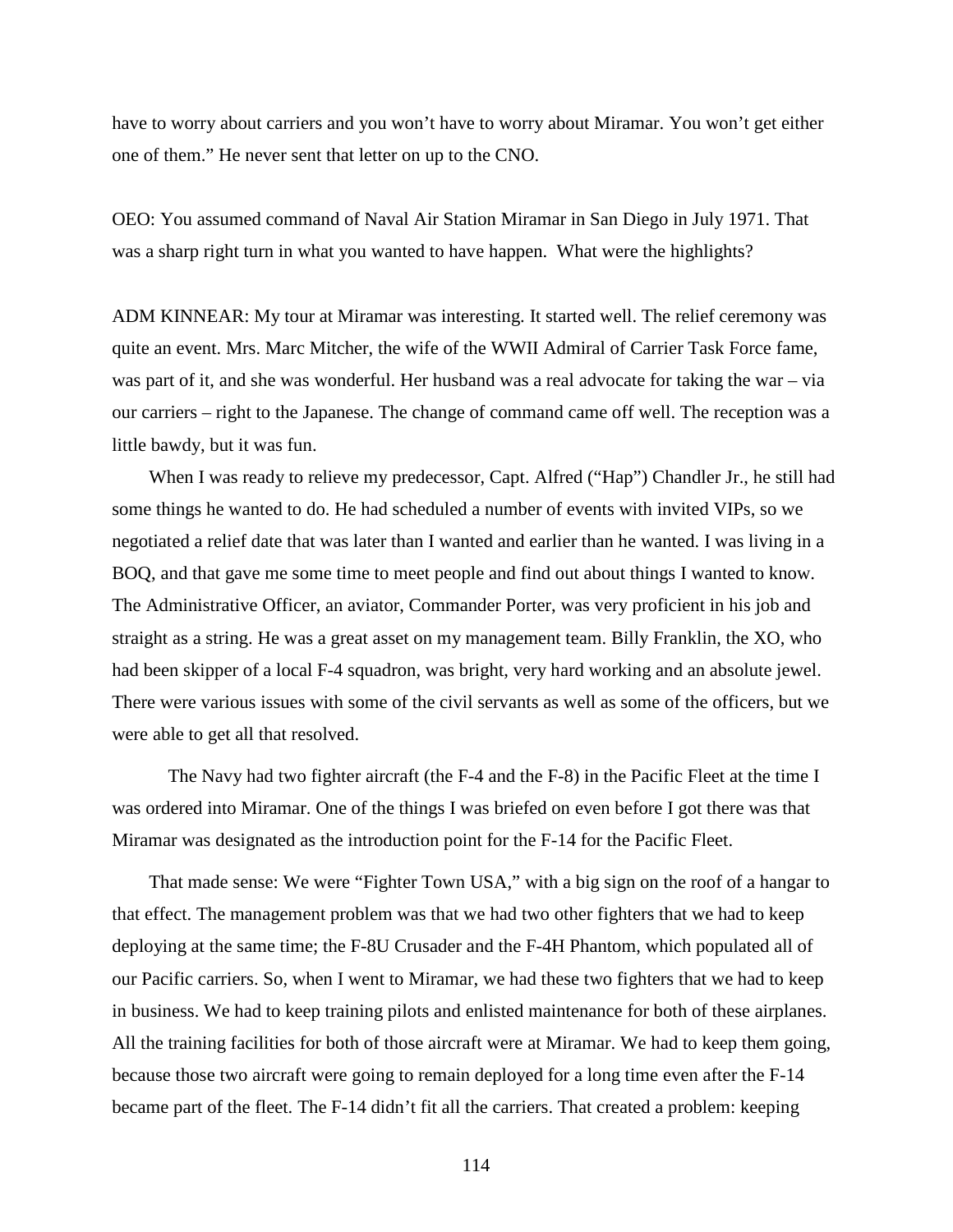those two training operations (F-4 and F-8) going while, at the same time, building new training facilities for the F-14. We had to build a lot of new buildings as well as expand one of the hangars. This problem had not really been addressed fully until we realized that we were going to run out of space for training for the fleet's three operational fighter airplanes. We were installing and using very sophisticated F-14 training simulators – as realistic as you could make a digital machine. They were really good. Those training simulators substituted significantly for what previously had been done in the airplanes. It is a lot cheaper and a lot safer, but a suitable building was required. So, keeping the two existing pipelines open while adding the facilities for the F-14 training was challenging. There was a lot of pressure because the F-14s were coming, but we didn't yet have the facilities to train the pilots and maintenance people fully in place. We were told to figure out how to do it, and we did, but it caused a lot of interesting things to happen. The timing was such that this building program coincided almost exactly with when I arrived at Miramar.

I had gone through the F-4 RAG syllabus at Miramar previously, and had that experience. When I had Air Wing Two, it included two F-4 squadrons and one E-2 squadron based out of Miramar. The E-2 was the plane with the big radar disc on top. Their real business is to extend the eyes of the fleet, the idea being they could detect threats to the fleet at a great distance, and the fighters could get out there and destroy them before they could do any damage. The F-14 had a distinct advantage for that because it had the Phoenix missile with a range of 50 miles; one of the three missiles it could carry. Any time you put an F-14 in the air with Phoenix missiles, you really extended the air defense capability significantly. That was a wonderful capability to have.

We also had F-14 flight training simulators that were state-of-the-art, actually the leading edge of the state of the art. You think that quite often the civilian sector will develop something and the military will adapt to it. In the case of those flight simulators, the military was out front.

I had been involved at a lot of naval air stations, but I had never been involved in running one…I just used them. I found myself running an air station that was being required to do something truly challenging. I had asked the aviation people back in Washington how they intended to educate people to take over jobs like running air stations. Naval Air Station Management had no formal training at that time, because in prior times running an air station was primarily just a matter of getting planes off and on the ground; there weren't such huge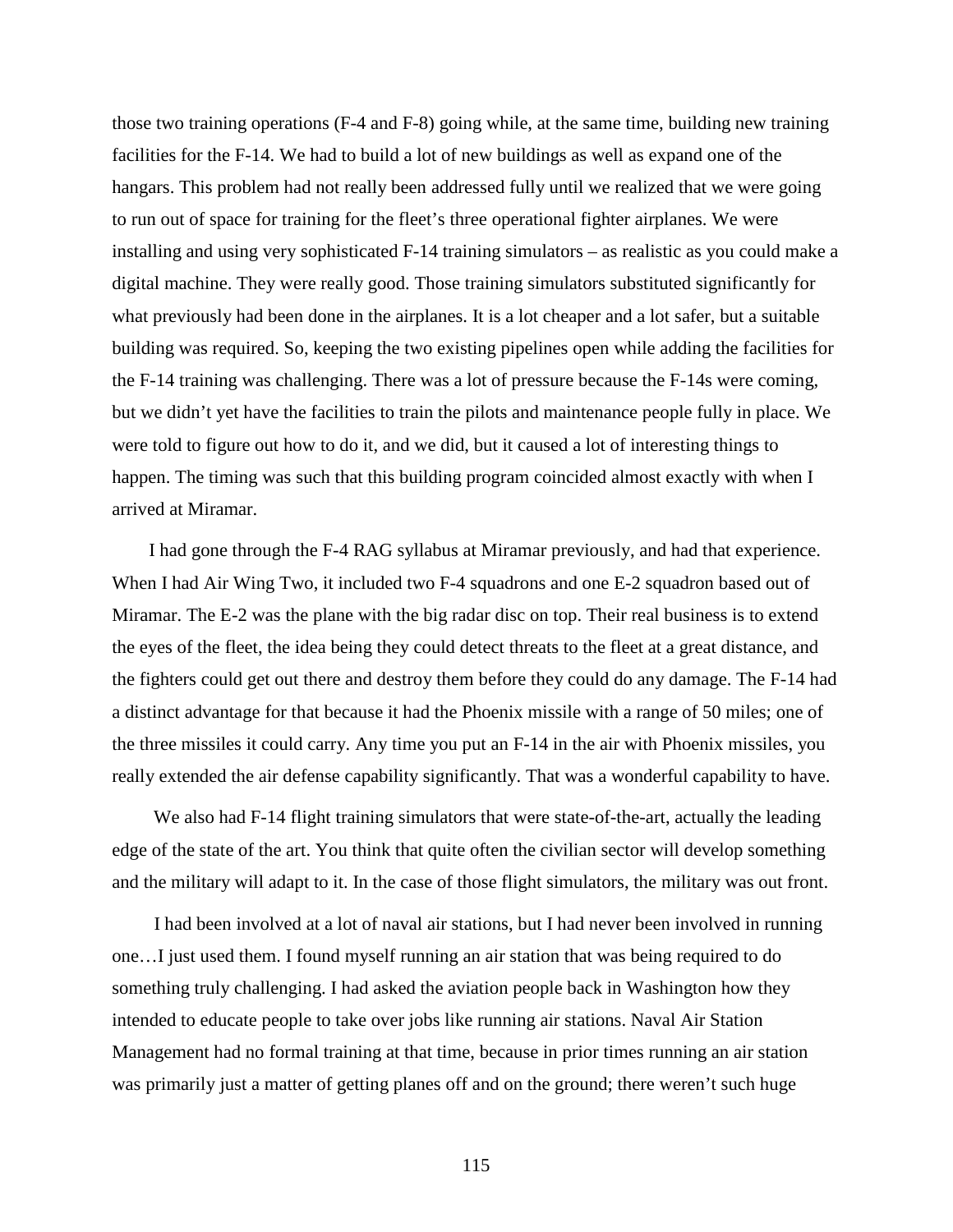training requirements. We knew we were going to have to correct our methods to account for that, and they started up a course in shore station management at the Navy Postgraduate School in Monterey. I was one of their first students…what do you teach these people? By the time I got there, they had put together a syllabus, and I got to participate in terms of "what do you think about this" and "how do you think we can improve that"…"try this and see if you think it's worthwhile." I spent about four weeks there…them helping me and me helping them establish a new curriculum. The time I spent at Monterey – those four weeks – were well spent, especially learning the financial side of station operations. I learned a lot about the politics of budgeting later while I was Chief of Legislative Affairs, and paid a lot of attention to the legal side of finances, but I had never had the exposure to the operational side of financials like that. It was a wonderful experience and a very useful education.

A funny thing happened while I was still in Monterey. I got a phone message telling me that the CNO wanted to talk to me. I said fine, and when should I call? "You don't understand," I was told. "He wants to talk to you eyeball-to-eyeball…tomorrow morning." I called the F-4 RAG Squadron that I had gone through at Miramar. There were a number of pilot instructors who had been in my air wing, so I had a lot of personal contacts with the F-4 training squadron. I asked if they could spare an airplane to get me from Monterey to Washington…today. They sent up an F-4 and, thoughtfully enough, a LCDR who had been in one of my squadrons and was a really good instructor. That was nice, because I hadn't flown that plane for a couple of years by that time. He filed the flight plan, and as we were going out to the plane I headed for the back seat. He said, "Oh, no you don't. You're going to get up front." The Navy F-4 doesn't have flight controls in the back seat, just weapons controls. Some of the Air Force versions had a second set of flight controls for the back seat, but the Navy never bought any. You could have the best pilot in the world in that back seat and he couldn't do a thing about actually flying the plane other than launching the missiles. This nice, jovial, talented young instructor said, "No, CAG, you'll never get me up front with you riding in the back." I said, "I haven't flown this plane for two years." He said, "No problem, I get people who have *never* flown this plane as students. I do that on a daily basis. If you think I'm worried about having you in the front seat, you're wrong." We took off in late afternoon with Denver scheduled for our first stop. There was a lot of air traffic that day, and our air traffic controller did something I had never heard before. He asked what our maximum ceiling was. "Do you want what the book says, or what I think I can do?" I asked.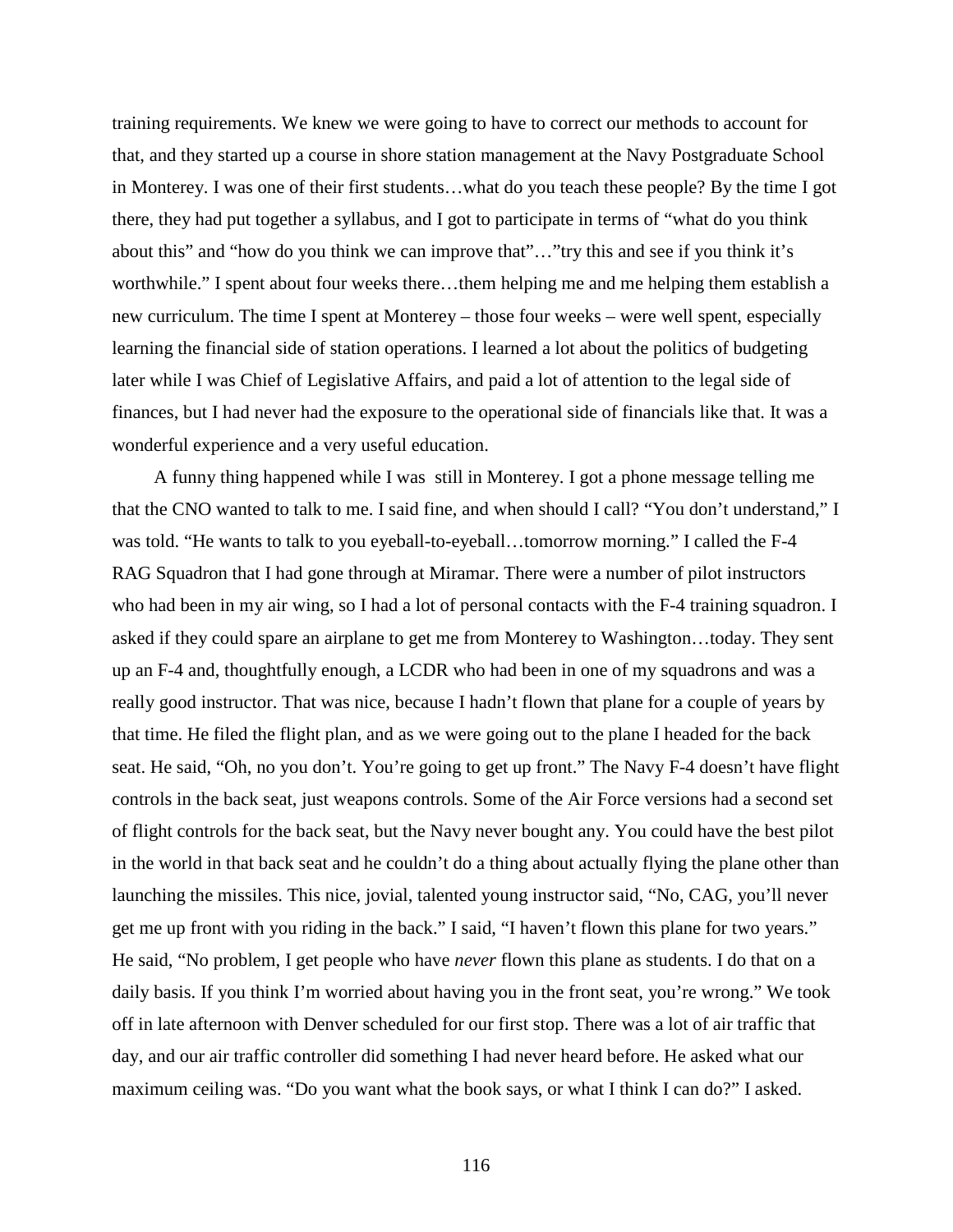"Can you do 44,000?" I said, "Yes, but it wouldn't be very fancy; I'd have to fly straight lines." He came back and said they had all this civilian traffic that couldn't fly above 40,000 feet, and he wanted to send us over the top of them. I asked how far he wanted us to stay at that altitude, and he said "all the way to Denver and you're going to arrive there at 44,000 if you're agreeable." So we arrived over Denver at 44, 000 feet – just as the sun was setting. It didn't occur to me that while we were in bright sunshine at 44,000 feet, it was dusk on the surface, and getting darker by the minute. So we started downhill, and as we got down out of the bright sunlight, I made a troubling discovery: I couldn't read the instrument panel. On that particular plane, the instrument panel was lit with red light, which was a problem under certain conditions. So I kept turning up the red lights, and the lower we got, the higher I turned them. I finally turned on the white thunderstorm lights, which usually are for use when there's lightning around. They were originally meant for planes that carried nuclear weapons, as previously noted, so that pilots could still see even after a nuclear flash, but they were very useful when flying through a thunderstorm where there are lightning flashes. You turned them on so that your eyes were accustomed to bright lights whether there was a lightning flash or not. That was the day I realized that I had passed the magic age of 40, and that my vision was never going to be what it once was. There are ways we dealt with that so aviators my age could continue to fly, but you had to be mentally prepared for it, as well. On that day, I was not mentally prepared for that. Even with the thunderstorm lights turned all the way up, I was having trouble seeing the instrument panel as we got down to the landing pattern level. From the back seat I heard, "How's it going' up there?" I explained the situation briefly to him, and he asked, "Can you get it on the ground?" That runway is about 5,000 feet above sea level. "Yeah, I can get it on the ground all right." I used the angle-of-attack indicator more than I usually did and landed in good shape. We went inside to the operations desk while they got the plane refueled. When we came out, he started to climb in the back seat. I said, "Stop." I've had 20/20 vision all my life, and I've never encountered this before, but I think my eyes are going bad. It's night and you really don't want me in the front seat. I don't care how good an instructor you are; you can't fly the plane from the back seat." So he got in front. That was the last trip I flew the F-4 from the front at night.

OEO: Why was it so important that you drop everything and fly across country for this meeting?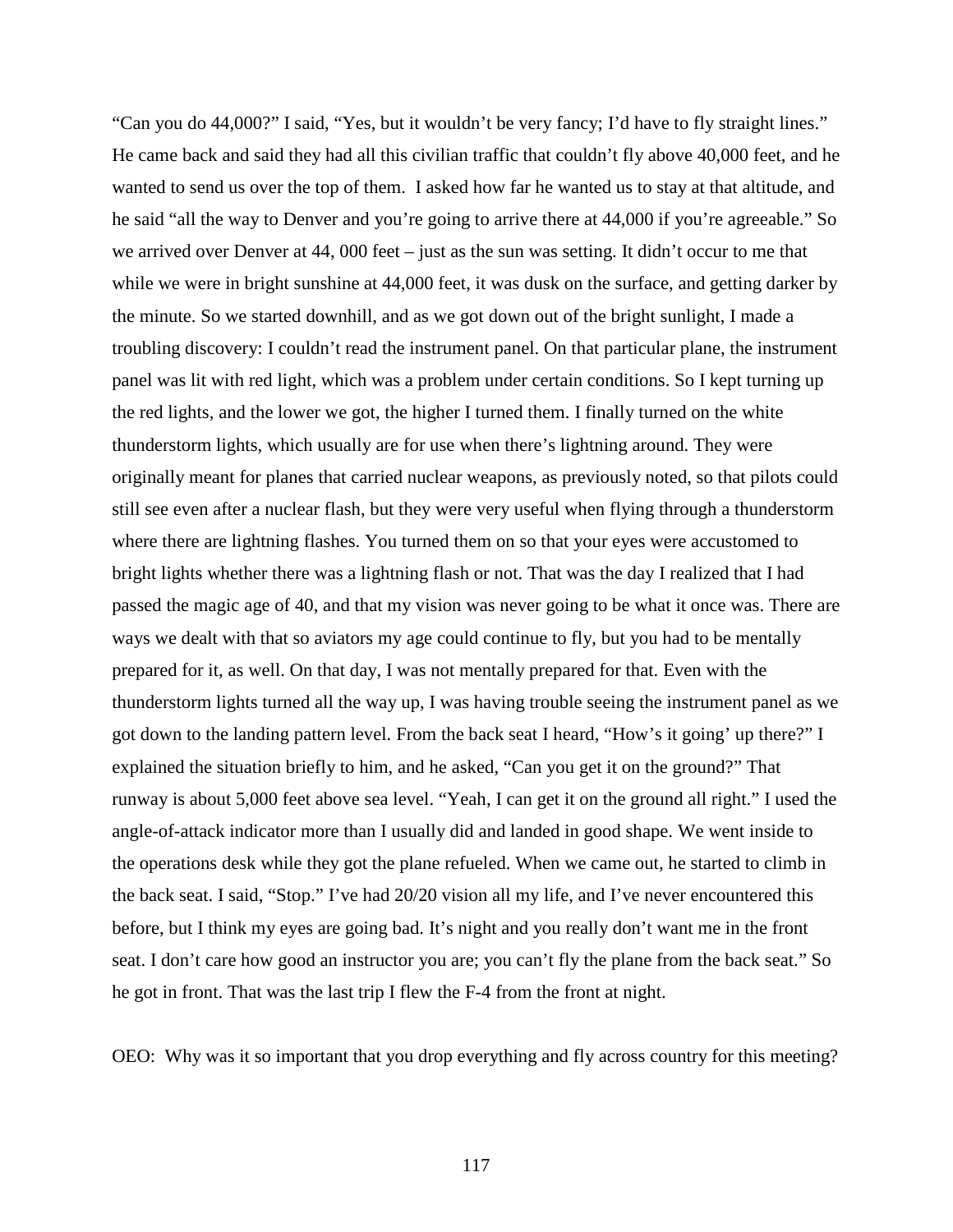ADM KINNEAR: ADM Tom Hayward was the epitome of command presence, and he wanted to assure me personally that going to Miramar instead of a carrier was a good thing in the long haul.

One of the biggest issues we had to deal with at Miramar was noise abatement. Prevailing winds are from the west and south in San Diego, so one runway is the active runway most of the time. If you draw a straight line from that runway out in that direction, it goes right over the office of the Chancellor of the University of California, San Diego. The Chancellor, Herb York, who was a good man and a good Chancellor for the university, asked me to do everything I could to reduce the noise on campus. We added a 20-degree right turn after lift-off, which helped. The only problem then was that this new path took you right over the Torrey Pines Golf Course, which is home to several national tournaments. Occasionally, on TV, you see a little advertising for the U.S. Navy because the jets coming out of Miramar fly right over the golf course. I probably spent more time meeting with community and homeowner groups dealing with the noise problem than I did tending to my duties as the Station CO. I always reminded the distressed citizens that what they were hearing was the "sound of freedom."

Another issue we had was the drugs and alcohol rehabilitation center that someone in Washington decided to build at Miramar. The rehab center was very plush, and right in the middle of the enlisted barracks. By comparison to the living conditions the working men had, it was the lap of luxury. That concerned me because of its impact on morale. These airmen were a dedicated, hard-working bunch, and often had to put in long hours, many night hours, keeping our planes in the air, and they were sleeping three-deep in the barracks. To put that luxurious rehab center right in their midst must have felt like a slap in the face every time they walked out the door. I complained about it to ADM David Bagley, Chief of BUPERS, when he paid us a visit. I told him that the behavior of the people in that rehab center had better be exemplary or I was going to lock them up in there.

While he was there, he asked to see the Miramar Officers Club, and while inside he spotted a young officer, in uniform, who had very long hair – obviously a major departure from generally accepted Navy appearance. When he asked me about him, I explained that he was an M.D. and one of the counselors at the rehab center. I never heard the rest of that story, but I never saw that officer with long hair after that.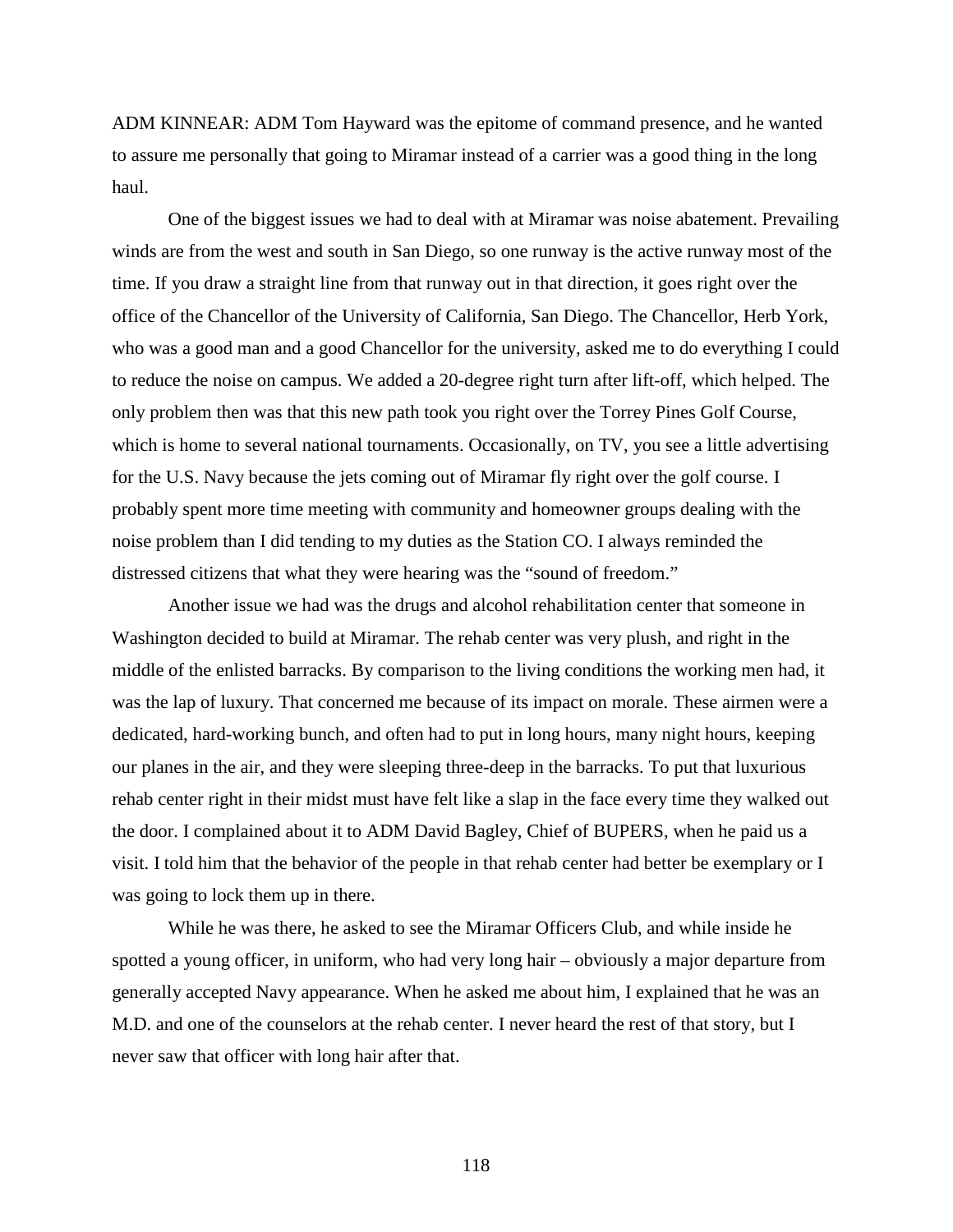CDR Nello Pierrozzi had finished his second tour with the Blue Angels, and at that time was going to college to get his degree at San Diego State University. He had asked me about what courses I would recommend, and I encouraged him to take classes in psychology, counseling and related subjects to better match his capabilities and interests. He got his Bachelor's degree, and I got him ordered directly to the rehab center as "the boss." There were soon a lot of big-time changes made in the way the center was run. All the patients, for example, were required to participate in at least one program in which they could learn something useful. Nello was absolutely wonderful in that command!

We got a lot of support at Miramar during that time. Senator Goldwater, who was keenly interested in training pilots, visited frequently. Congressman Bob Wilson and former Congressman Clint McKinnon, the latter once the publisher of the San Diego Union, were of great help, too. We had visits from Rep. Edward Hebert, who was Chair of the House Armed Services Committee, and Vice President Spiro Agnew, who frequently vacationed in nearby La Jolla. We once had a visit from Congressman Joe Foss, who was a WWII ace, a Congressional Medal of Honor winner and later served as Governor of South Dakota for two terms. Foss was a serious hunter and when he planned his visit, he saw it as a chance to enjoy his favorite pastime. We had restricted the hunting on the 23,000-acre base because of the threat of fires, which are a serious matter in California, and always expensive. But my XO, Franklin, was also a hunter, so we had decided to allow limited hunting on a permit basis. That was just fine with Joe Foss. He showed up about 0600 one morning at the station in his SUV, guns and all, and said, "Okay…now where are those California Mountain Quail?"

Much of the 15,000-acre back area of Miramar was barren hills and a lot of dry grass. Once the property of NASA, the Navy inherited it when the space agency closed down their facilities. It was an ideal place to hunt, being so close to the city (actually within the city), yet undeveloped and largely unoccupied because of restricted access. The problem was that it was also on the most direct route for illegal immigrants from their favorite border crossing to points north where jobs could be had, such as Los Angeles. Because they camped and cooked out there, they represented a significant fire hazard, as well.

I'll tell you a funny story about Marines who loved to shovel horse-apples. I had asked the Judge Advocate General for a lawyer that was tough-minded and uncontaminated. The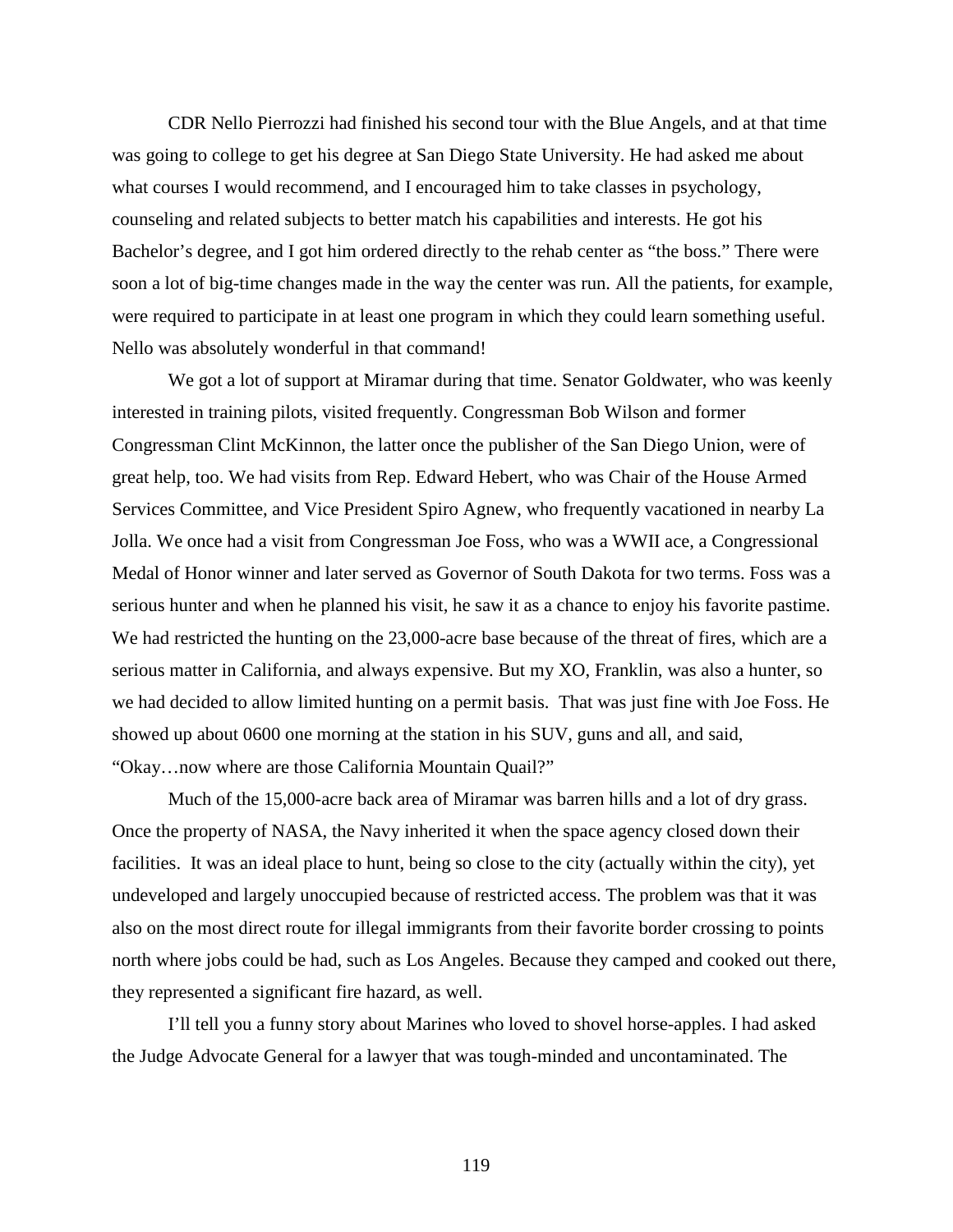officer he assigned, LCDR Marvin Nerseth, was a real jewel. On his first day of work, I asked him if he knew how to ride a horse. "Yes," he said. "I came off a ranch up in Oregon. Why?"

"I've got some problems out there in the stables. I haven't tumbled on to what is really happening yet, but the turnover rate of horses tells me we have a problem. I want you to go over and rent a horse and tell me what you find over there that would cause the people in the Marine security detail to volunteer to shovel horse-apples. I've got to be sure that these Marines are straight and know what they're doing." Earlier, I had called in the CO of the Marine platoon and said, "I know you're assigned for security and I know all your people have the clearances and everything, but why in the hell do your people volunteer to go shovel horse-apples out at the stables?"

"That's part of the security," he said. We have a very large area to cover, and we need the horses for patrol duty."

When my new legal officer went out, rented a horse and came back to me, he had a much more rational explanation: It seems a couple of those Marines were growing marijuana up in one of the blind canyons. They had to haul water in and marijuana out, and were using the horses for that purpose. Those were the people who were volunteering to shovel the horse-apples, and they were making money raising marijuana. The next meeting I had with the lieutenant from the security platoon was a little different than the first one. He was as shocked as anybody. "My Marines are doing what?" I invited the legal officer in to explain to him fully what was going to happen to the two people we had in hand. The Marines straightened things out very quickly.

Miramar was a good year for me. There were a lot of good people that made things happen. My XO, Billy Franklin, had an F-4 squadron there at Miramar, and he knew the operations side of things as well as anyone. He had also been an instructor, so he knew the training side, as well. He was a California boy, and loved to go quail hunting. He always set the pace for getting things done right and on time. I had a civilian administrative assistant, Lou Herz, who was a great help as far as interfacing with the civilian personnel. He had a well-established communications system with the civilian people we had to work with at the station. He was a bright person, very well regarded. I also spent a lot of time working with a Prof. Andrew Papageorge, Dean of the Business School at U.S. National University in San Diego. He was a big help when we renovated a building and made it available to the area colleges for evening and weekend classes. Chapman College and National University were two of the schools, along with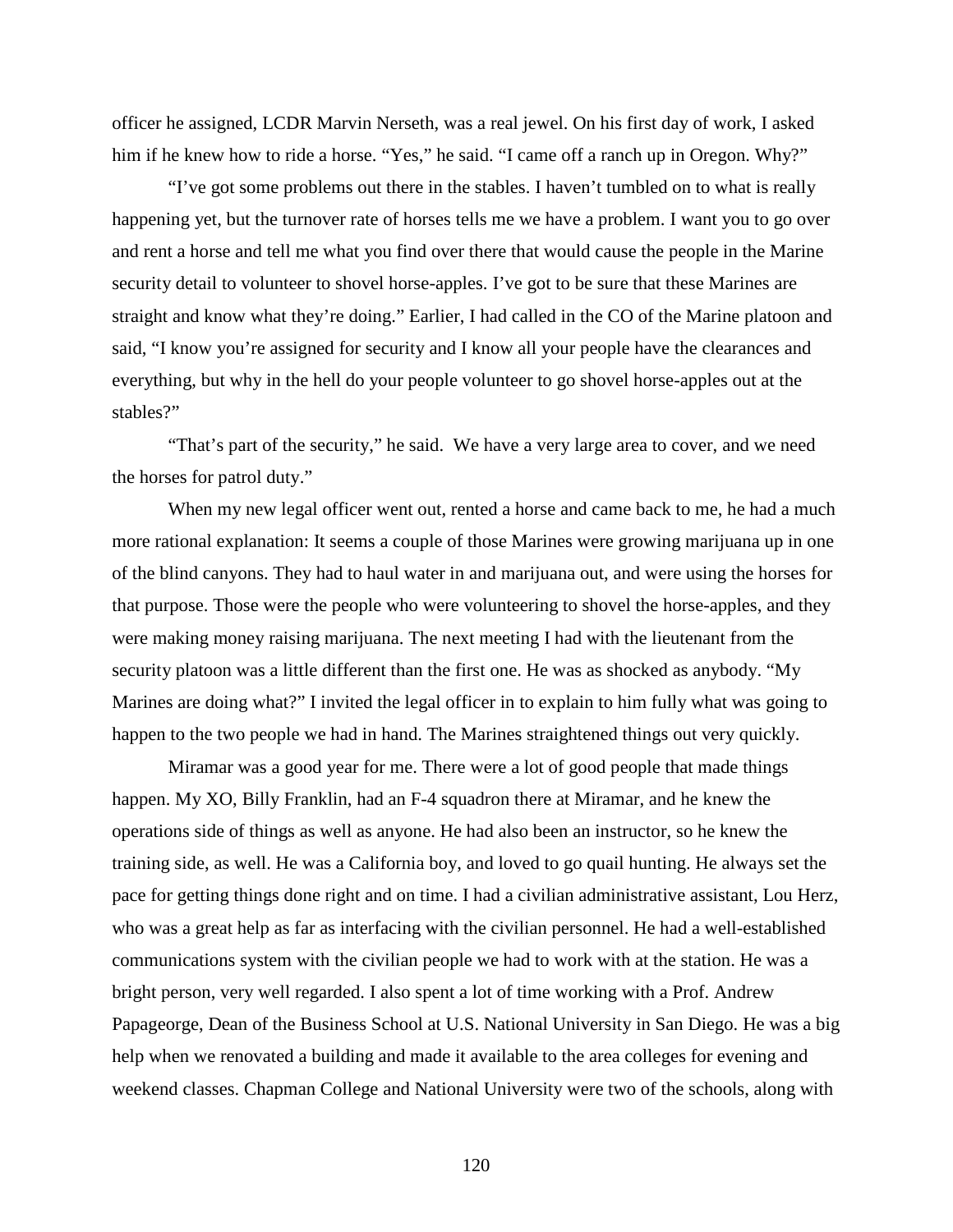several junior colleges, that conducted classes in that building. That "institution" was still going strong the last time I checked.

When the State of California started revamping the highway system in the San Diego and Southern California area, they needed some Navy land. We were able to do some negotiating for the exchange of some private property for some Navy property. We had some property that, because of the noise issue, wasn't going to be worth much to any private owners. We were able to swap that for some privately held land farther south under the noise abatement area that was suitable for development. Curiously enough, earlier when I was at BUAER as a LTJG, I ended up working on a land swap at Grumman Calverton Airfield on Long Island. I didn't realize at the time, of course, that I was getting experience that I would use later at Miramar. There was a mink ranch there on Long Island, and they were building facilities for the new F-14. Minks have a bad habit of eating their young when they get excited, or agitated. Jet engine noise apparently did just that. I found myself becoming a student of mink. In that case, we swapped land to get a belt outside of the land on which they were going to build  $-$  a buffer zone. It was a good solution for the Navy as well as the ranchers in the area – not just the mink ranchers, but also others who had livestock. That airfield became very well used and very, very noisy.

Another issue at Miramar was water, which is scarce there. All that area had once been part of the Scripps Ranch. There are wells out there, and we had an 18-hole golf course, which needed a lot of water. I thought I was going to be the smartest guy in Southern California by using three wells there to water that golf course, and thus save on the water we were drawing down from other sources. Then I found out that the water from those wells was so bad that "it would kill the grass on the golf course."

My tour at Miramar ended early in June of 1972 when I was selected for flag and received orders to report to Washington as Assistant Chief of Naval Personnel at BUPERS.

OEO: You probably didn't mind picking up your possessions and going to your next job. Did you know what you were getting into?

ADM KINNEAR: That title didn't mean much to me at the time until I realized that we were going to the all-volunteer force. Admiral David Bagley's greeting words were, "You're here to reorganize the Bureau of Naval Personnel and get us in tune with the all-volunteer force." He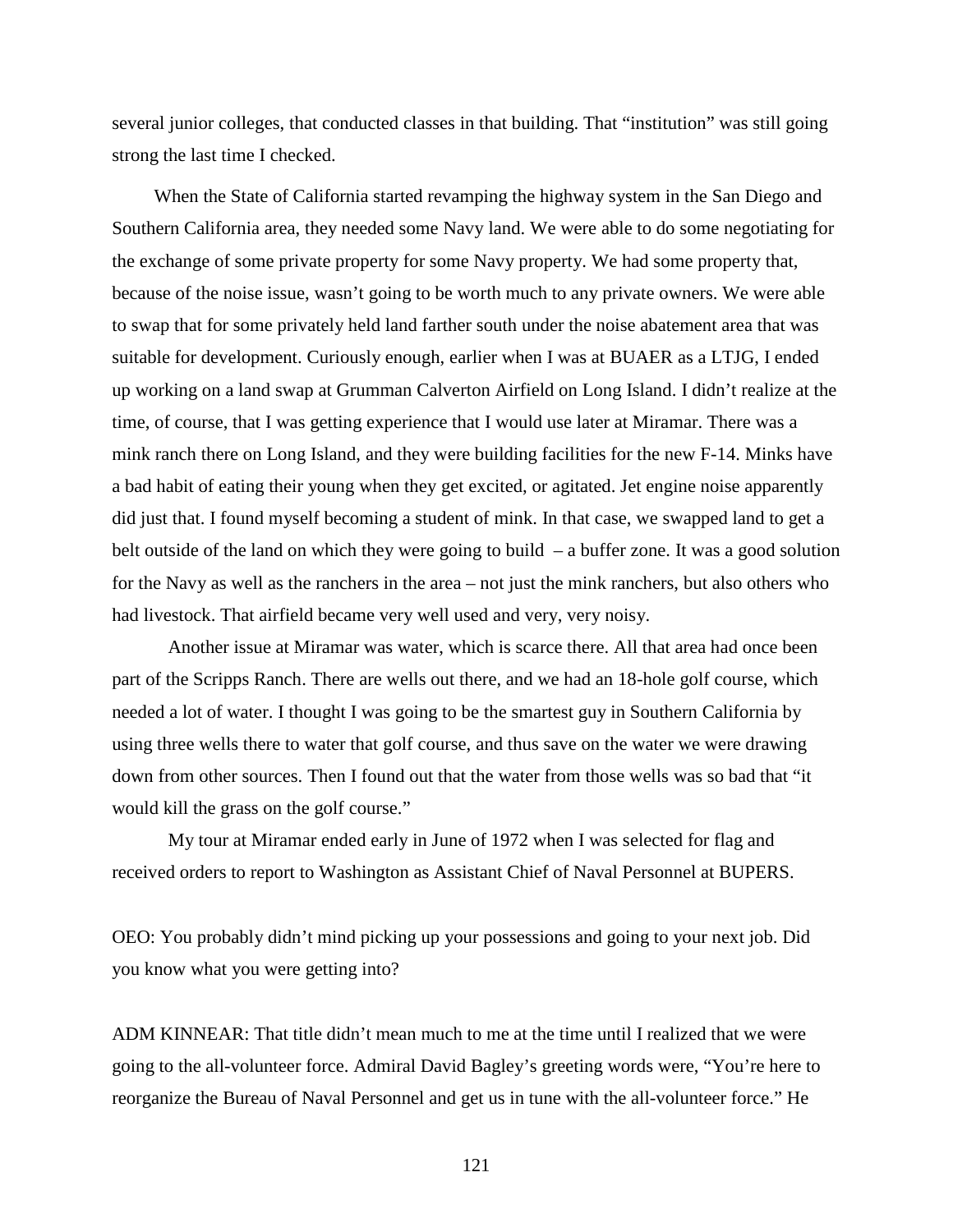had already made a decision that RADM Emmett Tidd would run the recruiting command, which was good, and Admiral Zumwalt had bought off on that. Emmett Tidd did a truly great job!

We had to start getting everybody thinking about paying for manpower, which they'd never done before. That had never been part of Navy thinking. Manpower was taken as a given and the way the Bureau of Naval Personnel was doing business simply couldn't continue. He wanted somebody to take a look at the problems that were being presented to the Navy by going to an all-volunteer force, and to reconfigure the Bureau of Naval Personnel. At that time there was PERS-A, B, and C. He wanted someone to sit back in a detached way, look at the big picture, and re-organize the system.

One of the biggest single problems was the management of permanent change-of-station funds. Sections 3678 and 3679 of Title 10 tell you that you cannot spend a penny more than the amount of authorized and appropriated funds for a particular thing, and that you can't spend money for anything other than for it's authorized and appropriated purpose. Most of the people that were dealing with the problems in BUPERS didn't have the vaguest idea what that meant, and consequently they did some funny things. ADM Bagley realized that he didn't have anybody who really understood how the Navy was already doing business from a financial standpoint.

Another necessary change we had to make was adopting computerized pay. A good example of the problem was when I had VA-147 in Air Wing Two, with that cadre of visiting Air Force personnel to worry about. The biggest problem we had was that we couldn't pay them. The Air Force was on a computerized pay system and we were still signing pay chits and going through pay lines. The Air Force people didn't know how to make out chits and, besides, they didn't have any account against which to draw. They would mail us their paychecks and we would deposit the checks in the Welfare Fund. Then we would write an appropriate check from the Welfare Fund to the individual. It was the only quick fix we could find as far as how to pay the Air Force people, which I'm sure somewhere along the line would have been determined to be illegal, but never was questioned.

OEO: Personnel processes were obviously pretty antiquated at that time. Was there a significant turnaround over the following years to get things on an even keel?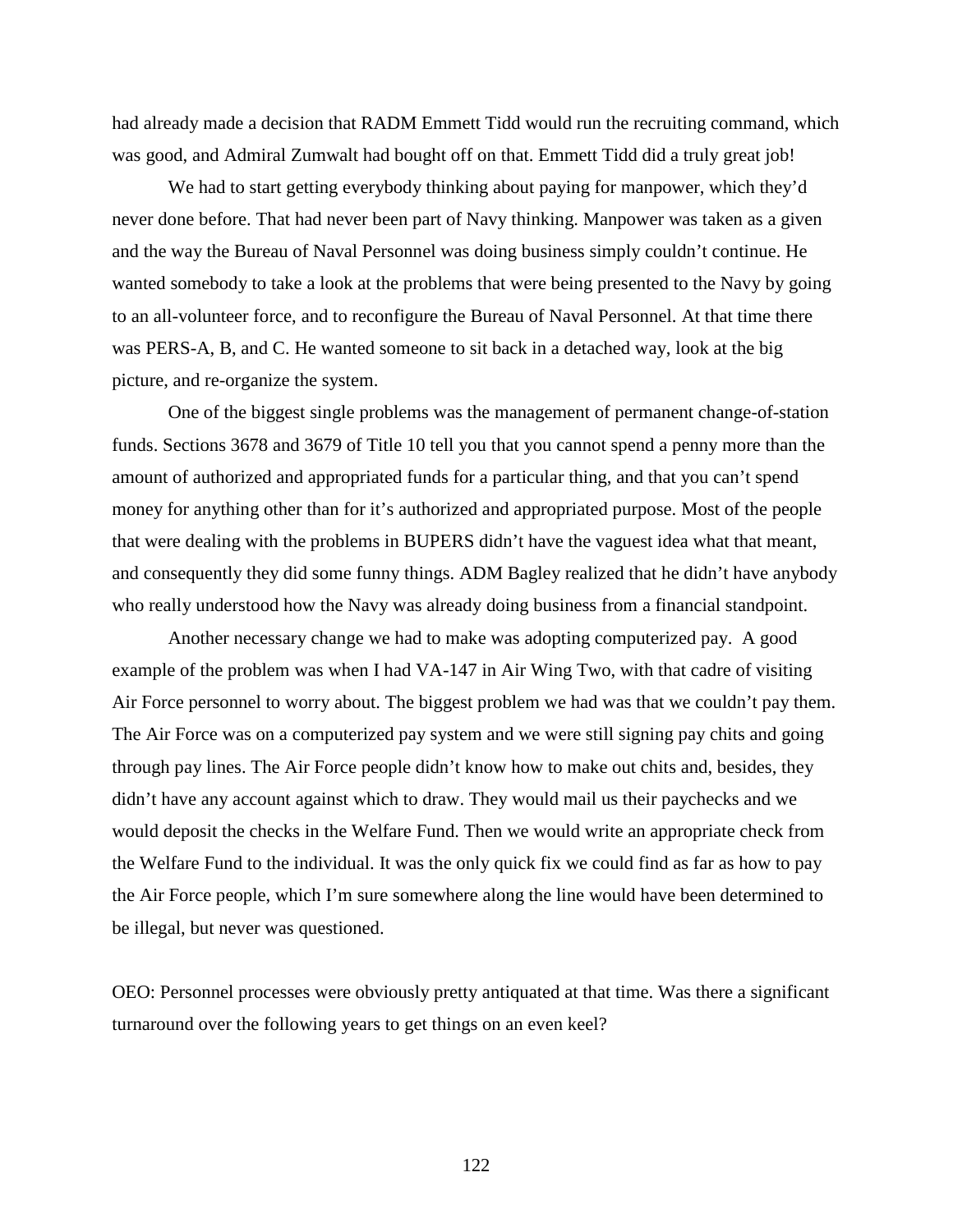ADM KINNEAR: In some areas, yes. As far as the Permanent Change of Station Fund, that was grossly under-funded just about every year, and they had to go back to the Congress. Incidentally, "M" Accounts are the appropriated funds that are not spent. All unspent funds go into a special account called the "M" Account. Any time downstream that you find a proper charge against any particular fiscal year you can go back and tap that "M" Account for that fiscal year to pay those old debts. That part was fairly easy. The part that was more difficult was getting the Congress to write legislation that would allow us to straighten out our several personnel accounts by tapping the "M" Accounts. That required some special procedures. The Navy will forever be indebted to a particular member of the House Appropriations Committee staff, Ralph Preston. He engineered our ability to use those "M" Accounts to pay off old debts and to get our books back in order, in keeping with the U.S. code.

Ralph Preston had been around for a long time, and had done many things for many people. He had so many IOUs that he could get almost anything done. When he committed to getting something done, it happened. He was very thorough and very correct, and you had to prove that what you wanted was the right thing to do. He'd caution you to make sure to ask for enough to get it done, because he didn't want you coming back for more at a later time. I'll always be indebted to him. You had to establish yourself first. The staff people have to be able to trust you. You never ever want to cross them. You can destroy in 30 seconds what it took two years to establish.

David Bagley was as good as his word because he said, "You've got to restructure BUPERS." We were PERS-A, B, and C when I went there and when I left we were PERS-1, 2, 3, 4, 5. Charters got rewritten so that they reflected what the person was really doing for the Navy and what needed to be done, particularly under the new ground rules of paying for your manpower.

When I became the Assistant Chief of Naval Personnel, there were about 600,000 people in the Navy. I added up all of the authorized billets that we had that went along with ships and aircraft, and with the real part of the Navy, plus the shore structure, and we were still shy a hundred thousand people. If you added up all the authorized billets and what we were funded to pay for, there was a discrepancy of about 100,000 people. We had a curiosity about those people that we had on the payroll, but who weren't part of the operational Navy or the shore support structure. These were the two things that we added up to get what we thought was the right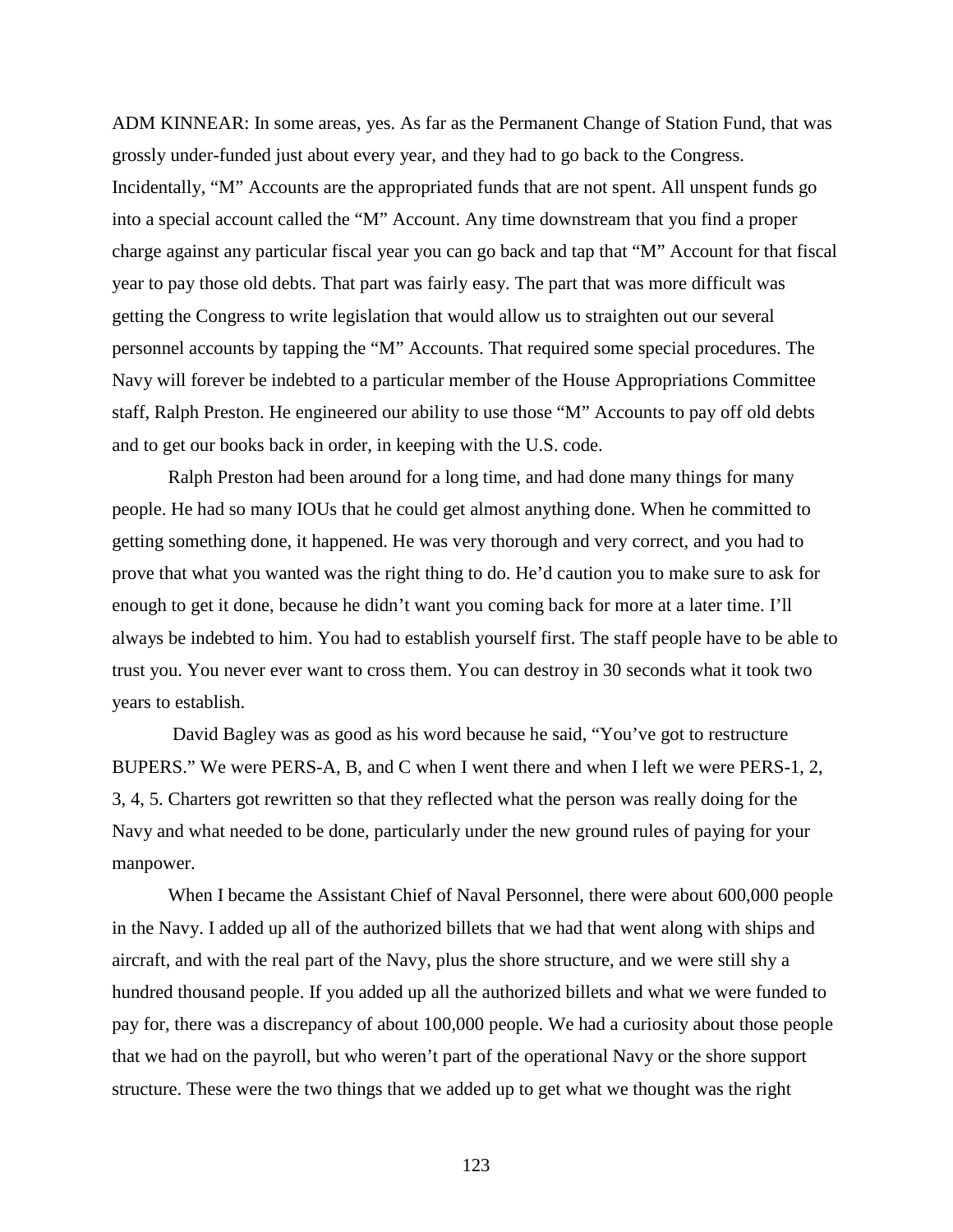number. One of the first things we discovered was that we had over 200 stewards mates running the President's mess, and it went from there. We also ran the medical service for the Congress, and so on. We had a Chief Warrant Officer whose job it was to find where these people were in spite of the fact they didn't show up in our structure in either shore commands or operational commands. One morning he came in early and said, "You're going to love this one."

I said, "Okay. I need a laugh, what is it?"

"It's the Pedernales River Naval Detachment."

"Pedernales River? Are you telling me this has got to do with deceased President Johnson?"

He said, "Yes. That is the Navy boat crew we sent down to run his boats for him when he was the President. They are still there. Your first job is going to be to call Lady Bird Johnson and tell her she's about to lose her six petty officers down there." We also had things like a longstanding blood research program at Harvard University. Some of these things were so institutionalized that you couldn't dissolve them, it would cause too much of a political ruckus to try to recapture those people. So, they continue and the Navy looks great to some people when they aren't paying for it. There was the discrepancy of about 200,000 between what we could establish at that time as part of the support command and the operational forces. We were the only service with that "E" Account. The other services account for their people as either belonging to the present command, or the command to which they'd been ordered. We had this special float account for the people who were in transit, or in school or other training. I don't know whether it still exists, but it was a big component of the unaccounted.

OEO: Now you are back to sea in June 1974, and a carrier group!

ADM KINNEAR: The conditions under which I went to sea as Carrier Group ONE were a departure, not only for me, but anyone going from the Bureau of Naval Personnel to a carrier group. I had the ability to sort out who was going to be my staff while I was still in the Bureau of Naval Personnel. VADM David Bagley told me I was going to get a carrier group and gave me some rough idea of when I could leave. I had the opportunity to handpick my staff as a result of knowing I was going to a carrier group, knowing which one I was going to, and still having about six months in the Bureau of Naval Personnel where I had the attention of the detailers. As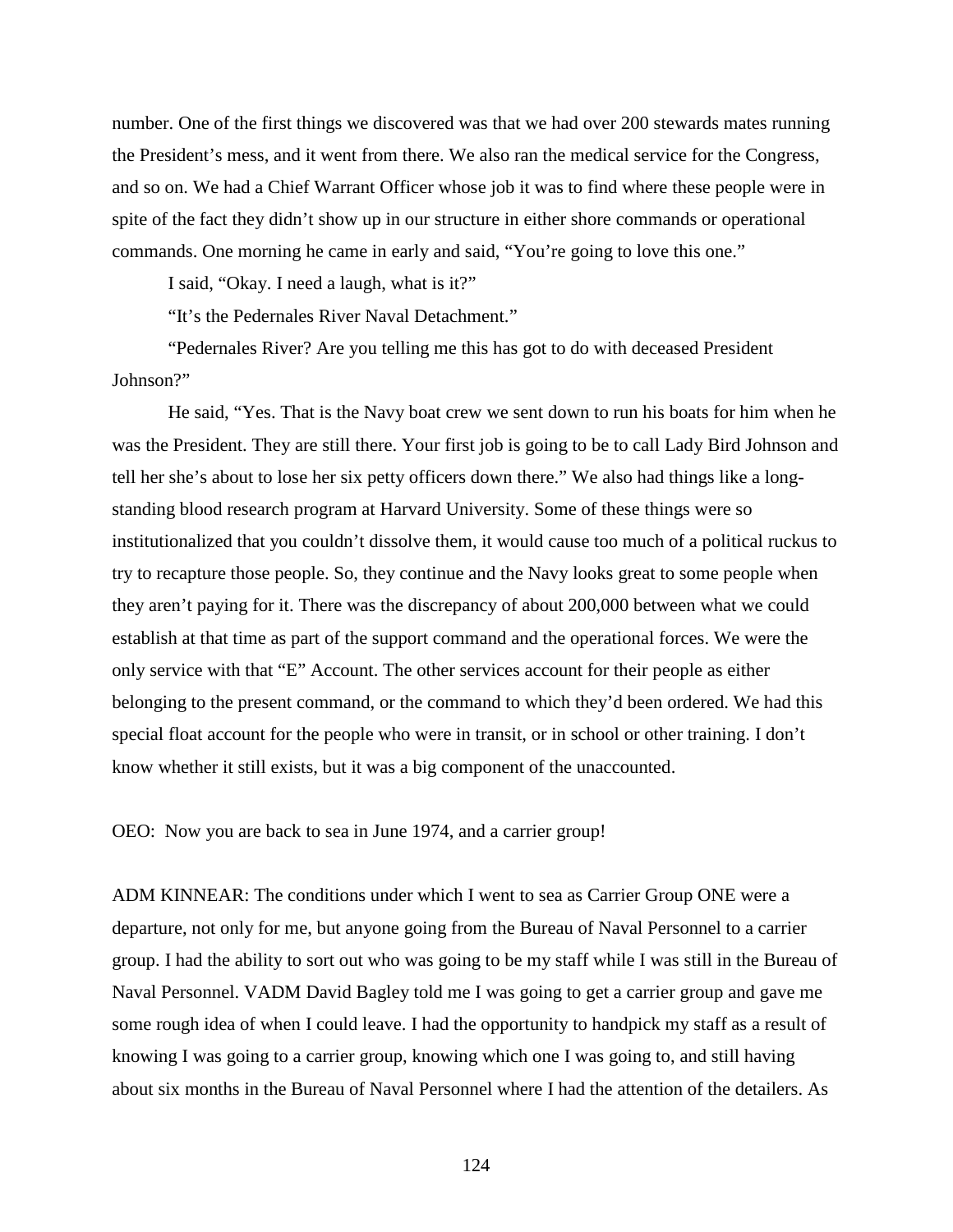a result, I had a handpicked carrier group staff. I called VADM Bobby Inman (, Chief of Naval Intelligence) and said, "I want the two brightest lieutenant intelligence officers you have who are flag material and/or very promotable material." He sent me a couple of great lieutenants that turned out to be as advertised (David Houghton and David Herrington). The decision had been made at COMNAVAIRPAC that Carrier Group ONE could be the prototype for taking data processing to sea, both in an administrative capacity and in a battle group management capacity, so we built this system called Outlaw Hawk. It provided a lever and tremendous opportunity to select staff, which I did and with good results.

The other issue was not having my "ticket punched" as CO of a carrier. I was the first carrier group commander, at that time, without previous command of an aircraft carrier. Happily enough, I had Capt. (later VADM) Bob Kirksey as the CO of the flagship *Kitty Hawk.* The first thing I did was call Bob aside and say, "You're probably wondering what it's going to be like working for a guy who has never commanded a carrier. I appreciate your understanding that I brought this subject up with the CNO in a letter, asking, 'If I don't get a carrier and I have shore station as a major command, how will my flagship skipper feel having me running the carrier battle group knowing I had not had the experience of commanding an aircraft carrier?' Well, I have not commanded an aircraft carrier and my command at sea was very short-lived – only six months – so you may wonder about my skills as far as running ships. The only thing I can tell you is that I'm not running the ship; I'm running the carrier group. You're running the ship and I won't get in your way. I expect your full support as far as being the flagship of the carrier group. I will not let my staff get in your hair and I'm sure you won't give me any reason to be disappointed. So let's get on with it. You run the ship; I'll run the carrier group." A cheery, "Aye Aye," and we never had another word along those lines during the time that I was riding *Kitty Hawk*. We did some fairly substantial ship modifications to get the data processing system set up. Bob Kirksey was as strong a supporter as you could ever want, and he was good.

I'll tell one funny story about him. I had leaned on everybody about trying to suppress the use of drugs, and Kirksey was a strong supporter of that. He had had some bad experiences. *Kitty Hawk,* Kirksey in command, went to Mombasa and they immediately had all kinds of drug problems. To the point that when he left port, Bob put GI cans in the passageways, and he went on the ship's 1-MC announcing system and said, "I know we've got a lot of narcotics on this ship, and I have the names of a lot of people who bought narcotics. I'm not going to pursue this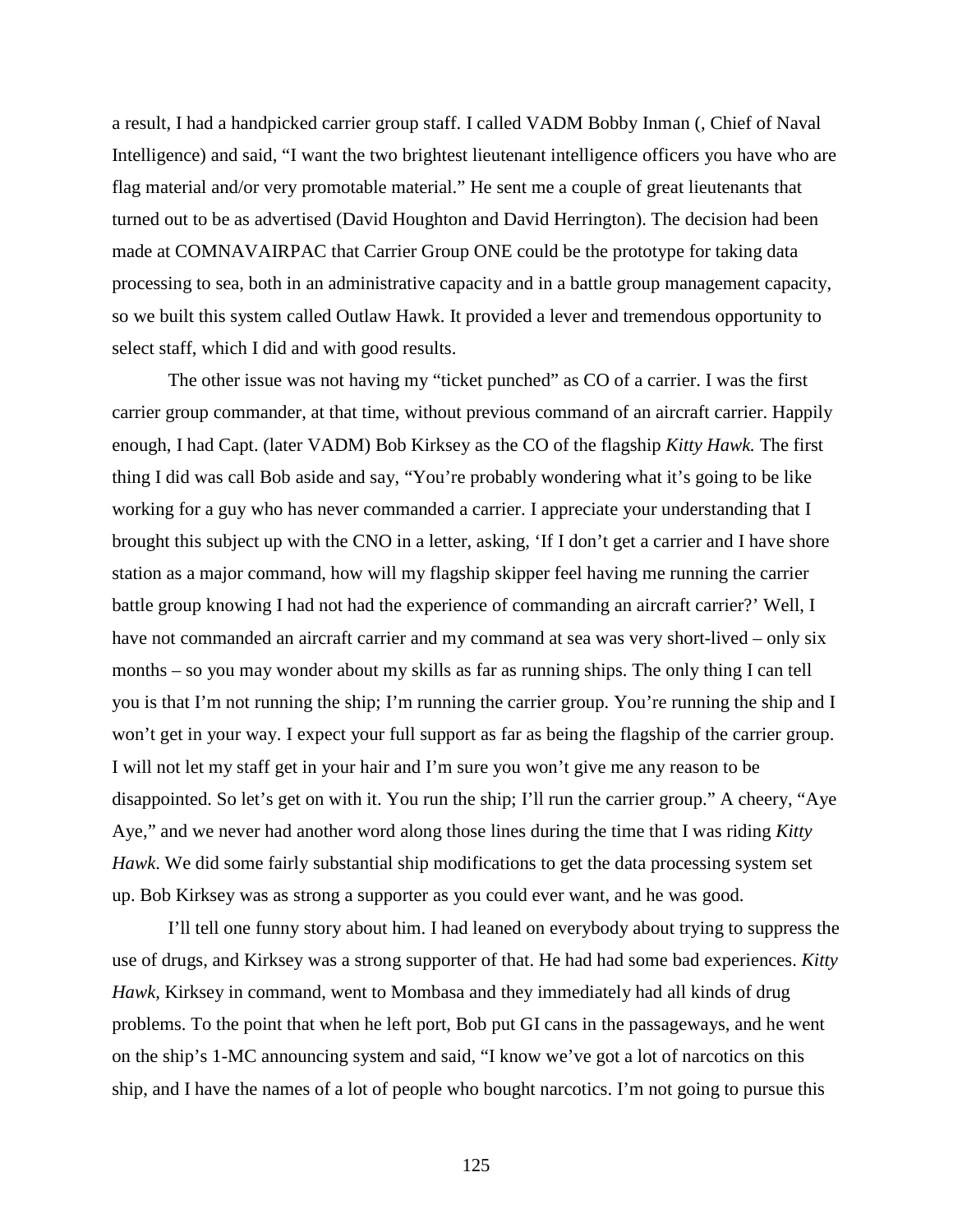in a picayune way. I've got trash cans out there for you people who have bought and still have your drugs and drug paraphernalia; I want it all in those trashcans. There won't be anybody taking pictures, there's not going to be anybody taking names, but I'll make it easy to the extent that this is all I'm going to do is to put those disposal cans out there. Your part is to fill those cans."

It worked! There had been a terrible experience before that, which may have influenced the crew. There had been a young sailor, Willy, who bought some stuff ashore in Mombassa, and he used it on the ship and it killed him. The ship tried to get the State Department to tell them how to get the body back to the United States and the local staff didn't know how to make this happen on short notice; how to get the body through customs and all that sort of stuff. Captain Kirksey never lacked for a course of action in his life, so in this case, he had deceased Willy put in a canvas bag and put him in a freezer down below on the ship. Then he got on the 1-MC and said, "I want to tell all the crew a story about one of our crew. We had a guy by the name of Willy, and he did not believe that any harm could come to him from drugs. I'm here to tell you that Willy's still with us, but he's in a canvas bag and he's in a freezer down in the bowels of the ship. If any of you people want to go down and see Cool Willy, I can make those arrangements. You know where I'm coming from on narcotics, and I'm going to put those cans out in the passageways again, and I want you to think about Cool Willy and fill those cans." He really got a load of narcotics on that second round.

I had been very much involved in trying to get the personnel system switched over from the ways they'd done business for years to a more computerized environment, including a pay system, and as a result I had been exposed to a lot of good things in the carrier world and in the electronics world that I hadn't put together before. At that point in the digital processing world, we didn't have much that was intended to help the battle group commander or the carrier group commander; in other words, the fighting side or the administrative side of things. RADM Julian Lake was running the Electronics Command at the time, and he was about as up-to-date and as smart a person as we had. He gave me some help in thinking about these things, and we decided that Carrier Group ONE would be an ideal place to try taking digital processing to sea and injecting it into both the logistics as well as the battle command of a carrier group. When we created Outlaw Hawk, it was our first attempt to use digital processing in the everyday life of the carrier group commander and the battle group commander. As a result, in addition to those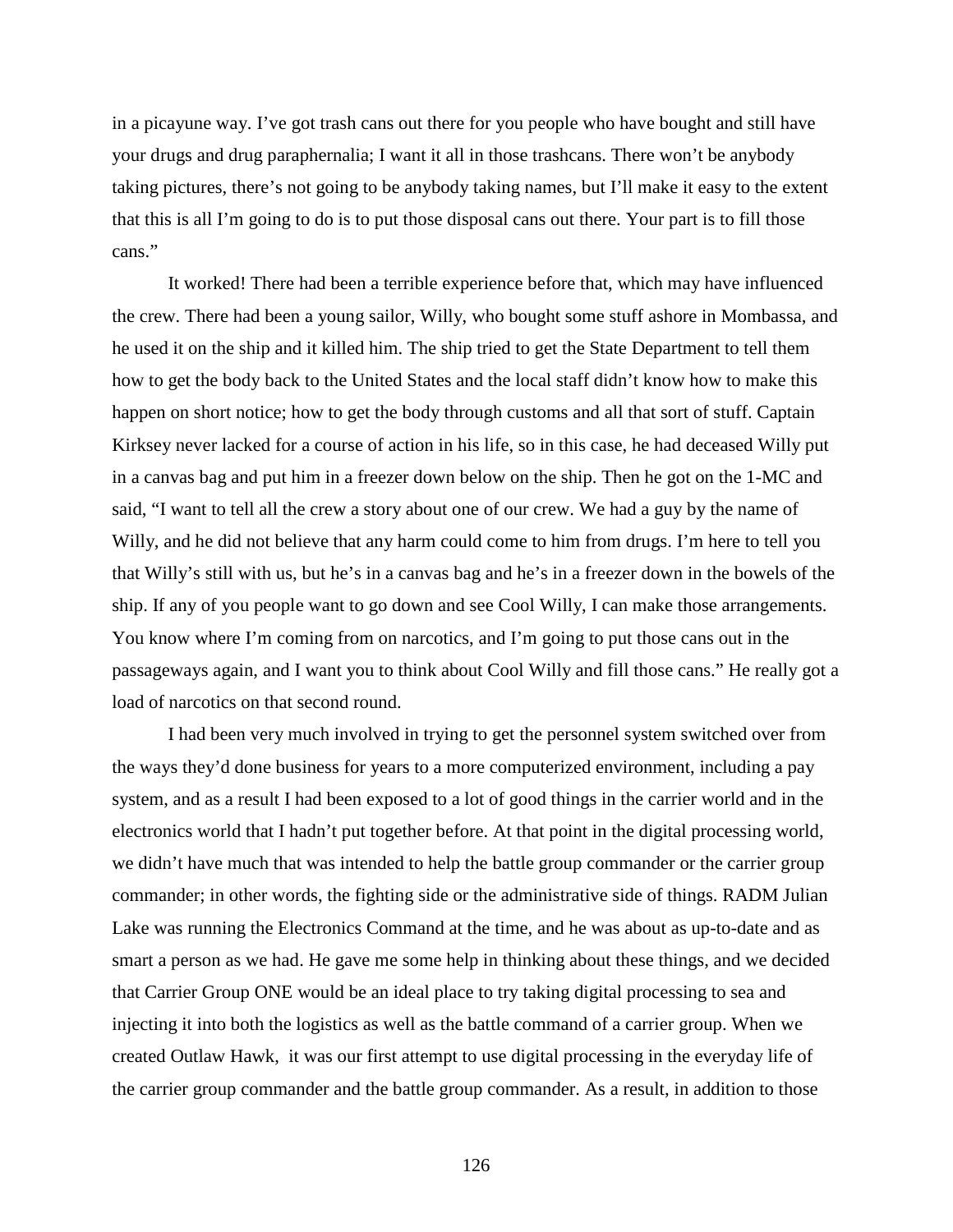two intelligence officers, I got a surface warfare officer who had a Masters in Electronics and a Masters in Data Processing, LCDR Griffin Hamilton. He is still around. As a matter of fact, he distinguished himself with a software firm after he retired. Outlaw Hawk was crude by today's standards, but became sort of the baseline for what could be done to get data processing to better support the combat operations of the Navy. It turned out to be an immediate assist as far as controlling the logistics. The battle group commander, for the first time, knew how many weapons he had, how many missiles, how many bombs and what kind. All of that information was in the master logistics database and it was at his fingertips to call up as you call up your own e-mail. Outlaw Hawk started a groundswell of interest in taking digital processing to sea in both a combat and a logistics mode. I was somewhat disappointed when I went back to sea some years later and found out that the surface warfare people, in developing the missile defense system, were the only ones that had taken that seriously. They had taken Outlaw Hawk and pointed it in a slightly different direction, but the carrier Navy had done almost nothing. A three-star tailhook aviator ran that part of the CNO's organization. He made a real mark on the Navy because he went into OPNAV with a decision that he was going to haul the Navy screaming and hollering into the digital processing age. The fact that he made three stars on that particular horse speaks well of both him and aptly enough to the Navy, as far as making progress. Of all the happenings while I was Carrier Group ONE, probably Outlaw Hawk was the most important in the longer haul. All the people on the staff had very good careers. I am very proud of them.

OEO: Why do you think the Outlaw Hawk concept that you demonstrated didn't get picked up and implemented on a wider scale?

ADM KINNEAR: You can look at it a couple ways. One of them was because of the state of technology at the time, and the fact that it was very expensive, and it was quite a departure from the way we had always done things. There is a good deal of inertia in all organizations. In that particular case, there seemed to be a great deal of inertia and yet we had some of the best people in the Navy working the problem. RADM Julian Lake was probably one of the best electronics people that ever came down the pike. He was running that part of the Navy at the time and doing great things with it. However, we were also pretty thinly spread as far as the numbers of things we were trying to do. When I told him what I wanted to do and that I needed about a million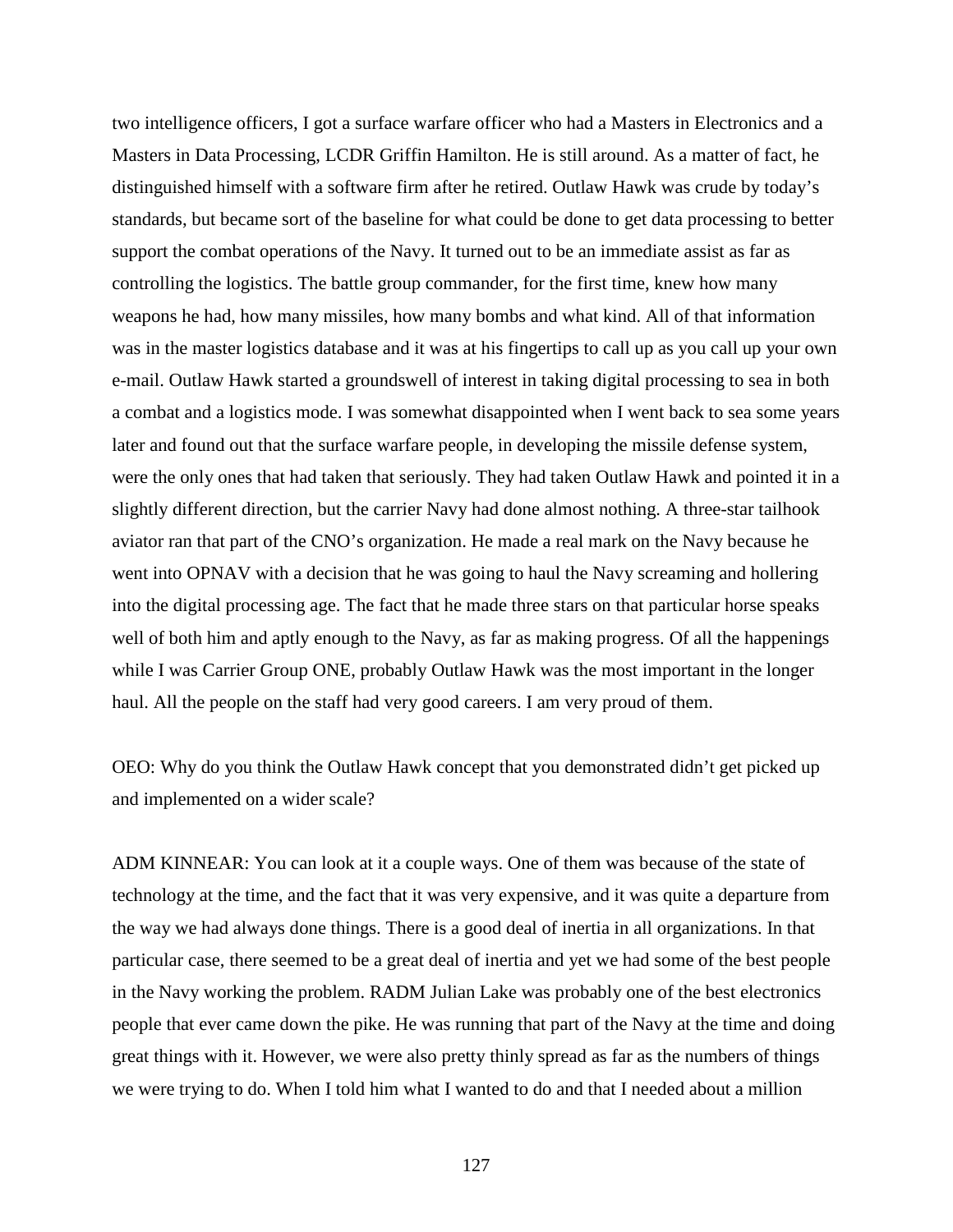dollars to put Outlaw Hawk together; to get the equipment, the training, and the software and modify *Kitty Hawk* CIC to the extent that it needed to be, there was a problem. There weren't a lot of people to talk to on the operational side at that time. Having your flagship with a capability that exceeded what was available to respond to it in the rest of the fleet was noted several times. In general, though, everybody warmed to the idea and when I went to Admiral Lake and told him what I wanted to do, he said, "Well this is your lucky day because there was money set aside to put U-2s in Sigonella."

The Ambassador to Italy, John Volpe, a person who was well known in Washington for both his politics and his acumen, said that, in spite of the fact NATO had decided on putting U-2s in Sicily, it was not a good idea. He didn't think it was fair to the Italians because they didn't know what they were getting into. "You aren't going to put any U-2s in Sigonella, not while I'm the Ambassador." That being the case, Julian Lake suddenly had a million bucks originally for putting U2s in Sigonella and building the ground support for them, so he gave it to Carrier Group One for Outlaw Hawk. Of course, the Ambassador probably never was aware of the behind-thescenes activity he had enabled.

As Commander Carrier Group ONE, I was running the U.S. side of a RIMPAC exercise that included a number of Pacific nations. New Zealand sent the *Canterbury* as their flagship, and the Aussies sent their carrier, *Melbourne*. The CNO of the Australian Navy, Admiral Wells, was my counterpart, and we shared command running RIMPAC; I would be the Force Commander for 24 hours, then he would be the Force Commander for 24 hours. It was a good operation and we got a lot of valuable training done.

We had the first Japanese Navy observers allowed to board a Navy ship during a combat preparation cruise. ADM Wells had a great sense of humor. We got together and decided on the ground rules for switching the watch back and forth depending on which flagship had control, and we agreed that we would continue to monitor communications. The exercise rules did not tell us we had to "go to war" but, of course, the value of the exercise, if you put yourself in a combat situation, was a lot more meaningful if we did. The people back at Headquarters, CINCPACFLT, who were running the exercise, would send messages that constituted all of our intelligence; what had happened where, what ships had been sunk, what damage had been done, and so on. Any orders they had as far as trying to accomplish anything all came in, and we agreed that we would let things happen. There would continue to be international incidents;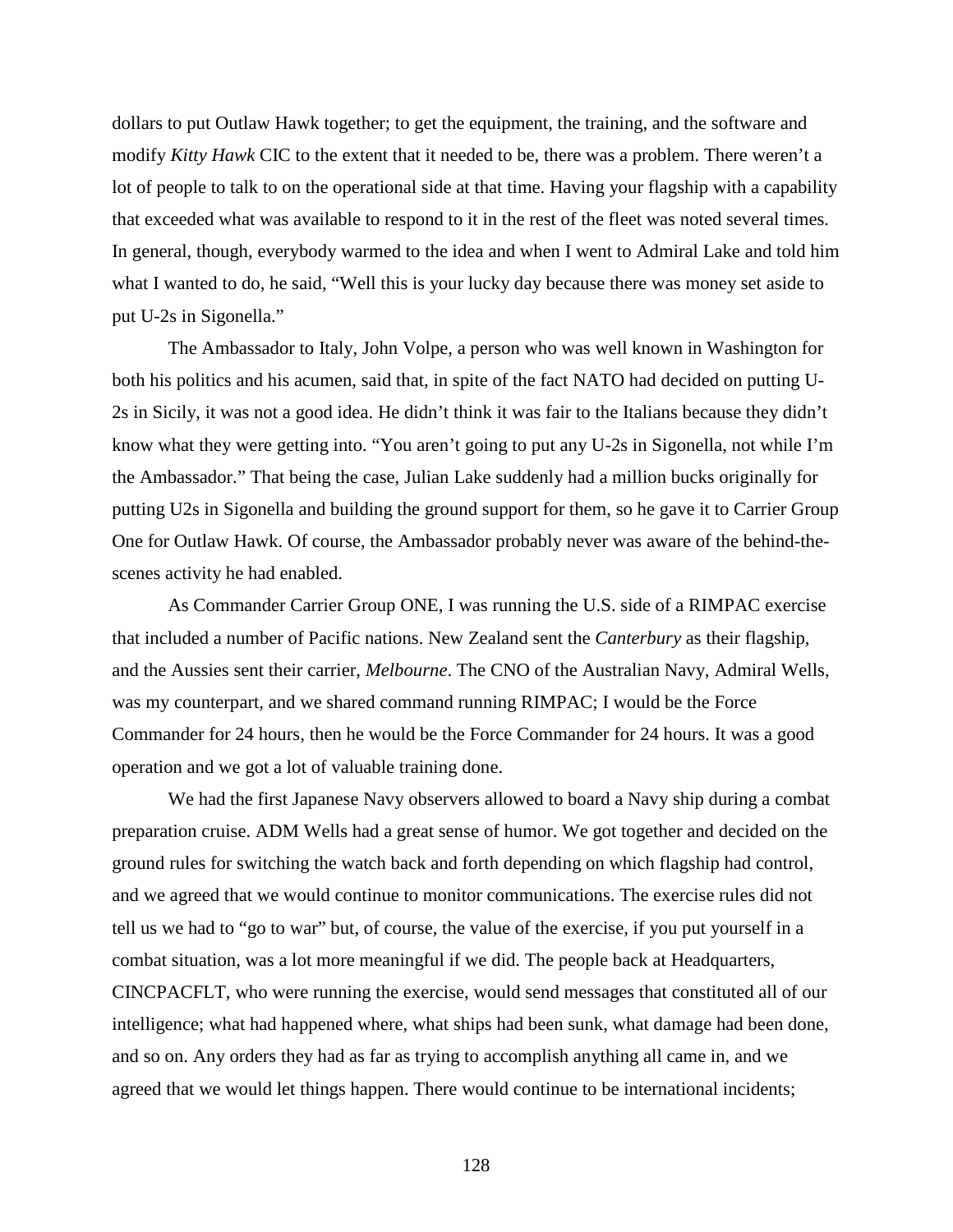planes shot down, ships fired upon and that sort of thing, that were all just below the line of where you would actually say we were at war. The exercise controllers said, "We are going to keep increasing the tempo of these things until you have to go to war. The point is; you have to keep from going to war for as long as you can, but when the time comes, you have to do it and you have to do it right." I got together with ADM Wells, and he said, "We'll let these things keep happening. We'll exchange all the intelligence we get. We'll double-back. Anytime we get a message that we don't think you received, we will resend. We will appreciate if you will do that also, so that what we do is not in absence of knowledge. It's important to get the knowledge spread around and to react to it in the right time period."

I asked the exercise controllers, "Okay, how do we go from this strained atmosphere that you are creating to actually 'going to war'?"

They said, "That is your decision. We'll give you some ground rules, but when you reach the breaking point, you're going to have to make that decision."

"Well," I asked, "how do we communicate?" The reply: "That's your problem also. And if one of you suddenly decides that things have reached the breaking point and you have to go to war without the concurrence of your counterpart, then so be it. Just tell him you're going to war and why."

That *sounded* easy, but we had to figure out how we were going to let each other know, and we decided the code word for going to war was "Orange Crush." At a critical point, Admiral Wells had the command and things kept degenerating; ships kept getting sunk and so on, and aircraft were missing their rendezvous. I got a knock on my door in the middle of the night, and the Marine orderly said, "We had a helicopter from the *Melbourne* and they have a package for you." I told him to bring the package down. He disappeared, then came back and handed me a bag with a bottle of Johnnie Walker Black. Most of the label had been scratched off, and plastered in its place were the words "Orange Crush." I had just been informed that he had gone to war.

OEO: Before we leave your CARGRU ONE tour, over all of your flying years, you obviously had some close calls and you already talked about your punch out. Can you recall any other close calls in the air that stand out?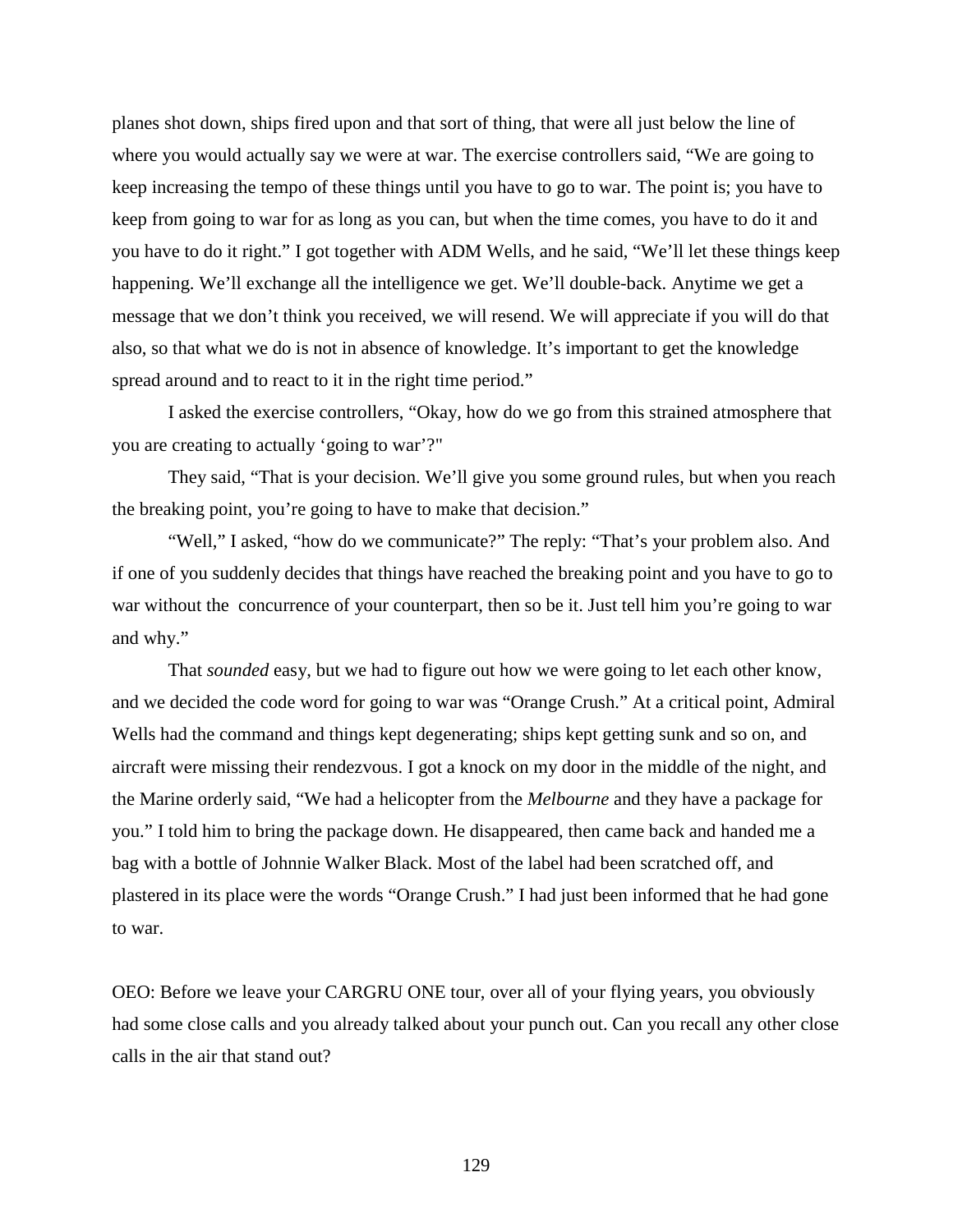ADM KINNEAR: There were the usual assortment of near misses and collisions and that sort of thing. I think just the routine of being a carrier aviator brought my share of thrills along the way, and my share of near misses. On the other hand, I never had an accident, never dented an airplane, and that was obviously because of the choice of the pilots with whom I flew.

OEO: Roughly, how many flight hours do you have?

ADM KINNEAR: It depends on how you count. If you count all the time that I was listed as a plane commander when I was flying in Air Force C-5s and other transport aircraft, it's probably over 10,000 hours. The way most naval aviators keep their log, however, I am in the 6,500-hour range.

OEO: That is a lot of flying and more than most jet aviators. What would you say is the single most important factor that made you a safe pilot?

ADM KINNEAR: Attention to detail in the landing process. Most aviation accidents, if you go back and look at them, occur when you have a "change of mode"; when you're going from the air to the runway or deck and when you're taking off. In other words, takeoffs and landings are the most hazardous routine operation you are involved in, and paying attention to your checklist, paying attention to your air speed, and on the carrier, keeping the ball in the center. If you really focus on being on air speed with the ball in the center, you will make a good carrier landing 99 percent of the time. LSOs are wonderful assists, but they can't fly the airplane for you.

OEO: When I was talking to Admiral Snuffy Smith, he related a situation that developed when you were COMNAVAIRLANT. He was Commander, Light Attack Wing 1, at the time. They had a series of 12 accidents in a very short period of time and you got on your horse and went down and visited his headquarters to see if you could figure out what was wrong. In your role as an overall guy and when you were dealing directly with aviation, such as this case, what was your major thrust in your safety pitches to the troops?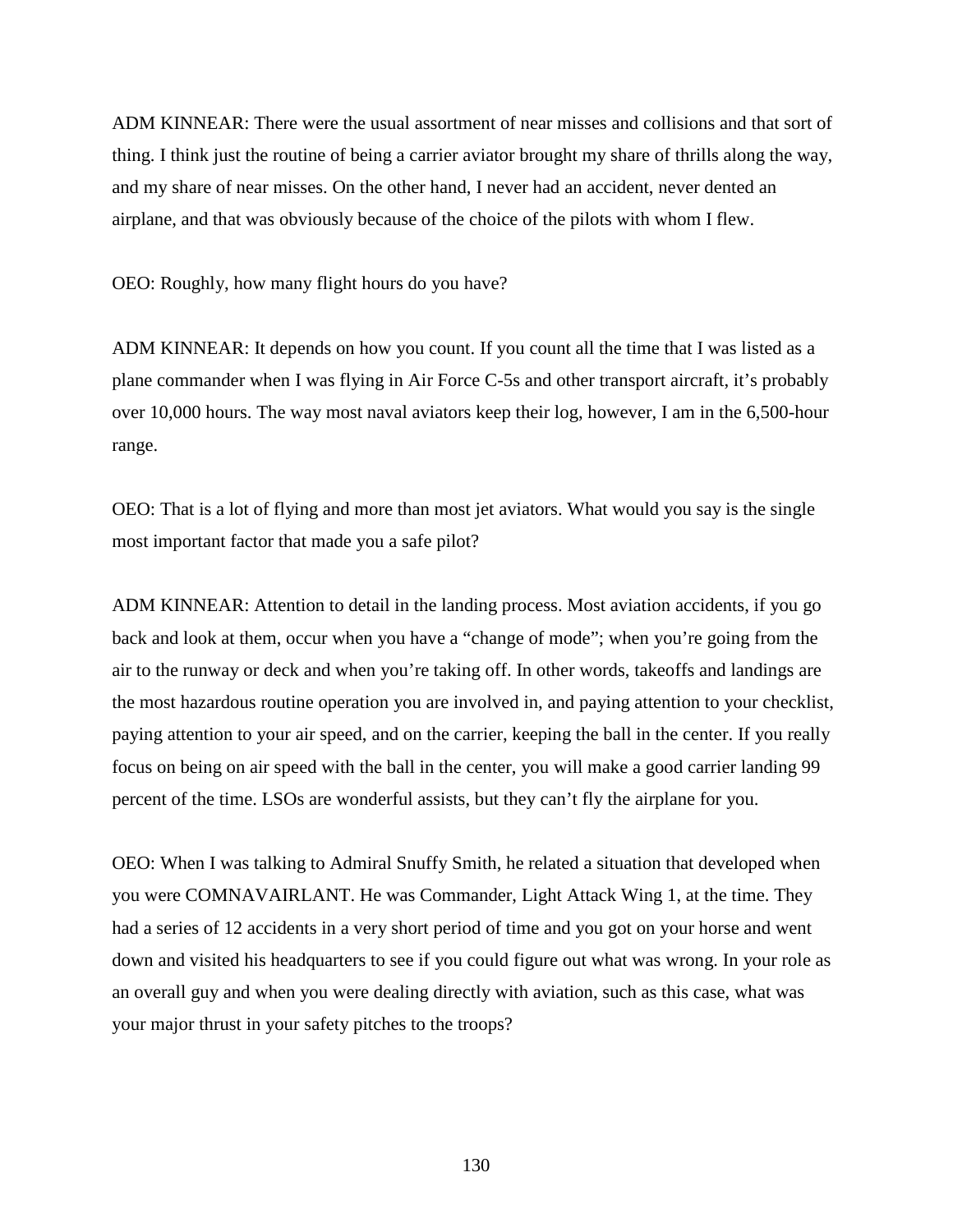ADM KINNEAR: Trying to get the experienced pilots to pay more attention to bringing the newer pilots along. For some reason, there had seemed to be a while there during which the senior aviators didn't feel that they were directly involved in the development of the next generation. Once the senior people realize their futures rest on having a good crop of aviators coming along behind them, they tend to pay attention to the new pilots and help them. Of course, the biggest help you can have around a carrier is to fly safely, and that takes the participation of all the pilots, not just the new boys.

OEO: Earlier, in your CARGRU ONE staffing comments, you touched on a personnel characteristic or issue that I'd like to pursue for just a minute, and mainly because you've got a tremendous background in Navy personnel management. You just admitted that you did a little insider trading when you were in BUPERS to get a handpicked staff. Over history, the personnel system has always bent to the person that could make the loudest noise in getting the particular person they want for key jobs. I'd like to ask you to comment on that. Is that good or bad in the overall picture, or should the personnel system be allowed to fill the jobs on the basis of past credentials and so on without interference from influential individuals?

ADM KINNEAR: You'd have to define what you mean by influential individuals and also define a couple of the other terms that you use in that description, but the personnel of all systems have to be built. There's no system that will cover every exigency to which it will be expected to respond. I don't care whether it's an electronic system, whether it's a personnel system, or whether it's a household. There are always some improvements that could be made, there are always some special circumstances that have to be dealt with, and you have to bend the system so that it satisfies that. The Navy personnel system is intended to cover about 80 percent of all the activity that has to do with the training and distribution of personnel and assignment of personnel. It's that other 20 percent that gives our system the flexibility to respond to special circumstance. For better or worse, it also makes it vulnerable to strong personalities that don't mind leaving footprints on other people's backs.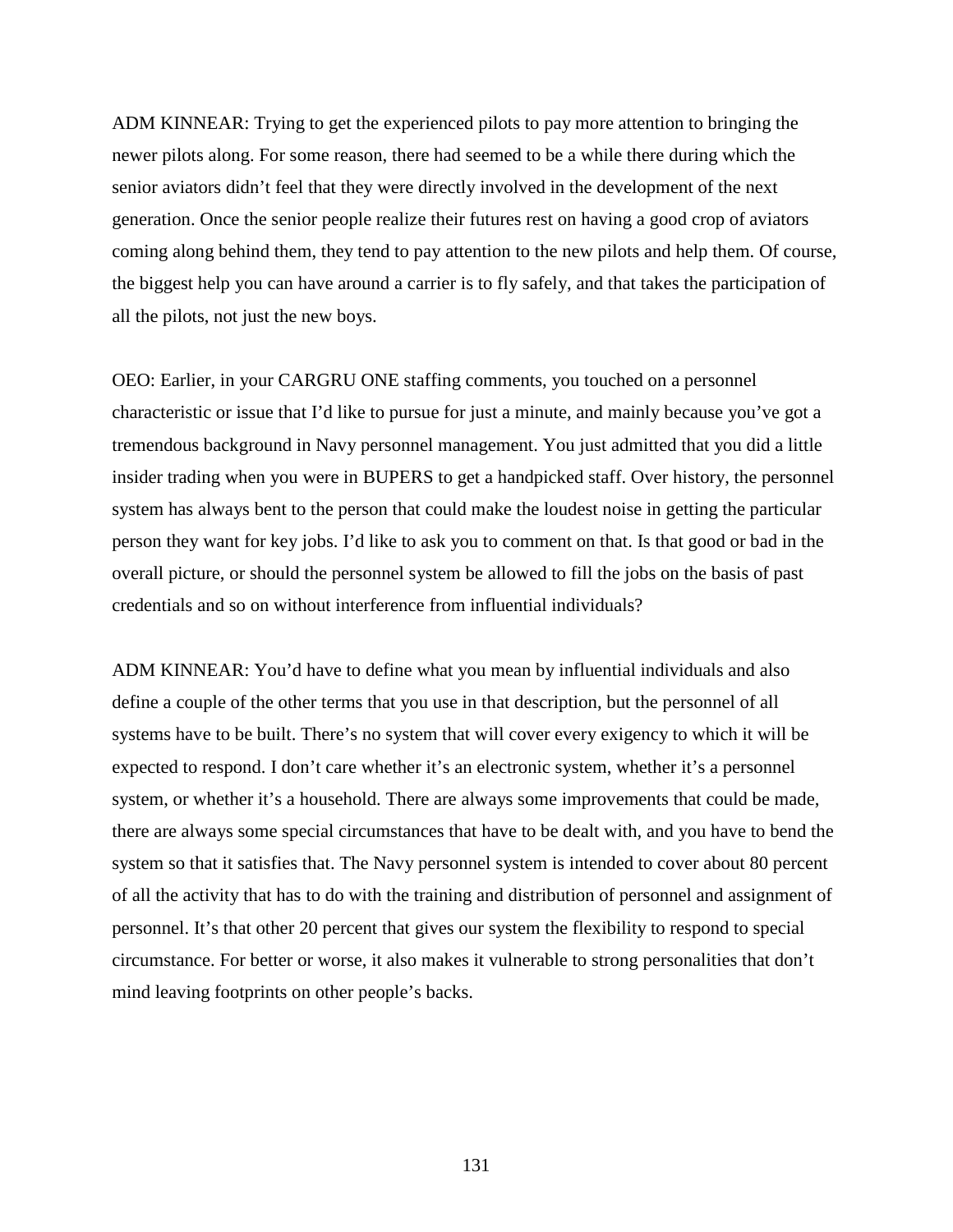OEO: Looking at the thing objectively, having really looked deeply into the personnel system while you were trying to make it better, are you saying that overall our personnel distribution is a pretty solid system?

ADM KINNEAR: Yes, it is sort of like topsy; quite often it doesn't have a whole lot of planning going as you go off in a different dimension. Things just sort of happen and you get a system that is appropriate for the circumstances, but not necessarily well documented ahead of time. You do the documentation on the system after you find out what works. Jim Watkins (later CNO) was my counterpart in BUPERS. He had the responsibility for the distribution and all of that side of managing the personnel. Jim did some really good work trying to adapt the system so that it was more responsive to the needs of the individual, as well as to satisfying the needs of the various holders of billets. While in that job, the manpower people in the CNO shop were in the Pentagon and the personnel distribution people were in BUPERS. They didn't spend a whole lot of time talking to each other, trying to match people against billets and being sure that as you procured new weapons systems that you had done a good job of identifying what the manpower requirements were to install, deploy and operate that system. It was not an exact science; it was working, but it needed some more help. One of the things that I convinced VADM David Bagley and the CNO to do, early on, was to put the manpower people up in the Navy Annex where BUPERS was located. We gave them one floor in one wing of the building and had them paint it sunshine yellow. We put the manpower people on one side of the hallway and the personnel people on the other side. When we christened that wing I enjoined all those people to "Please walk across the corridor and talk to your counterpart. You have a nice sunshine yellow hall. It's a pleasant place to be. It's one of the best scenic views we have and you've probably got more parking now than you've ever had before." I had done several things to convince them that they really wanted to leave the Pentagon and come over to BUPERS. That is how we got manpower and personnel together. It wasn't necessarily pretty, but it made a difference almost immediately as far as the coordination between billets and people. Billets were on one side; people were on the other.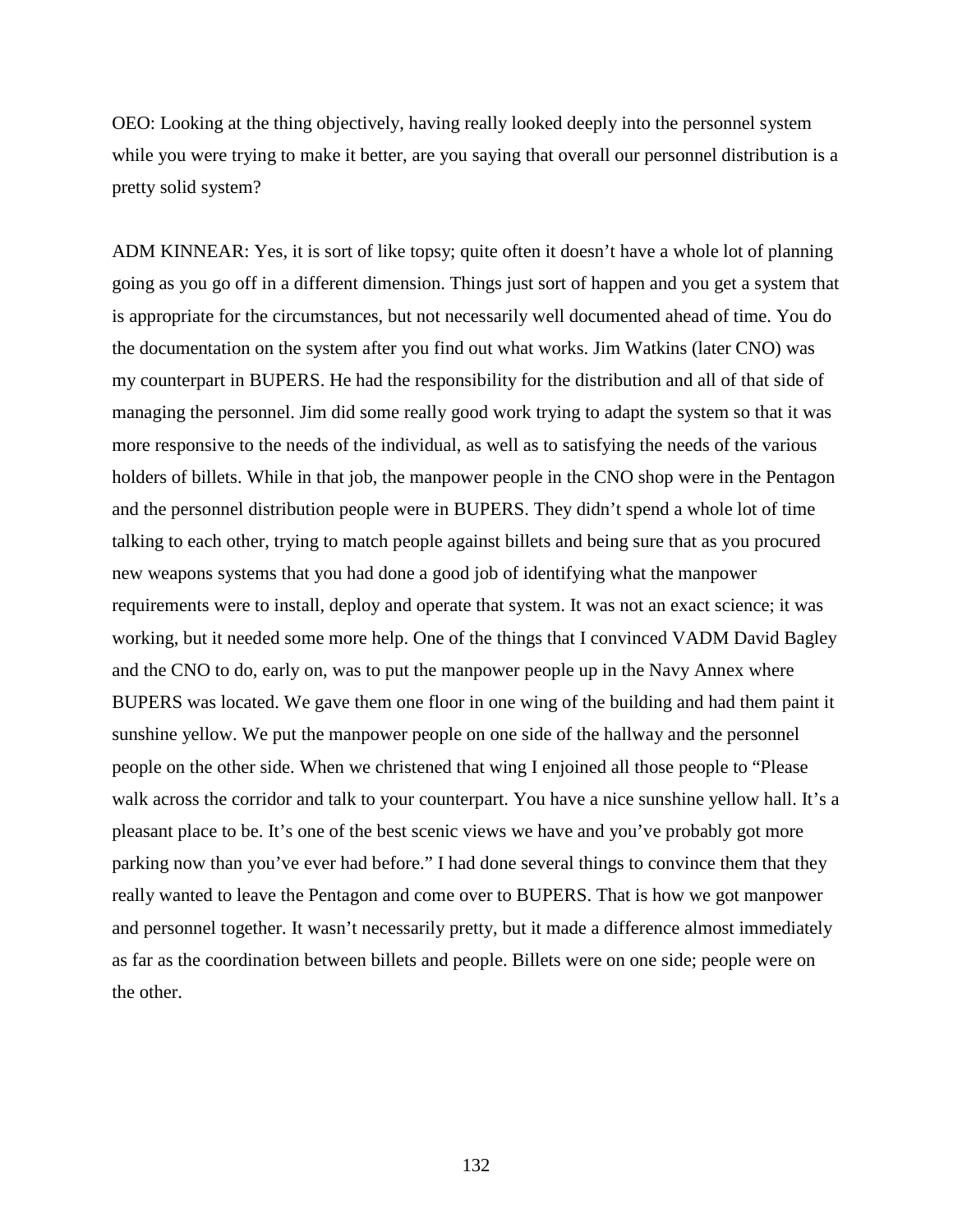OEO: That is a pretty significant move. You happened to cross a name as you were talking about that – Admiral Jim Watkins – a very big name in naval history. What comes to your mind when you think of Admiral Watkins?

ADM KINNEAR: A lot of things. Jim was one of the best all-around naval officers, across the board, and one of the best naval officers as far as being able to do things at sea as well as do things in the Navy and Washington bureaucracy. I had an opportunity to operate with him when I had a carrier group. We also lived across the street from each other. We both had large families and we all played tennis. Sheila, Jim's wife, and my wife Dusty were good tennis players too, and that made for an interesting neighborhood. As the base police would be glad to tell you, our kids found more things to get into than you could shake a stick at. At any rate, we all survived that part of it and Jim, wherever he went to do something professionally, did a good job, whether it was in the Navy or later as head of the Department of Energy.

OEO: You went to be Chief of Legislative Affairs in June of 1975. What were you supposed to do in that job?

ADM KINNEAR: I wasn't sure because David Bagley held onto me a little bit longer than he intended when I first went into BUPERS, and when I went to my carrier group they assured me that, "You're going to be there at least 18 months and maybe even up to two years." Instead, slightly less than a year after I had the carrier group I got a phone call saying that "The Chief of Naval Personnel needs to talk to you." Immediately, I became apprehensive that they had discovered some bodies I hadn't buried deeply enough. It turned out that it had come down, supposedly from the CNO, that they wanted a new Chief of Legislative Affairs. I was the person they wanted for the job because I had been involved when aviation flight pay had become a real legislative issue. They tried to take it away from senior officers and the Senate Armed Services Committee, happily enough, had Senator Berry Goldwater there to make them realize that this was going to be a very detrimental procedure if they took the pay away from the senior aviators. The Air Force, the Navy, the Marines, everybody was going to suffer from that and that they needed some help and they got their help through the Senate Armed Services Committee. The person who led that charge was Barry Goldwater, who as an aviator and understood the problem.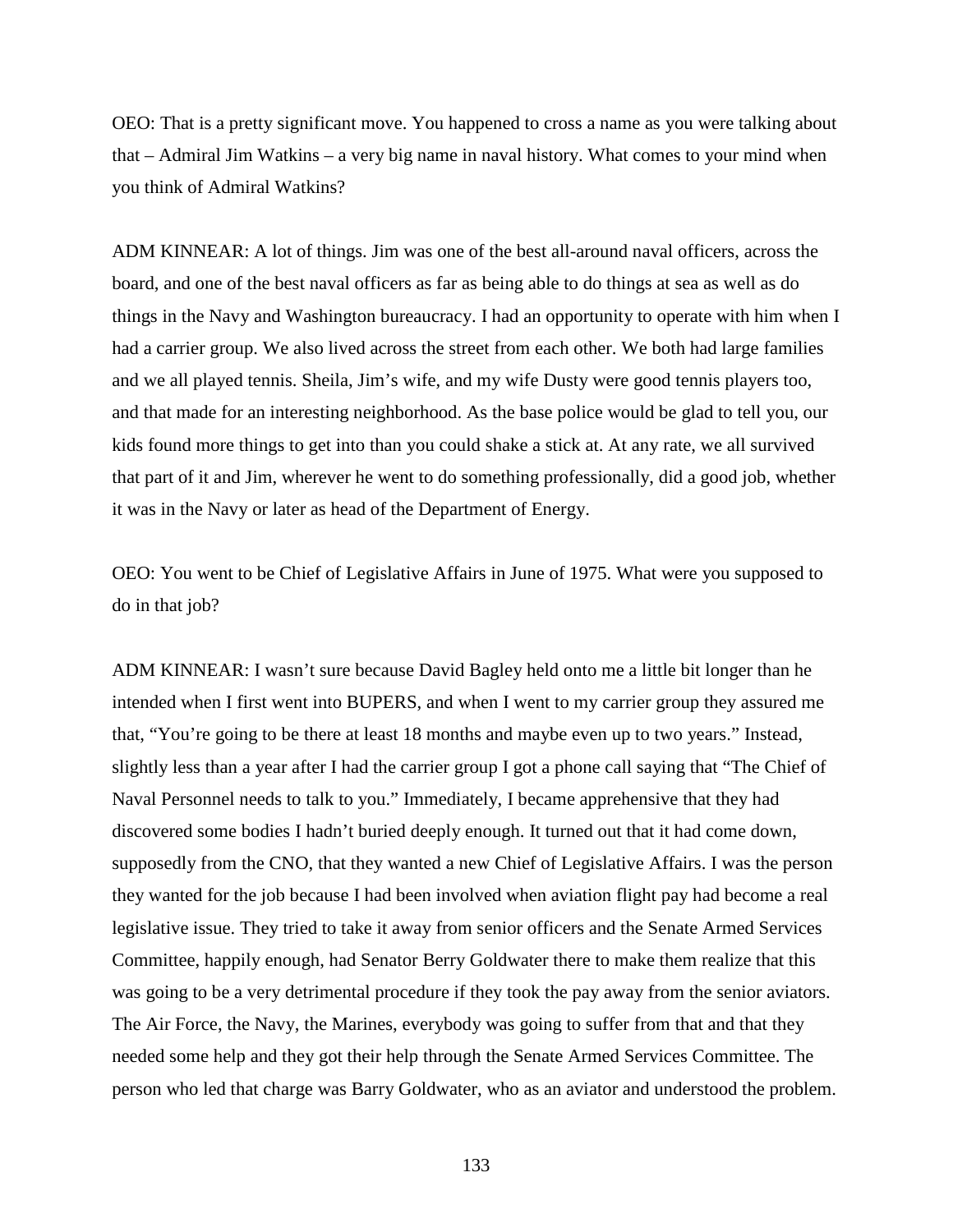I had testified on behalf of BUPERS before Berry Goldwater and his committee and I think that led to my becoming Chief of Legislative Affairs. I was able to get the legislation sent through and I was the chief DOD gopher for Barry Goldwater when we were pushing that legislation through to protect the flight pay of senior aviators in all services. Senator Goldwater decided that I understood how Congress worked, that I made a good witness and that I'd probably make a good Chief of Legislative Affairs. So, I was dragged out of my carrier group about six months earlier than I had been detailed to remain, and I found myself, after less than a year in the job, on my way back to Washington to become Chief of Legislative Affairs. And, I was told, "No, you don't have any alternative to this, so don't try!"

OEO: The day you walked in there, what did you think you were supposed to be doing to be effective?

ADM KINNEAR: Personnel was the number-one problem that we had then because the DOD was trying to squeeze the military down in personnel numbers as a money-saving measure. We also had that mysterious account that you have mentioned on a couple occasions, and that intrigued all the other services because none of them had that kind of a "float," as they described it, in their personnel operations. I knew that was going to become a larger issue. It was an issue before I ever got there; we had to change the way we managed our people, particularly when it came to school and students, and we also had to continue to improve our Permanent Change of Station (PCS) account. The PCS account is how the Navy got in trouble as far as mismanagement of funds at very senior levels. It was pervasive at all levels. I guess that background; the fact that I had acquaintance with that, also helped convince the Chief of Naval Personnel that it would be natural for me to become Chief of Legislative Affairs.

There were six JAG lawyers on the staff, and they often worked together to reach consensus, which meant committee solutions and compromises, which was not what I wanted. I asked the JAG detailer to send me a lawyer who was not a "JAG team player." He sent me an exdestroyer executive officer who had a law degree from Villanova by the name of Vince Averna. He was very helpful, and later went to Brussels with me when I was the U.S. representative on the NATO Military Committee.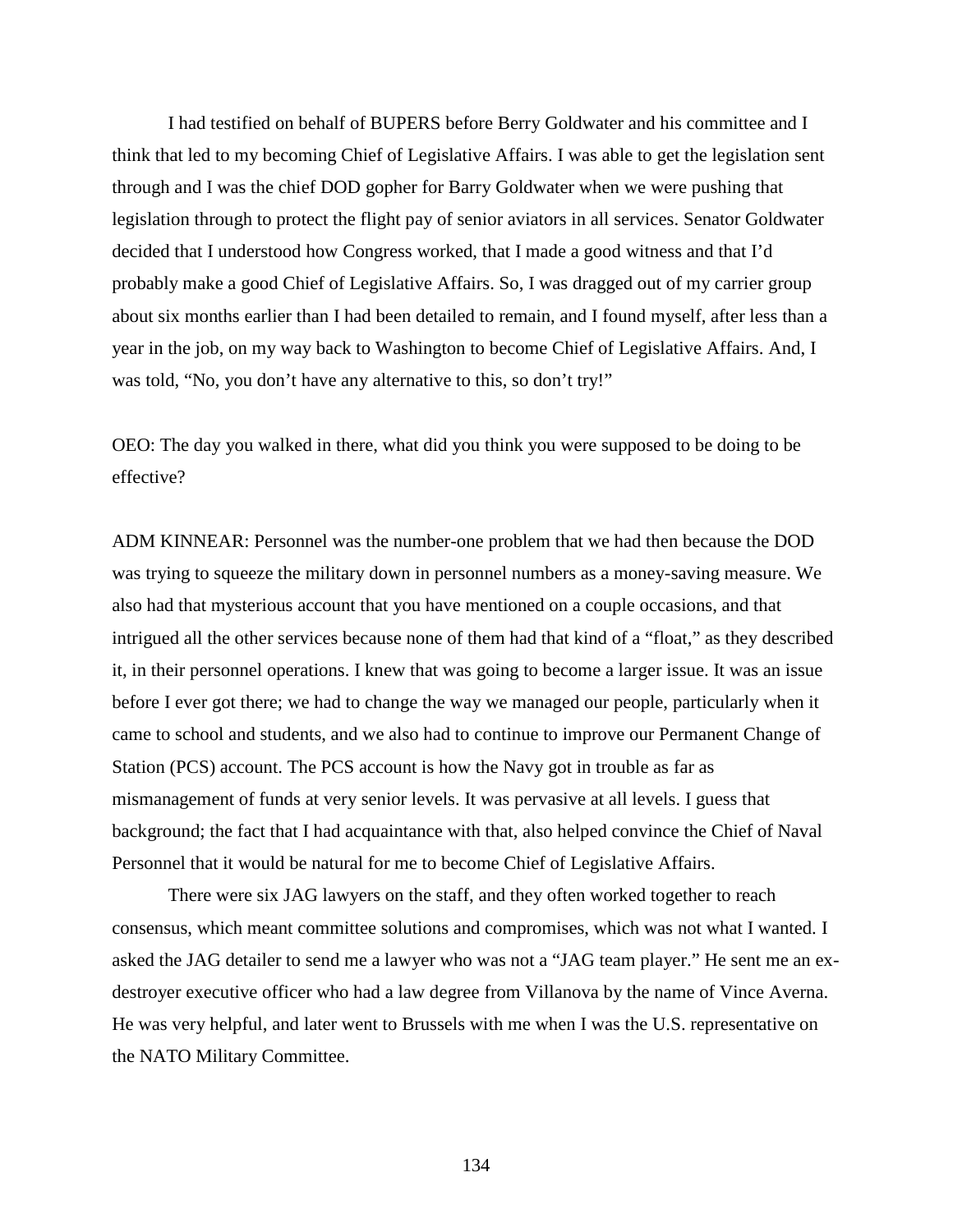OEO: Okay. We have the Secretary of the Navy's office, the CNO and OPNAV, and then we have the Congress. Is the Chief of Legislative Affairs a conduit through which all of those different entities talk to each other, or does the Chief of Legislative Affairs stand aside and solve problems?

ADM KINNEAR: I don't know how it had been handled in the past, but I found myself meeting with the Secretary of the Navy and the Chief of Naval Operations every morning. Secretary W. Graham Claytor was a very distinguished lawyer in his own right, had run Southern Railway, and had been the editor of the *Harvard Law Review* as a student at Harvard Law School. He had also been a Navy destroyer CO during WWII. He was more than just a figurehead lawyer; he was a real functioning lawyer who had the best understanding of how the Congress worked of anybody I ever met. When he was nominated and came to town, the Secretary of the Navy and the CNO both said, "Do whatever you can to get him indoctrinated on the legislative side of the Navy before he holds up his hand and is sworn in. "We don't want him walking in blind, so spend the necessary time to get him acquainted." Understanding what they meant, I took Graham Claytor on a series of calls I had set up for him. He arrived in a chauffeur-driven automobile that was awesome. First thing, I said, "Mr. Secretary, may I make a suggestion? Let's use a little, sailor-driven sedan here and show up on Capital Hill in a very modest automobile rather than in a chauffeur-driven limousine." He said, "I understand exactly what you're saying. I think it's a good idea. You take care of the transportation."

Then I deluded myself by thinking I was going to introduce him around the Hill. But, every office we went in, as soon as the principals found out he was there, they came flying out and said, "Graham, old buddy!" He knew every Senator there by first name. I met a lot of people that I'd never had a chance to shake hands with before, all because of Graham Claytor. It was an interesting arrangement because meeting with him and getting instructions on a daily basis really made the job a lot easier, and things were happening pretty fast at that time.

The Undersecretary of the Navy was Jim Woolsey who, interestingly enough, was a Yale lawyer and had also been editor of the *Yale Law Review*. Another of the Navy's leaders at that level was Ed Hidalgo, another Harvard lawyer who had been a classmate of Secretary Claytor. I felt at times like I was going to law school because of the distinguished credentials these men carried. The CNO, Admiral Holloway, reflected several times that, "We're surrounded by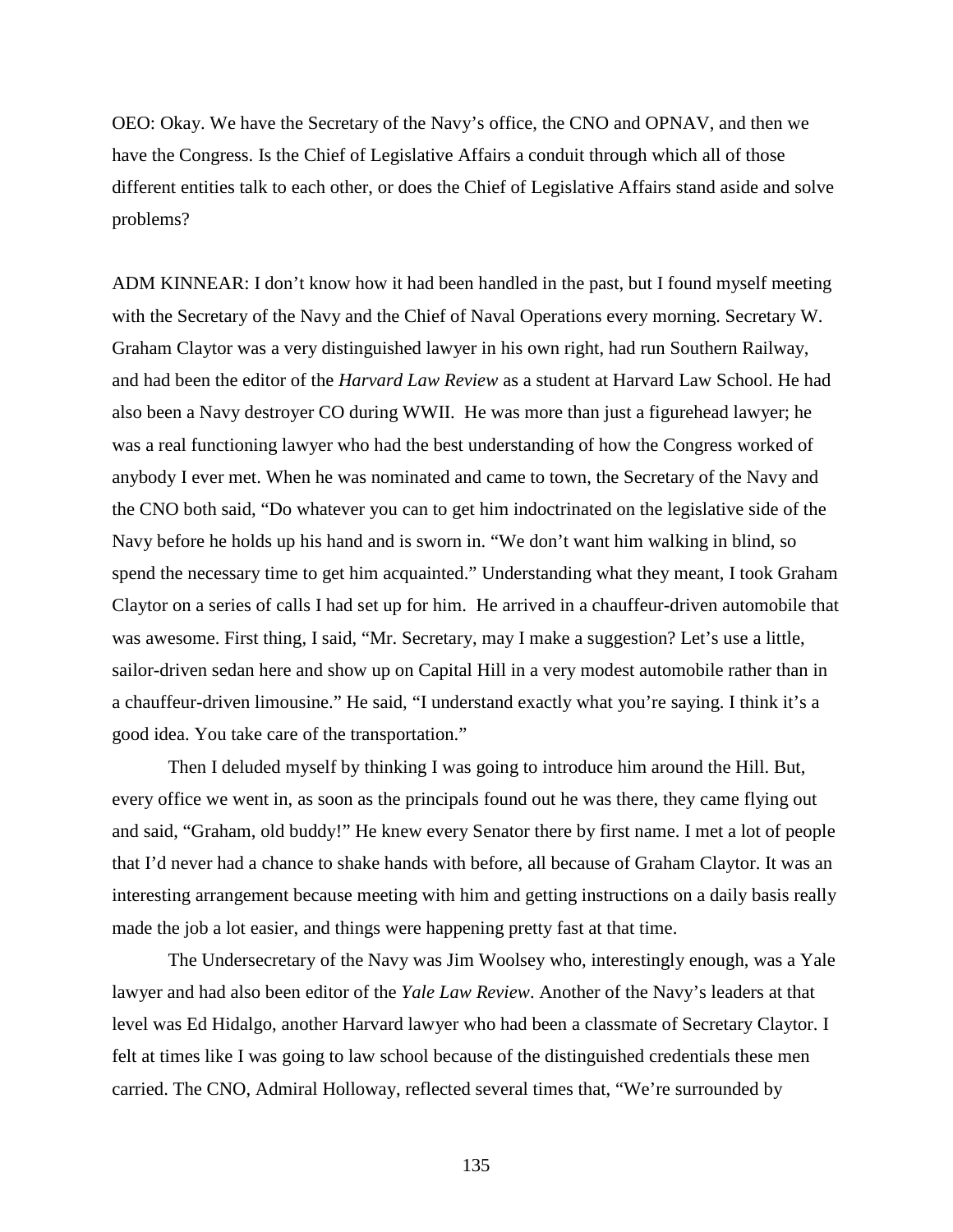lawyers." It was a good experience. I'll go back to the point now about introducing Secretary Claytor on the Hill. It was a joke because he knew far more people than I did, including the personal secretaries and the aides. On the other hand, because I was with him, I started getting rapid responses to almost every phone call I made to the Hill.

OEO: Those three gentlemen that you just mentioned, do you consider all three of them as having done a good job for the Navy when they were in those positions?

ADM KINNEAR: Absolutely. There wasn't a trivial problem as far as they were concerned. If it was important enough that I brought it to them, it was important enough for them to do something about it. Jim Woolsey was particularly effective at getting things done without a lot of fanfare. Graham Claytor was absolutely superb, and I usually held him in reserve for the most important things. Whenever I asked him to make a phone call, he always did it. And he did it in a timely fashion, and something always happened as a result. By being careful about how we used him, most of the time something good happened; we got our legislation, our ship, or whatever it was.

OEO: You said that you met almost daily with the CNO and the Secretary of the Navy. I assume that those were separate meetings.

ADM KINNEAR: Sometimes they were and sometimes they were together. We would have a daily session where all of us would meet at eight o'clock in the morning and they were short; only high-level "now" kinds of things, no long-range planning. It was getting the work done and identifying the issues and who would be responsible for resolving them.

OEO: Hypothetically, let's say that you met with the CNO and there was a major issue that needed to be dealt with and then you met with the Secretary and the same issue comes up, and the two of them didn't agree on how this should be dealt with in Congress. How did you handle that?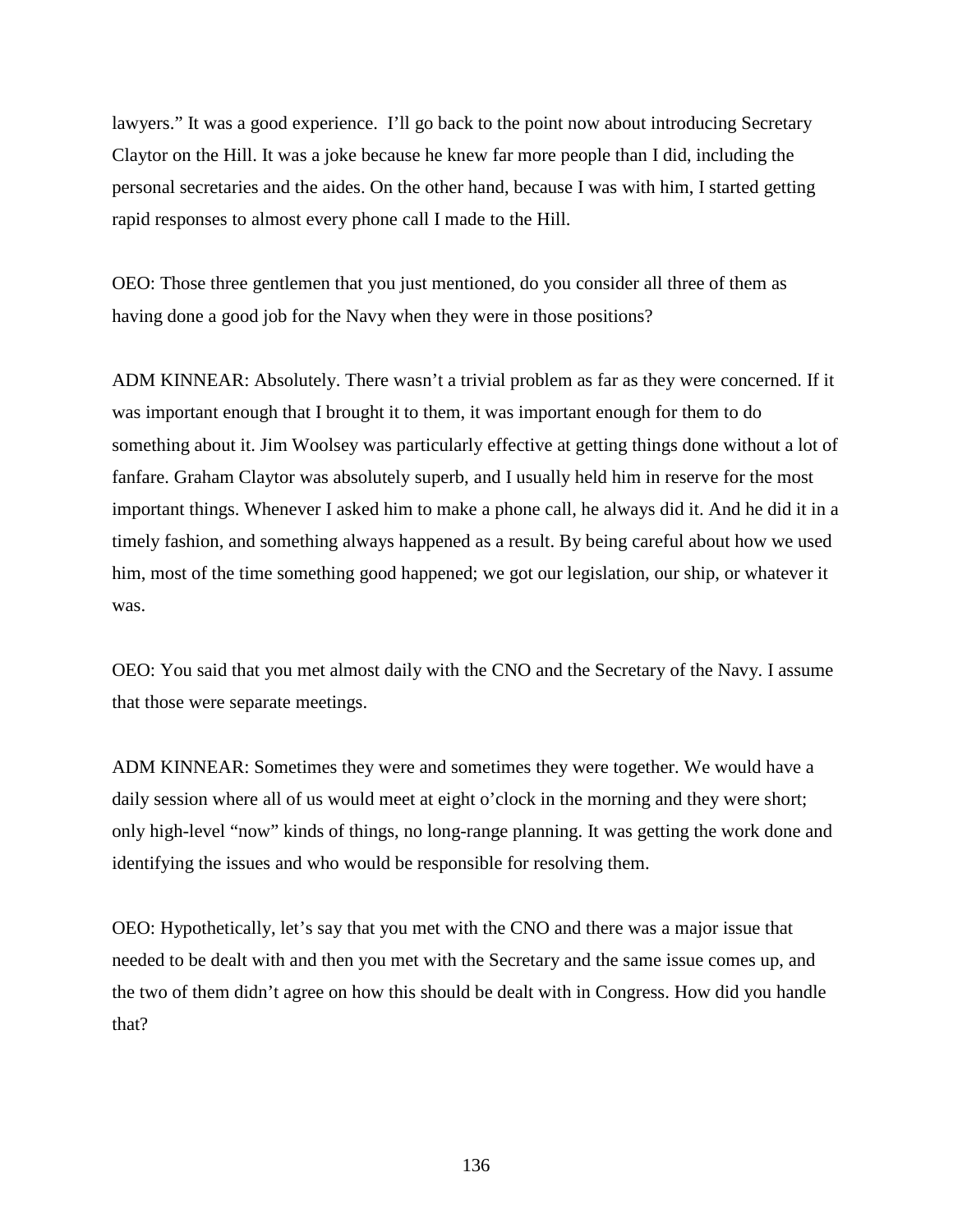ADM KINNEAR: I made a point of resolving it; identifying to the two principals that, "We have a difference of opinion here. I've got to go to the Hill with one solution, and we have to resolve this." As soon as they understood what the problem was, I never failed to get a resolution that I can recall. I may have missed on some, but you tend to forget the unpleasant ones. I can't recall ever having to go to the Hill without knowing what the CNO and the SECNAV position was on an issue.

OEO: When you were taking the message from Garcia on a current issue, did you usually deal with the principal or the staffer that worked for the principal? How did that work?

ADM KINNEAR: There were over 50,000 staffers in Washington, D.C., at least at that time, either directly or indirectly working with the Congress, or for the Congress. There is an axiom that, "Never go any higher in an organization than you have to in order to get the issue resolved in a favorable way" (the lesson first taught me by my brother Neil), and, "If you aren't going to get it resolved in a favorable way you may not want a resolution at all." As a result of that, you learn very quickly to find out which staffers get things done. Then your first effort is to resolve the issue at the staff level, and get an agreement with them as to what you're going to take to the principals; their boss and your boss. Because of the issue that I was transferred into BUPERS for in the first place – to resolve the financial tangle created by the misunderstanding of what you can and can't do as far as transferring funds – I'd gotten to know several of the staff members really well.

There are two distinct groups of staffers: those who work financial problems and those who work the general problems. The people that helped us resolve the issues created in the Bureau of Naval Personnel by the fumbling with the funds were all appropriations people. Part of the resolution of those funding problems required that we get special legislation to transfer funds. I earlier mentioned "M" accounts. At the end of the year when the books are closed out, they transfer remaining unspent, uncommitted funds to a special account called the "M" Account; monies that had been authorized and appropriated, but not spent, are put into that account. And with proper Congressional action, you could tap those accounts later. There's a routine way of tapping them because of legislation that said, "If you can establish as fact that it was a legal transaction that had been in the spirit of the funding in the appropriations bills, you can pay bills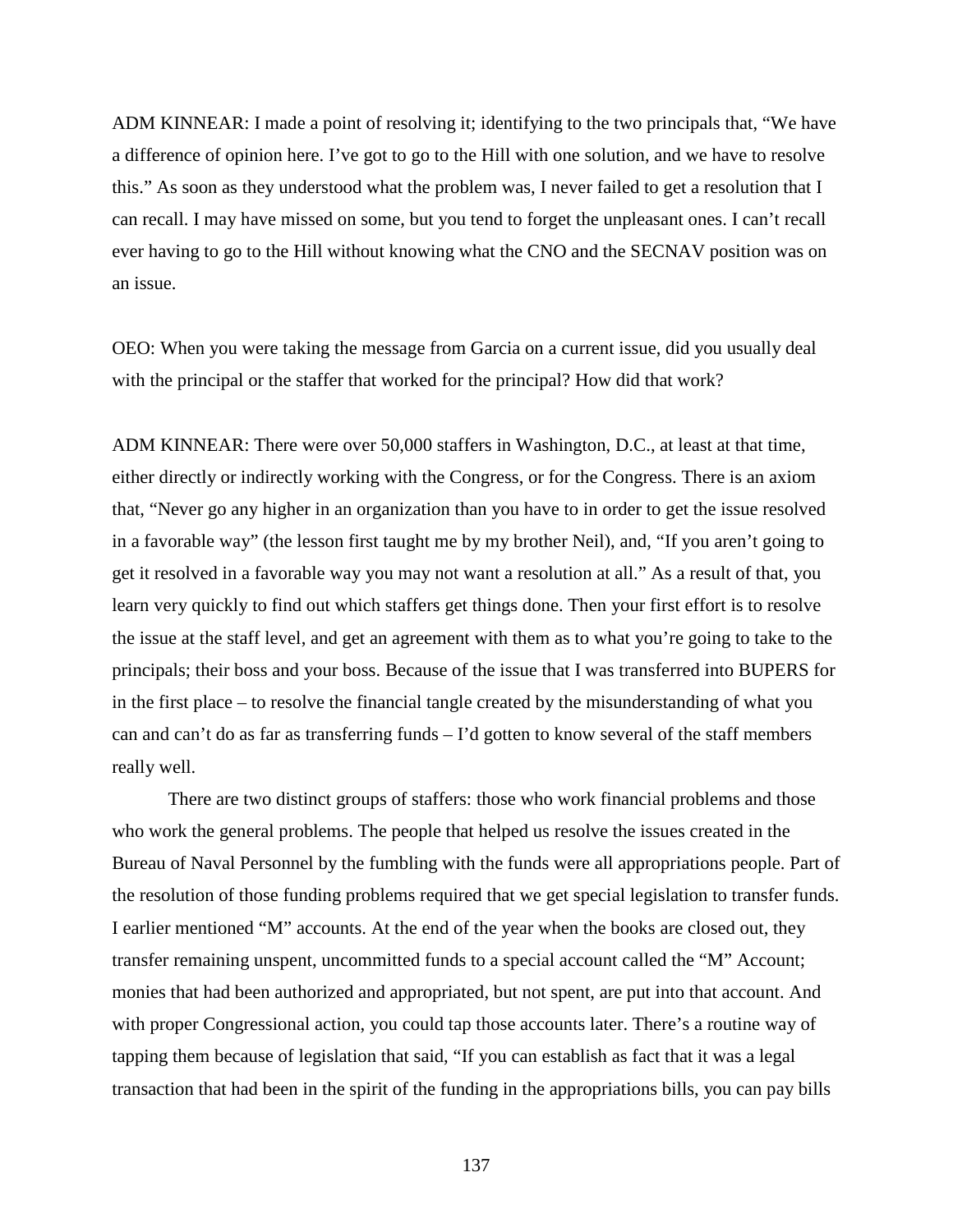out of that "M" account – even years after the actual transaction took place. As long as it meets certain criteria, that it was the intent of Congress that it be spent, and that the money is available. It is a somewhat unusual procedure, but one that we learned to use rather handily to clean up the books. In the process of doing that, I got to know some of the people on the Appropriations Committee, and Ralph Preston coached me the best and the most. He did the most things as far as helping me get special legislation passed and identifying what needed to be done. Quite often, it turned out to be not too much of a problem because if Ralph Preston thought it needed to be fixed, it found its way into legislation in rather innocuous ways. It got tacked onto other pieces of legislation where it wasn't noticeable. The point of that is to always go the staffer first. Never surprise the staffer by going to the boss with pieces of news, good or bad. The staffer should be the one taking it to the boss. I had several people that were in the game of legislative liaison that managed to commit suicide that way -- professional suicide -- by surprising the staffer.

OEO: Did you always have access at the point where you wanted to get in? Was the Chief of Legislative Affairs considered someone who could get in the door to deal with a problem under almost all circumstances?

ADM KINNEAR: As far as I know, yes. Now there may have been other things that happened that I'm not privy to, but it was not unusual to get a call on a Saturday morning saying, "Hey, Navy's playing team so and so. Do you think you can get me in the stadium? Oh, by the way . . .," and it's whatever that was said after "Oh, by the way" that was the real news, not the fact that somebody wanted to go to a football game. I had a number of people with whom I became very comfortable. Once you did something to help a staffer, most of the time they were helping you at times when you didn't even know it.

OEO: During your tenure, what were the major Navy issues? You've already mentioned the personnel thing. As far as hardware programs, were one or two really in the forefront at that time?

ADM KINNEAR: Yes, getting funding for the Los Angeles 688 Class submarine. In general, the overall plan had been accepted by the Congress as a reasonable target for the Navy. However,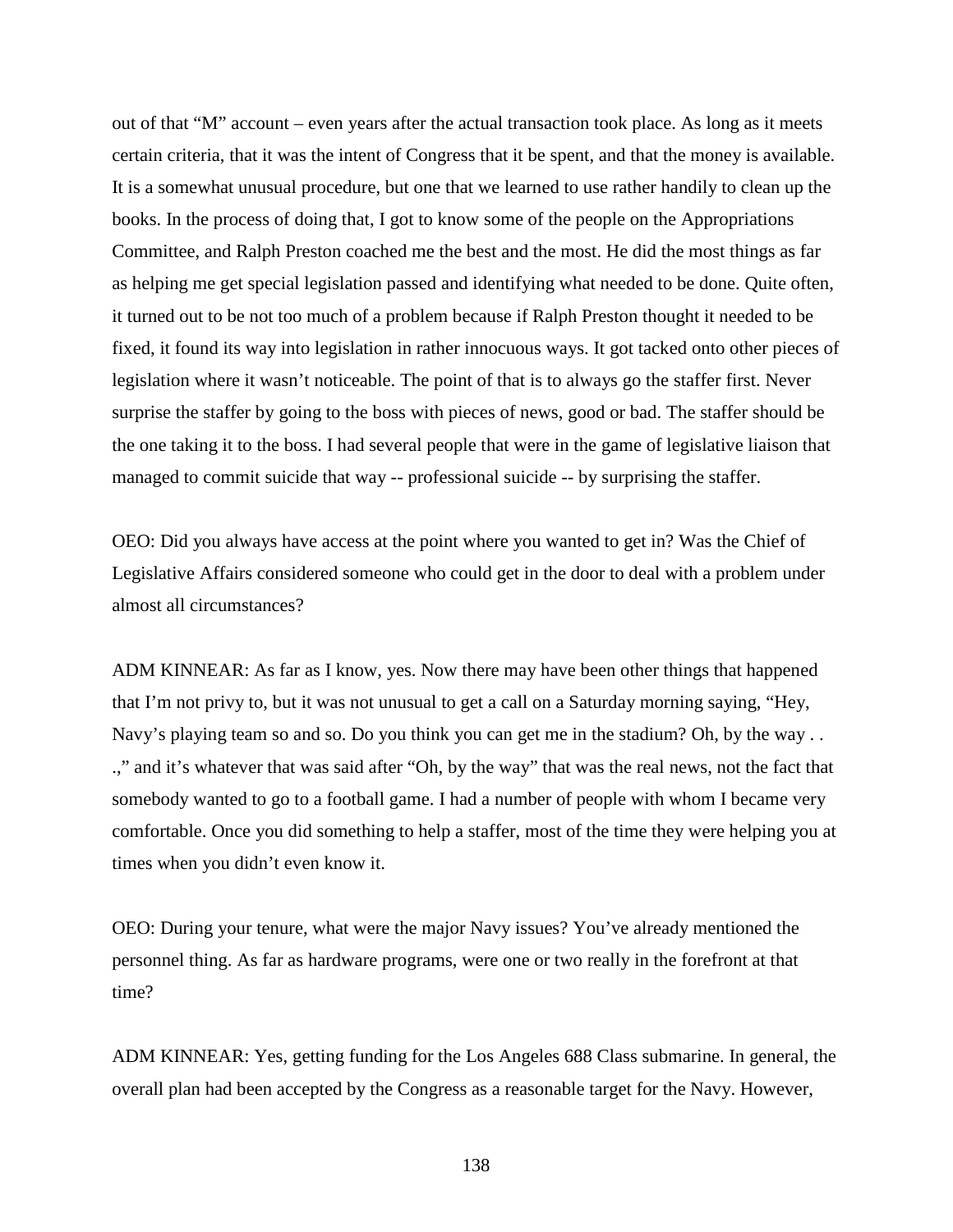every year there was an increment with which to deal. You ended up working several problems because there was a personnel problem that went along with it; special training required for the nuclear submariners, and the cost of the submarines themselves was pretty substantial. Admiral Rickover really was good at working the Congress. He had a job; he was the head of the nuclear section in the administration, and he was also the chief consultant to the Senate Armed Services Committee on nuclear power. He would write himself a letter as the head of the reactor division in the Joint Committee on Nuclear Matters and as the chief consultant he'd write a letter and send it to BUSHIPS/Naval Sea Systems Command where he would answer it as the head of Nuclear Propulsion. He would write himself these letters and they would become documents that supported important legislation that had to do with funding and authorization for the submarine programs. Rickover understood how our government worked and how the Congress worked better than any professor. I was adjunct faculty at George Washington during this time, so I did have contacts with the academic side of things. He was held up as a tribute to the democratic system, but he was one that the writers of the Constitution had not ever anticipated.

OEO: How did Admiral Rickover function in relation to the Congress? Did he deal through you or through staffers?

ADM KINNEAR: He had his own network. He would use me whenever it was routine and convenient. In terms of commissionings, keel layings, stuff like that; I would end up making the transportation arrangements and most of the routine kinds of things. Then he would tack onto that what he wanted to do personally, in addition to what we came up with that needed to be done for a particular event. He always had an agenda; somebody in the area there that he needed to talk to about something. He had incredible networking, both in industry and within the government, and his networking within the Navy wasn't bad either.

Back to the 688 Class submarine, we were laying keels, we were launching and we were commissioning, so there was just an incredible amount of activity in the 688 submarine world. Then comes to pass that we're going to go for the *Trident* Class of large SSBNs, and that became really a major program and a major commitment on the part of the United States to build those boomer boats. That brings up the story of how it got to be called the *Ohio* Class. Jerry Ford was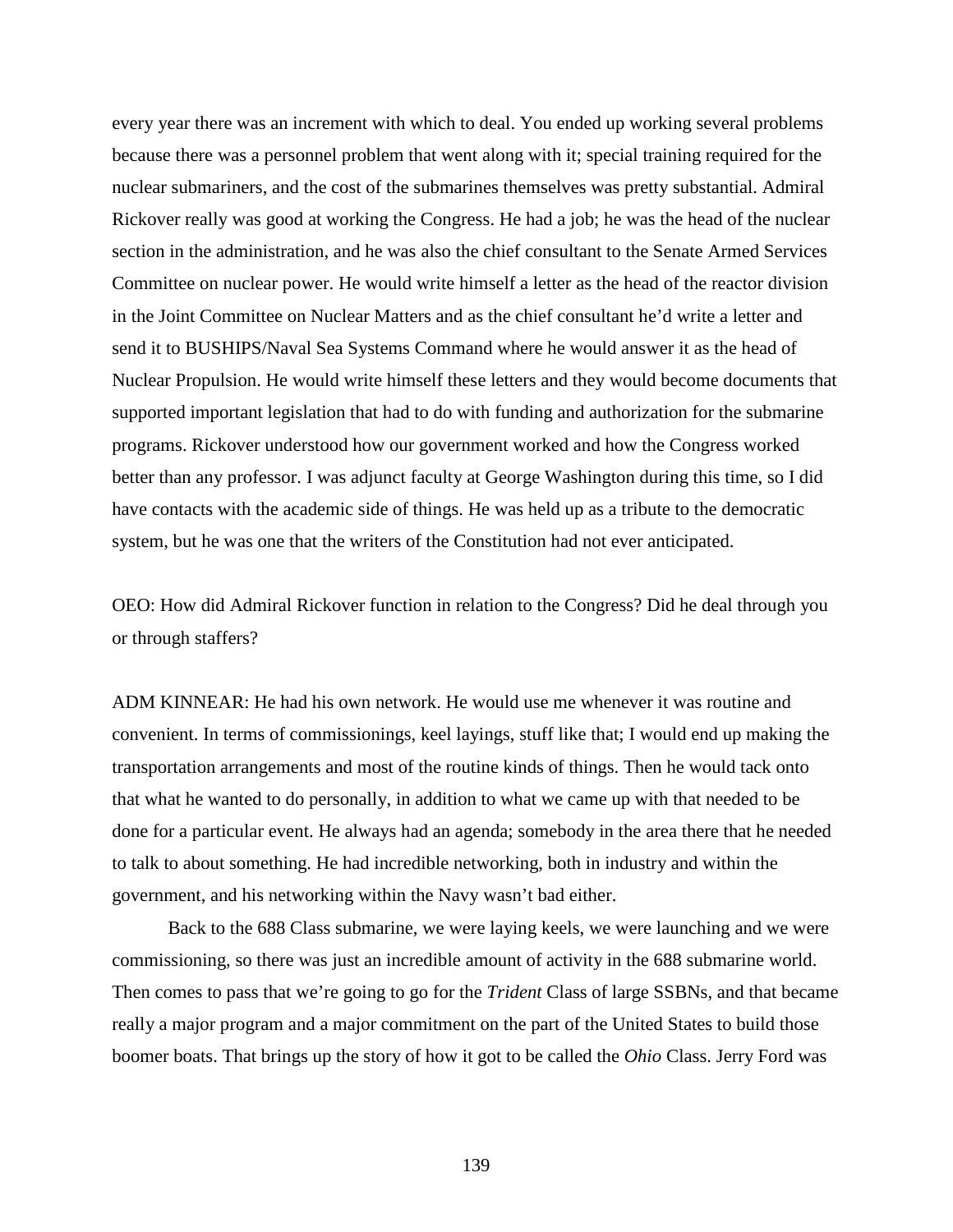the President at the time that we were going to announce the program, and that we would borrow tradition and name them for states because we weren't building battleships anymore.

We went to President Ford and said, "We'd like to make the boomer boats; the *Trident* boats, the *Michigan* Class." Jerry Ford had been a Reserve lieutenant commander during WWII, so he had a special place in his heart for the Navy, and he was always very good to me when he was in the Congress. It turned out he was also kind as the President of the United States. Secretary of the Navy Middendorf and I went to him and said, "We have to name this class of submarines, and we're suggesting that we name it the *Michigan* Class."

He looked at me and said, Why *Michigan*?"

"We all know that you're from Michigan," I said. "You played football at Michigan, and it seems appropriate that as President of the United States, with this is happening on your watch, that we name it the *Michigan* Class. The people in Michigan would probably think it's a good idea."

He looked at SecNav Middendorf and then at me and said, "Who in the Congress was most influential as far as getting the authorization and the appropriation for the *Trident* Class submarine?"

"It was Senator Robert A. Taft," I said. "He never slowed us down. Every time the *Trident* submarine came up in committee, he was the champion of it. If it hadn't been for him, we would have never gotten that through the Senate in the timely fashion we did. Senator Taft was a great quarterback, and he also was a great running back when it came to that."

The President said, "Good. Are you going to tell him or do you want me to?"

I suggested, "Why don't you call the Senator and tell him that you've made a decision." He said, "Okay, that sounds like a plan."

That is how we got the *Ohio* Class submarines.

A classic Stennis story - Mississippi Senator John Stennis, being the good southern gentleman, always took his personal secretary and his personal office manager to Washington with him. After the Nixon resignation and Gerald Ford had become the President, Chairman Stennis called me in one day, dismissed both of his "always in the room" staffers and said, "I want to talk to you on a very, very private and personal level." I just had a call from the President of the United States, Gerald Ford, and he wants another *Nimitz* Class aircraft carrier. Of course,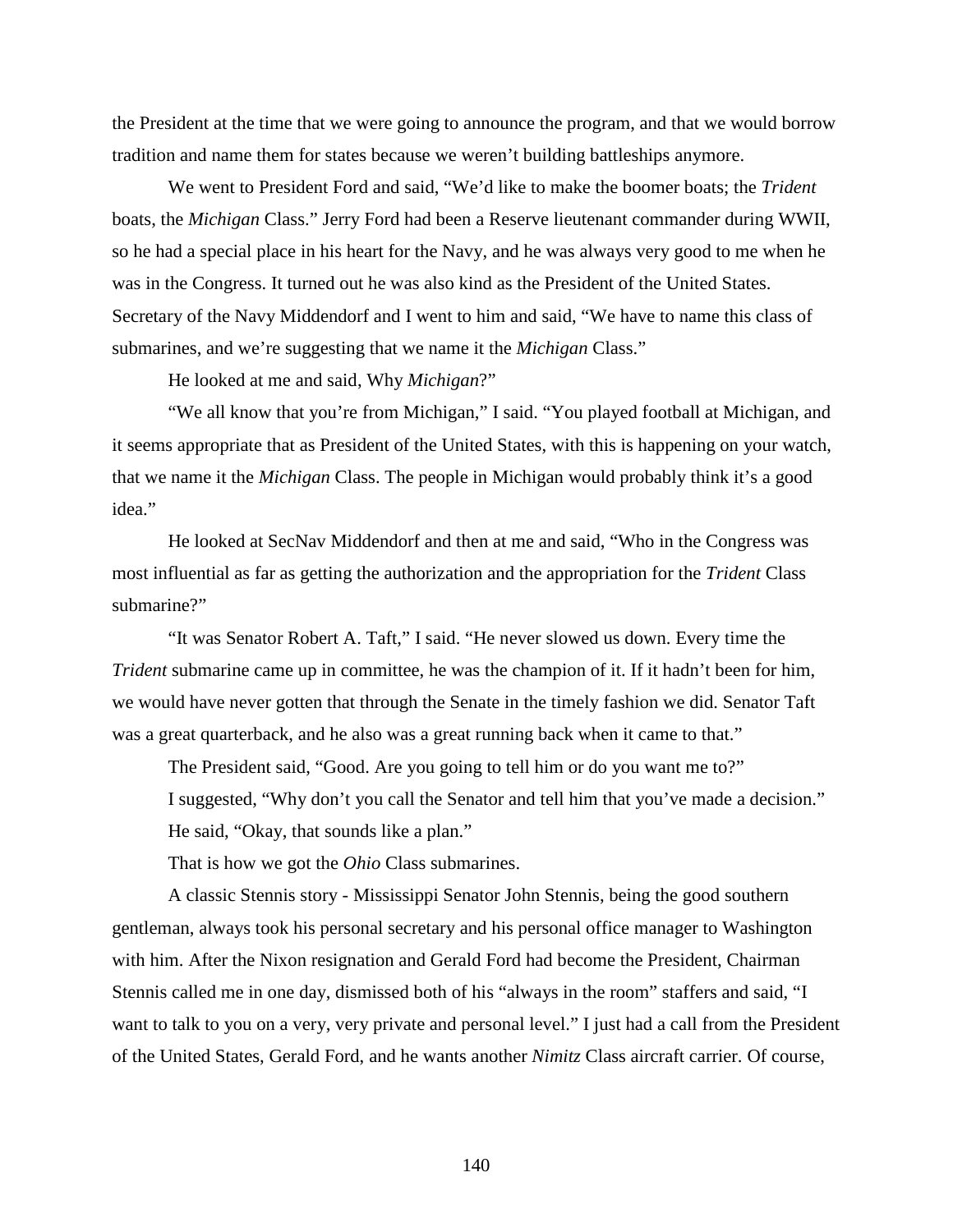you know me well enough to know that I don't particularly like those big *Nimitz* Class aircraft carriers."

"Yes, Sir," I said, "but I thought the only reason you don't is because you can't build them in Pascagoula." Anytime Sen. Stennis saw a *Nimitz* class aircraft carrier, he mentally converted it into destroyers or amphibious ships that could be built in Pascagoula. He said, "This carrier is out of phase. It's not appropriated. It's not authorized. It's not anything. It's not even in the plans over at Defense. But Admiral, we're going to get that aircraft carrier. We're going to get the President that aircraft carrier because he asked me as a personal favor."

"How do you want me to handle this?" I asked.

"You've got friends and you've got people who are not so friendly," he said, "and you've stepped on a few toes – mostly the ones that I would step on, too. But I think between the two of us we can pull this off."

"What are we going to pull off?" I asked. "The authorization, the appropriation or what?"

He said, "We're going to do the whole thing, and we're going to do it in one piece of legislation. It's going to be a separate bill, and you and I are going to manage it ourselves." I said, "Well, I've never been there before."

He wanted to talk strategy, and I listened. He said, "What we'll do is low-key this thing. They can draft the legislation and send it over. We're going to mark it up so I think its right. Then we're going to float it as a separate piece of legislation, and we're going to do it offcalendar." I asked what that meant. He said, "It means that I'm going to sit on it until the time is right. Then I'm going to take it to the floor of the Senate and immediately after it passes there I will arrange for it to be on the House side. That's going to take some help from Tip O'Neill, who's not exactly a Republican." They weren't building anything for this carrier in Massachusetts, but Chairman Stennis seemed very deliberate and very confident. I said, "Let me know what I'm supposed to be doing." He said, "This is how we're going to do it. You will get a chance to read the legislation, and I want you to be as critical as you can, but this is going to be the simplest, most streamlined package that ever bought a ship. I want you to keep a count of the number of affirmative votes that you feel we have. Next week, I want you to start counting every day, and sometime during the day before noon let me know how many votes you count and I'll do the same thing. The first time that we get together and we agree that there are 68 votes out there that are going to go with us, I'm going to take it to the floor unannounced." I checked in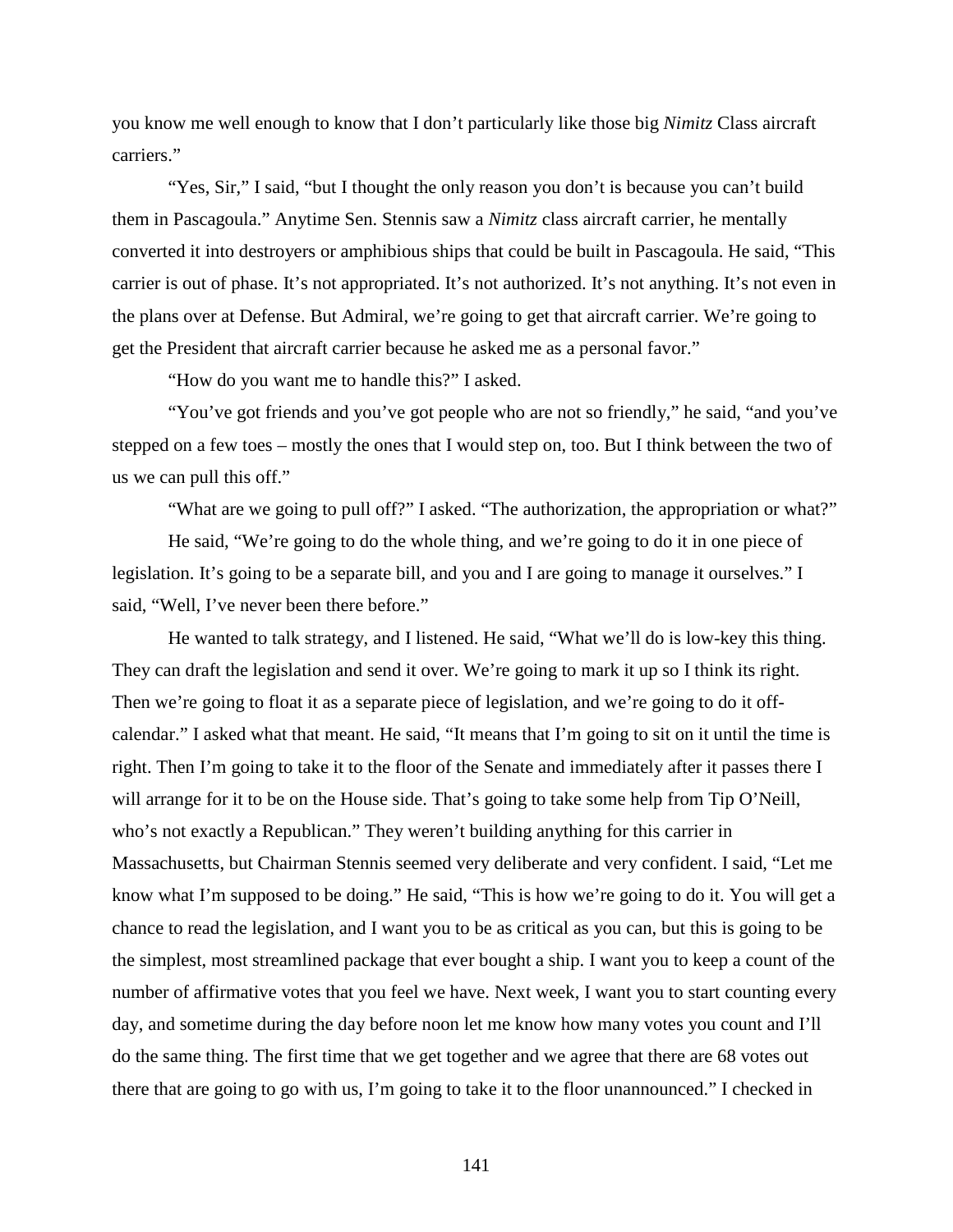with him every day, as he said, and I got to 63, 64, 66, whatever it was, and one day when I called him, he said, "How many have you got?"

"Sixty-Eight."

"I don't have that many," he said, "but I do have 64. That's enough. This is the day."

I said, "Well good. Now that you've made that decision, what is it you want me to do?"

"The only thing I want you to do is…I know you and Barry Goldwater are good friends. When I take this to the floor, I want you to go by Barry Goldwater's office and take him for a walk."

"For how long?"

"For however long it takes to get this thing voted."

So I did. I think Goldwater had been preconditioned, because when I called him and told him I wanted to come by for a visit, he said, "Let me know when you're coming and I'll delay having lunch until we get together." So, Barry Goldwater was not on the floor when that vote came up and it carried, and we got the carrier authorized and funded. It went to the House side, and Senator Stennis and President Ford had done their parts, and it passed there, as well. Of course, being the special legislation it was, it moved quickly, and I couldn't believe it didn't attract any more attention than it did. Suddenly, there we were with an authorized and funded *Nimitz*-class aircraft carrier that was never in the budget, never preconditioned or anything else, and I found myself saying, "You know, maybe the system does work."

Stepping back slightly, Donald Rumsfeld, the Secretary of Defense and a former Congressman, had personally pushed all the paperwork over for that Stennis carrier bill. When the next election was over and Gerald Ford was not elected, very shortly, here comes Secretary Don Rumsfeld again. As soon as the election was over and President-Elect Carter said, "I'm going to take seven billion dollars out of the Defense budget," he immediately realized the carrier would be the first thing that went, so he hastened over there with a rescission bill to take the aircraft carrier off the docket. We got it funded, authorized, and the first thing Secretary Rumsfeld did was bring a rescission bill over because Carter said he was going to take at least five billion and maybe seven billion dollars out of the Defense budget, and he knew that that aircraft carrier would be probably the first thing to go.

The lineup for those morning meetings that I mentioned earlier included some really heavy hitters: Ed Hidalgo, the Under Secretary of the Navy (later SECNAV), Jim Woolsey; and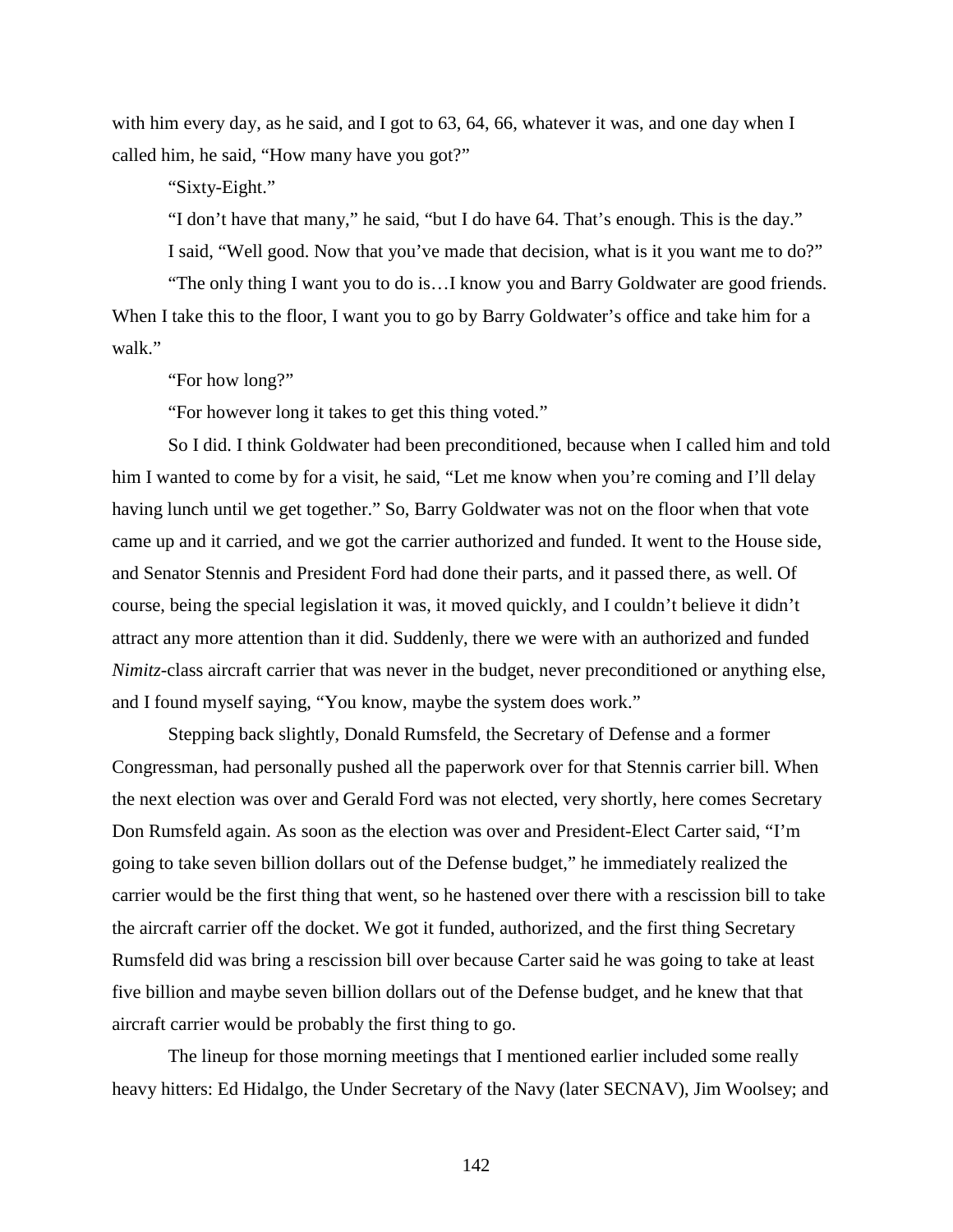Graham Claytor, Secretary of the Navy. I met with them every morning and learned a great deal by just listening to their offhand remarks. Ed Hidalgo was a Harvard man also. So you talk about a job that got you indoctrinated in law without intending to, that was the time to be the Chief of Legislative Affairs. We had more good lawyers running around in that office than you could believe.

ADM Holloway called me in on day and said, "Gus, we've got a problem. The F-17 and the F-18; you know you could make an argument for either one of them, but we can only afford one of them, and the people in BUAER are kicking this thing around. I know that you don't like the F-18 as well as you like the F-17 as a flying machine, but without going into a lot of detail with you, it's going to be the F-18, and we need the F-18."

"Yes Sir, I understand that," I said. "What is it you want me to do?"

He said, "I want you to get that thing authorized and funded in this budget cycle."

"Admiral, I'm not sure we can do that."

"Well," he said, "I'm asking you to do it and I expect you to do it. Now what else do you want to talk about?"

I said, "Nothing, Admiral."

I went over to visit with Tip O'Neill and told him, "I've just received an edict from the Chief of Naval Operations. He has decided which attack airplane we're going to go with. The CNO has made it very clear to me that he wants the F-18. " Tip O'Neill had a great deal of respect for Admiral Holloway, and he said, "If that's what the CNO wants, that's what we'll try to get for him. Why does he want it and why should I support it?"

"Two different questions," I said. "Because he is convinced that it's the right airplane. You need to understand it from the Navy's position, if you back off and look at it, this is going to be the last attack airplane that we build from the ground up, and there simply aren't years and money enough to develop another generation of attack airplanes. Whatever comes after this is going to be a fighter/attack follow-on."

He said, "Okay, that answers the first question. That's the reason the Navy wants it. Now why do I want to support it?" I said, "Because it's got the F-404 engine, a General Electric engine. It is the only engine that I know of – and I've been out going around engineering test cells – it's the only one I found that I can't get to compressor stall, no matter how I manage the engine from the cockpit. Also, it's designed to grow with the airplane, something that other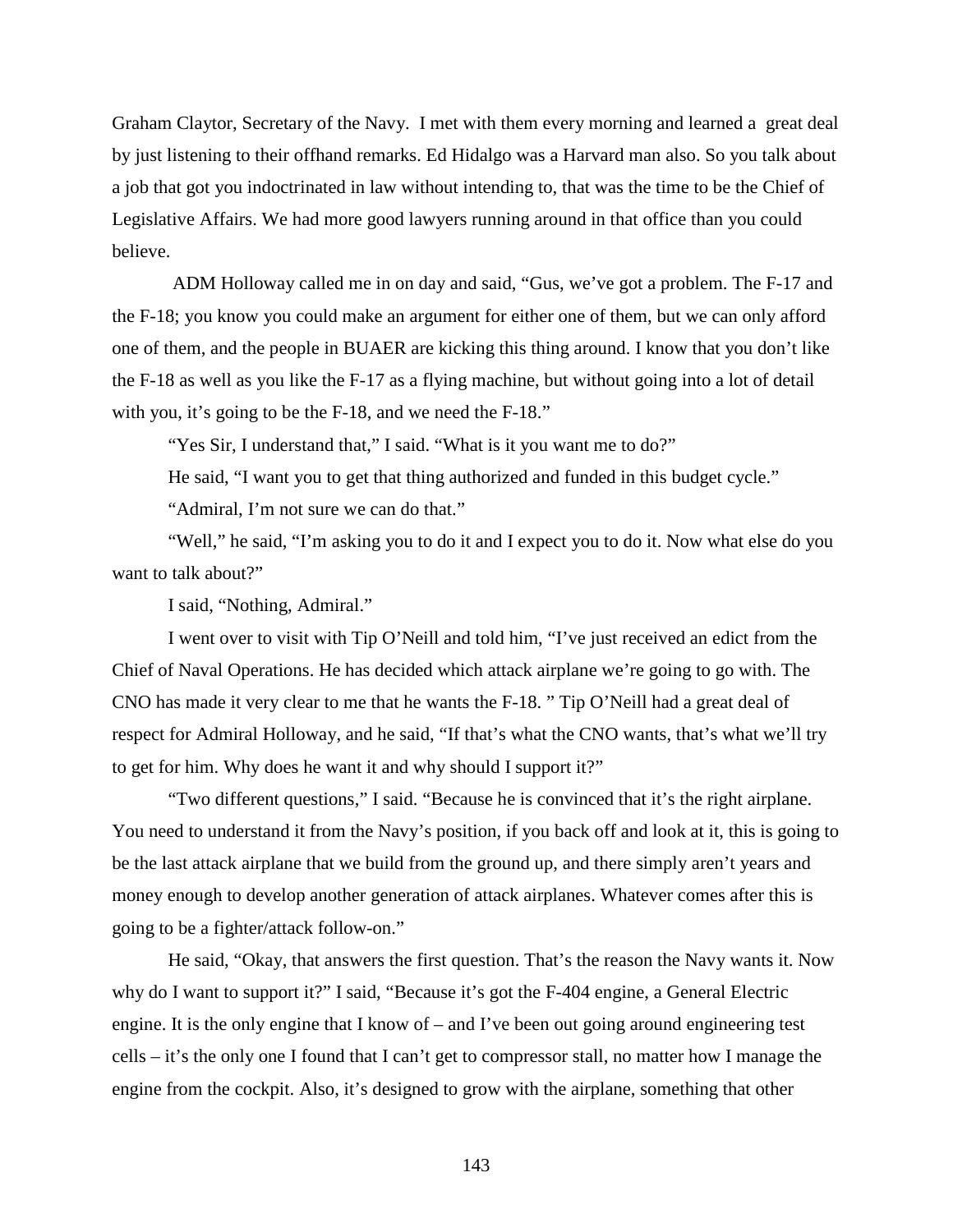engines won't do as well, even though they'll work now. They will not support that airplane as well in the long term. This plane has a life span of about 30 years. The Navy probably will never design another pure attack airplane, so whatever decision we make now, we're stuck with it, and that's very important to you. The 404 engine is built in Lynn, Massachusetts, right in the center of your district. It's the largest employer that you've got for DOD in your district."

He said, "That really is interesting. Tell me more about this 404 engine."

I explained it to him: "The airplane and the engine are packaged, and believe me, we don't have money or time to develop another attack airplane, and so that thing is going to be around for long, long time, certainly as long as you're in the position you're in now. I suspect that, once they get rolling, it will stay there forever. It will cost them too much to relocate to Avondale (the big play then was moving them to Cincinnati where the J-79 was being built, and build both engines in the same place).

"You don't want to do that," I said. "Remember Cold War nuclear weapons, that sort of thing. We don't want to put both those engine plants in the same bombing range." Tip O'Neill became a real fan of the F-18, and all I had to do was remind him now and then that GE was the largest DOD employer in his district!

At that time, Boeing probably had a better lobbying organization than General Electric, although I had friends on both sides, and it looked like the F-17 was going to come out of that thing the winner; that Boeing was going to win that one. Congress had a conference committee and two separate possible appropriation bills. One with money for the F-18 and the other had money for the F-17. The committees met and did their joint markup on reconciling the two different appropriation bills, and at midnight I got a call saying, "We're home free. The conference committee put the language in about the F-18 and the 404 engine."

I said, "Terrific, has anybody told the Chairman yet?"

"No," I was told. "His people are there and they're going to inform him."

The next morning I got a call from my people on the Hill and they said, "There's not a word in it about the F-18."

"But you called me at midnight and told me the language was in it."

"At midnight last night the language was in there. Somebody took it out during the night." That was not an unusual happening. What gets reported out verbally at midnight does not necessarily show up in writing the next morning, and it's usually a staffer that does it. It's not an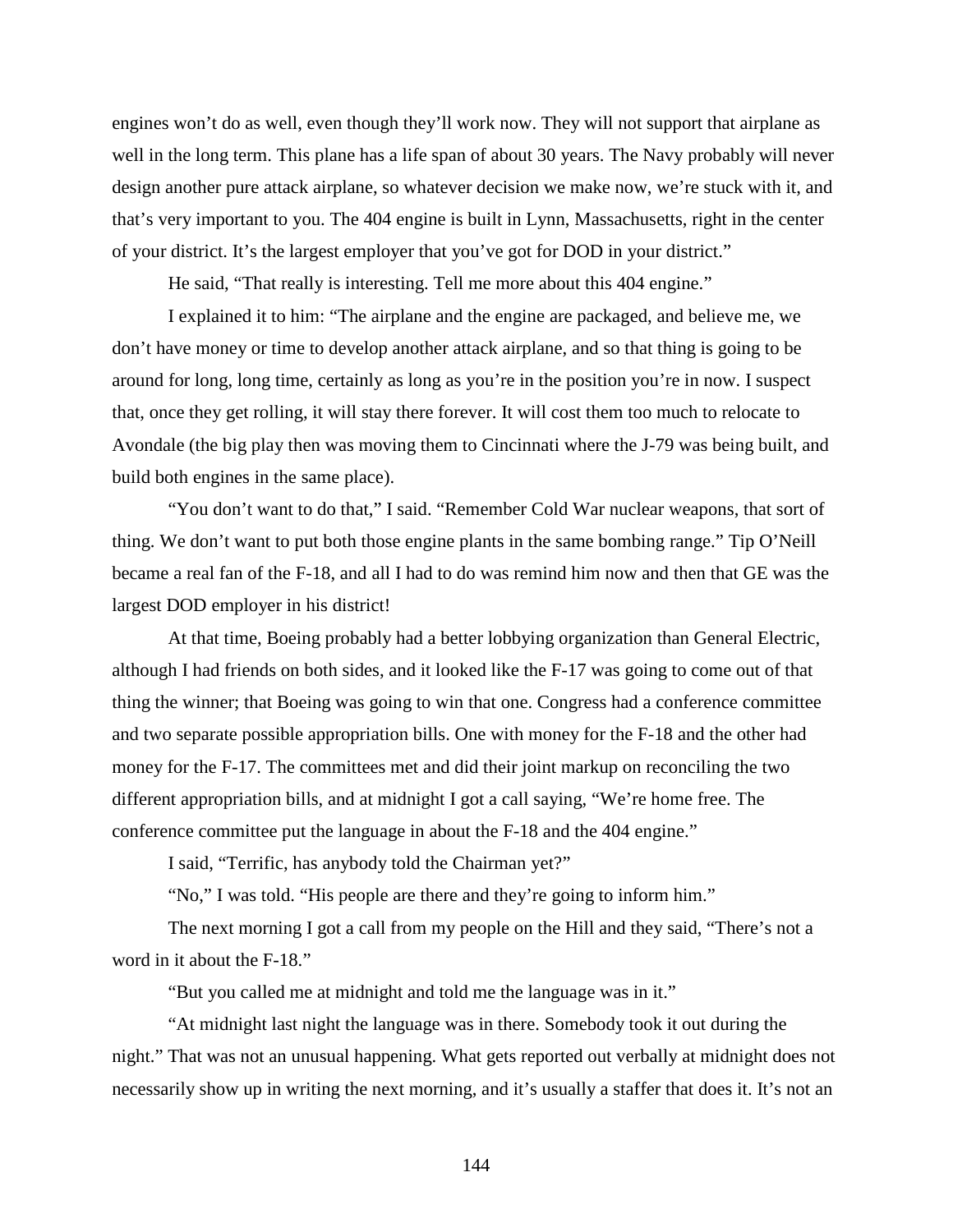elected official. At least I never was able to pin it on an elected official. Nor could I always find the staffer who made the change. I called O'Neill, "Hey, I've got bad news for you, Mr. Speaker."

"What's that?" I said, "No language in there about the F-18/404 engine."

"What do you mean there's no language in there? The conference committee reported out last night and it was in there."

"Well," I said, "it's not in there today in writing." But Tip O'Neill was able to work his magic and get the language reinstated and the F-18 was built.

OEO: That is the true essence of Capitol Hill politics.

ADM KINNEAR: Incidentally, the 404 engine has done what we told him it would do. It matured at the same rate the airplane did. The engine had enough growth in it. I went up to Lynn and tried again to get a compressor stall on an engine in a test cell, and we went through it with all the engineers, with growth one of the main topics. When we asked how much growth was in this engine, they answered with a question of their own: "How much do you want?"

"The airplane will grow in size and gross weight," I said. "It always does. Will the engine be able to keep pace?" They said, "This engine will probably outlast this airplane." It turned out they were right, and the 404 engine that goes into those airplanes now is a beauty.

OEO: Would you comment a little more on Secretary of the Navy, Middendorf?

ADM KINNEAR: Secretary Middendorf is an interesting personality. As a family man and as a human being, and certainly as far as a naval intellect, he's just bright as they come, but sometimes he had his mind on other things. He could compose music. He was a musician and he could write a march while you were sitting across the desk briefing him. He could sketch and give you some of the finest sketches you've ever seen of human beings, of people that he'd been sitting in a room with for 45 minutes and you'd think it would have taken him hours to do the sketch. The worst moment I ever had as CLA was trying to get Secretary Middendorf to a ceremony in the Senate offices. The chairman of the Senate Armed Services Committee was going to present the Navy Commendation Medal to his Marine Corps son. Middendorf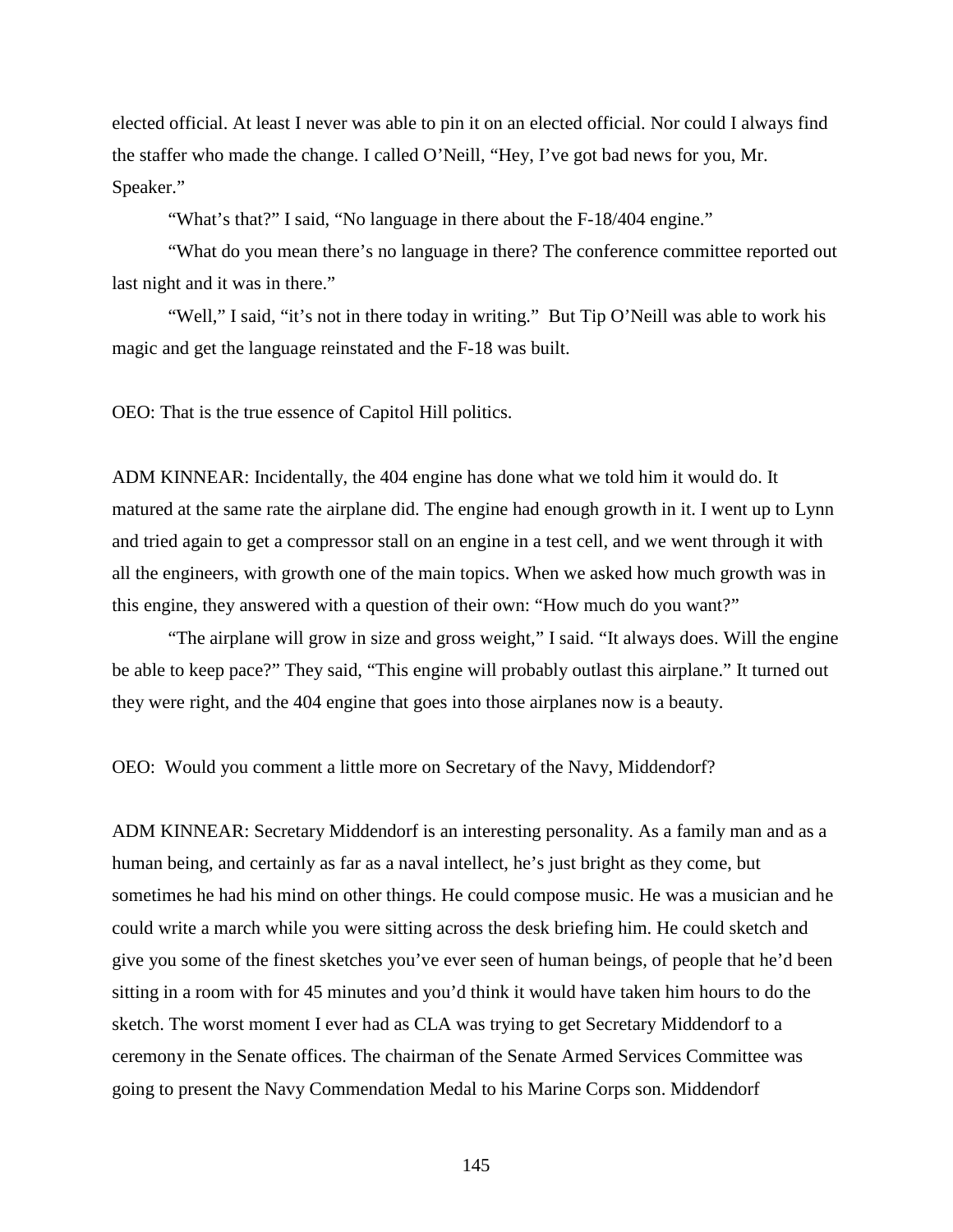proceeded to keep us waiting for 45 minutes. We finally got in to see the Senator after keeping him waiting for 45 minutes, and he was understandably short with us. Afterward, Middendorf commented that, "Well, he wasn't in a very good mood."

"Mr. Secretary," I said, "I really would like for you to find somebody else to do this job." "Why?" he asked. "What happened?"

I said, "Anytime you keep the Chairman of the Senate Armed Services Committee waiting for 45 minutes, and you wonder why he's short with you, it makes me think that you don't understand human beings, or the Senate."

"Okay," he said. "You're fired."

I reported to Jim Holloway, the CNO, that I had been fired.

"For what?" he asked.

"For reminding the Secretary that he kept the Chairman of the Senate Armed Services Committee waiting for 45 minutes."

"And he fired you for that?"

I said, "Well essentially, yes. We had the discussion and he told me I was fired."

"Ah…he'll forget it by this afternoon."

ADM Holloway called me back about four that afternoon and said, "You've been rehired."

I accompanied Secretary Middendorf on an interesting trip to Bermuda. The Navy had a laboratory and sonar listening post down there that was pretty sensitive at the time. The Secretary wanted to see it. So we got an airplane and proceeded to Bermuda. On the way over, he said, "In Bermuda there's an artist by the name of Birdsey who is noted for his whimsical capturing of sailing ships and sailboats, that sort of thing around Bermuda, and it really paints a very pleasant picture for me of Bermuda. I want you to set me up with a lunch with Birdsey." It turned out he was a local boy who was very gifted, and who loved Bermuda. I called him and said, "I work for the Secretary of the Navy. He's been intrigued by your sketches and by your pictures. He is an artist himself and he'd like to come by and just chat with you. He wants to know you as a person, not as an artist."

Birdsey said, "What kind of a guy is he?"

"He's bright, nice and a little different," I said. "You'll like him and you'll find a lot of points in common." What was supposed to be an hour chat turned into nearly a full day for the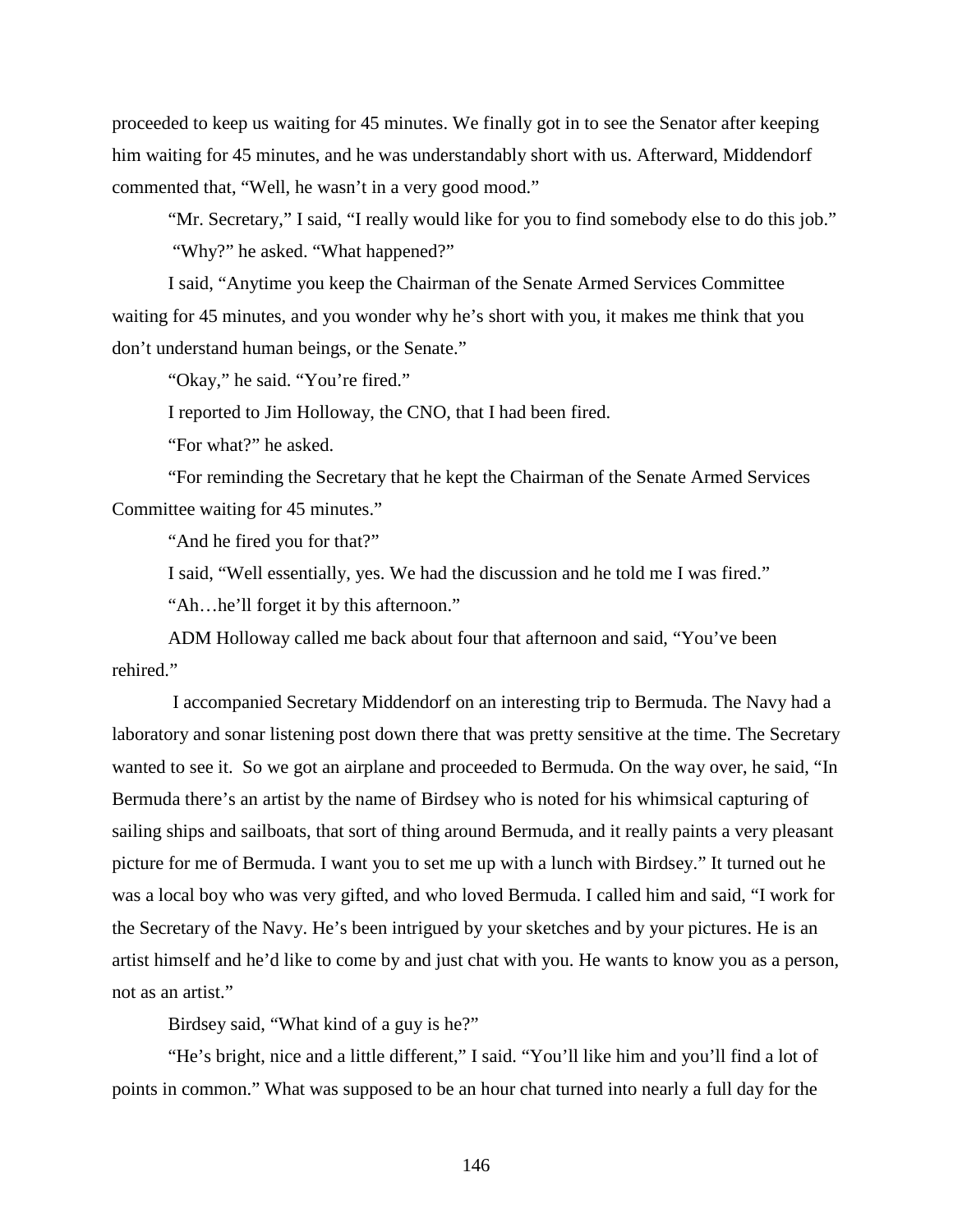two of them. They went to lunch and sat there and sketched each other and made sketches of the bay and that sort of thing. It was a fascinating experience for me, and I found it intriguing to listen to these two artists, both of whom had substantial egos, trying to regale each other with stories. Middendorf wrote him a march. That was his real seal of approval after he met somebody; if he either gave them a sketch or wrote them a march. But he could write a march in 30 minutes.

OEO: Those are great stories. Was John McCain on your staff?

ADM KINNEAR: He ran the Senate office for us. ADM Holloway made a decision, and I don't know whether the President got directly involved in this or not, but all of the services decided to try to identify the ex-prisoners of war that had real potential and give them jobs that would allow them to realize their potential; help them make up for their lost time, and John McCain was one of those. Red McDaniels also had been a POW, and we put him in the House. McDaniels had already been around the political side of things, as well. Linda Bean (L.L. Bean family) became a big proponent of Red McDaniels. She had an incredible amount of influence on where the L. L. Bean money went as political donations. Red ran the House and John McCain ran the Senate and both of them did a good job. John McCain was particularly important to me though, because, first of all, I knew him as an A-4 driver and so on, and his father had been Chief of Legislative Affairs. One of the things I remember well about that time was how John's father was willing to give me some coaching along the way, and to be of help when he could. Nobody knew the history, or had the institutional knowledge, or had the contacts more than John McCain's father in respect to the Navy and Marine Corps. I often found that when I had an issue that needed an innovative solution, it was always very helpful to get him to make an advance call to John Stennis or whoever it was with whom I was trying to communicate. That could shorten my effort by at least a day because he was so highly regarded and respected. He had a good mind and knowledge of the workings of the various committees and the total process.

OEO: That is pretty amazing. He must have been a pretty effective Chief of Legislative Affairs when he was in that job.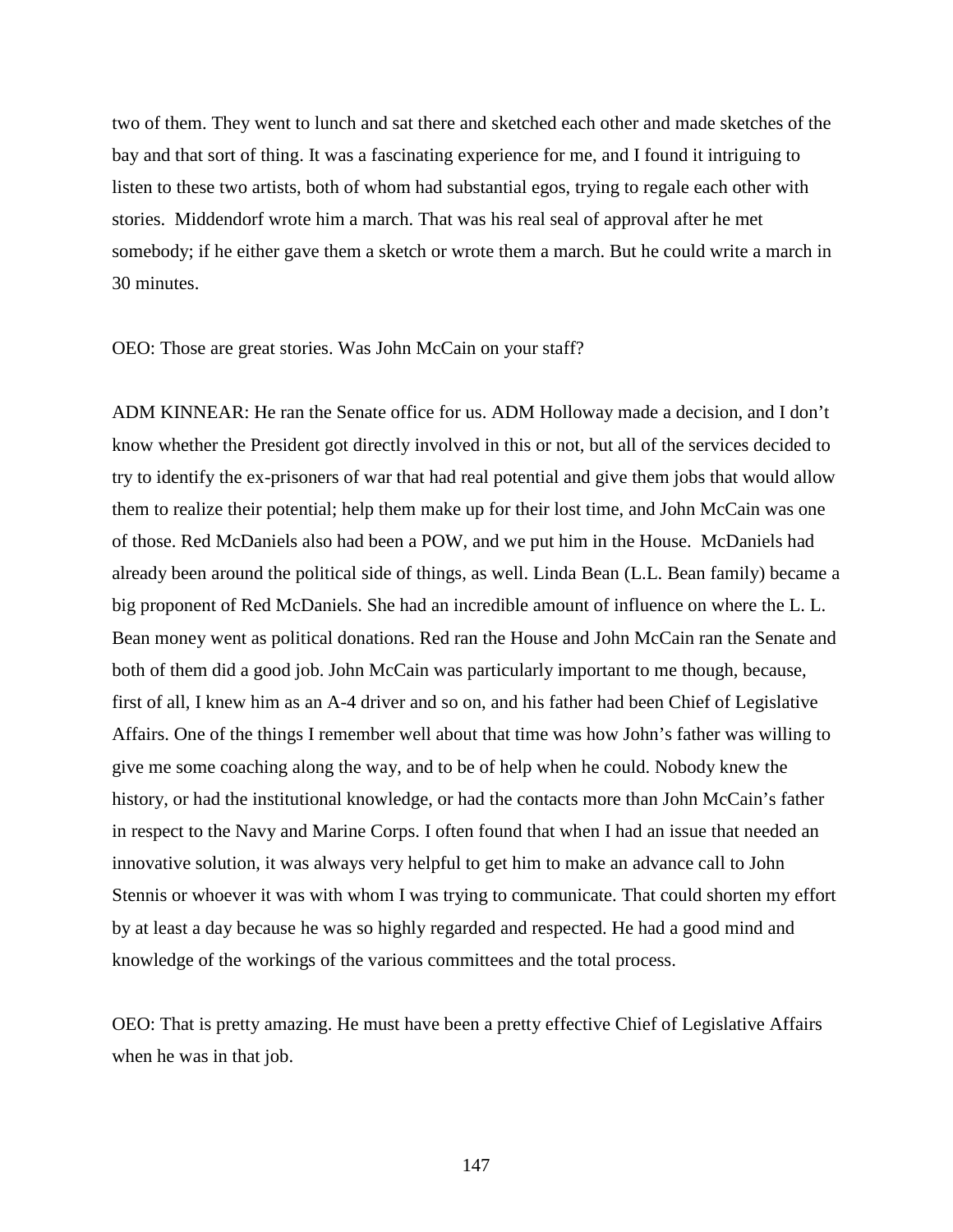ADM KINNEAR: Very much so. He was quite a personality.

OEO: Did the current John McCain step in and catch onto the job fast?

ADM KINNEAR: Oh yes, he was extremely good. A couple of stories. One is that I got a call from Senator Stennis after the Secretary of the Navy told him to call me, and he said, "We've got a problem. We've got three Democrats here that have just come on the Senate Armed Services Committee." One of them was Gary Hart from Colorado; the others were a Senator from Vermont and a Marine Reservist from Nebraska.

Stennis continued, "We've got three Democrats here and I'm a Democrat, but they're upsetting my way of running the Senate Armed Services Committee something fierce. I want you to pick one of those and I want you to cultivate him to the point that he understands it's more important that he listen to me than he listen to those other two.

"Yes Sir," I said. So I called John McCain and said, "Hey, I've got three new Senators, one who needs to gain some insight on how things work."

So I told him the situation, and he said, "The most probable guy out of that bunch will be Gary Hart from Colorado."

"Why him?" I asked.

"He doesn't seem to have any real commitments to anything right now, and you say you want to cultivate somebody. You want somebody you can depend on, and those other two are lost causes as far as trying to change their mindset. Gary Hart has an open mind and he's very bright."

So I said, "Okay, we'll target Hart."

I started searching around for someone who had a connection with Hart. I had a Navy submarine captain by the name of Jim High, who had recently been running the senate office before John McCain came in. I called Jim and said, "You know I've got this guy Hart coming in and I need your considered opinion on how we approach him."

"I can't tell you," he said, "but you've got a Naval Reserve captain in Colorado, Dick Young, who is the number two or three man in the State Democratic Party. He happens to be a black shoe (surface warfare officer). He's a very bright guy, a lawyer, and a damn good Navy man. If you do what I think you're going to do and recall him to active duty for two weeks,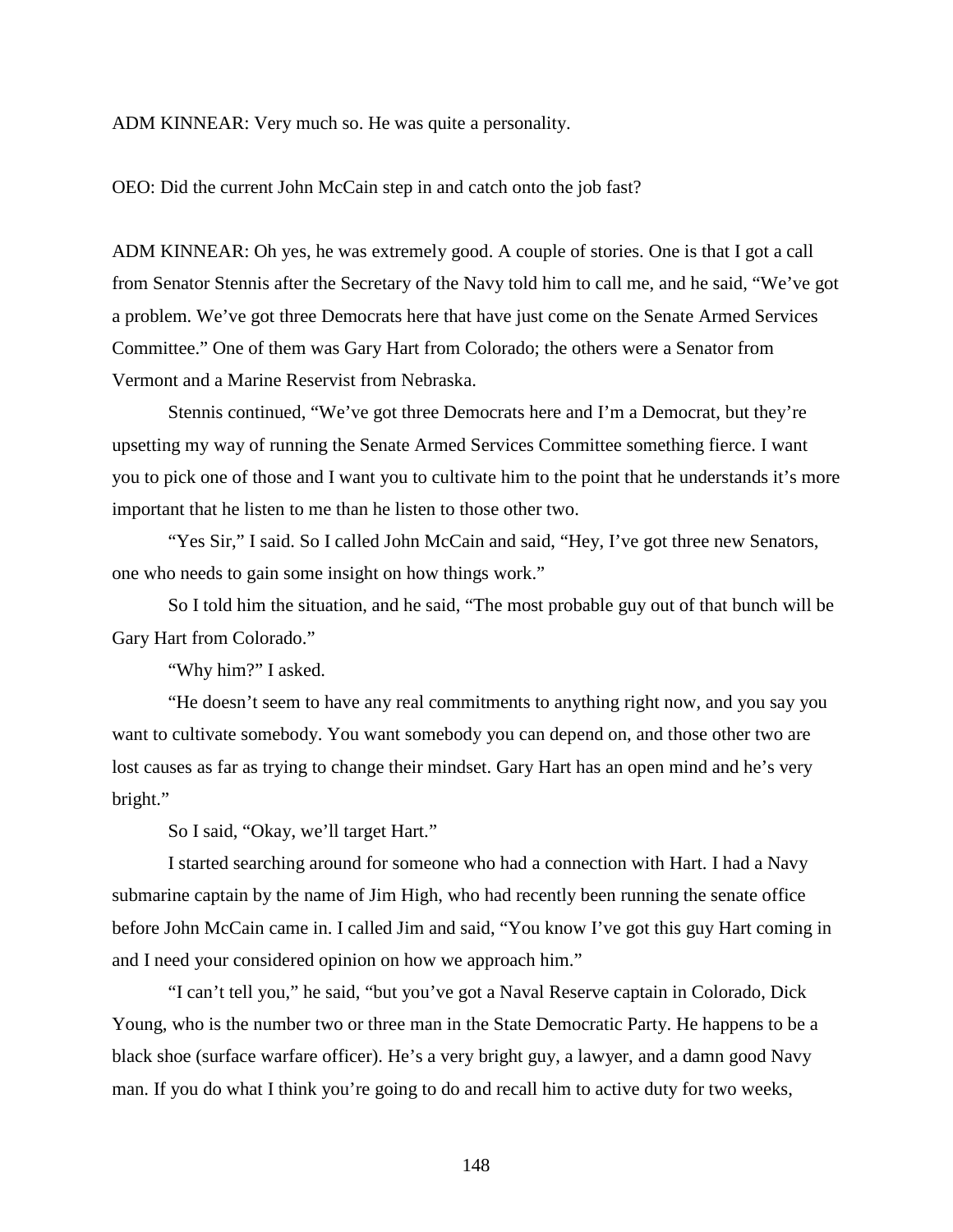you'd better figure out what you want him to do before he ever gets to town and then triple it, because he will do two weeks' work in the first 72 hours. So you better put together a list of things that need to be done." So, this Naval Reserve captain was coming to town and asked me what I wanted him to do. I said, "I want 30 minutes with Pat Schroeder, the Congresswoman from Colorado, by ourselves. You can be there, but no one else. I want to be nose-to-nose with her for one half-hour; she's hurting us with her activities on the Armed Services Committee, and I don't think she has an understanding of how she looks to the rest of the world. The only thing she seems worried about is her friends in Colorado. Can you arrange a half-hour?"

"Oh yes," he said. "Pat and I get along great."

I said, "Okay, fine. Come to town. Let's get that half-hour with her the first thing."

"What's the next thing you want done?" he asked.

I said, "Well, there's a Senator Gary Hart from Colorado that nobody here seems to fully understand. They don't understand how he got elected. They don't understand what he's really supposed to be good at, and I want you to educate me on Gary Hart and then get the two of us together so we can establish a working relationship."

"That may be tough," he said, "because he's not big on the armed services to begin with, and secondly he doesn't know anything about them."

I said, "Fine, worry about that when you get here." I gave him another job to do that was not as important. The day Dick Young hit town we had our half-hour with Pat Schroeder over on the Hill, and I explained to her in great detail how she probably looked to the rest of the world.

As far as Gary Hart was concerned, McCain said, "He doesn't know his ass from deep center field about anything in the service. He has no inkling."

"Fine," I said. "What kind of a person is he?"

"Oh, he's bright, an adventuresome guy, he's mettlesome, and he likes girls. He can be serious"

I said, "It sounds to me like this guy should have been a naval aviator and missed his calling."

"You bring up a good point," John said. "He does have many of the characteristics you see in Navy 'O' club behavior."

"Okay. John, I want you to convince Gary Hart that he needs to know more about the Navy and that we would like to give him the opportunity. He doesn't have a niche in Colorado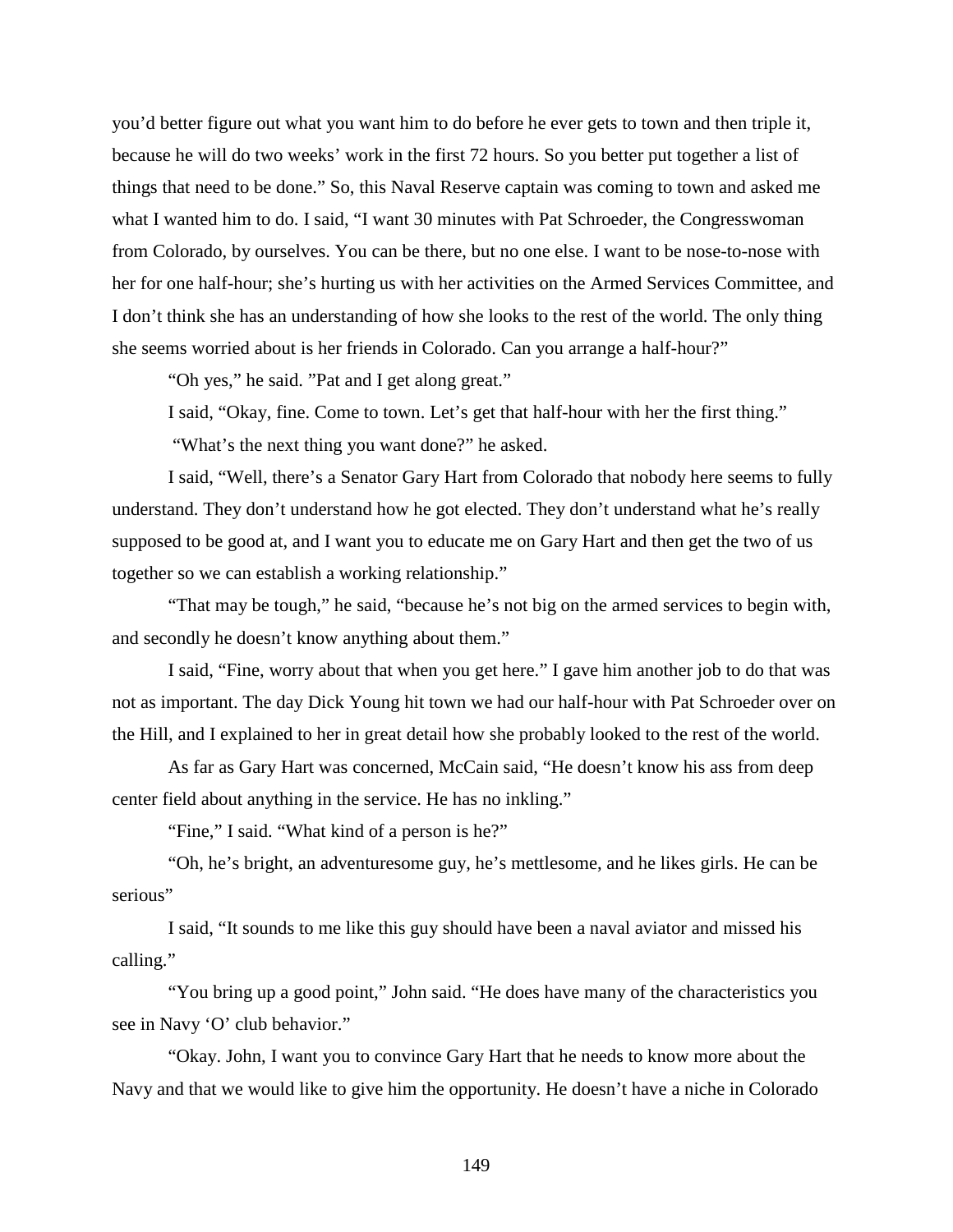yet. He's not known for anything in particular. His timing was fortuitous. He was elected. He doesn't know a great deal about the politics – even the in-state politics of Colorado – and he doesn't know anything about the Department of Defense. There are a whole lot of things about which he knows nothing. I'd like to convince him that we recognize that he's got a good mind, and that we think he can absorb an awful lot of information. We would like to educate him and make him, as a Senator from Colorado with no visible vested interest in the Department of Defense, an expert on Defense. You are going to convince him that he wants to go to the Mediterranean and get a cat shot in the backseat of an F-4. That is about the most exciting thing I can think of. I also want to get him on a nuclear carrier. I want him to fly in the F-4 and I want him to become a Navy proponent."

John McCain did all that. We went to the Secretary of the Navy and the Chief of Naval of Operations and told them, "We may get some ink out of this, and we don't know what the ink's going to look like, but here's the plan: We're going to take this brand new guy who has absolutely no familiarity with the Department of Defense, who has never flown in a highperformance airplane, brand new to the politics, and we are going to make him a Navy proponent.

"We have an insider; a Navy Reservist who helps control the Democratic Party money in the state of Colorado, who has this gent's full attention." With that combination, we ended up bringing Gary Hart on board. He became our strong link on the Senate Armed Services Committee. Later on, at a one-on-one meeting, he said, "Gus, I'm going to become the Chairman of the Senate Armed Services Committee. You've got me pointed in the right direction. The fact that there is no Defense industry in Colorado is a good thing. I'm getting a reception I never expected. Not only do I think I can become the Chairman of the Senate Armed Services Committee, I'm going to run for President."

"That's an interesting leap," I said.

That was the very night that Hart got compromised with Rice. The next day the bubble burst. Even so, however, Gary Hart remained an asset to us as far as having a staunch Democratic supporter on Department of Defense issues.

OEO: John McCain apparently handled himself in such a way that he became a very effective legislative liaison.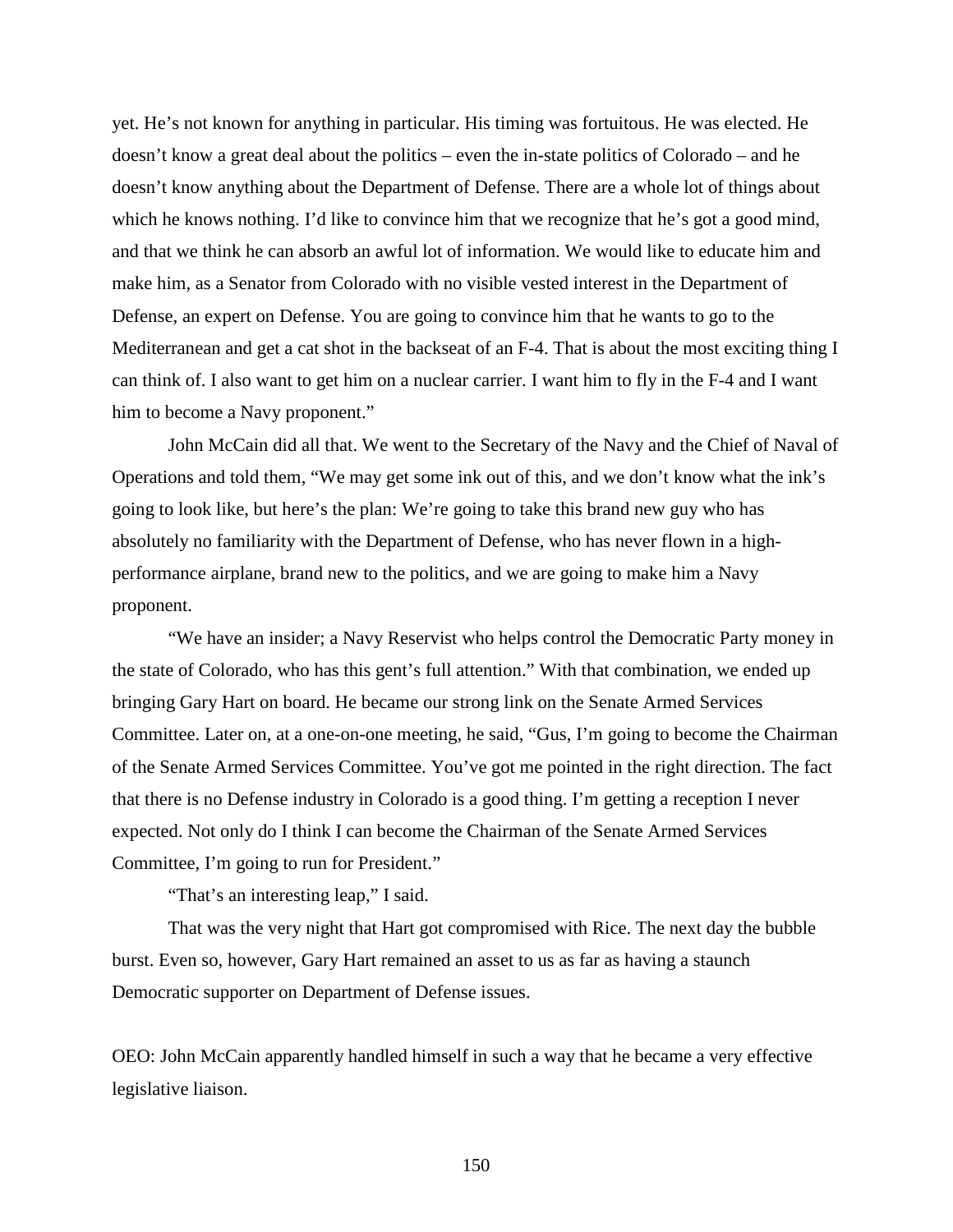ADM KINNEAR: Oh, yes. He was born into it. After I retired and came back from Europe, I was making the rounds in Washington and went by to see him. "John, you've done a great job getting yourself elected to the House out there in Arizona, and you told me the last time we talked that you were going to shift over and go for the Senate. But I haven't seen a word on you running for the Senate. What are you waiting on?"

He said, "I'm waiting for Barry Goldwater to endorse me, and I'm not going to go public until I know I have Barry Goldwater's blessing. He encouraged me to run for the House. I ran for the House, and he gave me a lot of pointers on how to get elected. He said he was going to retire and I asked him if he would endorse me to become his replacement. But I haven't heard a word from him. I just don't know what to do."

"Do you want me to go to Goldwater and find out why he hasn't endorsed you?"

"Yes," he said, "Anything to find out what the problem is." Goldwater and I had been friends for years, and as a retired four star, I didn't have any trouble getting Barry's attention, so I went over and met with him. We had a nice visit, near the end of which I casually asked, "Oh, by the way, I went by to see John McCain and he said he hasn't heard much from you."

Goldwater said, "When is he going to announce for the Senate?"

"He told me he's not going to announce until you endorse him," I said.

"Well, that's news to me."

I said, "I don't know whether it's true, but John tells me you won't return his phone calls and that you won't give him an appointment."

Goldwater said, "Where did you get that information?"

"I got it from John."

"You're kidding me!"

"No Sir," I said. "I do kid you on occasion, but this is not one of them."

Goldwater rocked back in his chair and said, "I know what the problem is."

"Well, is it a soluble problem?"

"Oh, hell, yes," he said. "It's a soluble problem, but it's going to take some action on McCain's part."

"Okay, what's the problem?"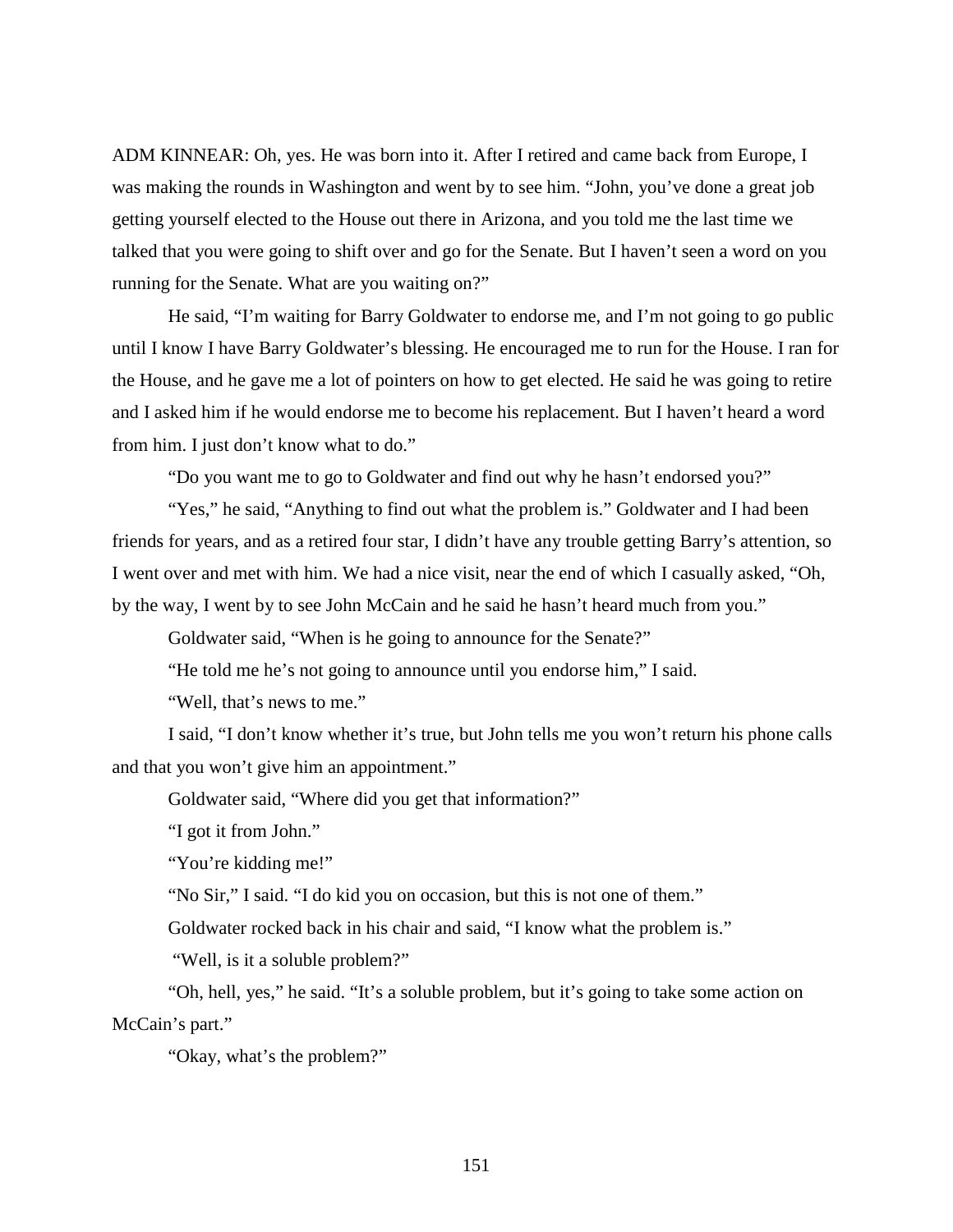"John's on the Joint Committee for Intelligence," he explained, "and there is a staffer on the Intelligence Committee by the name of Earl Eisenhower. John really harpooned old Earl Eisenhower in a public meeting. Harpooning Eisenhower himself wasn't a bad thing, but the fact that his wife is my secretary may be playing big here in what our problem is. Judy Eisenhower is my gatekeeper. If she's mad at John McCain, neither he nor I would ever know it because there won't be any phone calls and there won't be any visits."

"Okay," I said. I think I understand this one." I went back to John and asked, "How do you and Judy Eisenhower get along?"

"We used to get along great," he said, but I haven't heard much from her lately."

I said, "Yes you have, you just didn't realize it. She isn't going to let you see the Senator until you make your manners with her about harpooning her husband in public."

McCain was completely taken aback, and he said, "Geez, I did the right thing."

"You may have done the right thing," I said, "but you also alienated Judy Eisenhower in the process."

"What am I supposed to do now?"

"You're supposed to get yourself a dozen roses and a lot of humility and go by and explain to her how much you regret the fact that Earl suffered."

I assume he did. Goldwater came online almost immediately and endorsed him. Endorsed by Goldwater, he was off and running and got elected.

OEO: Going back to the early part of deciding whether the F-18 was the way to go, there were a tremendous number of critics who said that trying to do too many things with one airplane was not a good idea. Why did the Navy decide to go that route? What was the big force of going the F-18 route as opposed to another airplane?

ADM KINNEAR: The mix of aircraft on the deck of an aircraft carrier has tremendous implications from a logistics and manpower standpoint. The fewer different kinds of aircraft you have, the more economical it is. The whole thing -- the training pipeline, the logistics pipeline and the operational experience -- tends to focus a lot faster. It's pretty much a matter of economics. Could you split the F-18 and have some that are mission-oriented and be more effective in a particular set of missions, and let the other missions be done by another airplane?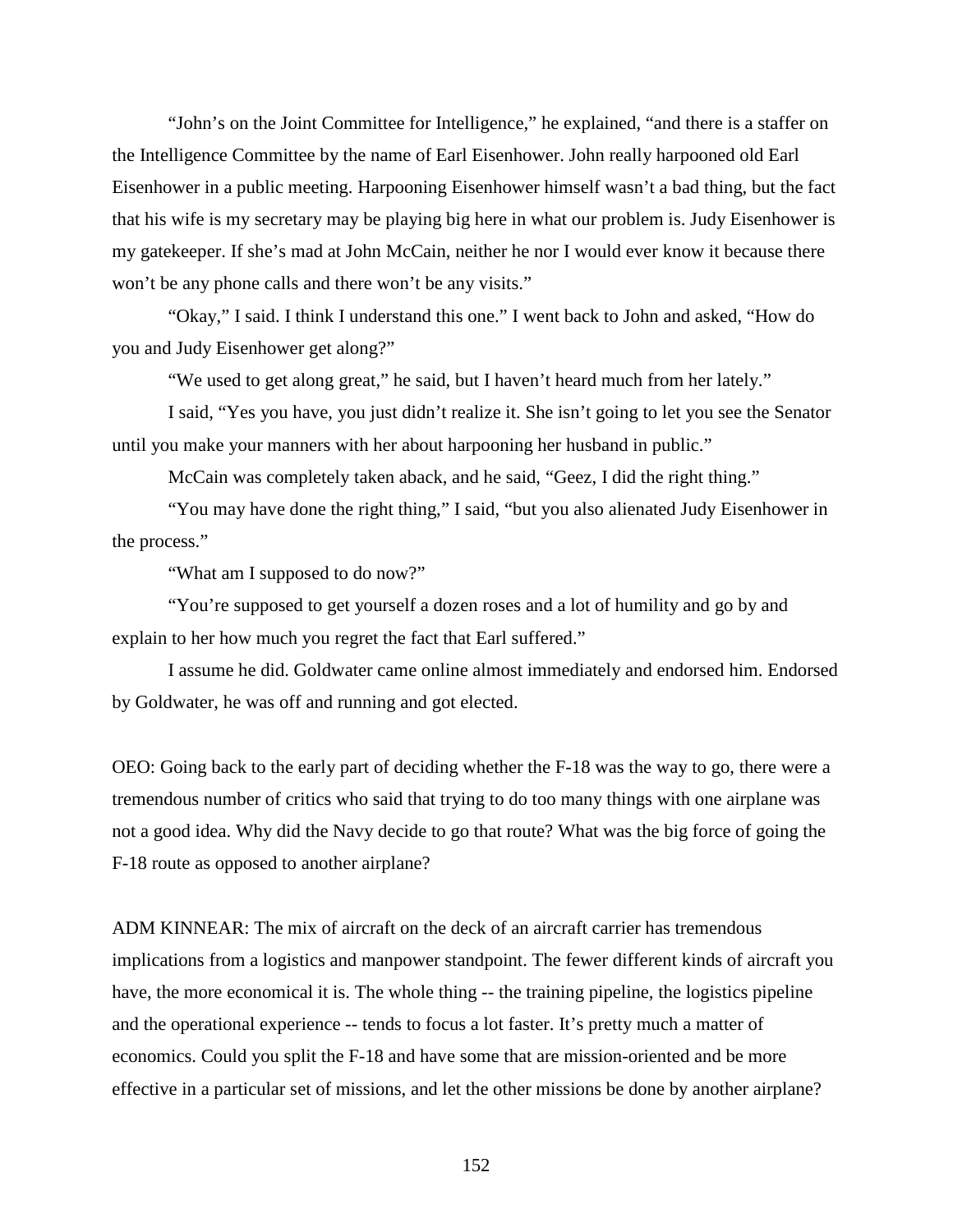The answer is yes, but the total process is extremely expensive from a manpower standpoint, and from a logistics standpoint, in particular. The training pipeline is another huge expense you can minimize, as well, by having fewer different kinds of airplanes. If you had one airplane that could do all missions equally well, you'd go with one airplane. You don't. That's not doable. But with the combination of missions that they can get into an F-18 and get rid of F-14s and A-6s and so on, it was the only way to go. It was the most affordable approach; I'll put it that way.

OEO: So it's affordability. Do you think the Navy gave up a fighter capability and an attack capability by going with one airplane?

ADM KINNEAR: No, because so much of that argument, what everybody was hanging their hat on, was based on fighting with dumb weapons. We don't have dumb weapons any more. We have smart weapons. We built in a lot of the capability we gave up in the airplane into the weapons, both air-to-air and air-to-ground.

OEO: Carrier aviation ended up doing a lot more attacking than dog-fighting.

ADM KINNEAR: The Air Force wasn't this adroit. I'll grant you there is no better air-to-air airplane than the F-22, but who are you going fight with?

OEO: Now with all that history behind you and seeing the F-18 that is being built today, is that an airplane that can carry the mission if the new airplanes don't end up getting funded? Is that a plane that's going to last for a while and do a credible job?

ADM KINNEAR: Yes, it will. They'll continue to improve it electronically, and they'll continue to build more capability into the weapons that it carries. As far as a platform to carry a crew and fuel and the other kinds of things, it's not a bad compromise, but it is a compromise, as you point out. The limited space you have on the deck of an aircraft carrier and the limited number of airplanes you can have, you have to have an awful lot of capability in each airframe to justify the carrier. Four and a half billion dollars a copy, that's expensive real estate.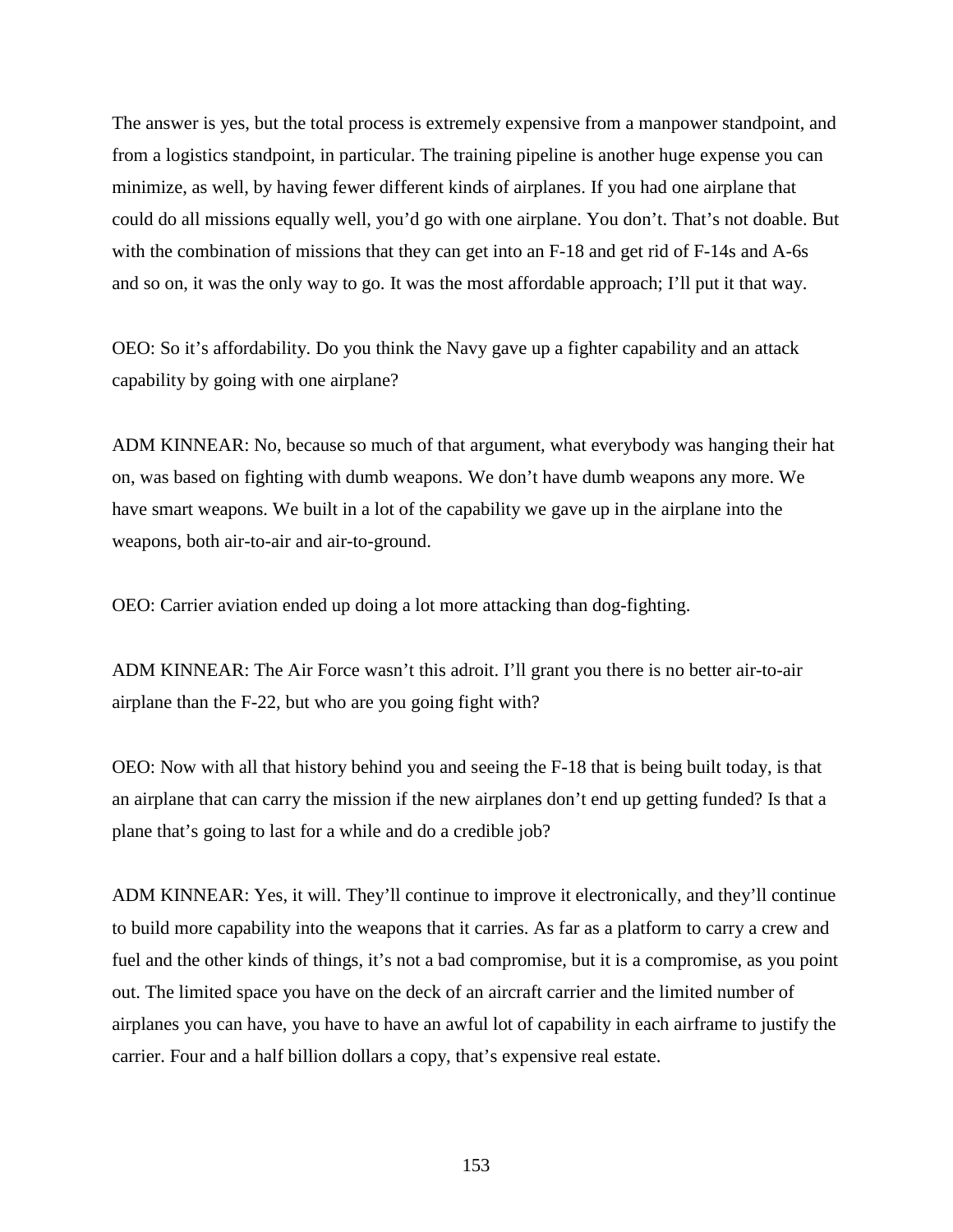OEO: A person that you mentioned yesterday, can you talk about Les Aspin?

ADM KINNEAR: As I mentioned earlier, when I was at Stanford there was a cabinet-level speaker who came out to address the student body, and he said, as he closed out, he wanted to talk to me and he told me about this great systems analysis shop that was being put together in McNamara's office. The first name that he mentioned of people that were in that group was Les Aspin. There were others; Jim Woolsey and people of that caliber. They were really putting together a first-class shop

OEO: What was your connection with Les Aspin?

ADM KINNEAR: Les Aspin is from Wisconsin, and it was written into law that the Navy will serve butter, not margarine, but butter, in the Navy messes, and they will also serve milk. That, of course, is a tribute to Les Aspin's predecessors as far as getting that legislated and passed into law telling the Navy what it would serve in its messes. I heard from him almost immediately when I got to Washington, that the Navy was squeezing down on the amount of butter that they were buying, and they were trying to start serving oleo-margarine. He said, "Don't, for a minute, think that the House Armed Services Committee thinks that you should be serving oleo in messes when butter is available." That was my first acquaintance with him. I traveled with him a lot. When they tried to take away senior officer flight pay, Les was one of the instigators of that legislation. We had Sam Stratton on the House Armed Services Committee, a Representative from New York who was a Naval Intelligence Reserve officer. In the interest of good legislation, I invited Les Aspin and Sam Stratton to go out and watch carrier operations off San Diego. Les Aspin had never seen night carrier operations. Sam Stratton had only seen paddles and no optical landing systems. We made this an official trip, and I took them out to *Kitty Hawk*. We watched a lot of interesting things, including pilots bringing F-14s aboard for the first time. It was pretty exciting. I particularly wanted them to see night operations because they were going to do the first carquals of the RAG (Replacement Air Group) that night. I was curious in my own right and thought it would be very entertaining for them. About four o'clock in the afternoon out on *Kitty Hawk*, Les came to me and asked, "Do they still have Happy Hour in Navy clubs. I'm thirsty." I reminded him that we were going to watch night operations, but he said, "I hear that you've got a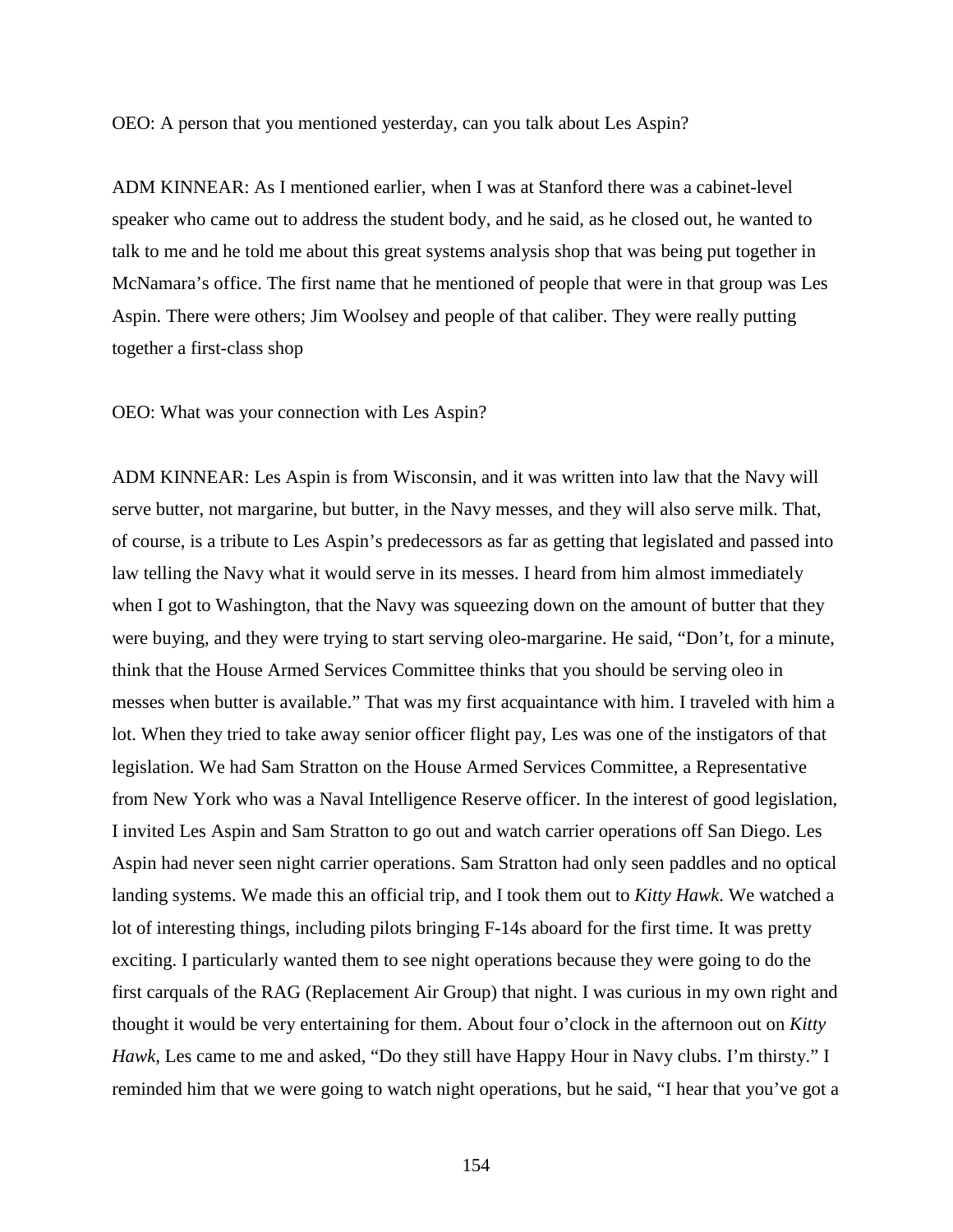real nice club at Miramar." Having been the CO of Miramar and having issued passes to schoolteachers and nurses in the county so they could get through the gate for Happy Hour, it seemed like kind of a natural thing to do. Sam Stratton, being the Naval Reserve officer, commented, "You know, I really haven't had a chance to see a Happy Hour. I'd be interested in seeing how these young aviators conduct themselves at Happy Hour." We got in the COD airplane and flew off the *Kitty Hawk* over to Miramar in time to be there for the Happy Hour. We came into the club and into an area outside the bar itself, an open greeting area with a fireplace. There were aviators there still in flight suits. I had started to allow flight suits at Happy Hour when I was CO. It seemed to sort of fit with the rest of the things that were happening in "Fighter Town USA." I walked in with these two Congressmen and there was a pilot pulling about 15 Gs with each hand, and he had a couple of flight students listening to every word he had to say. Les Aspin said, "What the hell is that?" I said, "That's Tutor Teague debriefing a couple of students who just came back from the combat maneuvering range over in Yuma."

"That seems like an awful lot of hand-waving."

I said, "You really need to meet this guy to appreciate how important his hands are for communicating with those young aviators."

Stratton said, "I'd be interesting in meeting him, too." So we went over and descended on this threesome, who were already pretty well along in Happy Hour. We spent the rest of the evening helping them enjoy Happy Hour, all the while watching this stream of women come into the club after working hours. Aspin asked, "Geez, where are all these women coming from?" I said, "There is a building here that I gave to area colleges to conduct night classes for people who want to pursue a college degree while they're stationed at Miramar. It's open to dependents as well as to the uniformed people, and many of these people are working on their college degrees. They just happen to pick Friday afternoons when there's Happy Hour to come out and take care of their academic matters." Aspin said, "That's kind of hard to believe – that all these people are students." The truth of the matter, of course, was that we issued ID cards to certain groups of people that we were able to ascertain to a reasonable level weren't enemy agents. That turned out to be a long evening and very educational for Les Aspin and Sam Stratton.

OEO: Was he a little more understanding of the Navy from there on?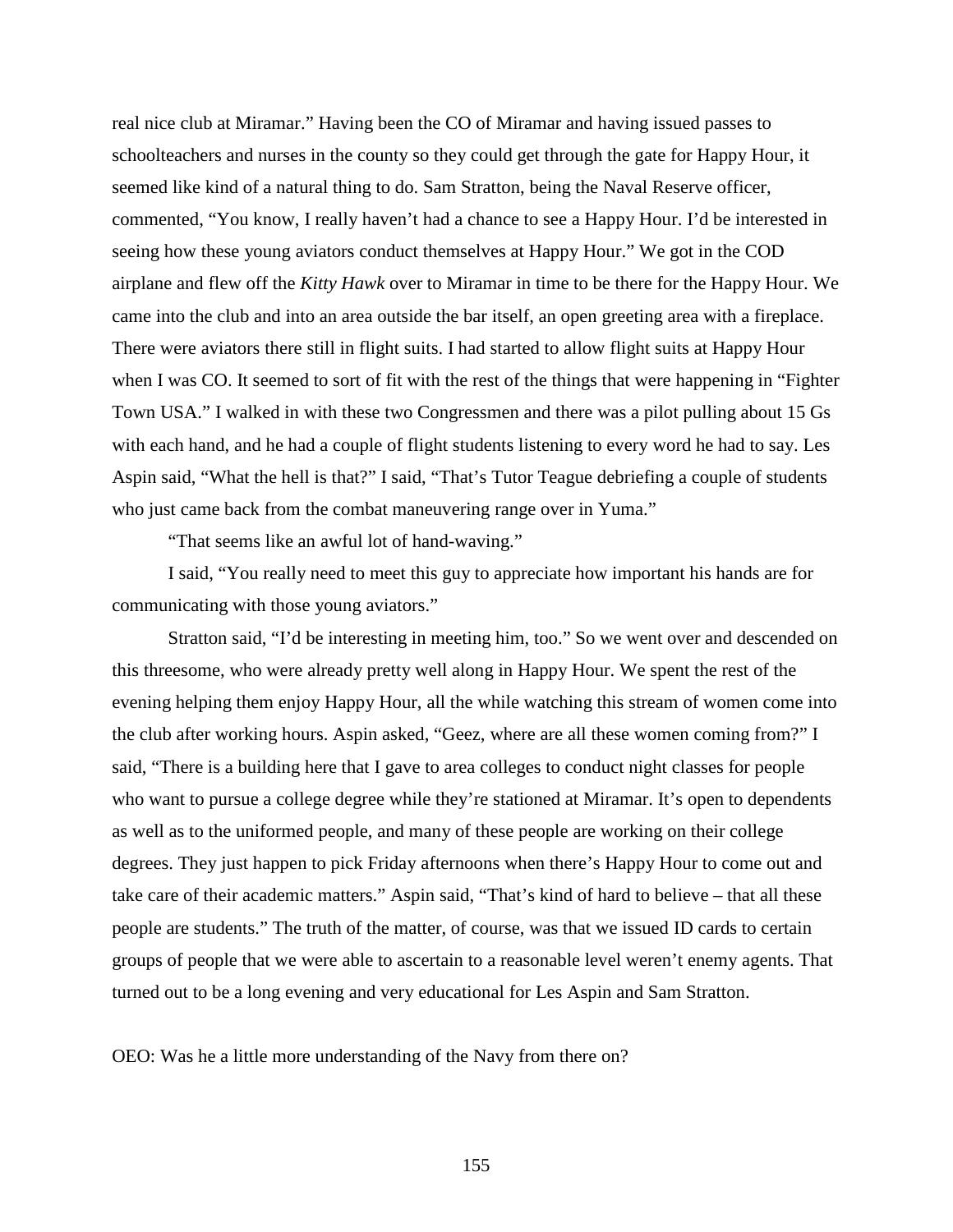ADM KINNEAR: I never failed to get his vote as long as he understood the problem. Sometimes you really had to go to great depths to educate him, but if you could convince him that it was a legitimate need of the Navy and this was the best solution, he would usually come along. As I said, the legislation serving milk and butter remained on the books in spite of the fact that I had to go back and get a dispensation from him to allow certain places to start serving oleo. The health food world was involved.

OEO: Admiral Holloway was the CNO most of the time you were Chief of Legislative Affairs?

ADM KINNEAR: Yes, the whole time I was Chief of Legislative Affairs.

OEO: Can you talk about that relationship and Admiral Holloway as a naval leader?

ADM KINNEAR: I really got to know him in that CLA job. I first knew him when he was Mr. Carrier Navy in the Pentagon as OP-34. He had been the skipper of *Enterprise,* so he was really well founded. He has a story about Rickover and he tells it better than I can. At the end of the semester, he had Ds in two courses, and Admiral Rickover asked, "Why did you get a D in Nuclear Propulsion and a D in Advanced Calculus, and why did you get a D in your math course when you're supposed to be here studying physics?" Holloway responded, "Well, I guess that demonstrates that I spend too much time on physics," which he thought was funny, but Rickover didn't.

Jim Holloway was a real prince to work with. When I came back to Washington as a post-CAG, I had a chance to work for him before I ever became Chief of Legislative Affairs. I decided that not only was he bright, but that he was probably the best hope the Navy had for getting nuclear carriers in numbers. That was his job down in OP-03; he did nothing except worry about carriers and nuclear carriers in particular. John Lehman was a fan of his and he was a fan of John Lehman's. The fact that Lehman became such an accomplished individual as far as getting the Navy nuclear carriers, the genesis of that goes back to when Jim Holloway took him under his wing and sent him out as a civilian to see what the wartime Navy was doing.

OEO: We can say that Admiral Holloway was truly one of the great Chiefs of Naval Operations.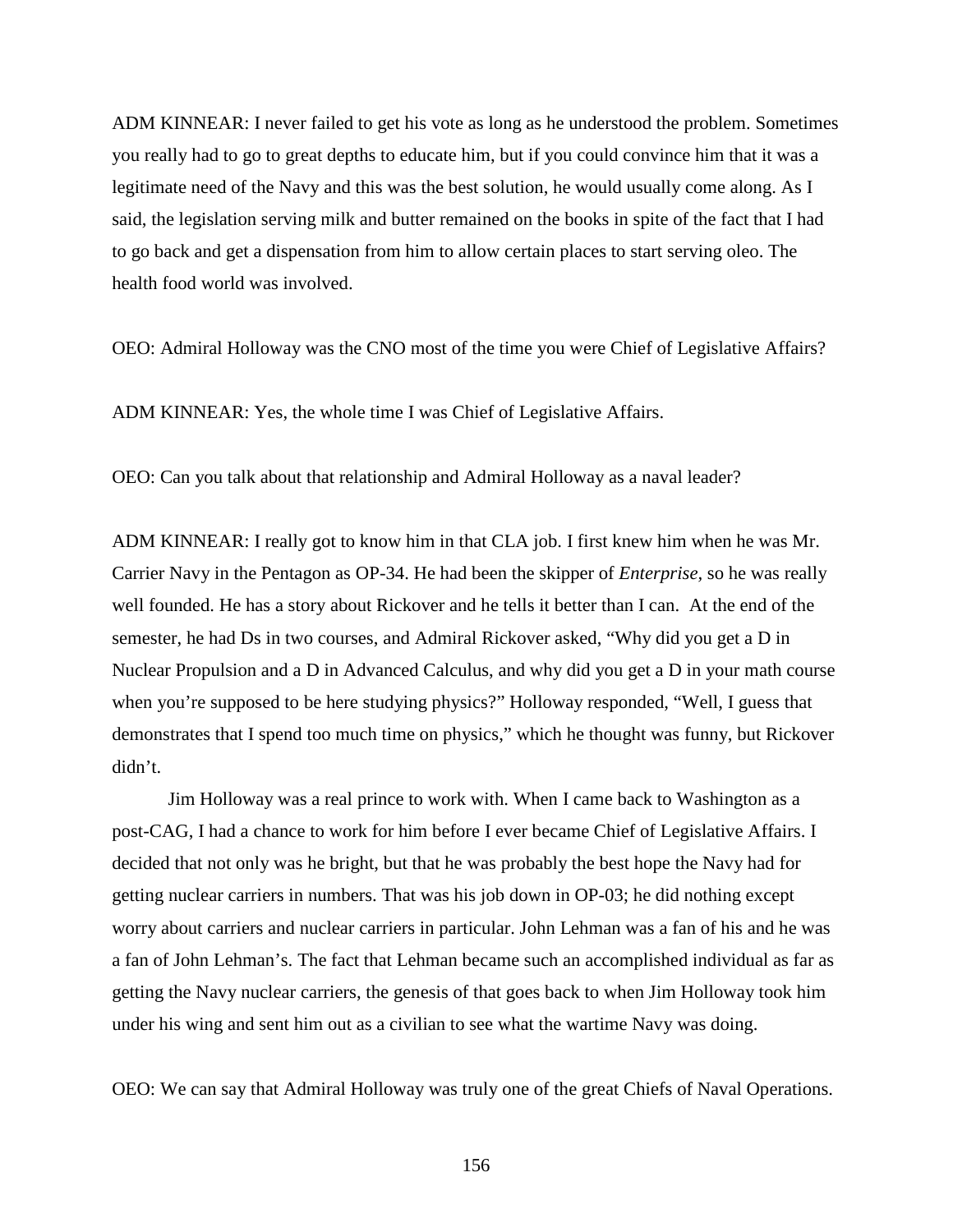ADM KINNEAR: For my money he was very modest and very low key as long as he could get things done in a low key fashion. That doesn't mean he couldn't get really focused on something and say, you know, "This is what we're going to do and this is when it's going to happen and this is how we're going to do it." He could do that, but, in general, he would give you the drift of what he wanted done and wait for you to tell him how you were going to do it.

Mrs. Holloway, Dabney, was a delightful person to be with and a great asset to him. Not only did the wives like her, she also was sort of the high-level contact point for an awful lot of men, because they admired her, too.

OEO: During the time you were there, did you see the kind of direct fire and bickering that we have seen in the press over the last few years?

ADM KINNEAR: Not to the extent that you see it now, no. There was always the "us versus them" on certain issues, but they were much more mannerly about how they dealt with each other, and most of the old timers made a point of being polite and courteous to each other. The real old timers were extremely thoughtful about their staffs.

Ted Kennedy always had one of the best staffs on the Hill as far as getting things done and finding out what their positions were on issues. It was a pleasure to do business with the Kennedy staff. There is an individual who lives here in York now whose father was a Congressman and a great friend of the Kennedys. When that Congressman died, Ted Kennedy called me and said, "I don't know how you're going to do this. The funeral is going to be in Massachusetts, but I would like very much to be involved." We flew the Senator and, it turned out, about a hundred other people to Massachusetts for that funeral.

OEO: On the House side, who were your favorites in terms of performance and production?

ADM KINNEAR: Sam Stratton was always a good source of counsel as well as leadership if you could make a good case that you needed somebody to pick up an issue. F. Edward Hebert had been the Chairman of the House Armed Services Committee for years. One year, the electorate voted in a bunch of younger Congressmen who upset the leadership of a number of committees,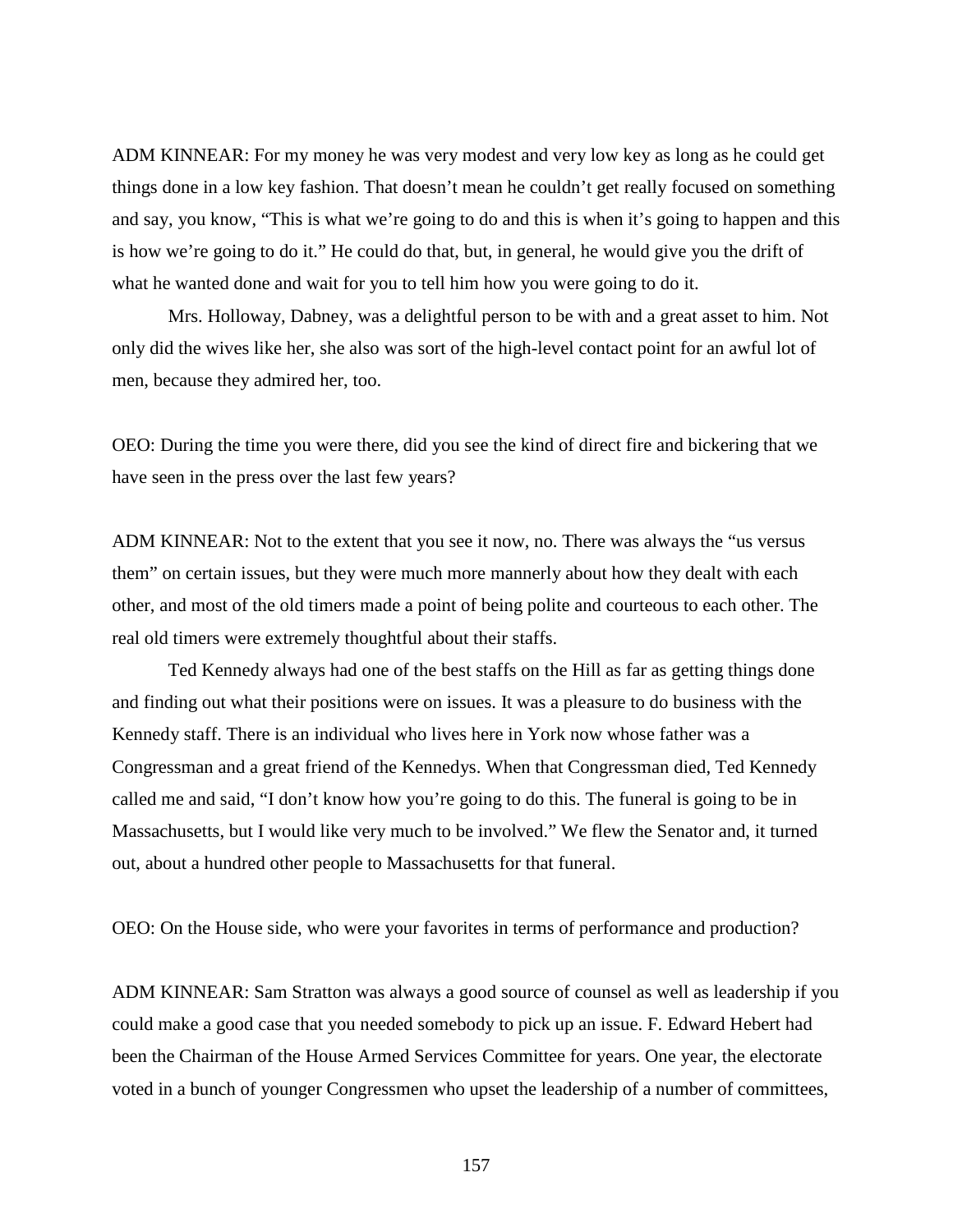the House Armed Services Committee included. I was kind of curious. F. Edward Hebert was voted out as the Chairman and Mel Price went into the job. Hebert never left the office, never quit holding court, and never quit having his bourbon and water at sunset with whoever he wanted to have an informal discussion with about whatever. His office was decorated so that it looked like you might be down in New Orleans with the lounge chairs and so on. It was completely different from any other committee office on the Hill.

OEO: How about on the Senate side, did you have a favorite or favorites over there?

ADM KINNEAR: Sam Nunn was probably the person that I worked with the most and got close to, and with whom I had a continuing relationship. He was the nephew of Carl Vinson. Carl Vinson was the Chairman of the Naval Affairs Committee as far back as 1931, and was the sponsor, along with Senator Trammell, of the Vinson-Trammell Act, which authorized the construction of ships and planes that significantly enhanced our preparedness for WWII. He was also the first person to serve more than 50 years in the House of Representatives. Carl Vinson and two Senators from Georgia cultivated Sam Nunn to be the Chairman of the Senate Armed Services Committee before he ever got out of law school and, as it turned out, it worked well. Sam was an extremely good Chairman. The fact that he later flew such a low profile in national politics is a disappointment to me, because I thought he was one of the better minds as far as working problems and coming up with practical solutions and being able to convert it into legislation. He was as good as anybody on the Hill, but he is certainly flying a low profile. I had a continuing relationship with him because of Carl Vinson.

My relationship didn't end when I left Legislative Affairs and went to AIRLANT because the *USS Carl Vinson* was coming into the Atlantic Fleet, and Sam knew that is was primarily through his influence that the ship was named for his uncle. He thought that that was ordained, and that I would be there when the ship came in service. As a result, he held me personally responsible for keeping Mr. Vinson well informed about how his ship was doing. Carl Vinson did not like to fly; he liked to go everywhere by train. With Sam's help, I was able to convince him that if he wanted to see the *Vinson* while it was being built, he was going to have to fly. I talked to his family doctor and I talked to Senator Nunn, and we put together a cardiac team -- Mr. Vinson was well along in his years at that time - and we flew down in the AIRLANT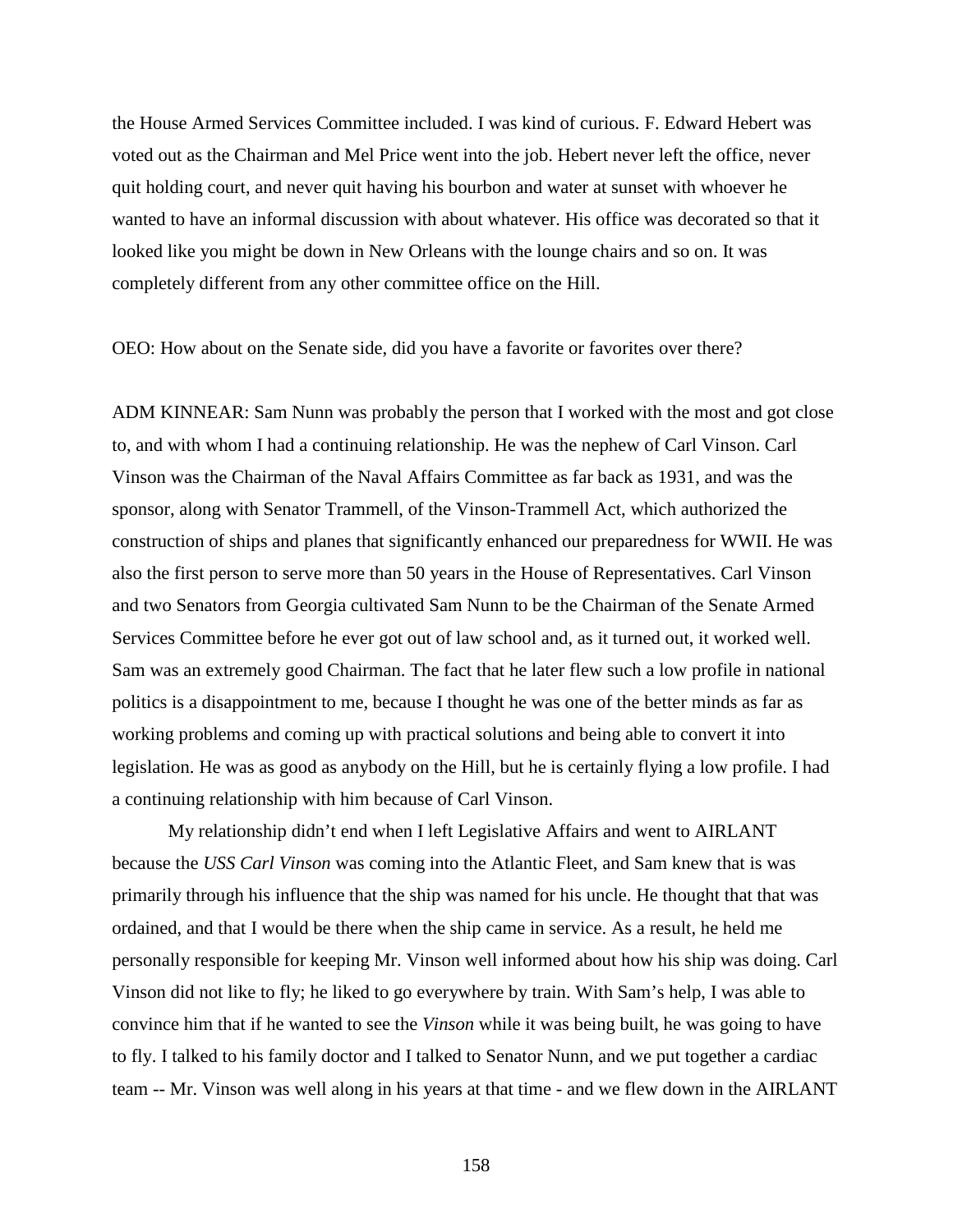airplane with an array of medical talent aboard. "Mr. Carl" (which he was traditionally called,) flew with us. We landed in Newport News and there was a whole fleet of sedans waiting for us, courtesy of the shipbuilding company. The first thing I told Mr. Vinson was, "I'm going to take you over to the motel where they've got you staying in a special room," but he was having none of it.

"Admiral," he said, "I appreciate your being concerned about me, and I know it's time for my rest, but I want to see my ship before I go to the motel." Carl Vinson was not married. His "family" was a nurse who took care of him, Molly Snead. She was married to Tilman Snead and had two boys, and the four of them became Mr. Carl's family. Molly and the two boys, of course, were included in this trip. As a point of interest, when they put the keel down for the *Vinson*, the two boys welded their initials on the keel. Mr. Carl wasn't able to do that, but he anointed those two boys to go down and put their initials and his initials on the keel with a welding torch. When we drove into the shipyard that day, there was a big rail crane alongside the ship. We stopped on the main street so the ship was directly in front of us, and the crane visually cut the ship in two. It was parked right in the middle. Molly was in the car with us, she was taken aback at the scene of this ship out in front of us. Mr. Carl looked at it and said, "Admiral, which one of those is mine," and I said, "Mr. Carl, that's all one ship. It looks like its cut in two, but that's a crane and it's not usually there. Both sides of that are your ship." He said, "Can we sit here for a minute?" and we did. Molly said something, and he started talking. He said, "God has been good to me. You know He had a hand in this? It's named for me, but it's His ship."

That was an interesting trip. A huge number of people showed up for that event. Mr. Carl had written a speech for the occasion, and Sam Nunn was going to be there. Vinson said, "You probably appreciate that I'm not going to be able to make this speech."

"Yes Sir," I said, "the thought occurred to me."

He said, "Sam can make it, but he's not going to make it until I have an opportunity to review it with him." That is what happened. If I recall correctly, when we laid the keel for *Vinson,* we commissioned the *Eisenhower* the same weekend, so it was a busy time.

OEO: Let's talk about a few interesting people that you probably are pretty well acquainted with. Let's start with Senator John Warner.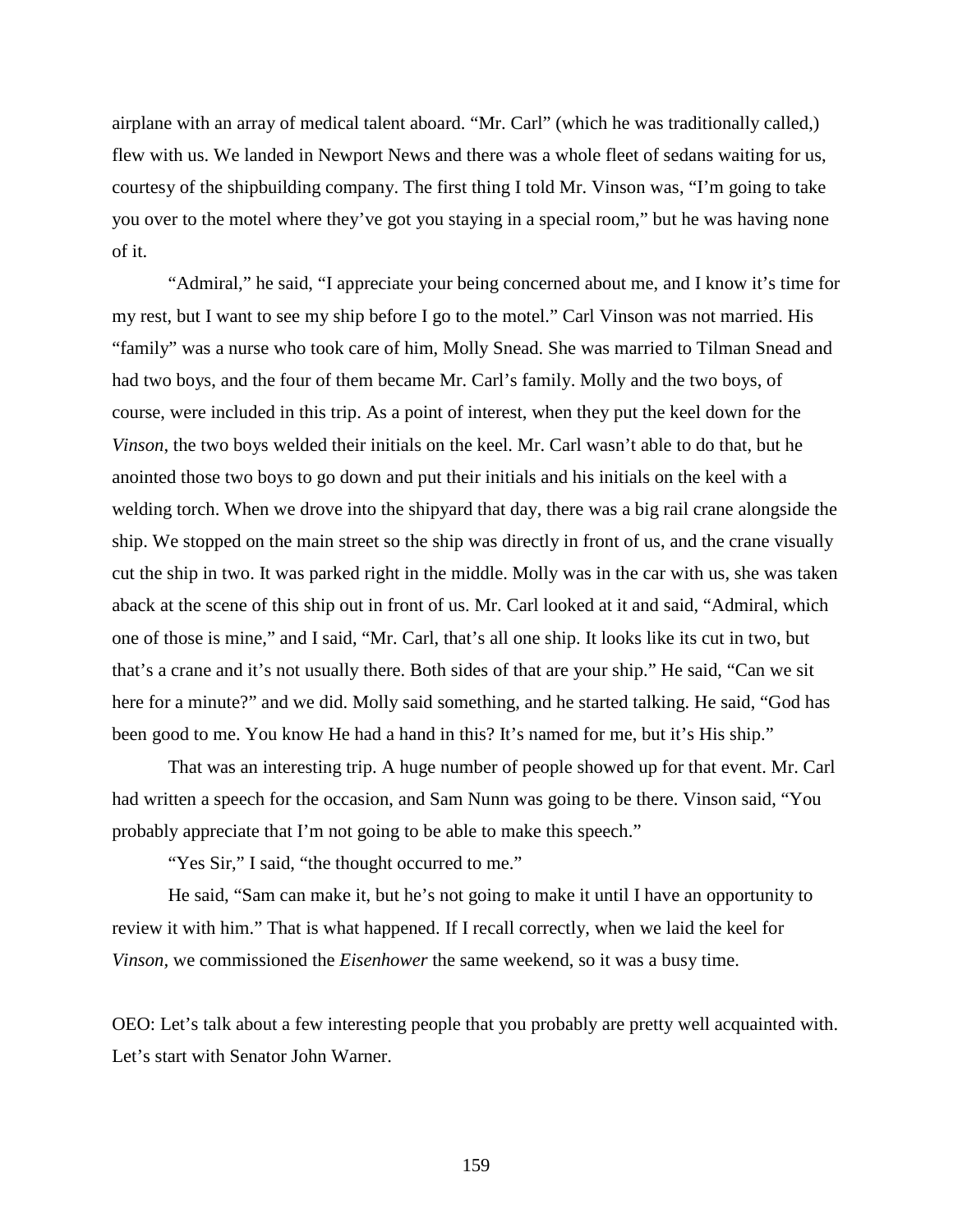ADM KINNEAR: I worked with Senator Warner in several different capacities when he was the Undersecretary of the Navy, the Secretary of the Navy, and as a Senator. I have a high regard for John Warner. He had a very interesting background. He was a Navy enlisted man and later, during the Korean War, he was a Marine Corps officer. I really enjoyed working with him when he was Undersecretary and, later, Secretary of the Navy. He is pleasant, bright, quick, and, in general, a warm person.

OEO: How important was he in Congress in terms of power and position on the committees?

ADM KINNEAR: As far as the Senate Armed Services Committee, he was a very important asset to the Navy, and the Marine Corps, having been a Marine. But he thought in bigger terms than that. He didn't think of it as just the Marine Corps or the Navy. He thought of it as part of the Department of Defense, and he had enough perspective that he could put the Department of Defense into pretty sharp definition as an important adjunct to the entire government of the United States, particularly during the Cold War era.

OEO: Any particular story you can think of about Senator Warner?

ADM KINNEAR: I'll give you a humorous one. There is an organization called the Center for the Study of the Presidency. Chappy James, who was the first black four-star in the Air Force, and I were anointed by SecDef Mel Laird to do certain things in support of the Center for the Study of the Presidency, and one of them was to go to French Lick, Indiana, to a national gathering they were having there. Senator Warner was going to be the keynote speaker. General Chappy James and I found ourselves in the helicopter with Senator Warner. The Air Force flew us from Andrews out to Lexington, Kentucky, and then from Lexington we helicoptered up to a wonderful banquet in a French Lick resort. Somehow, in his remarks, Chairman Warner uttered something that indicated that there was a difference in the responsibility levels of women and men in DoD. Several people brought this to his attention as soon as the thing broke up, and I said, "You're in real trouble. Every woman in that audience out there probably thinks you're a chauvinist and we know that's not the case, but we aren't sure how to fix it." All this was being discussed as the Senator, John, Chappy and I were having an after-dinner drink, and our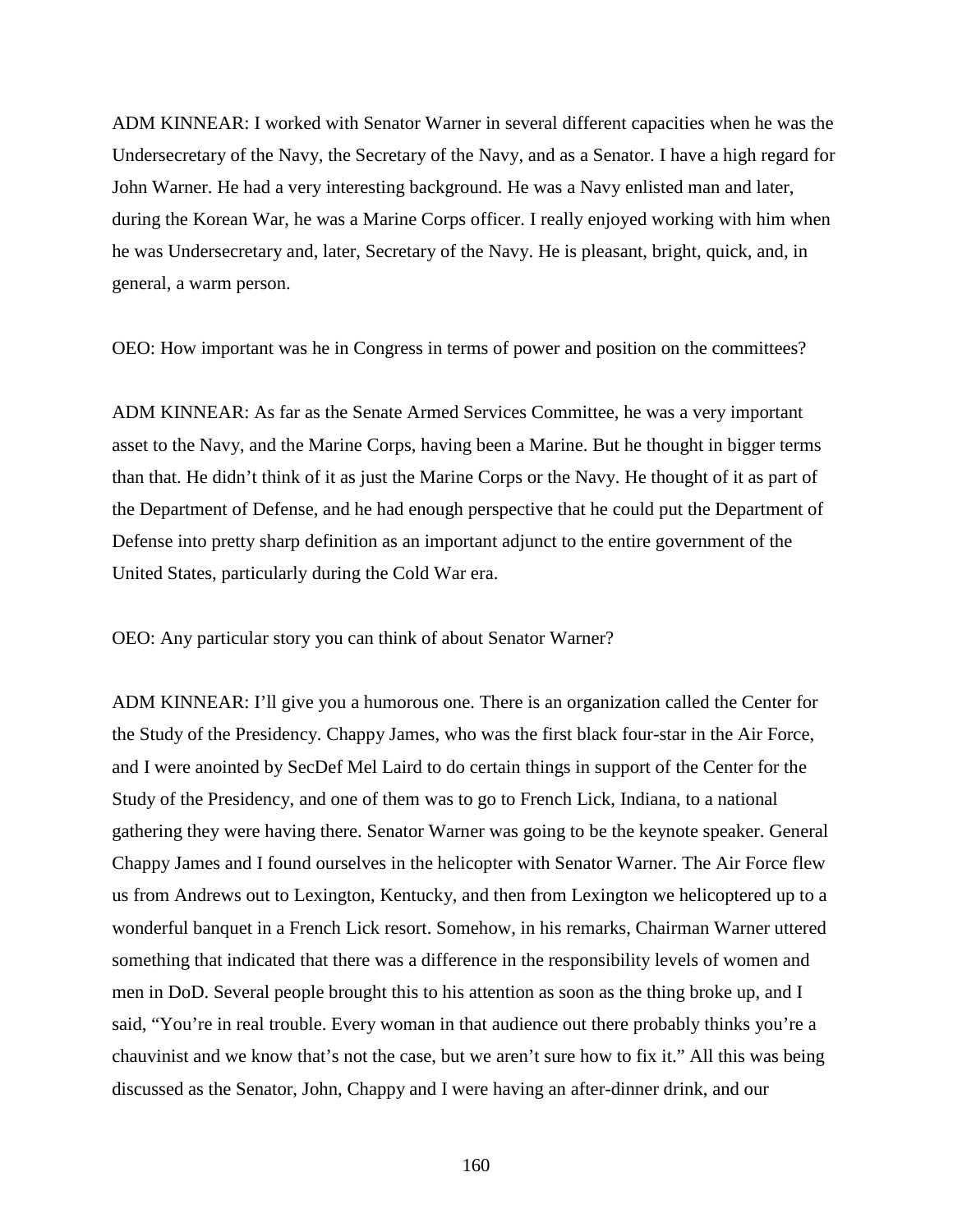collective IQ was going up by the second. Finally, the Senator said, "Well damn it; you two guys are men of action. What am I supposed to do? I want to do *something."* So we said, "Well, you can go down to the florist shop and have them send a long-stemmed red rose and a proper note to every woman that's registered as one of our participants, apologizing for any possible misunderstanding. They will think you're a sentimental fool and a really gallant person." That seemed to him like a pretty good idea. So, he went down to the florist shop and ordered 300 roses, or whatever the number was, all to be delivered that night. That was such a good idea and we were so pleased with ourselves that we proceeded to have further discussions and further drinks to keep the occasion rolling. We roamed around, went to several of the different activities that were happening in the hotel there – a resort hotel – and enjoyed a very pleasant experience. I thought things went absolutely great until I got ready to check out and found that all those roses and all those drinks and everything else that happened that night appeared on my bill. It ceased to be funny at that juncture because it was hundreds of dollars. Chappy James thought it was absolutely hilarious.

OEO: I believe you have another comment about Sam Nunn.

ADM KINNEAR: Oh, I was probably closer to Sam than any of the Senators, with the exception of John McCain. As I mentioned earlier, the Senators from Georgia literally ran the Senate Armed Services Committee over the years, and the Congressman that was behind all of this was Carl Vinson. Carl Vinson along with Senators Russell and George of Georgia, and one or two others decided to make Sam Nunn a member of the Senate Armed Services Committee. He was schooled and positioned to become the Chairman of the Senate Armed Services Committee. I think it's safe to say that there has never been one appointee as carefully orchestrated as San Nunn. Carl Vinson ran the House Armed Services Committee for years. Carl Vinson ran a tight ship. It was kind of funny. One Congressman, who liked to be heard, said to Chairman Vinson one day, "I've been on this committee now for almost six months and I haven't had a chance to have any input on anything. When do I get to say something?" The Chairman said, "You just did." That sort of gives you an insight to his leadership style.

I actually had gone to high school with a cousin of Sam's down in Florida, Robert L. Nunn. I traveled a lot with Sen. Nunn, but the common denominator to our relationship was Carl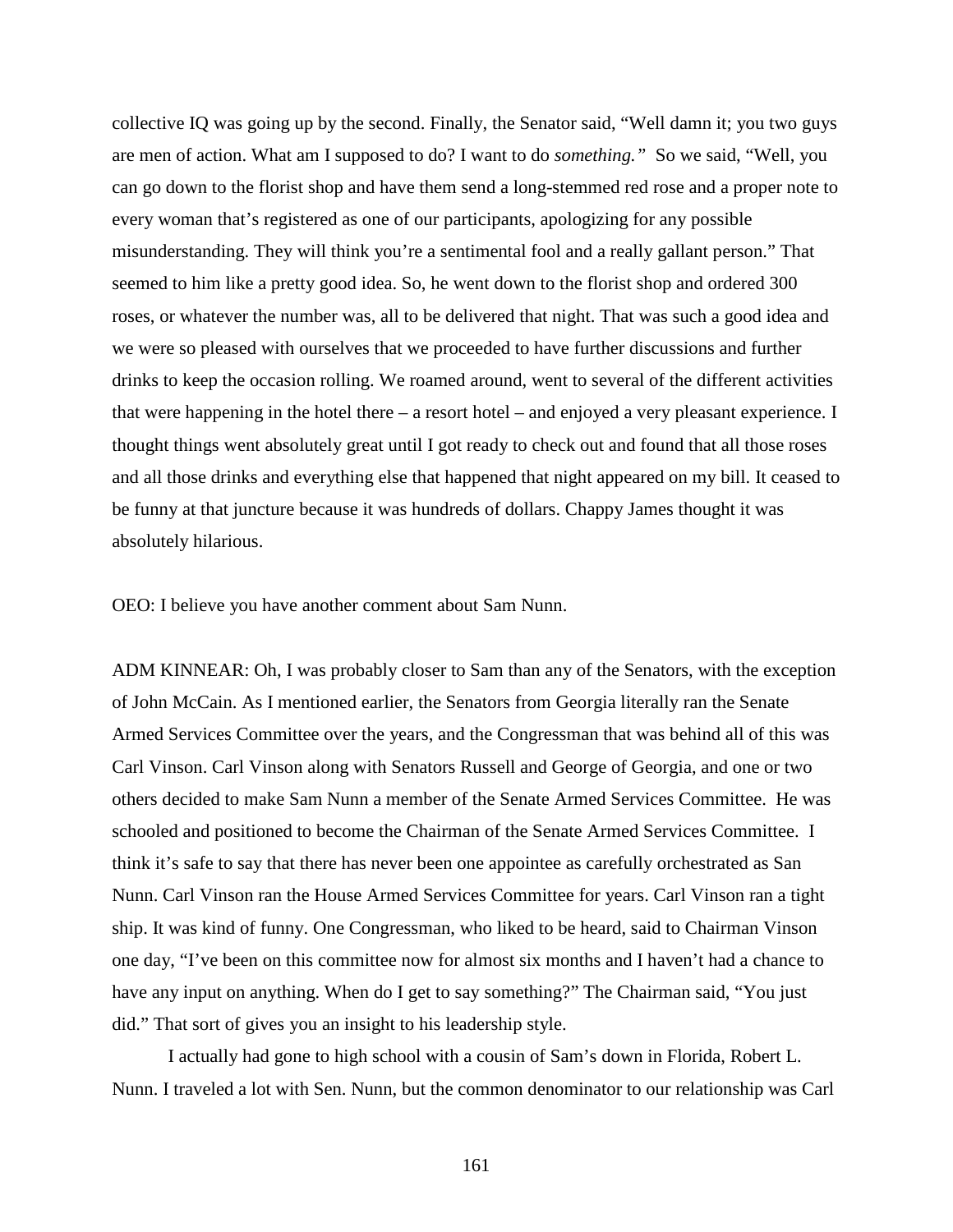Vinson. Even after Sam left the Senate, we still stayed in close contact. The only possible burp that would have ever come was the amount of business that went to Lockheed at Marietta, Georgia, the C-5 namely. Sen. Nunn did his homework, knew his issues and was as solid a citizen as you could want, and straight as a string as far as what motivated him. I really enjoyed the association and admired him.

OEO: I think during the time you were in the Office of Legislative Affairs, Mel Price was in full swing. How would you characterize Mel Price?

ADM KINNEAR: Mel Price was F. Edward Hebert's successor, because Hebert was displaced when Congressman Tom Downey and that young generation of congressmen came to Washington. Several of them came onto the Armed Services Committee and they sort of rebelled and decided that Hebert had been there long enough. They wanted a new chairman and the next guy in line was Mel Price, so he became the chairman. The last time I saw Mel Price in a business sense was at about six o'clock one evening toward the end of Congressman Hebert's presence in Washington, after he had been displaced by Price as the Chairman. He still resided in the Chairman's office and he still held court in the Chairman's office. Mel Price would come in once a day at about five or six o'clock in the evening to have a "branch water and bourbon" with the former Chairman. He would tell Mr. Hebert what he had done that day and ask what he should do the next day. If anybody thought that F. Edward Hebert gave up the chairmanship, he didn't; he just did it by proxy. I was witness to a number of those sessions. F. Edward Hebert liked me and I visited with him quite often at his office and down in New Orleans. He had been a newspaper writer for the *Times Picayune* before he became a politician. As a result, I got introduced to the entertainment world in New Orleans – which reminds me of a John Warner story. After I returned from a trip to New Orleans to meet with Congressman Hebert's staff, Warner asked me how everything went – "Anything exciting happen?"

"Probably the most exciting thing that happened was we went to see this very attractive stripper called Stormy, and she sends her best regards, and I've got an autographed picture for you. Do you recall talking to her?"

"Oh yes!" he said.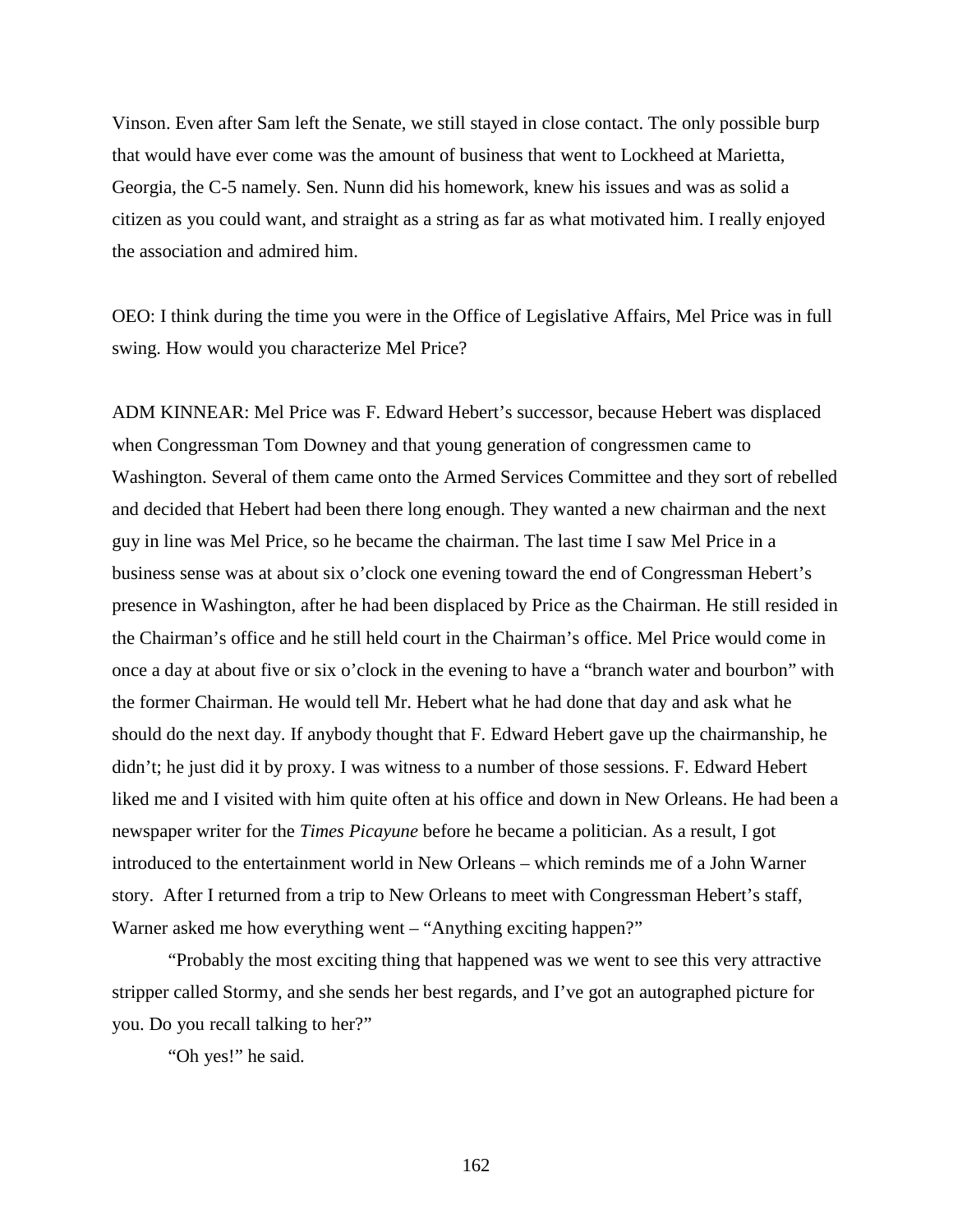That was kind of a dirty trick to pull at a morning lineup, but I knew he'd get a boot out of it.

OEO: Can you talk about your associations with Tip O'Neill?

ADM KINNEAR: I had an interesting experience with Tip O'Neill after I left the Navy, retired and went to work for Grumman as the Senior Vice President for Washington operations. We had an airplane; the first Grumman transport airplane, the Gulfstream. The early model of the original Gulfstream was a turboprop. Because it was the engineering model, it weighed about 600 pounds more than the production model because of all that good margin Grumman engineers habitually built into everything. We used that plane as an executive transport. Since I was running the Washington operations, I had a great deal of control over the scheduling of the plane. I got a call from Tip O'Neill's office saying, "The Chairman (O'Neill) has a meeting with Grumman management and some of the workforce, and he would like to be picked up on Cape Cod." I said, "Okay, that's easy enough." I got on the wire and made the reservation to get the airplane up to Bethpage, Long Island, and went up to host him. As it turned out, all the people that were going to go with us -- newspaper reporters and broadcast journalists -- cancelled out, and we ended up with Tip O'Neill only. That plane was configured so that there was a center seat in the rear of the cabin, and then there were seats out in front of it so you could have a conference with the Chairman being properly located, and it worked great. He took the Chairman's chair, I sat in one of the peasant's chairs, and we watched the sun go down as we were flying from Cape Cod down to Bethpage. Tip liked his evening scotch and water, so we just happened to have a bottle of good scotch on the plane. I was talking to him and he was sitting there with a scotch and water, chin in hand, watching the sun go down, and I said, "Mr. Chairman, you seem very pensive."

"Well, Gus," he said, "you probably never thought about this, but tomorrow is the first time in 53 years my name won't be on the ballot in Massachusetts. That's a lot of reflecting." So, we landed at Bethpage and Tip did his thing – wonderful. I had asked him at the time that he was reflecting on this, "You've got another Kennedy coming along and he's going to be on the ballot for the first time. Are you going to support him?"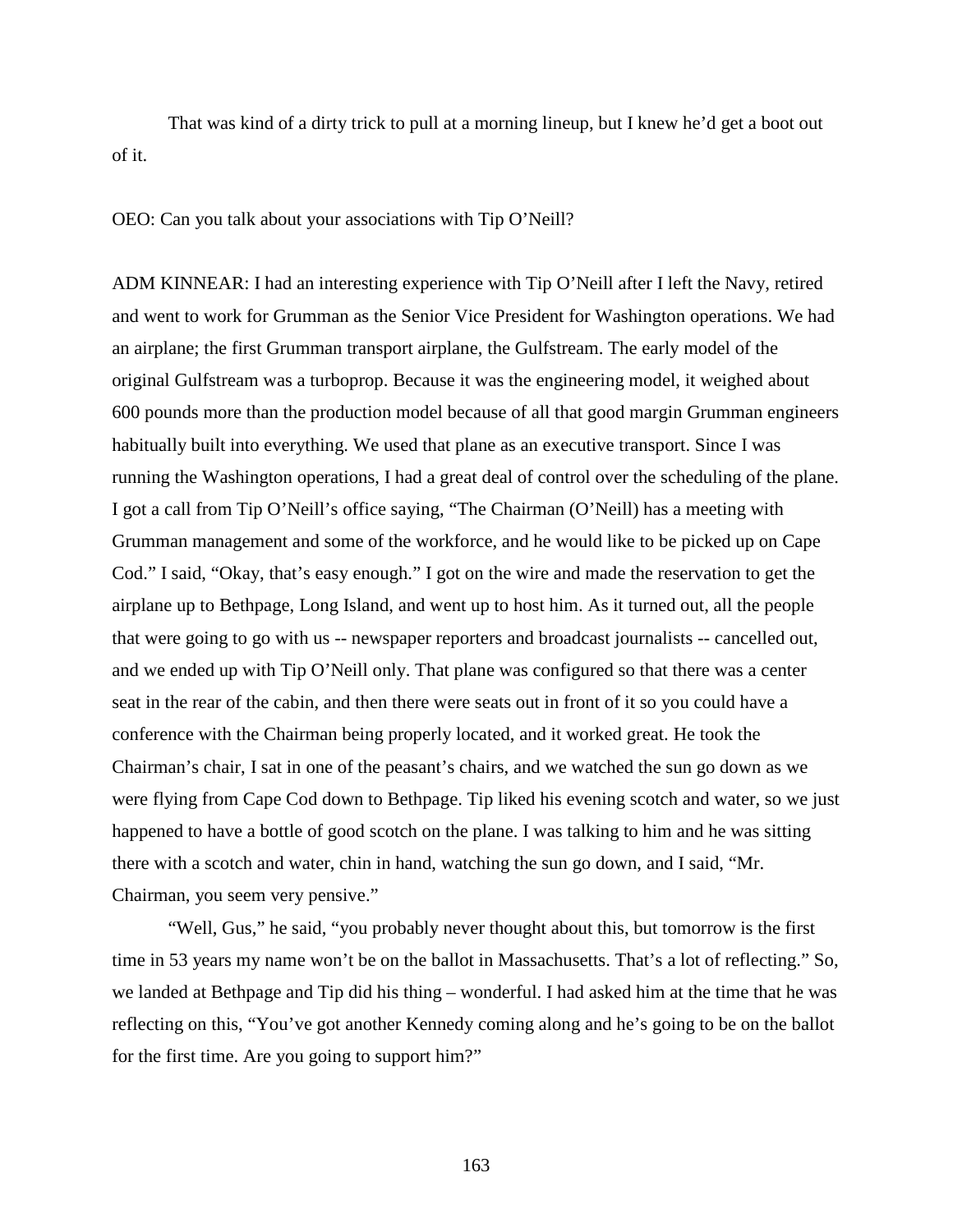"Yes," he said, "I'll support him. It's not going to be because of him, though. It's going to be because he's a Kennedy."

"Do you have anything against him?" I asked.

"I don't really have anything against him," he said. "I just don't think he has anything for  $\overline{\mathbf{u}}$ .

"What do you mean?"

He said, "Empty suit." Tip was not in awe of the Kennedys.

OEO: You went down to Norfolk to run COMNAVAIRLANT in the spring of '78. How did you find naval aviation at AIRLANT when you got there? Were things healthy? Did you have big problems?

ADM KINNEAR: I was trying to recover from the fact that we had underfunded the maintenance programs for carriers and that we had under-bought missiles and people to the point that I was having to crossdeck certain petty officers and officers from returning carriers over to the carriers being deployed. We also had to crossdeck some air-to-air missiles. We didn't have enough missiles to have full loads for all the carriers. Whenever a carrier came back we had to take people and weapons off of it and put them on the deploying carrier. That was the sort of environment we encountered.

Our two oldest ships, *Saratoga* and *Forrestal*, were both in miserable condition. I think I told you the story that Jim Flatley was atop the CO list and everybody in BUPERS assumed that he was going to go to the *John F. Kennedy*, which was the "E" winner; the best carrier in the Atlantic Fleet. Instead, I called Jim in and said, "I know that they usually send the best to the best, but in this case I need your help getting *Saratoga* out of the yard down in Jacksonville and into the yard at Philadelphia. It's going to be a tough trip, because you're going to be underfunded and you're going to be undermanned. Taking the "best" and sending them to the "worst" only makes good sense as far as I'm concerned, so enjoy *Saratoga."* And he did. He went down to JAX and got her glued back together and moved – he did a great job of minimizing costs by moving the families, and their automobiles, on the carrier from Jacksonville to Philadelphia. It saved the Navy a very great deal of money, and from a morale standpoint, it was a great thing for the families to be able to go to sea with their working husbands and dads.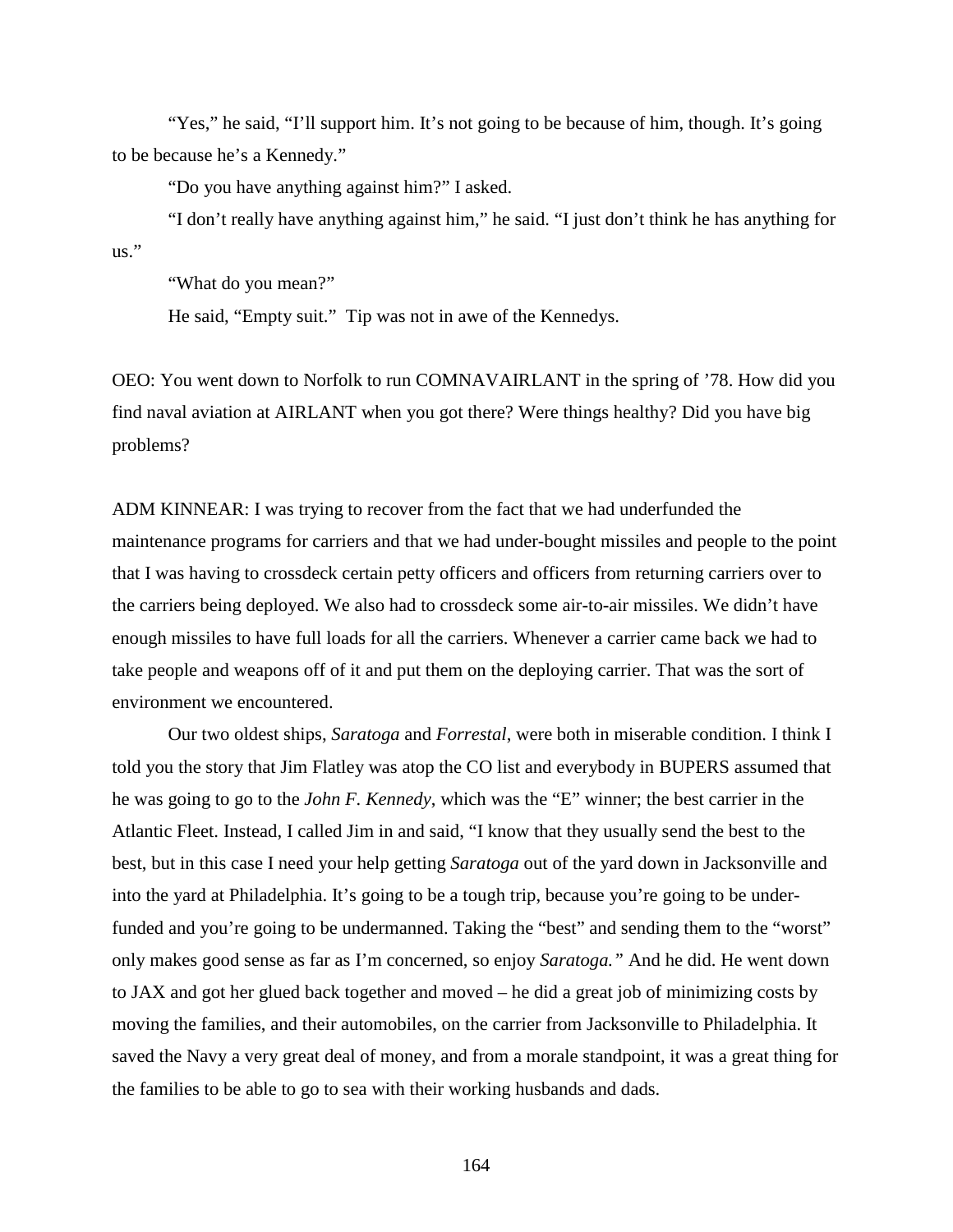OEO: During the time you were in the job, were CVs a fact of life? Did you have anti-submarine aircraft going on the decks at that time?

ADM KINNEAR: Yes, we did, and the S-3 being the best of the group. As an aside, I got to make an S-3 landing on a carrier. It was after we'd had an accident and I was trying to get out to the carrier as quickly as possible. I was flying with the S-3 squadron skipper, the weather was great and he let me drive the thing right in and grab a wire, just as if I knew what I was doing.

OEO: Was AIRLANT a satisfying job for you?

ADM KINNEAR: Yes! A tremendous challenge, and very satisfying as far as getting things done and having lots of things to do. Probably some of the most interesting things that happened were the problems we were having in Puerto Rico and Vieques and Calibri, and trying to keep things under control down there. We had a very bad incident in Puerto Rico where some terrorists shot up a busload of teenage sailors coming out of our major communications station.

Admiral Train was CINCLANTFLT at the time. At the morning lineup, which included CINCLANT/SACLANT, COMSUBLANT, COM SURFLANT and COM NAVAIRLANT, I reported this before it made the papers. Admiral Train asked me what I was going to do, and I said, "If you concur, I'm going to call the Secretary of the Navy and get permission to award Purple Hearts in his name, and for him to approve whoever we decide warrants a Purple Heart. I will read the regulations carefully, and I'm going to distribute some Purple Hearts down there because this is an act of war in a true sense. Although it's a terrorist activity, I think that it qualifies."

I called the Navy lawyer that advised SECNAV; then I called SECNAV and he approved my going down and awarding the Purple Hearts in his name. That turned out to be an interesting experience. Some of the families of the killed and wounded who lived in the southern part of the United States flew to Puerto Rico and got there ahead of me. I had occasion to meet some of them, and to make the awards with the families present. That took most of the morning of the day we arrived.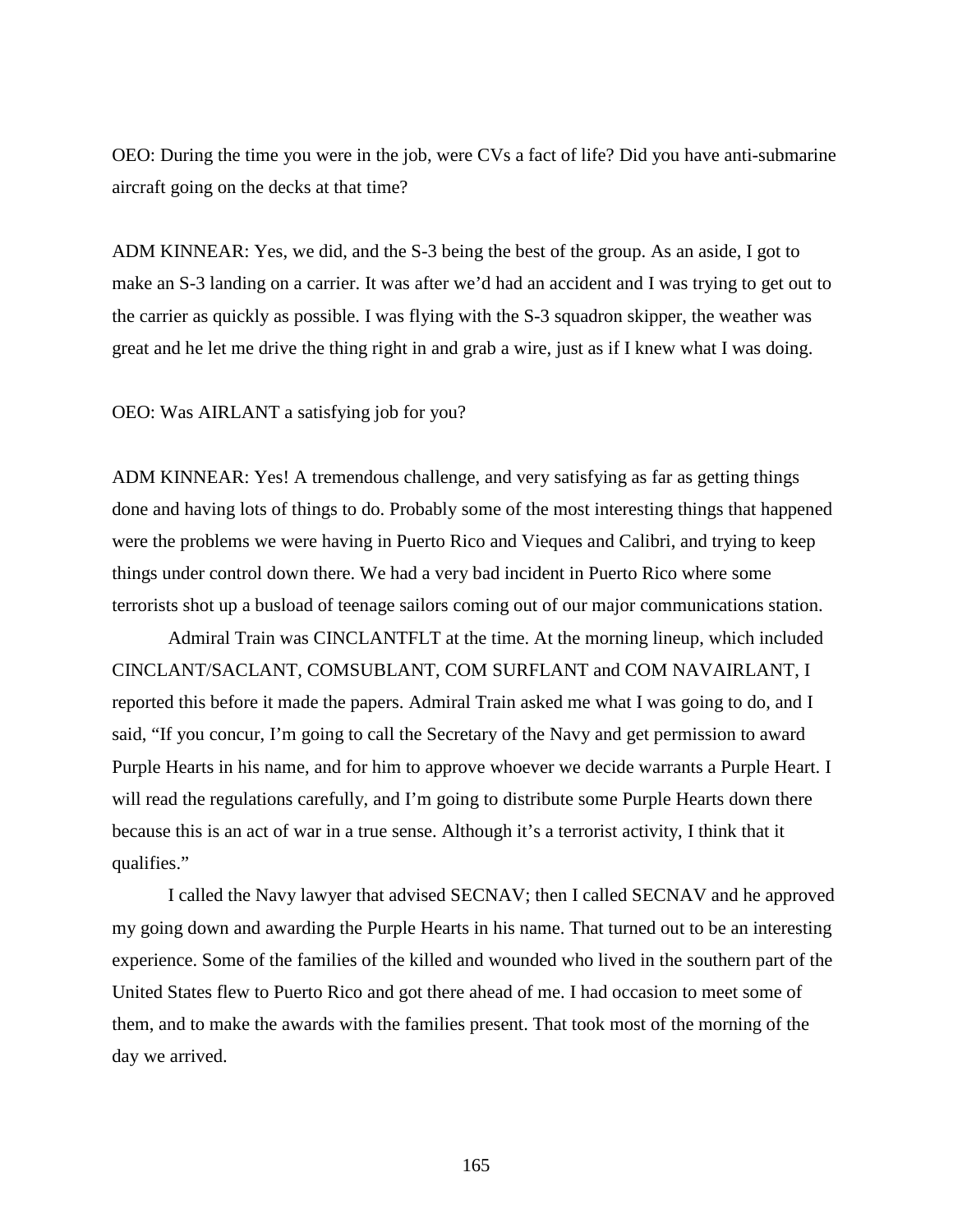Everybody agreed that there needed to be a press conference, and that I should go public with my comments on the terrorist attack. As a result, we had an auditorium full of Navy people as well as media people. All the networks were there with their television cameras and it turned into a much larger event than I ever expected. In the course of making my remarks, I got the inevitable question, "Who do you think did this?" I answered, "I really don't know; terrorists, but the fact that they used automatic weapons on teenagers in a bus, some of them women, convinces me that they were not Puerto Ricans."

"How do you come to that conclusion?" they asked.

I said, "Look around you. Puerto Ricans are a fun-loving, family-loving, children-adoring culture, and obviously these people that will shoot teenage boys and girls with automatic weapons at close range could not be Puerto Ricans. Hired guns from another culture. Therefore, I have to assume they were probably Cubans, or something we haven't seen yet. That would be my assessment."

I thought that was harmless enough, but the FBI people got pretty excited when I said that, and strongly suggested that I "get off the air." I concluded the meeting as quickly as I could and asked what the problem was. He said. "We also think that they are terrorists out of Cuba, but the thing of it is, they're going to be after you now because of the way you described and identified them."

Then he said, "You're not going back in your Navy airplane, we're going to take you to San Juan and put you on a civilian airplane and get you off the island." I objected: "Don't do that. The Navy airplane is already up there." I got on my Navy airplane and left.

OEO: Let's talk about Vieques. What was the issue there and how did that end by the time you left AIRLANT?

ADM KINNEAR: Vieques was important to us. We had already given up Calibri as a naval gunfire target, primarily for the ships, and the air-to-ground targets were on Vieques. RADM Ken Knoizen was COMFAIRCARIBBEAN at the time and we soon found ourselves testifying in Congress about Vieques. One of the more interesting things that came out of that was that the people who wanted the Navy out of Vieques brought in a lot of expensive and interesting talent, including a noted ornithologist. He testified that the way things were going, if the Navy didn't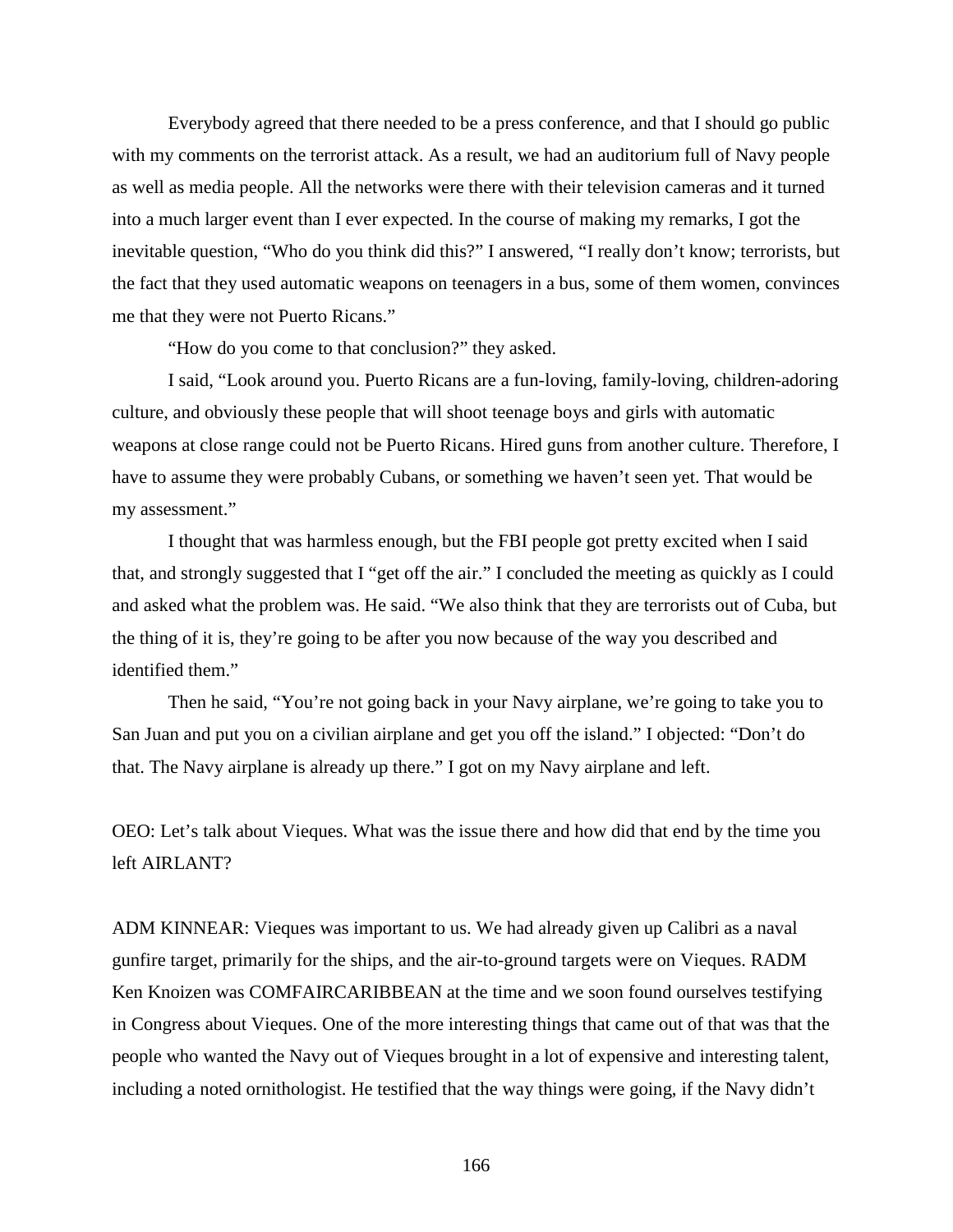quit using Vieques as an air-to-ground range, the island's brown pelican species would disappear entirely.

Without realizing it, they had given us an opening that I didn't think we'd have. We brought in another ornithologist, and I asked him, "What is your assessment of the brown pelican and their demise as a result of the air-to-ground activity?" He said, "People haven't got this straight. They don't understand Viequean people."

"What is it they don't understand?"

"One of natives' favorite dishes is brown pelican eggs," he explained. "They love those brown pelican eggs, and it's a matter of prestige to have and serve brown pelican eggs. If you stop and take a hard look, you'll discover that the only brown pelican eggs that get to hatch are those inside the perimeter of the air-to-ground bombing range at Vieques. If it weren't for Navy keeping people out of there, there would be no brown pelicans."

That was an interesting bit of information for everybody. The *Washington Post* got hold of that and had fun with it. We eventually lost that battle anyway, but it had nothing to do with the pelicans.

Vieques was an important piece of real estate, and the Governor of Puerto Rico wanted to reclaim it from the Navy. What the governor failed to realize at the time was that, if we closed those bombing ranges, the Navy would have very little reason to remain in Puerto Rico.

The Navy later closed the bombing ranges and our facilities at Roosevelt Roads, including its airfield. The Governor was extremely unhappy about the loss of jobs and so on, but he was the one who caused it. They are still trying to fill that vacuum. The beaches along Vieques are a nice tourist attraction, but the tourist jobs, compared to the lost Navy jobs, were nothing. One estimate of the loss to Puerto Rico economy with the U. S. Navy pullout was \$250 million a year.

At that point, there were people in the Congress who thought I should become the Chief of Naval Material after I left AIRLANT; that I would have the right experience and be able to do something with the job. Also, Secretary Lehman was big on nuclear carriers. The fact that we got the additional nuclear carriers was due to Secretary Lehman and ADM Jim Holloway. Secretary Lehman and I had our differences, but as far as doing things for the Navy – good things, getting those carriers – he really left his mark on the Navy. And all those big *Nimitz* Class carriers we depend on now are the product of his efforts.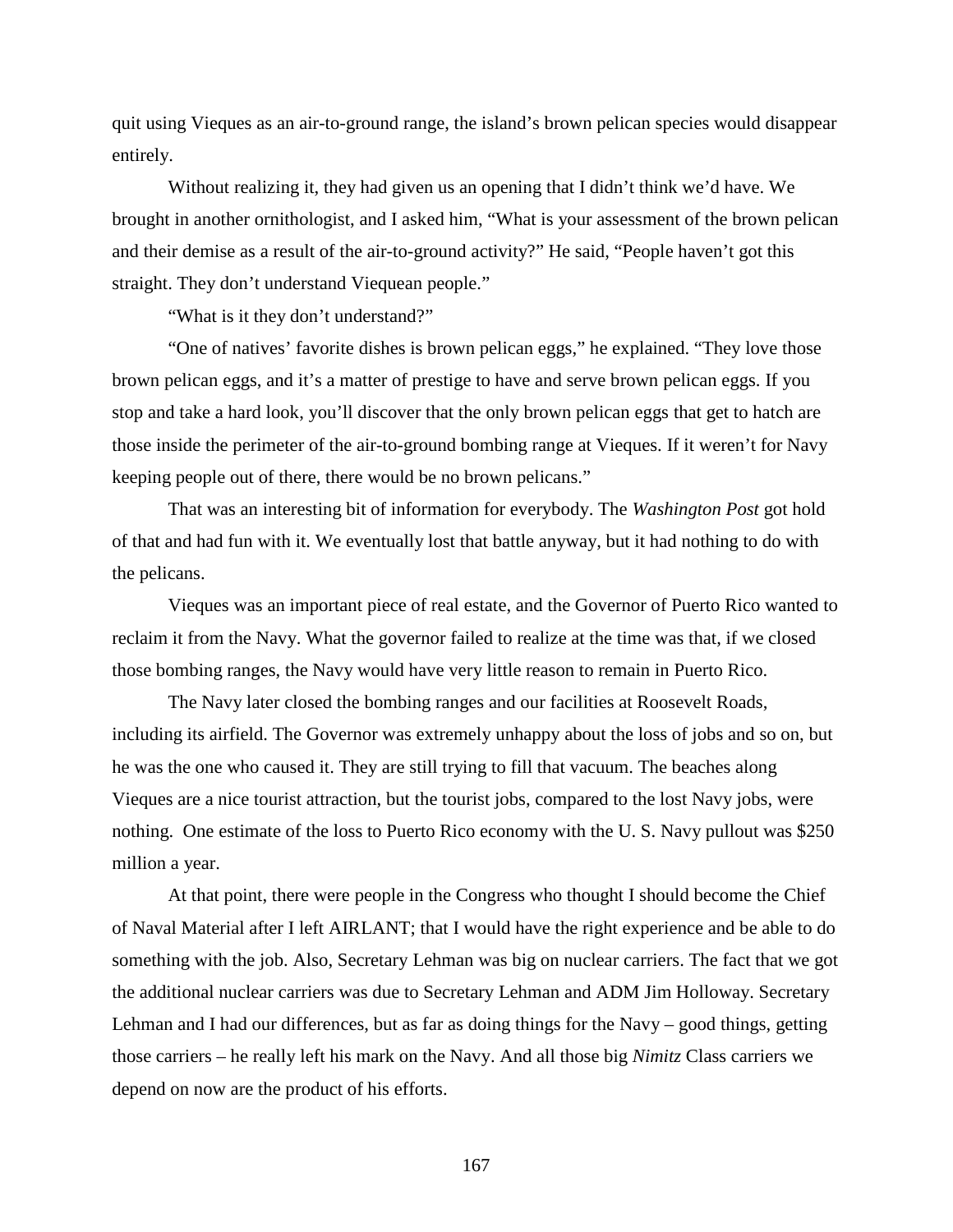He has a younger brother who had been a Senate staffer: Chris Lehman, who is a Ph.D. from the Fletcher School at Tufts. I consider him another one of the great Americans working in our government.

OEO: Admiral Snuffy Smith was talking about when you were AIRLANT and he was Commander, Light Attack Wing One, and had a series of accidents. When he got word that you were coming down to see him about that particular problem, he made the assumption that you were coming to fire him. He gave you a presentation about possible causes and so forth. At the end of that, you went into private session with him and said, "Well, you've got a good handle on this, as I hoped, so just continue working on it." You went away and left him intact, which made quite an impression on him.

ADM KINNEAR: It was an important concern to everybody, but he was doing everything right. I did have an issue with him when I told him that I wanted to start flying well-qualified reservists as instructor augments for the RAG squadron. It was reported to me that his reaction was, "That is probably not a good idea, and besides, those are reserve aviators."

I told his messenger, "He needs to be careful; I am a recalled reserve aviator, and I may take exception to some of his thinking."

Snuffy Smith had made an early impression on me because he could do a lot more than arrange good parties; he was a gifted aviator and leader. When he left VA-22, he had a key job representing BUAER at LTV in Texas where they were building the A-7. During his earlier combat tour with VA-22, he had earned a Distinguished Flying Cross. I flew from Lemoore with CDR Scott Gray, who was the XO of VA-147, down to Texas and presented it to him personally. Incidentally, LTV was more than gracious as far as hosting us for that event.

OEO: How did you happen to get selected to go over to Brussels to be the U.S. Military Representative to NATO?

ADM KINNEAR: I got a call from Admiral Tom Hayward, the CNO. He said, "Finding a place for you as a four star hasn't been easy because of the way we've been detailing jobs, and right now the best thing I can offer you is an opportunity to go to NATO as the U.S. MILREP. You'll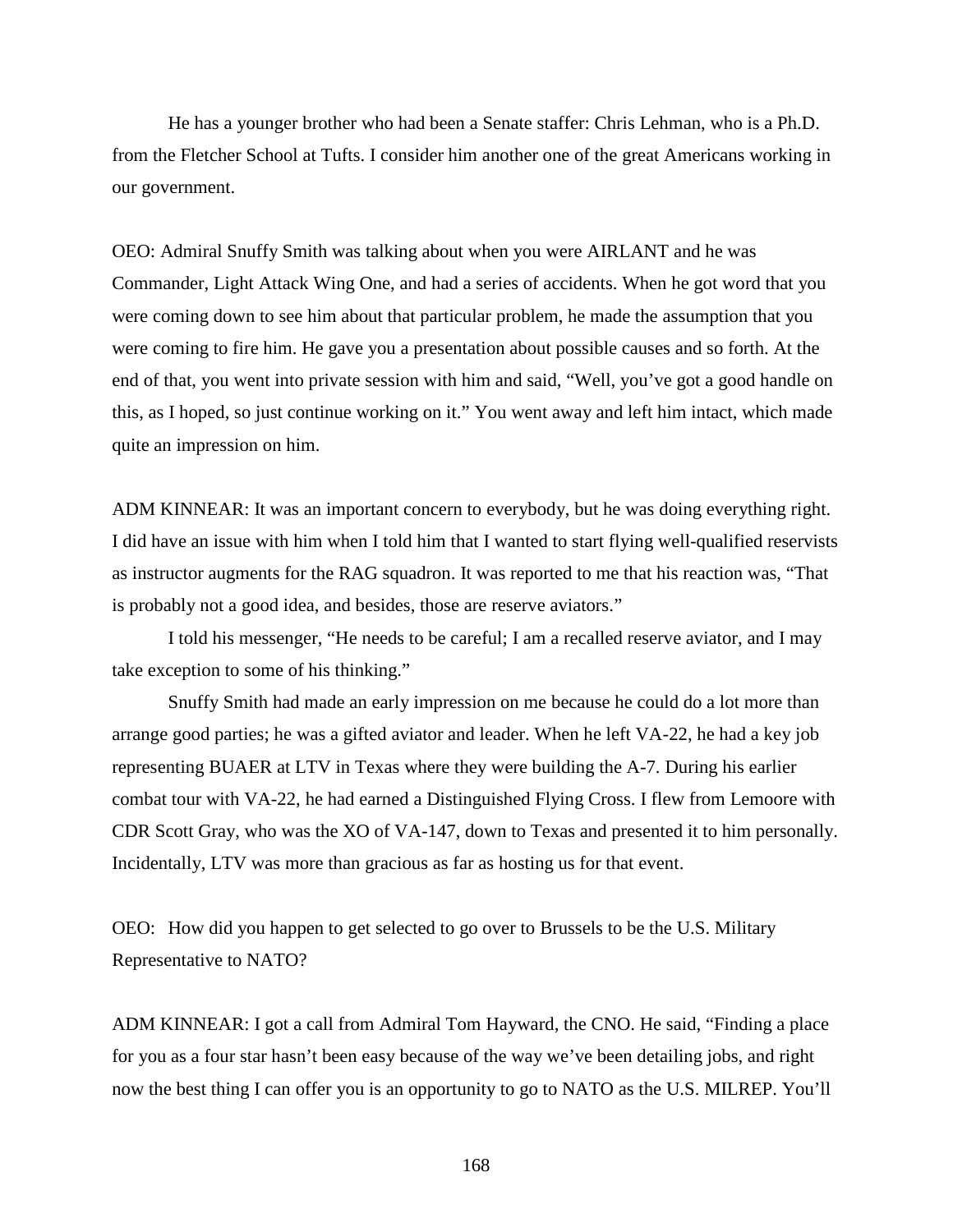get your fourth star with that job, too." I am forever beholden to Tom Hayward for having done that. I did not ask for it and didn't know much about the job except I remembered Blackie Wienel telling me lots of interesting stories about his stay at Brussels as the U.S. MILREP. He said, "The job is interesting and great. And besides that, if you like pigeons, I left a bunch of pigeons over there." Sure enough, when I got over there I found a special bench by the assigned quarters for the U.S. MILREP, and it's known as the Blackie Wienel Memorial Pigeon Watching Bench.

## OEO: What were your responsibilities?

ADM KINNEAR: From a military standpoint, to provide guidance to the military command at NATO staff, as well as to the Secretary General of NATO. Brussels is an odd place. We have three U.S. ambassadors there: an Ambassador to the European Economic Community, an Ambassador to NATO and an Ambassador to Belgium. Although I wasn't in the State Department, I did a lot of coordination between the Ambassadors. Two of them were political appointees, and one was a career diplomat. The career diplomat, Tapley Bennett, was at NATO, and he later became the Assistant Secretary of State for Administration back in Washington. By coincidence, a former wingman of mine from VA-45, Steve Ledogar, made an appearance there as Tapley Bennett's relief; my old wingy became the Ambassador to NATO. He is now retired in Massachusetts. He spent some seven years as the U.S. Representative to the Mutual and Balanced Forces Reduction talks.

OEO: When you dealt with a major issue in that job, who was your connection in Washington?

ADM KINNEAR: There is an office in the Pentagon for the U.S. MILREP. An Air Force or Army Colonel or Navy Captain ran that office, and they were our liaison with the Joint Chiefs of Staff. From a military standpoint, you were considered to be reporting directly to the Joint Chiefs. Your immediate boss was the Secretary of Defense. He and the Chairman of the Joint Chiefs of Staff were the two people with whom you were concerned. Secretary of Defense Casper Weinberger was a jewel to work for, as was the Chairman JCS, General David Jones.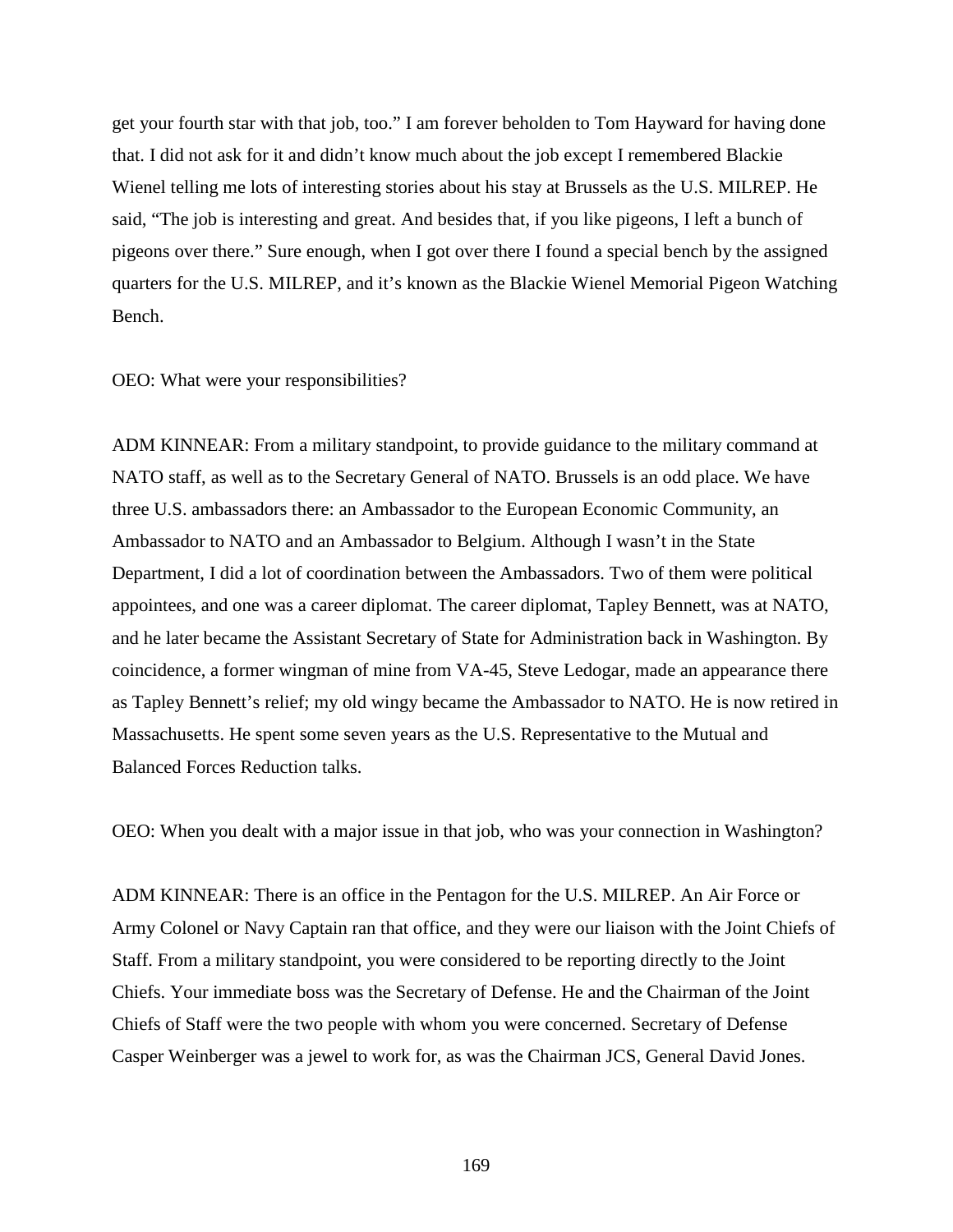OEO: Can you give an example of the significant issues that you dealt with at that time?

ADM KINNEAR: Probably the biggest thing was trying to keep the Germans confident of our continuing support, because so much of the direct threat at the time involved their real estate. The conventional wisdom was that the Soviet Union might find it to their advantage to attack Europe militarily and try to take over Europe. If they did, the most probable route would be through the Fulda Gap. The Germans would get hit first, longest and hardest. The other Military Representative I worked with most, and closest, was an Air Force Luftwaffe three star from West Germany.

The seating arrangement of the MILREP horseshoe table where we met was pretty well contrived, although it was done alphabetically. That put the United States and the United Kingdom next to each other, and put United States on the right hand of the Chairman. Quite often, issues got resolved at the head of the table. The big problem with the way it was arranged was that Turkey and Greece sat exactly opposite each other at this long oval table. If there was any flare of personality or tempers, it inevitably was the Greeks and the Turks going after each other. There were issues, particularly on the role of Crete. As far as NATO was concerned, Crete was a very, very important piece of real estate. NATO was building ammo storage, fuel storage, and all kinds of facilities on Crete, and it was a major issue not only to Turkey and Greece, but also to NATO. The thing that remains largest in my mind was the fact that history is more important than logic when it comes to how some things are done – specifically, the historical relationship between Turkey and Greece. The last big inspection tour that we did while I was at NATO was a swing down through Greece and Turkey, and the interplay was interesting. Some of their differences will probably never be resolved. It's part of the culture. On the other hand, however, they were surprisingly tolerant of each other under some circumstances.

OEO: Did the U. S. delegation have a favored position?

ADM KINNEAR: There was such a long history with Greece. Harry Truman made a decision after WWII that he did not want Greece to go Communist, so he put 400 million dollars worth of aid into Greece and Turkey in 1947. Additionally, the Navy provided them a whole bunch of airplanes; SB-2Cs and airplanes of that type, to help them fight the guerrillas that were about to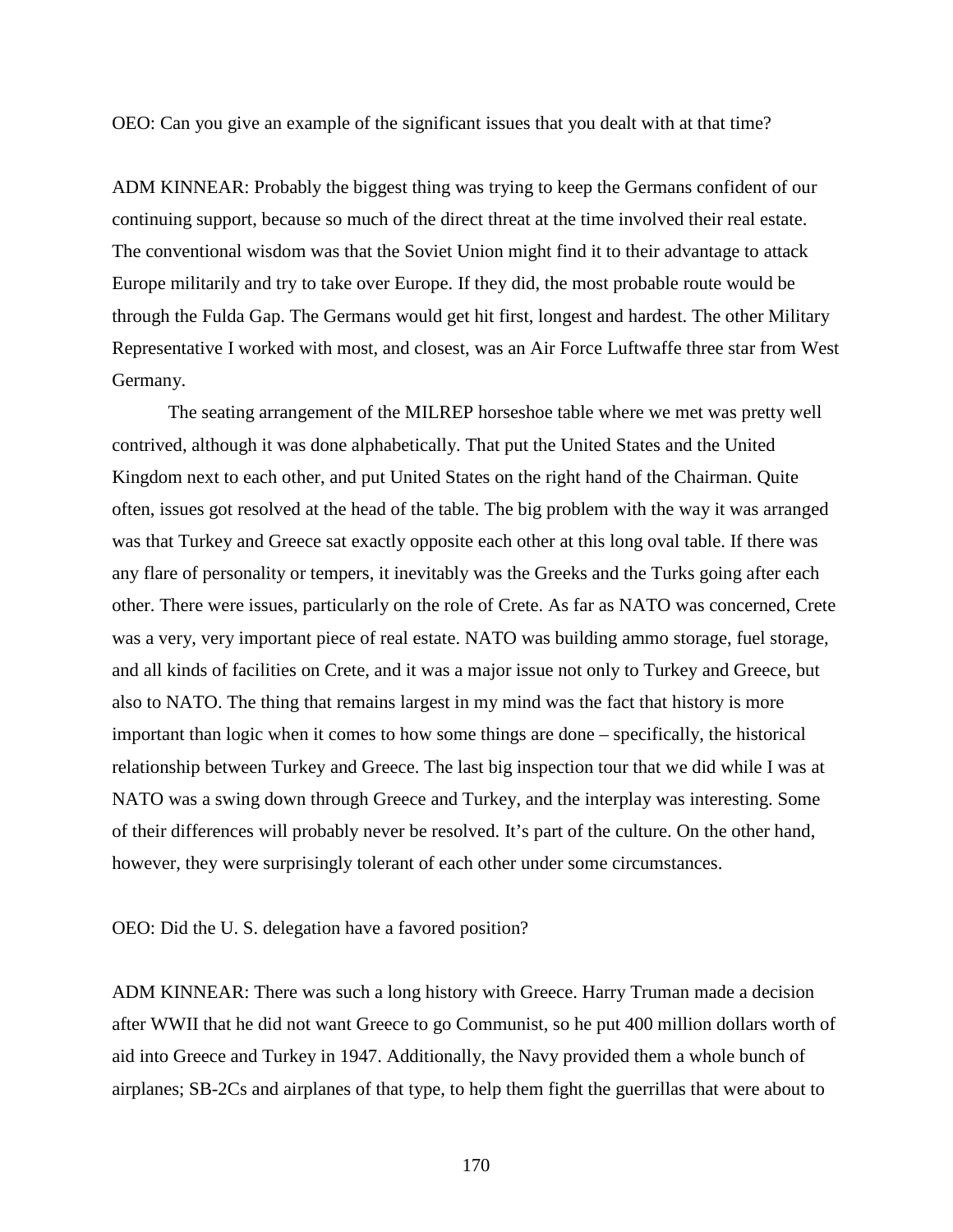take over Greece. When President Truman made that decision, and put those 400 million dollars on the line, he really committed the United States, and it actually served the purpose. Instead of going Communist, Greece remained a democracy, and that was a real success. As far as dealing with the Turks, we had maintained good relations with them and helped build their air force. The Navy also had a good working relationship with Turkey. I did two Mediterranean cruises during 1951-2 and stopped through there on the third one in 1953. Up in the Dardanelles, it was exciting and friendly. We did a good job of refereeing between the Greeks and the Turks while I was at NATO. I spent some time specifically trying to improve those relationships between the two countries, militarily that is. Culturally, they'll always be like they are.

OEO: When you came away from that job, which membership had impressed you the most?

ADM KINNEAR: I learned a lot about the Canadians. One of the last trips we took out of Brussels was a swing through Canada. I really appreciate and respect the Canadians for what they've been able to do. Earlier, at AIRLANT, I had hosted a lot of Canadian ships in the wintertime at various warm-water bases, Key West and Puerto Rico, primarily. They always liked to come down there in the wintertime to do their training and gunfire support activities, etc. The Canadians are not only good people, but they are well organized and get a lot of mileage out of their defense dollar. Brussels and NATO was a great learning experience as far as having an opportunity to deal with other cultures and other military organizations

OEO: You mentioned offline that you had an unusual position over there with regard to the DOD school system. How did that work?

ADM KINNEAR: My predecessor was an Air Force four star whose son was a musician and a great football player. He had become thoroughly involved with the DOD school system; he essentially became the Superintendent. I was always interested in education, and my intent when I was on inactive duty and went to Florida State was to become a teacher; teach physics and math and coach football in Florida at the high school level. That was my long-term goal until the Korean War came along and I found myself back on active duty. The DOD School involvement was an interesting experience. Particularly noteworthy, the quality of education we were able to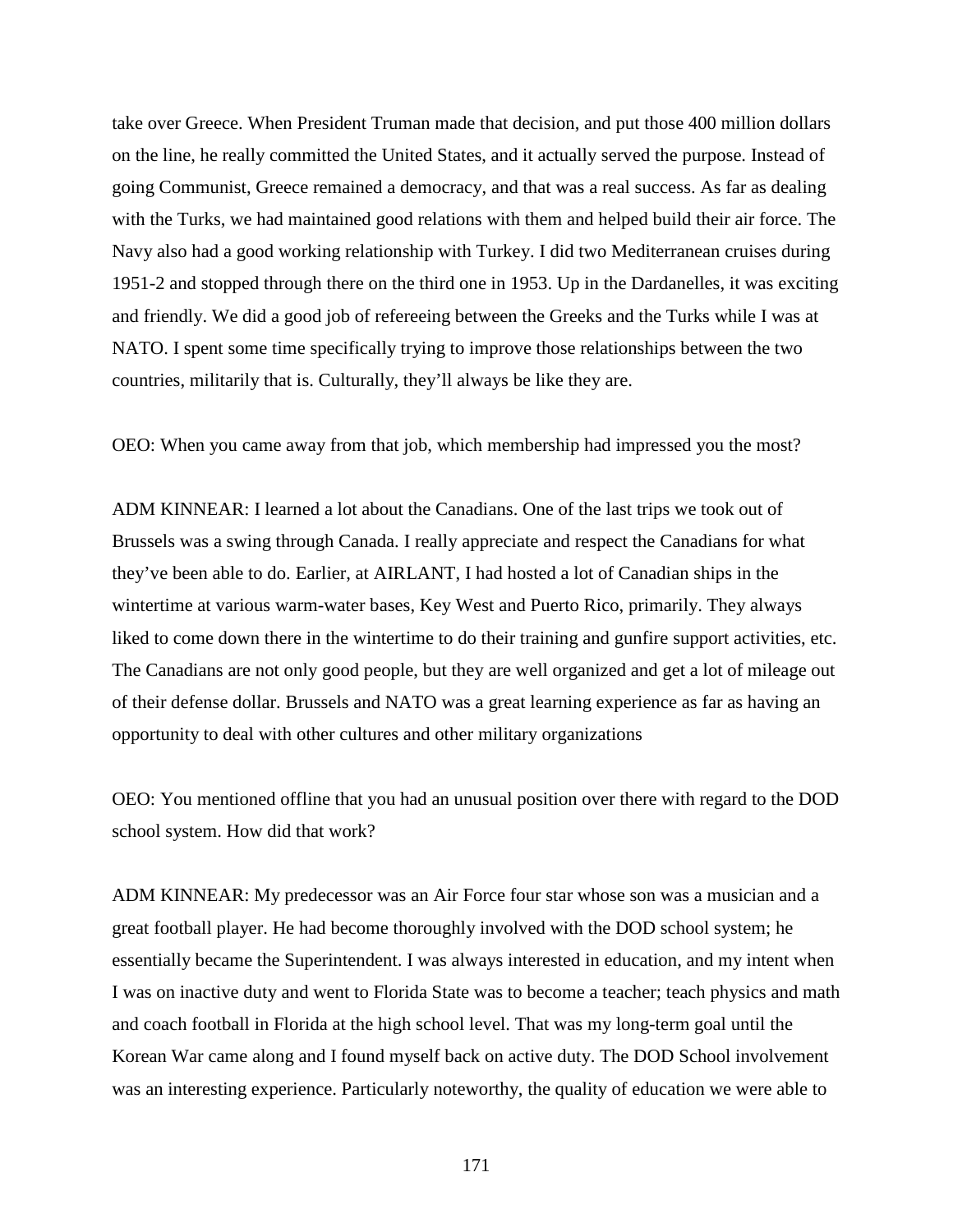deliver through the DOD School system was such that we had a remarkable acceptance rate at the Ivy League schools. Considering our size and the diversity of our students and everything, it was impressive. The DOD School system, however, was not necessarily dear to the hearts of the State Department people. If there was a DOD school in the area, their children had to attend it, and their parents couldn't exercise the option of sending their kids to whatever private school they wanted at State Department expense.

OEO: Did you have any of the other foreign country members' children in that school, or was it strictly the United States?

ADM KINNEAR: It was primarily for the United States, but there were some exceptions – people with special needs who were able to make a persuasive case. That was done on a one-byone basis. I think there were only two of those cases.

One of the interesting things about the NATO headquarters in Brussels was that about half a mile down the road there was the largest Russian automotive agency outside of the Soviet Union, and the number of antenna that they had for that automotive agency was startling!

OEO: They needed to communicate between car agencies, no doubt. They probably had a lot of technicians, also.

ADM KINNEAR: That became a standing joke around there. They did sell a lot of their clunker automobiles, though.

OEO: There are a couple of events in history that I'd like to ask you about. What were you doing when the Cuban Missile Crisis developed?

ADM KINNEAR: I was in VA-12, deployed to the Mediterranean on *FDR*, I believe. I was one of the nuclear delivery pilots on the ship and they cinched us up for possible action. The Admiral gave us a pep talk and said, "We don't know how things are going to turn out in Cuba, but if they don't turn out well, we don't know what will happen." We were in the right spot and we weren't the only carrier there in the Mediterranean. We had a second carrier there at that time.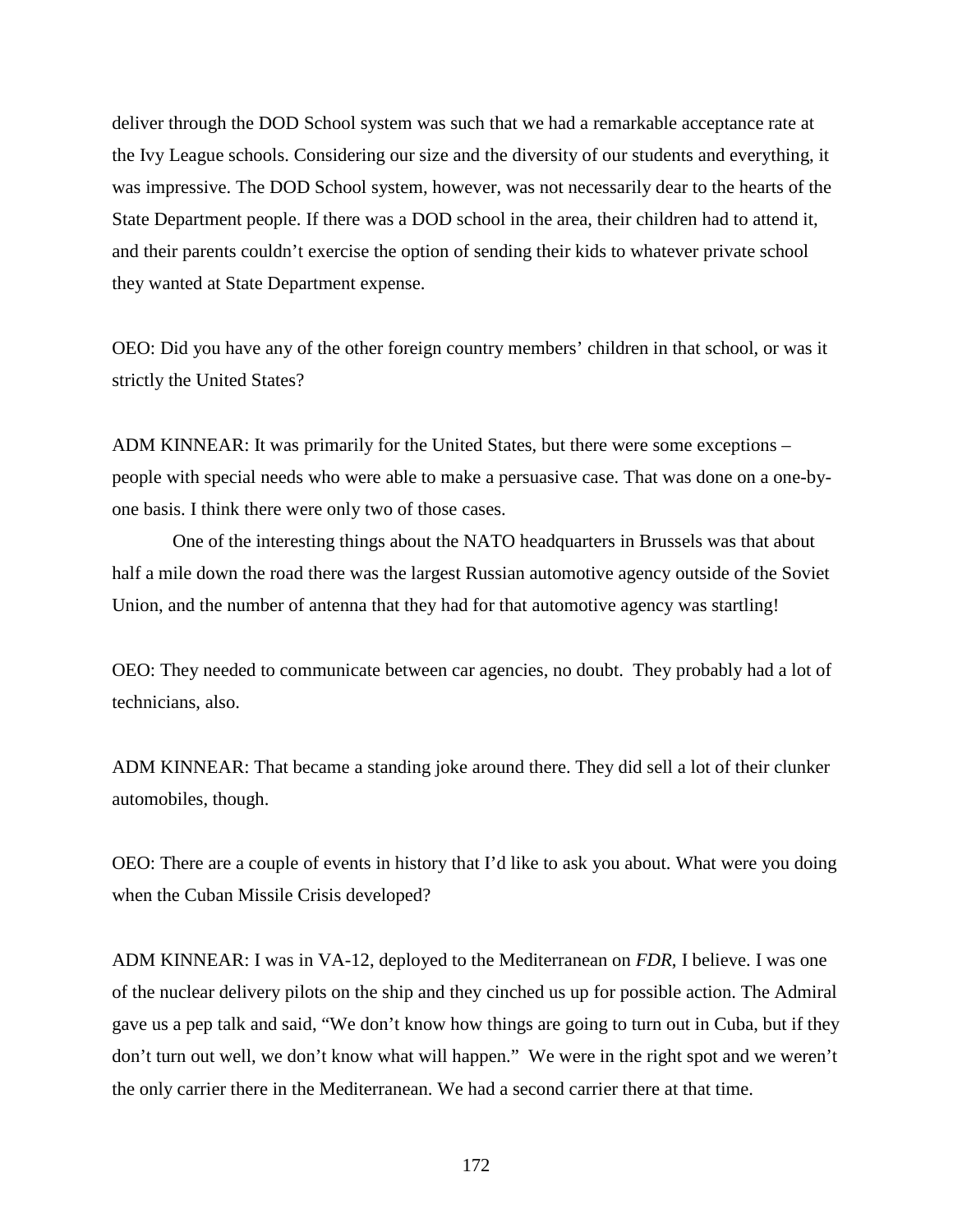OEO: Tell us about your connection with the George Bushes – father and son.

ADM KINNEAR: George H. W. Bush. When they moved the CNO out of his Naval Observatory quarters, and Vice President Rockefeller moved out, George Bush and Barbara moved in. I was what was known as a Republican Eagle, and was Senior Vice President of Grumman Corporation at the time. The first time I really had a chance to talk to the President as an aviator, but in an informal way, was at a Grumman affair in Bethpage at which we delivered a technology demonstrator airplane Grumman had built for DARPA (Defense Advanced Research Projects Agency). It had a forward-swept wing, and seven discreet pieces of technology were demonstrated on that peculiar airplane, the FX-29. We were having a ceremony at Grumman and this particular aircraft was the centerpiece. The Grumman Chairman at the time was Jack Bierworth. He and George Bush, and their wives, had earlier occupied two units of a student Quonset hut at Yale. In addition, Bierworth and Vice President Bush were both on the Yale baseball team – Bush was the first-baseman and Bierworth was a starting pitcher – so they knew each other pretty well. As a result, when that forward-swept-wing FX-29 was being accepted, George Bush came up to represent the U.S. Government and to visit with Jack Bierworth.

Of course, he had to get into the cockpit, like any naval aviator, and really see what that airplane was all about. This was not part of the planned ceremony. He got in the cockpit and started being an aviator to the point that Bierworth gave me the "get him out of the cockpit" head nod, so I went over and said, "Mr. Vice President, I respectfully think that we ought to keep things moving here."

"What do you mean?" he asked.

"Well," I said, "everything is stopped until you get out of the airplane."

"Oh," he said. "I didn't realize that."

Post haste, he climbed out of the airplane and the ceremonies went ahead. That was the first time I'd ever had a chance to really talk to him, and he remembered that. Later, as I told you, when they moved into the newly designated Vice President Residence, because of the fact that I was well up in the Grumman hierarchy and had other things that related, we got invited to a lot of events. Barbara Bush and my Mary, both being Mainers, spent most of their time talking about raising kids, dogs, and cooking. They had a lovely little dog that Barbara would always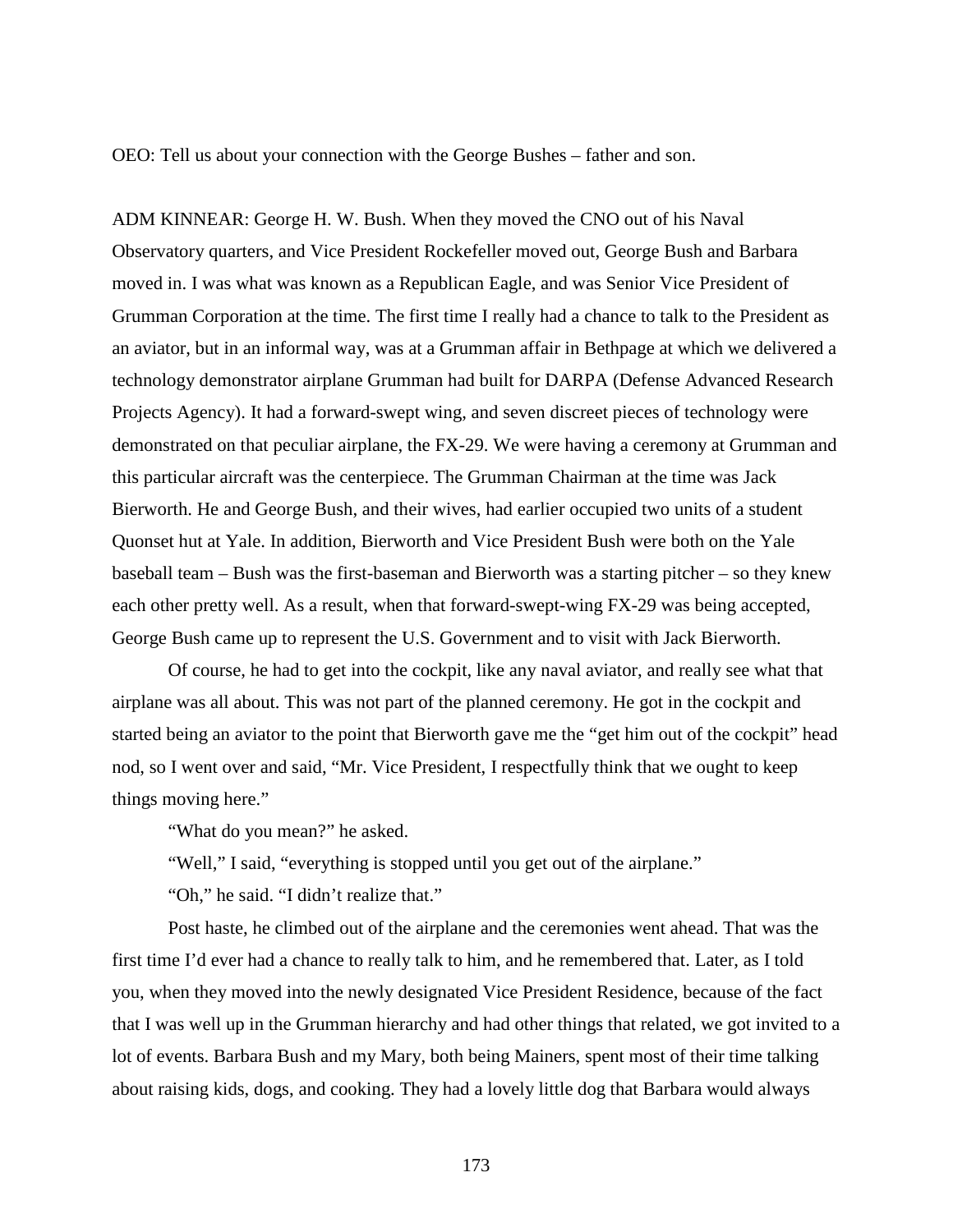bring out when Mary was there. In that way, we got to know the Bushes personally and informally.

My other connection with him was when he set up an office in Houston. I was on the board of Compaq Computer and chaired the Audit Committee at the time. Every Compaq machine we could lay our hands on that had anything to do with equipping an office showed up in his office. I had moved up to New England and he would commute from his office in Houston up to Walker's Point, Maine. It seemed like we always got on the same Continental flight. In those days, I rode in First Class and so did he and his Secret Service escorts. We got to know each other. When we were on the same flight, we'd have a chance to chat a little bit – not a purposeful thing, just in happenstance, not planned at all. He is a real gentleman. One person who apparently knew him well, said, "George Bush was raised so well by his mother that he'll never let any personal event go without a longhand note to you. I have several longhand notes from him in connection with various kinds of happenings, and most of the time it was something with Grumman. But George Bush would write longhand notes. He was the Vice President and I was running the Grumman office, we were doing a special study on selling E-2Cs to the Coast Guard for drug interdiction, and this special task force that he set up was in the Old Executive Office Building. His office was in there, so we would run into each other occasionally. He was quite helpful a couple of times getting people to understand why I needed to see them.

OEO: How about the next George Bush?

ADM KINNEAR: I was on the stage when he accepted the nomination for the Presidency. As a matter of fact, I was the senior officer.

OEO: How did that come about?

ADM KINNEAR: I got recruited and I'm not sure how. Somebody in the Navy had suggested it would be good if I endorsed his candidacy. I wasn't alone – not only did I endorse him, but there was a whole bag of four stars who endorsed him. I just happened to be the senior one there on the stage when he accepted the nomination.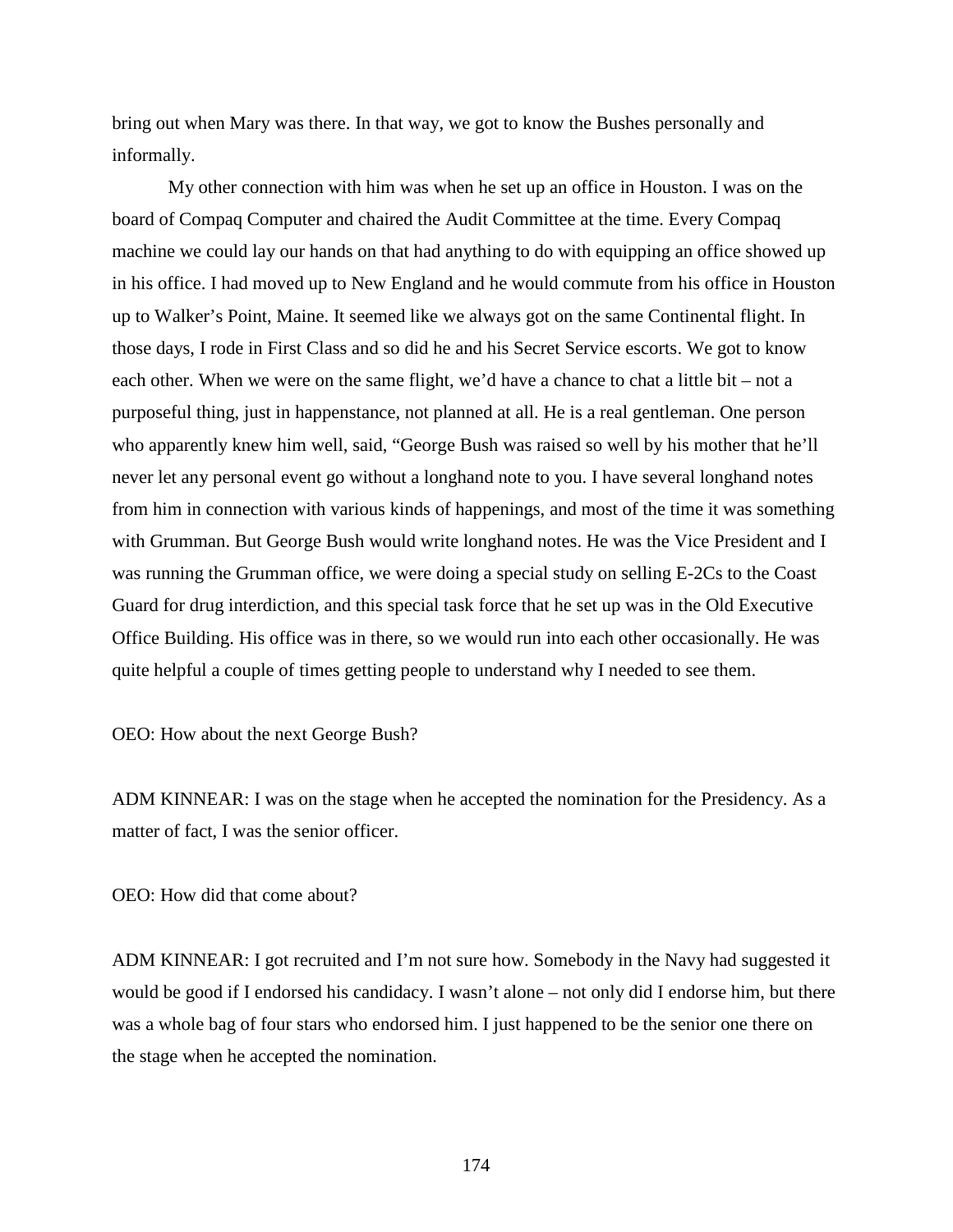Charlie Craigen, the former Attorney General for the State of Maine, was a naval Reservist, a Captain. He ran a Naval Reserve public affairs special group that met in Boston. When he got ready to retire, he wanted to retire on the *USS Constitution,* and he wanted me to be his retirement speaker. When the former Attorney General asks you to be his retirement speaker, you don't logically refuse, so I was his speaker. The night that I was on the stage when the President accepted the nomination, Charlie Craigen came over and said, "I've got some people that want to talk to you." I said, "Okay Charlie, about what?" He said, "About the next president." So, I went with him and it turned out it was Olympia Snow and Susan Collins, and Olympia's husband, Jock McKernan, the former Governor of Maine, and their kids. I sat with them for the remainder of the ceremonies that evening. Talk about having reporters all over you. They didn't know who I was, or what my connection was. After George Bush got off the podium, he came over and joined our group. I still hear from Charlie Craigen, who now runs a private organization down in Washington.

OEO: You mentioned three or four things in your pre-interview notes that you'd like to talk about. The first one is something about the opportunities the Navy provides to all its members.

ADM KINNEAR: I had a Chief Petty Officer give it to me a little bit differently. I had never thought of it this way, but Chief Petty Officers are a special breed, and they are very involved in running the Navy in general and, in particular, the careers of people like me. A CPO caused me to start thinking about it again when he said, "You're one of the few people I know that made the trip from E-1 to O-10 nonstop." And I said, "Well, there's a long history of CPOs helping me in any number of ways." The chief who guided me to applying for flight training was a good example. That was sort of the anchor point when I learned the power and importance of the chief. Having a brother who was a Marine Sergeant Major, he never let me forget that most of the good things that happened to me were because I had the right non-commissioned officers working for me. He was sort of pulling my leg but, in fact, he was right!

OEO: How about the importance of formal education? You pretty well demonstrated that, but I'm sure you have some thoughts on it.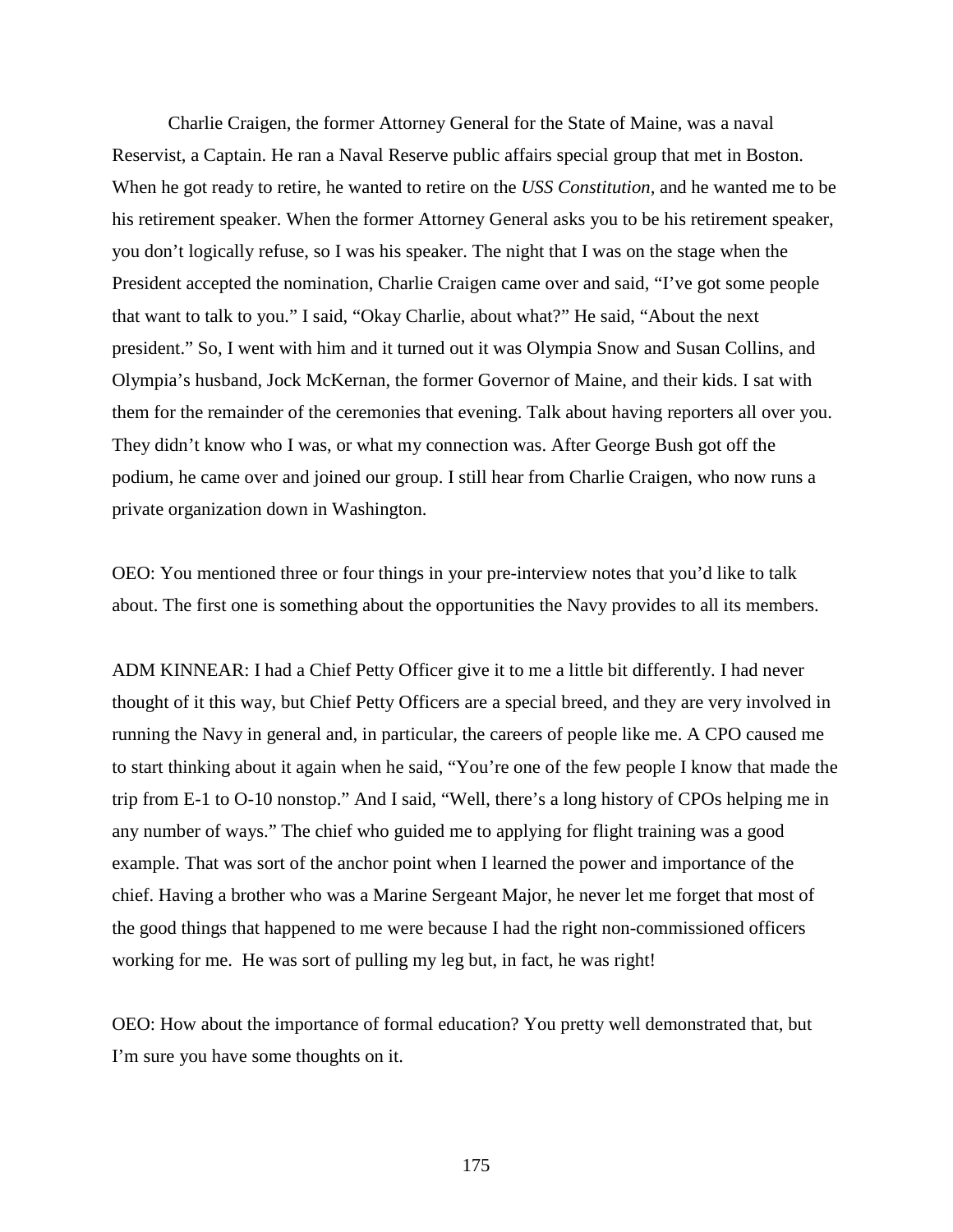ADM KINNEAR: It became apparent to me right off the bat when I applied for flight training. I didn't have a high school diploma, which was a critical issue, a crucial issue. That was my first time being put on notice that formal education is important, and you'd better pay attention to it.

OEO: Yes, but you had to work at it.

ADM KINNEAR: Yes, but I had a lot of help. And once again, it was the Chief Petty Officers who got me turned on to the opportunity, who got me through.

OEO: It strikes me, as we went through your ladder of education, in every case that step in the ladder fit perfectly into what you needed for future jobs. In other words, every one of your education levels gave you an opportunity. The fact that you had that education helped you into that job, but you had an opportunity to take advantage of those places in a very profound way and a lot of jobs in the future.

ADM KINNEAR: I think probably the last real purposeful thought process on my agenda was when I found out I was going back to Stanford for two years, and that I could choose what I wanted to study. I had been a student of government, both inside and out, and I really and truly was interested in our system of government. I went out there not having a hard commitment to any particular course in education. I tailored a program that would prepare me to look at the technical and the economic side of government procurement. I needed to prepare myself to function in that environment, so I needed the technical side. Digital processing was coming along and I had an appreciation for the potential of that, although it wasn't as real then as it is now. I had to sell Prof. Grant Ireson, who chaired the Industrial Engineering Department at Stanford at the time. I had to convince him that I could put together a program that would span all of the areas that I would need to be a literate authority on defense procurement. He was quick to point out that, "The technical side is going to be great, but you're going to have to do a lot of other things. You're going to have to look at the financial side. You're also going to have to look at the economic side. So your education is going to have to include a lot of different things like economics and financial management. If you want to play at being an engineer, you can emphasize that, too. But you're going to have to become proficient in a number of areas if you're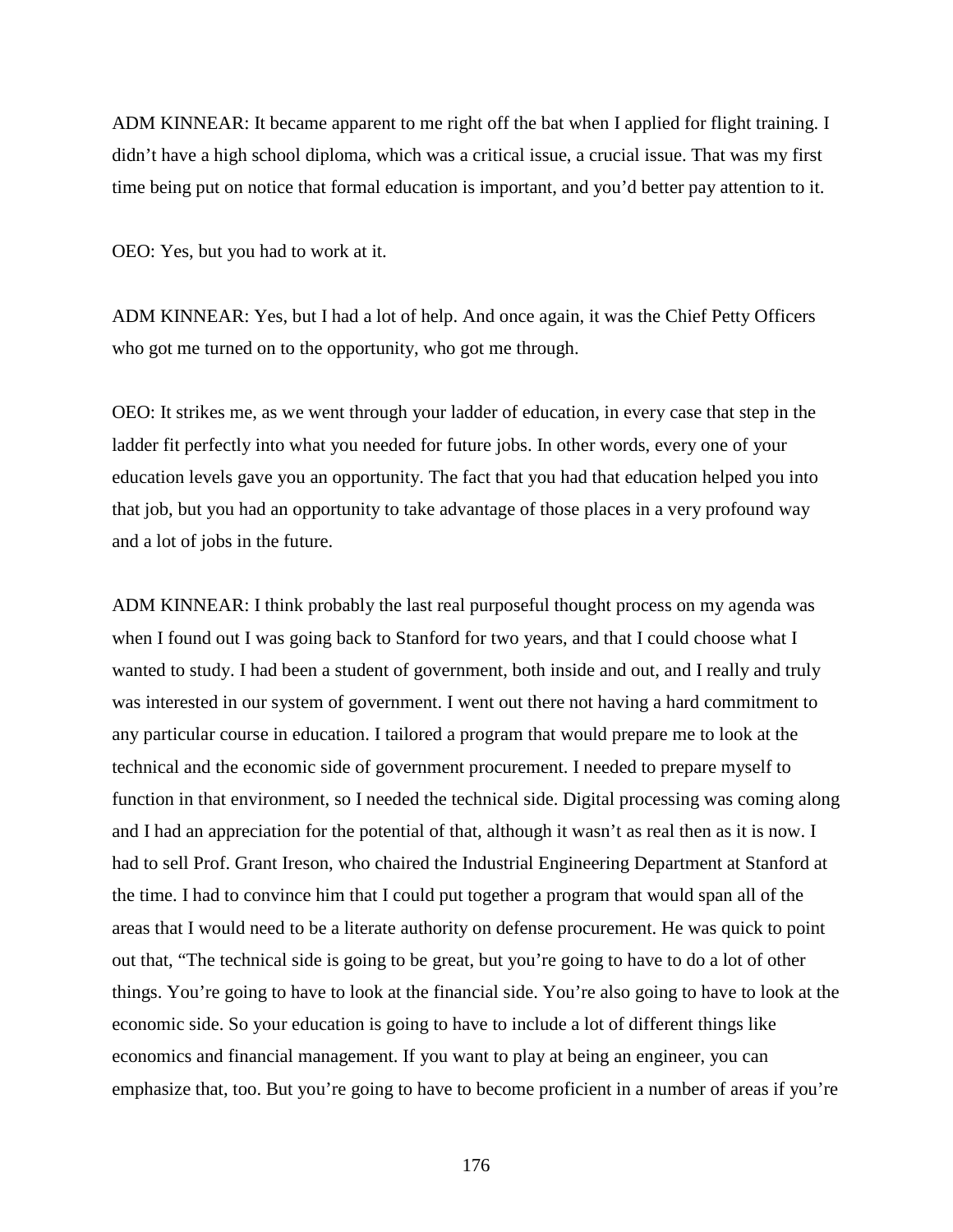going to be effective at the higher levels." So, it was his coaching and his help in putting together a program. It was not an easy sell in some cases because everybody said, "You know, this does not look like an ordinary academic program. We aren't sure what this is; we've never seen one like it before." I responded, "You'll probably never see another one like it, either, but this is what I'm trying to do. This is what I've been told are the things that will strengthen my ability to deal in these areas." What I started out with and what I ended up with were pretty far apart. What probably influenced me the most, as I mentioned before, was a gentleman by the name of Aaron Wildoski, who was head of the Political Science Department at the University of California at Berkeley, and he was going to teach a special course at Stanford. I had an Air Force cohort, LTCol Jim Ling, who later became Deputy Defense Secretary Dave Packard's "Man Friday" and who was in a special Air Force program. In fact, he changed his academic program. He originally was in Operations Analysis, which was a five-year program. When he found out I was going to try and get out of there in two years, he said, "Hey, let me join you." So there were two of us. This professor Wildoski came across the bay to Stanford to teach a special course in what he referred to as *Politics of the Budgeting Process*, and he wrote a book with the same title. You will find in some of the papers I've written that the most important course I ever took was that one from him. When I got into the Chief of Legislative Affairs job, I had a real appreciation for the truth in what he had to say; what he'd written in his book. I gave a copy of that book to all my people who I thought had promise. It gave you an awful lot of practical information on how to deal with Congressional committees, the importance of being able to get legislation authorizing a program and, more importantly, getting it financed. I had that running start as a result of reading his book and taking his course. When David Packard was Deputy Secretary of Defense, his number-one understudy was Jim Ling. When he left, he took Ling with him into the civilian world.

OEO: The next thing you mentioned is the importance of helping others succeed.

ADM KINNEAR: There is a certain amount of selfishness in that. If you know you are going to need a person with a particular skill set downstream, and you don't know anyone who has those skills, then you have to create them. I spent an awful lot of time counseling people to qualify themselves in ways that I thought would be useful to them and to the world and, selfishly, to me,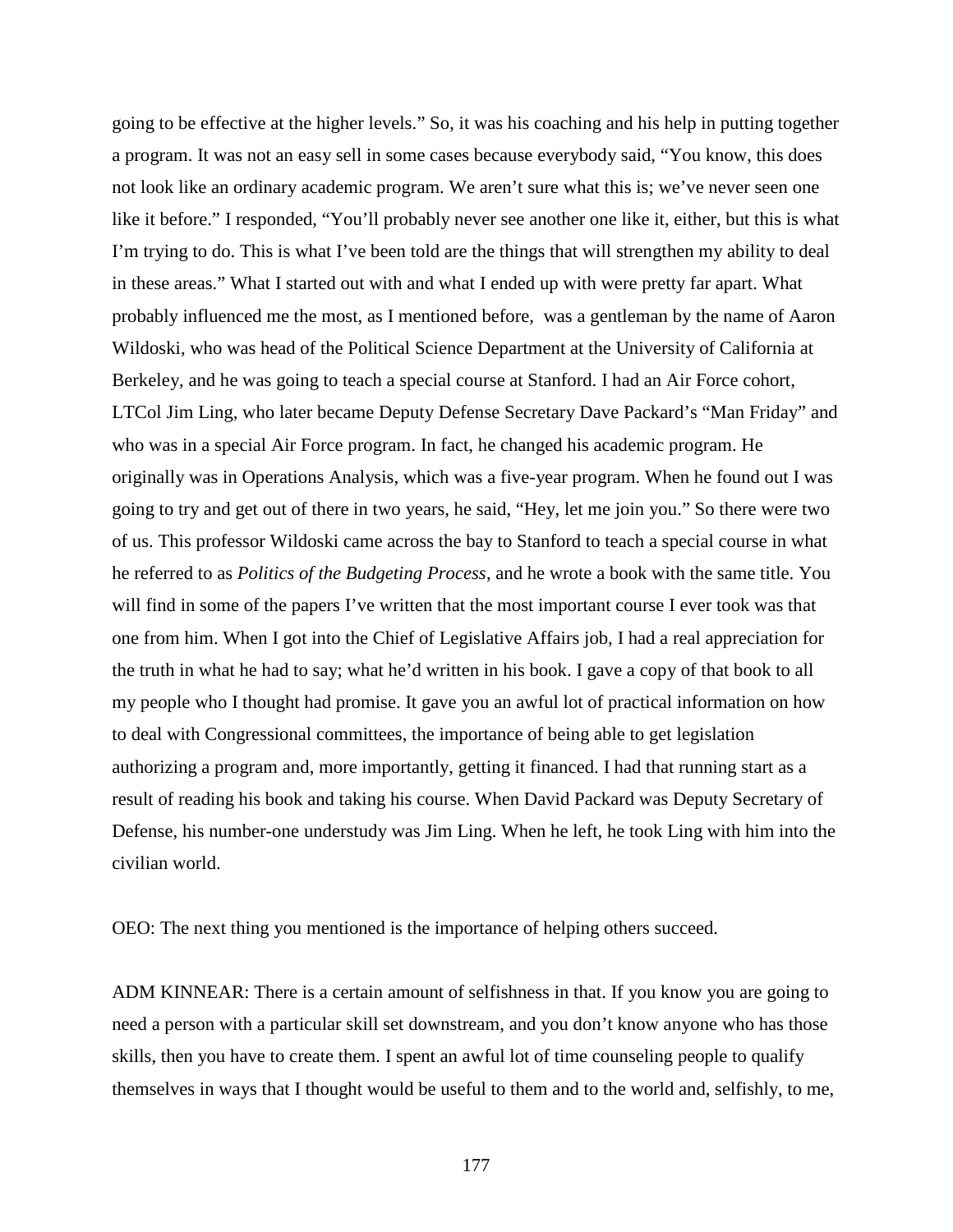as well. I always considered it an investment if you spend time helping a guy get set up and get through a program; there was a real payoff for that. Many of the people that I still deal with are people that I helped along the way and who, in turn, helped me. The Snuffy Smiths and the Bob Kellys of the world, both of whom I flew with and kept interest in, are good examples. Bob Kelly was, as I said, an exceptional aviator and bright, and he also had the personality and the tenacity. Snuffy's career, like Bob's, speaks for itself.

OEO: Last on your little list here is one that we've already talked about. In your words, "The importance of persisting when most others say you can't get it done."

ADM KINNEAR: That is just a fact of life. Any number of times, while I was trying to finish that doctorate at Stanford, I had people telling me, "Hey, that's not doable. You're wasting your time." The key people, however, stuck with me; my committee and my advisor, Prof. Ireson, the Dean of the Industrial Engineering Department, were key.

OEO: We should talk next about your post-Navy experience. You went to Grumman first?

ADM KINNEAR: Yes. I went to Grumman and became the Senior Vice President for Washington Operations.

OEO: Did you find your time in that capacity productive and did you enjoy it?

ADM KINNEAR: Yes, I enjoyed it. Mike Pellahack, who designed the F-14, was one of the truly great human beings that I've ever known, both as a person and as a professional. When I got ready to leave the Navy, Joe Gavin was the Chairman, and George Skurla, who had become the CEO, invited me in to talk to them. I had never planned on working for a defense contractor, although I had thought about it. When they put it in terms of airplanes as they did, and said they would like me to join Grumman, I got interested. After a couple of years in the Washington office, I was urged to move to the company's Long Island headquarters. When I told my wife, she said, "Write often and let me know how it is." So I told them, "I buy into everything you had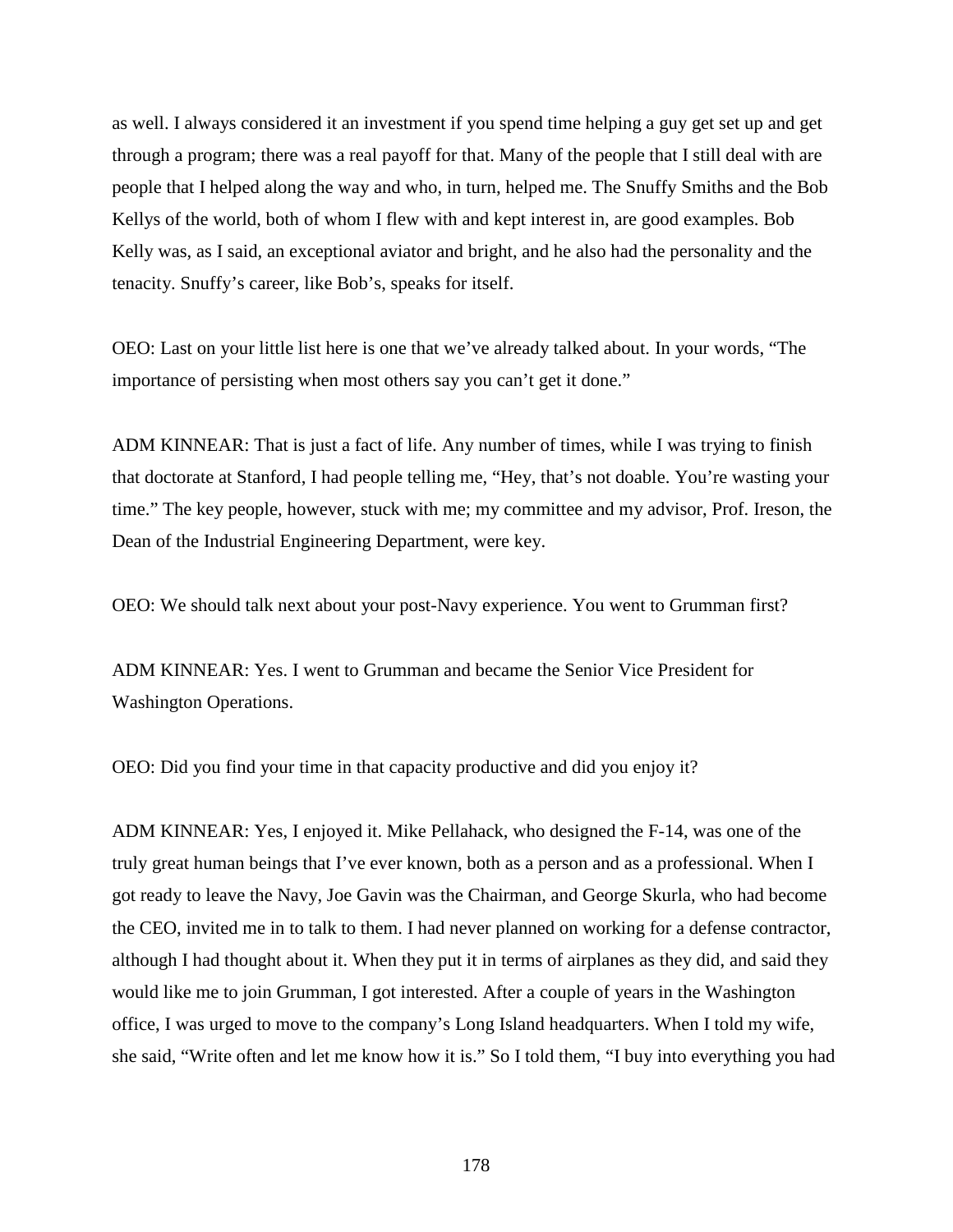to say, and I'll do anything you want, but I have to do it out of the Washington office." I made that decision early on and it turned out to be a good decision.

The nice part about it was that Mike Pellahack had become the President of Grumman International, and he put me to work immediately: "Okay, you can stay in Washington, but I want you to understand that you are Grumman International and not just plain Grumman."

"What does that entail?" I asked him.

"First, it entails a lot of travel. The State Department and the Department of Defense have asked Grumman to respond to a request by the Chinese government to send an engineer, a pilot and a design engineer over to review their aircraft industry and advise them on how they can improve it." So my first job was to go to China with Mike under the pretense that we were going to give them advice as to the state of their aircraft industry and the probable direction they should go. The Russians had put billions of dollars and tons of effort into teaching the Chinese how to design and build airplanes, and they were already building MiG-21s, bombers and turboprop civilian transports at the time. Deng Xiaoping was running the show. It just happened that what they called the F-7 – their version of the MiG-21 – was being built in Chengdu, Sichuan Province, near Chin Do, where Deng Xiaoping had a summer home. Mike and I did a couple trips to China. On the second one, we ended up in Chengdu Province reviewing the building of the F-7/MiG-21.

The CIA had become interested in my travels. I knew a lot of people out at CIA. Stan Turner and I were classmates at the War College and, at his request; I had transferred six of the best Navy Legislative Affairs people to CIA. My Deputy at Navy Legislative Affairs, Captain. Niles Gooding, also a highly qualified naval aviator, took retirement and went to CIA in response to Stan's request to beef up his Inspector General function.

I made three trips to China, twice with Mike and once with the Jack Bierworth, the Grumman Corporation Chairman. Jack, as I said, was a baseball player and friend of the President, and considered an internationalist. He came to Grumman from National Distilleries.

That last trip with Mike, we ended up in Sichuan Province staying in Deng's new guesthouse, which was wonderful, on his private estate in an oak grove right in the middle of Chengdu. We were the first guests in the house. At the dinner table, it quickly became quite clear what they wanted from us. They brought us down to the plant when they were building the F-7/MiG-21, and they wanted to turn it into an all-weather fighter. The MiG-21 has a nose intake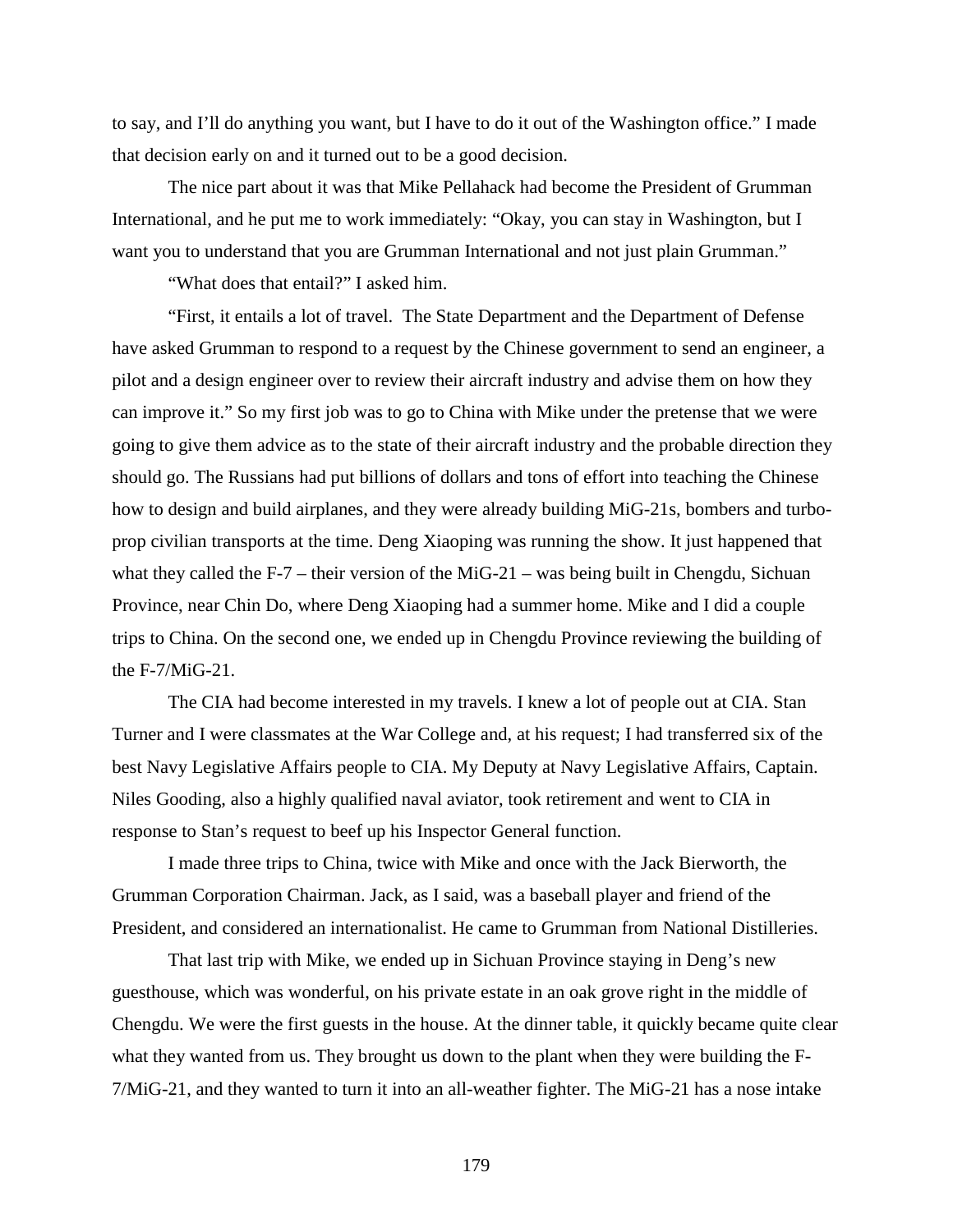and a few other things that don't mesh well with an interceptor kind of a fighter. They were in the process of building something that was a direct steal of our F-4. In fact, they built a couple of them, and one of them was in Bethpage; it was still there when things fell apart with China. When Tiananmen Square came along, we cut off all our joint programs with China.

They were building the Badger bomber up in Xian, near where the famous 2,000 terracotta soldiers were discovered. We went to Xian and went through the Badger plant, but they made a big effort to get us out to see the 2,000 Terracotta soldiers, and it turned out to be a very rewarding trip. The whole thing had been orchestrated so we would end up in Chengdu where the F-7/MiG-21 was being built. They didn't really need any help building MiG-21s. What they were looking for was how to turn the MiG-21 into an all-weather fighter. They had a dinner at this guesthouse on Deng Xiao Ping's estate at the conclusion of this visit. They served us individually and also from a Lazy Susan arrangement with three rungs, which were rotated so you could take what you wanted when it passed by your place. The first thing you got was your main course, and then the salad, and so on. They had a very big table there with a white linen tablecloth. We decided it was the only white linen tablecloth in the whole province of that size. After dinner they cleared the table and served coffee. It was supposed to be a going-away dinner, and we were expected to divulge our suggestions for improving the aircraft industry in China. Instead, they opened up and said, "What we really would like to do is to turn the F-7 into an allweather fighter." Mike said, "Complete with an air-to-air radar, and complete with missiles like most of these airplanes that are flying right now that you . . .?"

"Yes."

"Something like the F-4," Mike continued," but it's got to be built in some version of the MiG-21?"

"Yes."

"What you're asking is a considerable feat," Mike said, "because the first thing you have to do is put radar in the nose of the aircraft. And if you do that, you have to reroute the air to the engine through the wing routes. That is going to be a different airplane. Their lead engineer said, "Basically, it's still going to be the F-7. You put the radar on the nose and you put the intakes in the wing routes, and your Secretary of the Navy has assured us that we can buy F-404 engines to put in this airplane…if we build it." John Lehman may have made that commitment. The Russian engine the Chinese were putting in the F-7 was terrible. They had about 30 minutes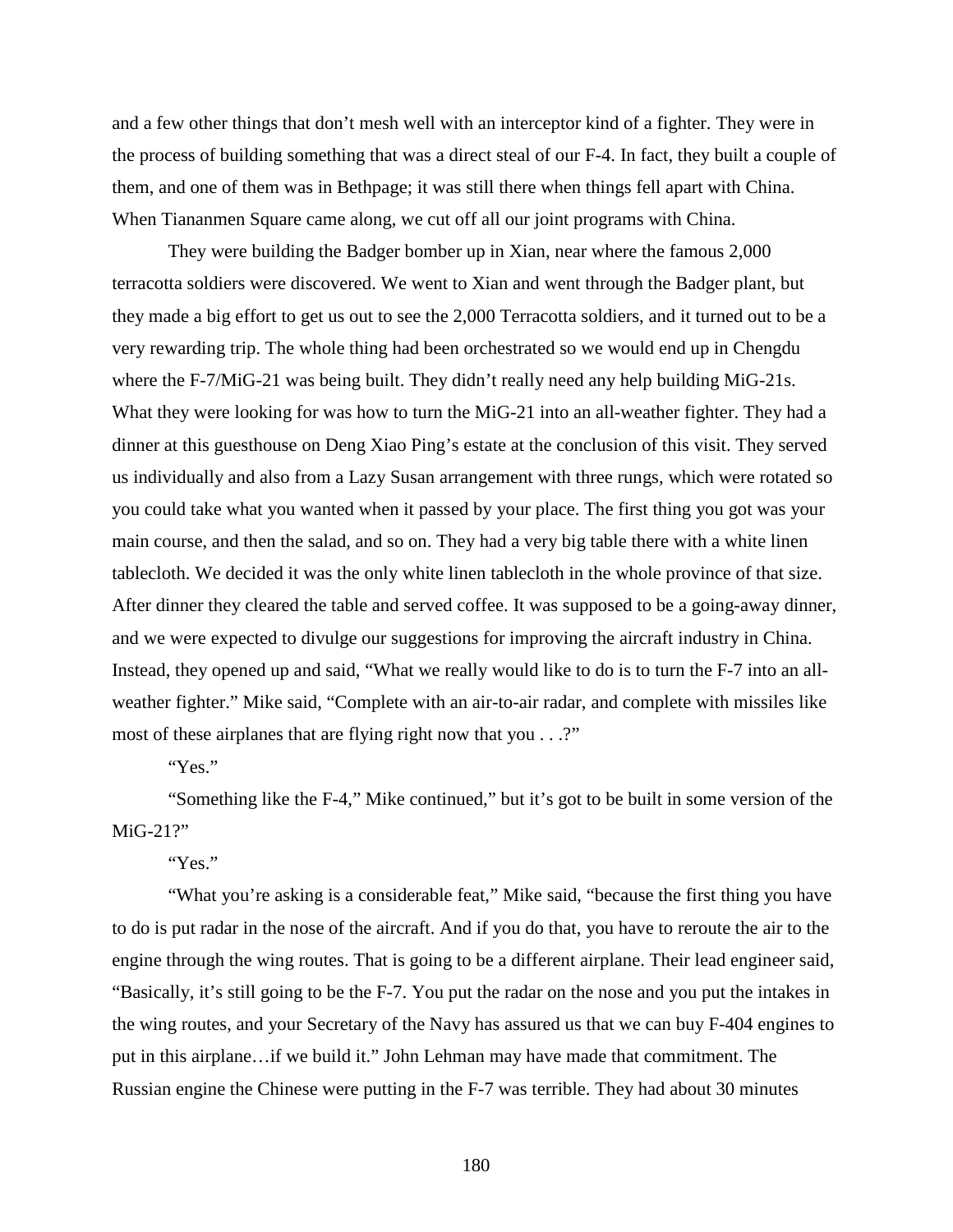between failures, it seemed. They needed a new engine and they knew it. We knew the logical engine to do that.

The Russians weren't helping them any longer, and it was up to the U.S. to bail them out with this project. As the evening went on, the Lazy Susan disappeared and we ended up with this big white tablecloth. Looking at each other across the table, there were probably 15 of them and two of us, and they got down to brass tacks. Pellahack, being indomitable – the guy was an effervescent personality in every sense of the word, and bright and quick as a person can be – said, "Okay, I've got the picture. You don't care about what we have to say about your aircraft industry. What you want is an all-weather fighter." None of them responded, wouldn't even nod, everybody just looking to each side. They obviously weren't ready for Mike's directness. He continued anyway. "And you want to do it with the F-7. Okay, let's go about this carefully." He whipped out a ballpoint pen and started sketching on this beautiful, huge white tablecloth. Pretty soon we had a MiG-21 with radar in the nose and air inlets on the wing routes and a slightly revised empennage. Pellehack was talking 90 miles an hour, and they had all their tape recorders going to be sure they captured it all for study later. Before the evening was over, he had redesigned the plane on that white tablecloth with his ballpoint pen. At our debriefing afterwards, the first question they asked us was, "Where is the white tablecloth?" We said, "We're sure it's locked in somebody's safe, probably in Deng Xiao Ping's office."

That was Grumman's last hoorah there for this round. We made one more trip and I took Chairman Bierworth over to make our manners with the Minister of Defense and the Minister of the Interior, who had all of the police forces and all of the fire departments. In response to a question, we assured them that Grumman built the best fire trucks in the world. The major plant was in Roanoke, Virginia. That had caught the attention of the Chinese because, for the first time, they had buildings that were more then four stories high. They found out they didn't have any way of fighting fires on upper floors. They had no building code that included sprinkler systems, etc. It was a real learning experience for them. I had been involved in the fire truck product planning for Grumman, and at the time we were buying up many of the small fire truck plants and turning the one in Roanoke into the world's best. Their Secretary of Interior ran the department that included all the police forces, all the fire departments, and all the internal rulings; hygiene, safety standards and those kinds of things. As a result of this, Grumman ended up building a fire truck plant in Shanghai that produced fire trucks they wouldn't let us sell on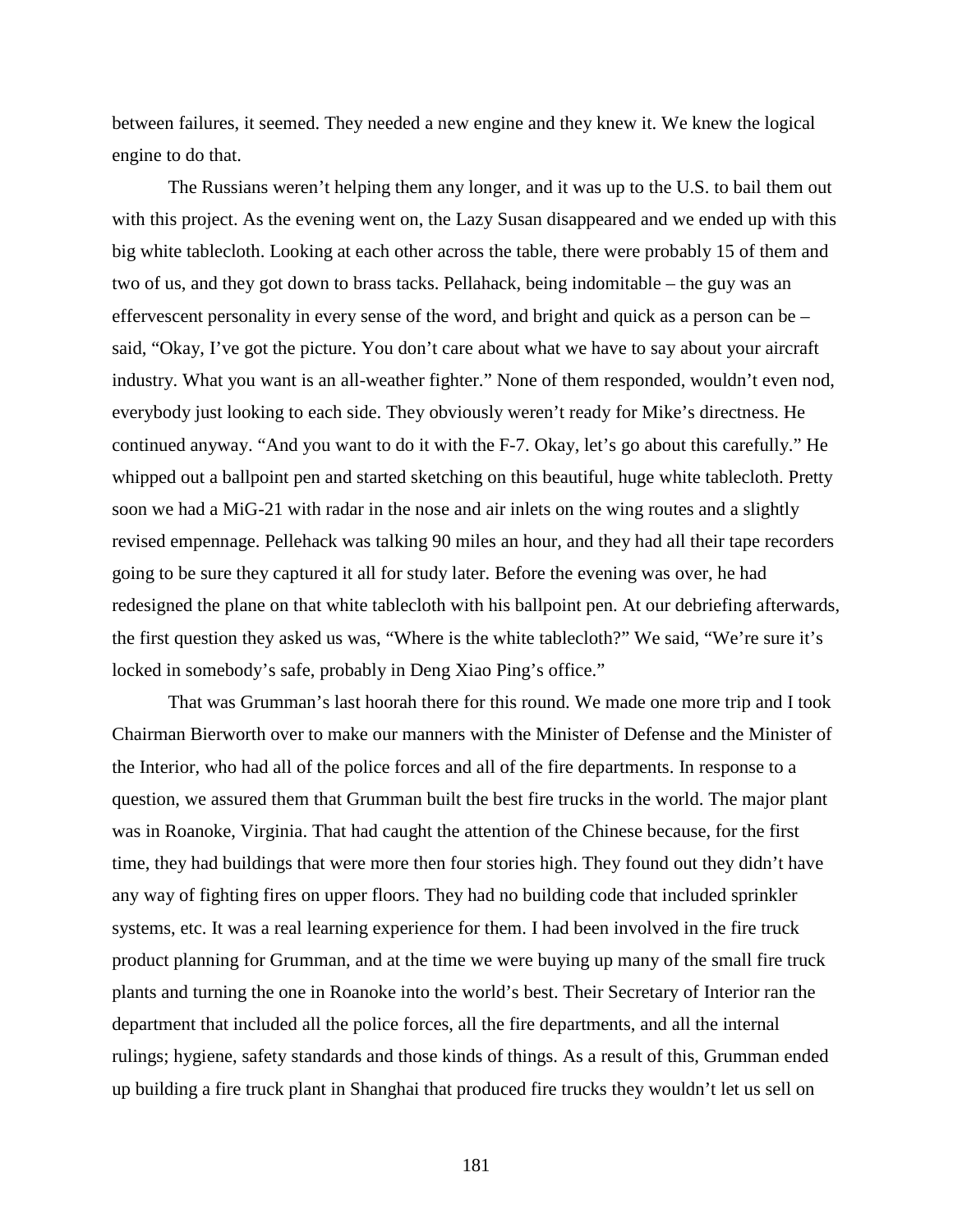the open market. You had to let them export them; decide who was going to get them, how much they were going to get charged and everything else. It was a weird arrangement and Grumman got out of it as quickly as we could. They were left with a fire truck production facility that, I suspect, they're still using. But the point I was going to make, they had no experience in fighting fires above three stories, they had some real tragedies. They built buildings that were four, five, six stories and found out that they had no way of fighting fires and they had no sprinkler systems. They lost a lot of people before they decided they had a cultural problem and that we were part of the solution.

That was all under the Minister of the Interior. Equally important, and in a competitive position, was the Ministry of Defense. Both of them decided, figuratively, that Grumman belonged to them. We got yanked around pretty hard by the government over there. When Jack Bierworth went over, he went to get firsthand information. He said, "As the Chairman of the Board, I need to know how to steer us in China. I've had years in Japan and I know the Eastern cultures. We are working at the wrong level. This fire truck thing has caught us completely by surprise. We had no idea that we were that far down the pike in dealing with them, and how important it is to them to get the fire trucks that have ladders that will get them up to where the fire is."

In Europe, they build fire trucks that have very tall ladders, but they always have to rest against the building. The ladder is not self-supporting. We bought a lot of that European technology for getting the ladders up. When the Grumman engineers got through designing these new fire trucks, they had ladders that you could depress 20 degrees below the horizontal. Not only did they not have to lean against the building, you could actually go to 20 degrees below the horizontal. When asked why we wanted to do that, the design engineers in our fire truck department said, "It's very simple. Fire trucks are often called on to get people out of the water. In wintertime in freezing water conditions you need to have a ladder that you can get to 20 degrees below the horizon to pick people out of the water."

The next question was, "How much did that cost Grumman to build a truck that could do that?" Answer: "It's not the cost. It's the purpose that's important." The Chinese bought onto that logic, and that's one reason we got into the fire truck business in China.

After we had been in China for a couple days, Chairman Bierworth reflected, "I don't feel like we're accomplishing anything, but we're covering an awful lot of ground. My God,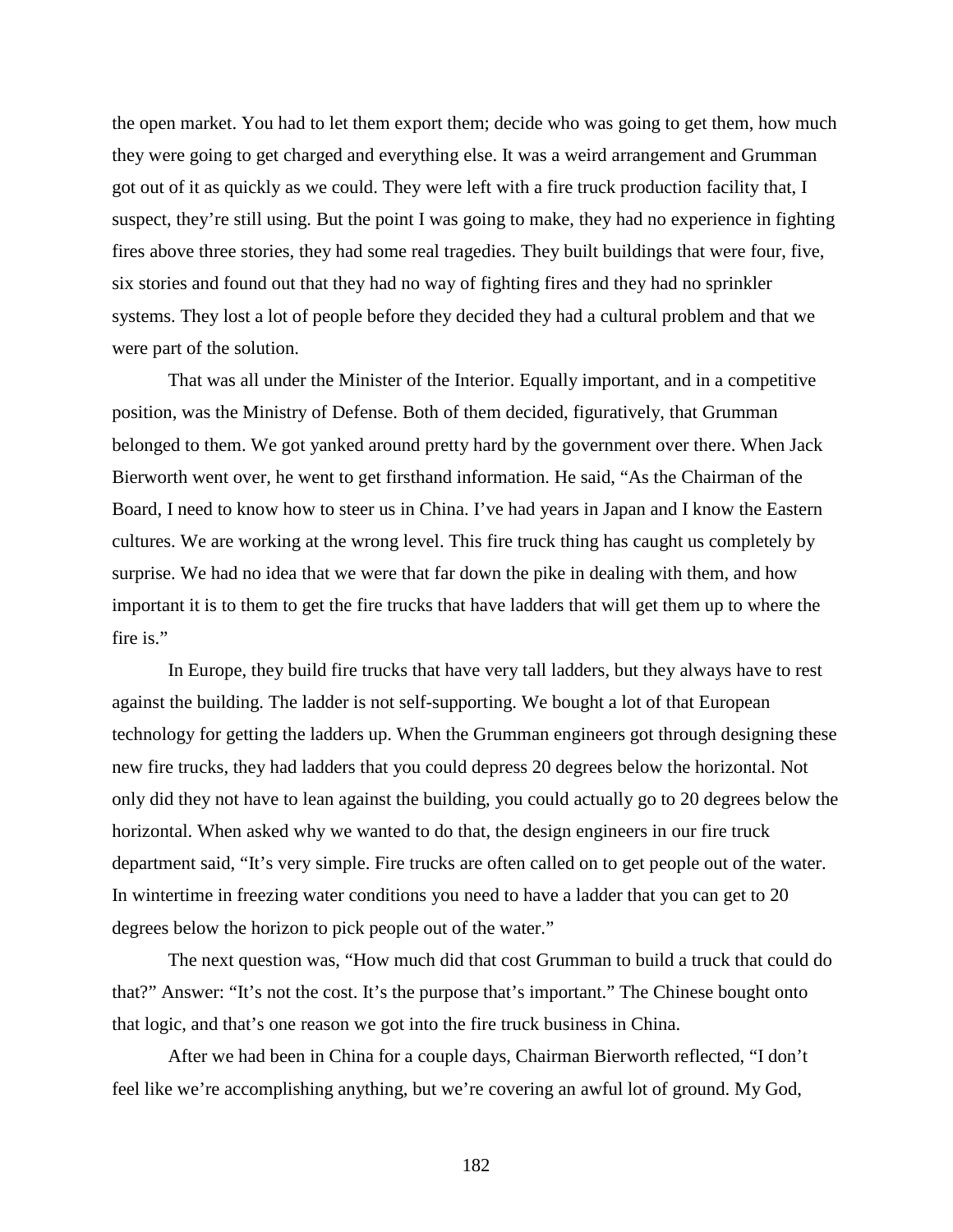these people are interested in everything." I said, "Well, let's constrain ourselves to fire trucks and airplanes, and that's all we're going to talk about."

"Who do we talk to about the fire trucks?" he asked.

"The Minister of the Interior. You're not scheduled to meet him and he's not scheduled to meet you, so I don't know what to do about that."

He said, "Do you think you could work up some kind of a dinner? I need to be able to talk to either the Minister of Defense or the Minister of the Interior to feel that I've met the reason I came along; we need top level communications."

We were in Xian. During one of the earlier trips, we'd had a completely unexpected adventure in a good restaurant that had a vertical fish tank filled with shrimp; live shrimp, out front. We were going from our local hotel out to the Xian ruins. Our "babysitter," Madame Soong, arranged everything. We started through the town; a resort town, between Xian and where these 2,000 terracotta soldiers are, and she, in her own inimitable style, explained to us in great detail that she didn't understand anything technical. She was there strictly to be sure that the political interests of the Chinese government were protected. Therefore, she had to know everything we were doing. On our way out to see the terracotta soldiers, we went through this little resort town and she said, "This is what would be called a spa in the United States."

"What do you mean by spa?" I asked.

She said, "There are warm mineral springs here, and the senior officers, military officers, have a special spa here. They come out, bring their families and stay for several weeks at a time, and they rotate. It has a wonderful dining room."

"This is all very interesting," I said, "but why are you telling me?"

She said, "I understand that you're a general."

"No," I said. "I'm not a general. I'm in a different service. I'm in the Navy." She didn't understand the difference between Army and Navy, so I finally got across to her by saying, "Yes, I'm a retired general in the Navy but why is this so important to you now?" She said, "If you have proper identification, I think I can get us into the spa and they have the most wonderful restaurant in the whole province." I said, "Here's my ID card, see what you can do with it." She came back and said, "You've been invited to lunch, and they consider it their honor to have you." I thought about that for a while, and said, "I'll do it under one condition:"

"What's that," she asked.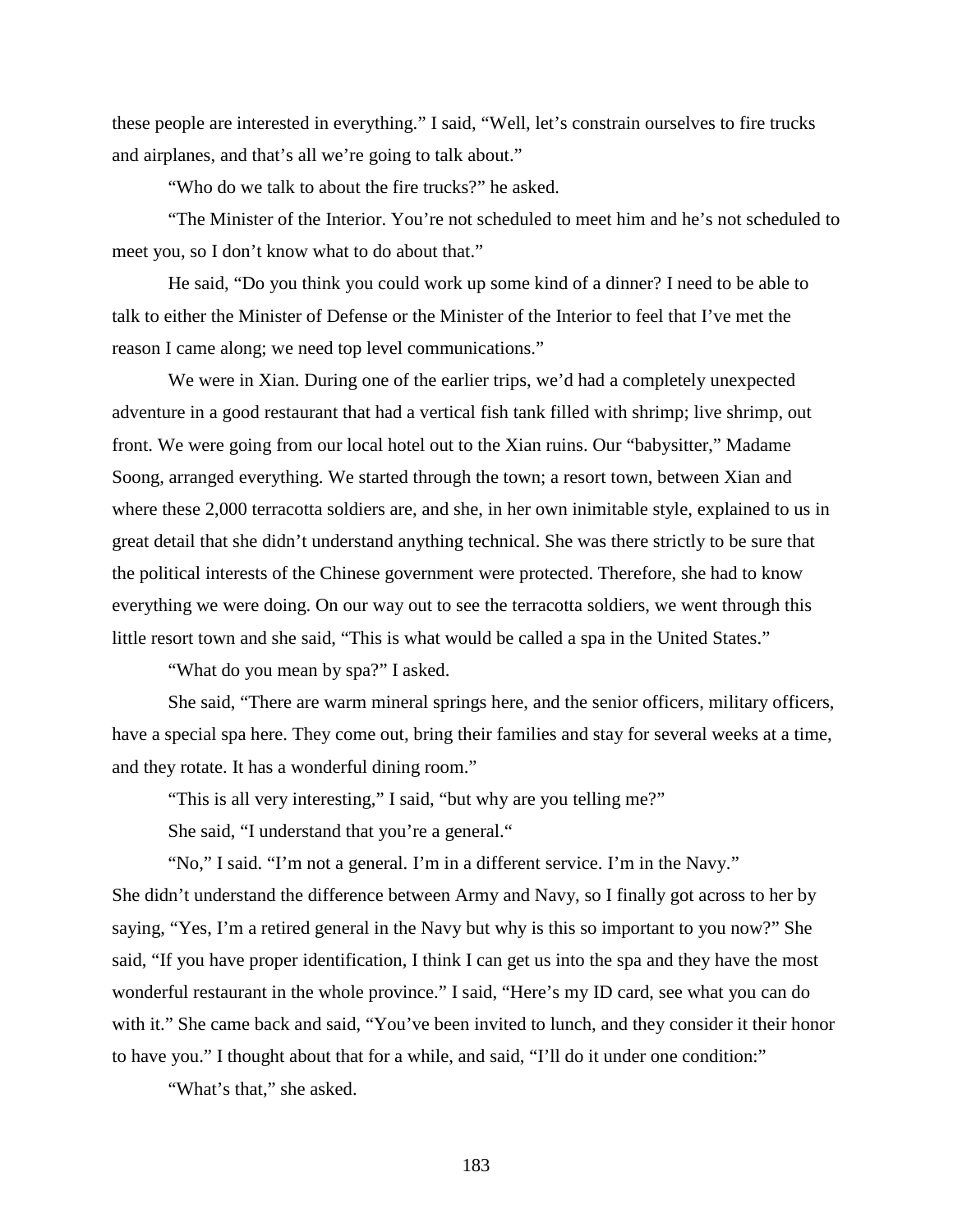I said, "Our driver has lunch with us." This poor guy didn't speak English, and he was Chinese as Chinese can be, and had obviously never been in a restaurant before. Boy, did he enjoy that seafood. I mentioned that to her, and asked, "Was that the first time he'd ever had seafood?"

"You have to understand," she answered. "Having seafood this far inland is a rare honor and not very many people this far from the ocean ever have a chance to have seafood. They don't know what it is. The fact that he liked it is remarkable in itself."

I had a little problem with the colonel who ran this particular establishment when I asked to bring the driver in. He said, "No, no way." I said, "Okay, thanks a lot," and I took my ID back, turned around and started to walk out. Madame Soong went completely crazy, and the guy finally relented: "Okay," she said, "the driver can come, but he has to eat at a separate table." So I said, "You can feed him at a separate table, but he gets the same food we get." Well that man ate shrimp like there was no tomorrow. That was a point of humor; Mike Pellahack always got a big boot out of that – Gus got the shrimp served to the driver.

Out of this came an interesting event later, because that story apparently got back to some of the people at the Ministry of Interior and the Ministry of Defense levels. It had been an interesting visit, but we weren't getting anywhere. Chairman Bierworth said, "What do we do now? We've used up our office appointment and we didn't get a damn thing done."

"Well," I said, "the only thing I can suggest is for you to invite the Minister to dinner." "When?" he asked. I said, "Tonight."

"You can't possibly set up a dinner of that size between now and tonight."

I said, "You don't know these hotel managers like I've gotten to know them."

"What are you going to serve?"

"We'll serve shrimp," I said. "Seafood. Look at that tank out there."

So, the Minister of Interior came to dinner with us. Jack Bierworth was delighted. The hotel went out of its mind. All the shrimp in that display just disappeared. Madame Soong reinforced what she had said earlier: "The farther you get from the ocean, the greater the honor if you serve seafood. You have just reached the pinnacle!"

She did a funny thing one time. We had been in Xian, we'd seen the soldiers, and she said, "I have one more thing before we leave this spa area that I must do. I have to get you up on the mountain to see a historical landmark. It's extremely important. I cannot let you go without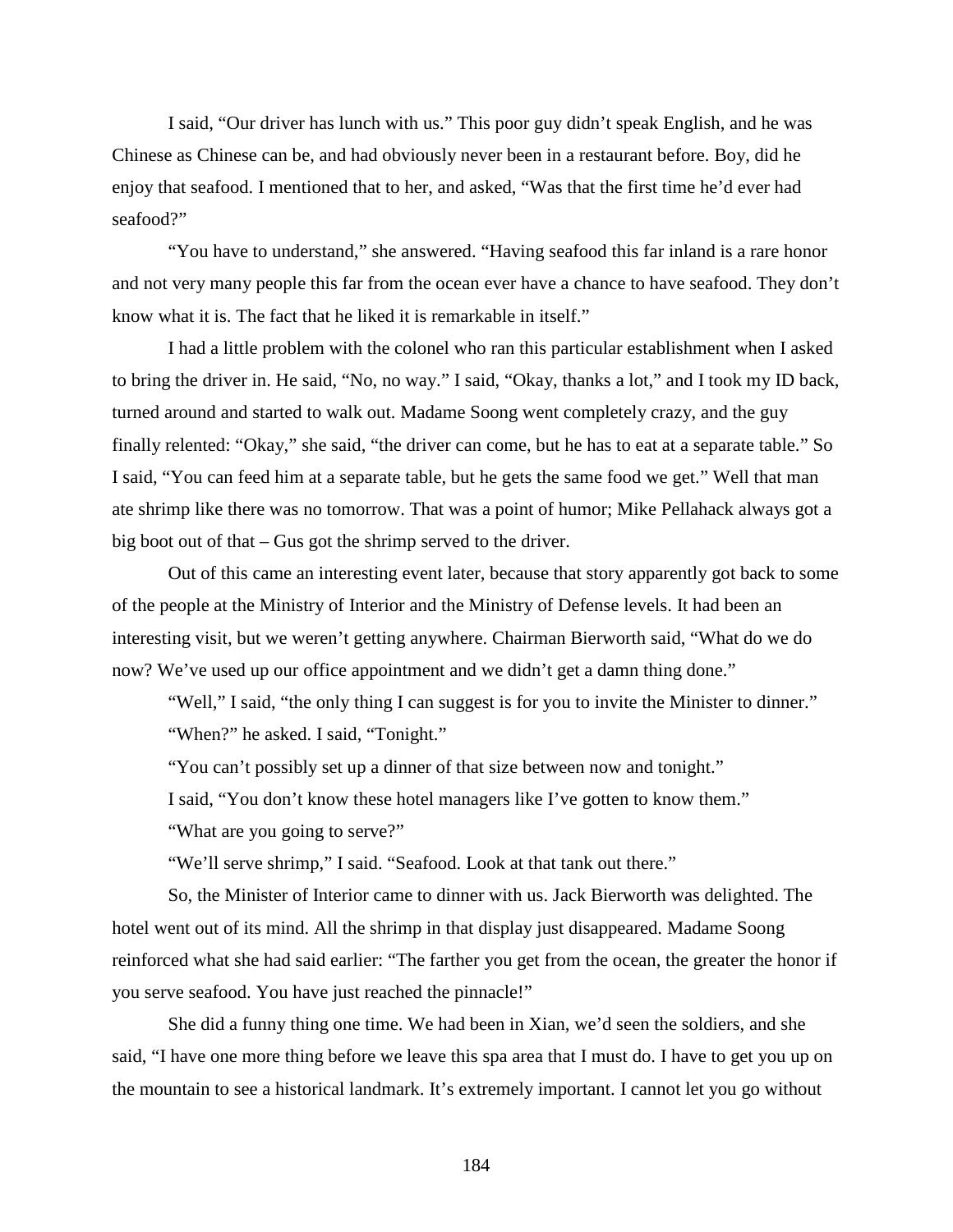ensuring that you've seen that historical landmark." Bear in mind, this little woman was about 50 years old, she was dumpy, and it was about 2,000 feet up that mountain. It wasn't 2,000 feet, but it was a fair uphill hike. I said, "Well, if it's that important to you, we will go up and look at the historical monument and we'll come back and tell you what it is."

"Oh," she said, "you saved my life…literally." So we went up the mountain to this little monument. It had an engraving on it, and it took a while for us to figure the thing out. By stopping a few people and getting them to translate for us, we learned that it marks the spot where Mao Zedong captured Chiang Kai-shek and held him prisoner. The date was in the 1930s, and I asked our translator, "Is this a legitimate thing?" He said, "Absolutely. He captured him, took him up there to the mountain. They met, they talked, and they finally came to the conclusion that they could tolerate each other as long as they kept their objectives separated." So, Chiang Kai-shek was allowed to continue his "pretense," as they called it, and Mao Zedong continued to create his revolution. That is a true story. As soon as that all came out, I understood why the little old lady was instructed not to let us leave without seeing that monument up there, because that was an important piece of history for us to know about and to put into perspective; what was still going on in China.

OEO: You went on from Grumman to the University of New Hampshire. That is quite an interesting jump.

ADM KINNEAR: I had made my decision with Grumman that I wasn't going to go to Long Island, and they made it clear to me that I therefore probably had a limited future in Grumman.

There were five things I thought about doing when I retired, and among them was to run a land-grant university. I sort of had the University of Florida in mind. My daughter was working on a doctorate at the University of New Hampshire, however, and one day she saw a notice that they were looking for an Executive Vice President. She sent me the little handbill with this announcement. I got to thinking about it  $-$  a land grant university, out of town. I thought I might like New Hampshire. I applied and was invited up to spend a week with the search committee. That turned out to be an interesting experience, working with all these very academically inclined people. To have somebody come out of the military and the aerospace industry to tell them how to run a university was not something that they thought of fondly. After a week of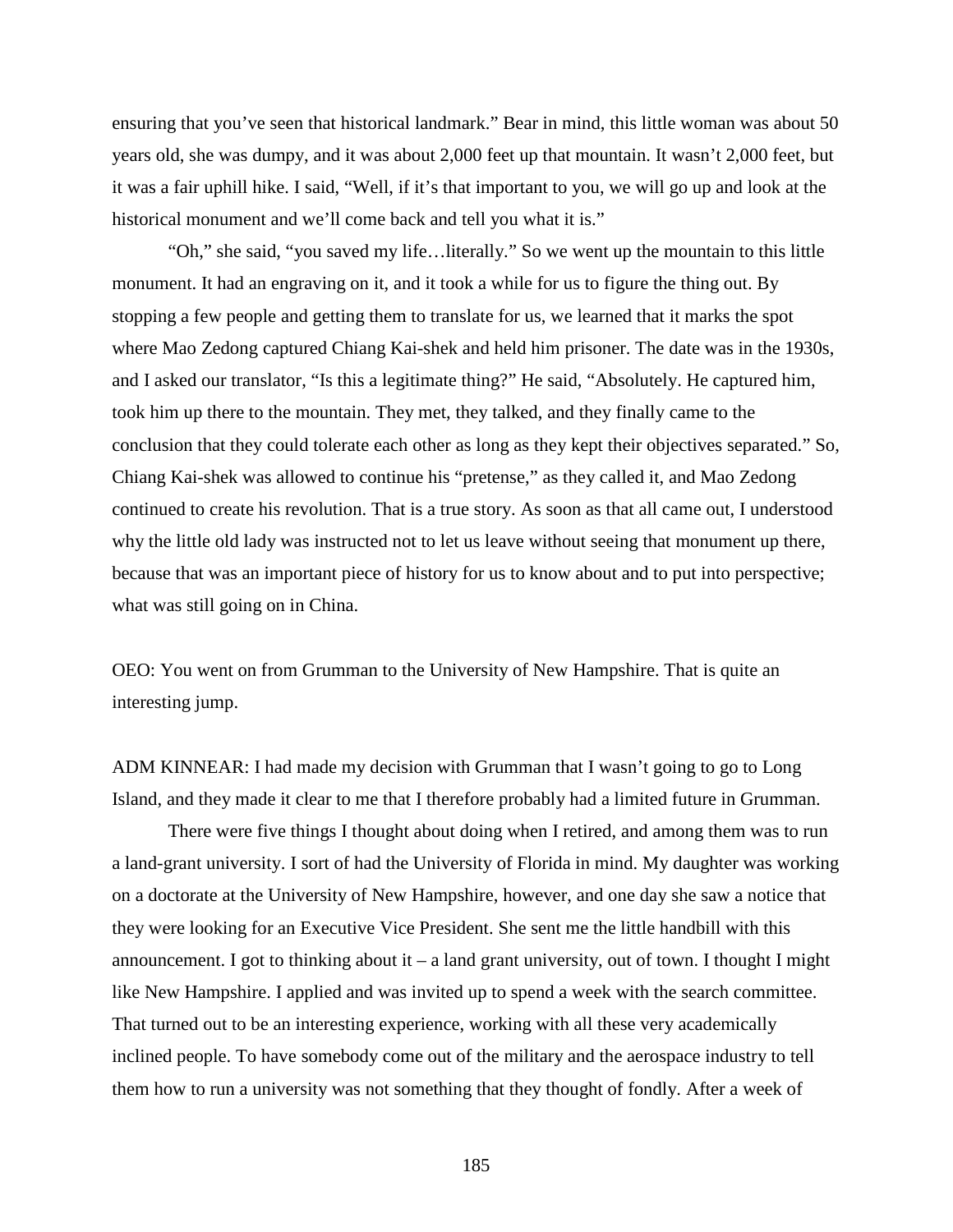interviews and spending some time with the university President and finding out the real situation, I became really interested. He was very candid. He said, "I'm a psychologist; a liberal arts person. We are doing space programs. We are building a laboratory that's going to go into space, the Gamma Ray Laboratory. We are contracting with NASA and the Air Force. I don't really understand those contracts. I don't know the science or the engineering that goes along with them." When he asked me if I would take the job as Executive Vice President, I said, "Yes I would, but under one condition: that you also make me the Chief Financial Officer."

"We do need a Chief Financial Officer," he said, "but why would you want to do it?" "That's the only way you're going to herd these cats," I said. "You've got to have the budget, the purse strings." They thought about that for a while, called me back in, and asked some more questions. Finally, they asked, "If you come in here, what would you expect to be called?' I said, "By whom?"

"Well," they conceded, "that's a good question, too. By the faculty, by the student body?"

"I will be the Executive Vice President, so they can call me the Executive Vice President if they want. If they're of military background or have strong feelings about it, they can call me Sir. On the academic side, I do have a doctorate and they can call me Doctor. As far as you guys are concerned, if I come, I expect to be on a "Gus" basis with you." That rather unsettled them. The person who was leading the thumbs down side suddenly became my cheerleader. After that, as far as the faculty and the management team were concerned, I was "Gus," and it worked very well.

OEO: You had a successful tour there?

ADM KINNEAR: Yes, I only agreed to stay three years. The President had decided to leave, so I became the Interim President, but I again reminded everybody that I only agreed to stay three years. I ended up staying four (to help smooth the transition to the new President).

OEO: You considered that a good experience in your life?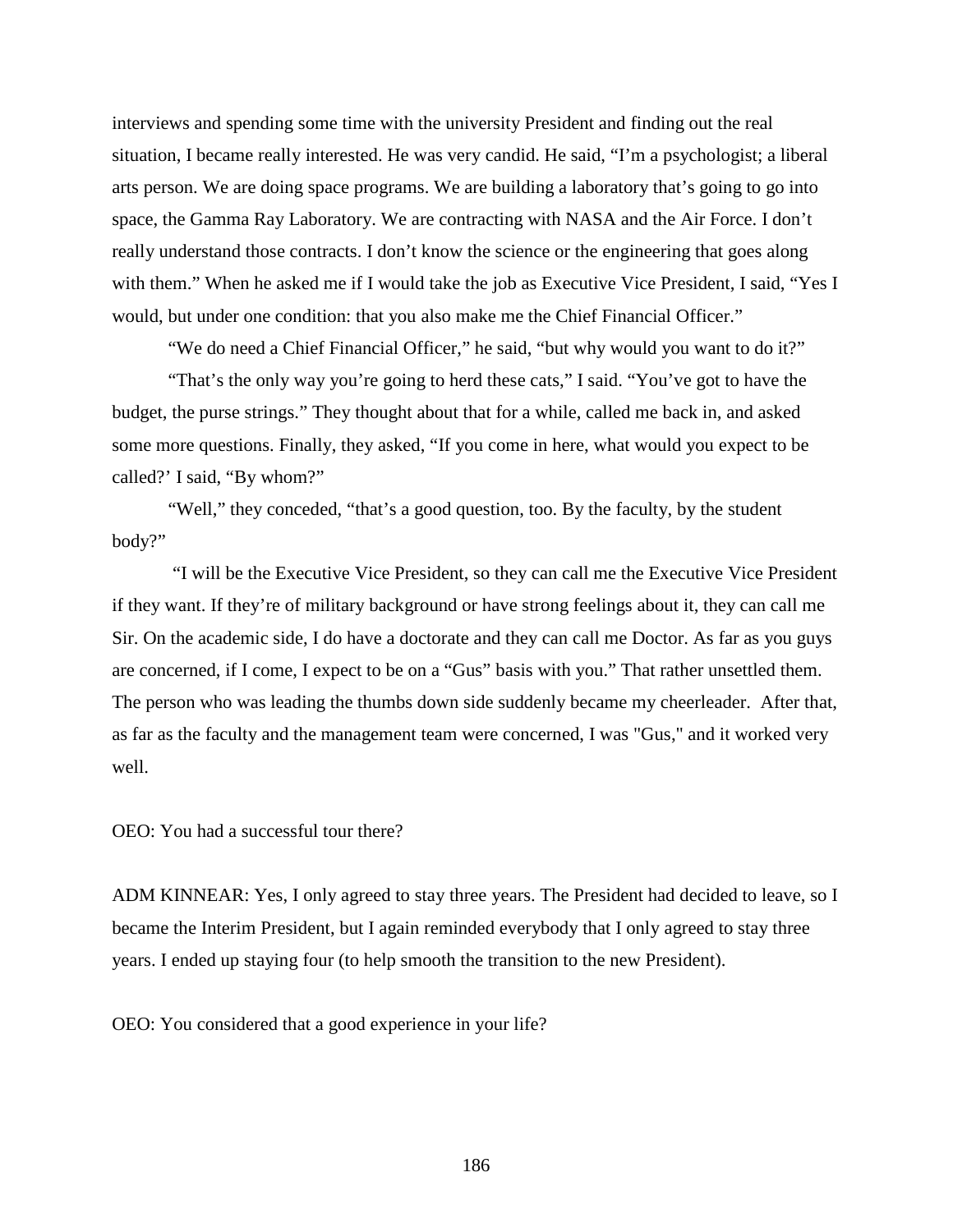ADM KINNEAR: I learned an awful lot about the land grant university system and the difference between a private university and a land grant university. I am a real disciple of the land grant university system, although Stanford was a wonderful experience for me. It's sort of an inadvertency of how the land grant system occurred through the Olmsted Act, but as an institution, it is important. I think we should do everything we can to keep the land grant universities in their current status.

OEO: The next place we're going to talk about is New England Digital Corporation. What is the story there?

ADM KINNEAR: New England Digital was located in Lebanon, New Hampshire, not far from Dartmouth University. The company was put together by a couple of people from this area. One of them, Terry Morton, later became the Director of Human Resources for the state of New Hampshire. He was well known in this area and was part of the group that bought out Congoleum. One of the holdings of Congoleum was the shipyard at Bath, Maine. That led to a number of adventures.

I'll tell you one funny story about that. John Wayne, the movie star and screen hero, was on the board of Congoleum, and he was representing the corporation at the launching of the first fleet frigate. We were up at Bath and sitting together for this launching ceremony. The christening lady managed to break the bottle of champagne, the whistles blew and everything happened…except the ship didn't move down the ways as it was supposed to. John Wayne and I were sitting right out next to the bow of the ship on the top row of the little seating platform, and he asked, "What the hell is happening now?"

I said, "This is unusual, but turn around and take a look down below." He looked down below the platform and there is a big old crew-cut gray-haired man shouting orders all around and his men were busily hammering wedges under the bow of the ship. They needed to lift it only slightly to make it slide right on out, which indeed it eventually did, but it took them a while to get those wedges in there. So John Wayne looked down and watched the old New England shipbuilder ordering people around like they were ants proceeding to get the wedges under there, and the sledge hammer is going, and John Wayne asked, "What happens next?" I said, "Do everything I tell you."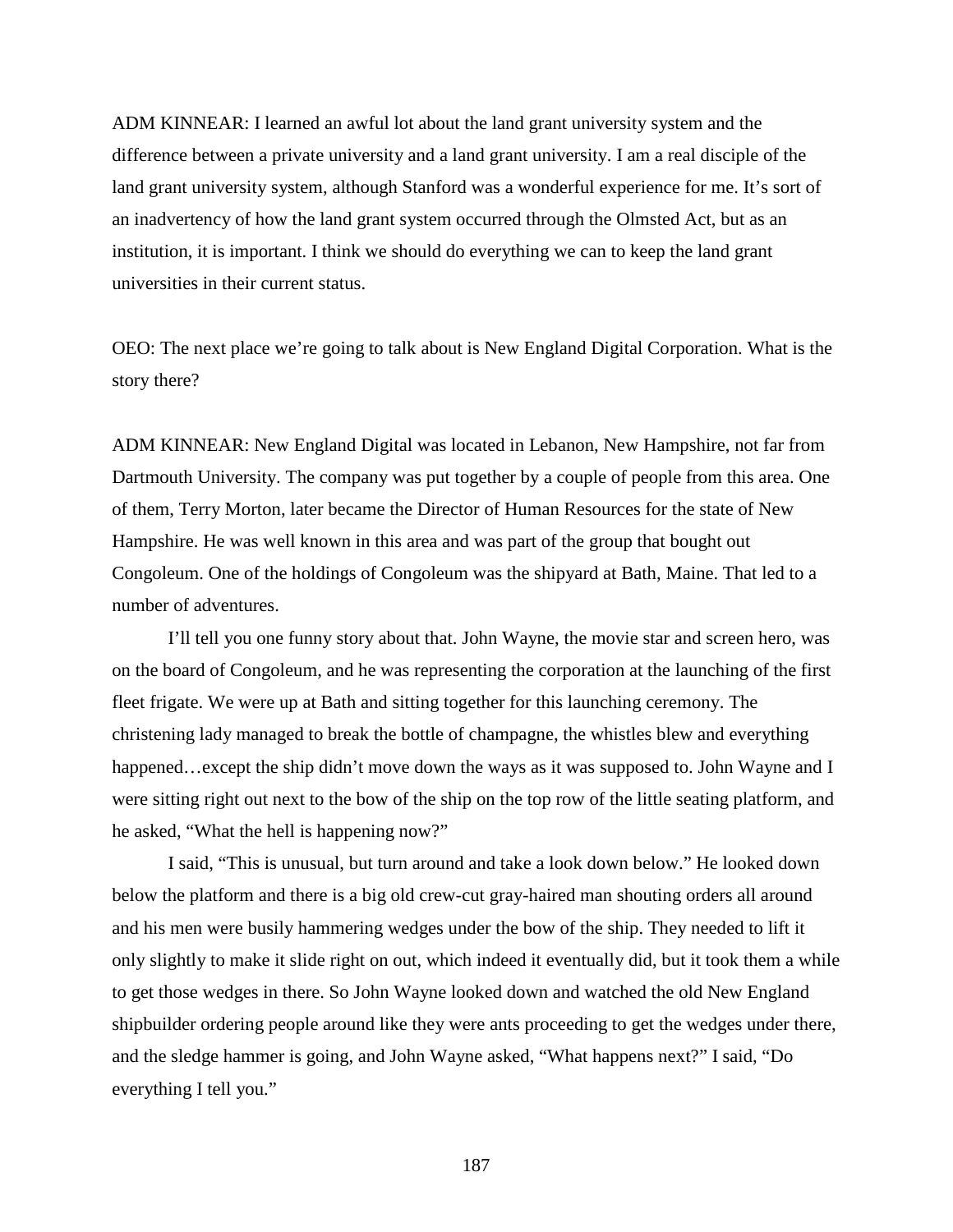"What do you want me to do?" I said, "I want you to stand up, turn around and put your hand on the bow of the ship. When I yell push, I want you to push." I waited until I saw the wedges going under the keel, and the instant the ship started moving I told Wayne, "Now push!" The video of the event came out just wonderfully. It looks, for all the world, as if John Wayne pushed the ship out by himself. That's how it happened. He had a bunch of young lovelies that were following him around, and we got some great pictures afterward down in the reception area of these girls "oohing and aahing" over John Wayne.

Back to New England Digital. Terry Morton, who had been part of the conglomerate – the small group of people that had bought out Congoleum, had done very well financially, and he financed a number of start-ups, New England Digital among them. Terry was one of the two survivors of the group that had engineered the Congoleum buyout, and both of them were in a position to make investments. They decided to buy a startup over in Lebanon, an outfit called New England Digital. Terry asked me to join the Board of Directors, which I did. He invited me to become the Vice Chairman, and to become the acting CEO. He also sent along Brian Hamel, who had been Terry's personal investor and accountant. I went there as the acting CEO and he went as the Chief Financial Officer, and we did our best to keep New England Digital alive. But it just wasn't doable. It didn't take long after I got over there for me to say, "I don't recommend putting any more money into this organization, and finally we recommended that they let us shoot it and give it a decent burial, which we did.

OEO: About that time, you took on a position with The Retired Officer's Association (TROA).

ADM KINNEAR: Yes. I had been on the TROA board for some time, and they asked me to become the Chairman. I agreed and it became almost a full-time job. I focused on my responsibilities as Chairman of that organization at a time when we were trying desperately to grow it, and we had fair success.

OEO: Was Tom Kilcline the President at the time?

ADM KINNEAR: Going back in history, Tom and I had both been taken off of the carrier list and assigned shore stations for our major commands. He went to Patuxent River, I went to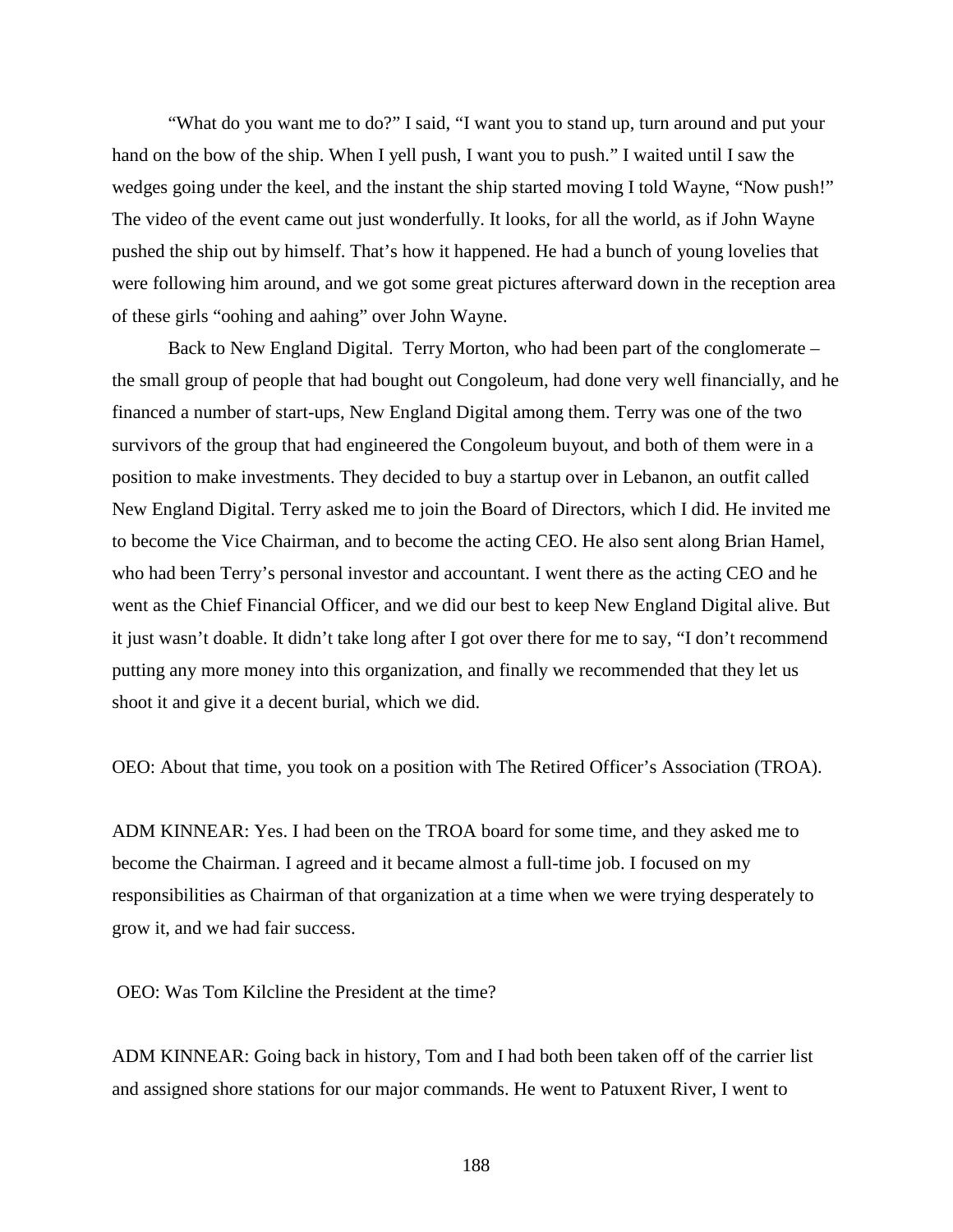Miramar, and we kept pretty close track of each other. When I was Chief of Legislative Affairs and got ready to leave, ADM Jim Holloway brought Tom Kilcline in as my relief. Later, at AIRLANT, the CNO recognized that we'd had this working relationship as former shore station commanders, as people who had the CLA job, and he thought it was appropriate that Tom come down and relieve me as AIRLANT, which he did. When he left AIRLANT and retired, he became the President of TROA and I accreted to the Chairman's job. We were independent of each other, but both in the same organization. It was not surprising that when the time came for Tom to leave that we would work together as far as selecting the next president.

I had met Norb Ryan in kind of a curious way. He has a twin brother who ran the Naval Academy while Norb was the Chief of Naval Personnel. The Ryan boys both had been in Europe and I met Norb, both of us in civilian garb, at the baggage turntable at an airport in Germany. He said he had a brother who was an aviator and who was running an organization in Italy. When we started looking for a new president, both Ryans were candidates, but we picked Norb. So Tom and I got to help select the next president of the TROA.

OEO: As the Chairman of the Board of TROA, you made it your business to show your face around the different chapters of what is now Military Officers Association of America (MOAA)?

ADM KINNEAR: Yes, and I took it seriously. I did a lot of traveling and a lot of writing. Before becoming Chairman, I headed up the committee on publications, and thought that our magazine was probably the most important link we had with the membership. I worked very hard on that. Later, as Chairman, I wrote several more articles, primarily about building the organization.

OEO: It is a wonderful organization. We have MOAA to thank for our healthcare program as retired personnel.

ADM KINNEAR: Yes, they play a strong hand. It is recognized as the best lobbying organization in Washington. The staffers on the Hill and the publications that circulate on the Hill got together to try to rank lobbying organizations, and our MOAA came out as the best organized, most effective of the bunch, and Norb was named the strongest and most effective individual lobbyist.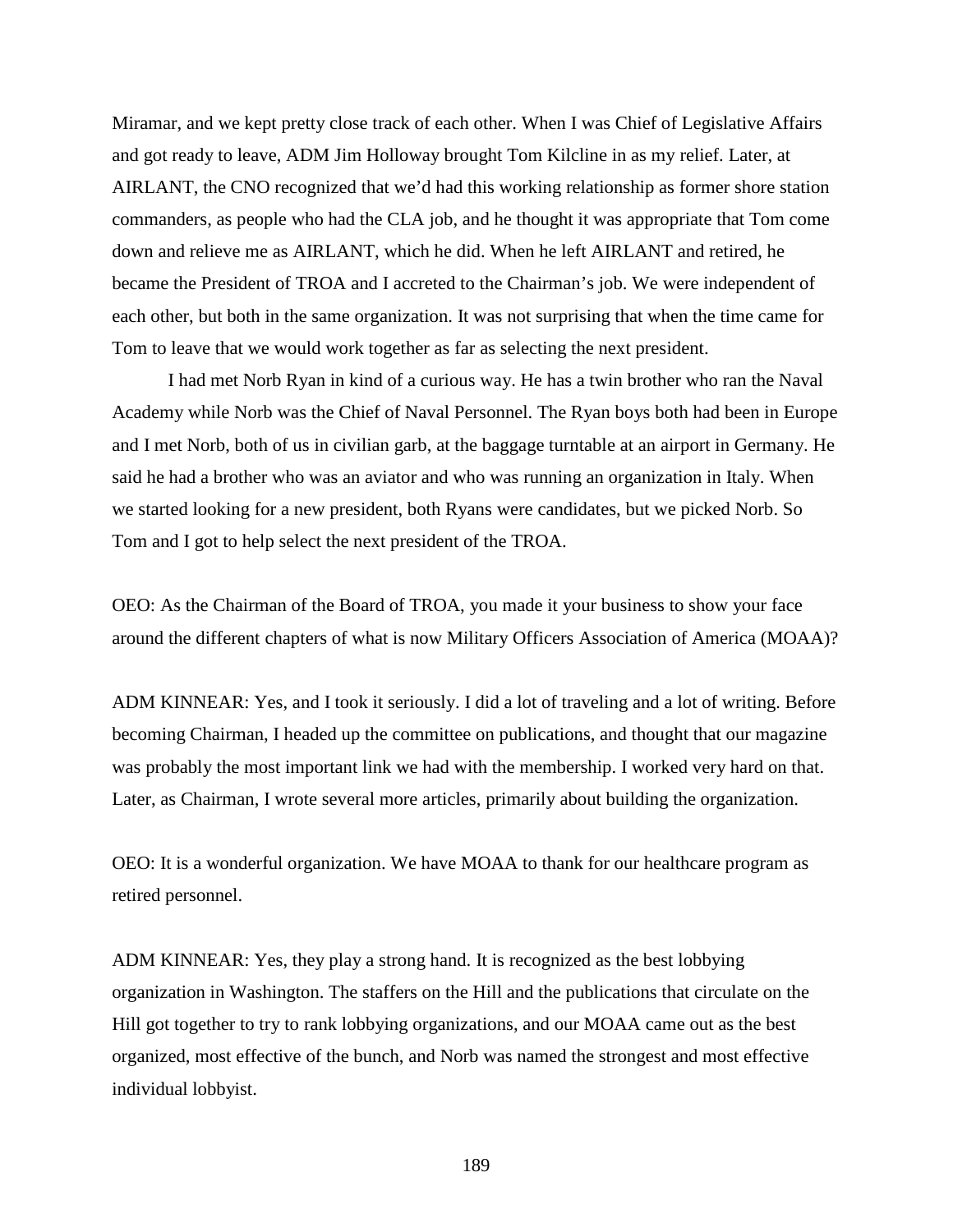OEO: I'd like to ask you some esoteric questions here. Who are the officers that influenced you most in your career?

ADM KINNEAR: I think starting with the most current of those would be ADM Jim Holloway. ADM Tom Hayward was a wise and powerful influence on me from the time I met him. He is the person who made a four star out of me, so I certainly owe Tom a debt of gratitude. He gave me an awful lot of good advice along the way. I worked for ADM Mickey Weisner as a carrier group commander and learned a whole lot from him.

If you want some humor, the most humorous thing was that I got a call from Bob Baldwin when he was COMNAVAIRPAC and I was Carrier Group One, and he said, "We've got a terrible problem. I need your help."

"Which one of my ships is in trouble?"

"Neither one of yours," he answered. "It's the *Coral Sea*. She can't get away from the dock up in Alameda, and there is a Congressman up there leading the picket line of wives who are saying the *Coral Sea* is unsafe to deploy. I want you to get the *Coral Sea* so she can deploy, and I want you to get her away from the dock." *Coral Sea* was not one of my ships, but I took him seriously. I moved up to *Coral Sea* and my "Engineering Officer of the Watch" training came in handy immediately. The ship had just come out of the yard. Six boilers had been thoroughly overhauled; new tubes and the whole bit, and it turned out that several of those six boilers had badly pitted tubing. Much to the dismay of my staff, I left the opening meeting and went down to the engineering spaces and pulled the boiler water chemistry logs. Anybody that knows how to read a boiler water chemistry log only had to read one page to see that they were pumping some saltwater through the steam system. The damage to the tubes was immediate and very apparent. At least four of those six boilers had to be re-tubed before you could let that ship go to sea. During our trouble-shooting, I found out the engineer, the assistant engineer and the main propulsion assistant each had just finished a year-long course at MIT that was supposed to prepare them to be experts in engineering systems afloat. However, they proceeded to miss a simple thing like not paying attention to the boiler water chemistry logs or insuring that somebody in the engineering department was paying attention to them.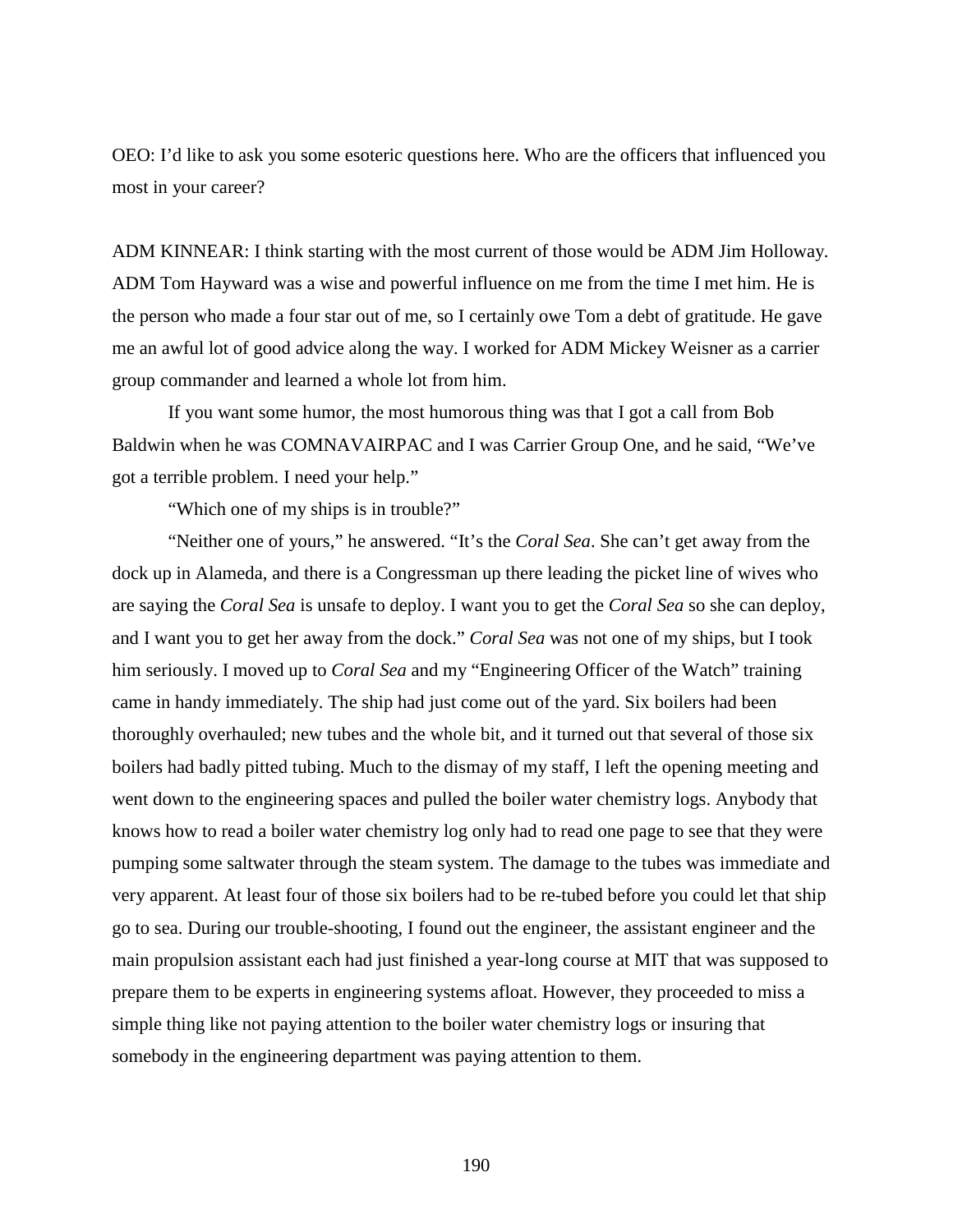We finally got *Coral Sea* underway, but with a different engineer and a different main propulsion assistant. The Executive Officer was the next one to go. I told the CO, "We haven't got anybody to replace you right now, but you're next." VADM Bob Baldwin, who was COMNAVAIRPAC, bought off on all that immediately. Everything got executed and we finally got *Coral Sea* away from the dock, but it wasn't immediate, and included lots of adventures. The CO came to me and said, "I want to have a family cruise."

I said, "I don't think you're in condition to have a family cruise. How many people are we talking about?

"I don't know," he said, "but it looks like it'll be in the thousands that want to go."

I said, "You mean to say you're going to take this ship away from the pier with thousands of dependents on it and count on God to get you back?"

"Oh, I don't need any religious help," he said. "I'll get the ship back." Which he didn't; it broke down and stayed overnight with thousands of dependents stranded on it out in San Francisco Bay.

OEO: You were reviewing the people that you respected the most and have influenced you the most in your career, and you were on Mickey Weisner. Can you go on back to the earlier days and think of the ones that may have had an influence on you?

ADM KINNEAR: Let me tell you one funny Admiral Weisner story. After the *Coral Sea* saga, I went out and ran a RIMPAC exercise. We were on the *Kitty Hawk* when Bob Kirksey had it, and Admiral Weisner came aboard to meet with him, along with CAG Tutor Teague and me. Admiral Weisner said, "You had quite an adventure getting the *Coral Sea* away from the dock. Do you want to talk about that a little bit?" So I talked to him about it, and he finally said, "If you have to make an assessment about what was really wrong with that ship, can you sum it up in a few words?"

"Yes, Sir, I can. None of the CO's had ever gone below the hanger deck."

He flicked a few ashes off his cigar, and said, "You *do* realize that I'm one of those CO's!" I said, "Yes, Sir, the thought had occurred to me." The Chief Petty Officers had put me onto the root of the issue. They were the ones who told me that none of the commanding officers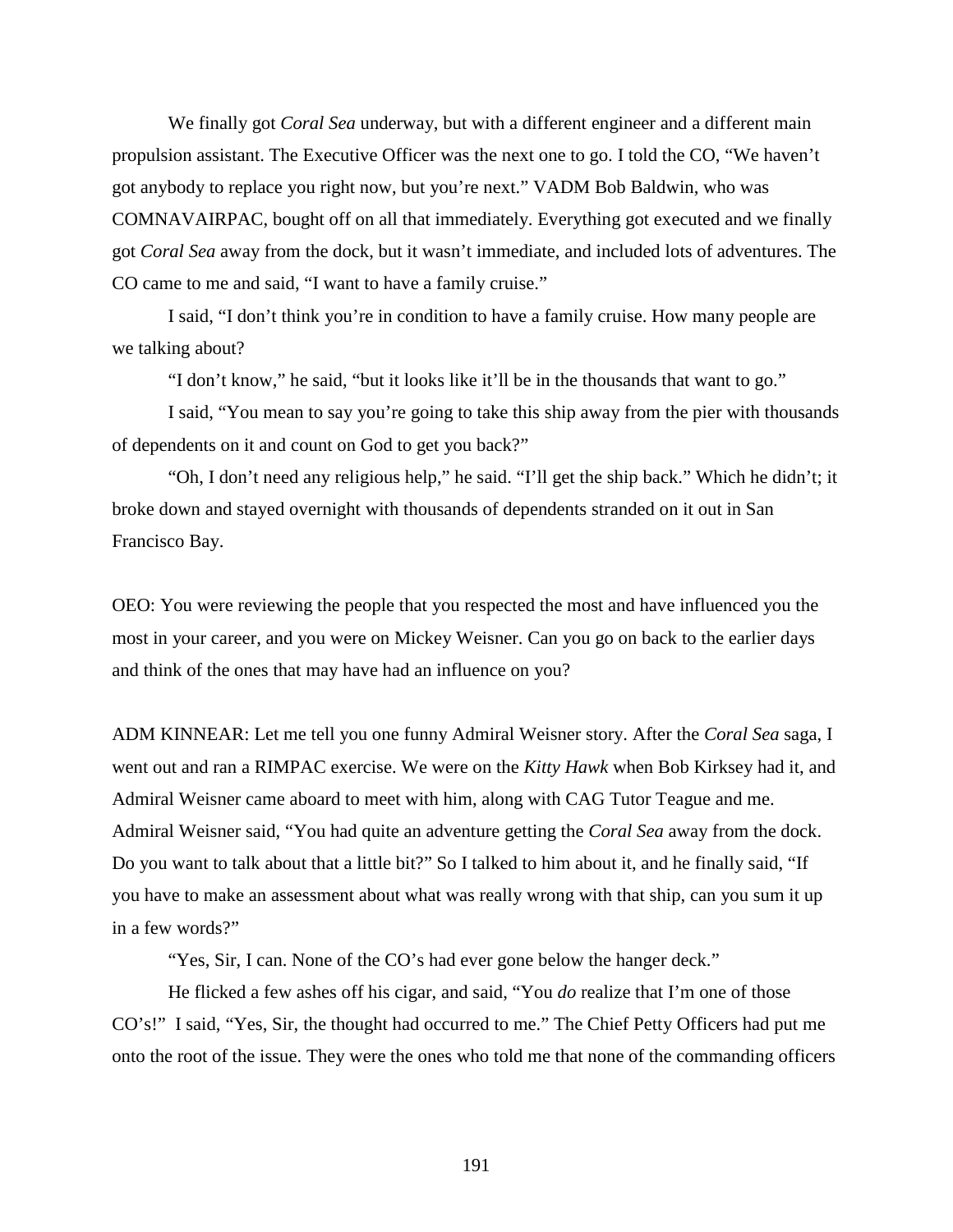ever got below the hanger deck, and that stuck in my mind. When pressed for a "what did you learn," that seemed like a good answer at the time.

Of course, *Coral Sea* was unique in its construction. *Coral Sea*, *FDR* and *Midway* were all built on battleship hulls. The battleship was configured so that every engine room had a separate isolated vertical access. You didn't go down so many decks and then have a horizontal access; you had vertical access all the way down. It was terribly inefficient as far as getting the people who were needed to tend boilers and engines in and out of the engineering spaces. From a battle-damage standpoint, and a damage-control standpoint, it was a great configuration for operation with limited manpower but, overall, terribly inefficient.

I gave Admiral Wes McDonald some really good advice. We had command of LSDs (Landing Ship Dock) at the same time. I rode his LSD for my at-sea indoctrination. He never let me have the conn the whole time I was on the ship, which I never let him forget. I said, "Thanks for the ride, but you were supposed to let me conn the ship." He just smiled.

He came to me later and said, "You understand the people in BUPERS pretty well, don't you?" I said, "No, not particularly. I don't think anybody understands all of them. Why? What is it?" He said, "I just got an informal inquiry asking if I would be interested in becoming CO of the *Midway*."

"Why *Midway*? I asked. "That ship's in the yard and it's going to be there forever." They were doing a major overhaul of *Midway* in the San Francisco Bay area. He said, "I've been selected as commander of a carrier, but the only carrier that doesn't have a CO programmed in is the *Midway*. I just don't know what to think about having that as a command. That thing is in the yard and nobody knows when she is coming out. I said, "Wes, figure it this way. Everyone else knows that. If you go in and don't get the thing underway because of engineering design changes and stuff like that, they'll know it's not your fault and that you're a victim, and it probably won't hurt you any. On the other hand, if you go aboard, get it out of there and get it back in the fleet as an operating carrier, you're going to be a real hero. You'll be an admiral as a result of that." He said, "You make it sound interesting, but I'm not sure I'm ready to take that chance." He did take the assignment and, of course, he made an operating carrier out of *Midway* in good style and was selected for Admiral. A lot of people had thought *Midway* would never be an operating carrier again.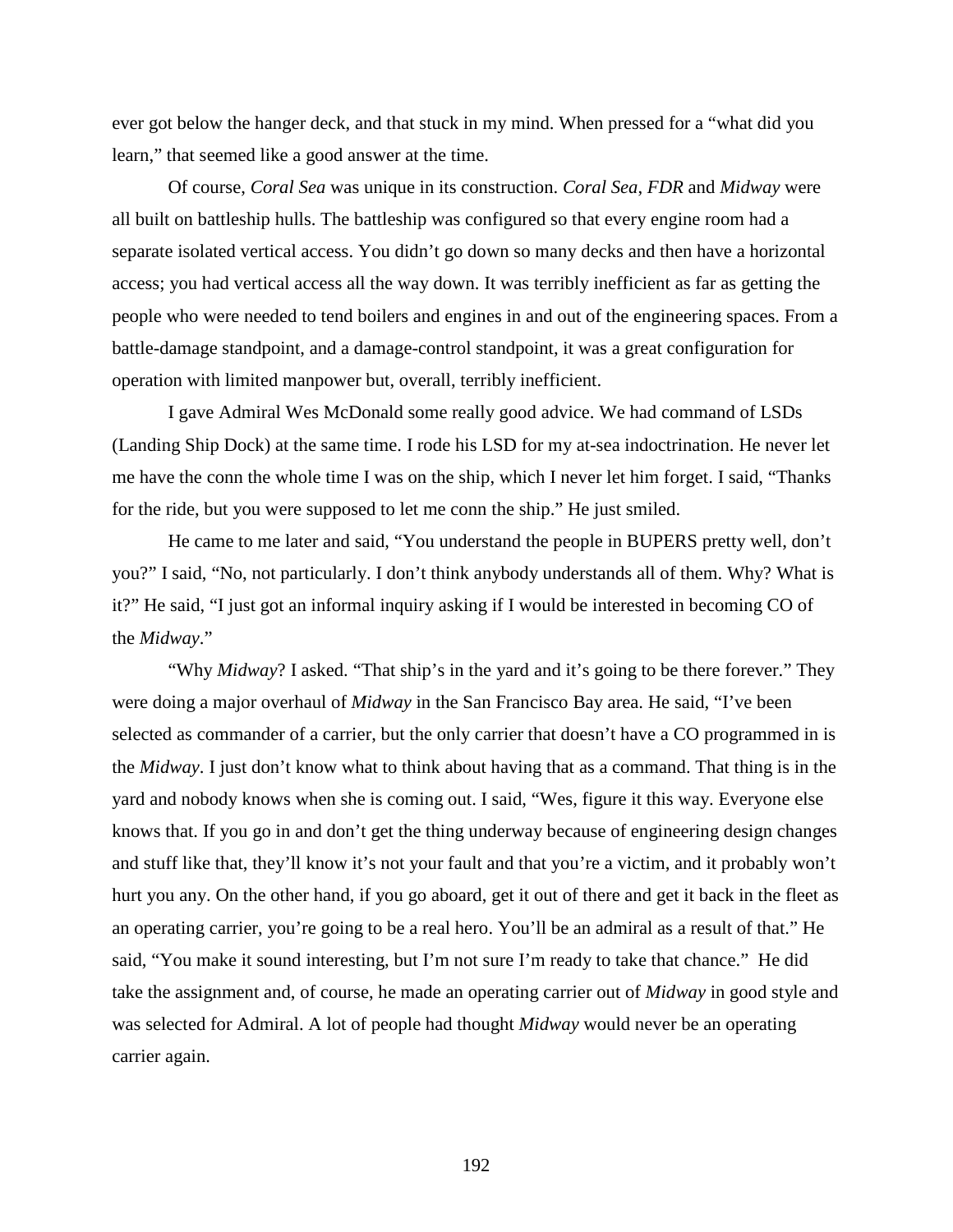OEO: Are there any others early in your career that made a real impact on you?

ADM KINNEAR: Yes, but it was somewhat distant. I was in awe of Admiral Nimitz, just from talking to him a few minutes, even at my tender aviation-cadet level of thinking. I thought this man was different, so I tried to read everything Nimitz wrote. I think he was one of the great minds in naval history.

There are several other people; Graham Claytor; the Secretary of the Navy, had a real impact and influence on me. Jim Woolsey; as far as logic and persistence, was a wonderful role model. There are other people who had a tremendous impact on me, but some of them had an impact due to a kind of tortuous reasoning.

OEO: There is a thread running through your life that I'd like to ask you about. It seems pretty obvious that you are someone who has made your own breaks. Can you comment on that?

ADM KINNEAR: Well, it's always nice to plan ahead and it's always nice to follow up. But yes, I've done some things that, in retrospect, seem unlikely. Somebody asked me one time, "What is the most important thing that you've learned about life?" and I said, "The most important thing is, don't take somebody else's word on what is doable and what isn't." I've been told any number of times that "you can't do that." You argue and they try to explain why not, and it turns out quite often that they hadn't considered all of the options or been totally motivated to solve the problem.

OEO: This is a mouthful. How would you summarize your contribution to the Navy?

ADM KINNEAR: A mixed bag. I think I'd go back to my Chief Petty Officers and say that the one thing that is probably unique about my contributions to the Navy is demonstrating that E-1 to O-10 is possible. It just depends on how hard you want to work. You first have to figure out what you want to do and then, after everybody tells you it can't be done, figure out how you're going to do it and get on with it. Once starting out on a well organized plan, if things start going awry, try to stick with the original plan. On the other hand, if it doesn't work, be flexible enough to select a different route and/or a different objective.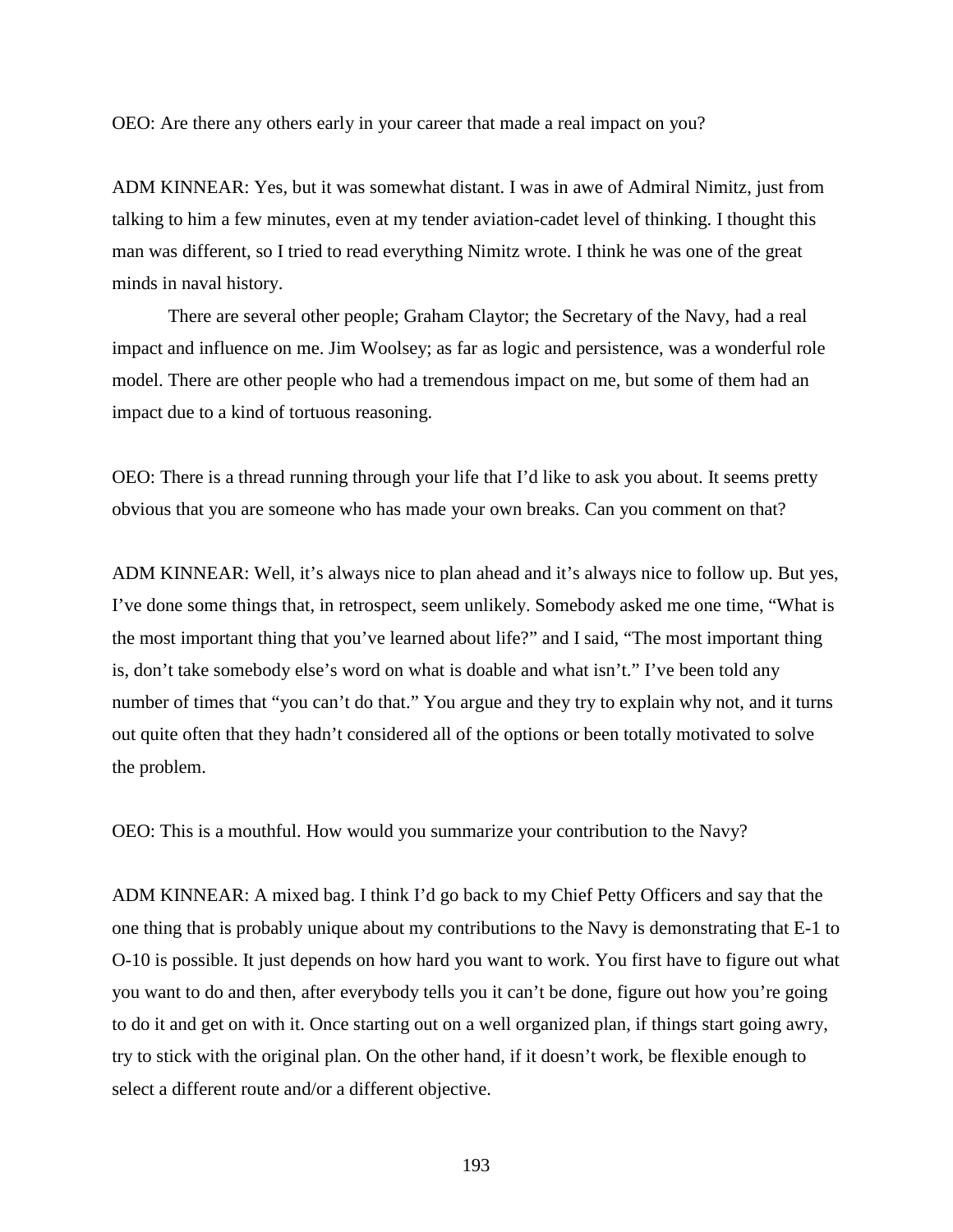OEO: That leads into my next question: What is your life philosophy?

ADM KINNEAR: Work hard; treat other people like you expect to be treated. If you think it's a good idea, don't take no for an answer, at least the first time around, or until somebody can produce convincing evidence or circumstances that you hadn't anticipated. You will never contrive a plan into which somebody isn't able to punch holes. There is constructive hole punching and destructive hole punching. Learn to recognize the difference.

OEO: If a young man or woman comes to you as they're about to graduate from high school and asks for advice, what would you offer?

ADM KINNEAR: The first thing I would tell them is to continue their education in whatever form. Also, spend some time looking around really thinking about what it is you want to do; what your expectations are of yourself and of the world you're in. Always try to have a goal to work toward. Whether that manifests itself in how you do your work and the amount of work you do, that's certainly one part of it. In the final analysis, you're the only person that can set your goals.

OEO: What things in your life today are you most thankful for?

ADM KINNEAR: I suppose I would start off by saying my draw on the gene pool, but that's kind of prosaic. I think my father and his ability to deal with his physical disabilities, of having lungs that were not up to supporting him because of being gassed; his ability to deal with that in a way that the family could appreciate what he was doing. At the same time, he didn't look to anybody for sympathy. That manifested itself in how he dealt with other people. He had expectations of himself and he had expectations of the people that he worked with and he had expectations of his children, and he communicated them pretty well. My older brother, Neil, the Marine, was a challenge to him, but I think he cracked the code. He decided that a young man coming out of high school didn't have much a future in a town like Brooksville. Neil looked to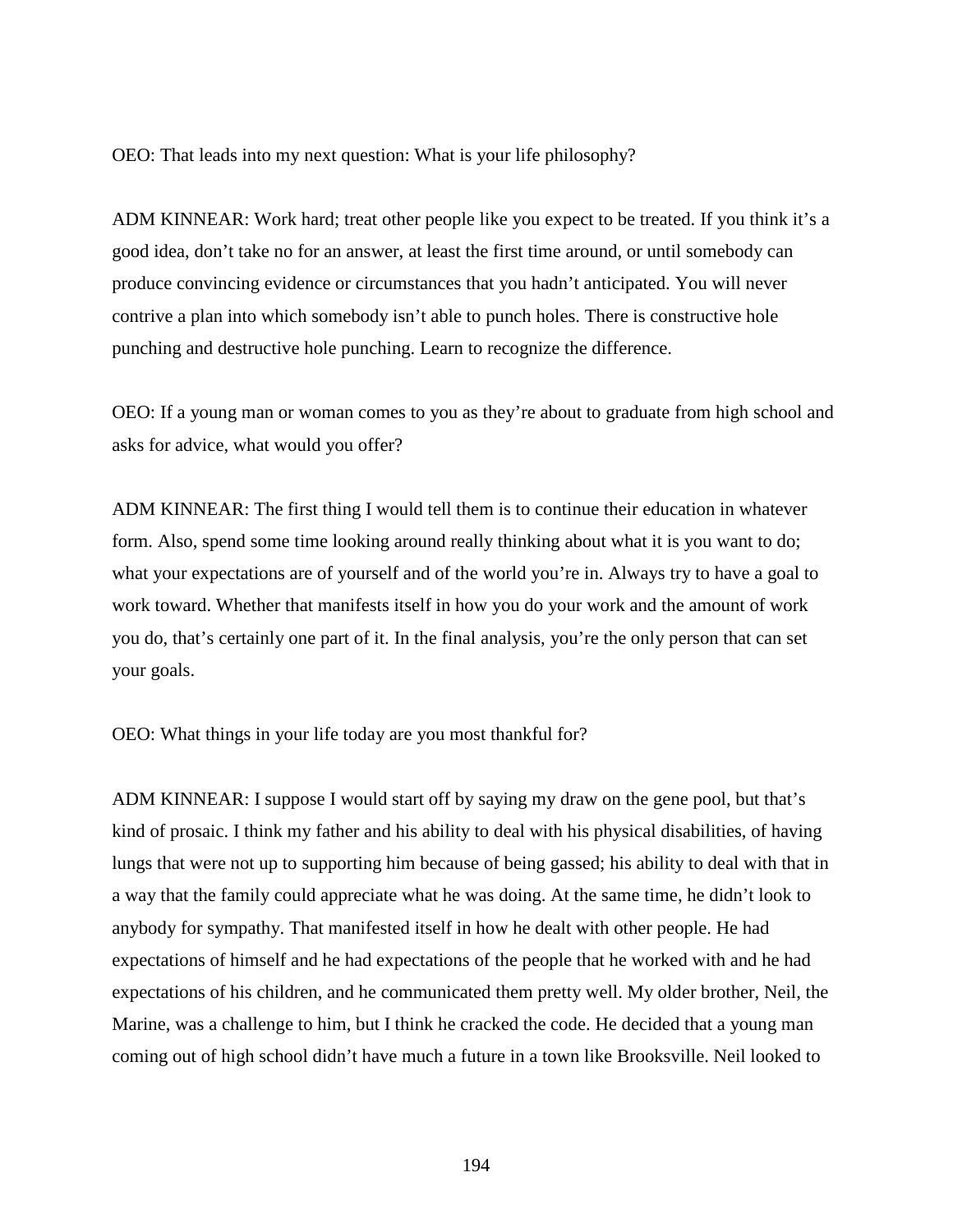other horizons and to the armed services as an opportunity. When he was told that the Marines were the toughest of the bunch, he said, "That's my organization. I'm going to be a Marine."

I only heard my father say it a couple of times, but he said, "You don't really have to stop and think about things too much. Just do what's right." He had a strong sense of right and wrong, and if it was obvious to him, he figured it was obvious to everybody.

I'll tell you something else about my father and his sense of fair play. In the '30s Deep South, in a town that had a bad reputation about how it treated blacks, he was an anomaly. When my father died, one thing that impressed me at the funeral service was that the entire area behind the pews was filled by blacks.

OEO: As we close out your history, I would like to comment that you have packed an immense amount of dynamic leadership and success into your Navy and civilian careers. Your goal setting, perseverance and hard work are a superb model for exceptional success in life. Thank you for sharing your inspirational story.

### **Epilogue: Family History**

OEO: Let's talk about your siblings and your own family.

ADM KINNEAR: My older brother, Neil, enlisted in the Marines under interesting circumstances. He was working as a mechanic for the local Chevy dealership in Brooksville, which was owned by one of the prominent families in town, and which was right across the street from the Hernando County Courthouse. By that time, my father had become allied with the town police department as well as the county sheriff's office, and was one of their "special-occasion" employees. One Halloween night, some cars disappeared from the dealership lot and one reappeared on the front steps of the courthouse. The owners failed to see the humor in the prank. One young member of the owner's family, in the presence of the town night watchman, threatened my brother – said he'd shoot him if he could find him. The night watchman called my father and told him of the threat to Neil, including that the other young man was known to possess a pistol. It is reputed that my father conveyed the message back through the same channel that if he really wanted to shoot someone, he – my father – would meet him in front of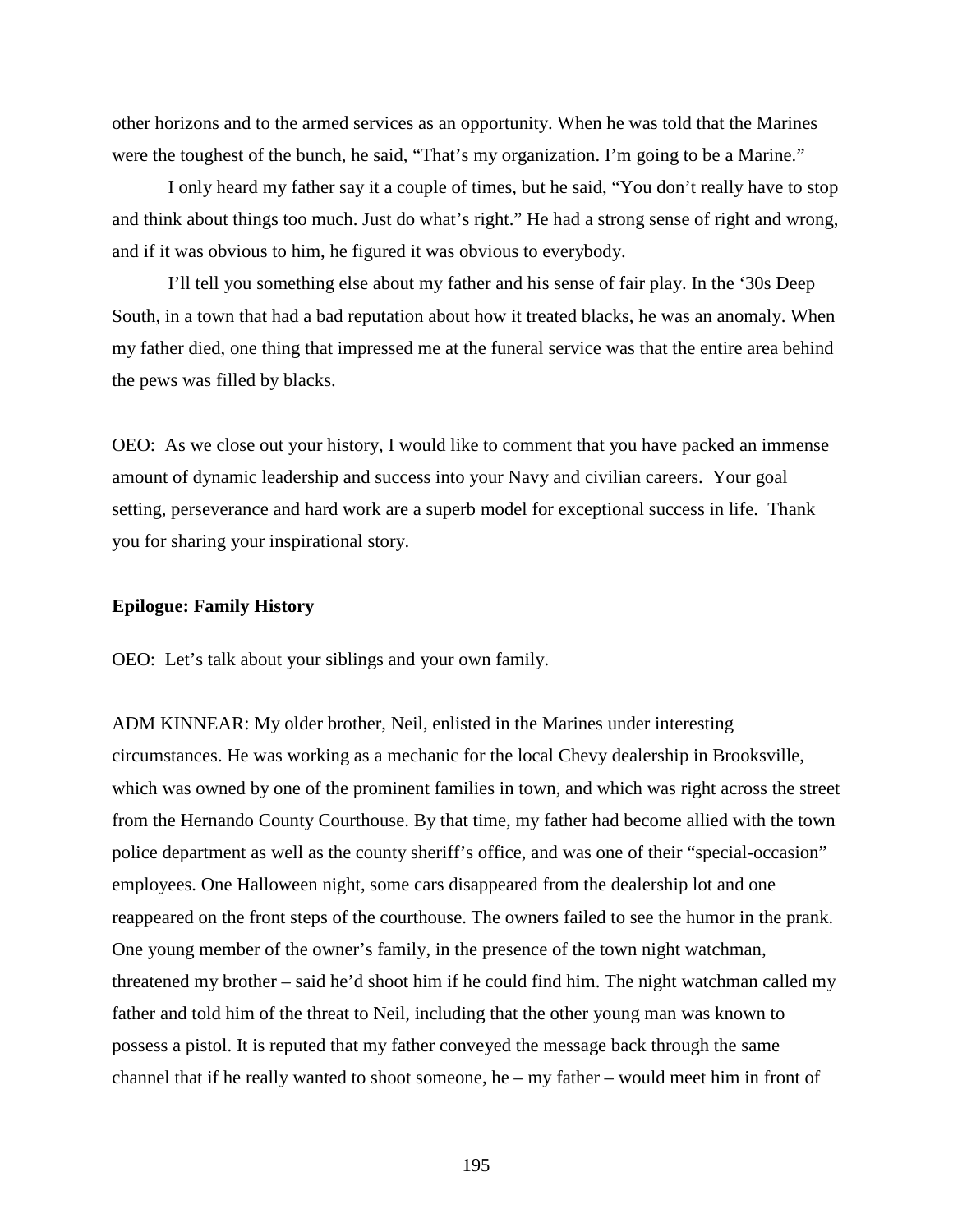the courthouse at noon the next day. I learned later that he was serious enough to have cut off the flap on his Army pistol holster, and headed down to his office, which was located in the courthouse. Sounds like the OK Corral. It is reputed that the young man in question decided at that point that his immediate future might be better spent in Miami. It was years before he ever returned to Brooksville.

Neil had been considering joining the Marines, and this incident solidified his decision, which my father wholeheartedly approved. That was the beginning of his 33-year career in the Corps. He became a Sergeant Major, a highly respected position. He was selected for officers' training twice, but never got past the interviews, during which he was quoted as saying, "I don't think I'm really interested in becoming an officer." He had several opportunities, but he persisted in saying what he wanted was to be a "top-drawer sergeant." Whether he meant Sergeant Major or simply a very good sergeant I never really knew.

His being a career Marine had a fair amount of influence on my thinking, particularly when I was younger. He was also a wonderful informal consultant. When I wanted to bounce things off somebody other than one of my compatriots, I could usually depend on him to give me some completely independent thinking on a subject.

OEO: What combat did he experience?

ADM KINNEAR: He started as a personal bodyguard for the senior naval officer in Bermuda when the first Navy base was built there. He had a short-term tour of duty there before he was sent to the  $6<sup>th</sup>$  Division, with whom he participated in the Okinawa campaign. He went to China for over a year after the war ended. His unit was there to protect and support U.S. interests (think of the film, "Sand Pebbles"). He was a career Marine and did all the things that good career Marines do, including a tour as a drill sergeant at Parris Island. Occasionally, I meet people who knew him in that capacity. Later he was assigned as an instructor and staff member of the retraining command at Camp Allen in Norfolk, Virginia. While he was in that job he escorted prisoners on a number of occasions from Camp Allen up to the Navy's Portsmouth, N.H., prison. I also still bump into people who knew him in that capacity.

Neil's first wife, Laverne (Skinner) Kinnear, was a Brooksville girl. She was pretty and bright, and was a big plus to Neil during his career. She got into the Navy Exchange system at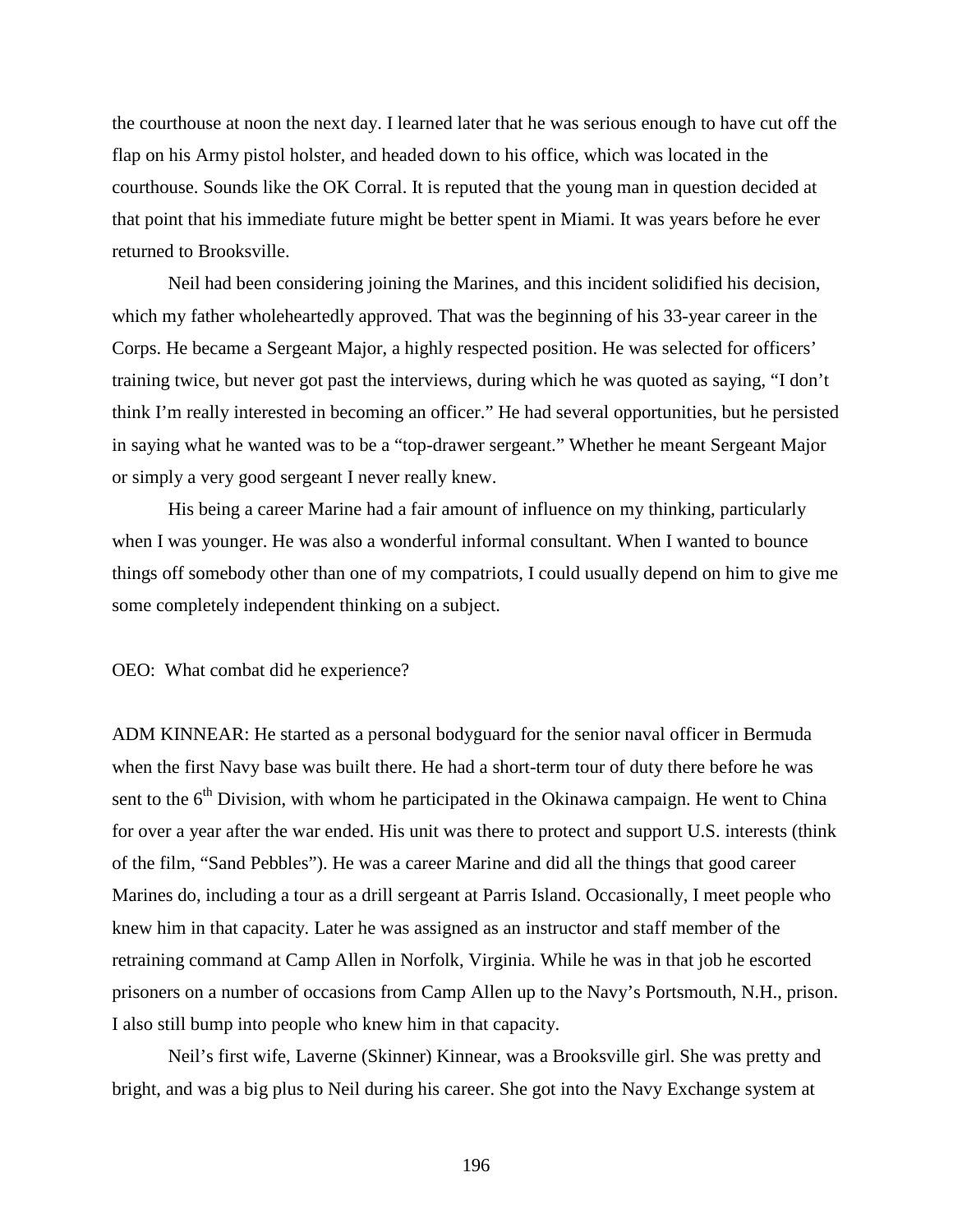the management level, and I remember going into the Philippines during the Korean War and finding her in charge of the Navy Exchange there. It was the largest Exchange in the Navy system at the time. Neil had started calling her Fritzie, for reasons unknown to me, and I don't think anyone at that Exchange in the Philippines knew her real name was Laverne. I don't know where she got all her experience and all her smarts, but she did a great job running and growing that Exchange. She died of cancer after he retired.

When Neil came back to Brooksville after the War, there was a chap who had been something of an idol of mine, Harold Brown, who later was a pilot for the CNO in Washington. He was one of the first, and few, enlisted career naval aviators, although by the time he became the CNO's pilot, when I had occasion to work with the CNO in Washington, he had achieved the rank of Lt. Commander. When he left the Navy, he went back home and became the tax assessor in Hernando County. Neil retired and returned at about the same time, and they were friends dating all the way back to high school days. They both agreed that the kind of government that existed in Hernando County needed a new look. Most of the elective posts were filled with family members of existing and retiring office holders. Realizing that that was the way it had been for a long time, they also agreed that it would probably stay that way until somebody did something about it.

Harold Brown and Neil decided that they were going to break up that good ol' boy network. Brown conceded that the families who had for years put the money where it was needed to maintain the status quo were essentially indestructible. It was all about personal relationships and personal favors, and it would be very difficult to get them out of office. But they felt that people who had gone off and fought the war and had now returned had at least as great an entitlement as the people who had been living off the County for years. So they decided to shake up the political machinery. Harold became a County Commissioner and focused on cleaning up the revenue side of things. And he also paid a lot of attention to the school system.

Neil, for his part, was determined to do something about the way people got elected in Hernando County. He became the Supervisor of Elections, and the two of them decided to overhaul that system.

He went to the County Commissioners and made it known that he wanted to do things differently, and asked for a school bus. When asked what for, he said he wanted to take the government to the people rather than forcing them to come to the government. He painted that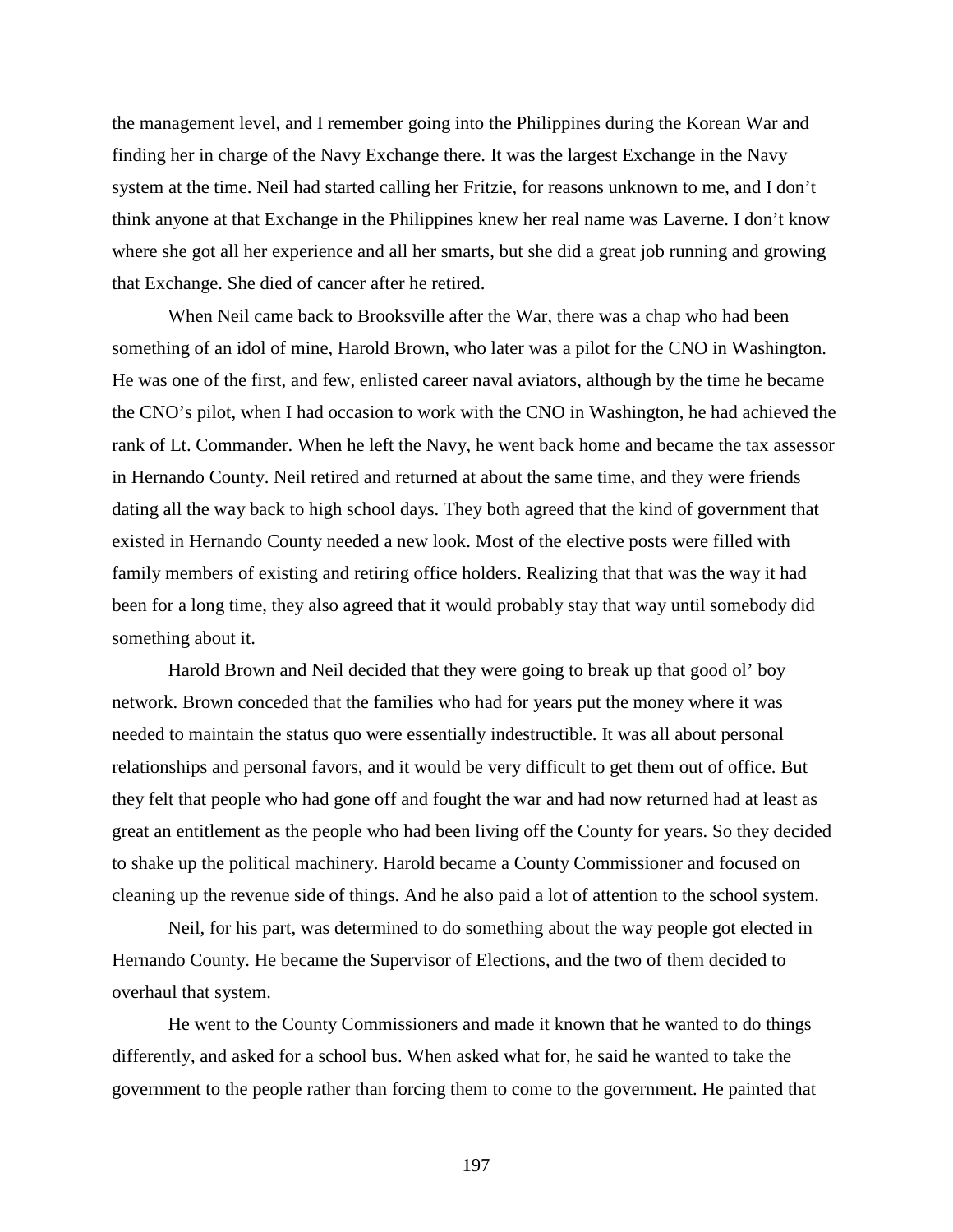school bus red, white and blue, and put it in a different shopping area every weekend to register voters. They tripled the number of registered voters in the County. Between Harold and Neil, they virtually turned that old courthouse upside down. And it didn't take as long as they thought it would, either.

OEO: Please talk about your sisters.

ADM KINNEAR: My older sister, Pat, was a leader and doer. She was a good athlete – a basketball player. She was very popular and active in school…was the lead in her class play. She went to work as an operator for the phone company (they had telephone operators then) right after high school graduation, maybe even before she finished her senior year. She learned quickly and was recognized early on by her boss, the Chief Operator, as someone worth some time and effort, and she moved up in the organization rapidly.

She was recruited during the War to be the Assistant Chief Operator at Camp Blanding, which was a very large Army training center in Starke, Florida. When the war ended, she came back to Brooksville and married Johnny Franklin Crum, who happened to be her first boss's son. He was a Marine Aviator just back from the War. He died about 10 years ago. They had one daughter, who relocated to Boston and she, in turn, had a daughter, Sharon.

Pat and I were very similar when it comes to personality type and emotional make-up, whereas my sister Peggy is more like our brother, Neil. They were both hot-tempered, pretty strong willed, attracted more to what they wanted to do than what they should do. Peggy was also a telephone operator, and also got farmed out of Brooksville to the Bell Telephone facility at Camp Blanding.

Peggy married a man who came to town as part of the support operation for the Army Air Corps facility in Brooksville. Raymond Carr. He became a supervisor for a company in the rock business; Brooksville had two companies that quarried rock in that area. He, Peggy and their eldest daughter all died within a year of each other. No connection. They had a boy, Raymond, who became the owner of their house there. He married a terrific woman who now has an excellent job in Joe Mason's law office.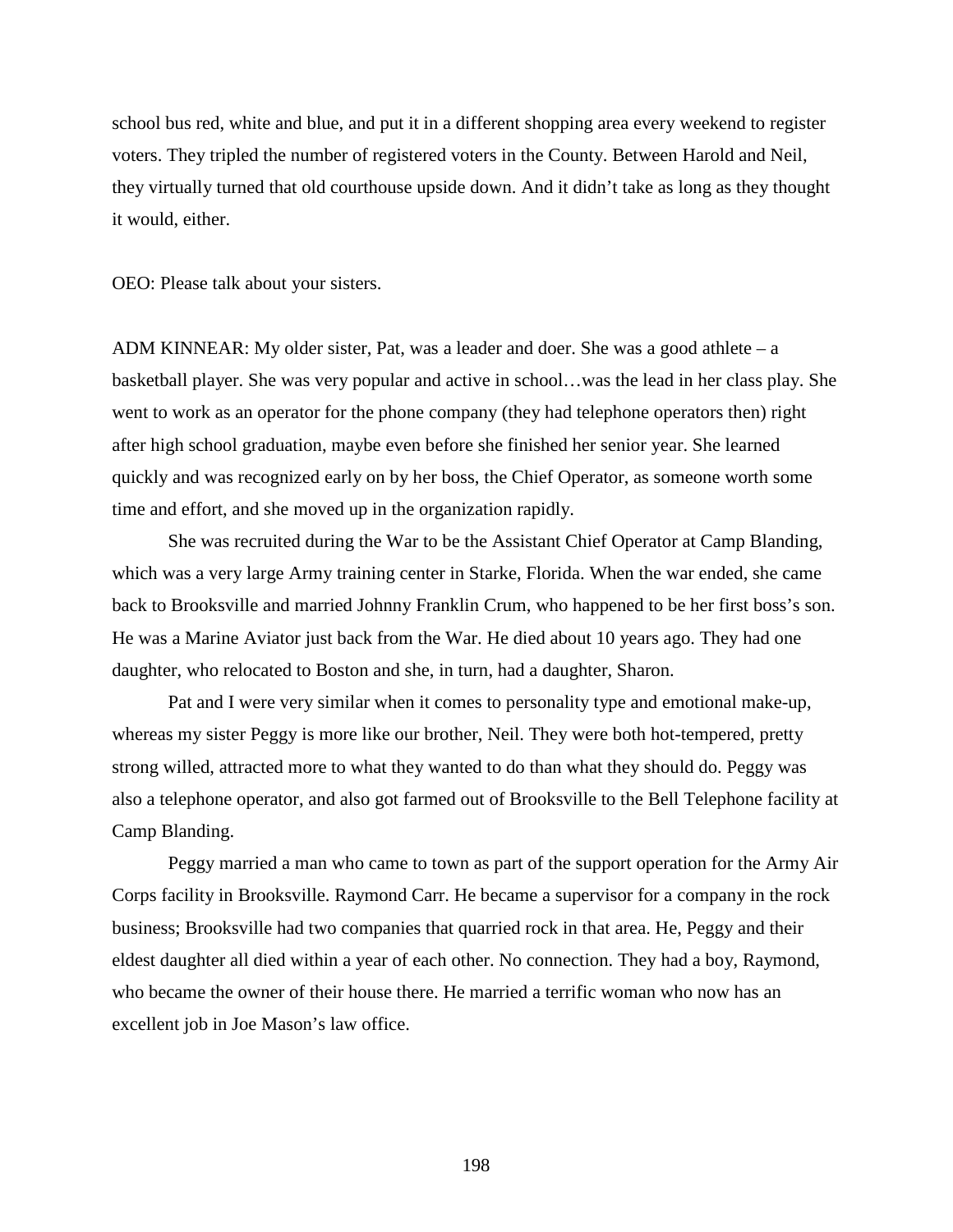Both Pat and Peggy were great contributors to the family financially, which my dad appreciated and resented at the same time. My mother went to work when we got a little older, as well, and things eased off considerably.

Eventually both Pat and Peggy moved on to other phone company jobs in other parts of Florida. By that time my father had established himself well enough in the area that he was able to find work. He became the man to call when you needed work done on a well or, for that matter, on anything that required some engineering skill.

After my father died, my mother continued to live in our house on Bayport Road. She soon discovered, however, that its grove, the garden, the cows and other things made it difficult for her to keep up with it, and she moved into town on Liberty Street a few months later.

When the family first moved from Oklahoma to Brooksville, we had a great old car, a four-door Jordan touring sedan, as well as my dad's dark green Jordan coupe, which had a rumble seat. I remember very distinctly when Dad finally traded in that touring sedan – they scrapped it almost immediately. I was coming home from school one day when I saw this great old car being dismantled and wrecked, and I was really upset. I thought they were just going to fix it. They fixed it, all right. It was my first realization that we had gone from a well-to-do twocar family to one that was scratching to stay afloat.

The Ford dealer in the area, Jake Amstutz, was quite a mechanic; I've seen photos of him adjusting something in Eddie Rickenbacher's racecar while Rickenbacher was driving it. Rickenbacher was his idol as well as his boss. Jake had the first Ford agency on the West Coast of Florida north of Tampa, and he did very well. He was a serious fisherman, and had a place out at Bayport. It's still there, right next to what was my brother's cottage. My niece, Pam, and her husband, Phil, added on to it, incorporating Neil's original cabin, and built a beautiful home there.

Jake eventually married my mother, and thus became my stepfather. When there was a dredge at Battery Beach, Jake realized that the mounds of oyster shells that were to become the spoils had a treasure of Indian artifacts, and he laid claim to it. The area had been inhabited by Indians, of course, as well as the Spanish and French in later times. Sure enough, if you go to the University of Florida today, you'll find the Amstutz Collection on display there.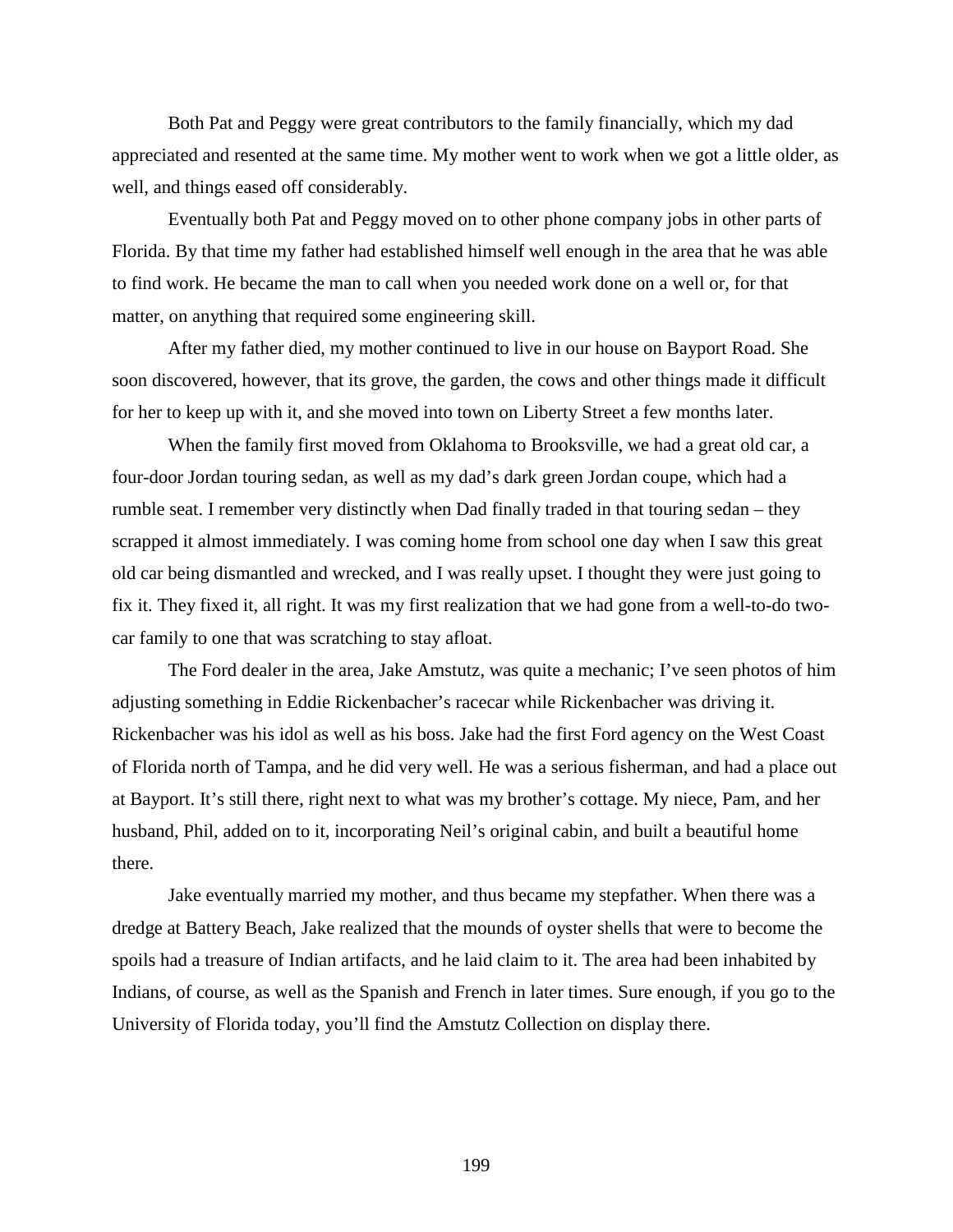OEO: Tell us about your own family.

ADM KINNEAR: My first wife, Dusty, and I were married in December 1949. We had six children, and every move was an adventure. Dusty amazed me with her perseverance. Coming out of War College, I used the family as a hedge to get orders to Jacksonville instead of moving the family across the country, particularly after BUPERS had said that they needed to save their travel money. When you have a large family and a wife with a sense of humor and who has the ability to tolerate the adventures that go along with raising six children, it's not a dull time. I think it was particularly difficult for everybody in the family when I was at Stanford because I worked virtually around the clock on the academic side of a two-year adventure to get a Master's and a PhD. That was very hard on the family. I didn't realize how hard until I talked to one of them later in life, and he was pretty open about it.

On the other hand, the older boys learned to surf while they were there and learned to skateboard. Every Saturday morning I would find myself with a station wagonload of neighborhood surfers with three or four boards on top. I would drive down to Santa Cruz and get them to the water, and then I'd drive up to the overlook from where I could watch them and proceed to do my homework. My son Kevin reminded me recently of that. I was surprised that he remembered.

When I came out of the service, Dusty thought we were going to live in California. But when I told her the job I wanted was in Washington, she said she would not live there. So, the long and short of it was she returned to California and I stayed in Washington. This eventually led to our divorce. Dusty always wanted to live in California, and now she has a lovely home in Del Mar. She worked hard at being a good mother and was a fine tennis player. We had four boys and two girls: George, Kandace, Kevin, Kim, Holley and Douglas.

Our first, George 3rd ("Scooter," so called for the manner in which he traveled around the house when he was an infant), was born in Jacksonville, Florida. He had a great love for woodworking as well as music. He and his wife, Nannette, both attended college in Santa Cruz, California. When she and Scooter decided to emigrate to New Zealand, I helped them move.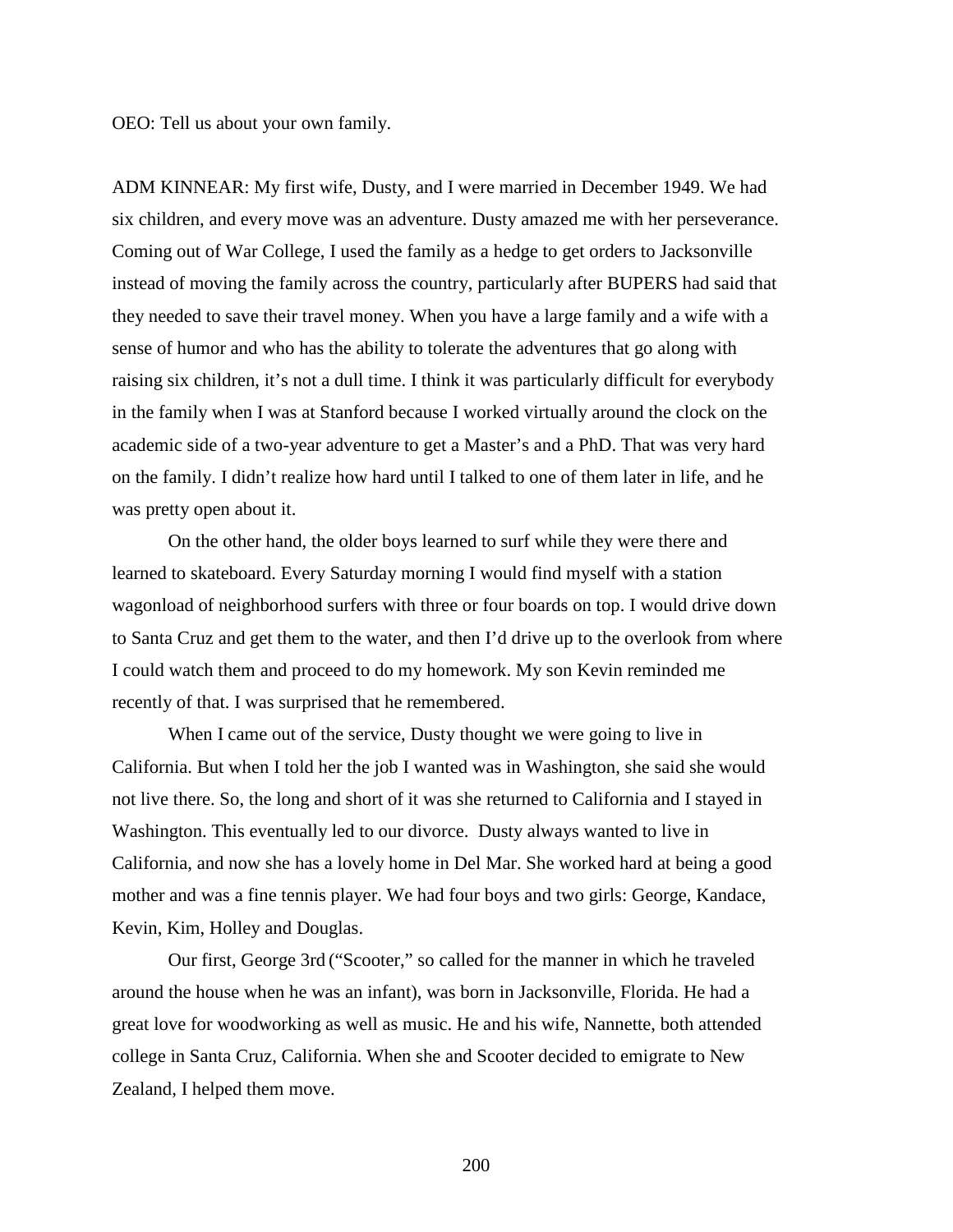Scooter continued with his music and had a woodworking shop. At one time he made a museum-quality guitar using only woods native to New Zealand. They have two children, Ethan and Felice.

Scooter and the other boys got a rotten draw on the gene pool; both sides of the family have documented heart problems. Scooter died in New Zealand of a heart attack shortly before his 50th birthday while he was peacefully strumming his guitar on his veranda.

Ethan, his oldest, has a degree in Chemistry and is working in Australia. Felice was graduated from college in New Zealand and is a professional photographer living in San Diego.

Kevin was born in Houston, Texas. He was graduated from the University of California San Diego. Kevin has started several magazines, including one devoted to skateboarding and another to surfing. One of his publications on snowboarding led to him being selected to join the committee that helped make snowboarding an Olympic event. He lives in Vista, California. He and his former wife, Therese, have three beautiful daughters, Mikaela, Alyssa and Bryony.

Mikaela is presently working on her PhD in Psychology. Alyssa has a PhD in Physical Therapy and works in a hospital near San Diego. Bryony has a Master's degree in Mathematics and teaches high school math. The three girls are also very talented dancers and choreographers.

Kandace was also born in Jacksonville, Florida. She lives in Redding, California, with her husband, Khris Balazich, who is a health food specialist. She has two daughters, Amberly and Sierra.

Amberly is a very talented dancer and choreographer. She has had several successful productions in Redding, where she lives with her husband, Chelsea Steffensen. Sierra is attending college in Redding, where she lives with her husband, Scott Howell, who recently received his Master's degree in Psychology.

Kim was born in Bethesda, Maryland. He was a big strong guy, but a gentle and kind soul. He was artistically inclined from his early years and a very good writer. He followed his brothers into surfing, but only at the recreational level; he epitomized the laid-back California lifestyle. He was very creative, enjoyed writing poetry and became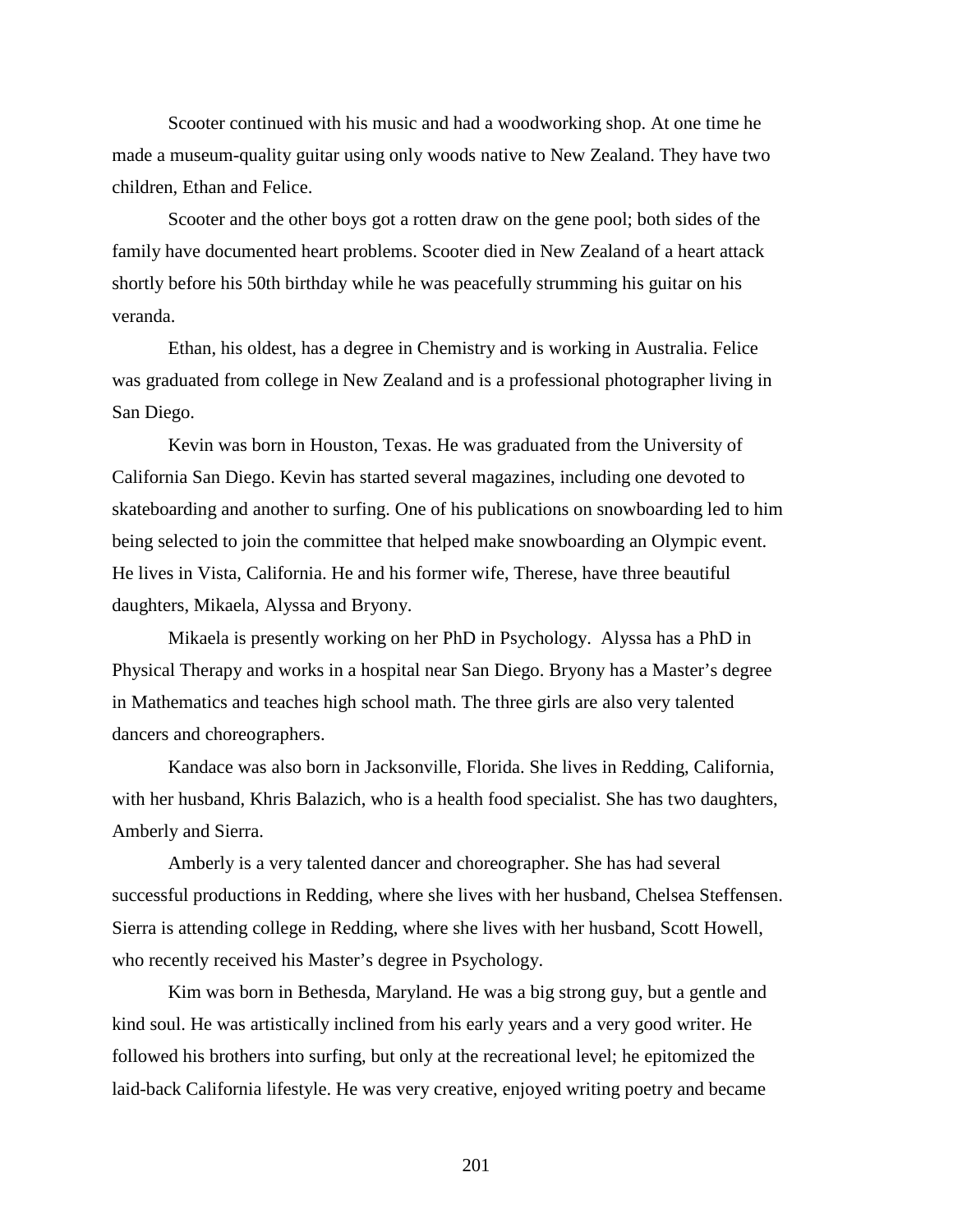an accomplished glass blower. He died in his sleep in Del Mar of a heart attack. He would have been 50 his next birthday.

Holley, our second daughter, was born in Pensacola, Florida. She has a Master's degree in Sociology and Education from Norfolk State College in Norfolk, Virginia. She lives with her mother in Del Mar.

Doug, the youngest, was born in Newport, Rhode Island. He was graduated from Old Dominion College with a degree in Business, and is now a popular motivational speaker and, like his brothers, a skilled wood craftsman. He is a fine writer and is completing a book on politics and business. He also lives in Del Mar.

I hadn't seen Mary Cundari for about 10 years, the last time being at the funeral for her husband, Francis, who, was killed in an airplane accident. Fran and I were in the doctoral program at Stanford together, were close friends and fellow Naval aviators for many years. Mary and I met again, by chance, in a receiving line at an event in Washington. We didn't date right away, but I asked her to dinner about a month later. We were married here in York Harbor, Maine, on Sept. 15, 1984.

Mary, a Massachusetts native, went to Malden Hospital School of Nursing and Prince George Community College to become an R.N., and earned a Bachelor's degree in Gerontology from George Mason University. She was able to balance her nursing career, specializing in ICU-CCU, with raising her three children by working night shifts in various hospitals in the greater Washington, D.C., area.

Mary's oldest, Stephen Cundari, is a graduate of the University of Jacksonville. Inasmuch as his father was a great helicopter pilot, he went into Naval Aviation. He actually ended up as a helicopter pilot in the same outfit in which his dad served. He retired as a Commander, and now is a consultant in Washington. He ran a big operation for a company over in Jordan for a time. His wife, Susan, is an attorney with the SEC, and has been with them for about 20 years in various capacities, including as a prosecutor as well as a policy-making executive.

Mary's daughter, Christina (Cundari) Vieglais, earned her undergraduate degree in Biochemistry at Virginia Tech, as well as Master's and Doctorate degrees in Plant Biology at the University of New Hampshire. She was awarded a Fulbright Scholarship and studied plant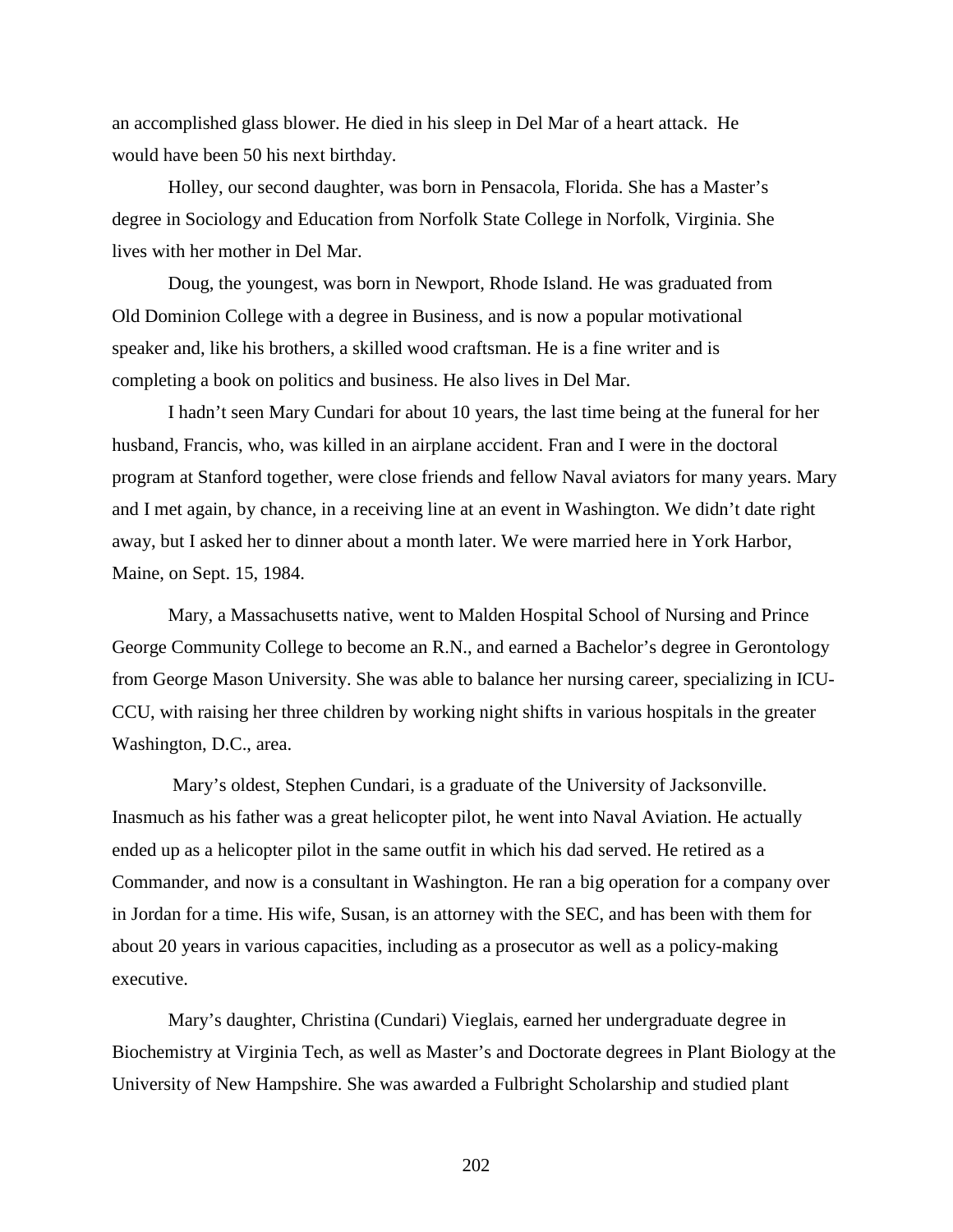genetics in New Zealand.

Following that, she worked for the New Zealand Ministry of Agriculture and Forestry, and is now working with the USDA in Maryland. She has also worked with NASA at the Kennedy Space Center, with the Midwest Research Institute in Kansas City, and has headed up a variety of important research projects in her area of specialization.

Her husband, David, is also a PhD (University of Queensland, Australia), and is also an expert in plant biology. He is a senior scientist and researcher for the Natural History Museum and Biodiversity Research Center at the University of Kansas.

David Cundari, Mary's youngest, attended Wentworth Institute of Technology in Boston, and is involved in a business here in Maine focusing on computer services, electronics and security systems.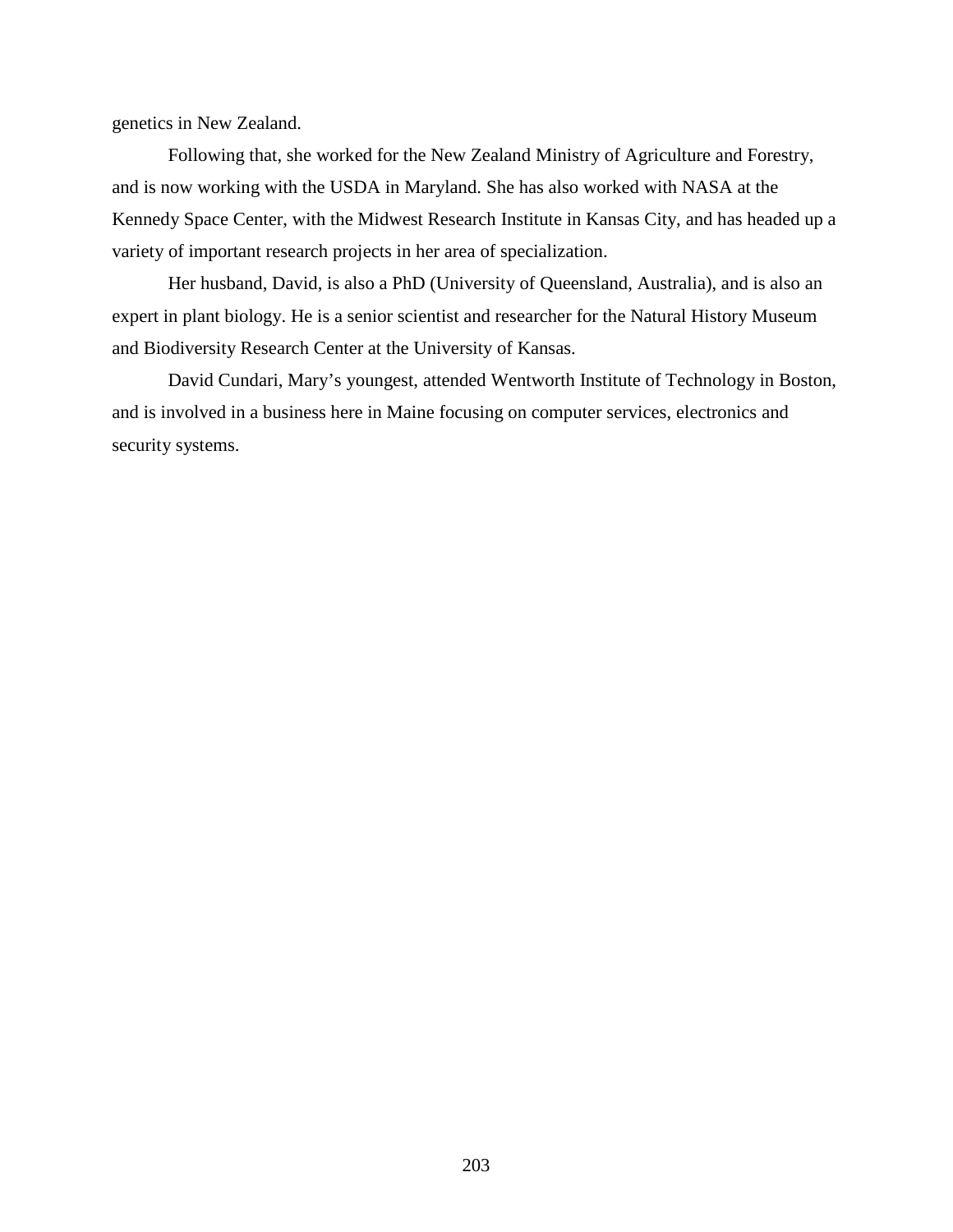### INDEX

#### **3**

34<sup>th</sup> Infantry, 5

#### **4**

404 engine, 144, 145

#### **A**

A-3, 82, 89, 92, 94 A-4, 3, 73, 75, 78, 79, 80, 89, 90, 93, 94, 147 A-6, 3, 82, 89, 90, 91, 93, 153 A-7, 3, 91, 92, 93, 94, 97, 98, 168 AD (Douglas Skyraider), 44 AD-2, 44 AD-4B, 44 Adeeb, Cy, 40 Admiral Train, 165 Agnew, Spiro, 119 Air Wing 4, 43, 46 Air Wing 2, 90, 115, 122 Airframes Officer, 36 AIRLANT, 102, 158, 164, 165, 166, 167, 168, 171, 189 Amstutz Collection, 199 Amstutz, Jake, 199 Anderson, Arthur, 104 Angel, Grover, 61, 62 *Antietam*, 3, 48, 64, 65, 66, 69, 70, 71 Apennine Way, 81 *Apollo 13*, 110, 111 Arlington National Cemetery, 55 Armstrong, Neil, 26 Ascension Island, 111 Aspin, Les, 87, 88, 154, 155 ATU-1, 33, 34 Austin, VADM "Count", 72 Averna, Vince, 134 Aviation Cadet Program, 26 Aviation Machinist Mate School, 15, 16, 18, 19 Aviation Material Officer, 36 Aviation Midshipman Program, 26, 62

#### **B**

B-36, 35, 36 B-47, 36 B-52s, 101 Badger bomber, 180 Bagley, David, 88, 118, 121, 122, 123, 124, 132, 133 Bagley, Worth, 71 Baldwin, Robert, 190, 191 Balazich, Kandace, 201 Balazich, Christopher, 201 Barrow, William, 73 Bay Pines, 6 Bean, Linda, 147 Bell, Ebby, 109 Bennett, Tapley, 169 Bierworth, Jack, 173, 179, 181, 182, 184 Biodiversity Research Center, 203 Birdsey, 146 Blackburn, Harry, 98 Blue Angels, 119 Borderlon, Guy, 45 Borsting Jack, 87 Bowsher, Charles, 104 *Boxer*, 46, 49 Brewer, Don, 47, 48 Brooksville Hernando High School, 17 Brown, Harold, 197 Brown, Jesse L., 29, 30, 31, 32 BUAER (Bureau of Aeronautics), 56, 59, 62, 95, 121, 143, 168 BUPERS (Bureau of Personnel), 19, 20, 23, 29, 39, 56, 59, 60, 61, 62, 73, 88, 89, 94, 110, 118, 121, 122, 123, 131, 132, 133, 134, 137, 164, 192, 200 Bush, Barbara, 173 Bush, Georg W., 175 Bush, George H.W., 173

## **C**

C1-A, 67 Cabaniss Field, 28 Camp Allen, 196 Camp Blanding, 198 Canterbury, 128 Captain's Mast, 110 CARGRU ONE (Carrier Group One), 129, 131 CARQUAL (carrier landing qualification), 70 Carr, Peggy (Kinnear), 13, 198, 199 Carr, Raymond, 198 Carter, Jimmy, 142 Cawthorn, Rainey, 40 Cecil Field, 33, 35, 73 Chandler, Alfred Jr. (Hap), 114 Chiang Kai-shek, 185 Chief of Legislative Affairs, 4, 57, 85, 88, 116, 133, 134, 135, 138, 143, 145, 147, 156, 177, 189 Chief of Naval Personnel, 4, 19, 121, 123, 133, 134, 189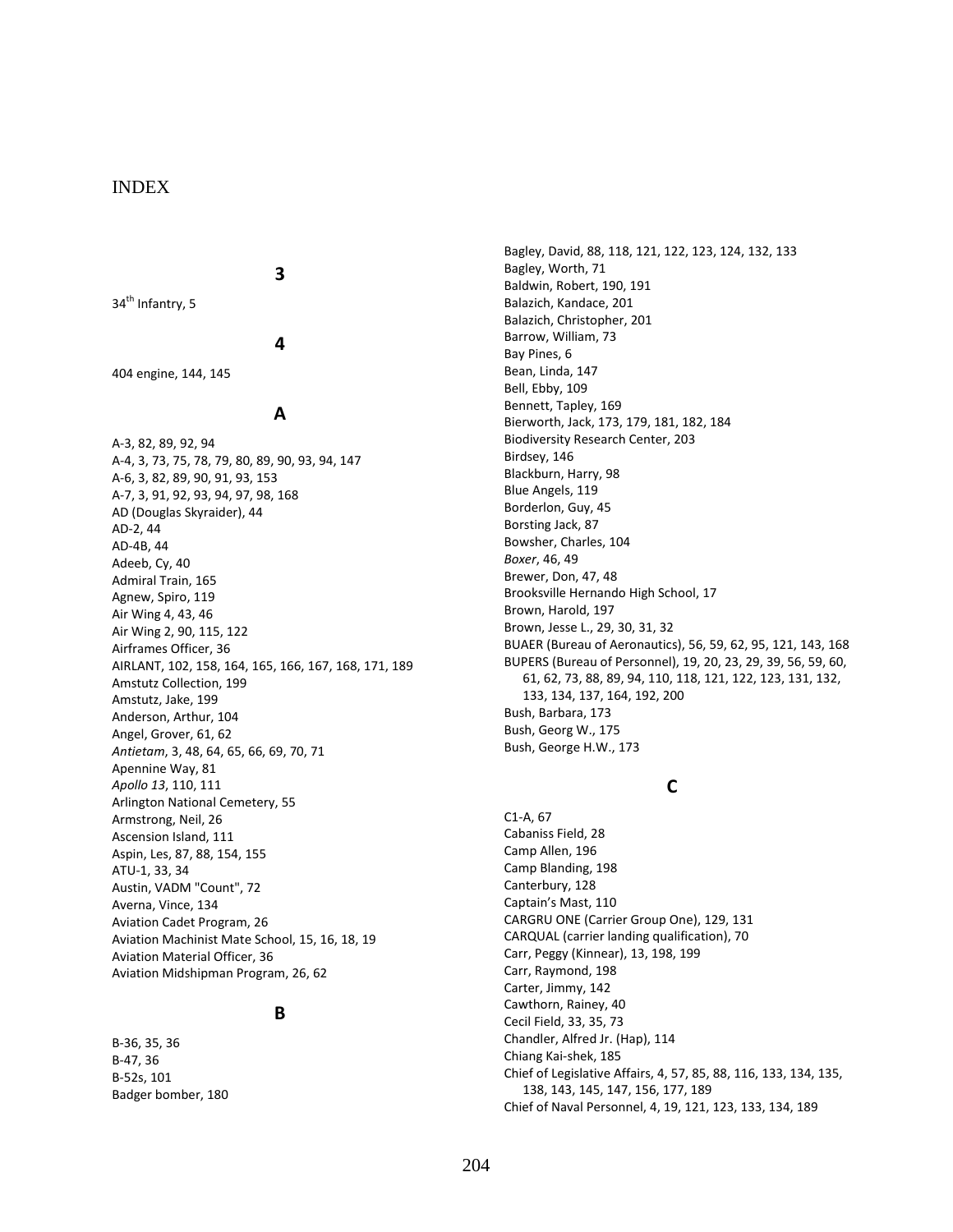Clarey, Bernard, 104 Claytor, Graham, 135, 136, 143, 193 Coast Guard Academy, 17 Collins, Susan, 175 COMFAIRJAX (Commander Fleet Air Jacksonville), 43 COMNAVAIRLANT, 130, 164 Congoleum, 187, 188 Constellation, 90 *Coral Sea*, 190, 191, 192 Corsair, 2, 27, 28, 33, 34, 45, 47, 91 Cousins, Ralph W., 113 Craigen, Charlie, 175 Cross, Gene, 73 Crum, Johnny Franklin, 11, 198 Cuban Missile Crisis, 172 Cubi Point, 96 Cundari, David, 203 Cundari, Francis, 202 Cundari, Mary, 202 Cundari, Stephen, 202 Cundari, Susan, 202 Curry, Arl, 58

### **D**

DaNang, 97 DARPA (Defense Advanced Research Projects Agency), 173 Dawson, Cutler, 59 Dealy, Dianne, 24 Dell, Donald, 55 Dell, Julian, 55, 56, 57 Deng Xiaoping, 179 deputy sheriff, 7 DFC (Distinguished Flying Cross), 48 disabled veteran, 5, 11 Dolly Sisters, 49 Douglas, James, 84, 85 Downey, Thomas, 162

### **E**

EA-3, 92 *Eisenhower*, 45, 90, 152, 159 Eisenhower, Earl, 152 Eisenhower, Judy, 152 Engle, Gordy, 74 *Enterprise*, 90, 99, 111, 156 Eppes, Spin, 99, 100

# **F**

F-14, 4, 106, 114, 115, 121, 178 F-17, 143, 144 F-18, 3, 143, 144, 145, 152, 153 F2H, 45, 54 F-3, 47, 80 F3D Skynight, 45, 46, 47

F-4, 3, 66, 80, 89, 90, 92, 93, 94, 97, 98, 114, 115, 116, 120, 150, 180 F-404 engine, 143 F-4H, 114 F4U, 2, 26, 27, 28, 32, 33, 34, 35, 38, 39, 45 F4U-4, 35, 38 F4U-5, 2, 29, 35 F6F, 34 F-8U, 114 F9F, 46, 54 F9F-6, 54 FASRON, 42, 53, 54 FASRON 6 IFTU, 42 FCLP (Field Carrier Landing Practice), 33, 67 Franklin D. Roosevelt, 76 Fellowes, Ted, 68, 69 Fichthorn, Dean, 21 Fighter Town USA, 114, 155 Fisher, O.A., 49, 50 Flatley, James, 102, 103, 164 Ford, Gerald, 139, 140, 142 Fortney, Mike, 51 Foss, Joe, 119 Four Horsemen, 23 Franklin, Willian, 114, 120 FSU(Florida State University), 2, 39, 40 FX-29, 173 FYDP (Five Year Defense Plan), 105, 108

## **G**

Gaeta, Italy, 51 Garnett, Dean, 14 Gavin, Joe, 178 George Washington University, 3, 41, 44, 61, 63, 72, 139 Gillman, Sid, 20 Goldberg, Rube, 91 Goldthwaite, Robert, 68 Goldwater, Barry, 76, 78, 133, 134, 142, 151 Gooding, Niles, 179 Grant, Eugene, 84 Gray, Scott, 168 Grosvenor, Alexander Graham Bell III, 93, 98 Grumman, 4, 90, 91, 121, 163, 173, 178, 179, 181, 182, 185 Grumman Calverton Airfield, 121 GS-15, 105 GS-16, 105 Guadalcanal, 33 Gulf Breeze, 65 Gulf of Tonkin, 89, 98

## **H**

Hamel, Brian, 188 Hamilton, Griffin, 127 Haneda Air Force Base, 49 Hanoi, 3, 93, 98 Hansen, Swede, 74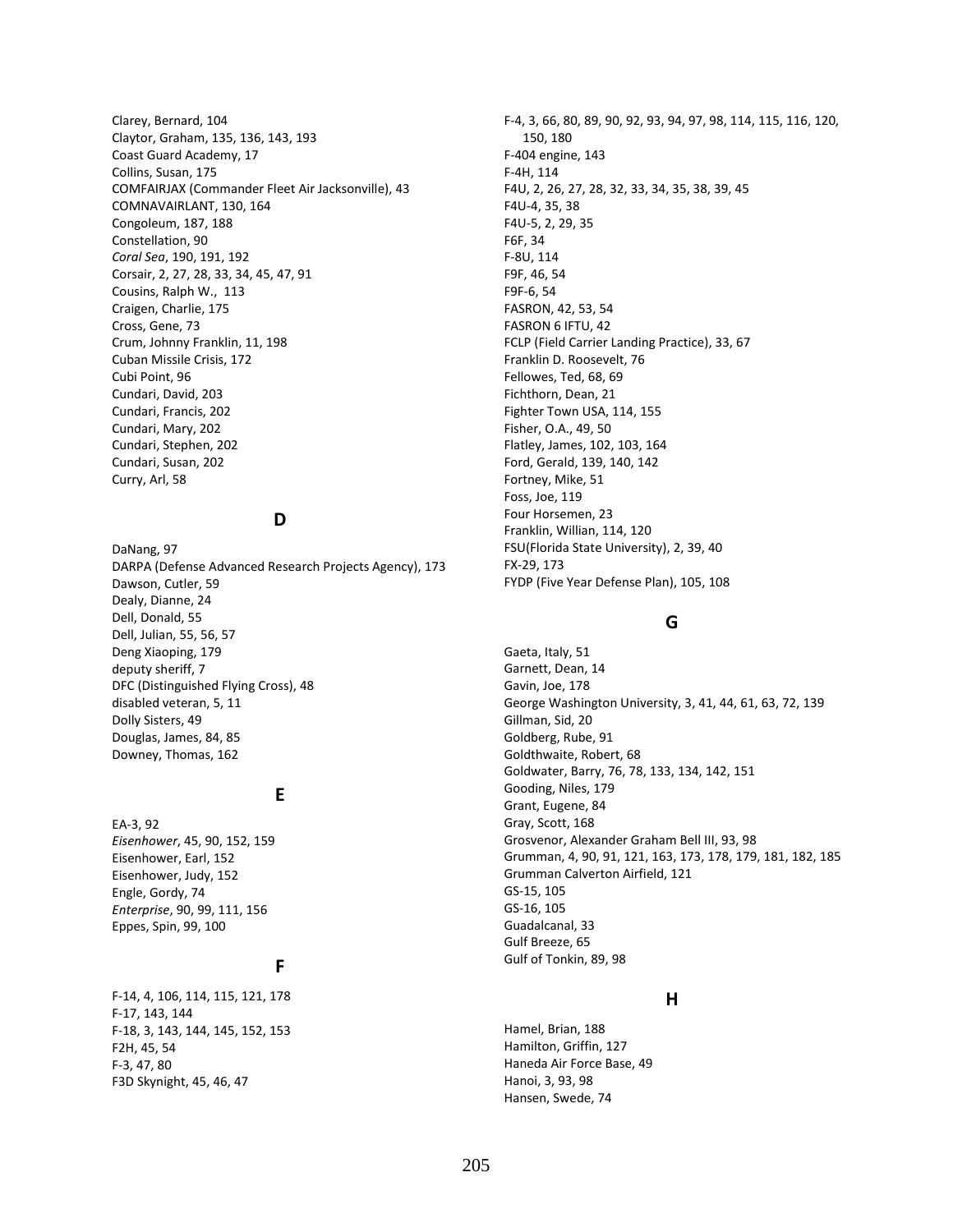Harpoon missile, 3, 103 Hart, Gary, 148, 149, 150 Harvard Law Review, 135 Hays, Ron, 71, 80, 81, 89, 113 Hayward, Thomas, 118, 168, 169, 190 Hebert, Edward, 119, 157, 158, 162 Heinemann, Ed, 75, 76, 77 Herlong Field, 33 Hernandez, Duke, 93 Hernando County, 7, 8, 12, 195, 197 Herrington, David, 125 Herz, Lou, 120 Hidalgo, Ed, 135, 142, 143 High, Jim, 148 Hill, J.C., 94, 95 Hill, W. P. T., 5 Holloway, Dabney, 157 Holloway, James L. III, 90, 135, 143, 146, 147, 156, 167, 189, 190 Houghton, David, 125 Houser, William, 46 Howell, Sierra, 201 Howell, Scott, 201 Hudner, Thomas, 32

# **I**

IFTU (instrument flight training unit), 54 Inman, Bobby, 125 Ireson, Grant, 84, 176, 178

#### **J**

J-79, 144 James, Chappy, 160, 161 John F. Kennedy, 40, 102, 164 Johnson, Dewey, 7 Johnson, Lady Bird, 124 Johnson, Louis, 39 Jones, David, 169 Jones, Homer L., 17, 18 Jorgensen, Christine, 113

#### **K**

KC-135, 101 Kelly, Robert, 73, 74, 75, 81, 178 Kennedy Space Center, 203 Kennedy, Ted, 157 Kilcline, Thomas, 188, 189 Kinnear, Alyssa, 201 Kinnear, Bryony, 201 Kinnear, Doug, 200, 201 Kinnear, Dusty, 49, 133, 200 Kinnear, Ethan, 201 Kinnear, Felice, 201 Kinnear, George E.R., 5 Kinnear, George III (Scooter), 200, 201 Kinnear, Holley, 200, 201 Kinnear, Kandace, 200, 201 Kinnear, Kevin, 200, 201 Kinnear, Kim, 58, 200, 201 Kinnear, Laverne (Skinner), 196 Kinnear, Mary, 173 Kinnear, Mikaela, 201 Kinnear, Nanette, 200 Kinnear, Neil Tilman, 5, 6, 30, 53, 137, 194, 195, 196, 197 Kinnear, Patricia, 6, 22, 198, 199 Kinnear, Therese, 201 Kirksey, Robert, 125, 191 *Kitty Hawk*, 4, 89, 125, 128, 154, 191 Knoizen, Ken, 46, 49, 166 Korean War, 2, 32, 39, 42, 45, 48, 54, 77, 101, 160, 171, 197

### **L**

Laird, Mel, 160 *Lake Champlain*, 45, 46, 48, 51 Lake, Julian, 126, 127, 128 Lane, Harry, 57 Lascara, Vince, 58, 59 Latimer, John, 61, 62, 63 Lay, Kenneth, 106, 107, 108 Ledogar, Steve, 169 Lehman, Chris, 168 Lehman, John, 88, 156, 167, 180 Lilly Bowl, 28 Ling, Jim, 177 Little Creek Navy Amphibious Base, 111 Little Creek, Virginia, 109 Los Angeles 688 Class, 138, 139 Lovell, James, 26 LPD (Landing Ship Transport Dock), 109 LSD (Landing Ship Dock), 4, 109, 192 LSD-32, 4, 109 LSO (Landing Signal Officer), 44, 66, 68, 92 LST (Landing Ship Tank) , 66

#### **M**

Madame Soong, 183, 184 Mao Zedong, 185 Marr, Harold, 71, 72, 85 Marshall, Hebert, 85 McCain, John, 147, 148, 149, 150, 151, 152, 161 McDaniels, Red, 147 McDill Field, 15 McDonald, Wes, 192 McGee, Richard, 15 McKee, Kinnaird, 103, 104 McKeithen, Alfred, 21, 22 McKenzie, Ed, 7, 11 McKernan, Jock, 175 McNamara, Robert S., 87, 88, 105, 107, 154 Mediatech Institute, 201 *Melbourne*, 128, 129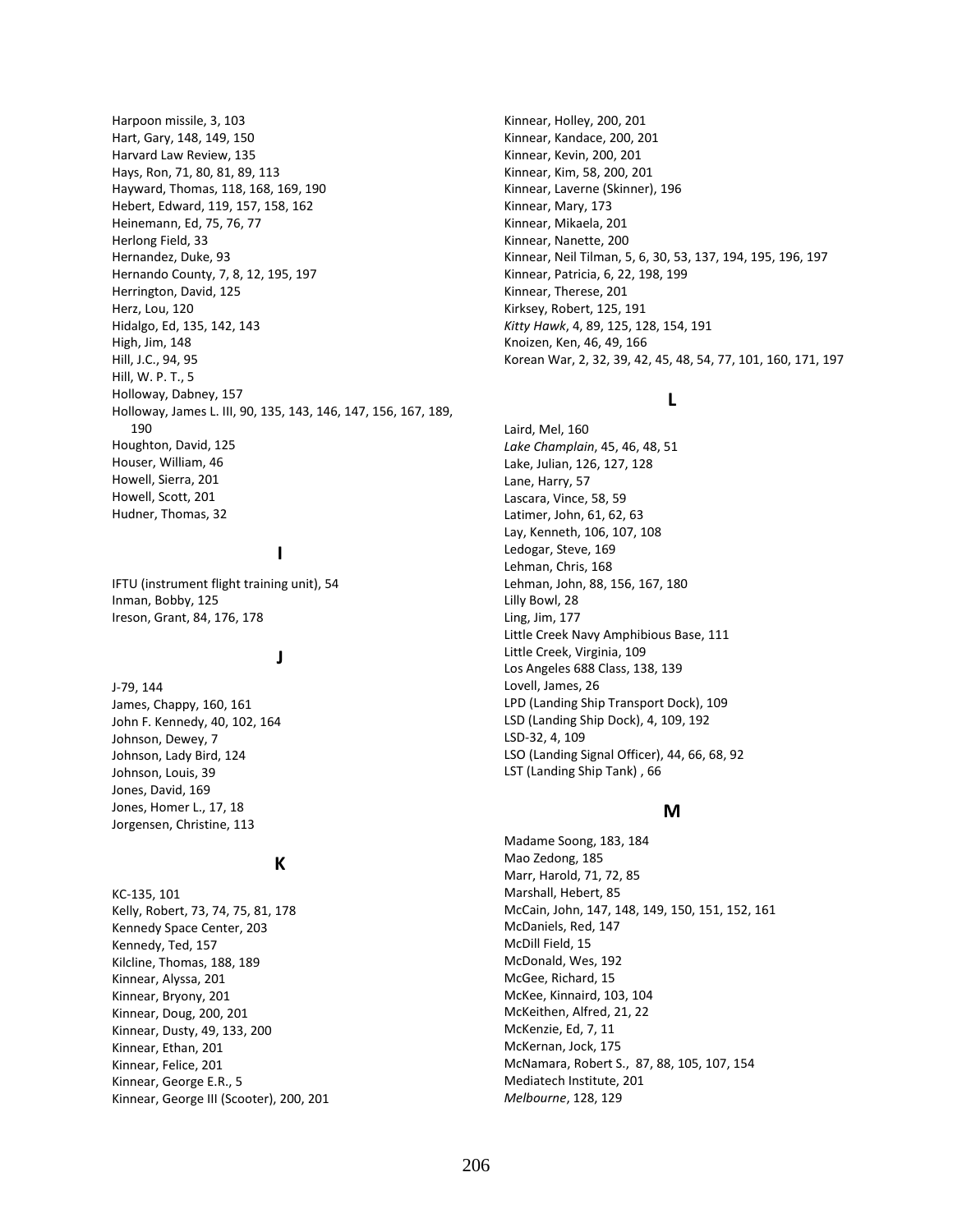Merrill, Gene, 66 Miami University, 20 Michener, James, 51 *Michigan* Class, 140 Middendorf, J. William II, 140, 145, 146, 147 Midshipman Regimental Commander, 25 Midway, 192 MiG, 46, 47, 71, 95, 179, 180, 181 Miller, Jerry, 87, 88 Miller-Bancroft, Mary, 4 Miller-Bancroft, Ora Lenea, 4 Mills, Richard H., 54, 60 MILREP (Military Representative), 168, 169, 170 Missouri Valley, 19, 21 MOAA (Military Officers Association of America), 189 Moorer, Joe, 75 Moorer, Tom, 75, 104 Morton, Terry, 187, 188 Mother Mason, 22 Mudd, Roger, 66 Mutual and Balanced Forces Reduction, 169

### **N**

NAS ANACOSTIA, 54 NAS Corpus Christi, 26 NAS Dallas, Texas, 22, 23 NAS Jacksonville, 2, 26, 33, 34, 39, 43, 54, 73 NAS Miramar, 20, 98, 114 NAS Ottumwa, 25 NAS Pensacola, 64 NAS Whidbey Island, 89 NASA, 111, 119, 186, 203 Natal Hay Agriculture, 6 NATOPS (Naval Air Tactical Operating Procedures), 38, 42 Natural History Museum, 203 Naval Aviation Training Center Memphis, 15 Naval District headquarters in Jacksonville, 20 Navy Exchange, 196 Navy Postgraduate School, 3, 116 Nerseth, Marvin, 120 Nimitz, Chester A., 23, 193 *Nimitz*, 23, 78, 140, 141, 142, 167, 193 Nunn, Robert L., 161 Nunn, Sam, 158, 159, 161

## **O**

Oakford, Robert, 85 *Ohio* Class, 139, 140 Olmsted Act, 187 O'Neill, Tip, 141, 143, 144, 145, 163 OOD (Officer of the Deck), 65 Orange Crush, 129 *Oriskany*, 94, 113 Outlaw Hawk, 4, 125, 126, 127, 128

#### **P**

Packard, David, 177 Papageorge, Andrew, 120 Patterson, Louise, 22 Patuxent River, 60, 98, 100, 188 Pearl Harbor, 12 Peck, Paul, 88 Pedernales River Naval Detachment, 124 Pellahack, Michael, 178, 179, 180, 181, 184 Pensacola Bay, 65 Pepper, Claude, 21 PG School, 63, 64 Phoenix missiles, 115 Pierce, Huey Long, 75 Pierrozzi, Nello, 119 Politics of the Budgeting Process, 177 Preston, Ralph, 123, 138 Price, Mel, 158, 162 Princeton, 48 *Pueblo*, 100, 101, 102 Pyongyang, 101

### **R**

RA-5, 90, 94, 100 RAG Squadron, 116 *Ranger*, 3, 90, 91, 99, 100 Ray, Charlie, 110 Red Crown, 95 Reich, Eli, 105, 107, 108 Rickenbacher, Eddie, 199 Rickover, Hyman G., 90, 139, 156 Rockefeller, Nelson A., 173 Rooney, Mickey, 51 Rumsfeld, Donald, 142 Ryan, Norb, 189

## **S**

S-2 (ASW aircraft), 67 San Diego Chargers, 20 *Saratoga*, 103, 164 Saufley Field, 28 Schroder, Pat, 149 Seigel, Pete, 37 Selective Flight Training, 22 Seymour, Richard, 80, 89 Sidewinder, 71 Sigma Nu, 21 Sikes, Robert, 64 Skurla, George, 178 Smith, Leighton (Snuffy), 95, 96, 130, 168 SNB-5, 42, 54 Snead, Molly, 159 Snead, Tilman, 159 SNJ, 15, 26, 27, 28, 33, 34 Snow, Olympia, 175